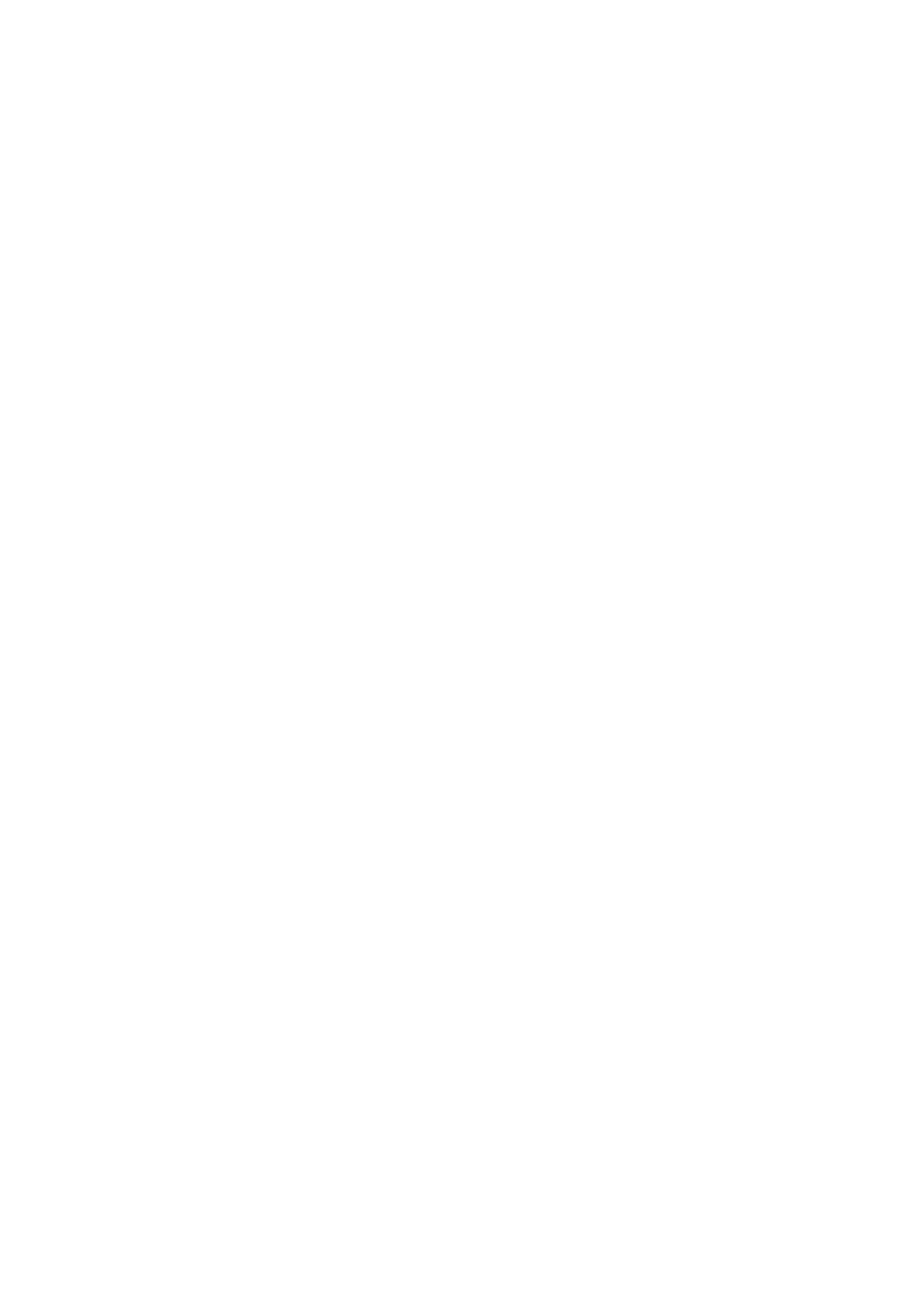## Abstract

<span id="page-2-0"></span>The Boolean satisfiability problem (SAT) and its generalization to variables of higher arities – constraint satisfaction problems (CSP) – can arguably be called the most "natural" of all NP-complete problems. The present work is concerned with their algorithmic treatment. It consists of two parts.

The first part investigates CSPs for which satisfiability follows from the famous Lovász Local Lemma. Since its discovery in 1975 by Paul Erdős and László Lovász, it has been known that CSPs without dense spots of interdependent constraints always admit a satisfying assignment. However, an iterative procedure to discover such an assignment was not available. We refine earlier attempts at making the Local Lemma algorithmic and finally present a polynomial time algorithm able to make almost all known applications constructive.

In the second part, we leave behind the class of polynomial time tractable problems and instead investigate the randomized exponential time algorithm devised and analyzed by Uwe Schöning in 1999, which solves arbitrary clause satisfaction problems. Besides some new interesting perspectives on the algorithm, the main contribution of this part consist of a refinement of earlier approaches at derandomizing Schöning's algorithm. We present a deterministic variant which losslessly reaches the performances of the randomized original.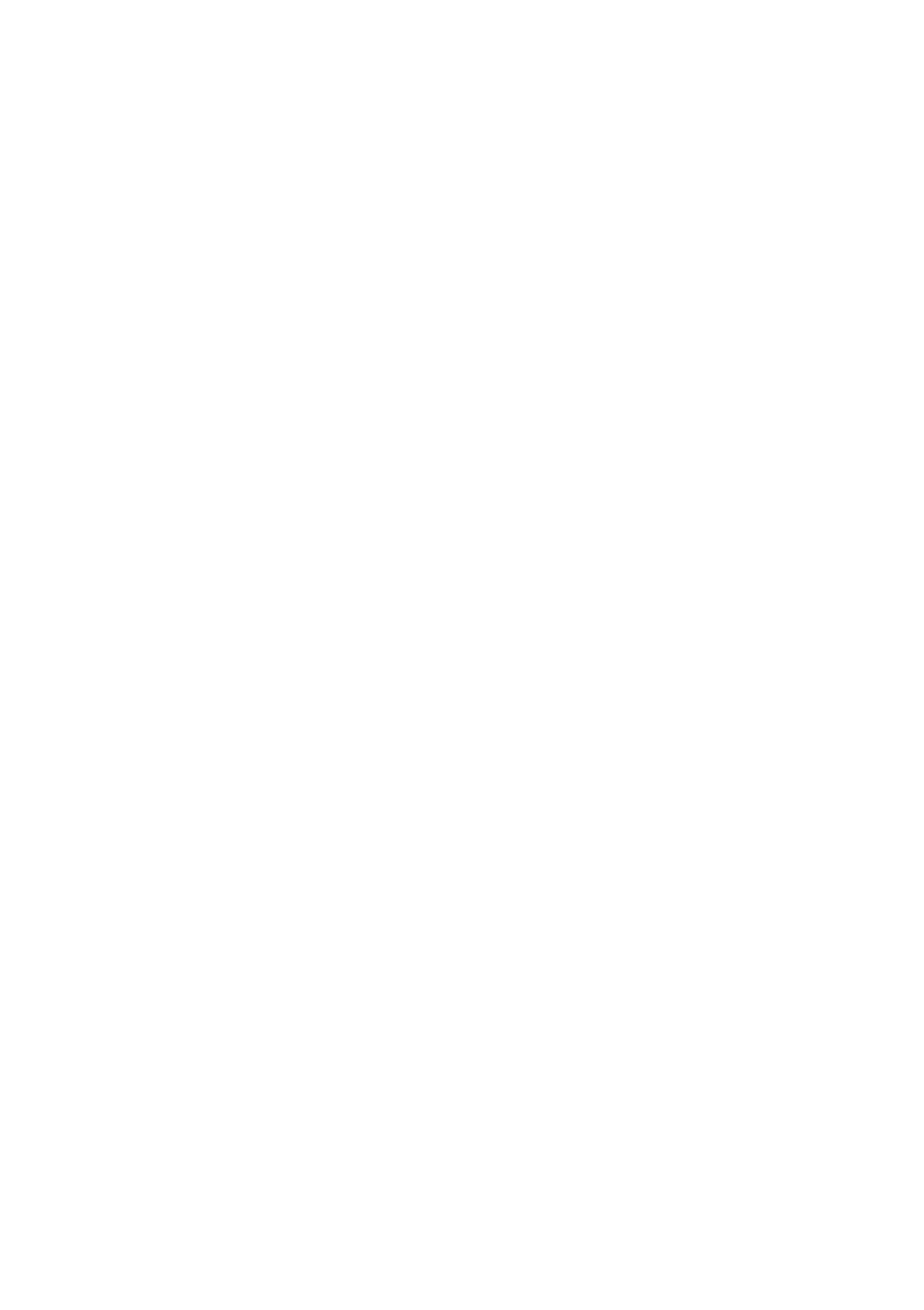## Zusammenfassung

<span id="page-4-0"></span>Die Erfüllbarkeitsprobleme SAT und CSP dürfen mit Fug als die "natürlichsten" aller NP-vollständigen Probleme bezeichnet werden. Die vorliegende Arbeit befasst sich mit deren algorithmischen Behandlung. Sie besteht aus zwei Teilen.

Der erste Teil befasst sich mit Erfüllbarkeitsproblemen, deren Lösbarkeit aus dem bekannten Lovász Local Lemma folgt. Während seit dessen Entdeckung im Jahre 1975 durch Paul Erdős und László Lovász feststeht, dass Erfüllbarkeitsprobleme mit einer nirgends zu dichten Konzentration an Klauseln immer eine erfüllende Belegung zulassen, war ein algorithmisches Verfahren zur tatsächlichen Bestimmung dieser Lösung lange nicht bekannt. Wir verfeinern frühere Ansätze, das Local Lemma algorithmisch zu machen und präsentieren schliesslich einen Polynomialzeitalgorithmus, der für beinahe alle bisher bekannten Anwendungen des Local Lemma einen konstruktiven Beweis liefert.

Im zweiten Teil verlassen wir die Klasse der in polynomieller Zeit lösbaren Probleme und betrachten stattdessen den von Uwe Schöning im Jahre 1999 vorgeschlagenen und analysierten randomisierten Exponentialzeitalgorithmus für allgemeine Klauselerfüllungsprobleme. Als Hauptbeitrag nebst weiteren Aspekten verfeinern wir frühere Ansätze, diesen Algorithmus zu derandomisieren und präsentieren sodann die erste deterministische Variante, welche gegenüber dem Zufallsalgorithmus nicht an Effizienz einbüsst.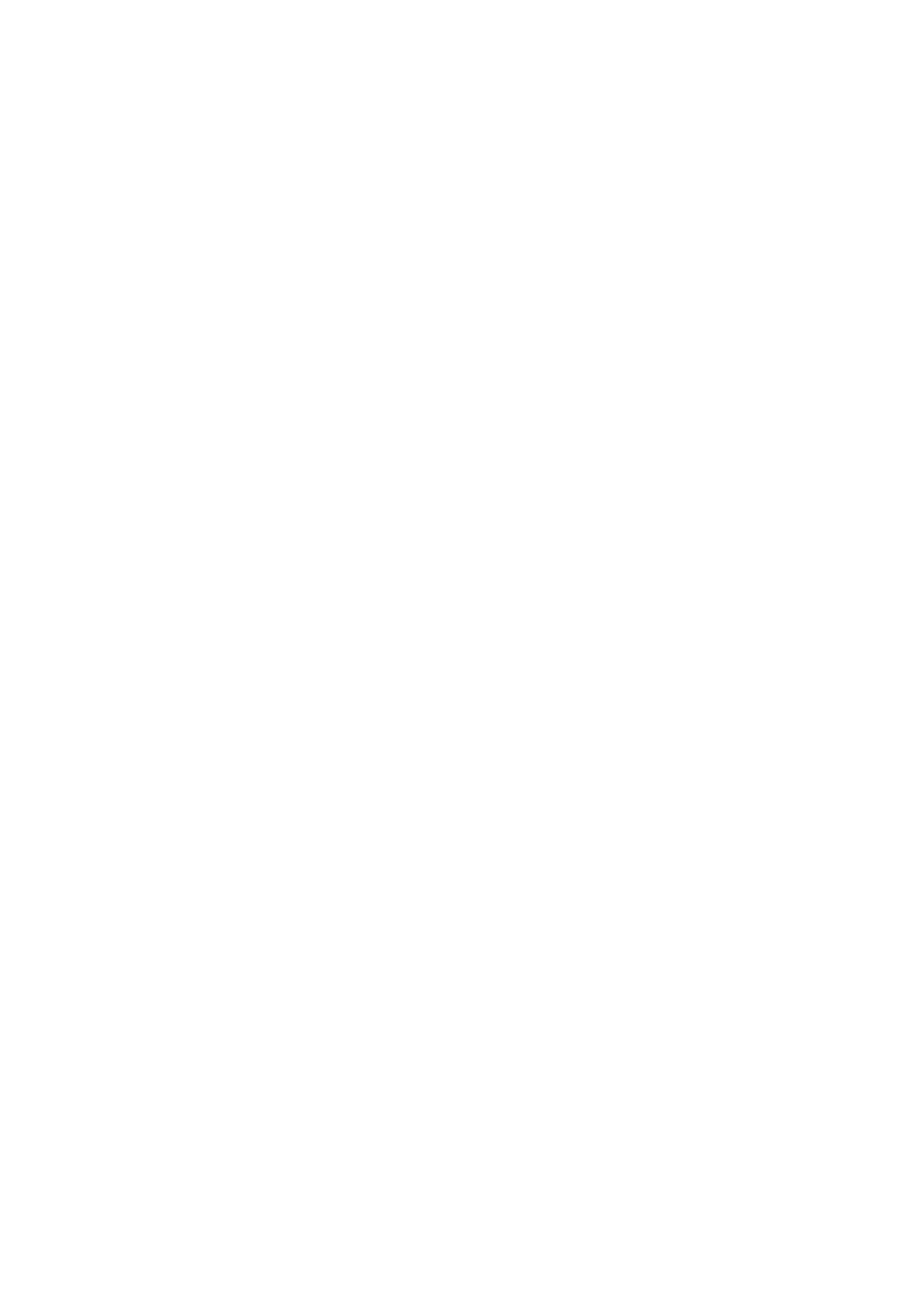## Acknowledgements

<span id="page-6-0"></span>First and foremost, I thank my supervisor Emo Welzl for everything he has done for me during the past years. I entered research in general and the field of satisfiability in particular mainly because I was impressed with his passionate and inspired way of teaching and his deep insights. Emo was the one to directly introduce to me all the topics considered in this work. Later, being his student – a 'Gremo' – was an extraordinarily enriching experience. More than anyone else I have met, he understands to encourage and motivate people, to inspire free and creative thinking, to establish a culture of trust and of well-being, to always deal very promptly and professionally with any upcoming problems and issues and to create a working environment where people can thrive and which could not possibly be better in any respect imaginable.

Besides Emo, many other people have contributed to this thesis:

I am grateful to Gabor Tardos for being an excellent co-author, col- ´ laborator, a great host and guide during my stay in Vancouver and finally a co-referee of my thesis who has provided a large number of valuable corrections and suggestions greatly improving the quality of this work.

I thank Uwe Schöning for publishing his milestone paper [\[Sch99\]](#page-211-0) which inspired a large part of this thesis and kept me busy for many years, for being a good host and showing me around the beautiful city of Ulm and finally for co-refereeing and helping to improve my thesis.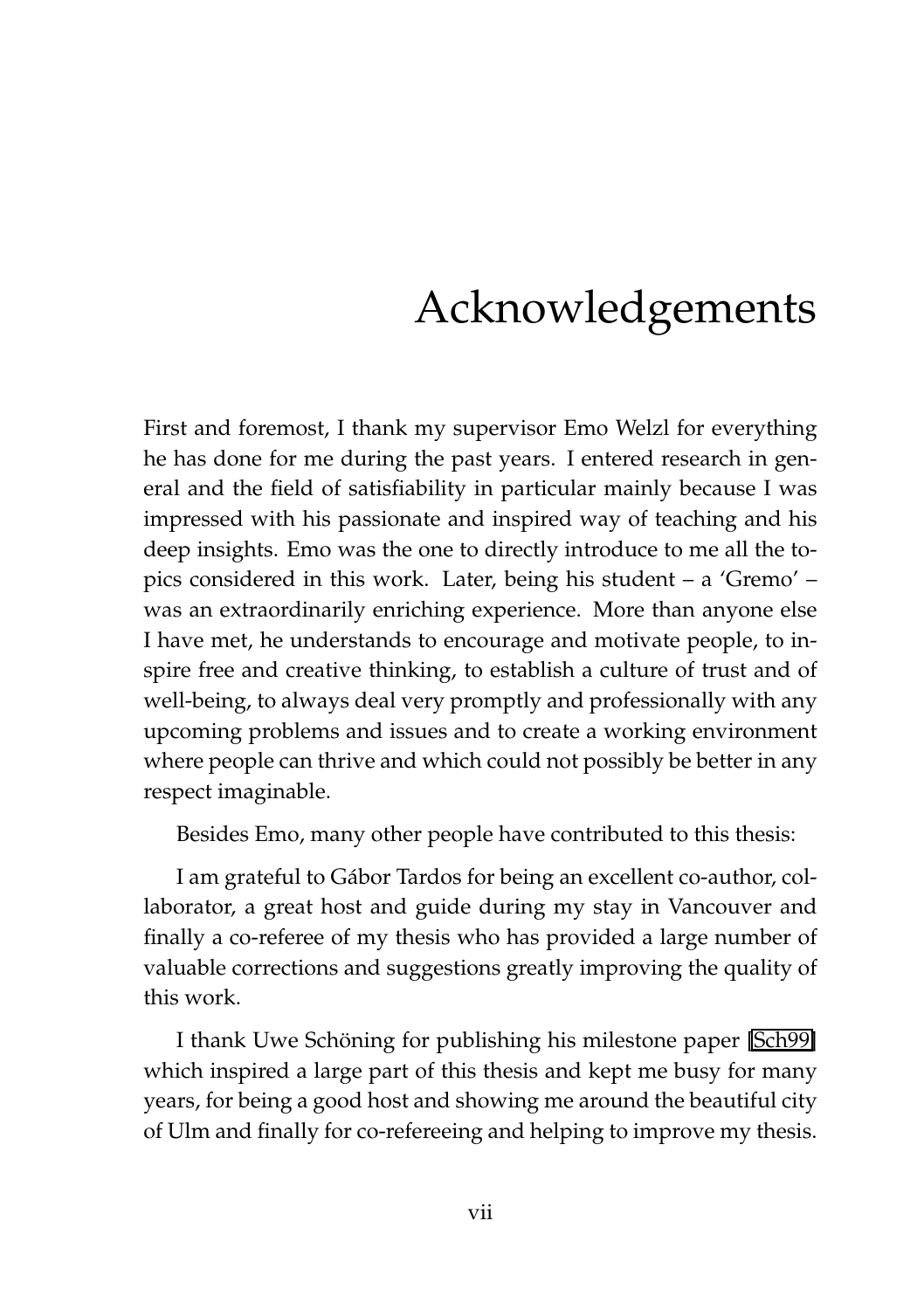I am indebted to Dominik Scheder for being an insightful and motivated co-author, somebody to whose office I could always go if I had math questions exceeding my abilities, a great speaker in lectures and seminars (I still regret having missed your defense!), a fine fellowtraveller to many places inside and outside of Switzerland and for organising many legendary parties in his flat in Zurich.

My thanks go to Timon Hertli for being a co-author and collaborator, for most valuable help with organising various lectures, inventing exercises, advising students and doing corrections and for his extraordinary brilliance which did not only advance the field of SAT but also helped me with overcoming many a mathematical difficulty I would have otherwise struggled with and for attending philosophy lectures with me.

I am grateful to Yves Brise for his very valuable help with designing the book cover for this thesis, for his support during the final stages of publishing this work, for being a fine mate during our simultaneous quest for new jobs, for his and his family's hospitality at his place in Allschwil and for the awesome photographs he produces, some of which now decorate our living room.

I thank Thomas Holenstein for advising me on several issues in direct connection with this thesis and for always being available to answer all kinds of math and cs questions.

I moreover thank all current and former Gremos who made my years inside and outside of the CAB building a most enjoyable time. Without your presence, working on this thesis would not have been half the fun. In particular I thank

Robert Berke for being my teacher when I was a student of Emo's SAT class and for helping me with some of my very early work as a PhD student;

Tobias Christ for many inspiring discussions about jobs and career,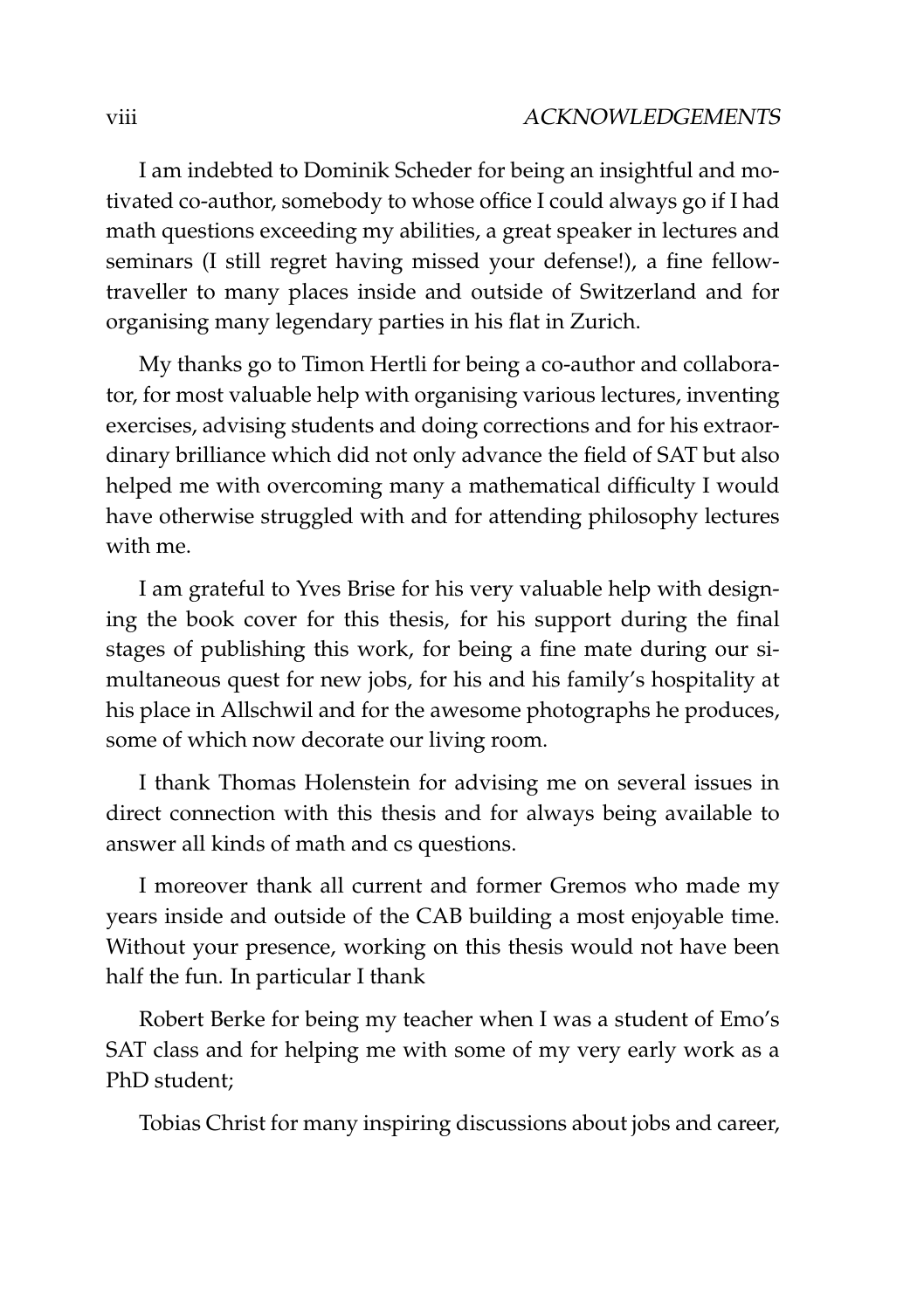money, politics, philosophy and life and in advance for the guided tour around Basel which he promised me;

Andrea Francke for being so much fun to share an office with, for collaborations in teaching, for organising events at the opera and in restaurants in Paris, for inviting me to her costume parties and for attending mine;

Bernd Gärnter for teaching me about computational geometry and for inspiring discussions at GWOPs and after-GWOPs;

Heidi Gebauer for fruitful collaborations on SAT publications and GWOP projects, for organizing our teaching duties, for reading parts of my thesis and for helping me with setting up my research plan;

Anna Gundert for proofreading parts of the thesis, being a very fine officemate, for many an inspiring discussion whether or not related to mathematics, for GWOP collaborations, for taking Dutch classes with me, and for reminding me of my Foamino duties as well as of my responsibilities to our precious environment;

Michael Hoffmann for proofreading, playing Robo-Rally and dozens of other exciting board games with us at which he always won, for buying the Foamino, for running our servers and for solving all the computer problems which are far beyond the average computer science PhD;

Martin Jaggi for checking parts of the thesis, for being a great head TA in APC, for his fun and relaxed attitude towards basically every aspect of both work and life, for inviting me to awesome barbecue parties in his place in Zurich and for joining us for luxury dining in Paris;

Vincent Kusters for reading and checking parts of my thesis, for being a reliable member of the APC team, for being a fellow campaigner for longer lunches and coffee breaks, and for the many hours we spent together enjoying travel, food and drinks, squash and board games;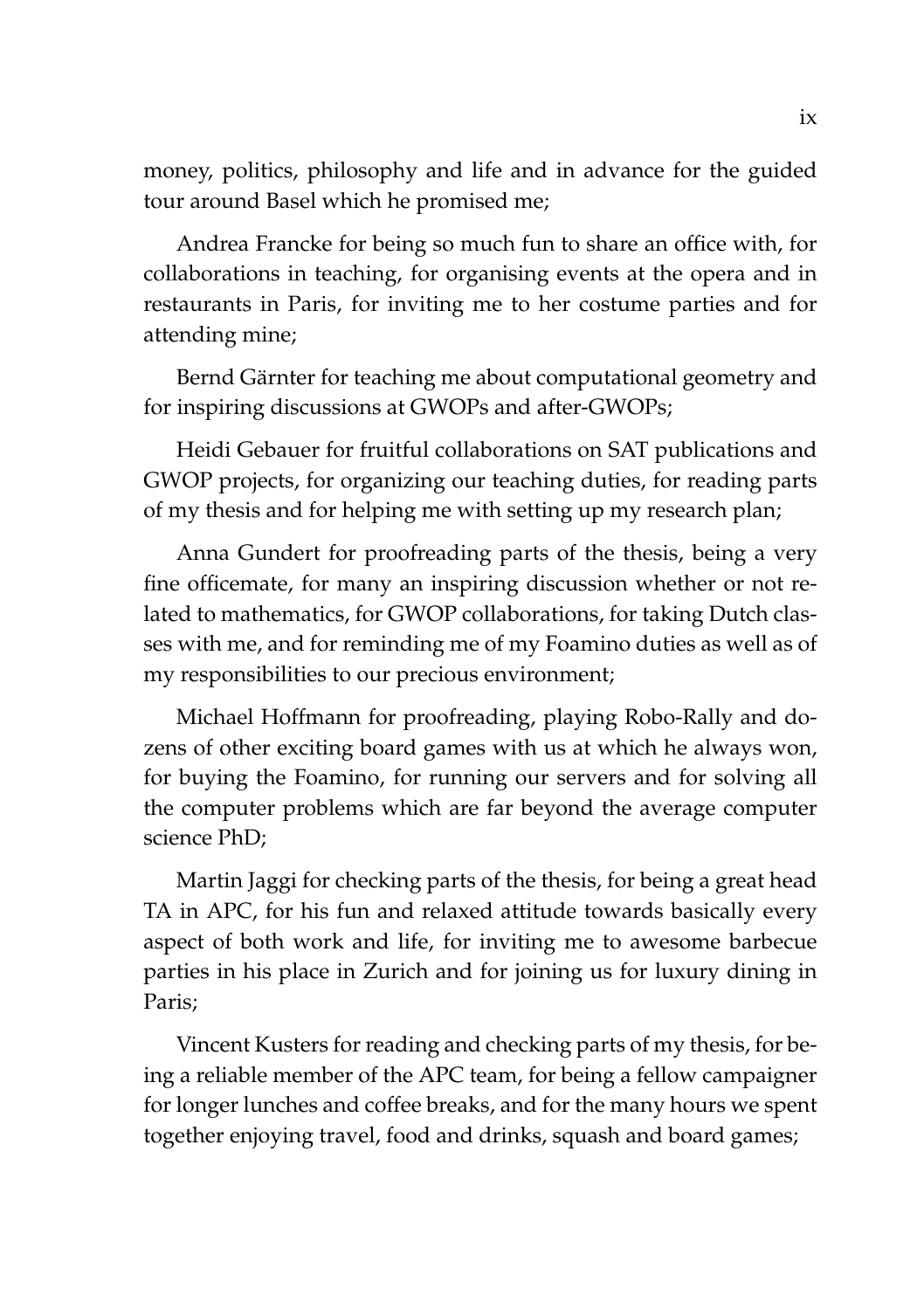Gabriel Nivasch for our collaborations on combinatorial problems and for the fruitful discussions about satisfiability;

Andreas Razen for being an awesome MiSe organizer, a reliable attendee of SAT seminars and student talks, the only certified top reviewer in the Gremo group, for many pleasant dinners and nights out and for inspiring discussions on life and career planning;

Andrea Salow for being a great secretary making all our lives so much easier, helping with copying hundreds of pages of student papers, for the delicious MiLuDi meals, the introduction of the fruit bowl and for being forgiving when her office smelled of burnt milk because of negligence on my part;

Eva Schuberth for leaving me some nice posters when cleaning up her desk;

Sebastian Stich for proofreading parts of my thesis, test solving student assignments, for advising me on optimization problems, for maintaining our group webpage and helping with the setup of the automatic MiSe system;

Marek Sulovsky for being a great MiSe organizer, for attending ´ probability classes with me, for introducing me to squash and to the local wine fair, for organising exciting travels to Paris and Prague and for advising me on my job search and career choices;

Tibor Szabó for being an awesome teacher in graph theory, thereby contributing to my interest in theoretical cs, for inviting us to dinner at his place in Bonstetten (even though he forced us to run for it beforehand), for his hospitality in Montreal and for many pleasant discussions at GWOPs and seminars;

Patrick Traxler for his hospitality during my stay in Vienna, GWOP collaborations, for many interesting discussions about both research and life and for organizing awesome Austrian comedy events;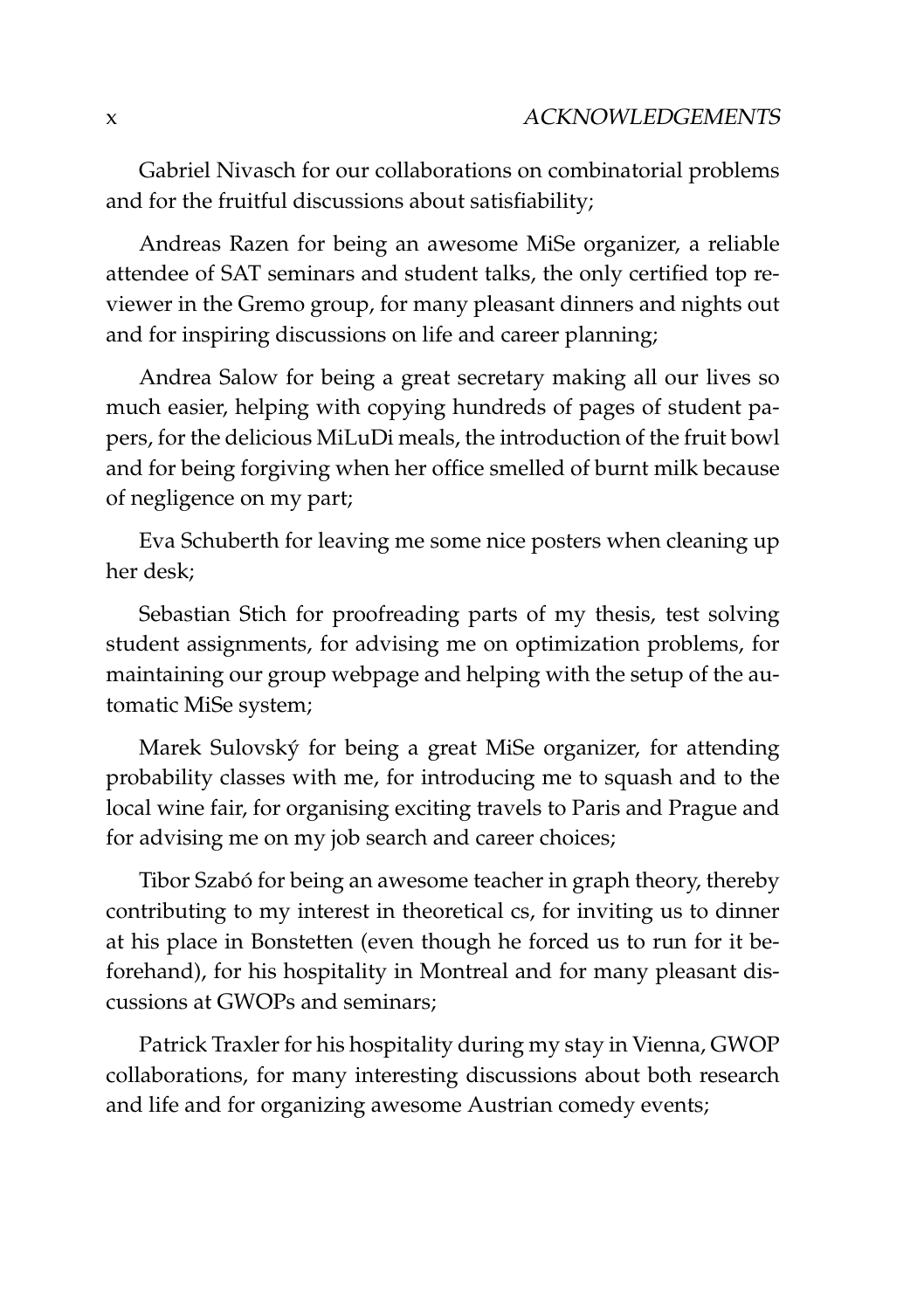Hemant Tyagi for answering my machine learning questions, test solving student problems, for interesting discussions over lunch, coffee and dinner and for going out with me in Zurich;

Uli Wagner for organizing our reading seminars and introducing me to many interesting topics I would otherwise not have come across and for invitations to parties in his flat featuring delicious food and legendary dancing performances;

and Philipp Zumstein for being a very pleasant office-mate, for helping me during my very first days in the GREMO group, for proofreading some of my work and for invitations to his exciting parties.

Moreover, I wish to thank Eyal Lubetzky for being my mentor during my stay at Microsoft Research in Redmond, and all the members of the Theory Group I had the pleasure to meet, work and go out with and I also thank Joel Spencer for being an enabler of my stay in Washington.

I thank the Master's and Bachelor's students whose theses I had the honor to be an advisor for, Andrei Giurgiu, Stefan Schneider, May Szedlák and Sebastian Millius, for their insightful and brilliant contributions to the field of satisfiability, some of which have found a place in this thesis too, as well as all other studens whom I had the pleasure to work with and whose ideas and challenging questions in class contributed to my research.

I thank all the members of academic institutions around the world who have organized the great theory conferences and workshops I had the pleasure to attend.

Last but not least, there is no way I can sufficiently express my gratitude to my parents, my family, my flatmates and all my friends who have made me who I am and are making my daily life worthwile. Thanks to all of you!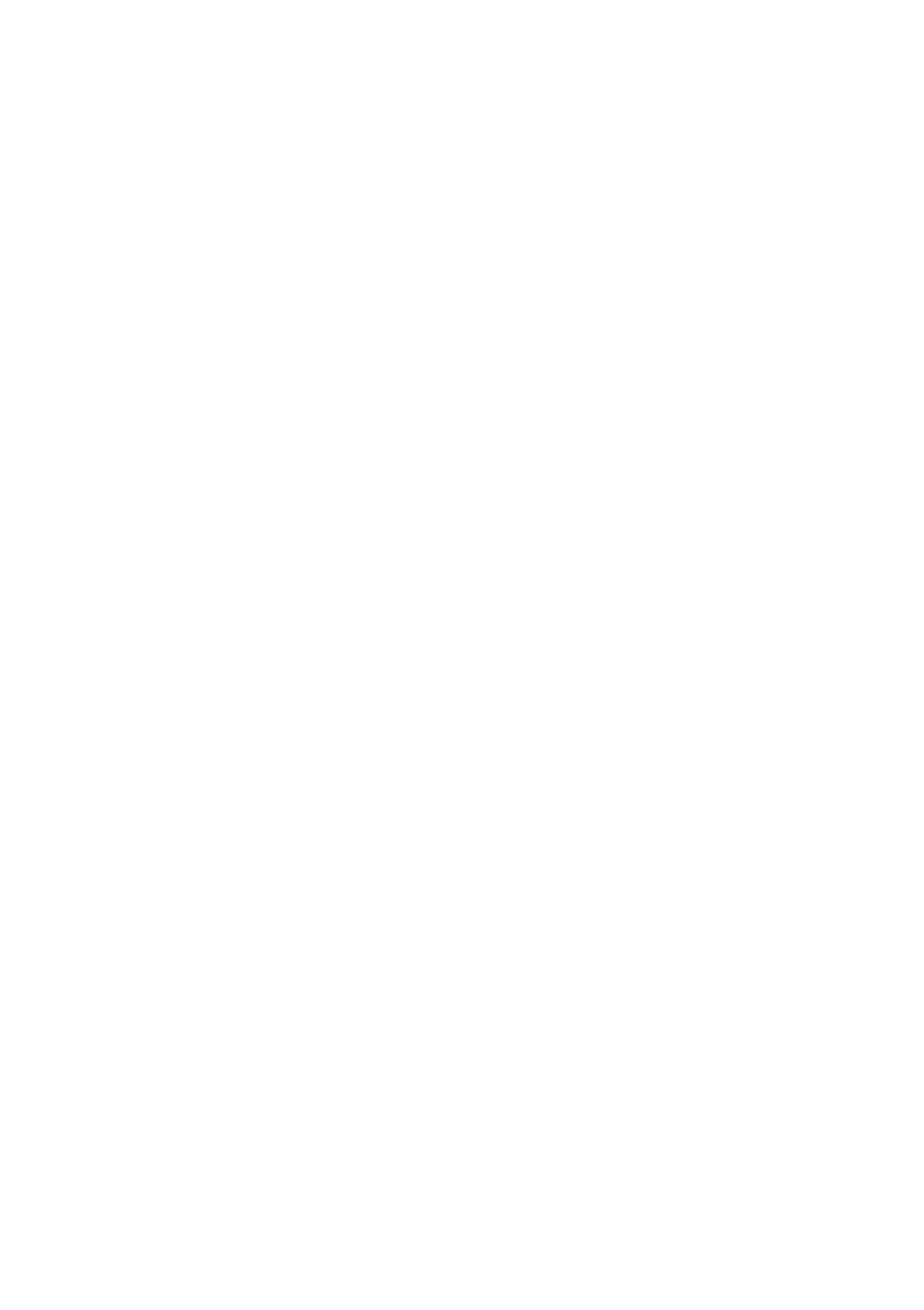### Preface

<span id="page-12-0"></span>I suspect that PhD theses, and specifically those from the domain I am concerned with, are among the least read books there are. I am grateful to have a supervisor and co-referees who are reading mine and checking its content, and I am equally indebted to all the numerous friends and colleagues of mine upon whom I exercised a nonnegligible amount of pressure so that they would read it as well and verify my arguments and calculations. And if on top of that, in the future, once every one or two academic terms, there is here or there around the globe some student preparing a thesis of his or her own or a contribution to a seminar involving any of the topics I set out to discuss and he or she stumbles accross this write-up and can make any use whatsoever of it, then it has undoubtedly fulfilled its purpose.

But I will be left not only with such hopes but also with an overly large pile of hardcopies. And since, as I have understood, it is a century-old tradition to distribute these amongst all of the author's family and friends, I *will* distribute them amongst my family and friends and I am dearly looking forward to their puzzled faces and, depending on how much they remember of what I told them the work I am doing was about, any or all of the questions "*What's this about?*" and "*You do not seriously expect me to read this?*". This preface is devoted particularly to them and their justified questions.

Let me answer the latter one first. I definitely do not and you have my explicit and irrevocable permission to hide this thing in the darkest corner of your home before you even reach the first page labelled in Arabic numerals. But before that, I ask you to do me the honor of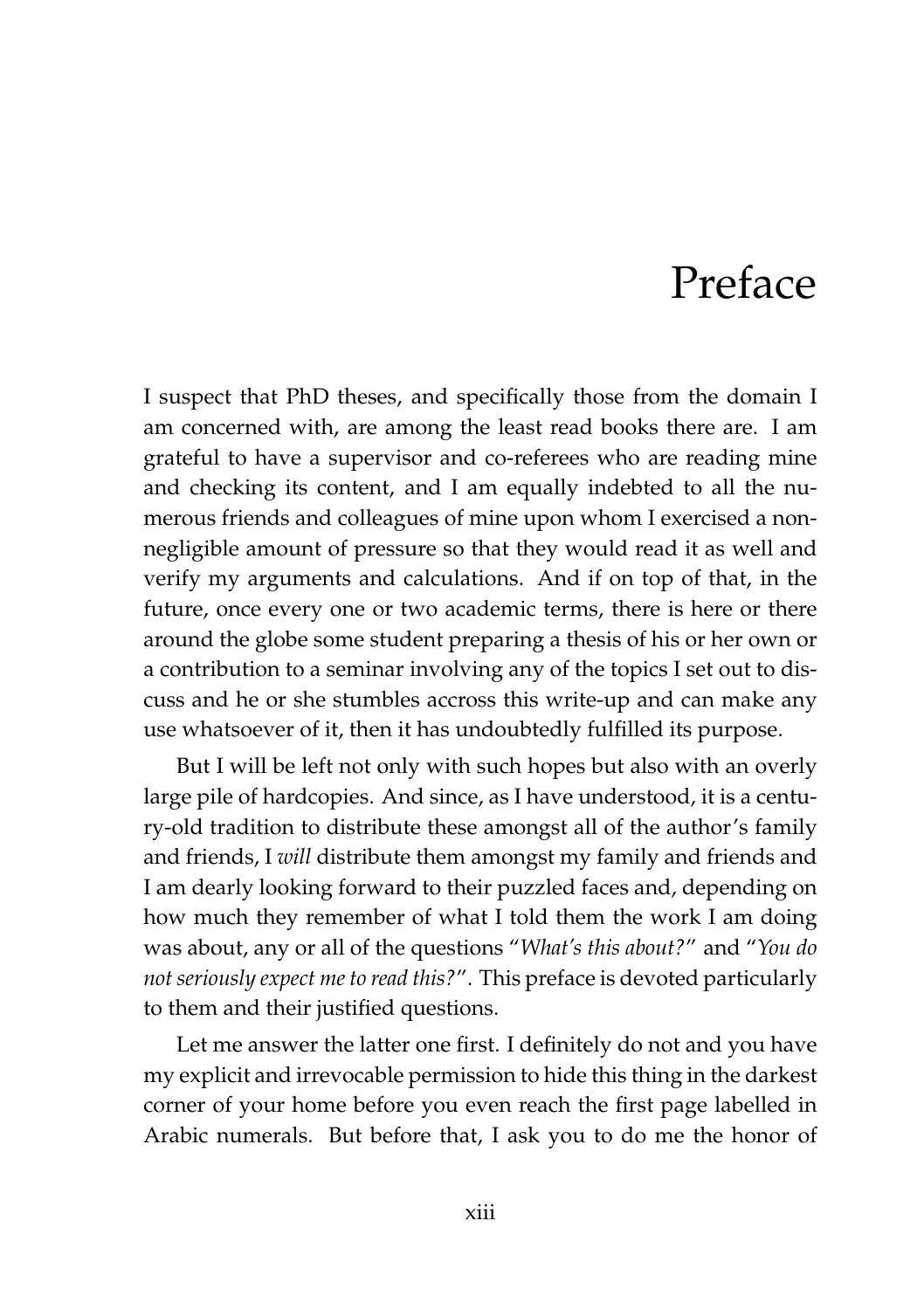reading the following short paragraphs in which I did my very best to give a hint accessible to everyone at what kind of questions are being studied in the remainder of this work.

For once, let us suppose that we are standing in front of a small library featuring roughly four hundred books which I tidily shelved, ordered according to their authors' last names. And I ask you to find me a novel of *Dickens*. This is an *easy* task. You check out where the 'D' starts, then you look for the 'i', you see the book, grab it and hand it over to me. You are done in no time. As computer scientists, we would say this is a task of *logarithmic complexity* – it basically means that the task is so easy it will take you far less time than it took me to put the books on the shelf, because although there are many books by *Jane Austen* which *I* had to place there, *you* can skip them as you know the one you are looking for does not start with an 'A'.

Now suppose I ask you to find me a book of which the text starts with the word 'it'. And let us make the improbable assumption that you are not sufficiently literate to know by heart that *A Tale of Two Cities* does. Then your only choice will be to grab each and every of the books, open it where the story starts and read the first word. If you are unlucky – and according to Murphy's law that is what you *will* be – you will have to look at all the books until you find the single one matching my request. This task is *tedious*, it is a nuisance, but it is *straightforward* as well, because there will be no surprises: you know exactly what you have to do to achieve what I am asking of you. The computer scientist would say this is a task of *linear complexity*, which means that it will take you roughly as long as it took me to put the books on the shelf.

Finally, let us suppose that I ask you to make a selection of several books in such a way that the total weight of the books you chose is exactly 20 kilograms. Now we have a *real* problem on our hands. You can start picking some of the novels at will and put them on your scale. You see that you have 18 kilograms, so you add another thick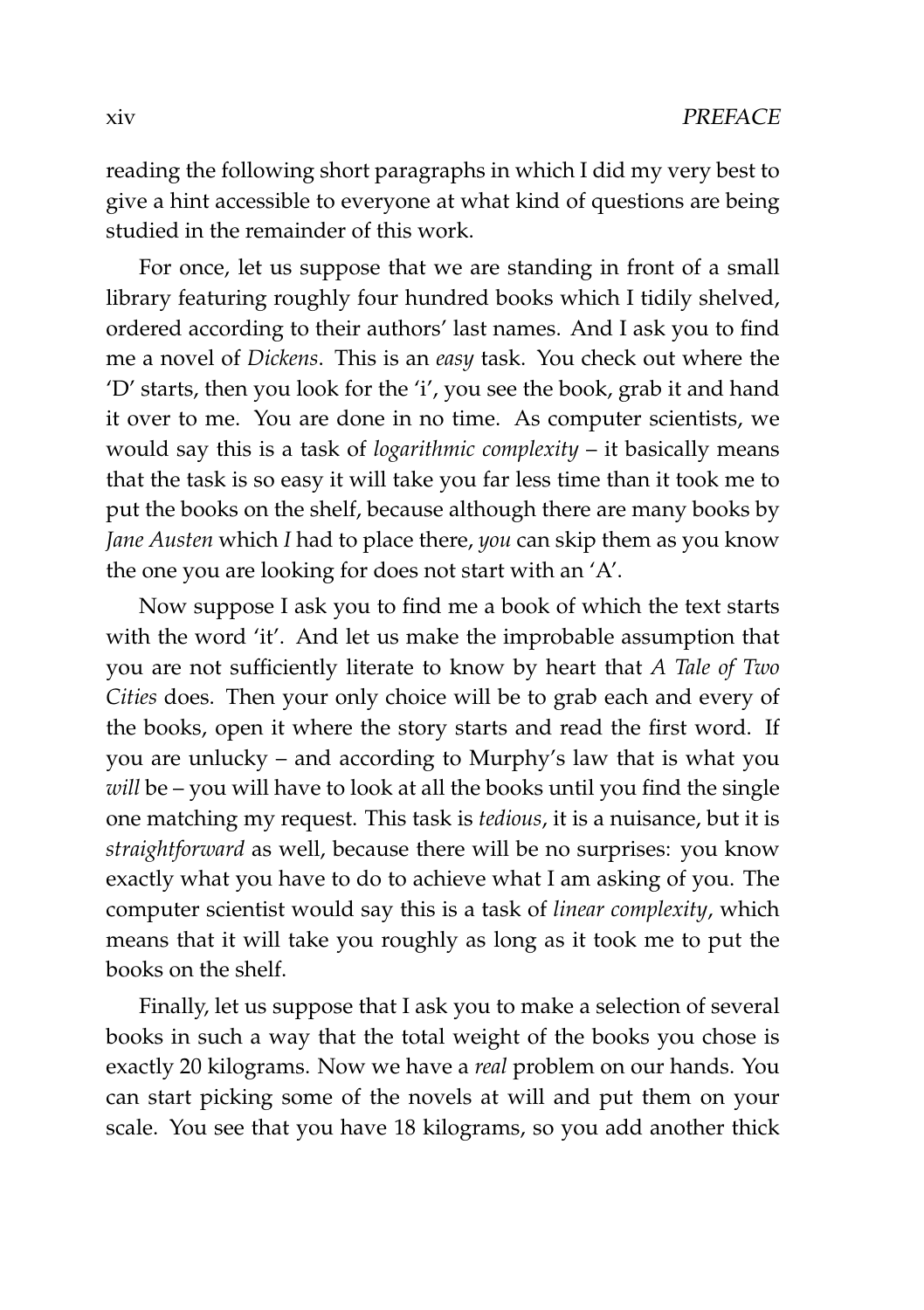one, then you have 20.5 kilograms, you remove a thin one and are left with 19.8 kilograms. You would like to add one that weighs an exact 0.2 kilograms but you find no such book in the library. You keep trying and at some point you give up. The thing is: if there are four hundred books on this shelf, then the number of possible choices you could make is far larger than the number of atoms there are in the known universe. And if you wanted to try each one, you would be busy – well, basically forever.

Luckily, nowadays we have *computers* which can do quite a lot of work for us and they can do it really quick: a cheap modern machine from the retail store can easily carry out one billion elementary operations per second. This is particularly helpful with the *tedious* tasks. Instead of opening every book in the library and checking its first word, a computer on which the books are stored electronically can search for the word 'it' at the beginning of all novels and output *A Tale of Two Cities* in a fraction of a second. Even if there were not four hundred books but all the twenty million which a respectable library like the *Library of Congress* in Washington D.C. features, still it would be a matter of seconds to list all of which 'it' is the first word. The reason why this is not a problem and why the simple solution will scale to libraries of any size is because the problem has *linear complexity*.

But what about filling a box with 20 kilograms of books? We can weigh each book separately and store its weight in the computer. But if the computer is to check all ways how they may possibly be combined, none of today's most powerful computers, not even all of them jointly, have the slightest hope of ever finishing the task. And arguably, if the number of atoms in the known universe is smaller than the number of possibilities we have to take into account, no computer mankind could ever hope to build will. And even worse than that, if there *were* an amazing machine which could examine all possibilities of selections from 400 books in, say, a day, then that machine would be totally useless again for another library counting 420 books because with *every*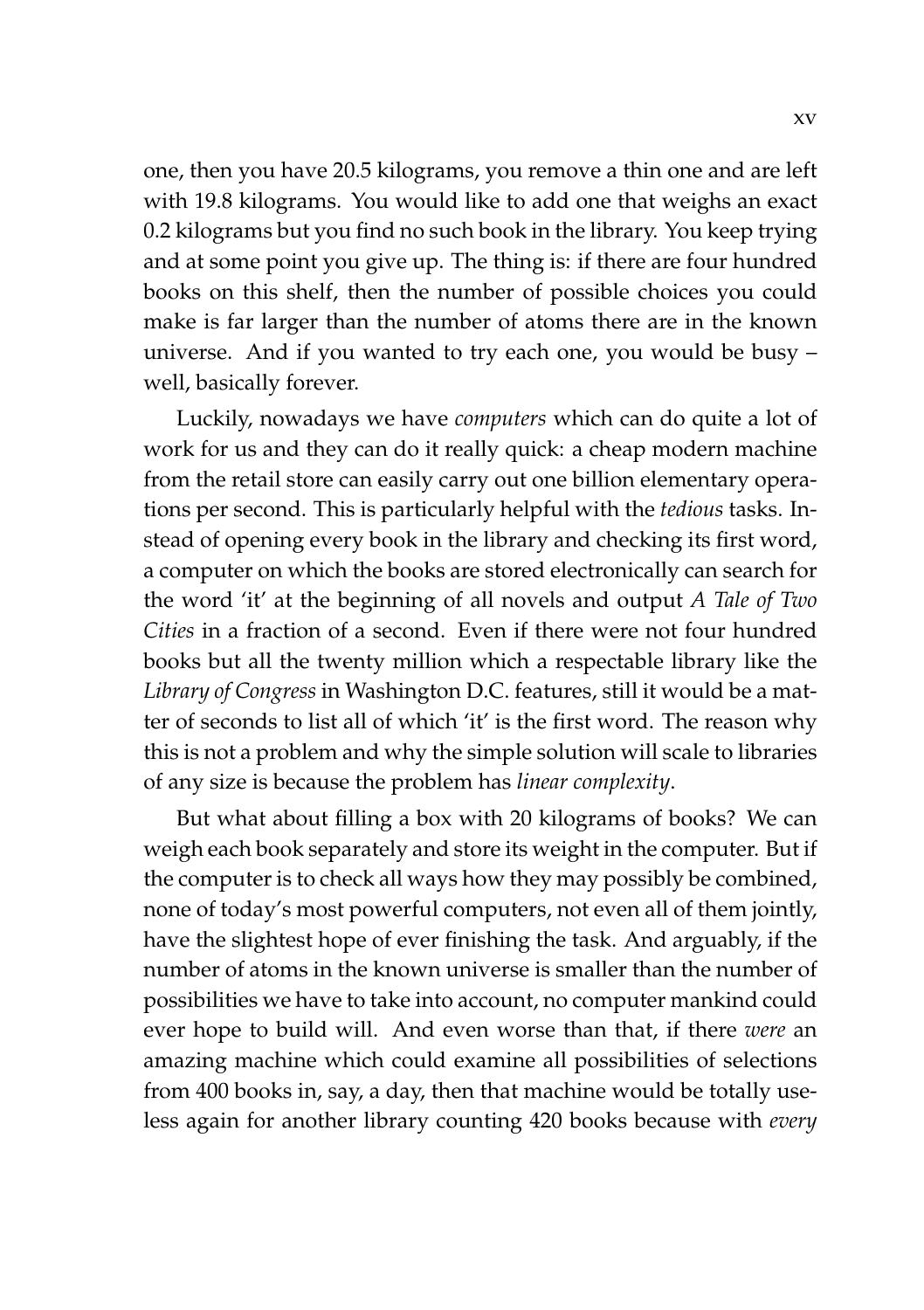*single* book we add, the number of possibilities to be checked *doubles*.

Although it may seem this is where computer science *ends*, in fact *this* is where computer science *starts*. The question that we should have asked was not whether we can build a bigger and faster computer to solve the problem, but whether there is a more *clever way* of solving it. Nobody told us that we *had to* try all the combinations of books blindly and maybe there is a cunning and highly complex strategy or calculation that will bring forward a solution more quickly. The truth is, in this particular case and on the day I am writing this preface, nobody knows. This is both disappointing and thrilling at the same time, as you can here and now start doing research. Develop a strategy which is *guaranteed* to work for any collection of books and which finds such a selection with reasonable effort. I promise that if you find one, you will be famous, appear in the newspapers and be hired by your favorite university at conditions *you* determine.

All problems I have mentioned so far have one important thing in common. Once you have *found* a solution, it is most easy to *verify* that this solution is right. You hand me the novel of Dickens, I read the cover and am satisfied. You give me any novel starting with the word 'it', I open it on the first page, check and am satisfied. You give me any choice of books that weigh an exact 20 kilograms, I put them on my scale and am satisfied. Not *all* the problems have this property, but there are infinitely many more riddles which do.

A standard example are the *Sudoku* problems you recently find in many newspapers and magazines. *Finding* the solution of a Sudoku may at times be extremely hard, but if I *show* you the solution of one, you can most easily *check* that there are no misplaced numbers.

One of the great advances of theoretical computer science was made by Cook and Levin [\[Coo71,](#page-205-0) [Lev73\]](#page-209-0) who discovered that all such problems are basically the same, identical problem. It may sound hilarious to you but it is in fact true: if I am facing a library and I am supposed to assemble a choice of books weighing an exact amount of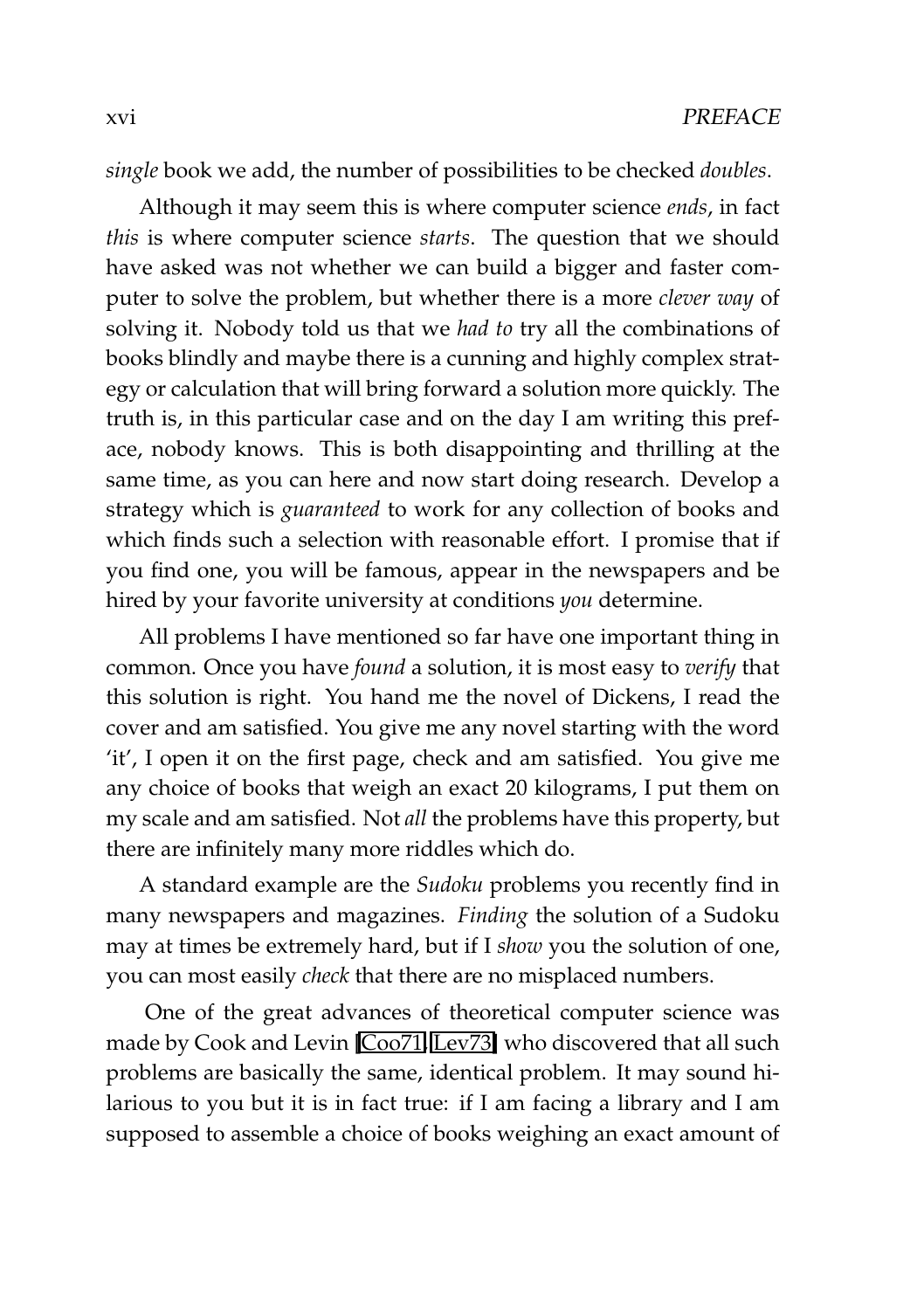kilograms, I do not know of any way to solve this problem within my lifetime. But I *do* know a way, although it is fairly complicated, of writing down the weights of all the books, then doing some calculations and from those to produce a huge Sudoku problem. A Sudoku problem which *I* do not know how to solve, but if *you* are a genius and find a solution to my Sudoku problem, then from this solution, from the numbers you filled into your squares, I can do another calculation and then come up with a selection of books having the prescribed weight. Both the production of the Sudoku and the reconstruction of the solution are lengthy, *tedious* processes. But they are *straightfoward*, I can follow a determined recipe, much like with the search problem. If I even have a computer at my disposition, I am done with this in no time. The same is true for millions of comparable problems.

So if you find a viable way of solving large Sudoku problems, not only did you solve Sudoku, you solved the book selection problem as well and in fact you solved arguably *all reasonable* difficult problems there are. Since many intelligent people have tried, and tried hard, most researchers have given up hope that there might be a simple answer to these questions and are in fact currently trying to do the opposite: to find a *proof* for the fact that no good solution exists. Another thing we do is to identify characteristics which distinguish simple from hard problems. Take the bookshelf example: if every book weighed exactly one kilogram, getting together any exact number of kilograms would be easy because we could take any choice of *n* books to get *n* kilograms. It's a trivial example but it generalizes. You can ask: *what exactly* is it that makes this situation so much different?

In this thesis there are three chapters. The first is an introduction where the exact problem we discuss, the problem of *constraint satisfaction* (CSP), is formally described. A CSP is a more general concept of riddles very closely resemblant of the Sudoku problem. It is a combination of *variables*, in the Sudoku case the squares where you can *vary* the numbers you want to fill in, and *constraints* which are the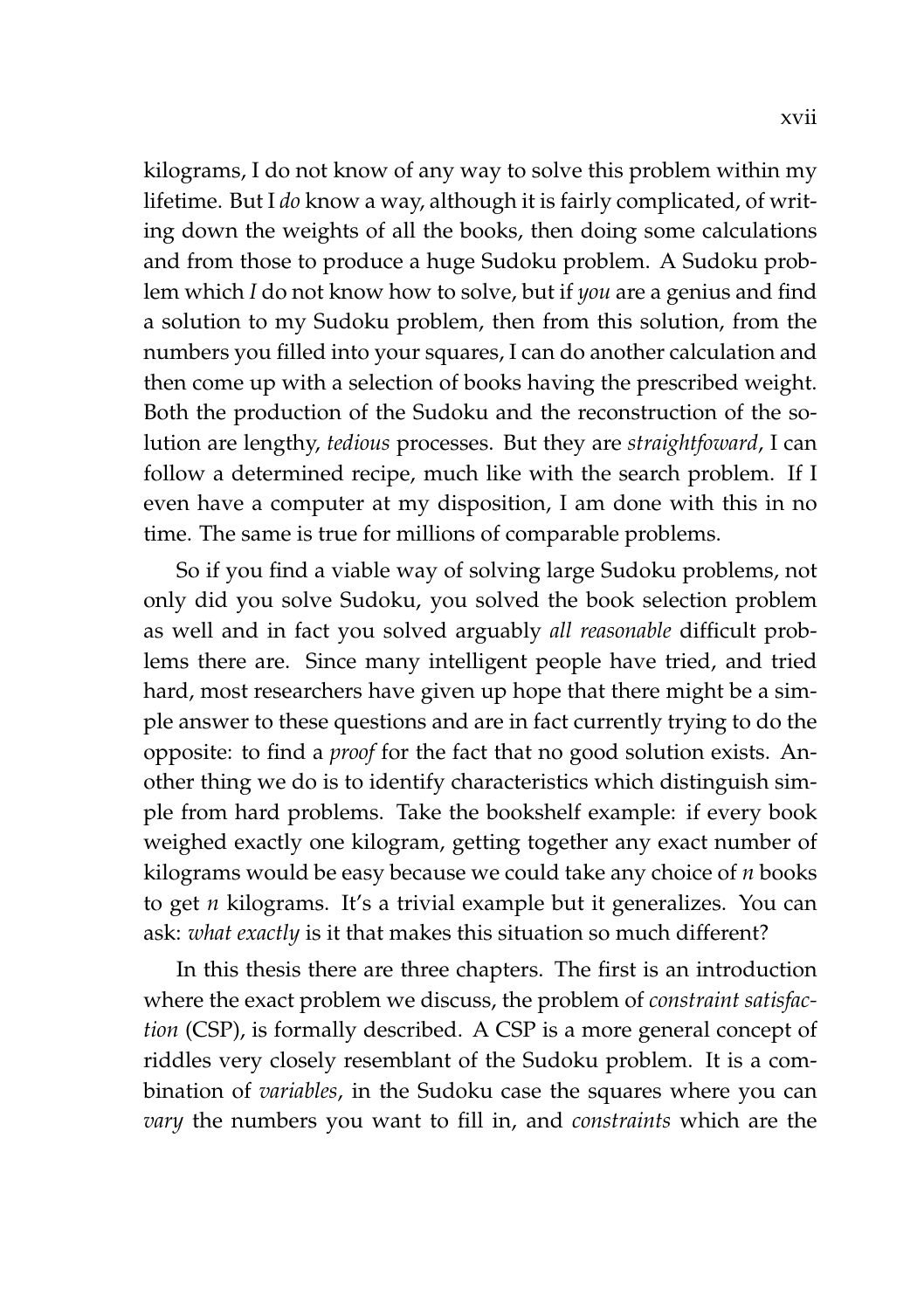rules of the game, like 'no two identical numbers in a row', and so forth. Recall that since all the problems are essentially equivalent, it does not overly matter *which* one we work on. CSPs are a natural choice because very many problems can be translated to CSPs easily and directly with much less effort than it takes to find the Sudoku corresponding to the bookshelf.

In the second chapter, we look at a type of CSPs which turn out to be solvable easily using a simple strategy. If the constraints do not *contradict* each other too heavily, then what you can do is use a dice to fill in random numbers and then check whether there are violated constraints and if there is one, you erase the numbers violating the constraint and use your dice again to fill in new numbers. It is by no means clear that this strategy will produce something in any given amount of time, but we give a proof here that under certain favorable conditions, it does.

The third chapter is devoted mainly to the very question of dices. Do dices help with solving problems? This is another huge unsolved question. Most researchers think they do not, in the sense that if there is an efficient strategy to resolve a riddle and the strategy involves the use of dices, then there should also be a comparably efficient strategy which can do without. People are trying to find a proof for this conjecture – and so far struggle. In the third chapter we look at one instance of this question, an algorithm by Uwe Schöning for solving certain types of CSPs which involves the use of dices. We demonstrate that there is a simple alternative way of doing the same thing with basically the same amount of effort and without a dice.

Both are tiny contributions which in the end may or may not turn out to serve as little pieces of a giant puzzle. A puzzle which, if nothing else, might help to make feel slightly more humbled a mankind who has flown to the moon and is constructing nanoscopic robots while at the same time unable to resolve a simple brainteaser.

Zurich, August 2012, Robin Moser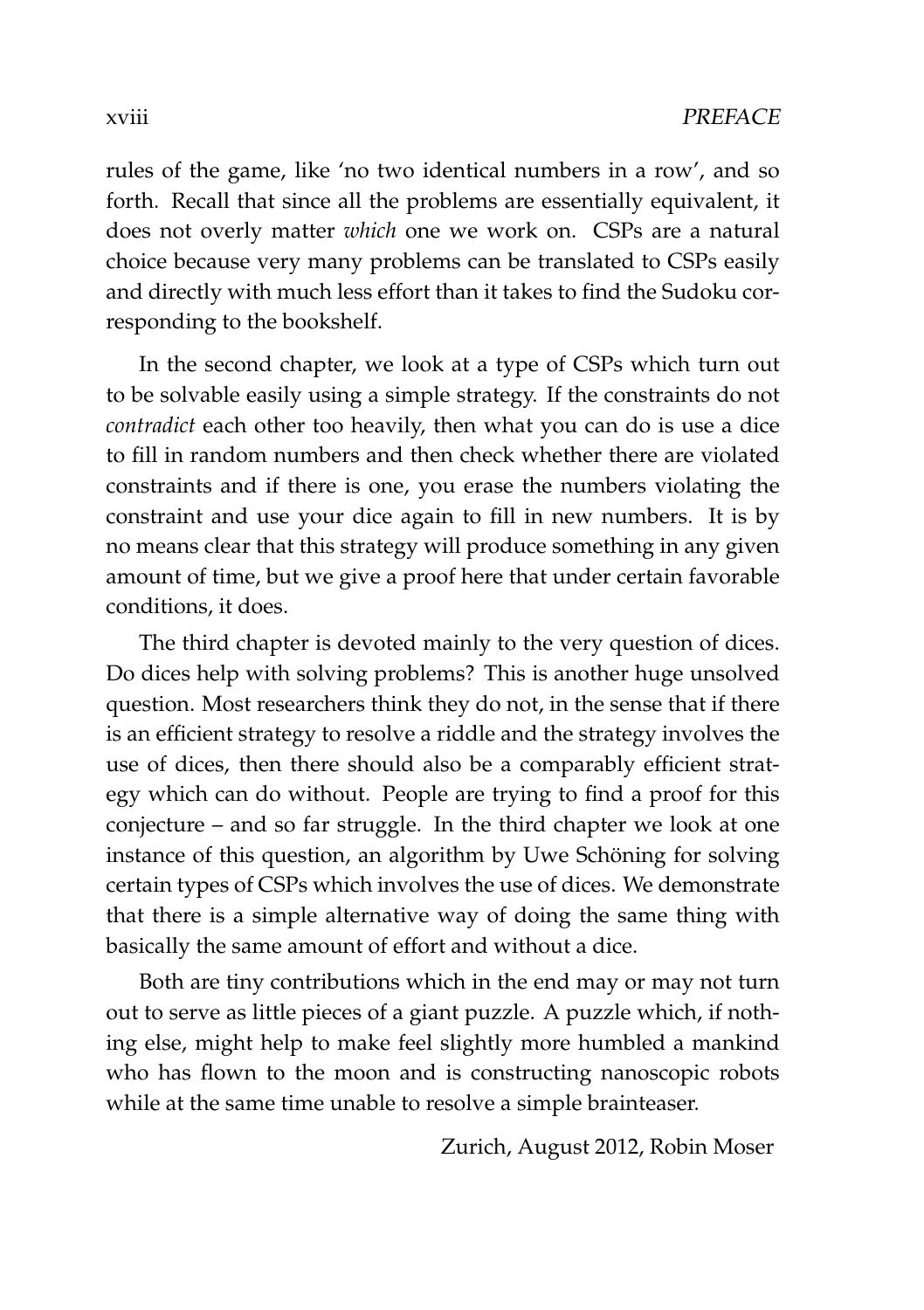# **Contents**

|               | <b>Abstract</b>                                |                                     | iii            |  |
|---------------|------------------------------------------------|-------------------------------------|----------------|--|
|               | Zusammenfassung<br>Acknowledgements<br>Preface |                                     |                |  |
|               |                                                |                                     |                |  |
|               |                                                |                                     |                |  |
| 1             | Introduction                                   |                                     | 1              |  |
|               | 1.1                                            |                                     | $\overline{2}$ |  |
|               | 1.2                                            | Formal Problem Setting and Notation | 3              |  |
|               | 1.3                                            |                                     | 11             |  |
|               | 1.4                                            |                                     | 13             |  |
| $\mathcal{P}$ |                                                | The Lovász Local Lemma              | 17             |  |
|               | 2.1                                            |                                     | 18             |  |
|               | 2.2                                            |                                     | 31             |  |
|               | 2.3                                            |                                     | 34             |  |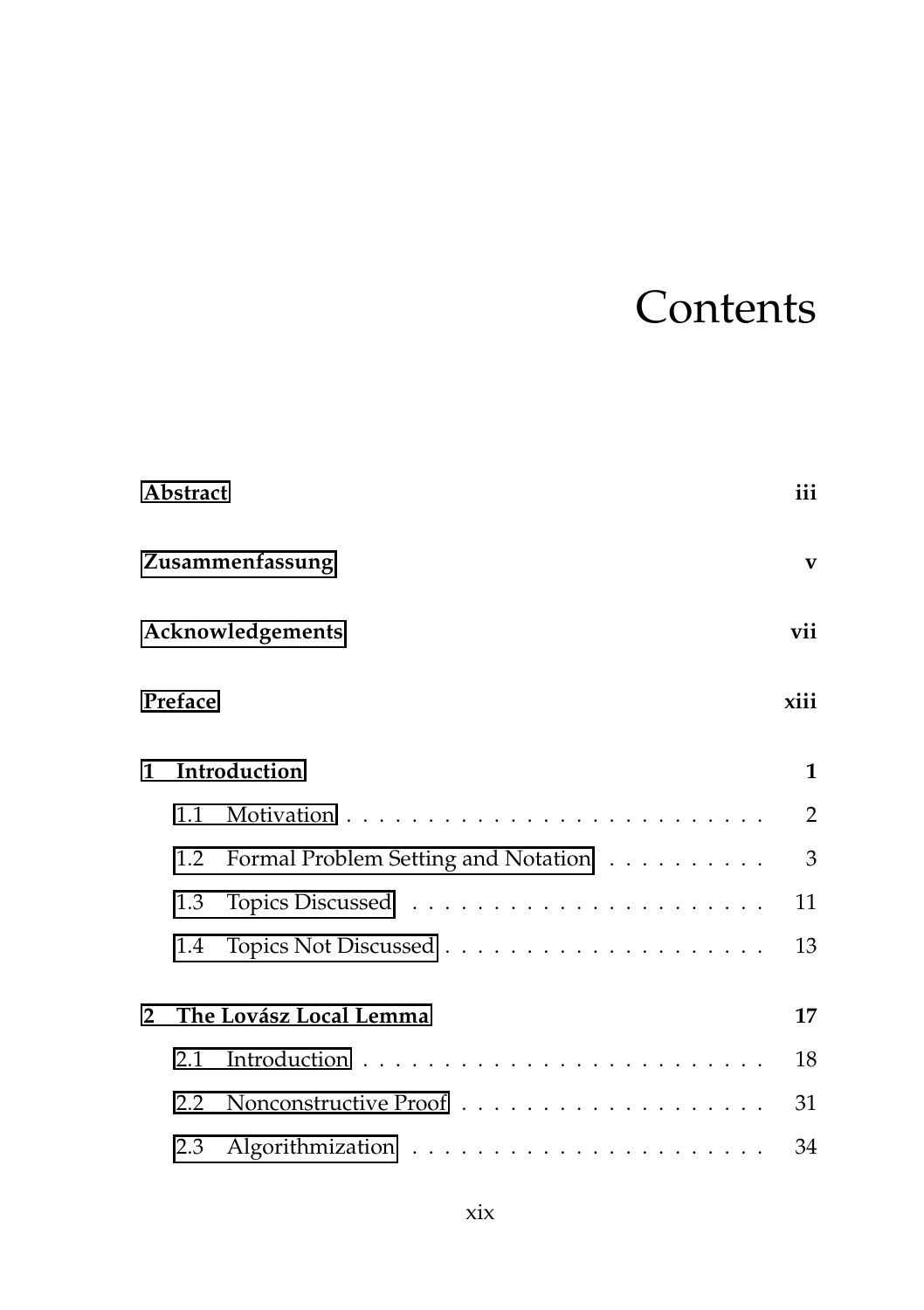#### xx CONTENTS

|   | 2.4 | Journaling and Reconstruction                   | 45  |
|---|-----|-------------------------------------------------|-----|
|   | 2.5 |                                                 | 50  |
|   | 2.6 |                                                 | 63  |
|   | 2.7 |                                                 | 75  |
|   | 2.8 |                                                 | 79  |
|   | 2.9 |                                                 | 85  |
|   |     |                                                 | 98  |
| 3 |     | Schöning's Algorithm                            | 103 |
|   | 3.1 |                                                 | 104 |
|   | 3.2 | Algorithm and Analysis                          | 108 |
|   | 3.3 | The Local Solver Contrasted                     | 119 |
|   | 3.4 |                                                 | 122 |
|   | 3.5 |                                                 | 132 |
|   | 3.6 |                                                 | 136 |
|   | 3.7 | Deterministic Local Search                      | 140 |
| A |     | <b>Auxiliary Statements and Deferred Proofs</b> | 155 |
|   | A.1 | Estimates involving the exponential series      | 155 |
|   | A.2 | Cumulation of multiplicative slacks             | 159 |
|   | A.3 |                                                 | 159 |
|   | A.4 | Exponential Tail Estimate                       | 162 |
|   | A.5 | Certain Homogeneous Markov Chains               | 163 |
|   | A.6 |                                                 | 169 |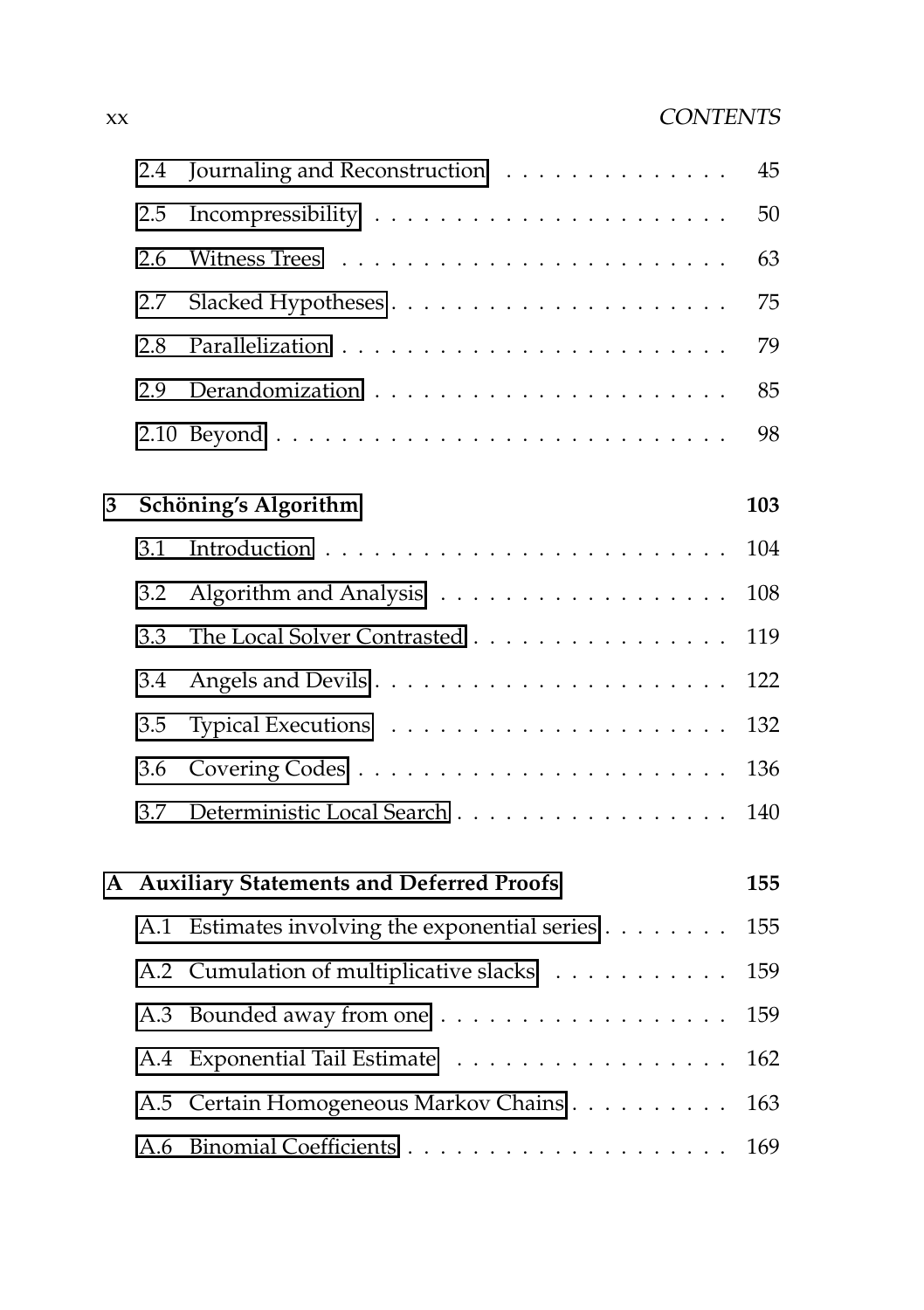| A.7 Proof of Theorem 2.3 (from Theorem 2.4) 170 |  |
|-------------------------------------------------|--|
|                                                 |  |
|                                                 |  |
|                                                 |  |
| 175                                             |  |
| 175                                             |  |
| 176                                             |  |
|                                                 |  |
| 178                                             |  |
| 178                                             |  |
| 179                                             |  |
|                                                 |  |
|                                                 |  |

#### **[Bibliography](#page-201-0) 183**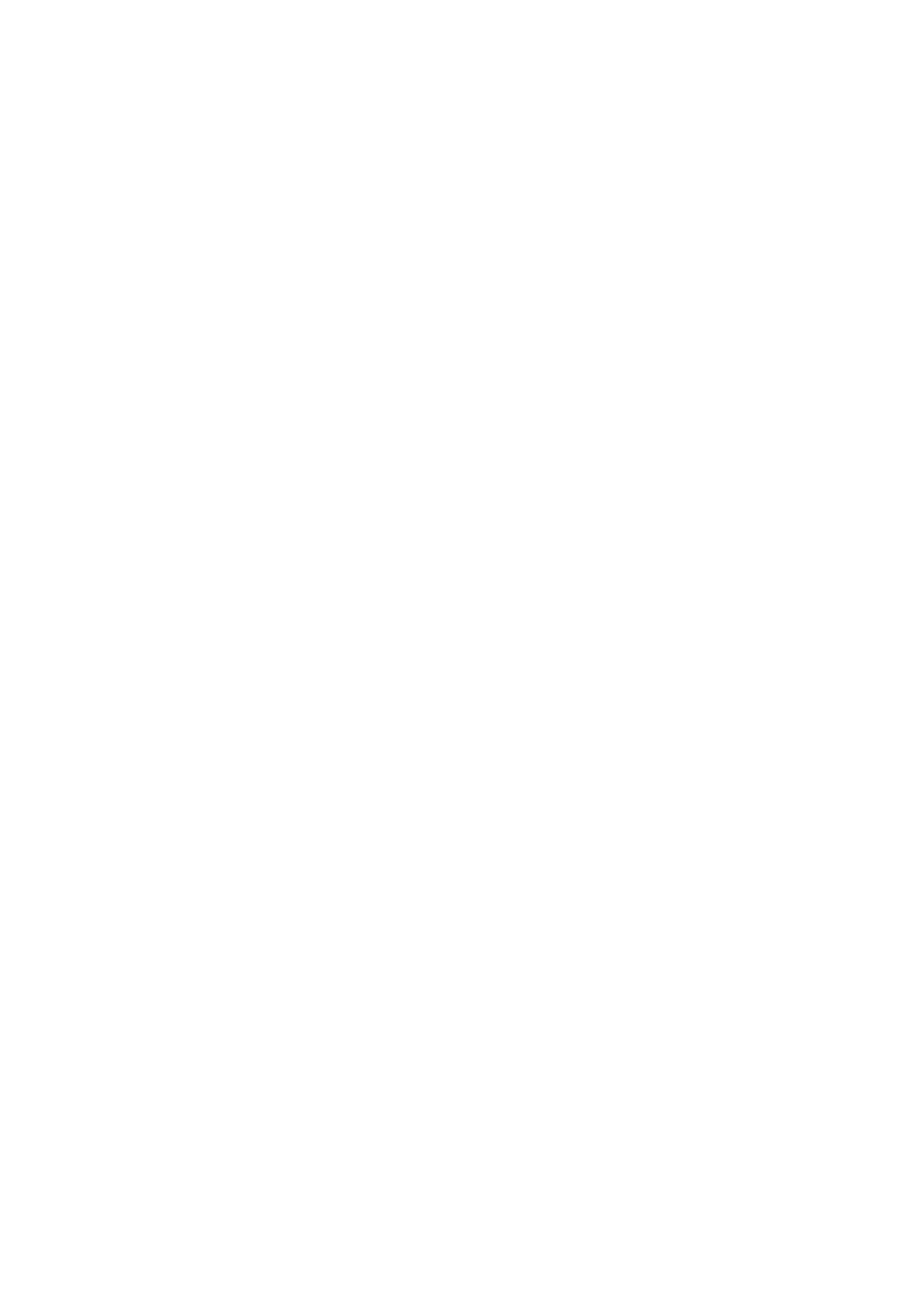# <span id="page-22-0"></span>**1** Introduction

In a *constraint satisfaction problem* (CSP), we are confronted with a series of *choices* and some *constraints* telling us which combinations of choices are undesirable. The goal is to determine if all constraints can be met.

As so many hard computational problems map to CSPs transparently, they arguably form *the* prototype of a hard combinatorial problem and any insights into their properties transfer seamlessly to a vast variety of domains.

In this chapter, we set out to motivate our investigation of particular aspects of CSPs, fix a formal framework and mention some closely related topics which are beyond the scope of this thesis.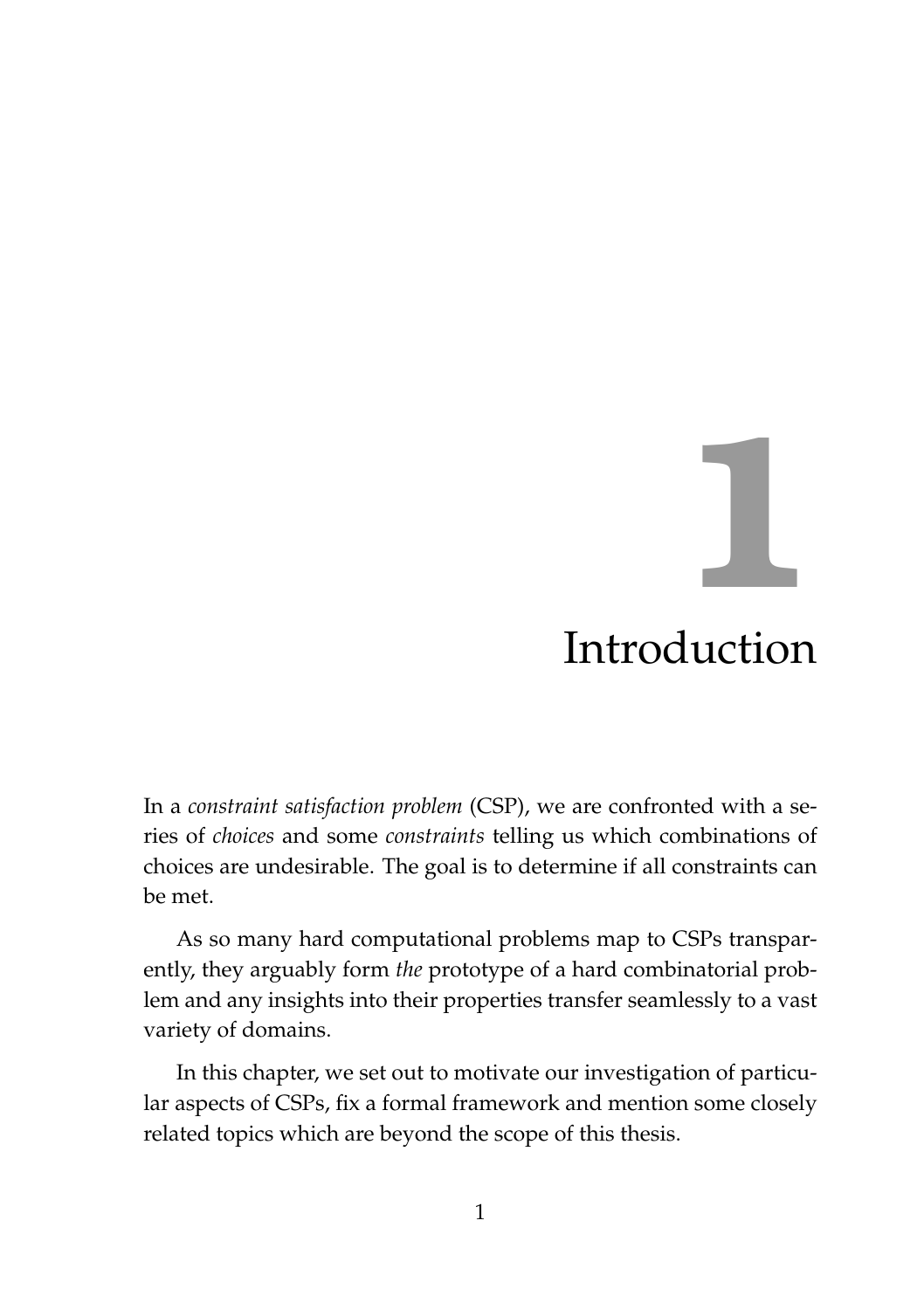#### <span id="page-23-0"></span>**1.1 Motivation**

In the early seventies, Stephen Cook [\[Coo71\]](#page-205-0) as well as Leonid Levin [\[Lev73\]](#page-209-0) independently discovered the concept of *NP-complete* problems. A computational problem is *NP-complete* if it has two characteristic traits. For one, the problem must be in *NP*. Intuitively, NP is the class of all problems a given solution to which is efficiently verifiable. Secondly, it must be *complete* in the sense that *all* instances of problems in NP can be efficiently translated to an instance of the complete problem. This means that NP-complete problems are – in a well-defined sense – all equivalent. And – in a not so well-defined sense – they all seem to be hard as they have so far resisted all attempts at efficient resolution.

With the concept of NP-completeness, Cook and Levin delivered a proof that the *Boolean satisfiability problem* falls into this class. In a SAT problem, you are given a formula of propositional logic, that is a formula built from *Boolean variables* taking the values 'true' or 'false' and the logical operations conjunction, disjunction and negation and you are to determine whether there is an assignment of values to the variables such that the whole formula evaluates to 'true'. *Constraint satisfaction problems* or CSPs are the immediate generalization of SAT where the variables can take more than two values.

Proving SAT as the first ever problem to be NP-complete involved an elaborate argument over all possible algorithms in the computational model of *Turing machines*. Once established for one problem, it is being demonstrated for other problems via reductions. By today, a sheer unlimited supply of computational problems has been proven to be NP-complete via a reduction either directly or ultimately from SAT.

The reason why SAT (or CSP) has such an outstanding role is far more than historical. Pick any example of an NP-complete problem and chances are that its reduction to SAT (or CSP) is far more imme-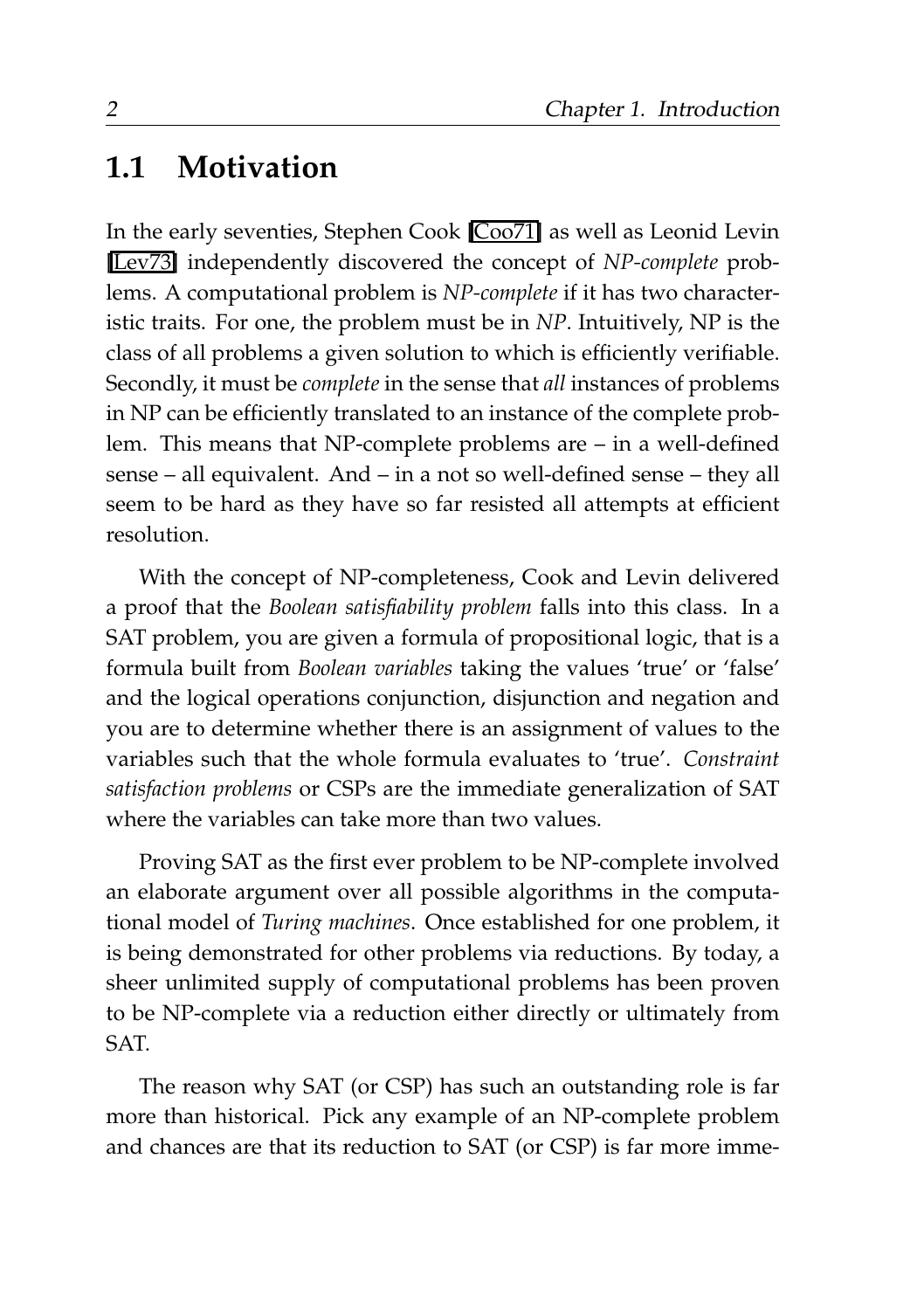diate than the converse. In GRAPH 3-COLORING, we are supposed to color the vertices of a graph with three colors such that no two adjacent vertices receive the same color. The reduction to a CSP is straightforward: instantiate one variable per vertex and constraints for the edges. The converse reduction involves sophisticated graph gadgets representing variables and clauses. In BINARY SUBSET SUM, we want to determine whether among a set of integers, there exists a subset summing up to a prescribed number. The reduction to SAT is tedious but straightforward: it is necessary to model the addition of numbers by a standard adder circuit. The converse however, representing a SAT formula by means of numbers and integer addition, is highly non-trivial. Despite being arbitrary examples, these are representative of most NP-complete problems.

SAT, and more generally CSP, are hence arguably the most 'natural' NP-complete problems there are and any insight into them is highly likely to translate to many other domains.

Before we outline which paths research has taken in the field of CSPs, let us agree on a formal problem statement.

#### <span id="page-24-0"></span>**1.2 Formal Problem Setting and Notation**

The specific problem that we will consider in this thesis is quickly described. In its description we build closely upon the formal framework which Welzl uses in [\[Wel12\]](#page-213-0).

**Clause Satisfaction Problems.** Suppose that we are given a finite set

$$
V_n:=\{x_1,x_2,\ldots,x_n\}
$$

of *n* variables and for each variable  $x \in V_n$  a finite *alphabet*  $L_x$  of *values* the variable can take. An *assignment* is a total function

$$
\alpha: V_n \to L := \bigcup_{x \in V} L_x
$$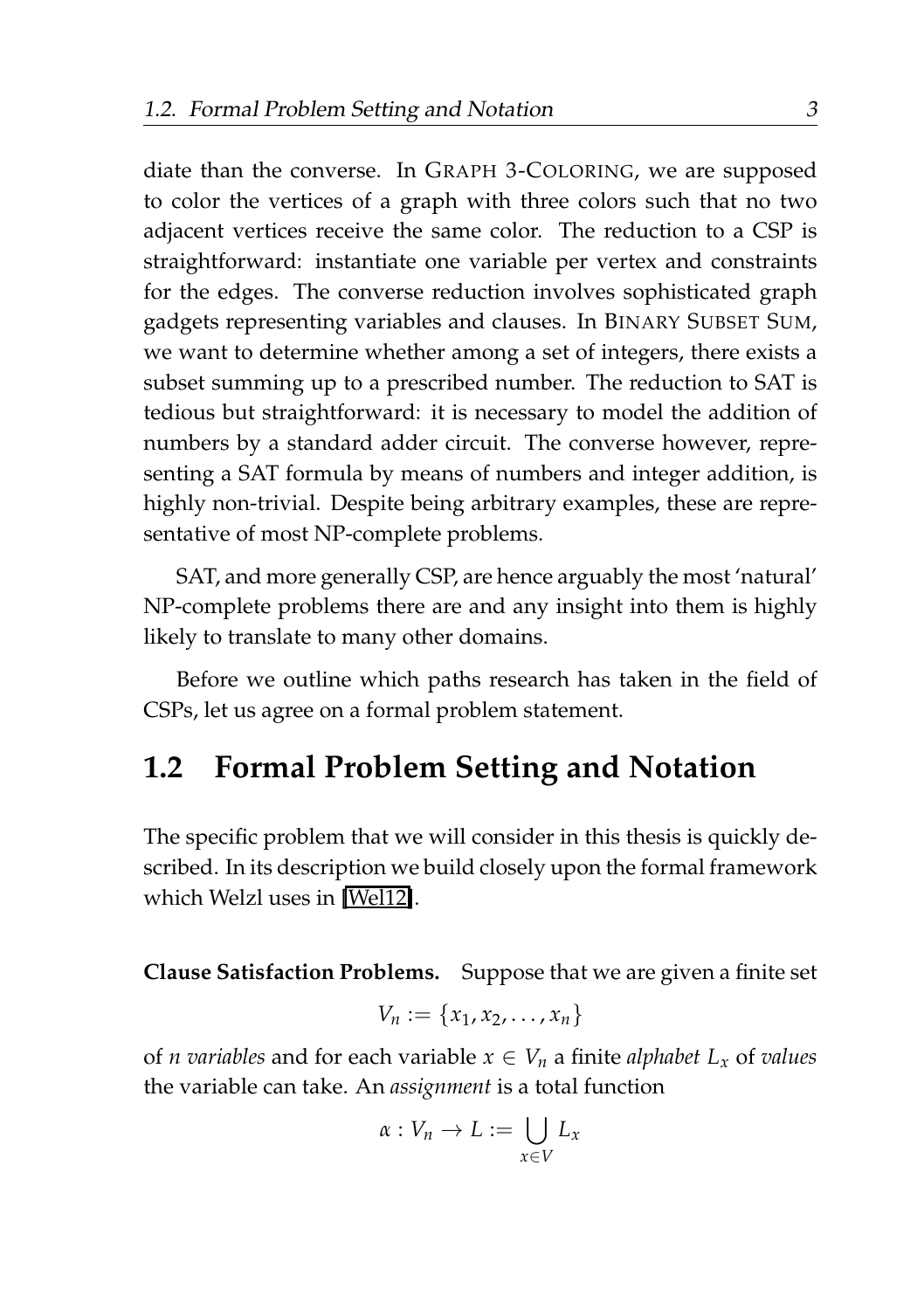that sends each variable *x* to a specific value  $\alpha(x) \in L_x$ . The *solution space* in this setting is the set

$$
\mathcal{S} := \{ \alpha : V_n \to L \, | \, \alpha(x) \in L_x \}
$$

of all possible assignments, where we use the common notation  ${X \rightarrow Y}$ *Y*} to denote the set of all functions from set *X* to set *Y*. This space has the shape of a high-dimensional cube or grid and there is a natural metric on it induced by the *Hamming distance* of two assignments *α*, *β* defined as

$$
dist(\alpha, \beta) := |\{x \in V_n \mid \alpha(x) \neq \beta(x)\}|.
$$

Now suppose that from the solution space we want to exclude certain assignments which exhibit undesired combinations of values. We do this by prescribing a list  $F := \{C_1, C_2, \ldots, C_m\}$  of *m* clauses, where a *clause* is a finite set

$$
C_i = \{(x_{i_1} \neq v_1), (x_{i_2} \neq v_2), \dots, (x_{i_k} \neq v_k)\}\
$$

of variable-value pairs  $(x_{i_j} \neq v_j)$  called *literals*, where  $v_j \in L_{x_j}$  for  $1 \leq j \leq k$  and the variables are pairwise distinct, i.e.  $i_j \neq i_{j'}$  for  $1 \leq j \leq j' \leq k$ . *k* is said to be the *size* or the *length* of the clause and we use the standard notation  $|C_i|$  for it. A clause containing only one literal is called a *unit clause*, if there is no literal in it it is the *empty clause*.

The semantics associated with a clause are that we do *not* want to simultaneously assign  $x_{i_j}$  the value  $v_j$  for all  $j = 1 \ldots k$ . An assignment  $\alpha \in \mathcal{S}$  is said to *violate* clause  $C_i$  if  $\forall j : \alpha(x_{i_j}) = v_j$  and to satisfy  $C_i$ , otherwise. Note that the empty clause is always violated according to this definition. We call a finite set *F* of clauses a *clause satisfaction problem*, abbreviated *ClSP*, or, interchangeably, a *formula* or *ClSP formula*. *α* is said to *satisfy* the ClSP *F* if it satisfies all clauses.

The question that we are interested in is always going to be: given a formula *F*, *is there* an assignment *α* ∈ S satisfying *F* and if so, *how*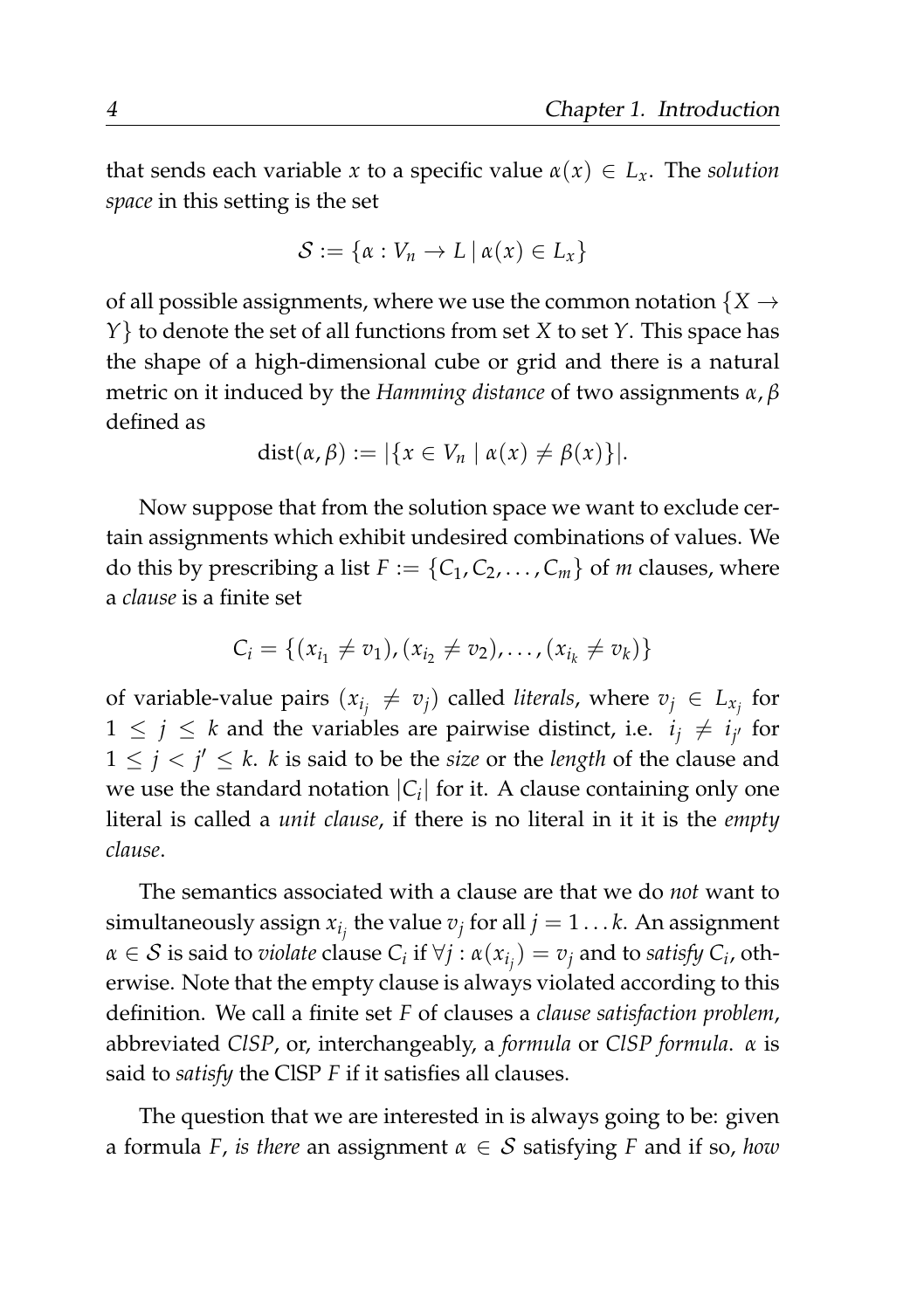*can we find one* algorithmically. If there exists such an assignment, *F* is said to be *satisfiable* and otherwise it is *unsatisfiable*.

Note that for an instance of this computational problem to be welldefined, its description must be a triple  $\langle V, \{L_x\}_{x \in V}, F \rangle$  describing the variables, the admissible values and the set of clauses. Throughout this thesis, by a slight abuse of formal notation, we will simply write "a ClSP *F*" to either mean just the set of clauses or the whole instance description depending on the context. If *F* is the input to an algorithm, it is understood that a complete instance description must be input. On the other hand, we will write  $C \in F$  to mean a clause contained in the formula. We also stress that we use the term "a ClSP" to refer to an instance of the computational problem, not to a class or to a language.

The *size* of a CISP, in writing  $size(F)$ , is defined to be the number of literal occurrences, i.e.

$$
size(F) := \sum_{C \in F} |C|.
$$

In all reasonable cases, the binary representation of a formula is linear or quasilinear in its size. There may be degenerate cases where this is not the case, for instance if the lists are enourmous in size or if there is a disproportionally large set of variables which are unused. However, it is obvious that such formulas can be simplified by trivial operations (remove variables which do not occur, remove values from lists if the values are not used in any literal over the corresponding variable) until size and encoding length match in order of magnitude. The size of a formula is relevant in cases where we are interested in polynomial-time algorithms operating on it.

If all clauses in the given formula feature exactly the same number *k* of literals and each variable can take the same number  $|L_x| = d$  of values, then we call the formula a (*d*, *k*)-ClSP. Without loss of generality, we may simply use  $L_x = [d] := \{1..d\}$  for all lists. In this case, the solution space is  $\mathcal{S}_{n,d} := \{V_n \rightarrow \{1..d\}\}.$  We extend this nomenclature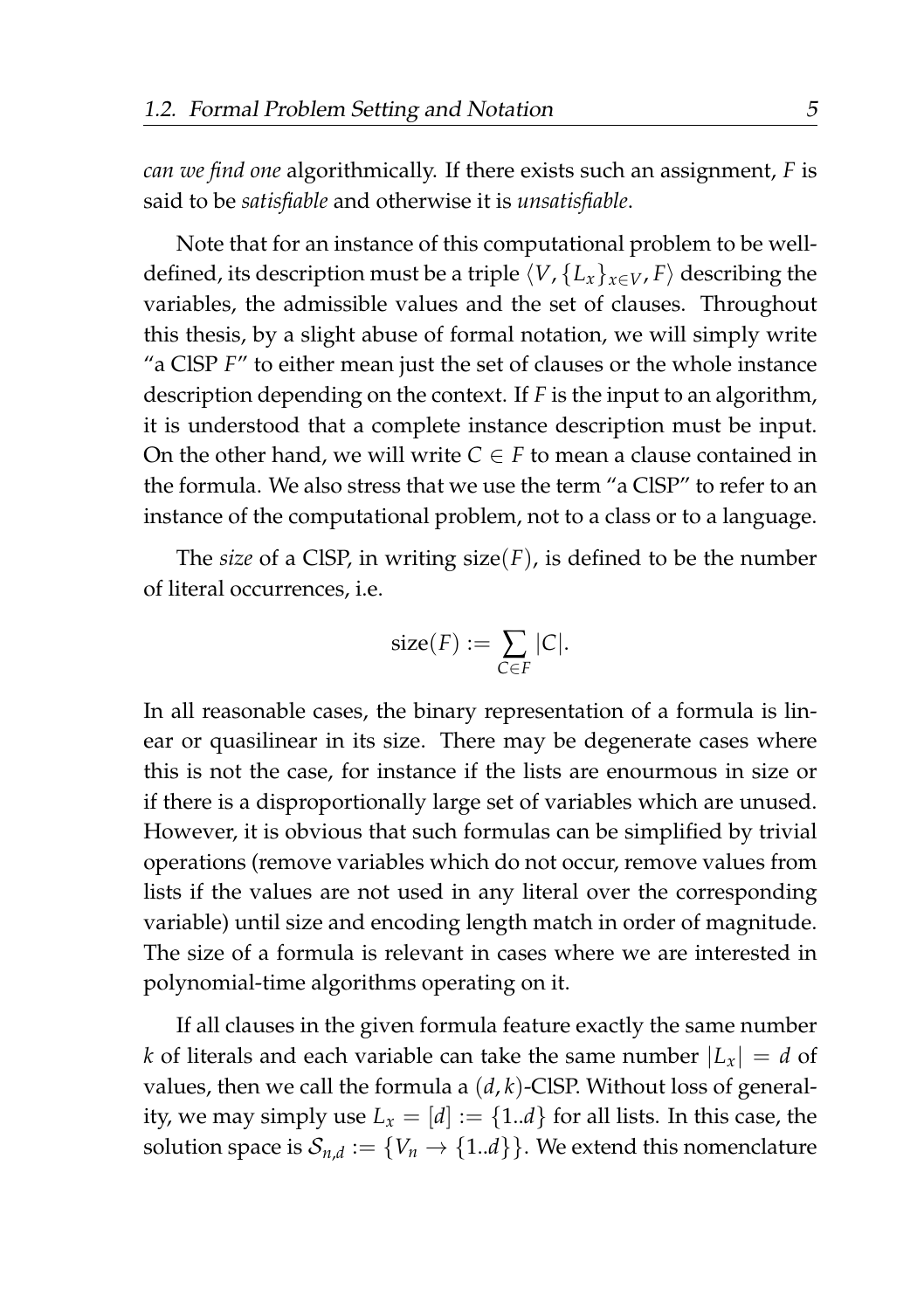naturally to  $(\leq d, \leq k)$ -ClSP,  $(\leq d, k)$ -ClSP,  $(d, \geq k)$ -ClSP and all further combinations to mean formulas where all variables have lists of size at most (or at least) *d* and/or all clauses have size at most (or at least) *k*.

In the special case of  $d = 2$ , thus where every variable can take exactly two values, one calls the problem a *Boolean satisfiability Problem*, or *SAT Problem* for short and *F* is then called a *formula in Conjunctive Normal Form* or *CNF formula* for short. A *k*-CNF is a (2, *k*)−CSP and  $( $k$ )-CNF and ( $\geq k$ )-CNF are defined analogously. Since it is custom$ ary in the case of Boolean formulas to consider the underlying alphabet to be  $\{0,1\}$  (more closely resembling the logical meanings 'false' and 'true' and their encoding in binary), we will follow the convention of using {0, 1} whenever we are speaking about CNF formulas exclusively, and {1..*d*} whenever we are speaking about the more general ClSP case.

The relevant literature is not consistent with respect to this notation and often, one can find the term "*k*-CNF" denoting either what we here call a *k*-CNF or a ( $\leq k$ )-CNF or a ( $\geq k$ )-CNF. In this thesis, a *k*-CNF has clauses of size exactly *k* exclusively. Note however that in many cases, a result or argument generalizes trivially to include larger or smaller clauses. Which of the two is the case depends on the context. In Chapter [2,](#page-38-0) we examine families of formulas which are always satisfiable by virtue of meeting certain combinatorial criteria. Having a satisfiable formula at hand, making the clauses larger cannot hurt as this renders the formula even more easily satisfiable. Neither can it hurt the effectivity of any algorithm tailored for such a class as we could simply truncate clauses before feeding the problem into it. The same holds for enlarging variable's domains. In this context, therefore, statements, even if formulated for  $(d, k)$ -ClSP, usually trivially extend to the  $(\geq d, \geq k)$ -ClSP case. In Chapter [3,](#page-124-0) we consider exponential time algorithms for solving arbitrary (*d*, *k*)-ClSP. Such algorithms, usually being improvements over exhaustive enumeration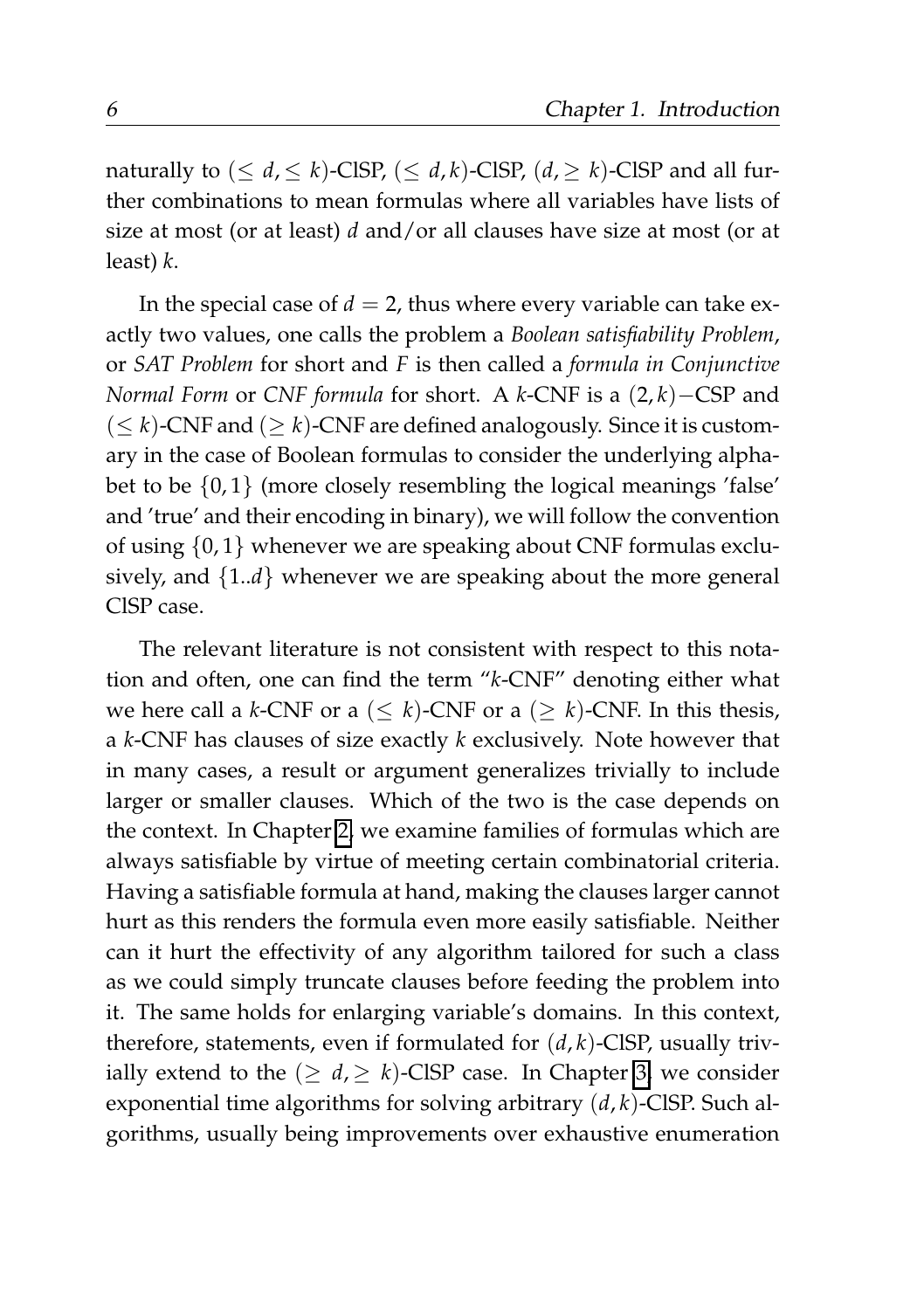of possibilities, profit from variables having smaller domains because fewer assignments need to be enumerated and from smaller clauses because fewer possibilities for satisfying a clause have to be branched on. And in particular, if some algorithm relied on the homogeneity of clause and alphabet sizes, we could simply enlarge alphabets and pad clauses with auxiliary variables, adding some extra clauses so as to preserve the set of satisfying assignments. In this context, therefore, most results on  $(d, k)$ -ClSP trivially extend to the  $(\leq d, \leq k)$ -ClSP case. Of course, these are only intuitive explanations, not proofs, so the issue has to be borne in mind when going through the actual material. At times, we will however deliberately leave this burden to the reader as assuming the (*d*, *k*)-ClSP case incurs no loss of generality whilst inhomogeneous clause and alphabet sizes make notation and arguments unnecessarily clumsy.

A *partial assignment* as the natural relaxation of an assignment is a partial function

$$
\alpha: V_n \nrightarrow L
$$

such that  $\alpha(x) \in L_x$  for all  $x \in V_n$  on which  $\alpha$  is defined. Note that we use the standard notation  $\rightarrow$  to denote partial functions.

ClSP formulas can be manipulated by assigning values to variables. If *F* is a formula and *x* some variable, then assigning value  $c \in L_x$  to variable *x* has the natural effect that all clauses containing the literal  $x \neq c'$  for some  $c' \neq c$  are satisfied and disappear from the formula. On the other hand, the literal  $x \neq c$  cannot be satisfied anymore and thus all clauses containing it are truncated to contain only the remaining literals. We write  $F^{[x \mapsto c]}$  to denote the formula so derived.

In general, for any partial assignment *α*, we write *F* [*α*] to denote the formula arising from substituting all given values for the variables assigned in *α*. If *u* is a literal over a Boolean variable *x*, i.e.  $L_x = \{0, 1\}$ , then writing  $F^{[\mu \rightarrow 1]}$  is customary to say that we assign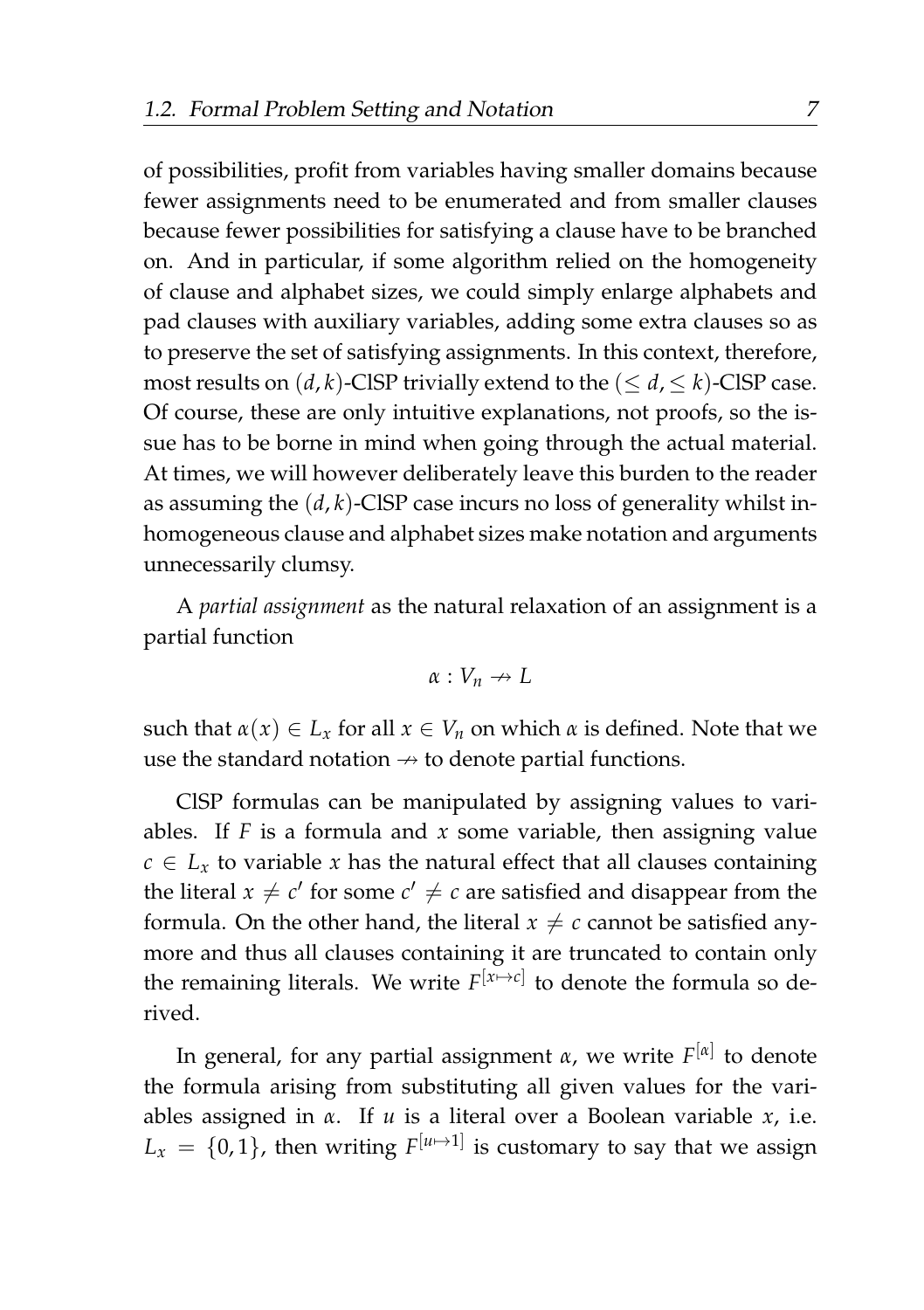$x \mapsto 0$  if  $u = (x \neq 1)$  or  $x \mapsto 1$  in case  $u = (x \neq 0)$ , i.e. writing  $u \mapsto 1$  means to assign the unique value satisfying *u* to its underlying variable. Writing  $u \mapsto 0$  means to assign the underlying variable the value which violates the literal. Note that  $u \mapsto 0$  makes sense even if *u* is a literal over a variable of an arity larger than two. On the other hand,  $u \mapsto 1$  is undefined in this case. We extend this notation to assignments as follows. If *α* is any (total or partial) assignment, then we write  $\alpha[x \mapsto c]$  to denote the assignment arising from (re-)assigning variable *x* to value *c*. If *u* is a Boolean literal,  $\alpha[u \mapsto 0]$  and  $\alpha[u \mapsto 1]$ are defined accordingly. More generally, if *β* is any (total or partial) assignment, then  $\alpha[\beta]$  denotes the assignment  $\alpha$  with all assignments in *β* added to it, overwriting existing ones.

Let us call a ClSP *non-degenerate* if it does not contain any empty clauses, unit clauses, no variables with a singleton domain, no unused variables and no unused values in any lists. Note again that all degeneracies can be trivially removed from any ClSP: if an empty constraint is discovered, the ClSP is trivially unsatisfiable. The same is true if some variable's domain is empty. If a unit constraint is discovered, we may remove the corresponding value from the variable's domain (resulting in the disappearance of the unit clause and possibly other clauses containing the same literal). If a variable has a singleton domain, we can substitute the corresponding value for the variable (resulting in the truncation of some clauses). Unusued variables can be trivially deleted. If any variable has an unused value in its domain, we can substitute this value for the variable, satisfying all clauses where the variable occurs. Once none of these rules apply anymore, the result of this polynomial time simplification process will either be a ClSP which is non-degenerate or the discovery that the ClSP is unsatisfiable. We stress that the empty formula is non-degenerate.

**Constraint Satisfaction Problems.** *Constraint satisfaction problems*, abbreviated by *CSP*, are a generalization of clause satisfaction prob-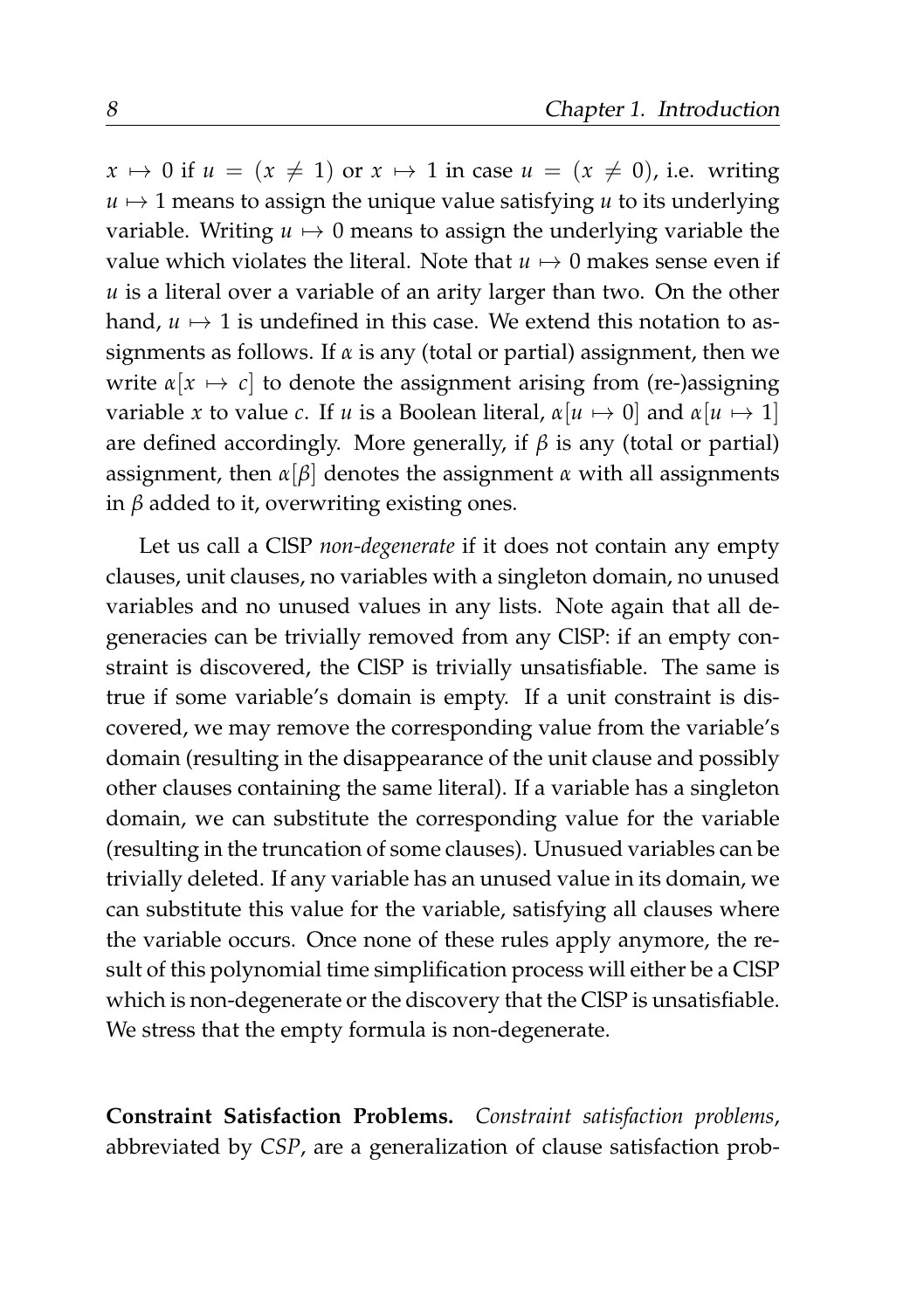lems. In a CSP, clauses are replaced by constraints which can be arbitrary predicates over the variables involved. That is formally, we can define a constraint satisfaction problem as a triple  $\langle V, \{L_x\}_{x \in V}$ ,  $F \rangle$ , where *F* is a set of constraints, each *constraint* being a pair  $\langle U, P \rangle$  where  $U \subseteq V$  and *P* is a set

$$
P \subseteq \{ \beta : U \to L \mid \forall x \in U : \beta(x) \in L_x \}
$$

describing the combinations of values for the variables in *U* which are admissible. Such a CSP is *satisfied* by an assignment  $\alpha \in S$  if for all constraints  $\langle U, P \rangle$ , the projection  $\alpha|_U$  is admitted by the constraint, i.e.  $\alpha|_U \in P$ . Here, we use the common notation  $f|_A$  to denote the restriction of a function *f* to a subset *A* of its domain.

A clause satisfaction problem is the special case of a constraint satisfaction problem where each constraint is a clause, that is each constraint  $\langle U, P \rangle$  has a relation *P* containing all except exactly one combination of values. While every CSP can be converted into an equivalent ClSP by *constraint splitting*, the crucial difference is a matter of description. To make a general CSP a well-defined computational problem, we have to prescribe a way in which the constraints are being represented in an input encoding. One choice would be to represent the predicates *P* in the constraints by listing all forbidden tuples. Then, the CSP *is* a ClSP.

Another choice would be to list all allowed tuples, corresponding to a formula in so-called *Disjunctive Normal Form (DNF)* in the Boolean case. This is already a crucial difference. A ClSP containing large clauses may explode exponentially in size when converting between the two representations.

A more natural choice may be to give the constraints as *circuits* or as efficient algorithms which, on input a combination of values for the variables in *U*, determine whether the combination is admissible or not. This allows for compact representations of a large variety of constraints but may shift some of the difficulty of solving the CSP towards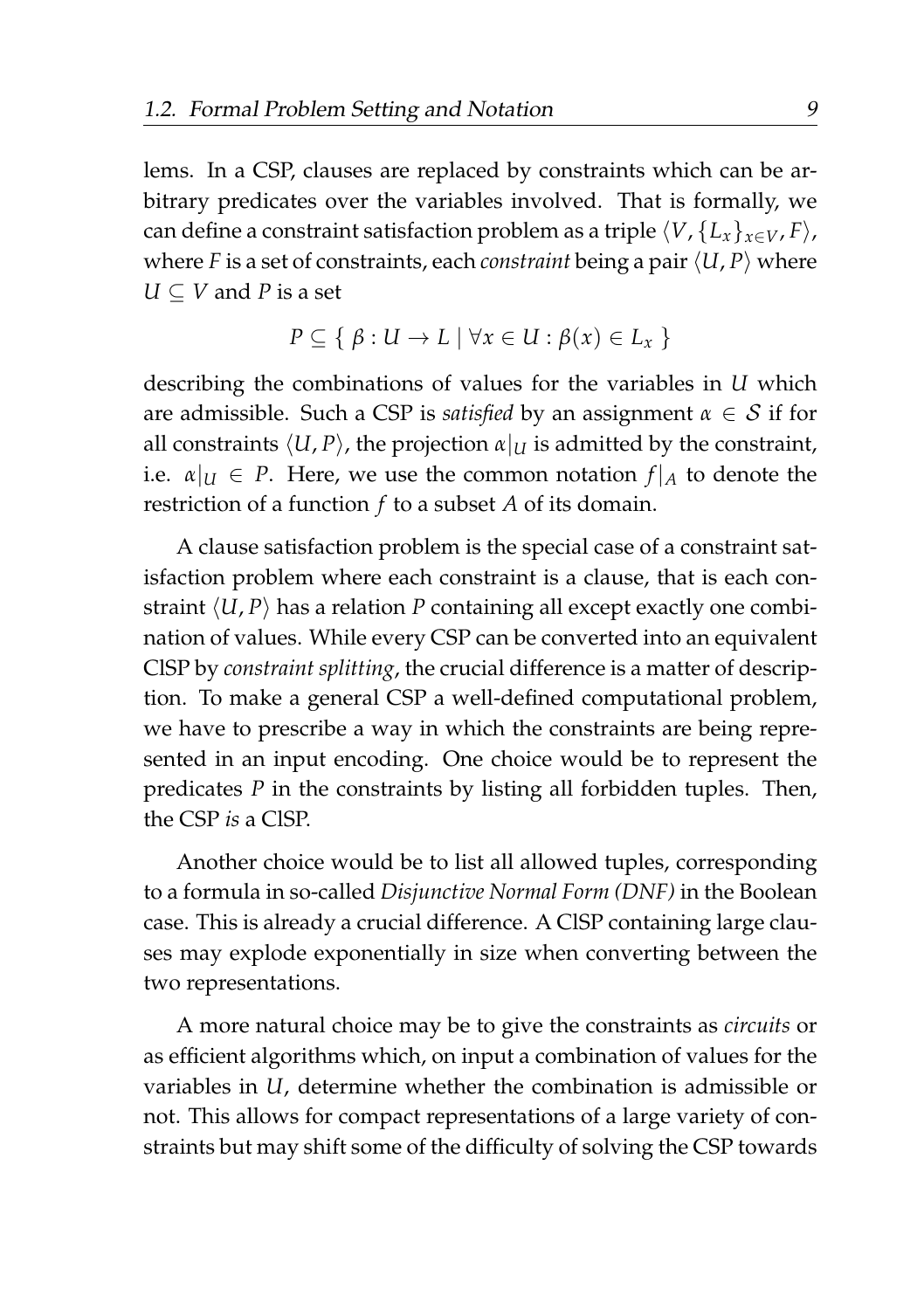solving the constraints themselves. In general, the choice of representation may be crucial when determining the efficiency of an algorithm as a function of the description size of the formula, at least in cases where constraint grow with the problem size.

It may also be crucial in other contexts. In Chapter [2](#page-38-0) of this thesis, we will look at a class of formulas which can be solved efficiently, where the class is characterized by relations between metrics like the number of constraints, the number of dependencies among constraints and the number of value tuples a constraint forbids. While these metrics do not depend on the input encoding, they depend heavily on whether constraints are clauses or more general predicates. In each case, we will first concentrate on ClSPs and then discuss issues that may come up with the generalization to CSPs and even more general settings.

Let us stress that in this thesis, we will consider "a CSP" to be a problem instance, the same way we did with ClSPs. The literature is not consistent in this respect. Sometimes, the term is used to describe the corresponding class of instances, oftentimes it is even used to describe a family of such classes, which turns into a computational problem only once a specific set of admissible constraints is prescribed. For a prominent case, Feder and Vardi [\[FV98\]](#page-207-0) use such terminology to formulate their well-known *Dichotomy Conjecture*, stating that whenever a finite set of admissible predicates is prescribed, then the corresponding computational problem is always either polynomial-time solvable or NP-hard.

In this thesis, we are however not concerned with predicate types beyond the distinction between clauses and general efficiently computable predicates. We usually formulate our investigations in terms of ClSPs but where necessary comment on how to generalize concepts to more general CSPs.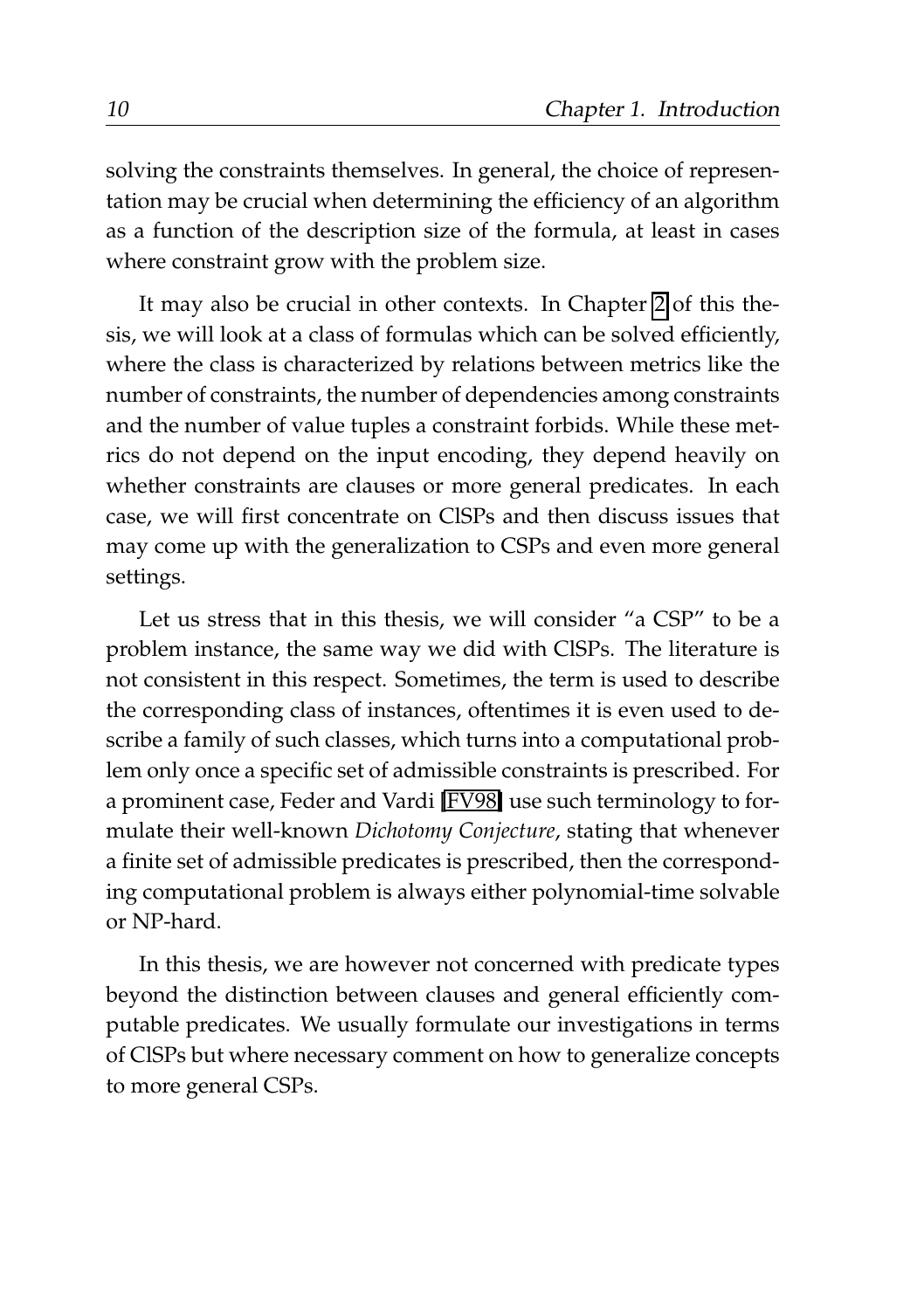#### <span id="page-32-0"></span>**1.3 Topics Discussed**

Being so fundamental, SAT and CSPs have become famous, widely studied problems and research into them has branched into a vast number of directions around computational and non-computational aspects.

In this thesis, we focus on algorithmic issues. When investigating into the algorithmic treatment of SAT and CSP – and with a less ambitious goal than demonstrating  $P=NP$  in mind – there are two main perspectives one can take as we will do in this thesis.

**Classifying instances.** The first thing one can do is to identify subclasses of the full problem which admit efficient solutions so as to separate 'easy' from 'hard' instances with the aim of gaining more insight into what makes a problem 'easy' or 'hard'.

As one prominent example, 2-SAT, the Boolean problem where every clause contains exactly (or at most) two literals, is well-known to be solvable in time linear in the size of the formula [\[APT79\]](#page-204-0).

Other examples include *Horn-SAT* or formulas of *bounded deficiency* [\[DG84,](#page-206-0) [Sze04\]](#page-212-0).

In Chapter 2 of this thesis, we will study one particular other such class: the family of CSP problems for which the famous Lovász Local Lemma guarantees the existence of a satisfying assignment.

Unlike the aforementioned restrictions, this is a set of formulas for which a simple combinatorial criterion ensures *existence* of a solution and instead of considering the decision problem, the main issue will lie in *finding* the actual assignment efficiently. While in the case of most other polynomially tractable subclasses of SAT there is a simple reduction from the search to the decision problem, this is not true for Local Lemma instances.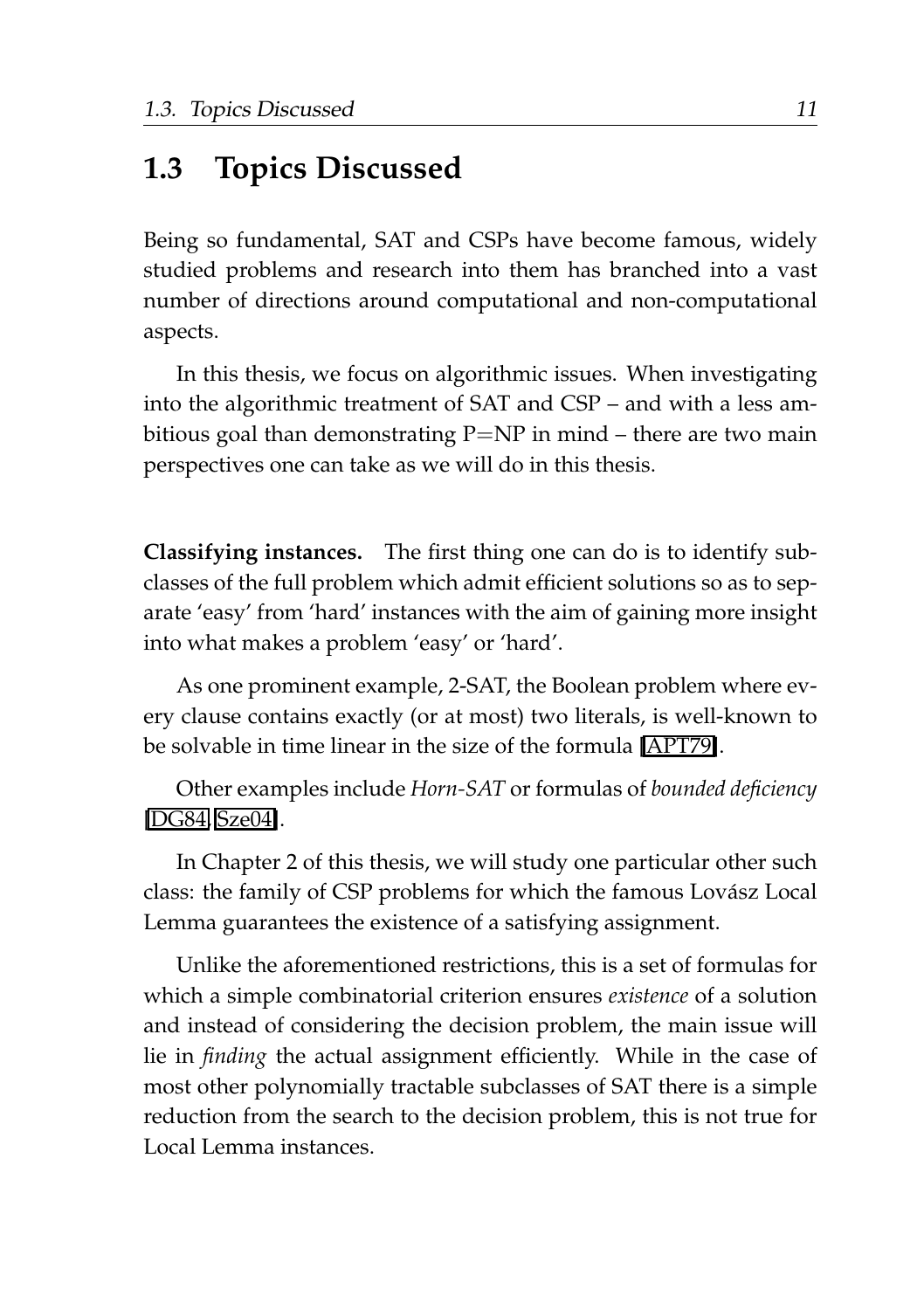We first review all combinatorial aspects of the Local Lemma which we consider relevant to the topic as well as previous attempts at making the lemma algorithmic. We then go on to exhibit an algorithmic version which is able to capture the full power of the Lovász Local Lemma and seems to translate easily even to problems beyond SAT and ClSP.

**Exponential Time Algorithms.** The other perspective one can take is that algorithms able to solve *all* instances of SAT and ClSP/CSP and not just *some* of them are of great interest. And even if it is widely believed not to be possible to find one which runs in polynomial time, we can still try to determine how fast an algorithm is possible.

To our present knowledge, it is possible that no algorithm can solve *k*-SAT in general in less than exponential time, i.e. a running time of the form  $\lambda^{n+o(n)}$ . The hunt is currently for the smallest possible base *λ*.

To date, there are two algorithms which are considered 'competitive' in the domain of exponential time algorithms for SAT and ClSP: the one-pass satisfiability decoding algorithm named *PPSZ* after its in-ventors Paturi, Pudlák, Saks and Zane [\[PPSZ05\]](#page-211-1) and the random local search algorithm by Uwe Schöning [\[Sch99\]](#page-211-0). With its most recent analysis due to Hertli [\[Her11\]](#page-207-1), PPSZ holds the current record for *k*-SAT among *randomized* algorithms and a generalization to the (*d*, *k*)-ClSP case is being investigated [\[Sze11,](#page-213-1) [Mil12\]](#page-209-1).

On the other hand, Schöning's algorithm in its derandomized version is to date the fastest known *deterministic k*-SAT and (*d*, *k*)-ClSP algorithm. This derandomization is the main contribution of Chapter 3. Besides, we will discuss a series of further interesting aspects of this simple algorithm and its elegant analysis.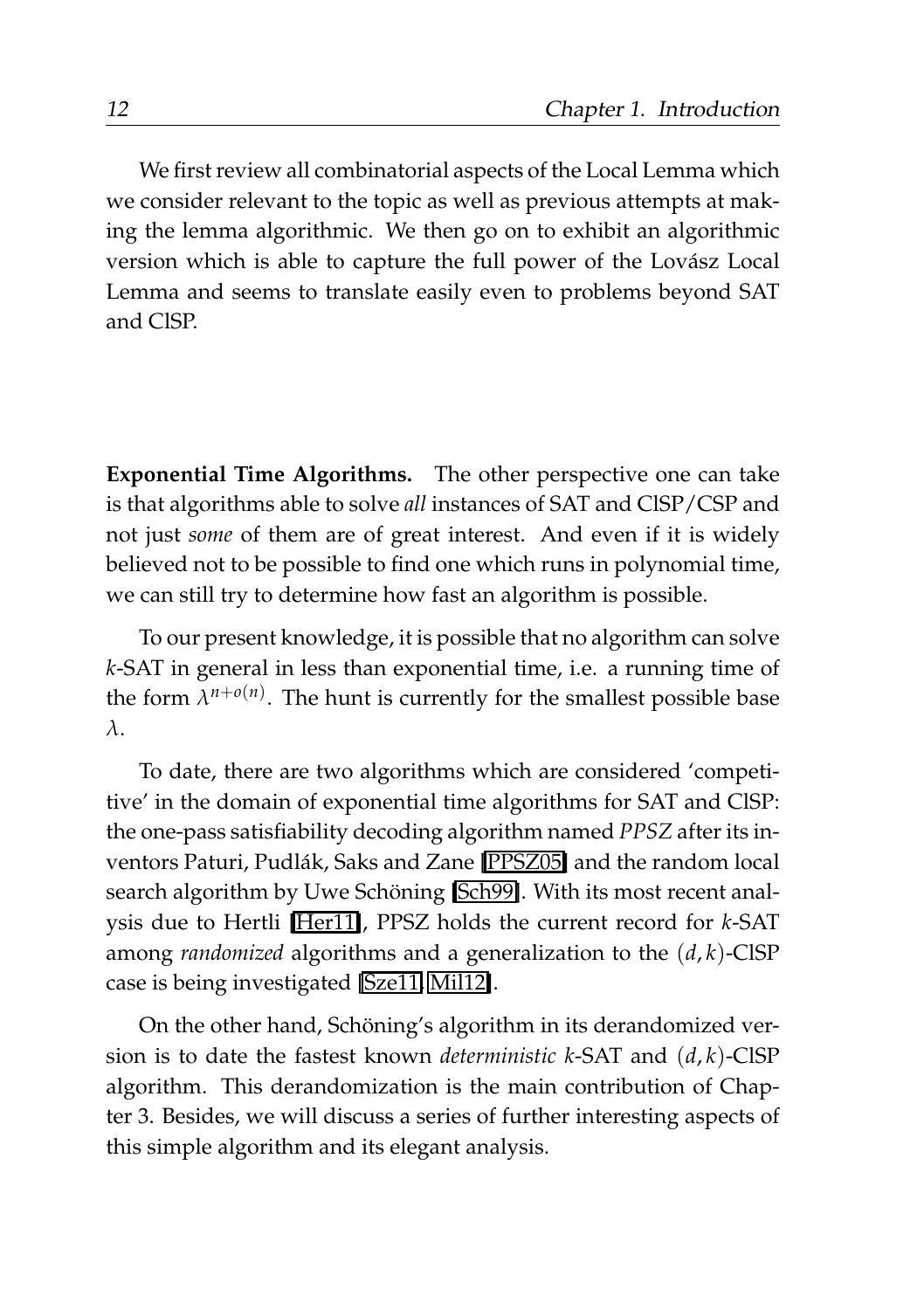#### <span id="page-34-0"></span>**1.4 Topics Not Discussed**

A discussion of any aspects of SAT and CSP would be distinctly incomplete without at least mentioning the following two important research fields which take perspectives on the problem other than the one we will take in the remainder of this work.

**SAT Solving Software.** Maybe the most popular of these branches is concerned with the actual *implementation* of software able to take an encoding of a SAT formula and to determine whether it admits a satisfying assignment.

Such software is of utmost importance to certain scientific and industrial domains. In the design of digital circuits, to name just one example, a model that is to serve as a blueprint for the production of actual hardware needs to be checked for logical faults. The sheer size and complexity of such designs make it necessary that the checking take place in a streamlined, automated way.

Inherently being objects of binary logic, it is not hard to imagine that the design of a circuit along with a specification of what would be its correct, intended behavior can be converted into a (huge) formula of propositional logic (a SAT formula). Most frequently, a formula encodes the internals of the circuit along with the description of a possible faulty state and SAT solving software is then invoked to check if there is a satisfying assignment to that formula, thus if there is any configuration of the input gates that can lead the chip to exhibit that particular unintended behavior.

Again not surprisingly, formulas that occur in such model checking applications are composed of tens of thousands of variables and hundreds of thousands of clauses. The current state of theory, with the fastest known algorithm (for the simplest variant, i.e. 3-SAT) having a running time of  $\mathcal{O}(1.308^n)$  where *n* is the number of variables,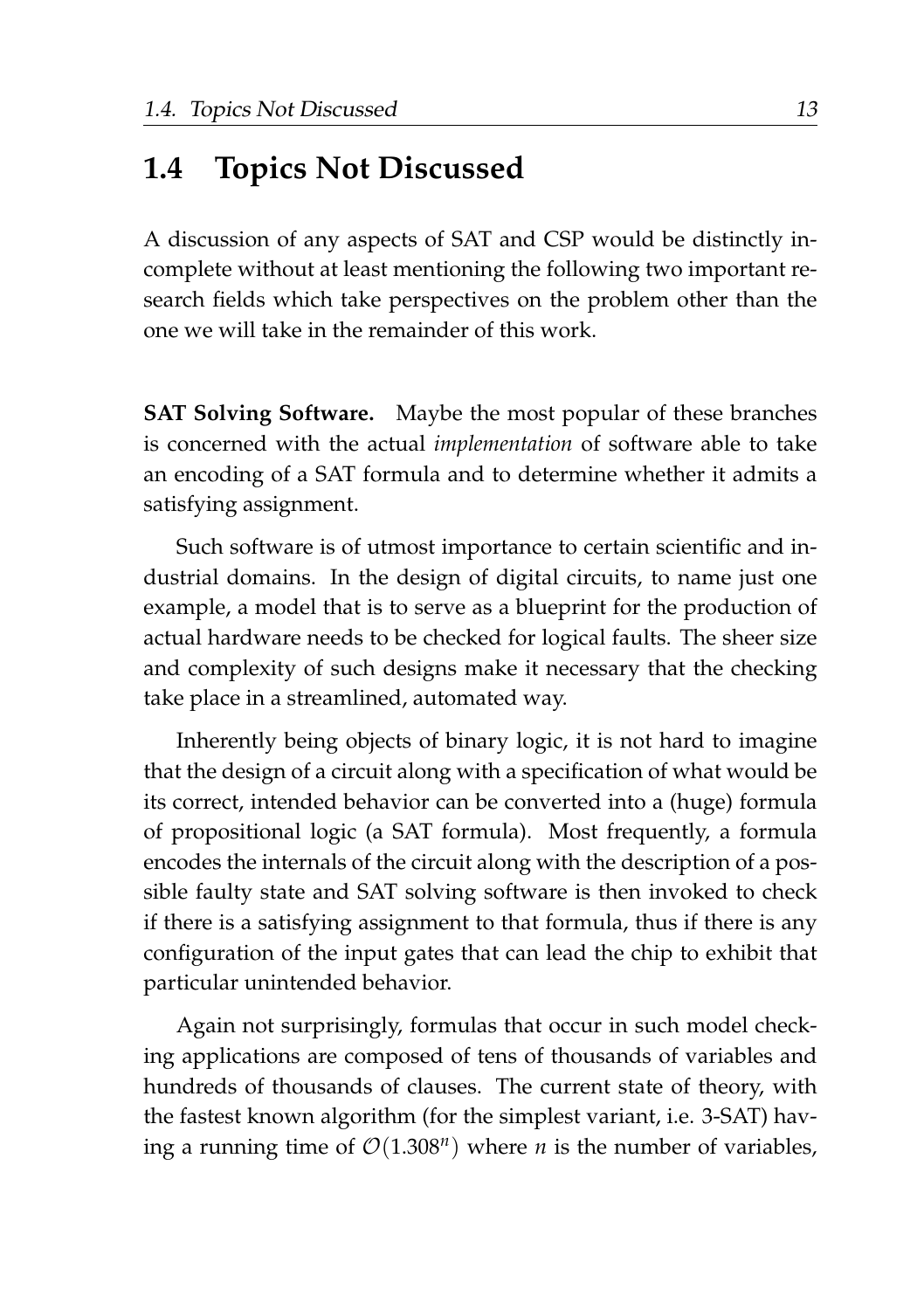would predict such formulas to be straight-out intractable. However, modern SAT solvers are being applied and break such instances routinely on a daily basis.

This near paradoxical situation on one hand highlights how poorly understood SAT is *both* theoretically and practically and on the other hand how small a fraction of all possible constraint problems actually occur in practice. Researchers concerned with practical SAT solving software taylor their software to the instances they see, use their statistical properties and gather together a vast body of heuristics to speed up the search for satisfying assignments. Such heuristics usually do not make their way into theoretical research, as experience demonstrates that virtually every heuristic admits *some* cleverly crafted counterexample defeating its purpose, even if that particular counterexample would never be seen in a practical application. In theory however, we are interested in algorithms that perform well on *all* formulas or at least all formulas of a well-defined class.

Another reason for this considerable gap between theory and practice lies in the level of sophistication of modern SAT solvers which span thousands of lines of optimized code while in contrast, theoretical research struggles to prove tight running time bounds on even the simplest imaginable few-line algorithms. For complex strategies involving all sorts of optimizations and heuristics, both proving theoretical running time bounds and crafting counterexamples to demonstrate their limits at solving the general problem are so distinctly beyond the current state of research that the question of what *really* is the fastest SAT solving strategy is most likely to remain unanswered for decades to come.

In the present thesis, the issue of practical SAT solving will not further be discussed as we restrict our interest to algorithms which have provable bounds on their running times and which work on *all* formulas of a mathematically well-definable type.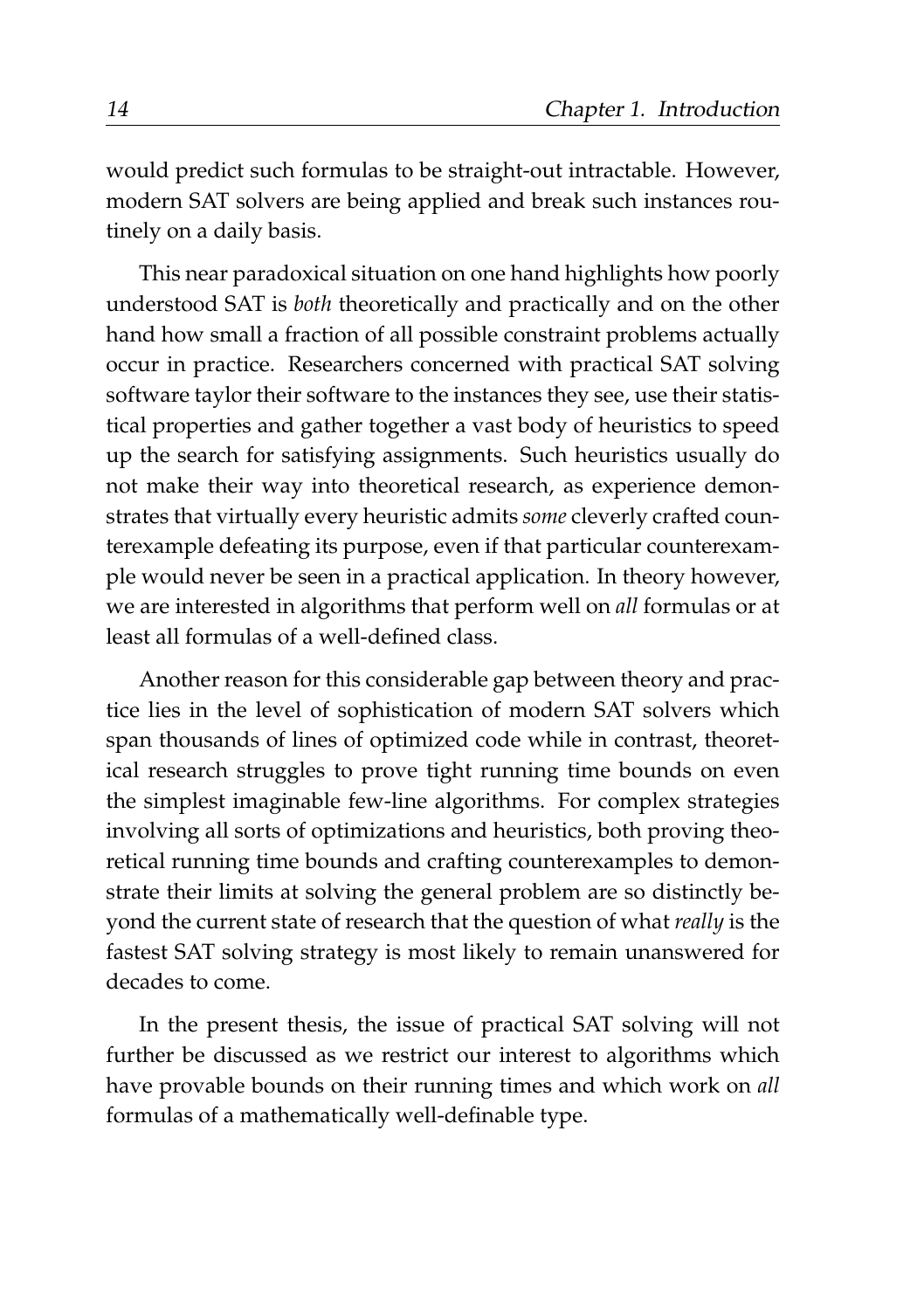**Random SAT.** Another approach at the problem is to consider algorithms that are efficient on *almost all* formulas where the notion of *almost all* is being made precise by imposing some distribution on the space of all formulas and then drawing one at random. The quest is then for algorithms that decide satisfiability efficiently with high probability over the input distribution.

This approach could arguably be regarded as just another restriction to some subclass of formulas which are computationally tractable. But the particular way in which this subclass is defined *does* make it special.

It is well-known that for any fixed *d* and *k*, if a (*d*, *k*)-ClSP over *n* variables is generated at random by uniformly picking a subset of size *m* of the roughly  $(nd)^k$  possible clauses, then there is a constant  $c_{d,k}$ such that the resultant formula is satisfiable w.h.p. if  $m \ll c_d \kappa n$  and unsatisfiable w.h.p. if  $m \gg c_{d,k}n$ . And there is another constant  $c'_{d,k}$  <  $c_{d,k}$  such that for  $c'_{d,k}n \ll m \ll c_{d,k}n$ , while being w.h.p. satisfiable, the satisfying assignments appear in tiny fragments scattered all around the solution space. Below density  $c'_{d,k}$ <sup>*n*</sup>, they tend to stick together in a large clump [\[ACO08\]](#page-204-0).

At the corresponding *constraint densities* where these very changes occur, there are *phase transitions* which have been intensively studied and which resemble the behavior of certain physical systems. The latter has attracted the attention of statistical physicists who have made numerous contributions to the field over the past years.

Within the satisfiable regime, one is interested to have an algorithm that takes a random formula as input and delivers a satisfying assignment with high probability. To the author's knowledge, the current state of research is that algorithmic treatment is usally possible efficiently up to the *shattering transition* at density  $c'_{d,k}$ , one of the more recent advances by Coja-Oghlan [\[CO10\]](#page-205-0).

Although very fascinating, in this thesis, we do not concern our-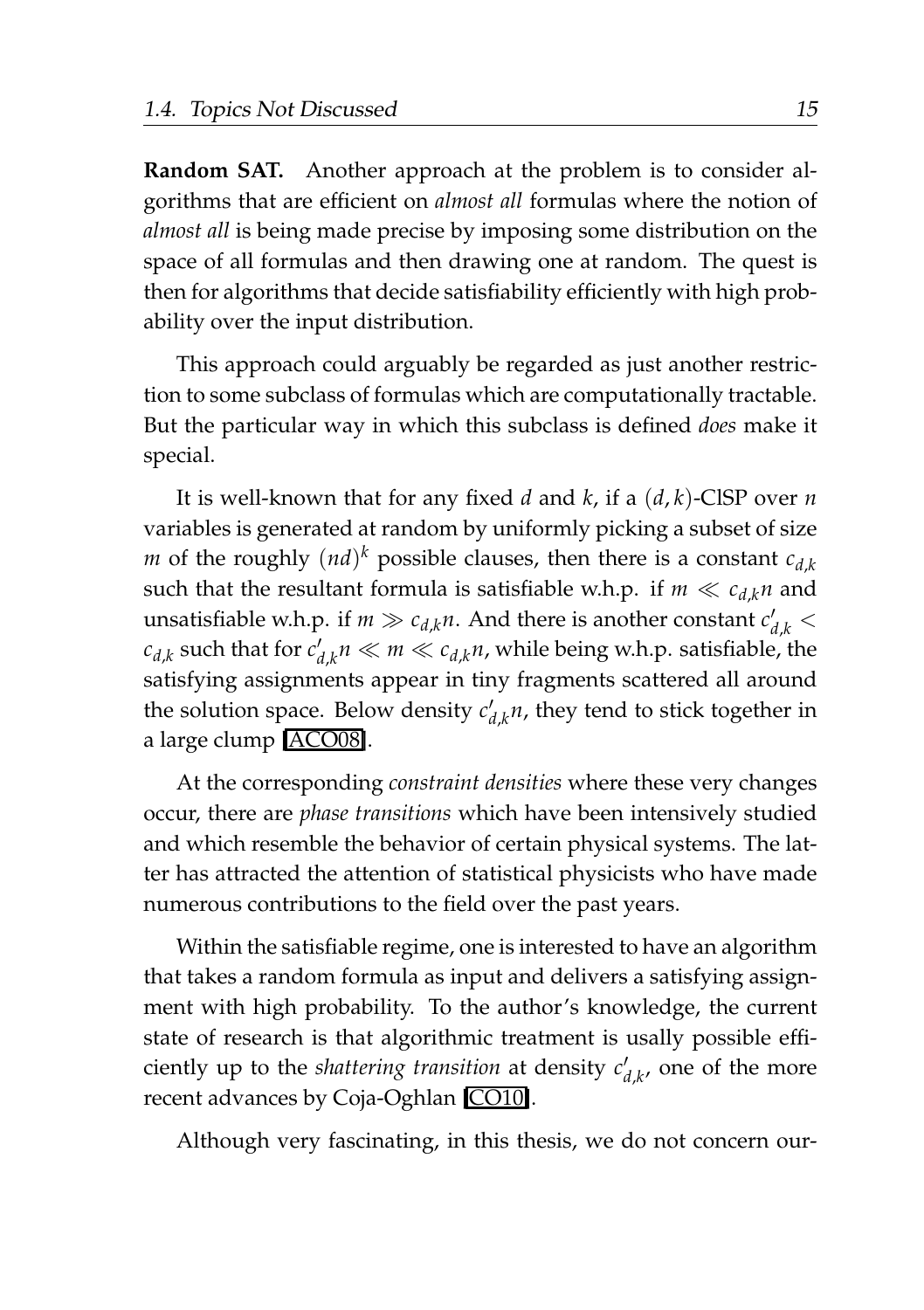selves with questions of random satisfiability but only with algorithms which have provable running time bounds in the *worst* case on all formulas or all formulas from a specific combinatorially characterized class.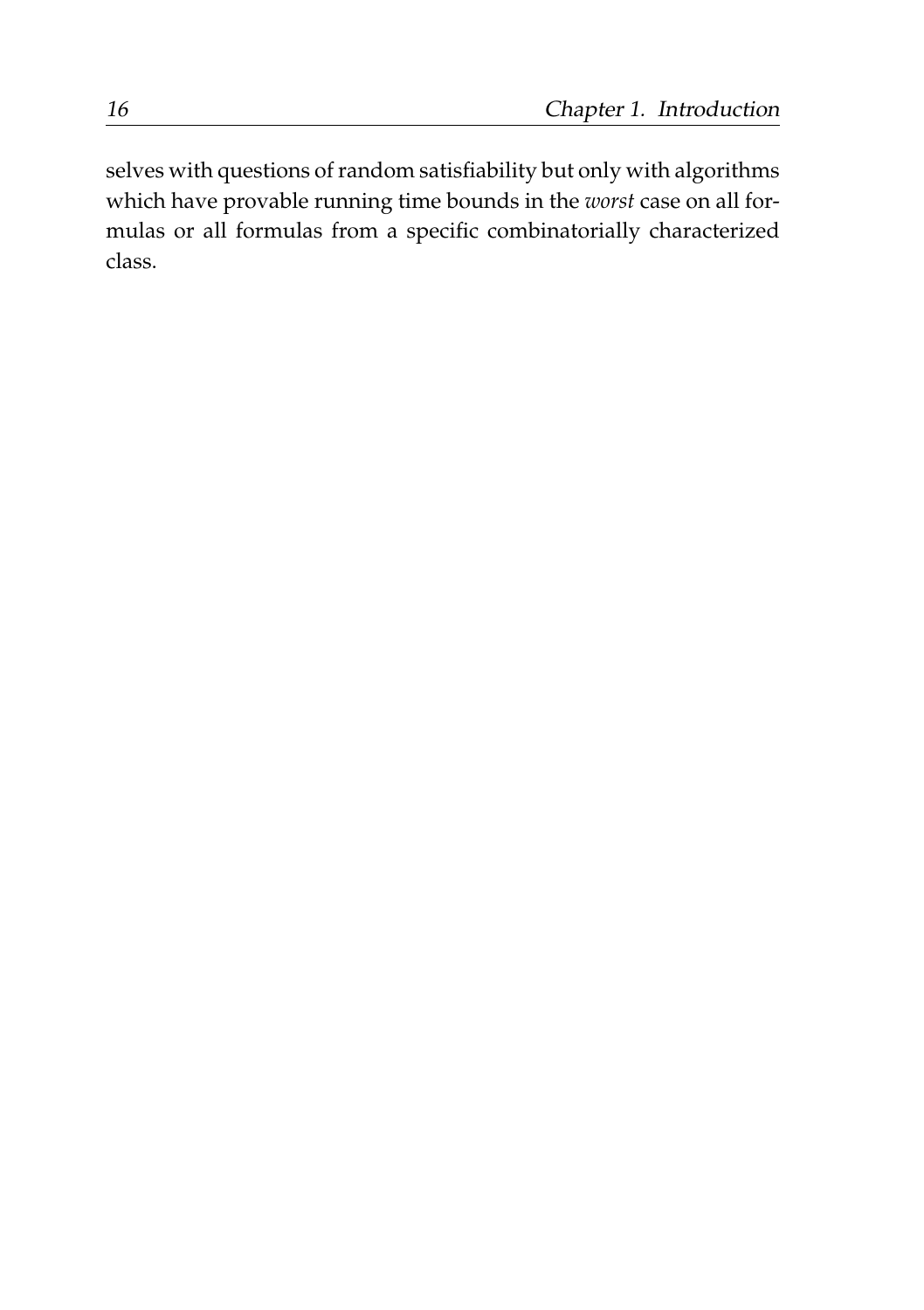**2**

# The Lovász Local Lemma

As the problem of deciding whether a prescribed ClSP formula admits a satisfying assignment is widely believed to be computationally very hard in general, one branch of research concentrates on identifying special classes of formulas for which the problem becomes tractable.

In this chapter, we study one large class of formulas for which this is prominently the case, namely the class of formulas 'without dense spots' to which the famous *Lovász Local Lemma* (*LLL*) is applicable. Its statement is that if there are sufficiently few interdependencies between the clauses in a formula, then the formula is always satisfiable. *Deciding* satisfiability of such inputs is trivial. Additionally *searching* for a satisfying assignment is not and will be the main concern in this chapter.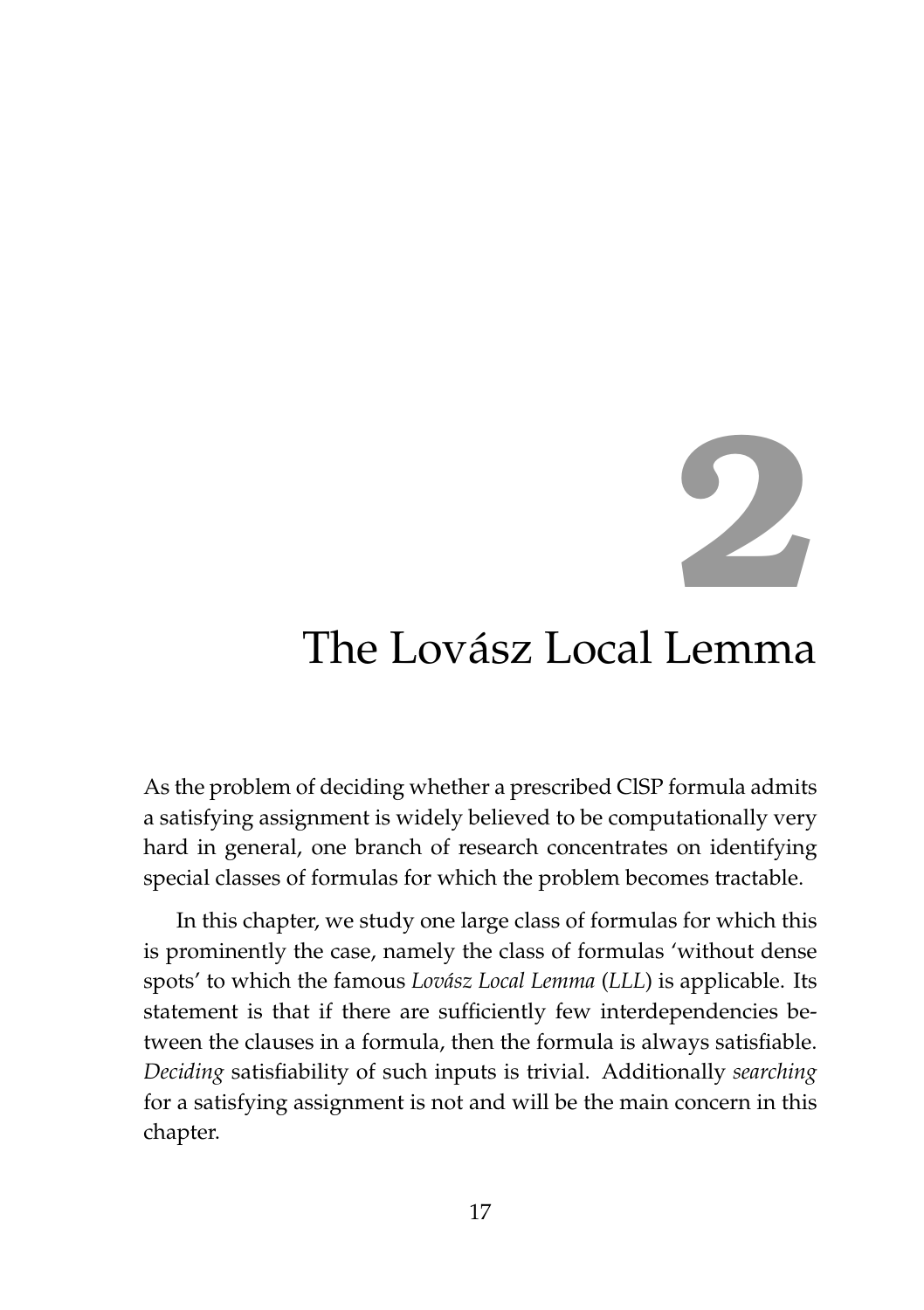# **2.1 Introduction**[1](#page-39-0)

**Warmup.** Before we go on to state the Local Lemma, as a warm-up, let us look at simpler classes of formulas for which the same conclusion holds. For instance, formulas with only very few clauses can be seen to be satisfiable very easily.

<span id="page-39-1"></span>**Theorem 2.1.**  $A(d, k)$ -ClSP formula F with  $|F| < d^k$  clauses is satisfiable.

A proof for this theorem is a simplest showcase example for the *probabilistic method pioneered by Erdős which has since been used very* widely in many areas of combinatorics.

*Proof of Theorem [2.1.](#page-39-1)* Let *α* be an assignment chosen u.a.r. from {*V<sup>n</sup>* → {1.*d*}}. Each clause *C* ∈ *F* is violated with probability  $d^{-k}$ . The expected number of violated clauses in *F* is therefore strictly smaller than *d kd* <sup>−</sup>*<sup>k</sup>* = 1 and thus with non-zero probability, all clauses are satisfied. This implies that there exists a satisfying assignment.  $\Box$ 

Of course, there is nothing in this proof inherently different from a simple counting argument that juxtaposes the total number of assignments in  ${V_n \to \{1..d\}}$  with the number of assignments each separate clause can forbid. But as arguments get more complicated, thinking in terms of probabilities makes matters considerably more intuitive.

A somewhat more flexible version of this warm-up statement follows immediately from the same proof. Let *F* be a CISP. For any  $C \in F$ , define the *weight* of a clause *C* as the probability that an assignment selected uniformly at random violates this clause, that is

$$
w(C) := \prod_{x \in \text{vbl } C} |L_x|^{-1}.
$$

<span id="page-39-0"></span><sup>&</sup>lt;sup>1</sup>Parts of the write-up in this section have appeared in [\[MW11\]](#page-210-0).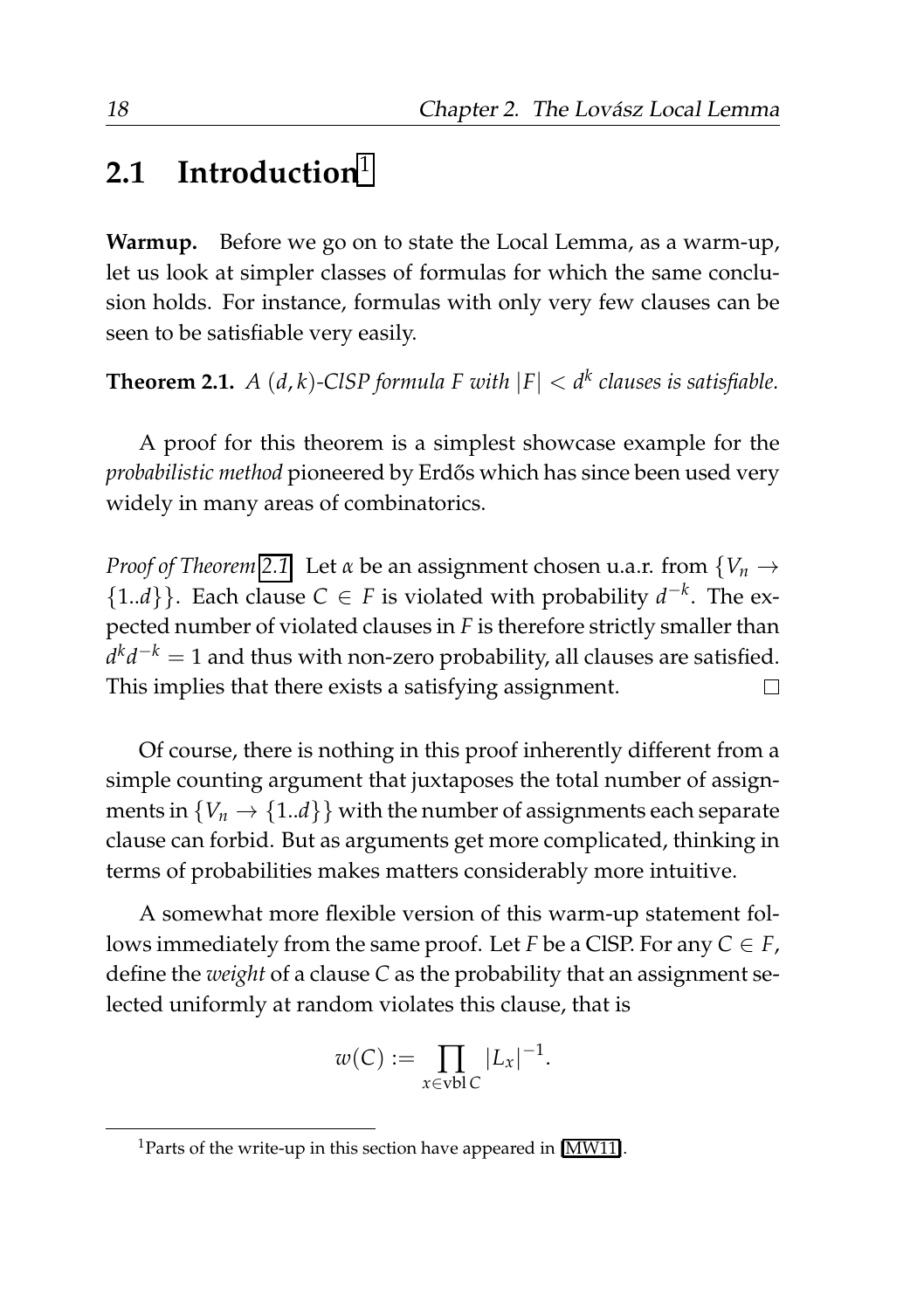Then, we obtain the following.

<span id="page-40-0"></span>**Theorem 2.2.** *A ClSP formula F for which*

$$
\sum_{C \in F} w(C) < 1
$$

*is satisfiable.*

Theorems [2.1](#page-39-1) and [2.2](#page-40-0) can easily be seen to be tight. If we simply stack *d k* clauses on top of each other, i.e. *d <sup>k</sup>* distinct clauses over the same *k* variables, then those necessarily forbid all *d <sup>k</sup>* possible assignments over these variables, rendering the formula unsatisfiable.

This example of tightness however leaves us with the feeling that there might be more to say. After all, concentrating all the clauses of a formula over the same few variables might not make for interesting examples and we might conjecture that if the same number of clauses were more loosely distributed, the resultant formula might again admit satisfying assignments. The other end of the scale, at the least, placing *d k* independent clauses over disjoint sets of variables, yields a formula on  $k d^k$  variables with many, namely  $(d^k - 1)^{d^k}$ , satisfying assignments. But what is the threshold situation and what amount of interleaving is necessary to build an unsatisfiable formula?

**The Symmetric Local Lemma.** In 1975, Erdős and Lovász [\[EL75\]](#page-206-0) gave an answer to this question. They argued<sup>[2](#page-40-1)</sup> that building an unsatisfiable (*d*, *k*)-ClSP requires not only a *total* of at least *d k* clauses but it requires roughly this number of clauses to be concentrated in one place, much like in our simple example of tightness. More precisely, it is necessary that there be a clause  $C \in F$  which overlaps with at least *d <sup>k</sup>*/*e* other clauses.

<span id="page-40-1"></span><sup>&</sup>lt;sup>2</sup>We are silently translating to CISP language here; Erdős and Lovász were talking about the colorability of hypergraphs, a less general but almost equivalent problem.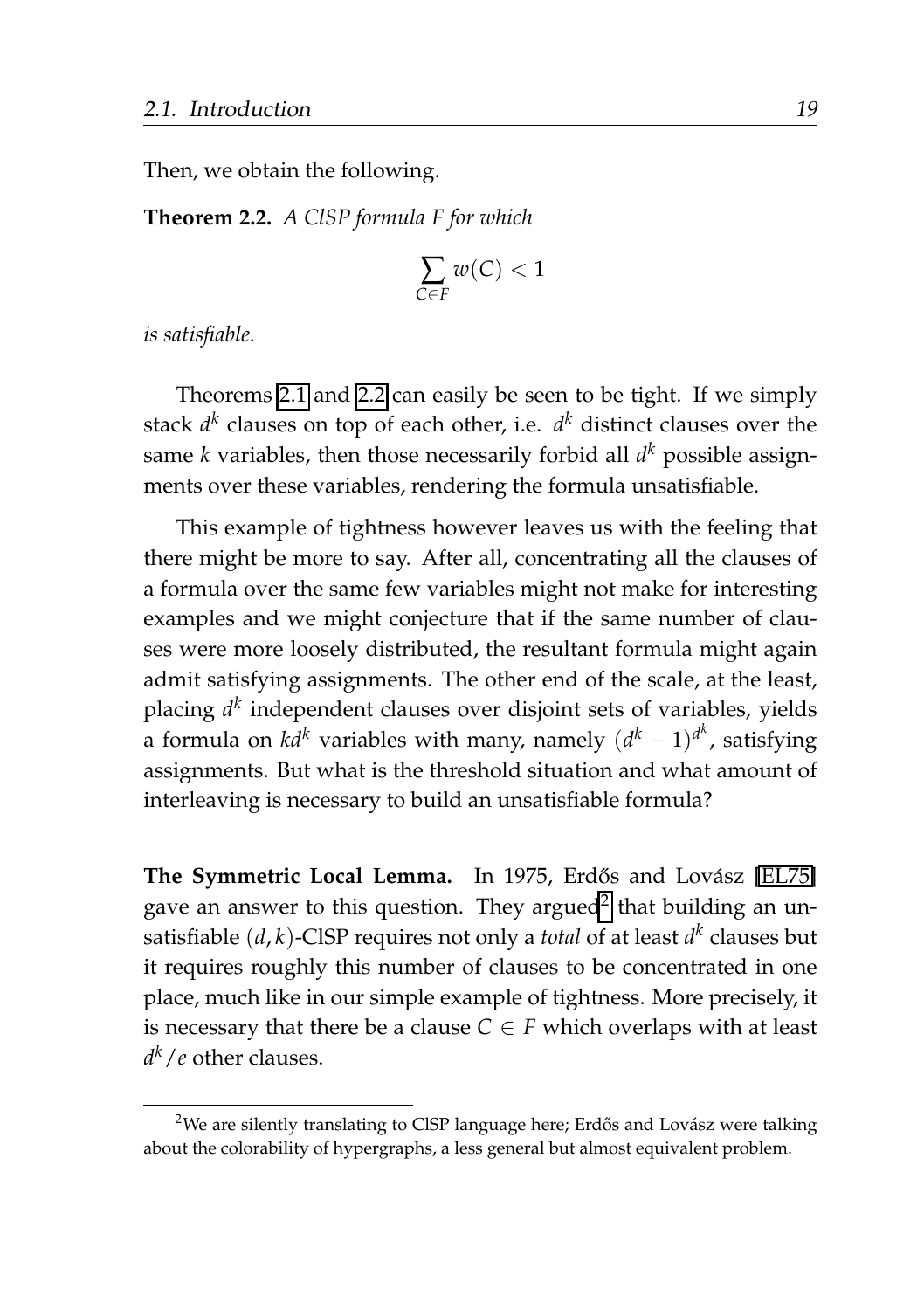For  $C \in F$ , let us define the *(exclusive)* neighborhood of  $C$  as

 $\Gamma_F(C) := \{ D \in F \mid D \neq C, \text{ vbl}(C) \cap \text{vbl}(D) \neq \emptyset \}$ 

and the *inclusive neighborhood* as

$$
\Gamma_F^+(C) := \Gamma_F(C) \cup \{C\}.
$$

Then Erdős and Lovász proved

<span id="page-41-0"></span>**Theorem 2.3** ([\[EL75\]](#page-206-0) Symmetric Lovász Local Lemma for ClSPs). Let *F* be a  $(d, k)$ -ClSP formula such that for all  $C \in F$  we have  $|\Gamma_F(C)| \le$ *d <sup>k</sup>*/*e* − 1*. Then F is satisfiable.*

We will explain the original proof (of a stronger, generalized ver-sion of this theorem) by Erdős and Lovász in Section [2.2.](#page-52-0) The question whether this bound is tight or whether stronger statements of a similar type are possible is considerably more difficult than in the case of Theorem [2.1.](#page-39-1) We will discuss this question briefly in Section [2.10](#page-119-0) for completeness, but it is not our main concern.

Much more prominently, we will consider the second question that immediately arises with such an existential theorem: now that we know, from just counting a simple metric in the formula, that there *exists* a satisfying assignment, is it also possible to *find* one using an efficient algorithm? The answer to this question is the main contribution in this chapter and will be our concern for the remainder of sections.

The neighborhood restriction can be thought of in terms of a graph describing the interdependencies between the clauses in the formula. For any ClSP *F*, we define the *dependency graph G<sup>F</sup> of F* to be the graph  $G_F = (F, E)$  in which the vertices are the clauses of *F* and any two distinct vertices are connected by an edge if the corresponding clauses share at least one variable. The notion of neighborhood of a clause now coincides with its neighborhood in the dependency graph, that is if the dependency graph has maximum degree at most *d <sup>k</sup>*/*e* − 1, then the formula is satisfiable.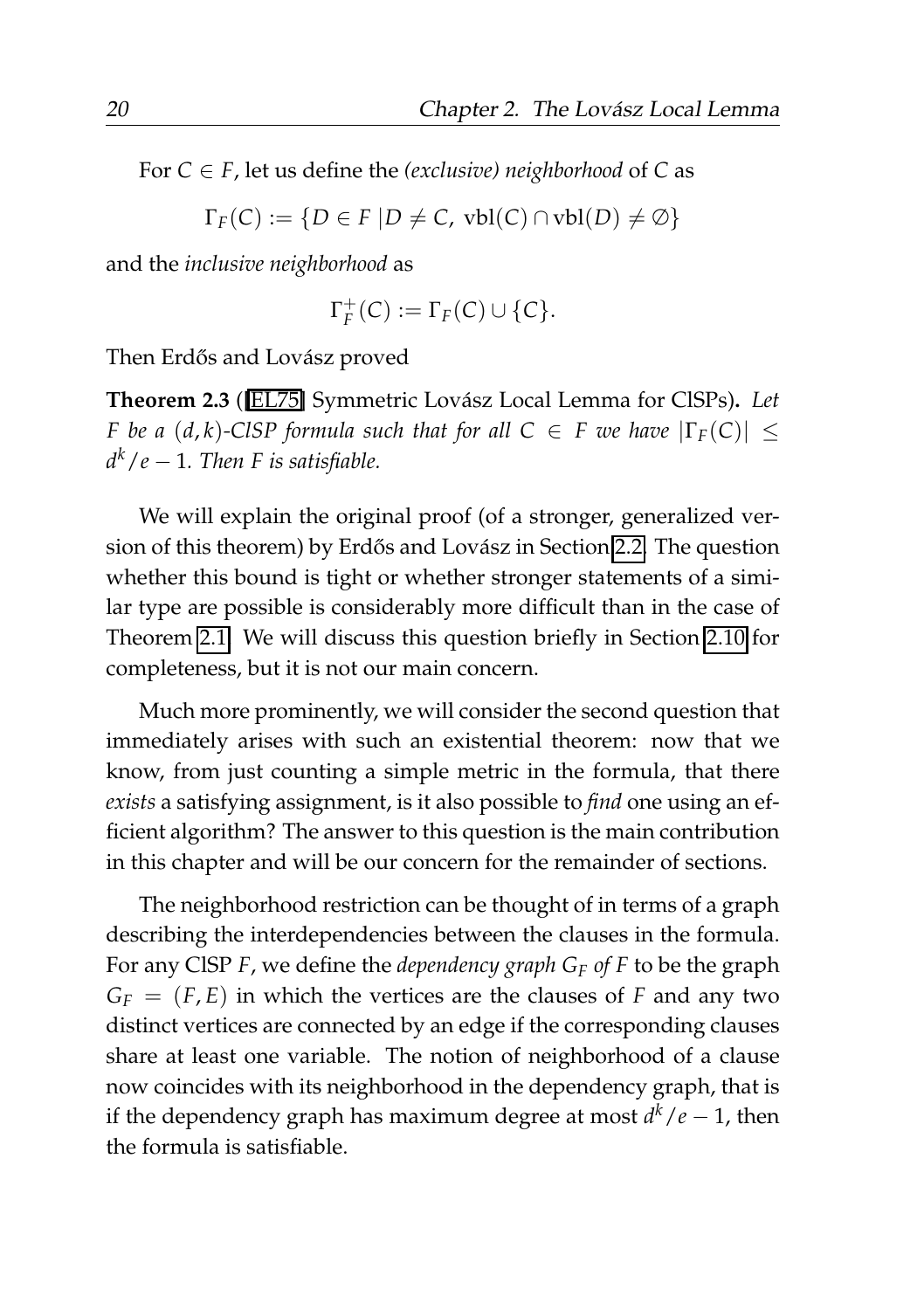Inhomogeneous Formulas. The statement of the Lovász Local Lemma can be generalized so as to apply to clause satisfaction problems in which the clauses and the domains of the variables vary in size. In this case, we say that a ClSP *F satisfies the local condition* (or synonymously the *local hypothesis*) if there exists a mapping  $\mu$  :  $F \rightarrow (0, 1)$  which associates a number with each clause in the formula such that

<span id="page-42-0"></span>
$$
\forall C \in F : w(C) \le \mu(C) \prod_{D \in \Gamma_F(C)} (1 - \mu(D)). \tag{2.1}
$$

To shorten notation, we define, for a given mapping *µ*, the right hand side of the condition on a clause *C* to be the *µ*-*weight* of the clause, in writing

$$
w_{\mu}(C) := \mu(C) \prod_{D \in \Gamma_F(C)} (1 - \mu(D)).
$$

The local condition thus asks for a mapping *µ* such that each clause's weight is no larger than its *µ*-weight.

<span id="page-42-1"></span>**Theorem 2.4** ([\[Spe77\]](#page-212-0) General Lovász Local Lemma for ClSPs). Any *ClSP satisfying the local hypothesis is satisfiable.*

At first sight, the local hypothesis may appear very intransparent. What does a formula having this property look like? Looking at the inequality more closely reveals that the condition is at least qualitatively intuitive: the smaller the probability  $w(C)$  that a clause is violated, the easier it is to satisfy it. The easier it is to satisfy *C*, the smaller we can make  $\mu(C)$  and/or the more other clauses we can allow to interfere with it, that is we can allow more neighbors in  $\Gamma_F(C)$  without making the *µ*-weight too small. But not just the *number* of neighbors is important, but the impact of each neighbor can be of differing severity. The more difficult it is to satisfy  $D \in \Gamma_F(C)$ , the larger we will have to choose its *µ*-value (because of the condition we get instantiating [\(2.1\)](#page-42-0) for *D*) and the stronger will be the effect of multiplying by  $(1 - \mu(D))$ in the condition for *C*.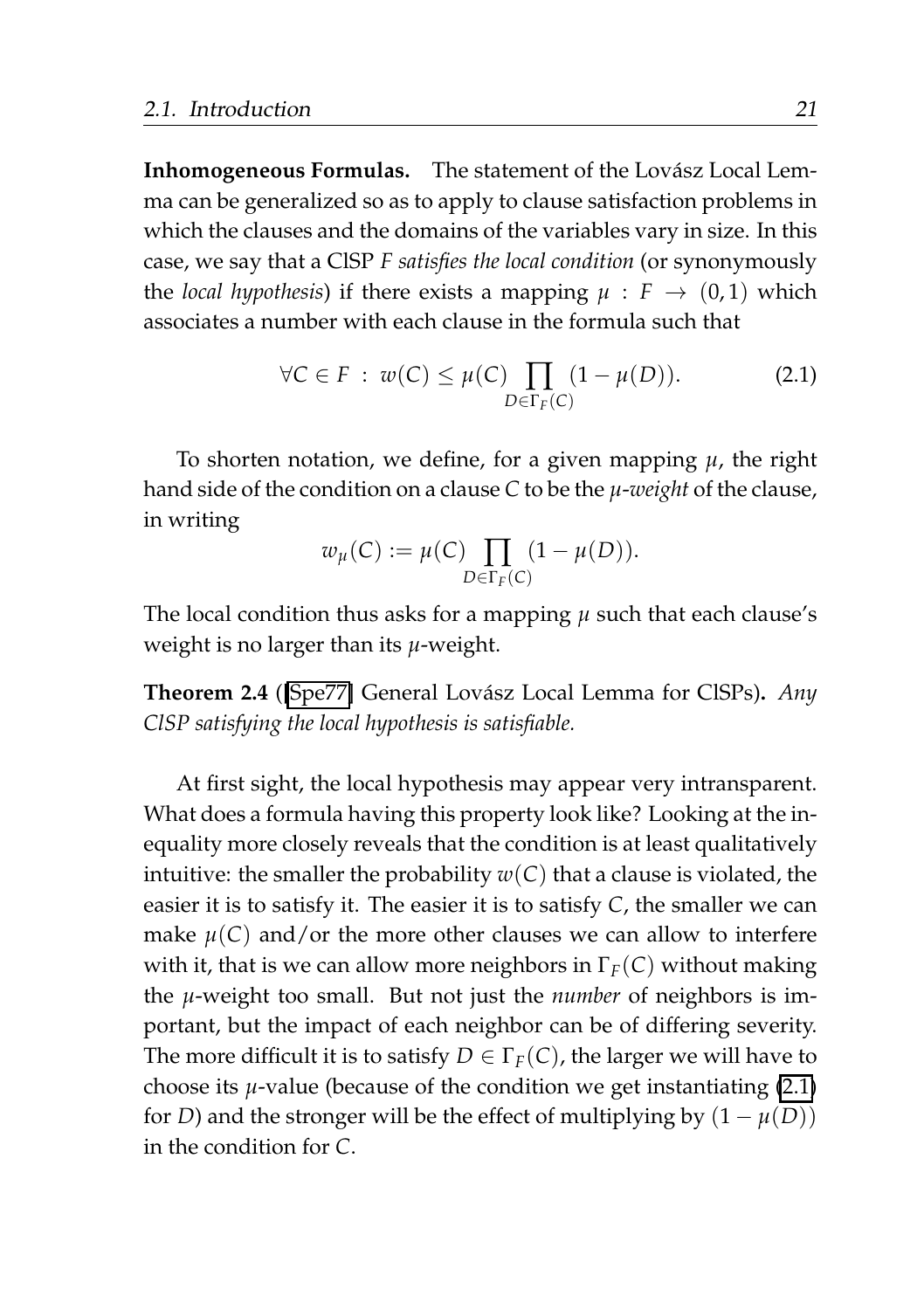The simpler symmetric version of Theorem [2.3](#page-41-0) follows from this general version as a simple corollary. The details of this derivation can be found in Appendix [A.7.](#page-191-0)

Applying the generalized statement of Theorem [2.4](#page-42-1) requires us to establish the existence of an assignment of numbers to the clauses satisfying a nontrivial hypothesis. Usually, assigning numbers in the order of Θ(*d* −|*C*| ) for each *C* ∈ *F* is a good idea. Doing this allows for an intermediate formulation that is much easier to apply while still allowing for inhomogeneous clause sizes.

<span id="page-43-0"></span>**Theorem 2.5.** *Let F be a non-degenerate CISP. If for all clauses*  $C \in F$ *, we have*

$$
\sum_{D \in \Gamma_F(C)} w(D) \leq \frac{1}{4},
$$

*then F is satisfiable.*

The derivation of this theorem from Theorem [2.4](#page-42-1) can be found in Appendix [A.8.](#page-192-0) It is noteworthy how nicely this formulation compares to the warm-up statement of Theorem [2.2.](#page-40-0) The constant 1/4 may be improvable.

**Constraint Satisfaction Problems.** As we will see, none of the proofs of the Local Lemma make inherent use of the fact that the constraints in the problem are clauses. If a general CSP *F* is given and if we still consider  $w(C)$  for every  $C \in F$  to be the probability that a uniformly random assignment violates the constraint *C*, whatever shape it may have, and if we then define *satisfying the local condition* the very same way we did it for ClSPs, then one shows seamlessly the following.

**Theorem 2.6** ([\[Spe77\]](#page-212-0) General Lovász Local Lemma for CSPs). *Any CSP satisfying the local hypothesis is satisfiable.*

However, each proof as we present it later must be redone with the fact in mind that general CSPs are under consideration. Because,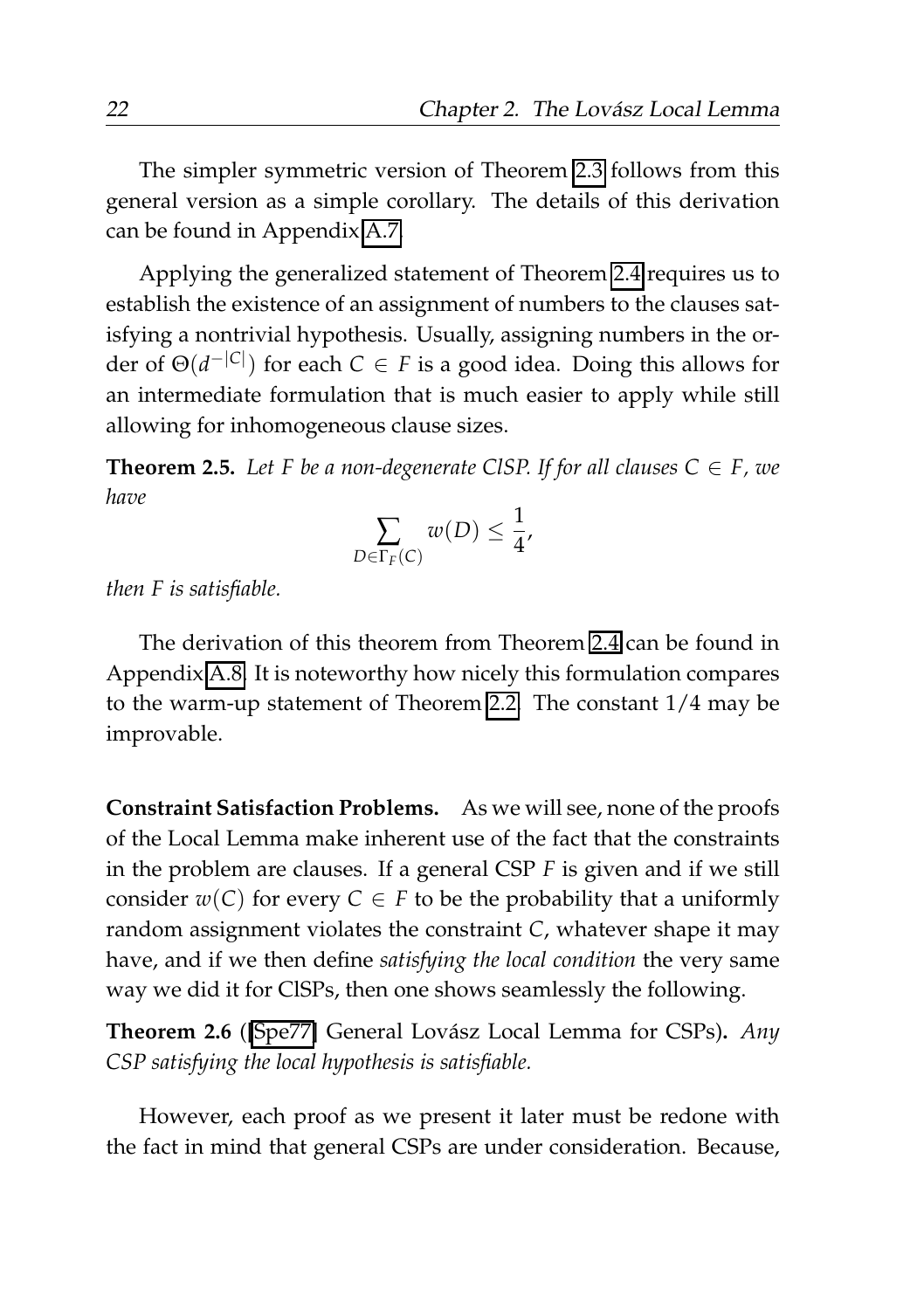although every constraint satisfaction problem can be converted into an equivalent clause satisfaction problem by *clause splitting* as mentioned in Section [1.2,](#page-24-0) this might not be a good idea in the present case. It is namely possible for a CSP to satisfy the local condition prior to splitting and to lose this property after the conversion.

For a trivial example, consider a CSP *F* over *k* Boolean variables, consisting of one single constraint *C* which is satisfied if and only if all variables take value one. The constraint *C* has a weight of  $w(C)$  = 1 − 2 −*k* . Assigning value *µ*(*C*) := *w*(*C*) establishes the local condition for *F* and the – in the present case trivial – conclusion is that *F* be satisfiable.

Now let us split this very hard constraint into the necessary  $2^k - 1$ clauses to form a CISP  $F'$ . Each clause  $D' \in F'$  has a weight of  $2^{-k}$  and thus  $\mu(D') \geq 2^{-k}$  must hold in any choice of values trying to establish the local condition. Suppose there was an association of *µ*-values which worked. Without loss of generality, all clauses  $D' \in F'$  must receive the same value  $\mu_{D'} = \gamma(k) \cdot 2^{-k}$  as otherwise we may just regularize them using the value of that clause where the local condition is tightest. However, the value  $\gamma(k)$  may depend on *k* of course. In this case, the local condition at every clause now reads

$$
2^{-k} \le 2^{-k} \cdot \gamma(k) \cdot (1 - 2^{-k} \cdot \gamma(k))^{2^k - 2}
$$

from which (using Lemma [A.1\)](#page-176-0),

$$
1 \le \gamma(k) \cdot e^{-\gamma(k) + 2^{-k+1}\gamma(k)} \le \gamma(k)e^{-0.9\cdot\gamma(k)}
$$

follows for sufficiently large *k*. By differentiation, it can most easily be checked that the right hand side never exceeds 1/2, establishing a contradiction.

This is in addition to the fact that if *k* is large, the number of constraints produced from splitting may be enormous and make the problem intractable computationally.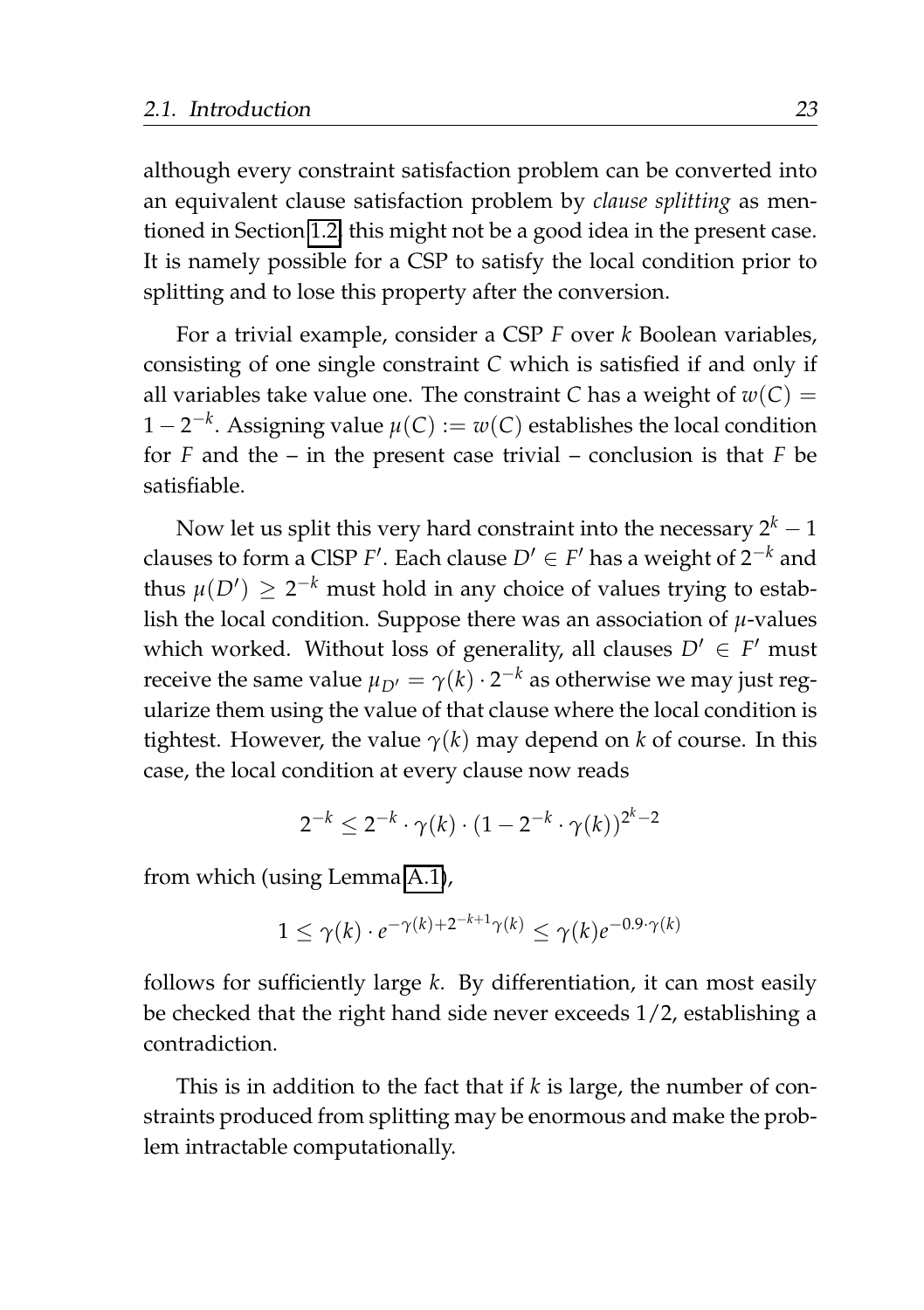We conclude that generalized constraints have to be kept in mind throughout the chapter and we will consider them where necessary.

**Beyond Constraint Satisfaction and Dependency Digraphs.** It is possible to generalize the Local Lemma even further, completely leaving the language of constraint satisfaction problems and formulating the lemma in terms of probability theory. Let  $\Omega$  be a probability space and let furthermore  $A = \{A_1, A_2, \dots, A_m\}$  be arbitrary events in this space. We say that a graph *G* on the vertex set A is a *dependency graph* for  $A$  if each event is mutually independent of all events to which it is not adjacent, i.e.

$$
\forall A \in \mathcal{A} : \forall S \subseteq \mathcal{A} \setminus \Gamma_G^+(A) : \Pr\left[A \middle| \bigcap_{B \in S} \overline{B}\right] = \Pr\left[A\right]. \tag{2.2}
$$

The Local Lemma on general events can be stated as follows.

<span id="page-45-0"></span>**Theorem 2.7** ([\[Spe77\]](#page-212-0) Lovász Local Lemma for General Events). Let Ω *be a probability space and* A *a finite set of events. Let G be a dependency graph for A. If there exists a mapping*  $\mu : A \rightarrow (0,1)$  *such that* 

$$
\forall A \in \mathcal{A} : Pr[A] \le \mu(A) \cdot \prod_{B \in \Gamma_G(A)} (1 - \mu(B)), \tag{2.3}
$$

*then Pr*  $\left[\bigcap_{A \in \mathcal{A}} \overline{A}\right] > 0$ *.* 

It is trivial to see that Theorem [2.4](#page-42-1) follows from Theorem [2.7](#page-45-0) by considering the random experiment of drawing an assignment uniformly, with the events corresponding to violating the different clauses. Clearly, the dependency graph of the formula is a dependency graph for the probabilistic setting as any clause *C* being violated is clearly independent of any set of events in which no variable of *C* occurs. The more general version can however be applicable also in situations where  $\Omega$  does not have the variables-with-finite-domains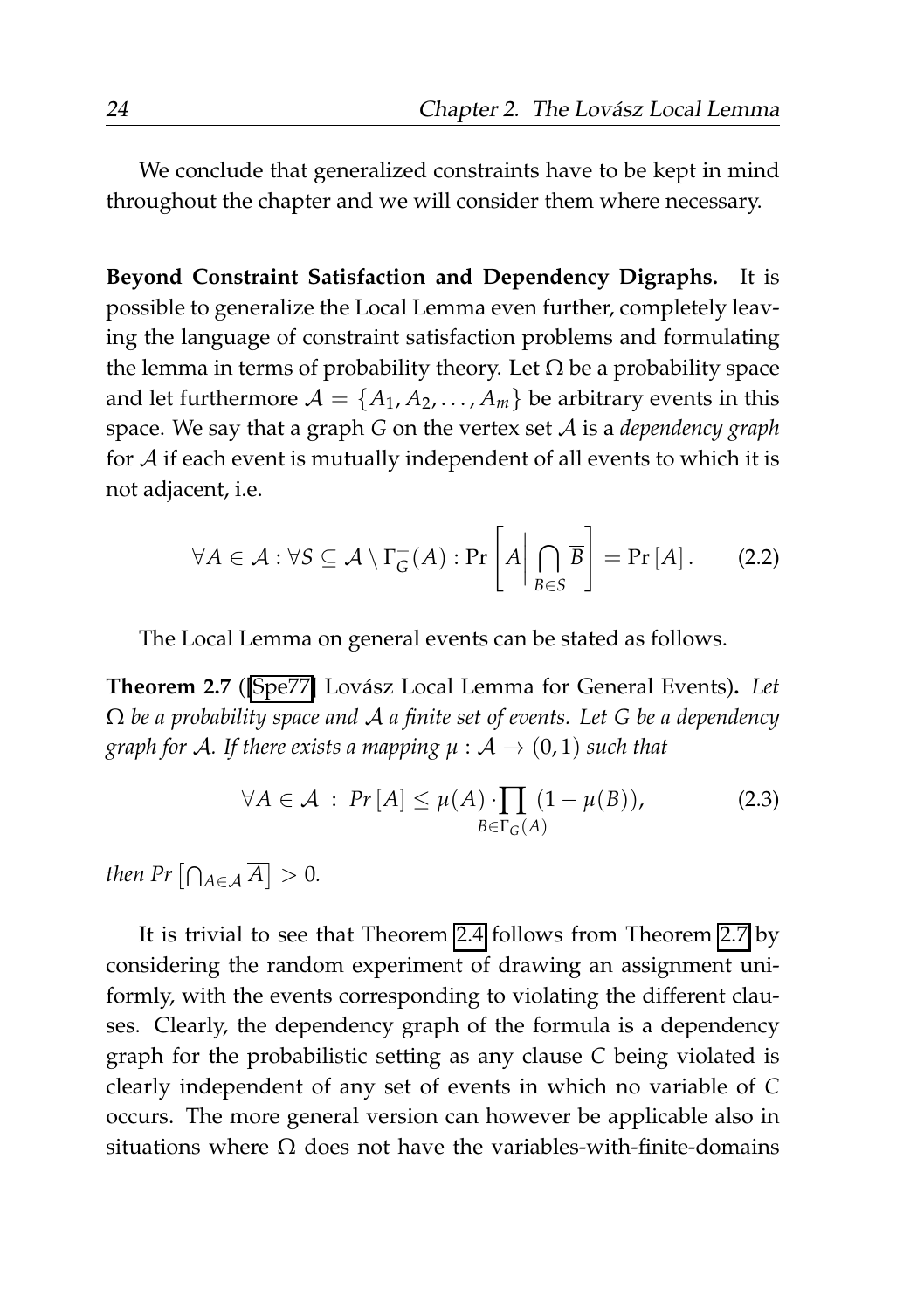product structure that would be required to model the task in hand as a clause or even constraint satisfaction problem.

A way of yet strengthening this statement is to define *directed dependency graphs* (as for instance done in [\[AS00\]](#page-204-1)). If *D* is a digraph on A, then it is called a *dependency digraph* if each event is mutually independent of all events which are its non-outneighbors. Then we obtain

Theorem 2.8 ([\[AS00\]](#page-204-1) Directed Lovász Local Lemma for Events). Let Ω *be a probability space and* A *a finite set of events. Let D be a dependency digraph for A. If there exists a mapping*  $\mu$  :  $\mathcal{A} \rightarrow (0, 1)$  *such that* 

$$
\forall A \in \mathcal{A} : Pr[A] \le \mu(A) \cdot \prod_{B \in \Gamma_D(A)} (1 - \mu(B)), \tag{2.4}
$$

*then Pr*  $\left[\bigcap_{A \in \mathcal{A}} \overline{A}\right] > 0$ *.* 

As is natural,  $\Gamma_D(A)$  is in this case understood to be the set of outneighbors of vertex *A* in *D*.

Using directed graphs adds no value to the case of clause satisfaction problems. If two clauses are dependent because their underlying variable sets intersect, then this dependence is symmetric: if a dependency digraph for a clause satisfaction problem contains a single directed arc between two clauses, either that arc is superfluous because the clauses are strictly disjoint, or the converse arc is also necessary and thus it was not a proper dependency digraph in the first place. We will therefore not study the case of digraphs intensively as it is not applicable to our problem of interest.

**Lopsidependency.** Contrary to the case of digraphs, another strengthening of Theorem [2.7](#page-45-0) is possible which does add value to the case of clause satisfaction problems. This strenghtening arises from relaxing the requirement for dependency graphs in such a way that we do not require mutual independence of events from their non-neighbors, but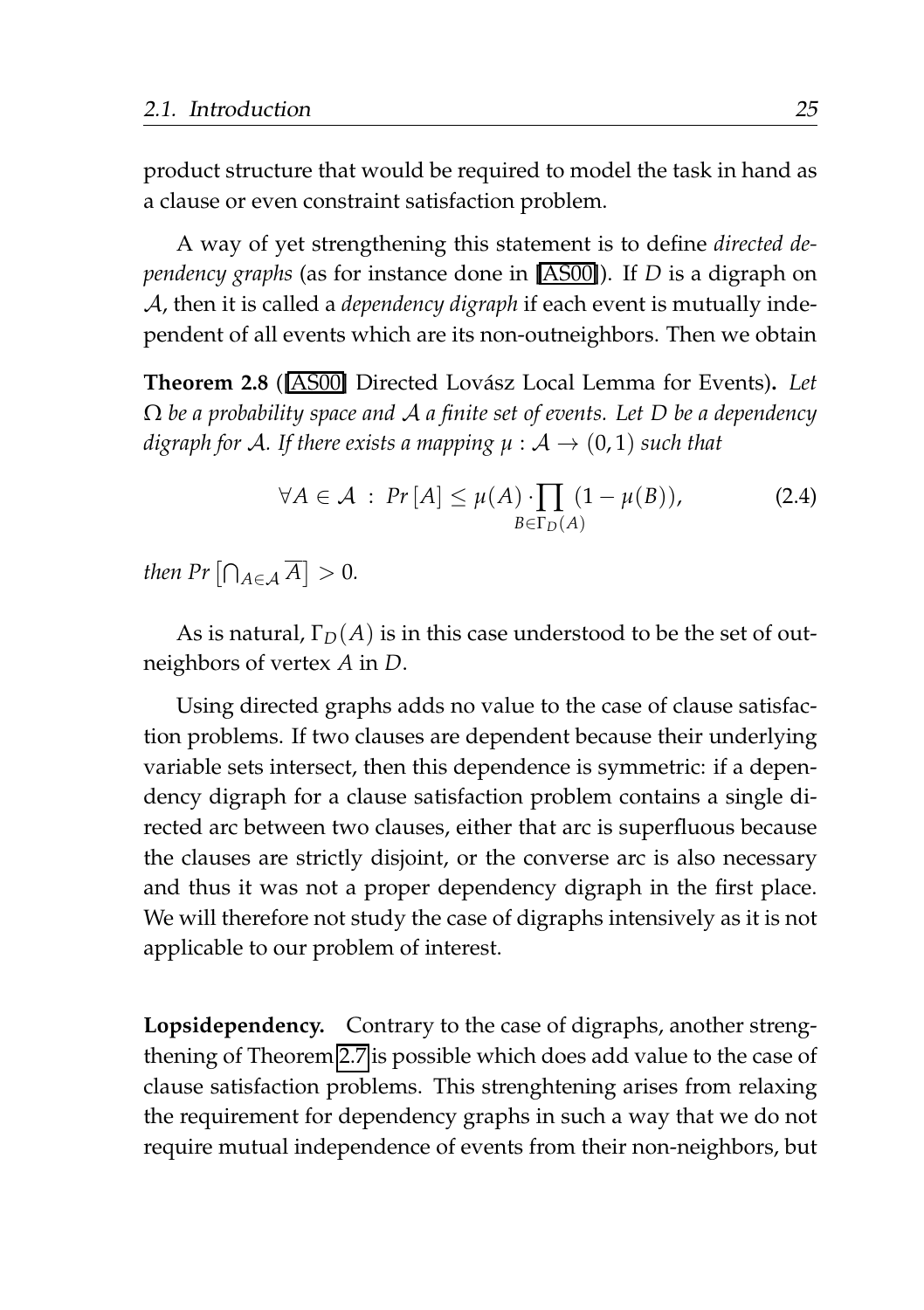only that the correlation goes the right direction. More specifically, a graph *G* is called a *lopsidependency graph* for the set of events A if no event is more likely in the conditional space defined by intersecting the complement of any subset of its non-neighbors, i.e.

$$
\forall A \in \mathcal{A} : \forall S \subseteq \mathcal{A} \setminus \Gamma_G^+(A) : \Pr\left[A \middle| \bigcap_{B \in S} \overline{B}\right] \leq \Pr\left[A\right]. \tag{2.5}
$$

The Lopsided Local Lemma on general events then reads just as the standard one but with the condition on *G* relaxed to be a lopsidependency graph only.

<span id="page-47-0"></span>**Theorem 2.9** ([\[ES91\]](#page-206-1) Lopsided Version of Lovász Local Lemma). Let Ω *be a probability space and* A *a finite set of events. Let G be a lopsidependency graph for A. If there exists a mapping*  $\mu$  :  $\mathcal{A} \rightarrow (0, 1)$  *such that* 

<span id="page-47-1"></span>
$$
\forall A \in \mathcal{A} : Pr[A] \leq \mu(A) \cdot \prod_{B \in \Gamma_G(A)} (1 - \mu(B)), \tag{2.6}
$$

*then Pr*  $\left[\bigcap_{A \in \mathcal{A}} \overline{A}\right] > 0$ *.* 

When applied to clause satisfaction problems, the relaxation to lopsidependency graphs corresponds to having to consider two clauses to be neighbored not if they share a common variable, but only if they *conflict* in at least one literal. Two clauses *C*, *D* are *conflicting* if there is a variable *x* and two distinct values  $v_1, v_2 \in L_x$  such that  $(x \neq v_1) \in C$ and  $(x \neq v_2) \in D$ .

Suppose now that *F* is a ClSP formula and consider the graph on the clauses of *F* such that there is an edge between any two clauses *C* and *D* iff they conflict in some literal. We call this graph the *conflict graph G*<sup>∗</sup> *F* of *F*.

Then, in the random experiment where we draw assignments uniformly at random, *G* is clearly a lopsidependency graph: let  $C \in F$ be any clause and  $\mathcal{D} \subseteq F$  a set of clauses such that no clause in  $\mathcal{D}$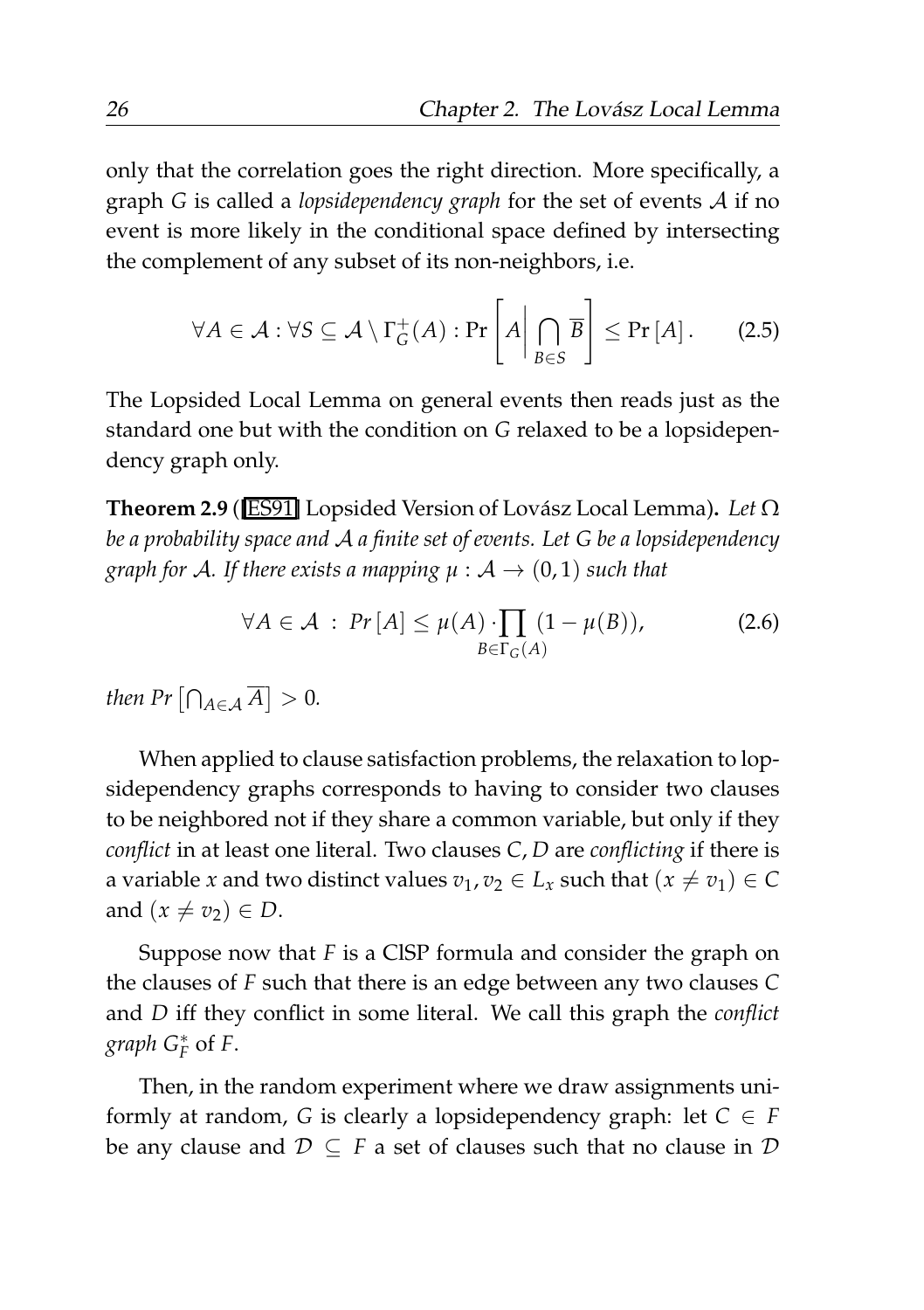conflicts with *C*. We are interested in the probability that *C* becomes violated conditioning on all of  $D$  being satisfied. From the fact that if an assignment *α* satisfies D and violates *C*, *all* assignments arising from  $\alpha$  by changing any values for vbl(*C*) still satisfy  $\mathcal D$ , follows that the probability that *C* is violated given that  $D$  is satisfied is still at most *d*<sup>−*k*</sup>. Therefore  $G_F^*$  is a lopsidependency graph.

This yields the following strengthening of Theorem [2.4.](#page-42-1) For any  $C \in F$ , we define the *lopsineighborhood* 

$$
\Gamma_F^*(C) := \{ D \in F \mid \exists x \in V :
$$
  

$$
\exists v_1, v_2 \in L_x : v_1 \neq v_2, (x \neq v_1) \in D, (x \neq v_2) \in C \}
$$

to be the set of all neighbors of *C* in the conflict graph for *F*, i.e. all clauses which have a conflict with *C*. Then we have obtained

**Theorem 2.10** (Lopsided Lovász Local Lemma for ClSP). Let F be a *CISP. If there exists a mapping*  $\mu$  :  $F \rightarrow (0, 1)$  *that associates a number with each clause in the formula such that*

$$
\forall C \in F : w(C) \le \mu(C) \cdot \prod_{D \in \Gamma_F^*(C)} (1 - \mu(D)), \tag{2.7}
$$

*then F is satisfiable.*

The lopsided variant extends seamlessly also to the setting of directed graphs as discussed in the previous paragraph. For aforementioned reasons, we are not overly interested in this case and forgo stating this as yet another variant.

**Variable Occurrences.** The lopsided version of the LLL has been successfully applied for example by Berman et al. [\[BKS03\]](#page-205-1) in order to prove better bounds on the number of occurrences per variable we can allow in a *k*-SAT formula while still guaranteeing satisfiability.

Indeed, an immediate consequence of Theorem [1](#page-64-0) is the following.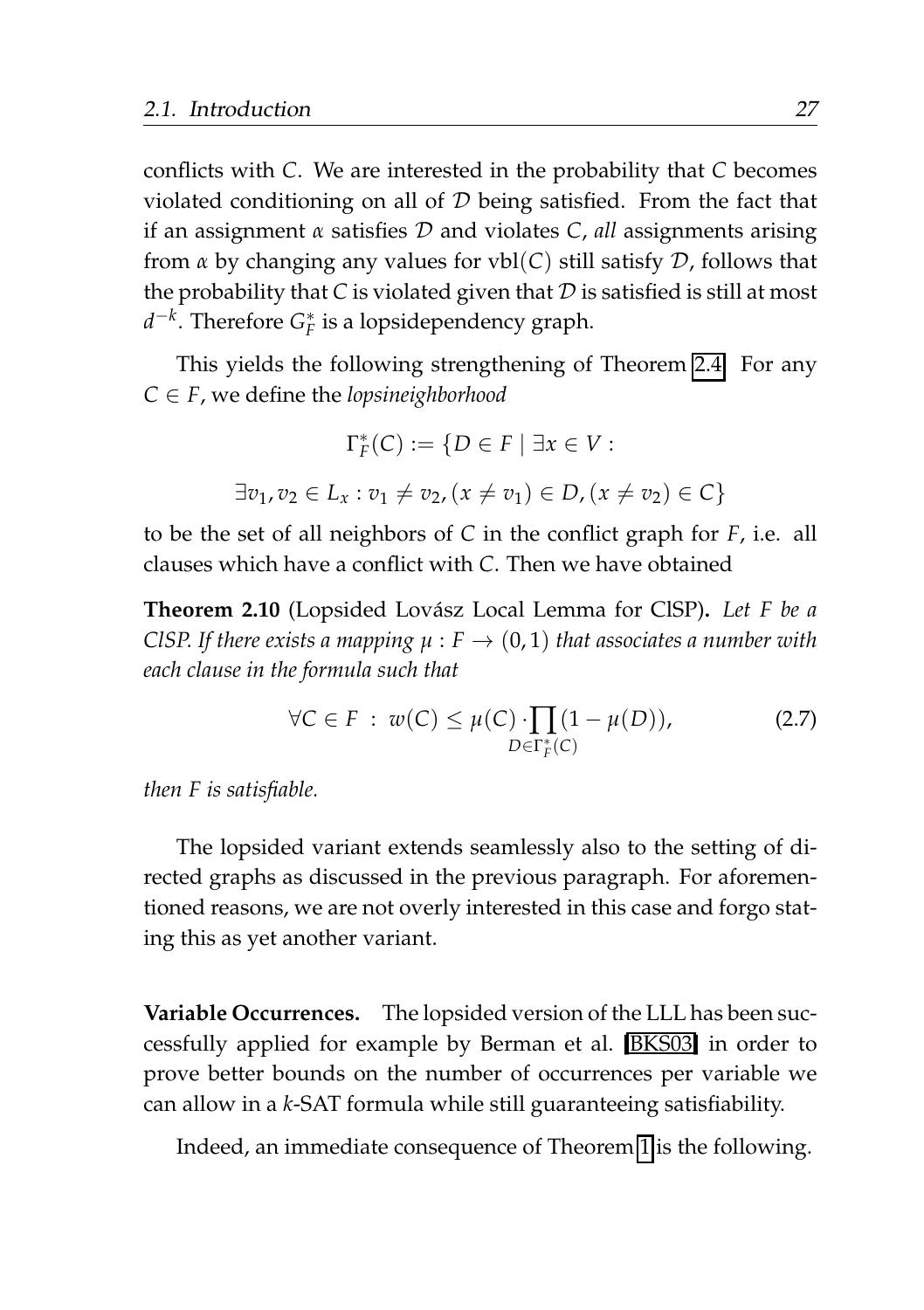<span id="page-49-1"></span>**Corollary 2.11** ([\[KST93\]](#page-209-0))**.** *Whenever in a* (*d*, *k*)*-ClSP formula F, every variable occurs in at most dk*/*ek clauses, then F is satisfiable.*

Berman et al. [\[BKS03\]](#page-205-1) have refined this result for the Boolean case  $d = 2$ , eventually leading to the following asymptotic result proved by [\[GST11\]](#page-207-0).

<span id="page-49-2"></span>**Theorem 2.12** ([\[GST11\]](#page-207-0))**.** *If in a k-SAT formula F, every variable occurs a total of at most*  $\frac{2}{e} \cdot \frac{2^k}{k} - 1$  *times, then* F *is satisfiable.* 

Heidi Gebauer has demonstrated in her award paper [\[Geb09\]](#page-207-1) that asymptotically, this bound is tight. Her result was refined (with the constant improved) in [\[GST11\]](#page-207-0), yielding the following.

**Theorem 2.13** ([\[GST11\]](#page-207-0)). For every  $\epsilon > 0$  and k sufficiently large there exists a k-SAT formula where every variable occurs at most  $(\frac{2}{e} + \epsilon) \frac{2^k}{k}$ *k times and which is unsatisfiable.*

Both theorems were formulated with the case of Boolean satisfi-ability in mind, but a standard generalizing construction<sup>[3](#page-49-0)</sup> produces unsatisfiable (*d*, *k*)-ClSP formulas where every variable occurs at most

$$
\left(\frac{2}{e}+\epsilon\right)\frac{1}{k}\left(2\cdot\left\lceil\frac{d}{2}\right\rceil\right)^k
$$

times. For even *d*, this demonstrates tightness up to a constant factor independent of *d* and *k*. For odd *d*, there is an error due to parity issues which can most probably be resolved with a more careful approach. We do not include any proofs here, as this topic is not our main concern.

An interesting observation is that for very small values of *d* and *k*, the Local Lemma does not yield interesting bounds. For example if

<span id="page-49-0"></span> $^3$ Where you take an unsatisfiable *k*-SAT formula and replace each clause by  $\lceil d/2 \rceil^k$ clauses over *d*-ary variables.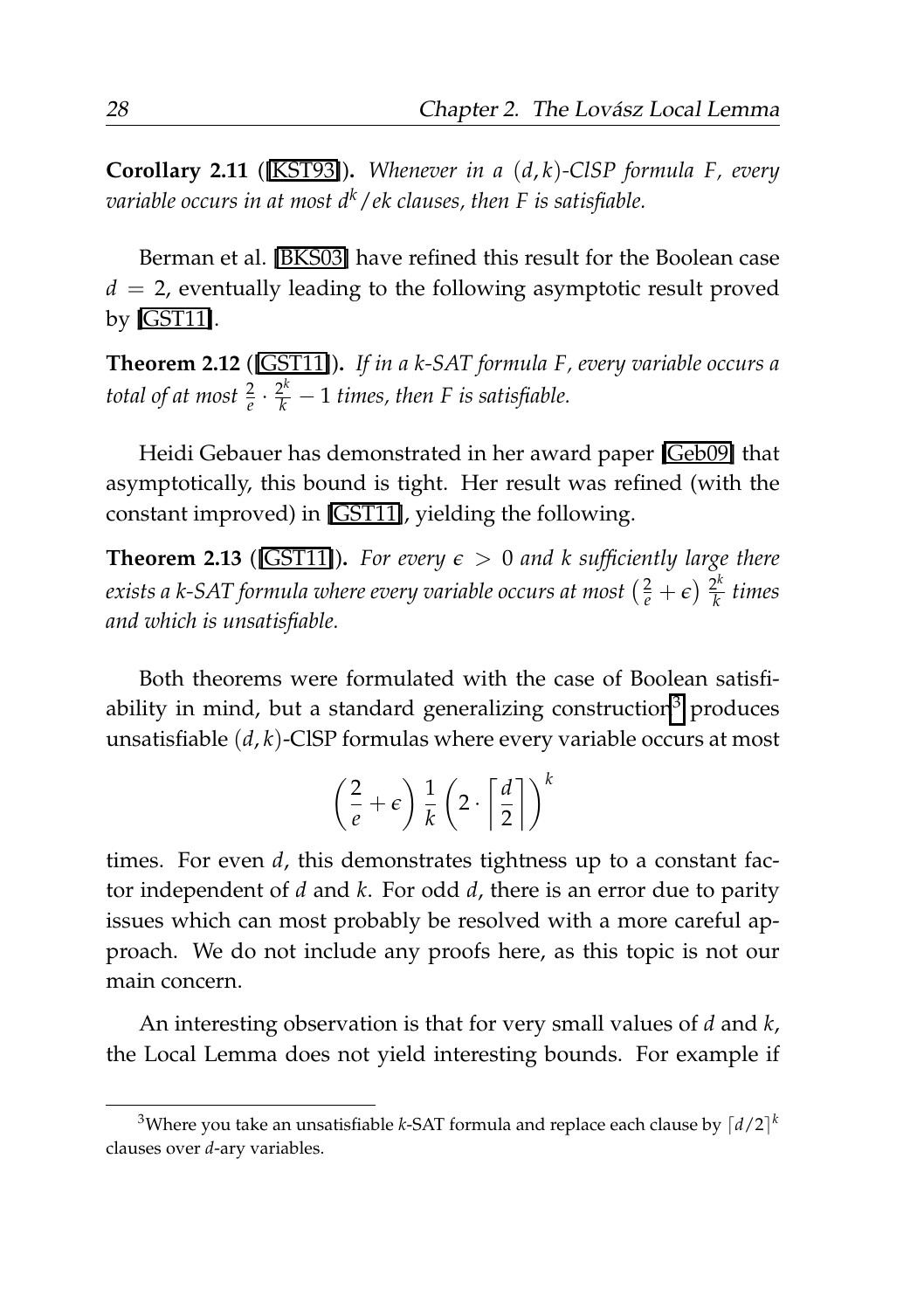$d = 2$  and  $k = 3$ , i.e. the prominent case of 3-SAT, Corollary [2.11](#page-49-1) and Theorem [2.12](#page-49-2) both yield trivially small bounds on the number of permissible occurrences. For such cases, better bounds can be obtained without the Local Lemma.

Indeed, for any given ClSP *F*, consider the bipartite graph *I<sup>F</sup>* in which one partite set is formed by the clauses of *F*, the other partite set is formed by the variables of *F* and there is an edge between a clause and a variable if this variable occurs in that clause.  $I_F$  is called the *clause-variable incidence graph* of *F*. This graph contains more detail than the dependency graph  $G_F$ . In fact,  $G_F$  is obtained from  $I_F$  by taking the square of *I<sup>F</sup>* and then dropping the variable vertices as well as all loops. We call a formula *F matched* if there exists a matching in *I<sup>F</sup>* which exhausts the clause vertices.

**Observation 2.14** ([\[Tov84\]](#page-213-0),[\[KST93\]](#page-209-0))**.** *Matched ClSP formulas are satisfiable.*

This follows trivially because if a clause-saturating matching is given, each clause has a variable which can be declared solely responsible for satisfying this clause. Using the Marriage Theorem by Philip Hall [\[Hal35\]](#page-207-2), one can prove that if every variable has degree at most *k* whilst every clause contains exactly *k* variables, then the clausevariable incidence graph always admits a clause-saturating matching.

**Corollary 2.15** ([\[Tov84\]](#page-213-0),[\[KST93\]](#page-209-0))**.** *Every* (*d*, *k*)*-ClSP in which every variable occurs at most k times is matched and hence satisfiable.*

The investigation of the function  $f(k)$  defined as the largest integer *s* with the property that every Boolean *k*-SAT formula in which every variable occurs at most *s* times is satisfiable dates back to work by Tovey [\[Tov84\]](#page-213-0) who demonstrated (using the Marriage Theorem as outlined) that 3-SAT formulas with at most 3 occurrences per variable are satisfiable whilst the problem of deciding satisfiability of 3- SAT formulas with up to 4 occurrences per variable is NP-complete.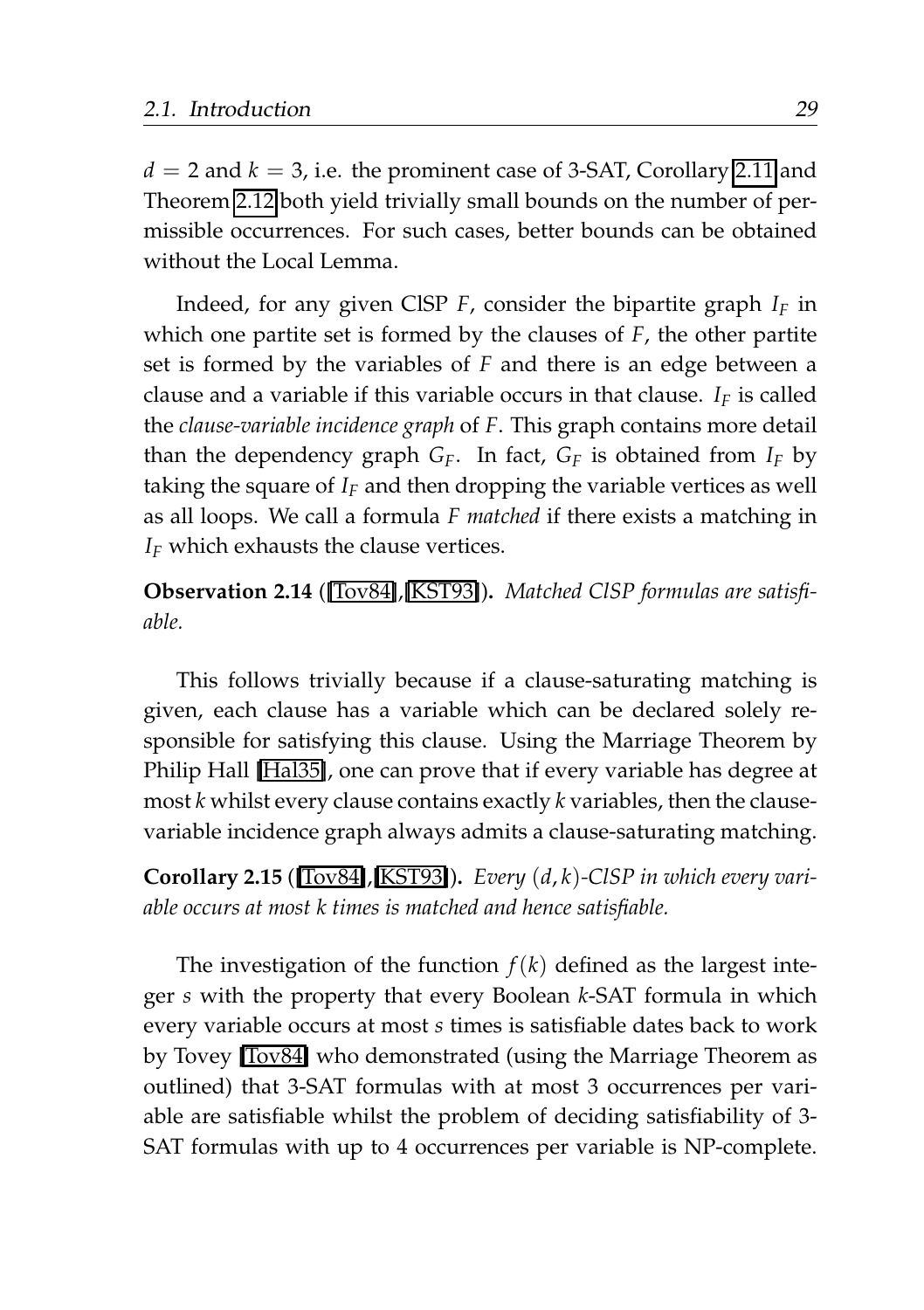Kratochvíl, Savický and Tuza [\[KST93\]](#page-209-0) further observed that for arbitrary *k*, allowing more than *f*(*k*) variables made the decision problem NP-complete and they were the first to obtain an exponential bound of type  $f(k) \geq 2^k/(ek)$  from the Local Lemma (cf. Corollary [2.11\)](#page-49-1). Further insights into this area have finally been provided by Dubois [\[Dub90\]](#page-206-2), by Hoory and Szeider [\[HS05,](#page-208-0) [HS06\]](#page-208-1) and finally by Gebauer, Szabó and Tardos [\[GST11\]](#page-207-0) as mentioned above.

**Outline of the Chapter.** So far, we have introduced various flavors of the Lovász Local Lemma and we have illustrated how it may be applied to clause and constraint satisfaction problems in various ways. The strongest LLL variant we have stated is the one in Theorem [2.9](#page-47-0) and all other variants – with the sole exception of the digraph variant which we do not study further – follow from this strongest ver-sion. Next, in Section [2.2,](#page-52-0) we will go on to show how Erdős, Lovász (and Spencer) originally proved this theorem using the probabilistic method. This proof will be most elegant and short, but it will not disclose any way in which satisfying assignments to problems for which satisfying assignments can be thus guaranteed can be actually discovered using an efficient algorithmic procedure. In Section [2.3,](#page-55-0) we will start to concern ourselves with the problem of providing an algorithmic variant of the LLL. After analyzing the history of the problem we will present a randomized iterative procedure extraordinarily suited to the purpose. The subsequent sections are to discuss the analysis of that algorithm. After discussing the basic idea in Secion [2.4,](#page-66-0) Section [2.5](#page-71-0) will give a first simple bound on the running time of this algorithm in simplified homogeneous scenarios comparable to the statements of Theorem [2.3](#page-41-0) and Theorem [2.5](#page-43-0) using a nice and intuitive proof strategy illustrating the philosophy behind all arguments presented thereafter. From Section [2.6,](#page-84-0) we will study a more refined proof technique capable of making almost all known applications of the Local Lemma algorithmic. In Sections [2.7,](#page-96-0) [2.8](#page-100-0) and [2.9,](#page-106-0) we will finally look into parallel and deterministic variants of our algorithm.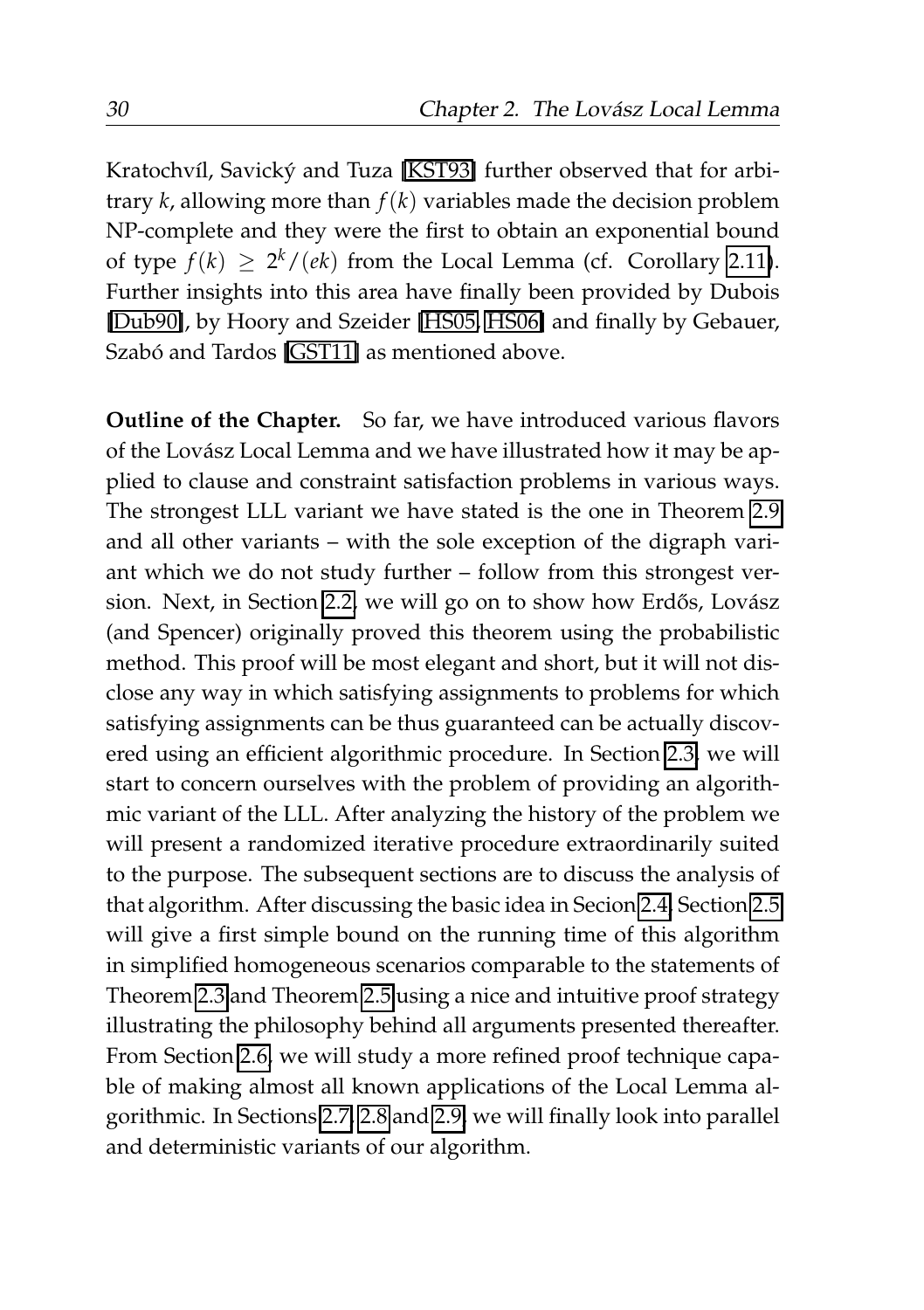## <span id="page-52-0"></span>**2.2 Nonconstructive Proof**[4](#page-52-1)

We now explain the way Erdős, Lovász and Spencer originally proved Theorem [2.9](#page-47-0) using a probabilistic argument.

Let  $\Omega$  be a probability space and  $\mathcal{A} = \{A_1, A_2, \dots, A_m\}$  be any set of events. Let *G* be a lopsidependency graph for A and let an association  $\mu : A \rightarrow (0,1)$  be given such that the lopsided local condition (that is Inequality [\(2.6\)](#page-47-1)) is satisfied.

We prove that there is a positive probability  $p > 0$  that none of the events in  $A$  occur. Even though this probability may be extremely small, any non-zero value readily certifies that there must exist *some* point  $\omega \in \Omega$  avoiding all the events – which corresponds to a satisfying assignment in the ClSP or CSP case.

In order to show  $p > 0$ , we first prove the following auxiliary claim.

<span id="page-52-2"></span>**Lemma 2.16** ([\[EL75\]](#page-206-0)). Let  $A \in \mathcal{A}$  be any fixed event and  $H \subseteq \mathcal{A}$  any *subset. Then*

$$
Pr\left[A \mid \bigcap_{D \in H} \overline{D}\right] \leq \mu(A).
$$

*Proof.* The proof is by induction on the size |*H*| of the set of events we condition on.

The base case for  $H = \emptyset$  is easy. In this case we have

$$
\Pr\left[A \mid \bigcap_{D \in H} \overline{D}\right] = \Pr[A] \leq \mu(A),
$$

where the last inequality uses the local condition.

<span id="page-52-1"></span><sup>&</sup>lt;sup>4</sup>The material in this section is from [\[EL75\]](#page-206-0) and [\[Spe77\]](#page-212-0) and appears in many standard textbooks. The write-up presented here has already appeared similarly in [\[MW11\]](#page-210-0).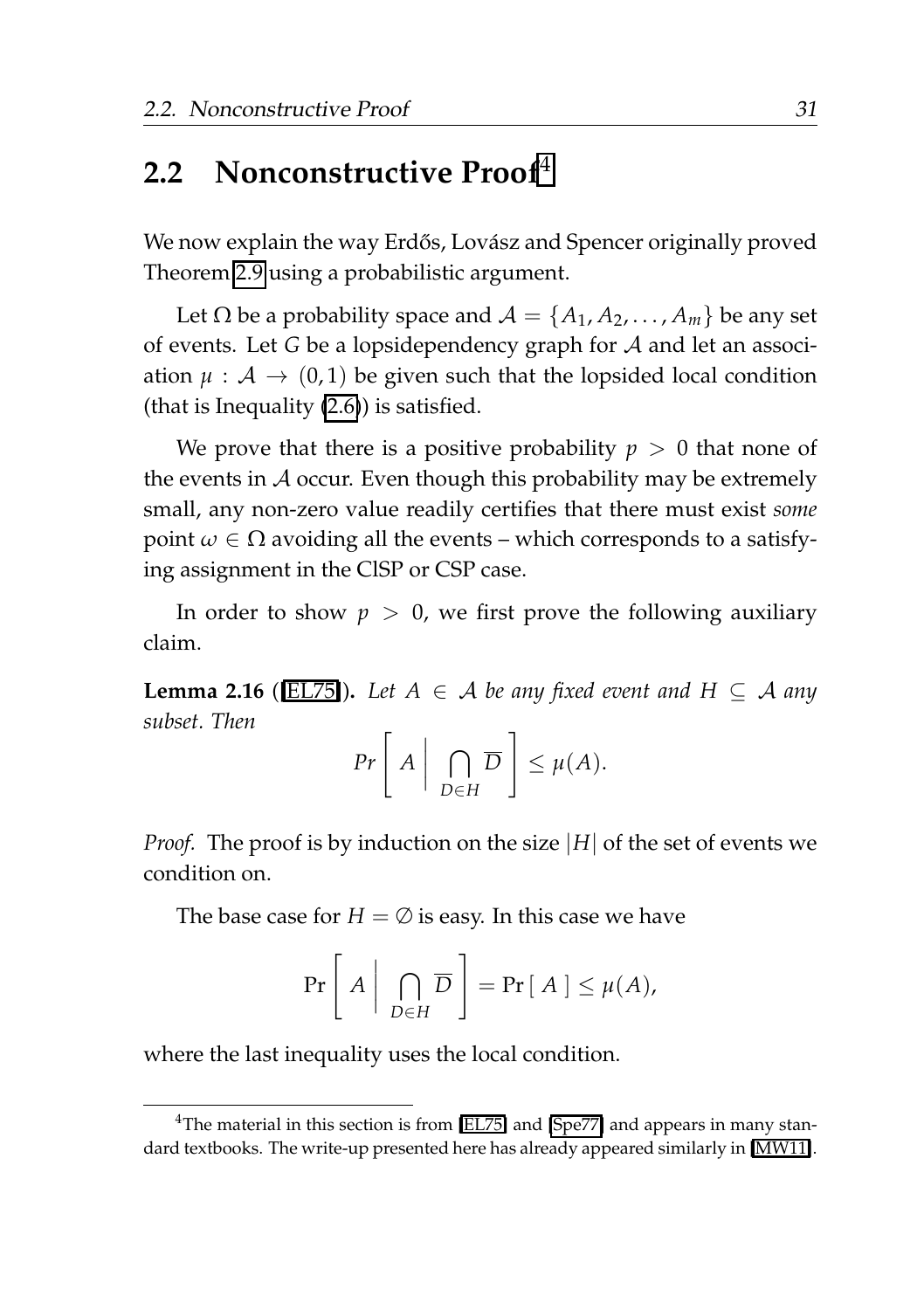Now suppose the claim is true for all sets *H*′ smaller than *H*, in particular for all sets  $H' \subset H$ .

Now we distinguish three cases. For the first one, suppose  $A \in H$ . Then the statement is trivial because clearly, the probability of having *A* while at the same time having  $\overline{A}$  is clearly nonexistent, so

$$
\Pr\left[A \mid \bigcap_{D \in H} \overline{D}\right] = 0 < \mu(A).
$$

From now on we may assume  $A \notin H$ .

For the second case, if in *H*, there is *no* event  $D \in H$  such that  $D \in \Gamma_G(A)$ . In this case, the statement is again trivial and using the induction hypothesis is not necessary, as the definition of the lopsidependency graph and the local hypothesis entail that

$$
\Pr\left[A \mid \bigcap_{D \in H} \overline{D}\right] \leq \Pr[A] \leq \mu(A).
$$

From now on we are allowed to assume that  $H \cap \Gamma_G(A) \neq \emptyset$ .

Then split<sup>[5](#page-53-0)</sup> the set of events *H* into the two parts  $H = H_A \dot{\cup} H_0$ where  $H_A := H \cap \Gamma_G(A)$  are the events potentially interferring negatively with *A* and the remainder  $H_0 := H \backslash H_A$  are the ones that do not. Now we use the definition of conditional probability to write

<span id="page-53-1"></span>
$$
\Pr\left[A \mid \bigcap_{D \in H} \overline{D}\right] = \frac{\Pr\left[A \cap \bigcap_{D \in H_A} \overline{D} \mid \bigcap_{D \in H_0} \overline{D}\right]}{\Pr\left[\bigcap_{D \in H_A} \overline{D} \mid \bigcap_{D \in H_0} \overline{D}\right]}
$$
(2.8)

and then bound the numerator and the denominator of this fraction as follows.

<span id="page-53-0"></span><sup>&</sup>lt;sup>5</sup>Note that the previous two cases could technically be subsumed into this last one, but we consider the two preliminary cases to be an illustrative preparation for the general case.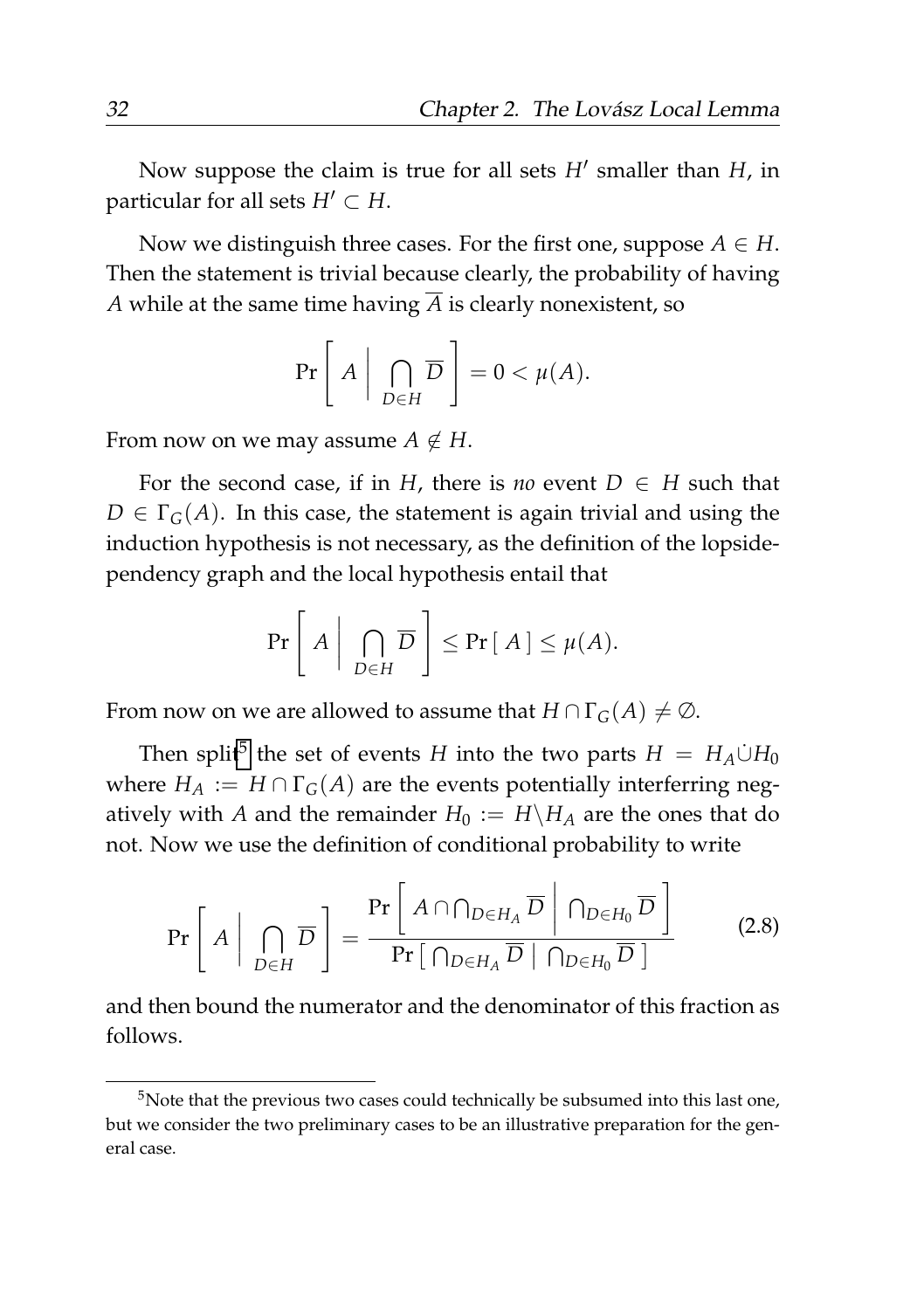For the numerator, note that the probability that *A* occurs and all of *H<sup>A</sup>* do not is certainly smaller, in any conditional space, than just the probability that *A* occurs, i.e.

$$
\Pr\left[A \cap \bigcap_{D \in H_A} \overline{D} \mid \bigcap_{D \in H_0} \overline{D}\right] \le \Pr\left[A \mid \bigcap_{D \in H_0} \overline{D}\right] \le \Pr[A], \quad (2.9)
$$

where the last equality uses the lopsidependency graph hypothesis, i.e. the fact that the events in  $H_0$  are at most negatively correlated with *A*. For the denominator, we explicitly list

<span id="page-54-0"></span>
$$
H_A = \{D_1, D_2, \ldots, D_r\}
$$

and then use once more the definition of conditional probability, i.e. for any events  ${E_i}_{i \in \{1..r\}}$ ,

$$
\Pr\left[\bigcap_{i=1}^r E_i\right] = \prod_{i=1}^r \Pr\left[E_i \mid \bigcap_{j=1}^{i-1} E_j\right],
$$

to write

$$
\Pr\left[\bigcap_{D\in H_A} \overline{D} \middle| \bigcap_{D\in H_0} \overline{D}\right] = \prod_{i=1}^r \Pr\left[\overline{D_i} \middle| \bigcap_{j=i+1}^r \overline{D_j} \cap \bigcap_{D\in H_0} \overline{D}\right].
$$

Now we use the induction hypothesis for each

<span id="page-54-1"></span>
$$
H_i := \{D_{i+1}, D_{i+2}, \ldots, D_r\} \cup H_0
$$

for  $1 \leq i \leq r$ , each of which is a strict subset of *H* and thus  $p_i \geq$  $1 - \mu(D_i)$ . This yields

$$
\Pr\left[\bigcap_{D\in H_A} \overline{D} \mid \bigcap_{D\in H_0} \overline{D}\right] \ge \prod_{i=1}^r (1 - \mu(D_i)) \ge \prod_{D\in\Gamma_G(A)} (1 - \mu(D)).
$$
\n(2.10)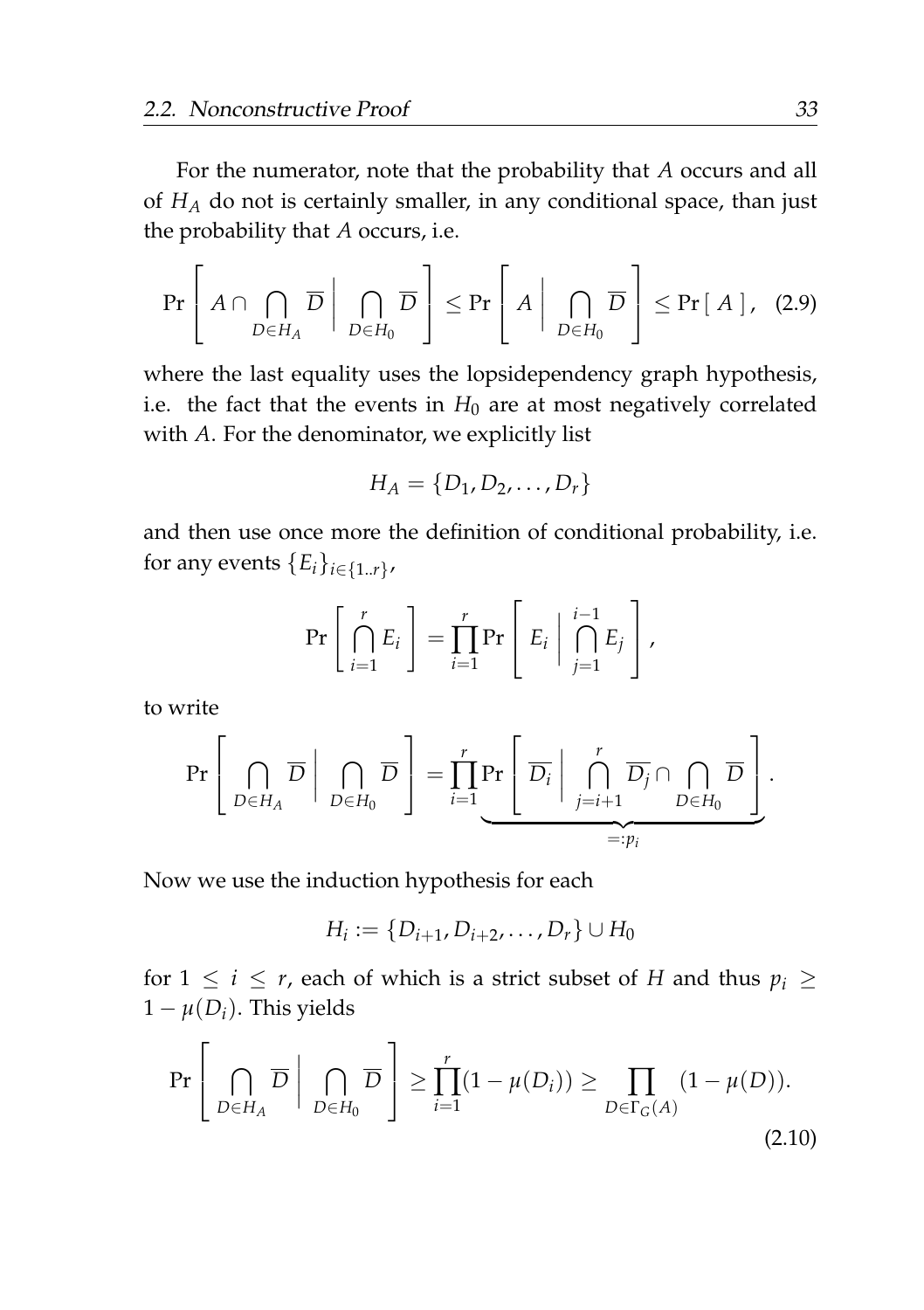Finally, we plug [\(2.9\)](#page-54-0) and [\(2.10\)](#page-54-1) into [\(2.8\)](#page-53-1) and obtain that

$$
\Pr\left[A \mid \bigcap_{D \in H} \overline{D}\right] \le \frac{\Pr[A]}{\prod_{D \in \Gamma_G(A)} (1 - \mu(D))} \le \mu(A)
$$

where the last inequality follows from Hypothesis [\(2.1\)](#page-42-0). This finishes the induction and proves the lemma.  $\Box$ 

Having the lemma at our disposal, the proof of the famous Lovász Local Lemma now becomes simple.

*Proof of Theorem [2.9.](#page-47-0)* Explicitly list all events

$$
\mathcal{A} = \{A_1, A_2, \ldots, A_m\}.
$$

Then use the definition of conditional probability to see that

$$
p = \Pr\left[\bigcap_{i=1}^m \overline{A_i}\right] = \prod_{i=1}^m \Pr\left[\overline{A_i} \mid \bigcap_{j=i+1}^m \overline{A_i}\right] \ge \prod_{i=1}^m (1 - \mu(A_i)),
$$

where the inequality is by Lemma [2.16.](#page-52-2) Since  $\mu(A) < 1$  for all  $A \in \mathcal{A}$ ,  $\Box$ the expression on the right is non-zero and thus  $p > 0$ .

Let us finally also note that Lemma [2.16](#page-52-2) gives a nice intuitive interpretation of the values  $\mu(\cdot)$ . Roughly speaking, these should bound the probability of the corresponding events in the conditional space where all neighbors are being avoided.

#### <span id="page-55-0"></span>**2.3 Algorithmization**

However elegant the proof of (Theorem [2.9](#page-47-0) and thus of) Theorem [2.4](#page-42-1) we have seen, it is deeply non-constructive and does not disclose any way in which a satisfying assignment to a given ClSP satisfying the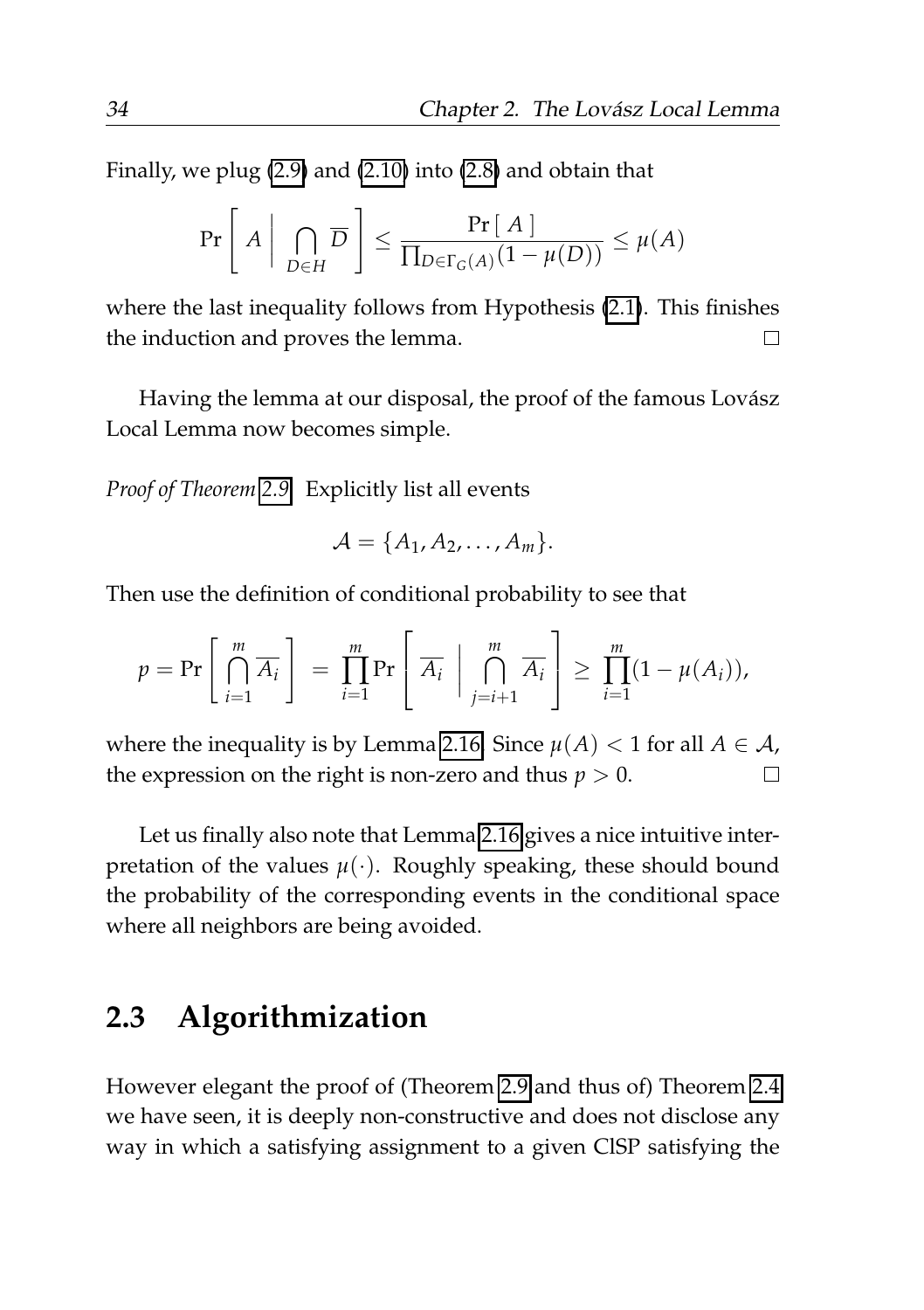local condition could be discovered systematically. In the sequel, we will demonstrate that an efficient randomized iterative procedure for solving such formulas can be devised quite easily.

**Nontriviality.** To see that this is a nontrivial question, we dismiss the simple attempt consisting of just sampling assignments uniformly at random and hoping they satisfy the clause satisfaction problem as follows.

Consider the  $(d, k)$ -ClSP over *n* variables which consists of  $n/k$ independent subformulas, each of which consists of an arbitrary selection of *d <sup>k</sup>*/*e* clausess over the same *k* variables. Since every connected component of this formula is satisfied by a random assignment with probability  $1/e$ , the whole formula is satisfied with probability exp(−*n*/*k*), an exponentially small probability.

If this example is considered too artificial, let  ${F_n}_{n \in \mathbb{N}}$  be *any* family of  $(d, k)$ -ClSP formulas where for all  $n$ ,  $F_n$  is over  $n$  variables and, let us just say, *kn* clauses, and satisfies the local condition. Such a rich class contains as many non-artificial examples as the Local Lemma can be applied to. Now produce randomized copies  ${H_n}_{n \in \mathbb{N}}$  obtained by randomly changing the value of each literal in the formula independently and uniformly at random. Since the hypothesis of the Local Lemma ignores the values of literals, all random formulas so produced are satisfiable. However, the expected number of satisfying assignments of  $H_n$  is very small: for a fixed  $\alpha : V_n \to \{1..d\}$ , the probability that *α* survives the randomization of all the literals is at most  $(1 - d^{-k})^{kn}$  which tends to zero exponentially quickly. At the same time, this is the expected probability with which a uniformly random assignment satisfies  $H_n$  (where the expectation is w.r.t.  $H_n$  and the probability w.r.t. the random assignment).

Thus families of formulas which satisfy the hypothesis of the Local Lemma where uniform sampling has an exponential expected running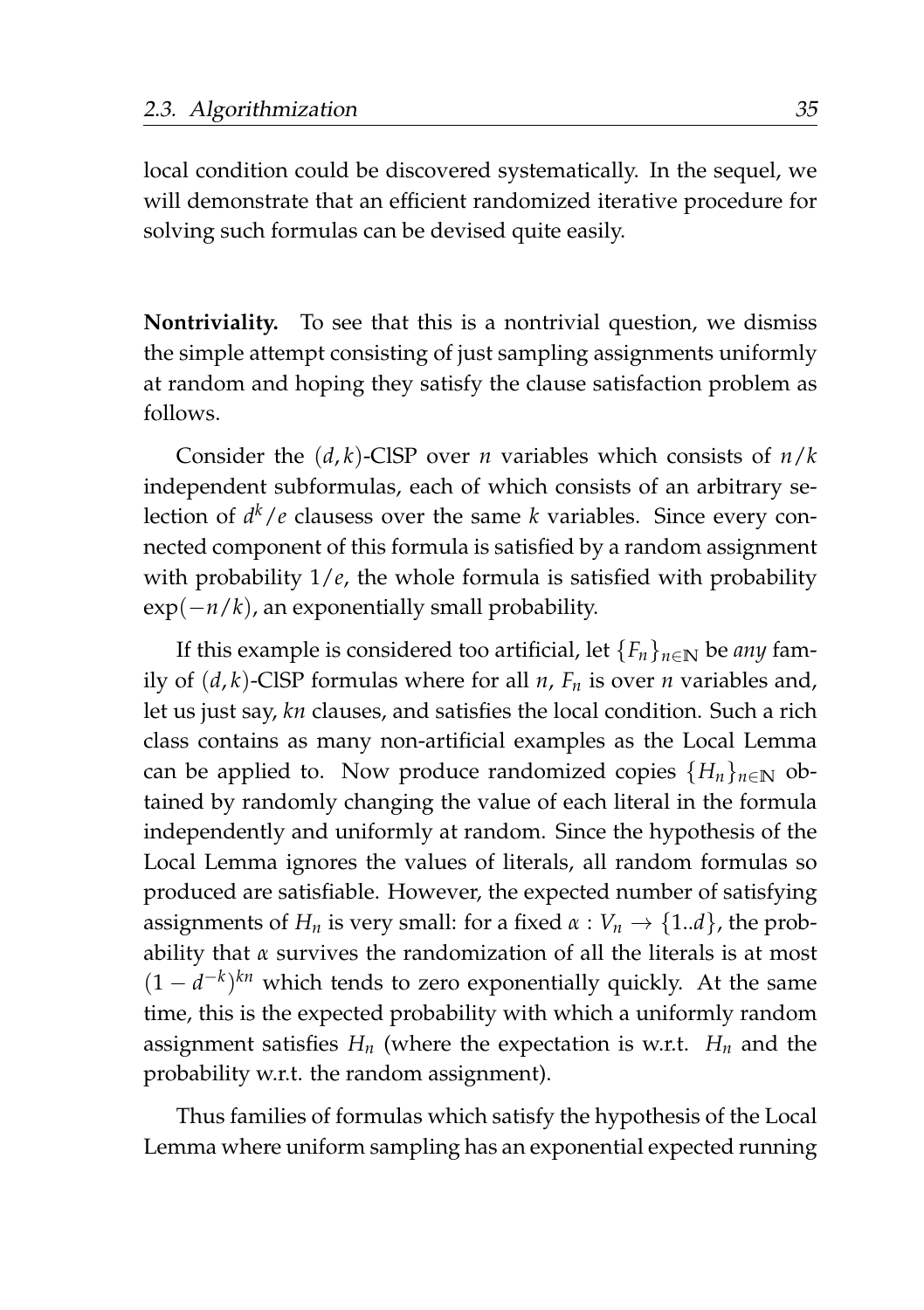time are easily constructed and we find that we have to be more clever to devise an algorithmic solution.

**Method of Conditional Expectations.** The same is not true for simple applications of the probabilistic method as for example  $(d, k)$ -ClSP formulas *F* satisfying the precondition of Theorem [2.1.](#page-39-1) For such formulas, random sampling is successful: having at most *d <sup>k</sup>* − 1 clauses, each one forbidding a *d* −*k* -fraction of all assignments, a uniformly random assignment satisfies the formula with probability at least  $d^{-k}$ . Now either the size of *F* is in the same range, let us say larger than  $(d<sup>k</sup>)/2$  making this approach polynomial in |*F*|, or if *F* has at most  $(d<sup>k</sup>)/2$  clauses, then the probability of hitting a satisfying assignment grows beyond 1/2, making the approach polynomial as well.

There is a very well-known derandomization of this technique due to Erdős and Selfridge [\[ES73\]](#page-206-3) which is an integral component of the probabilistic method and is known as the *method of conditional expectations*. To solve *F* deterministically rather than through random sampling, an algorithm can explicitly calculate the expected number of clauses violated by a (hypothetical) uniformly random assignment. This number must be below one for the existential argument to apply. Now, the algorithm can pick an arbitrary variable *x* and cycle through all possible values  $L_x$  that can be assigned to it. For each value  $d \in L_x$ , it considers the formula  $F^{[x \mapsto d]}$  arising from substitution of *d* for *x* in *F* and calculates once more the expected number of violated clauses if the remaining formula were to be subjected to random sampling. For at least one of the possible values, this number must stay well-below one since we know that the average was below one. Pick this value and assign it to *x* permanently, then iterate. Since the expected number of violated clauses stays below one all the time while the set of unassigned variables shrinks, at some point, the expected number of violated clauses must drop to zero and the satisfying assigment has been discovered.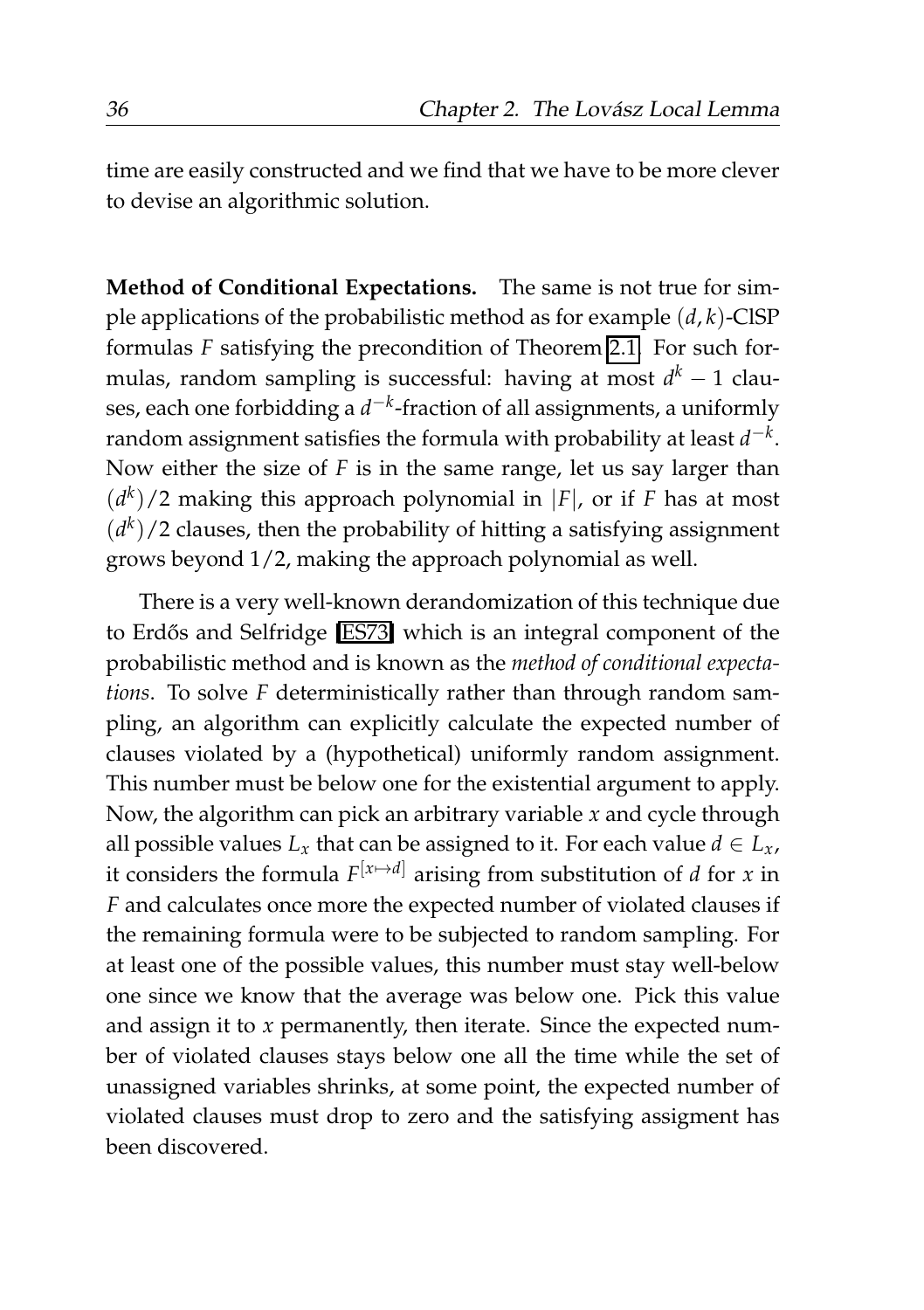To the more intricate Local Lemma scenario, such simple approaches do not apply, although the method of conditional expectations will be a vital tool in the derandomization which we will investigate much later in Section [2.9.](#page-106-0)

**Problem History and the Beck-Alon Approach.** The first successful attempt at making the Local Lemma constructive was made by Jozsef ´ Beck in [\[Bec91\]](#page-205-2) and subsequently simplified by Noga Alon in [\[Alo91\]](#page-204-2). The Beck-Alon approach can be summarized as follows. Consider the Boolean case  $d = 2$  and thus a  $k$ -SAT formula  $F$ .

We pick an initial assignment  $\alpha_0$  uniformly at random. Next, we apply a fixed *freezing rule* R which takes the current assignment *α*<sup>0</sup> and *F* and determines a set of variables  $V_f := \mathcal{R}(F, \alpha_0)$  which are to be frozen, that is, assigned for good according to  $\alpha_0$ . *F* is then replaced as

$$
F':=F^{[\alpha_0|_{V_f}]}
$$

and  $F'$ , the remaining formula over variables  $vbl(F) \setminus V_f$ , is then subsequently solved by means of a brute-force algorithm which identifies the connected components of  $F'$  (i.e. of  $G_{F'}$ ) and enumerates exhaustively all solutions to each component. The hope is that if the freezing rule is suitable, then all connected components will, with high probability, be small enough for the procedure to have a polynomial running time.

The freezing rule used in [\[Alo91\]](#page-204-2) is as simple as letting  $\mathcal{R}(F,\alpha_0)$  be all variables not occurring in any clause with fewer than *k*/8 literals satisfied by  $\alpha_0$ . After freezing these variables, each clause  $C \in F$  can be in one of three states: either *C* is *safe* because *α*0|*V<sup>f</sup>* contains an assignment satisfying *C* so that *C* is no longer represented in *F* ′ . Then, *C* can be *bad* which means that more than 7*k*/8 literals in *C* are violated by  $\alpha_0$  and in this case, all variables in *C* are kept non-frozen by the freezing rule so that  $C \in F'$  gets another chance to become satis-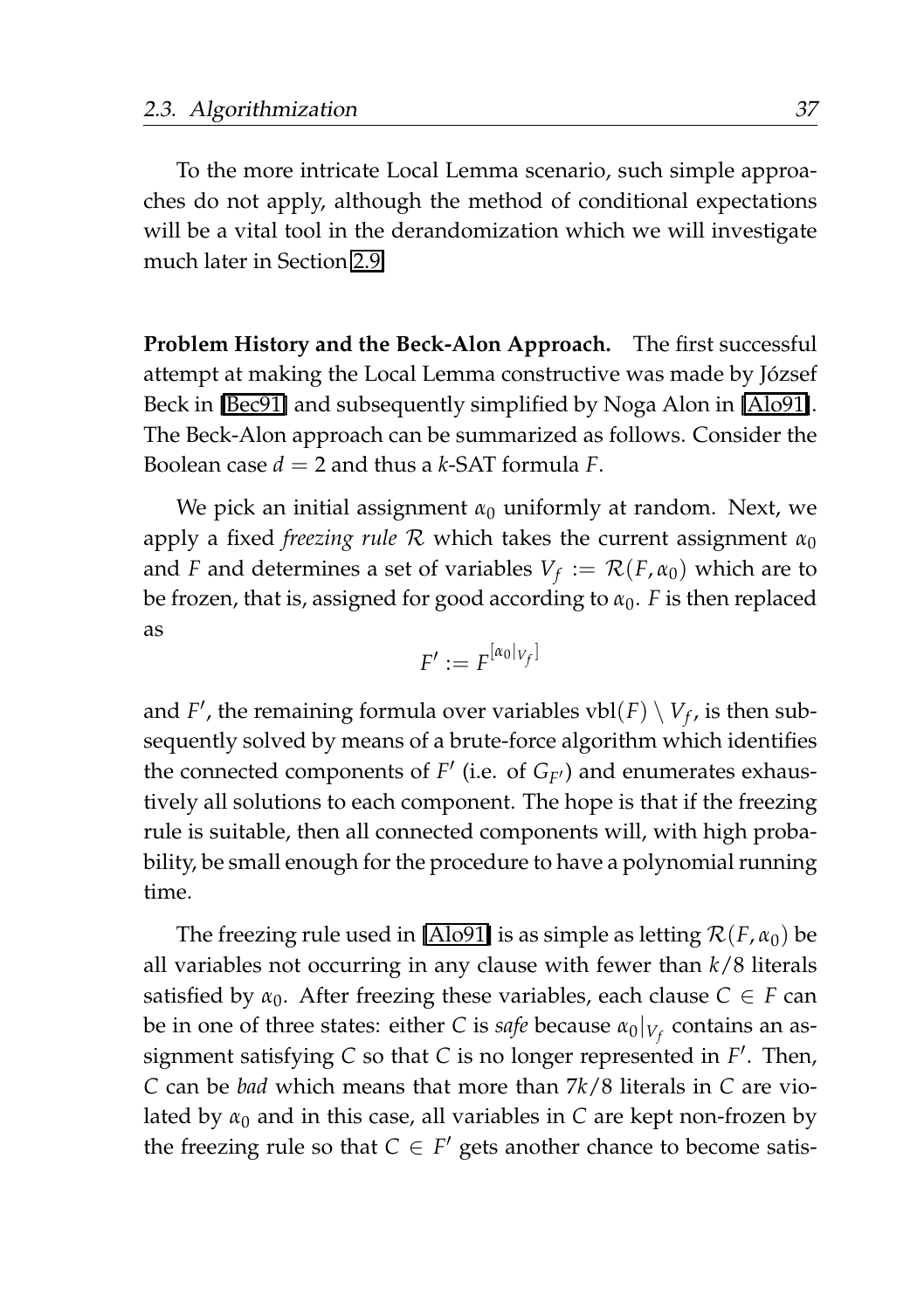fied. The remaining case occurs when *C* contains at least *k*/8 satisfied literals, but all of those are over variables that are kept non-frozen by the freezing rule. Such clauses are considered *dangerous*. It is easy to see that all bad clauses contain *k* and all dangerous clauses contain at least *k*/8 literals over non-frozen variables, so they get a chance to be satisfied in the subsequent reassignment phase.

The freezing rule, in particular the fraction of *k*/8, is chosen in such a way that one can prove two things: firstly that with high probability, the dependency graph of F' contains connected components no larger than logarithmic in size exclusively, to which all possible assignments can be enumerated in polynomial time. Secondly, for the procedure to go through successfully, we need that a solution *exists* in each connected component. Such a guarantee is what the Local Lemma can provide via its non-constructive proof as outlined in Section [2.2,](#page-52-0) at least as long as the hypothesis on the neighborhood sizes is strong enough to also cope with clauses of size *k*/8. This is obviously the case if we ask the neighborhoods to be as small as the 8<sup>th</sup> root of what is required for the Local Lemma to work. Hence what Alon, following up Beck, proved was that

**Theorem 2.17** ([\[Alo91\]](#page-204-2))**.** *There exists a constant c such that there is a randomized expected polynomial time algorithm, which on input F a k-SAT formula for which we have* |Γ*F*(*C*)| ≤ *c*2 *<sup>k</sup>*/8 *for all clauses C* ∈ *F, outputs a satisfying assignment.*

Without going into the technical details which we encourage the reader to look up in [\[Alo91\]](#page-204-2), we would like to sketch the main idea of the proof, as we will use very similar ideas to prove our stronger version later.

Central is the introduction of the concept of *witness trees*, which are certificates for unlucky executions of the algorithm, in the following sense. Imagine a *witness tree of size s* to be any subtree of the dependency graph *G<sup>F</sup>* of *F* containing at least *s* vertices. What the hypothesis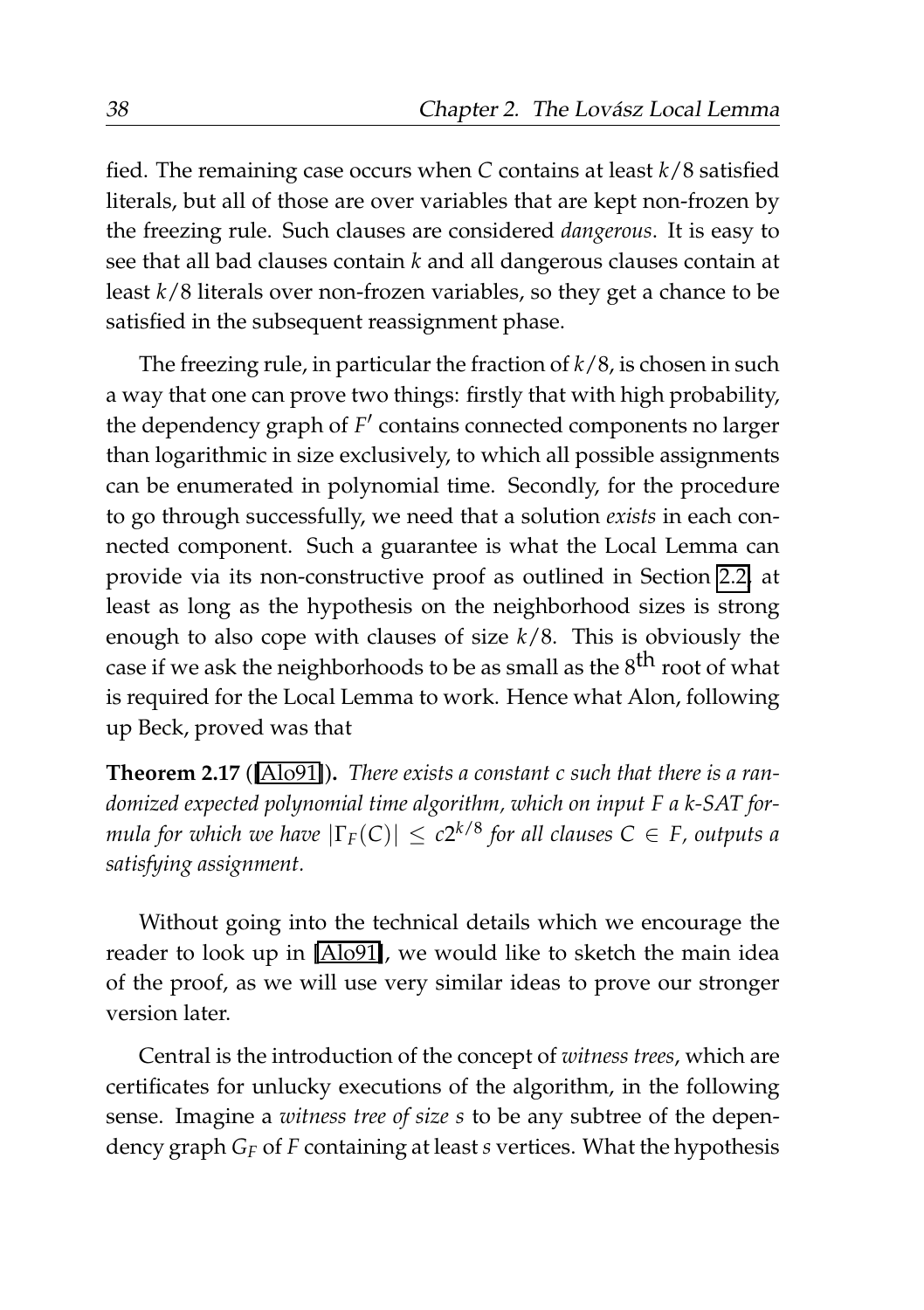of the theorem entails is that each vertex in the dependency graph has a degree no larger than *c*2 *<sup>k</sup>*/8. This limits as well the number of distinct witness trees of size *s* there can be which is easily shown (see [\[Knu73\]](#page-208-2)) to be limited by  $(ec2^{k/8})^s \cdot |F|$ . Now suppose that all clauses of a fixed witness tree are bad or dangerous after picking *α*0. Then there exists a connected component in  $G_{F'}$  containing all clauses in the witness tree, so the algorithm will have to enumerate solutions over a set of variables of this magnitude. Conversely, whenever there is a connected component in *G<sup>F</sup>* ′ of a certain size *s*, this component has a spanning tree and this spanning tree is a witness tree inside the dependency graph of *F* of size *s* all of whose vertices are bad or dangerous. One can now compute the probability that for a fixed witness tree, all the vertices become bad or dangerous and one will find, in very rough terms, that this probability is exponentially smaller than the inverse of the number of possible witness trees, leading to the conclusion that for sufficiently large  $s = \mathcal{O}(\log n)$ , with high probability, no tree of size *s* will at all exist all of whose vertices are bad or dangerous after the preassignment phase and thus no component of this size will remain in  $F'$  to be treated for the reassignment phase.

The basic idea is thus to juxtapose the number of possible ways in which something can go wrong in this algorithm (where a "way something can go wrong" is a large connected component left after the preassignment and freezing stage, and each such way is represented by a witness tree) with the probability that each single bad situation can occur (i.e. the probability with which all of a witness tree's vertices turn bad and dangerous) when picking  $\alpha_0$  at random. Then we find that for well-chosen parameters, the total probability measure accumulated by bad outcomes is small and conclude that thus most of the time, the algorithm must succeed. This idea will stay the same in all approaches we present hereafter.

One can also take an information-theoretic viewpoint on this situation: instead of talking about the "number of possible ways" some-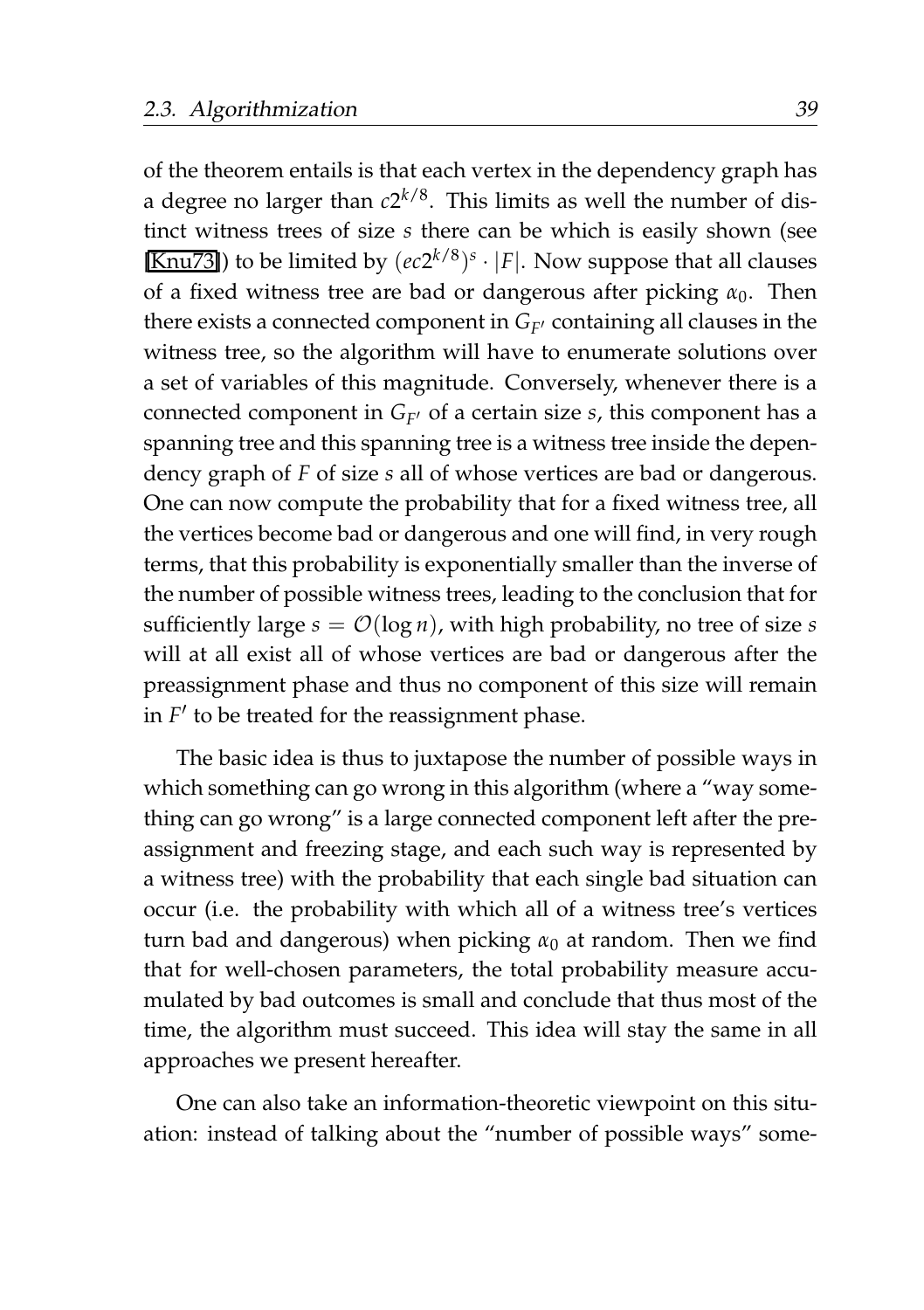thing can go wrong, we can as well talk about the algorithm producing a certificate (in the present case a witness tree) so as to justify why it had to surrender inconclusively and then juxtapose the number of bits we need to encode a bad outcome (a witness tree) with the number of random bits (in the choice of  $\alpha_0$ ) that were contributing to (and thus could have prevented if chosen differently) this bad outcome. Then we find that for well-chosen parameters, the number of bits needed to encode a bad outcome is smaller than the number of random bits needed to steer the algorithm into the corresponding undesirable state. We conclude that most of the times the algorithm must succeed, as otherwise we would have too good a chance to find a compact representation for the random input bits. Both of these views will be taken later when analyzing an improved version of this constructive method.

The main issue with this approach is the derivation of a bound on the probability with which all vertices of a witness tree can turn bad or dangerous. Since these vertices are connected, there are dependencies between the clauses involved. Beck and Alon circumvented this problem by considering subsets of the vertex set of such a tree, all of whose members are at a certain distance from one another. *All* vertices cannot turn bad unless at least those chosen vertices do and these events then become independent by virtue of being at a sufficient distance in the dependency graph. If a vertex set is given all of whose vertices are bad, then this information allows to resconstruct partially the random bits used at the corresponding clauses. This yields a viable bound on the probabilities, but the introduction of distance produces a loss and calls for the reduction of the neighborhood sizes we can allow.

To alleviate this loss, one has to find a way of representing, in an information-theoretic sense, the "bad outcomes" more effectively and to find witness trees from which more information about the preliminary assignment can be reconstructed than just parts of the values of random samples at vertices at a constant distance. In [\[Mos06\]](#page-209-1), we made a first such attempt, the idea of which was to decrease the dis-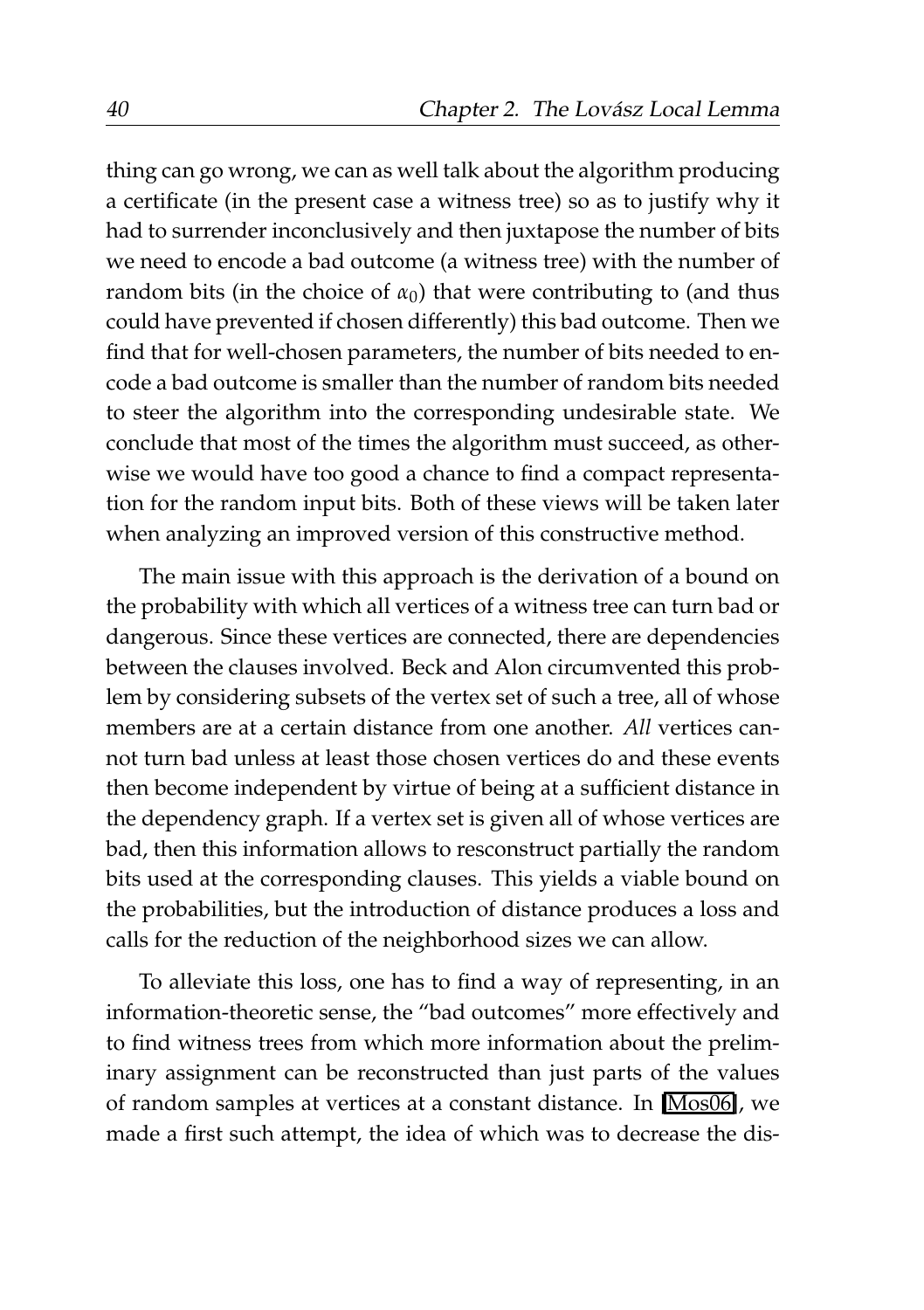tance between the estimate-supporting vertices at places where this is possible. This makes estimates more precise and allows us to adapt the freezing-rule to freeze fewer variables. The yield was that a neighborhood bound approximately 2*k*/6 would suffice for *k*-SAT. Later and independently, Srinivasan investigated different strategies of a similar spirit and could cope with neighborhood bounds proportional to 2*k*/4 [\[Sri08\]](#page-212-1). Srinivasan's work also included other improvements making the algorithmization more widely applicable. In a similar spirit, Molloy and Reed [\[MR98\]](#page-210-1) had previously provided a general framework as to when a Beck-Alon type algorithm could be provided for an application of the Local Lemma. For a next stage, we provided an improved construction of denser witness trees catering for neighborhood sizes of up to roughly  $2^{k/2}$  [\[Mos08\]](#page-209-2). The idea was both to yet again make the witness structures denser, and also to use the information encoded in the edges of witness trees for reconstruction of more random bits, rather than just the information contained in the collection of vertices they contain. As many witness trees can be built over the same set of vertices and the tree's structure thus contains additional bits, this again allows for a tighter freezing rule.

Still, there remained a gap for an inherent reason: all algorithms considered dwelled on the principle of having a *preassignment phase*, then freezing and truncation of clauses and a *reassignment phase*. As long as we stick to this two-phased basic method, two things stand in our way: for one, we need the Local Lemma to work even after truncation of the clauses, necessarily asking for smaller neighborhood sizes. And secondly, as long as we use witnesses to certify bad outcomes of one single preassignment only, there will *always* be dependencies between different clauses turning bad or dangerous as these events depend on the same random samples and so we will *never* be able to use *all* information a witness can possibly encode for the reconstruction of what random choices lead to the occurrence of that witness. All information must however be used if a tight result is to be achieved.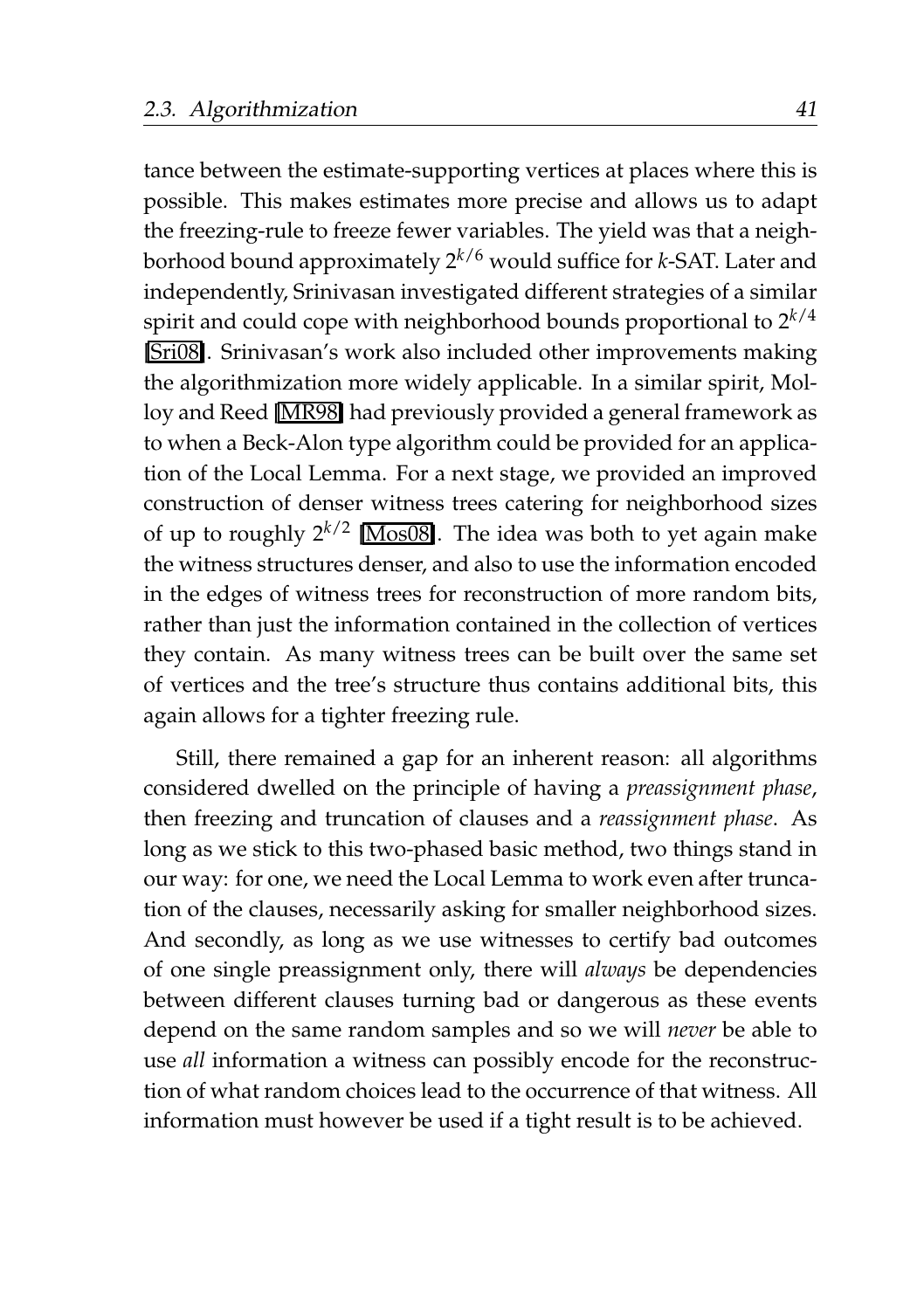But there is an easy way out: if instead of doing one preassignment and one reassignment, we iteratively reassign values to currently violated clauses and then build a witness tree representing the succession of reassignments that have taken place, then all random samples partaking in this succession of bad events as represented by the witness trees are mutually independent: each time a sample becomes relevant by making a clause violated, it is immediately replaced by a new, yet unknown random sample. In a witness tree representing the sequence of clauses violated and resampled, even if over dependent clauses, each vertex allows for the reconstruction of all randomness previously assigned to the clause it represents because this randomness has been used once only and is replaced before the next vertex will be embedded into the tree. This is the intuition behind the strategy we are going to follow hereafter.

**Iterative Corrections.** Consider Algorithm 1, which in each iteration, picks a violated clause and then replaces the assignments to the variables in that clause with fresh random samples. Let us argue for correctness and termination of this procedure first.

If the algorithm terminates, then by virtue of the termination criterion of the loop, the output clearly constitutes a satisfying assignment.

To see that the algorithm always terminates, just fix an assignment *α* ∗ satisfying *F* and then note that at any point in time, there is a nonzero probability that the algorithm only samples values according to *α* <sup>∗</sup> during the next step. Since in each step, at least one of the *k* values in the *C* selected disagrees with *α* ∗ (after all *C* is satisfied by *α* <sup>∗</sup> but violated by the current assignment), this results in at least one more variable correctly set in each step and thus at any point in time, there is a non-zero probability depending only on *F* that the algorithm terminates within the next at most *n* iterations. If we iterate arbitrarily often, this is bound to happen at some point and so the algorithm runs indefinitely with probability zero. For the same reason, the expected running time must also be finite, albeit for all we know right now, it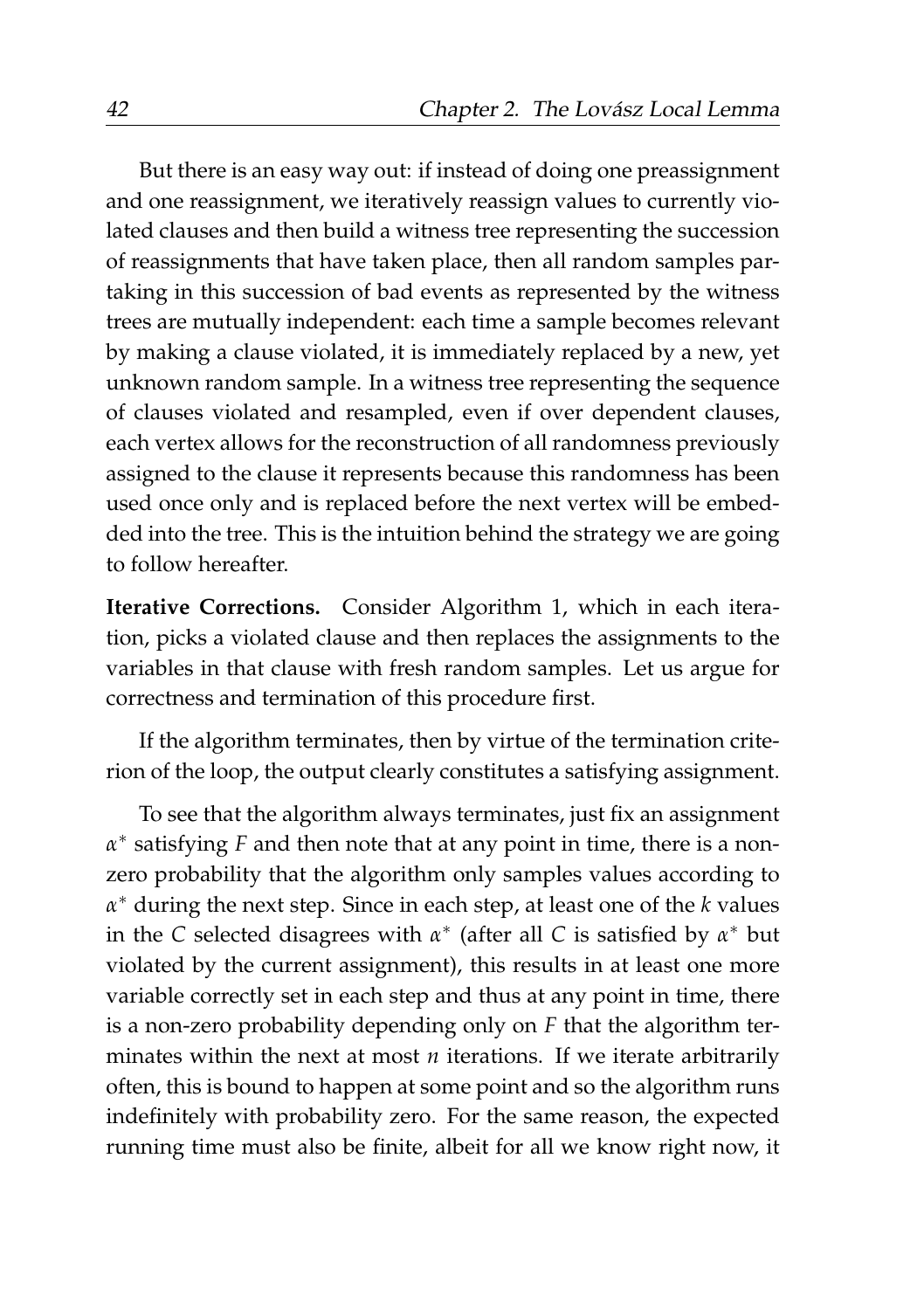could be exponential.

<span id="page-64-0"></span>

| Algorithm 1 LocalSolver $(F)$                                                                                                                                                                                                                                                                         |
|-------------------------------------------------------------------------------------------------------------------------------------------------------------------------------------------------------------------------------------------------------------------------------------------------------|
| <b>Require:</b> A satisfiable CISP formula F.                                                                                                                                                                                                                                                         |
| <b>Ensure:</b> Output is a satisfying assignment.                                                                                                                                                                                                                                                     |
| 1: $\alpha \leftarrow$ a uniformly random assignment from $\delta$<br>2: while $\exists C \in F : \alpha$ violates C do<br>$C \leftarrow$ any clause violated by $\alpha$<br>3:<br>for $x \in vbl(C)$ do<br>4:<br>$\alpha(x) \leftarrow$ new uniformly random value from $L_x$<br>5:<br>end for<br>6: |
| $7:$ end while                                                                                                                                                                                                                                                                                        |
|                                                                                                                                                                                                                                                                                                       |

Note that this argument works for *all* satisfiable formulas *F*. This is the type of argument that Uwe Schöning [\[Sch99\]](#page-211-0) has used for analyzing the (very similar) random walk algorithm that we will discuss in the next chapter. There, in Section [3.2,](#page-129-0) we will use a more refined variant to derive an exponential bound on the running time of Algorithm [1](#page-64-0) which holds for *all* formulas.

In the present chapter however, we are concerned with formulas satisfying the local condition and as it will turn out, Algorithm [1](#page-64-0) is particularly well-suited to this type of formulas. More precisely, we will prove the following.

<span id="page-64-2"></span>**Theorem 2.18.** *Let F be a ClSP formula satisfying the local condition with mapping µ. Then Algorithm [1](#page-64-0) on input F terminates after at most*

$$
\mathcal{O}\left(\sum_{C \in F} \frac{\mu(C)}{1 - \mu(C)}\right)
$$

*correction steps on expectation.*

<span id="page-64-1"></span><sup>&</sup>lt;sup>6</sup>Recall that we use the notation  $S := \{ \alpha : V_n \to L \mid \alpha(x) \in L_x \}$  for convenience.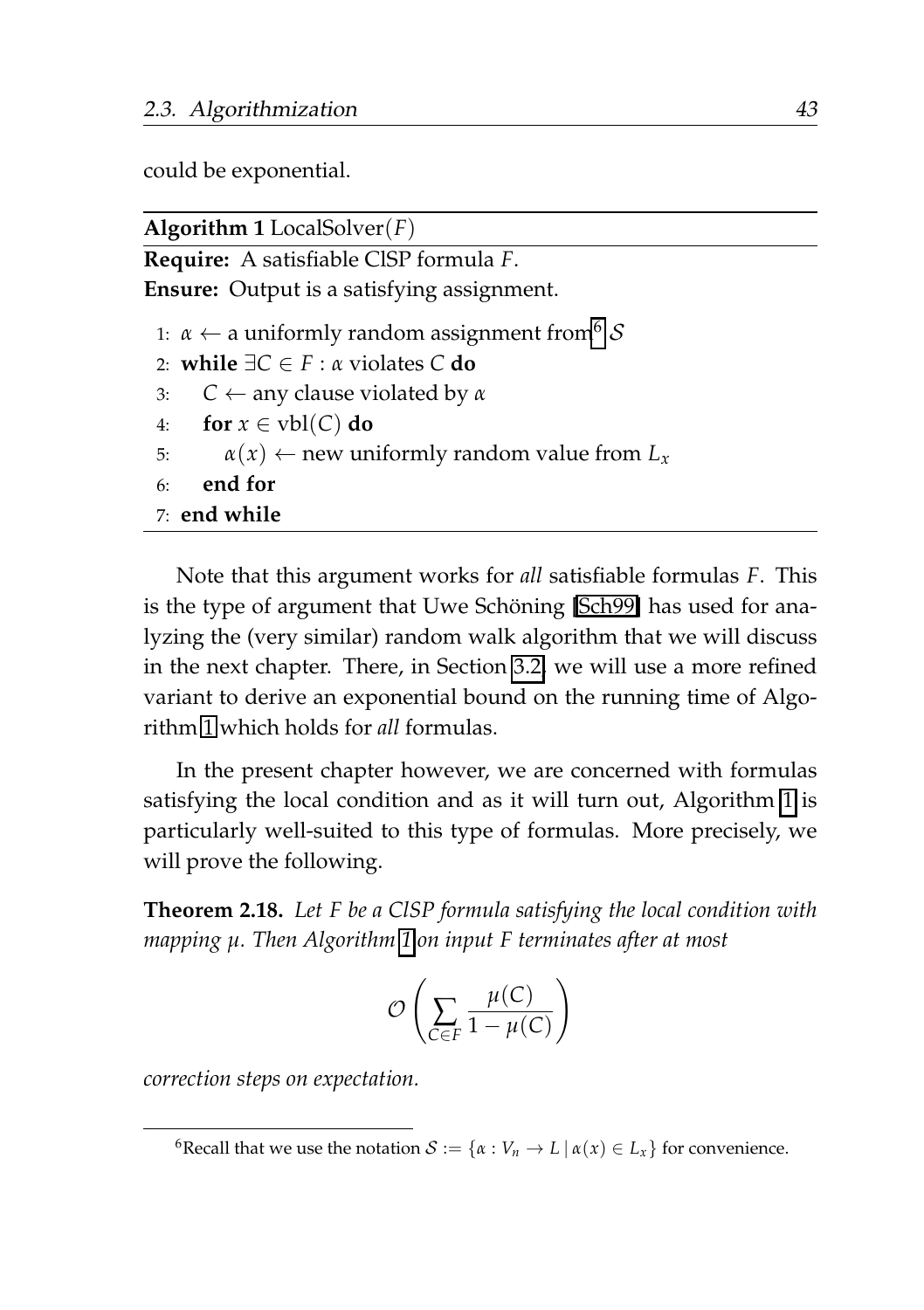Whether this is a good running time depends of course on the mapping *µ*. However, we can easily check that all reasonable formulas satisfying the hypothesis admit an assignment  $\mu$  such that the bound becomes polynomial in the size of the formula.

<span id="page-65-1"></span>**Lemma 2.19.** *There exists a universal constant*  $\Lambda \in (0,1)$  *with the following property. If F is any non-degenerate ClSP formula satisfying the local condition with some mapping µ, then there exists a mapping µ* ′ *also satisfying the hypothesis such that*  $\forall C \in F : \mu'(C) \leq \Lambda$ .

The proof is merely technical and is therefore being carried out in the appendix<sup>[7](#page-65-0)</sup>.

If we use the mapping *µ* ′ guaranteed to exist for *F* by Lemma [2.19,](#page-65-1) then none of the values  $\mu'(C)$  for  $C \in F$  exceed the universal constant  $\Lambda$  such that, by virtue of  $x/(1-x)$  being monotone in *x*, each summand in the bound established by Theorem [2.18](#page-64-2) is bounded by a constant. Therefore, the algorithm's expected running time (measured in terms of the number of resamplings) is linear on all non-degenerate formulas.

**Corollary 2.20.** *If F is a non-degenerate ClSP satisfying the local condition, then Algorithm* [1](#page-64-0) *terminates after an expected*  $\mathcal{O}(|F|)$  *correction steps.* 

In particular, of course, any formula satisfying the requirements of the symmetric Theorem [2.3](#page-41-0) or the simplified asymmetric Theorem [2.5](#page-43-0) is solved after an expected linear number of iterations this way. We also note that the corollary can easily be extended to degenerate cases (if it is considered to be of interest). As we decribed in Section [1.2,](#page-24-0) there are trivial manipulations which remove all degeneracies from a ClSP. All such manipulations preserve the local condition. Empty domains and constraints cannot occur because the formula is satisfiable.

<span id="page-65-0"></span><sup>7</sup>Lemma [A.5](#page-180-0) makes a more general statement and since in a non-degenerate ClSP, all weights are at least 1/2, the claim follows.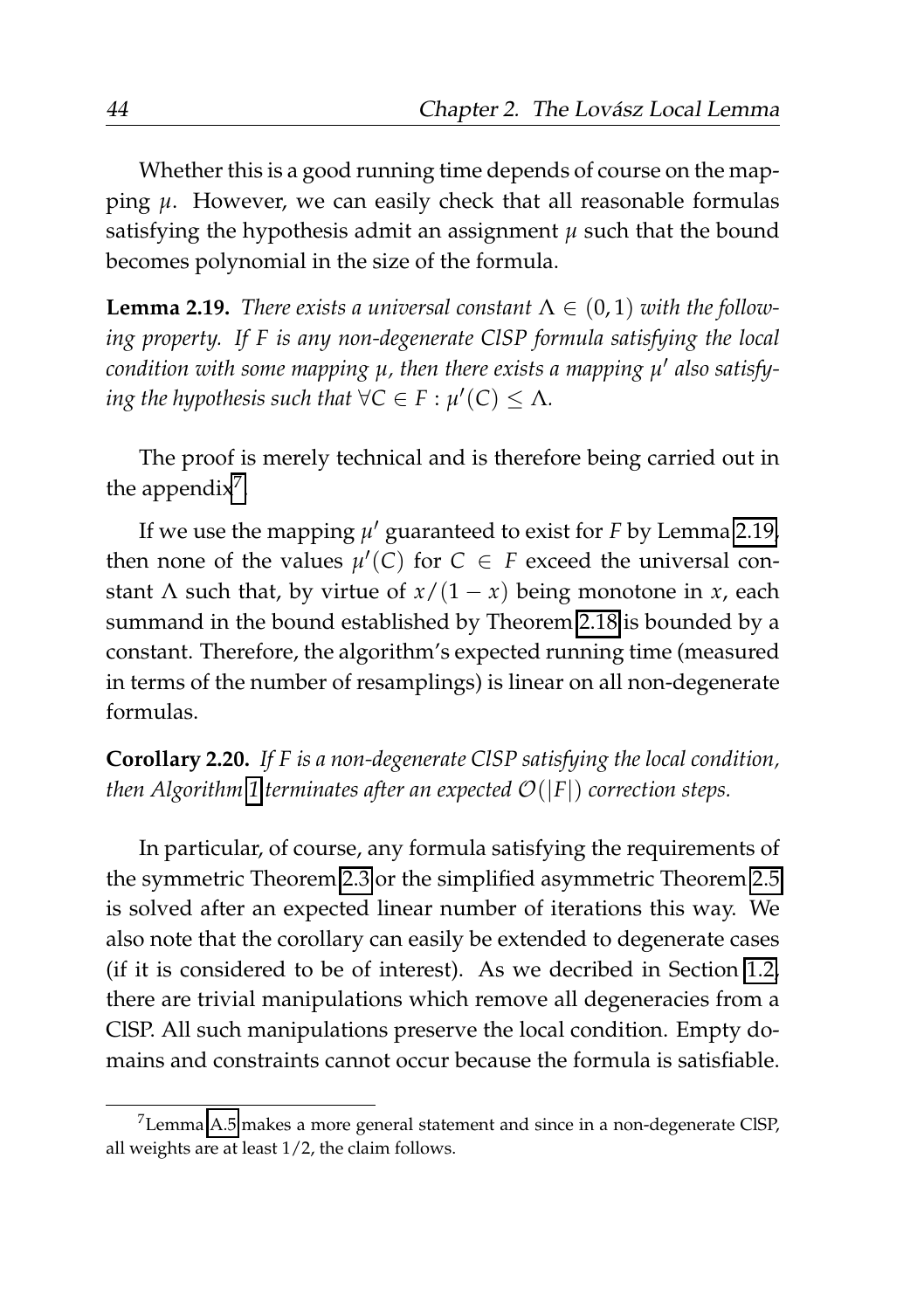Substituting values for variables with a singleton domain does not influence any of the inequalities, substituting an unusued value and thereby satisfying some clauses only relaxes them. The only somewhat non-trivial case arises when we remove a unit clause, thereby shrinking the contained variable's domain. But, as can easily be checked, this, too, preserves all conditions at the neighboring clauses because the effect of removing the clause and the effect of shrinking the domain nicely cancel out.

Finally, we may ask the question whether the algorithm generalizes to constraint satisfaction problems in which the constraints are not clauses. There is nothing which prevents the algorithm from running on *any* such instance. As long as there is *any* efficient way of finding a violated constraint, everything works out.

**Theorem 2.21.** *Let any CSP F be given along with an algorithm A which identifies, for any non-satisfying assignment, a constraint which is violated. And suppose F satisfies the local condition. Then Algorithm [1](#page-64-0) (where we now allow a general CSP as input) on input F terminates after at most*

$$
\mathcal{O}\left(\sum_{C \in F} \frac{\mu(C)}{1 - \mu(C)}\right)
$$

*resampling steps (and calls to A) on expectation.*

At the end of Section [2.6,](#page-84-0) it will be discussed what is additionally needed to prove this generalized version.

# <span id="page-66-0"></span>**2.4 Journaling and Reconstruction**

In the following, it will be our goal to prove Theorem [2.18](#page-64-2) using a variety of tools. In Section [2.5,](#page-71-0) we will prove a weaker variant of the theorem using simpler arguments that capture the key philosophy nicely. In Section [2.6,](#page-84-0) we will then proceed to full generality. The main idea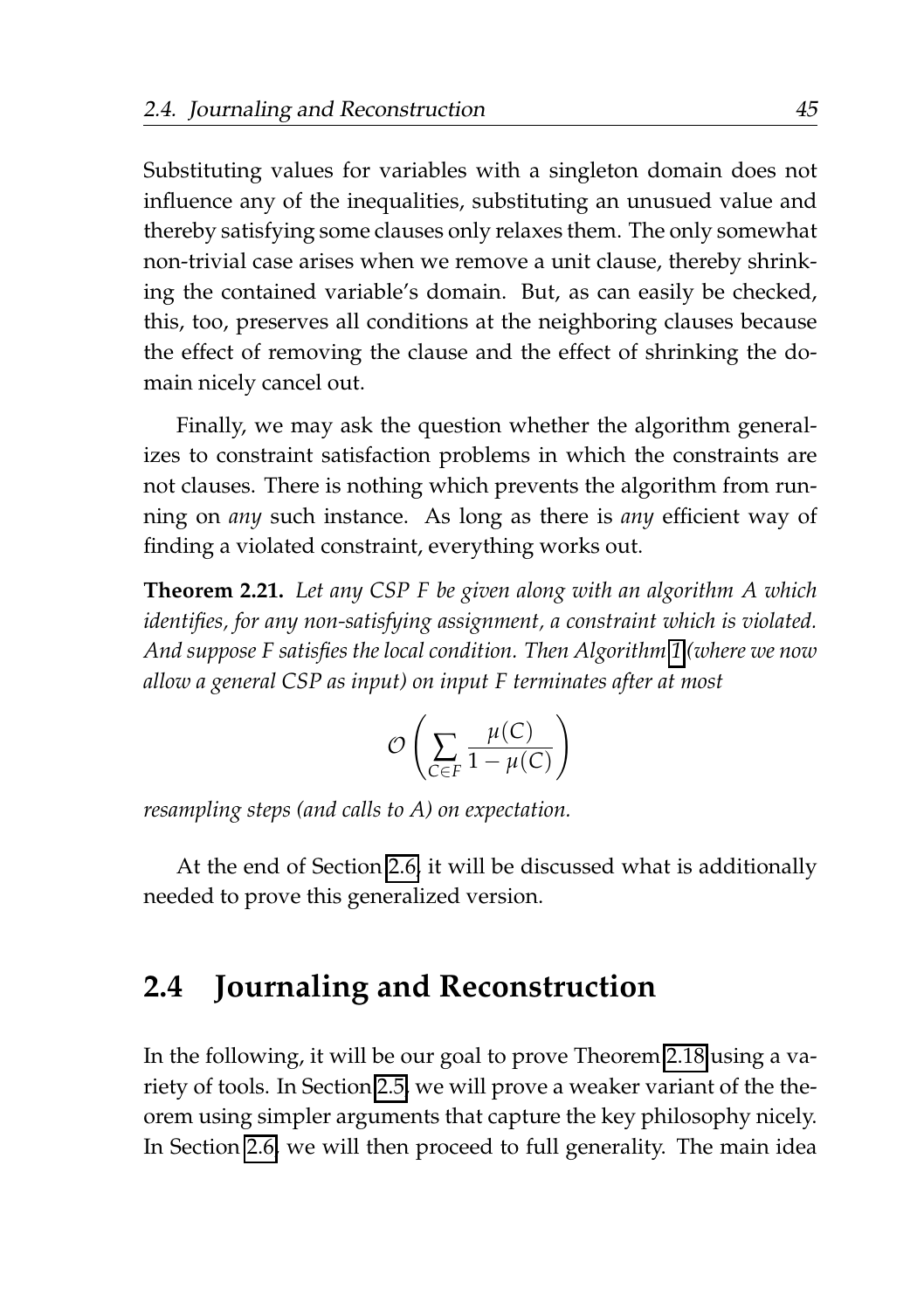will be the same both times: to find a concise way of representing the actions the algorithm has taken and then - in case of an unexpectedly long running time - juxtaposing the amount of randomness that has led to the large number of corrections, proving that long running times are unlikely. It is the same philosophy on which already the Beck-Alon approach bases.

In the present section we will study the key concept common to all later proofs: the fact that it is sufficient to record the succession of clauses being corrected by the algorithm, as this allows to reconstruct all random values assigned to variables during the process.

**Journaling.** We introduce formal notation for what we are recording. For a complete account of everything which happens during a run of the algorithm, let  $X_1^{(0)}$  $X_1^{(0)}, X_2^{(0)}$  $\chi_2^{(0)}, \ldots, \chi_n^{(0)}$  denote the values of the variables in the beginning, that is  $X_i^{(0)}$  $i$ <sup>( $i$ )</sup> is the assignment initially chosen for variable  $x_i \in V$ , for all  $1 \leq i \leq n$ . Note that these are random variables, and according to how the algorithm works,  $X_i^{(0)}$  $\int_i^{(0)}$  is distributed u.a.r. among all possible values in *Lx<sup>i</sup>* . Now suppose the assignment does not satisfy *F*, then there will be a clause, call it *C*1, selected for correction in the first step. Note that  $C_1$  is a random variable too, distributed somehow among all clauses in *F*. Next, the algorithm forgets about the values of all variables in  $C_1$  and replaces them with new random samples. Suppose  $vbl(C_1) = \{x_{i_1}, x_{i_2}, \ldots, x_{i_k}\}\.$  Then denote by  $X_{i_1}^{(1)}$  $X_{i_1}^{(1)}, X_{i_2}^{(1)}$  $x_{i_2}^{(1)}, \ldots, x_{i_k}^{(1)}$  $\frac{d}{dt}$  the new random values these variables receive now. Note again that each of these is a random variable where  $X_{i_j}$  is distributed u.a.r. among all possible values in *Lx<sup>i</sup> j* . In particular, these new random values are completely independent of the values we used before.

Let us continue in this way and in general write  $C_t$  to denote the clause corrected in the  $t^{th}$  step and  $X_i^{(j)}$  $i$ <sup>U</sup> to denote the random variable that represents the value which the variable  $x_i$  received when it was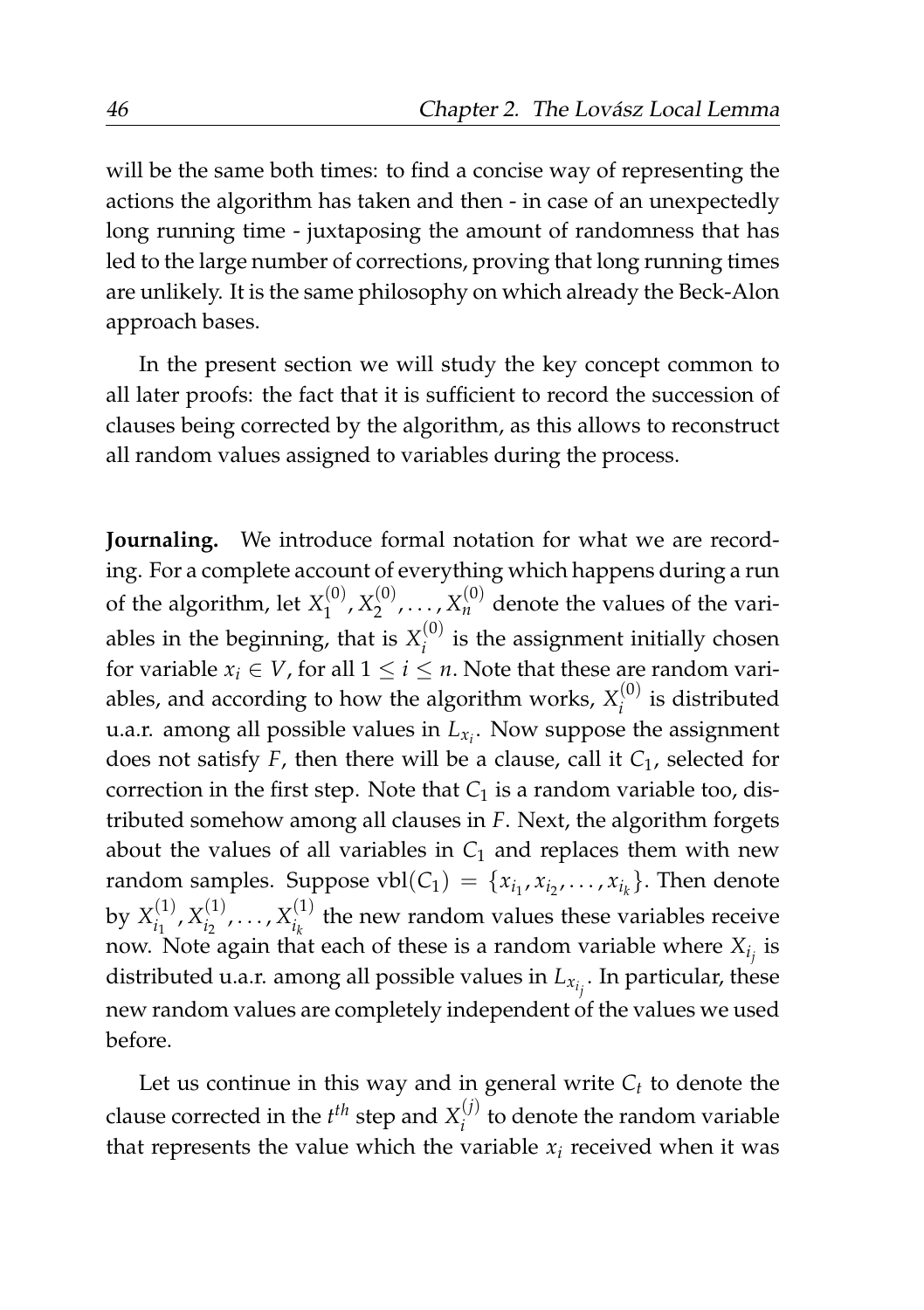deleted and resampled for the *j th* time in the process. Note that each variable has its own counter, and those counters are not synchronous. In total, not every variable is resampled for the same number of times. Overall, we now have a finite or infinite<sup>[8](#page-68-0)</sup> sequence  $C := \langle C_1, C_2, \ldots \rangle$ of selected clauses which we call the *journal* of the algorithm. Additionally, for every variable  $x_i \in V$ , we have a finite or infinite<sup>8</sup> sequence  $\mathcal{X}_i := \langle X_i^{(0)} \rangle$  $X_i^{(0)}, X_i^{(1)}$  $\langle i_1^{(1)}, \ldots \rangle$  of values assigned to  $x_i$  during the process which we call the *history* of *x<sup>i</sup>* .

Writing down all the values of all the variables gives a complete account of all actions the algorithm has taken in one particular run.

**Reconstruction.** We now make the observation that in order to be able to follow the execution history of the algorithm, it is sufficient to remember the journal C. The histories  $\mathcal{X}_i$  of all the variables are then not additionally needed because they are already determined (almost, up to the very last assignments on termination) completely by  $C$ .

For the purpose of formalization, we represent the information that some piece of information gives us about histories of variables by sets. A *reconstruction set* is a set  $R \subseteq \{1..n\} \times \mathbb{N}_0 \times L$  of triples such that for any  $i \in \{1..n\}$ ,  $j \in \mathbb{N}_0$ , there is at most one  $v \in L$  such that  $(i, j, v) \in R$ . The semantics of this are that a triple  $(i, j, v)$  is supposed to represent the information that  $X_i^{(j)} = v$ . Therefore, we will say that

<span id="page-68-0"></span> ${}^{8}$ Formally, we have to allow infinities here because there are of course easily constructible points in the probability space where the journal becomes infinite. Note that we already know from the simple considerations in Section [2.3](#page-55-0) that in the case of a satisfiable formula, the running time is infinite with probability zero, so these points form a nullset. And due to the non-constructive version of the Local Lemma, we know that all our input formulas are satisfiable. However, we would here like to present an independent proof which does *not* make use of the non-constructive version of the Local Lemma anymore, implying the existential statement via the algorithmic analysis. To this end, we ignore our previous knowledge and for the time being simply allow for infinite journals.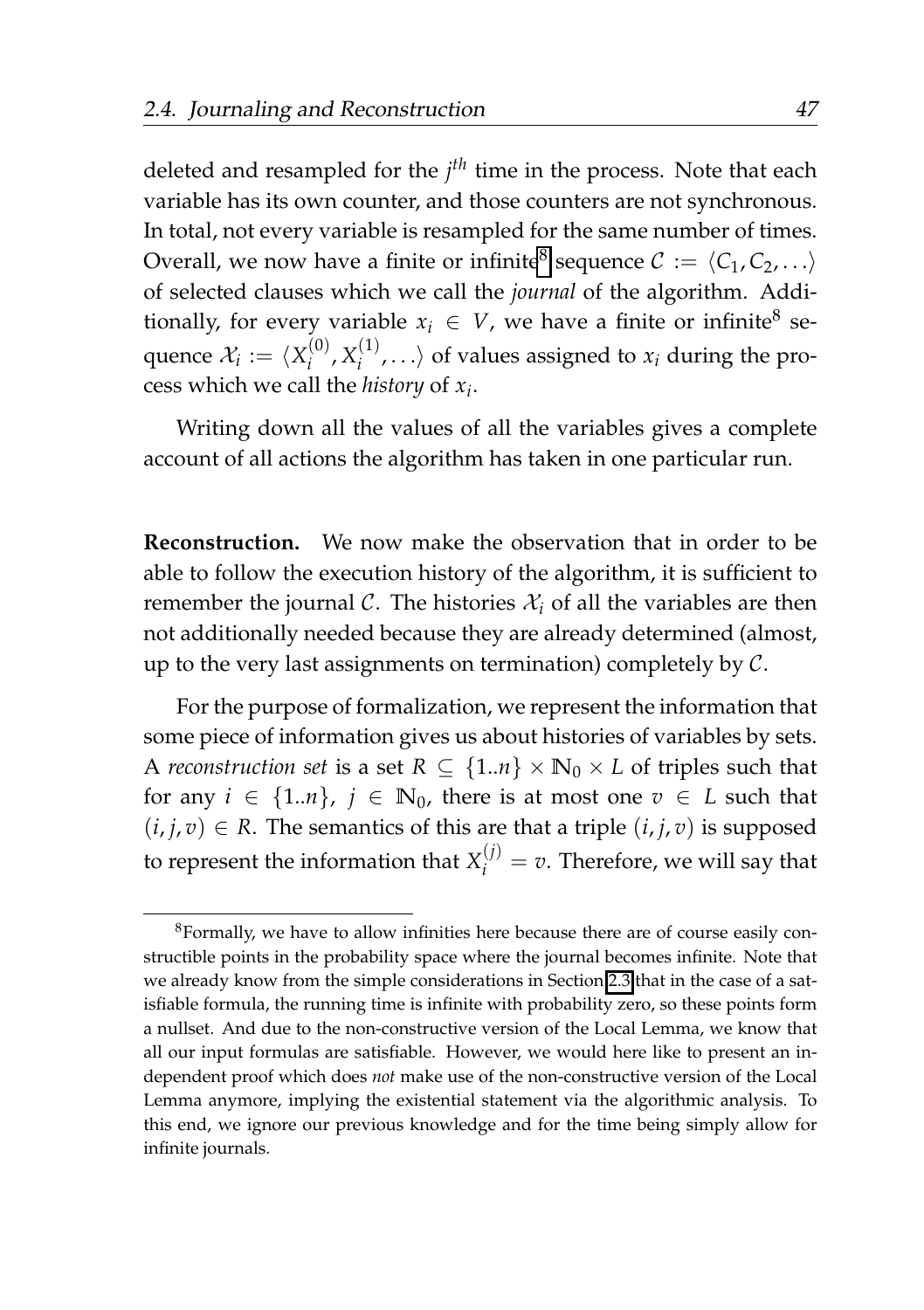a reconstruction set *R* is *true* for a given run of the algorithm if

$$
\forall (i,j,v) \in R \; : \; X_i^{(j)} = v.
$$

We follow this by a lemma telling us that any given prefix of the algorithm's execution journal allows for the reconstruction of a corresponding portion of the variable histories. We use the common notation *F* ∗ to denote the set of all finite strings over the alphabet *F* (with the clauses as its characters), that is ordered lists of any finite length, the entries of which are clauses from *F*.

<span id="page-69-0"></span>**Lemma 2.22.** *There exists a reconstruction map*

$$
\mathcal{R}: F^* \to 2^{[n] \times N_0 \times L}
$$

*such that for all fixed lists of clauses*  $\mathcal{J} \in F^*$ , *the following holds. Let*  $r_i(\mathcal{J})$ *be the number of clauses in*  $\cal J$  *that contain variable*  $x_i$ *, for all*  $1\leq i\leq n.$  *For every execution of the algorithm with journal C and histories*  $\{\mathcal{X}_i\}_{1 \leq i \leq n}$  *if* J *is a prefix of the journal* C*, then*

$$
\mathcal{R}(\mathcal{J}) = \{ (i, j, X_i^{(j)}) \mid 1 \leq i \leq n, 0 \leq j < r_i(\mathcal{J}) \}.
$$

Note that this means that knowing any prefix  $J$  of the execution journal, we can reconstruct the values of all samples of variable values that were discarded (i.e. replaced with new samples) during the first  $|\mathcal{J}|$  correction steps. The only thing which we cannot reconstruct, is the most recent value for each variable, that is, the value it holds after the  $|\mathcal{J}|^{th}$  step. This information is not present in the journal.

*Proof of Lemma* [2.22.](#page-69-0) The proof is by induction on the length of  $J$ . If  $J$ is empty, then  $\mathcal J$  is always a prefix of the journal. But since  $r_i(\mathcal J) = 0$ for all *i* in that case, we can define  $\mathcal{R}(\mathcal{J}) = \emptyset$  and satisfy the condition. So much for the base case.

Now suppose the statement is true for all prefixes shorter than  $\mathcal J$ and conclude that it holds for  $\mathcal{J}$ . Let  $C \in F$  be the last entry in  $\mathcal{J}$  and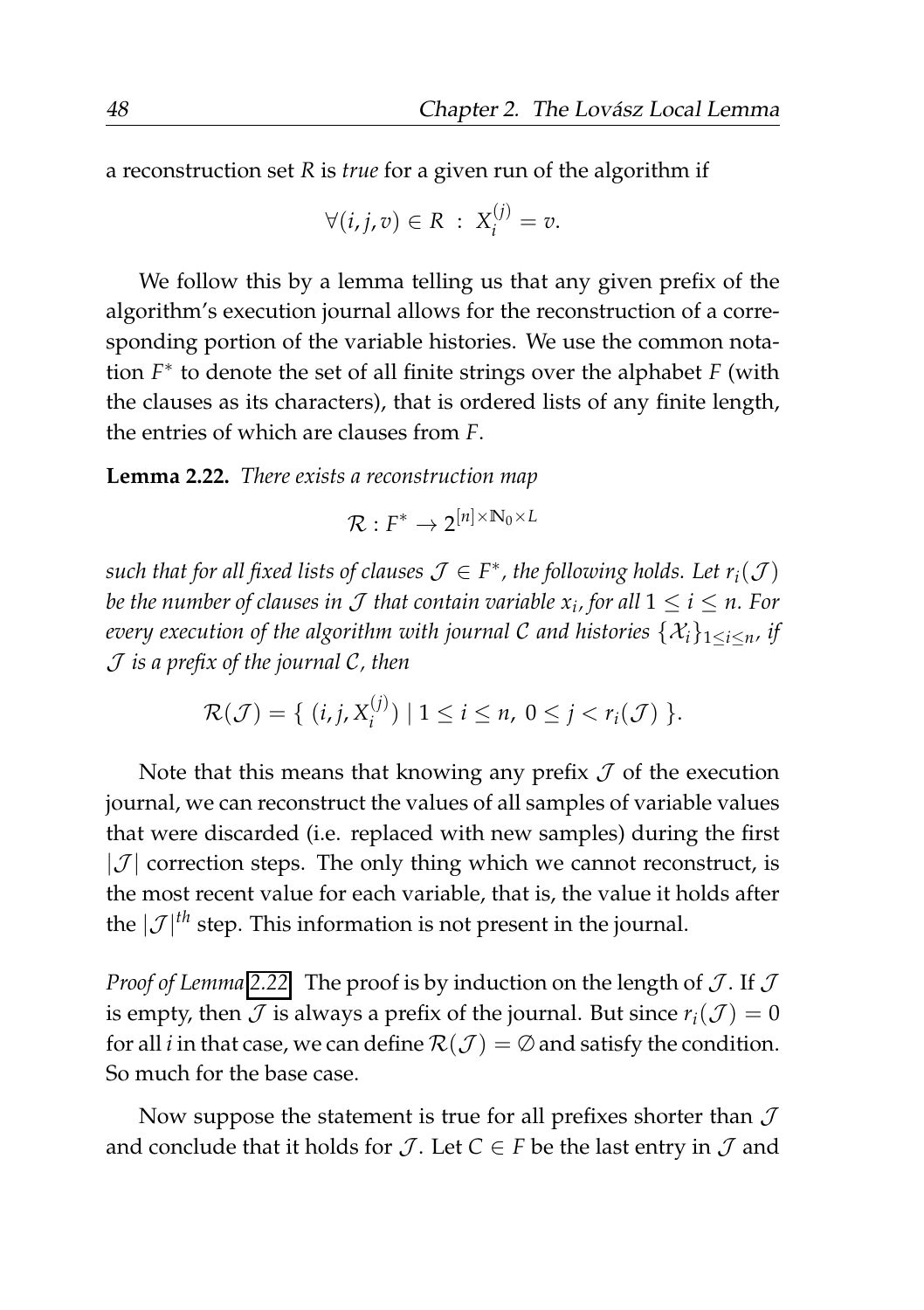let  $\mathcal{J}'$  be  $\mathcal J$  with the last entry removed. By virtue of the induction hypothesis, we can reconstruct

$$
\mathcal{R}(\mathcal{J}') = \{ (i, j, X_i^{(j)}) \mid 1 \leq i \leq n, 0 \leq j < r_i(\mathcal{J}') \},
$$

meaning that we already know all samples that have been deleted and replaced up to the correction step numbered  $|\mathcal{J}'|$ . The only ones we miss in order to complete the induction are the triples  $(i, j, X_i^{(j)})$  $\binom{(1)}{i}$  for *j* =  $r_i(\mathcal{J}')$  and all *i* such that  $x_i \in \text{vbl}(C)$ . But those are exactly the values that were held by the variables in the clause *C* right before the algorithm decided to fix *C* in the  $|\mathcal{J}|^{th}$  correction step. And we know what those values are: if  $C = \{(x_{i_1} \neq v_1), \ldots, (x_{i_k} \neq v_k)\}\)$ , then the only reason why the algorithm decided to repair *C* in the  $|\mathcal{J}|^{th}$  step can be because *C* was violated before that step, which uniquely determines the values of all variables in  $C$  at that time. Formally,  $x_{i_q}$  must have been assigned the value  $v_q$ , for  $1 \le q \le k$ , at that point in time. We conclude that we can adjoin the triples

$$
\mathcal{R}(\mathcal{J}) := R(\mathcal{J}') \cup \{ (i_q, r_{i_q}(\mathcal{J}), v_q) \mid 1 \le q \le k \}
$$

and finish the induction.

We summarize. In order to document the execution of the algorithm, it is enough to write down the journal, that is the sequence of clauses  $C_1, C_2, \ldots$  which are selected for correction in each step. The information contained in the first *t* entries of that list allows for the reconstruction of each variable's history up to (but excluding) the very most recent value of each variable (after the *t*-th correction step).

Now we will proceed to inspecting ways of how to record the journal and then juxtapose the amount of data this produces to the amount of random data we can so reconstruct.

 $\Box$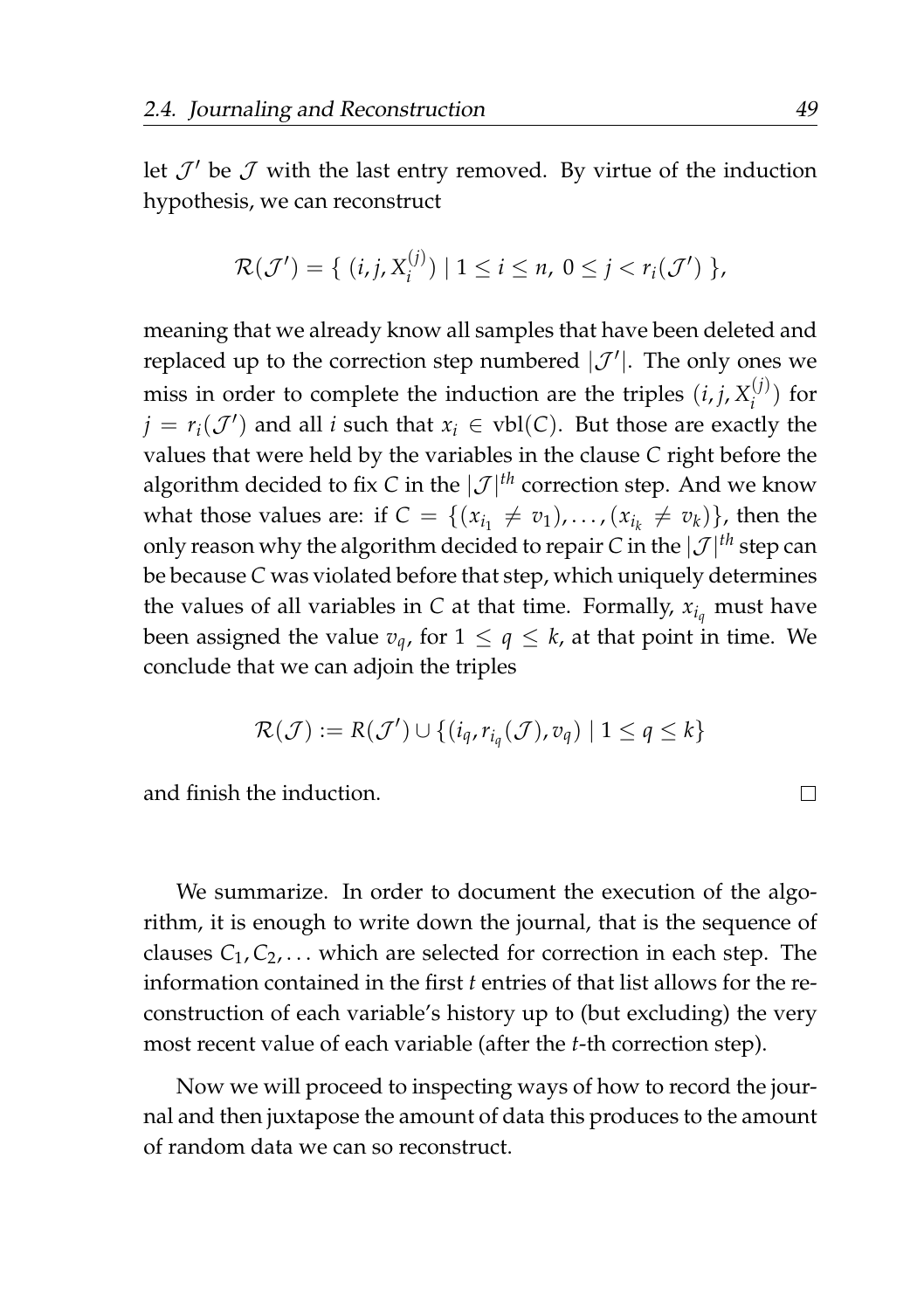### <span id="page-71-0"></span>**2.5 Incompressibility**[9](#page-71-1)

In the present section, we want to warm up for the general proof by proving a weaker version of Theorem [2.18.](#page-64-2) We are interested in this weaker version because it admits a much more simple and concise proof than the one providing full accuracy. The simpler proof also nicely illustrates what is the main idea in the full proof of Theorem [2.18,](#page-64-2) namely an information theoretic argument balancing the number of random bits consumed by the algorithm with the number of bits necessary to write down its execution protocol.

The way this simple proof works makes it necessary for us to prescribe, in Algorithm [1,](#page-64-0) a rule according to which violated clauses are being selected for resampling. Let an arbitrary but fixed *lexicographical ordering* be imposed on the set of clauses. We modify the algorithm as given in Algorithm 2.

First note that despite its more complicated structure, Algorithm 2 is just one incarnation of Algorithm [1.](#page-64-0) The latter allows for *any* way of choosing a violated clause for resampling in each iteration, while the former prescribes such a rule by means of the recursion used. In particular, the simple argument we have sketched for why this algorithm always terminates, carries over. We now prove the following bound on the expected running time when calling Algorithm 2 on a ClSP formula which is even somewhat sparser than the local condi-

<span id="page-71-1"></span> $9$ The material in this section is the result of a process of continuous simplification of the proof presented in [\[Mos09\]](#page-209-3), the refinement of which from [\[MT10\]](#page-210-2) we will detail in the Section [2.6.](#page-84-0) After publication, it became apparent that an argument of this type had already been applied to a Lovász Local Lemma type problem in independent work by Schweitzer [\[Sch09\]](#page-212-2), who presents an almost identical proof, merely missing the realization that this yields an efficient algorithm rather than just an alternative way of reproving known consequences of the Lovász Local Lemma. The term 'incompressibility' in this context is due to Schweitzer.

Significant parts of the present write-up have appeared as [\[MW12a\]](#page-211-1).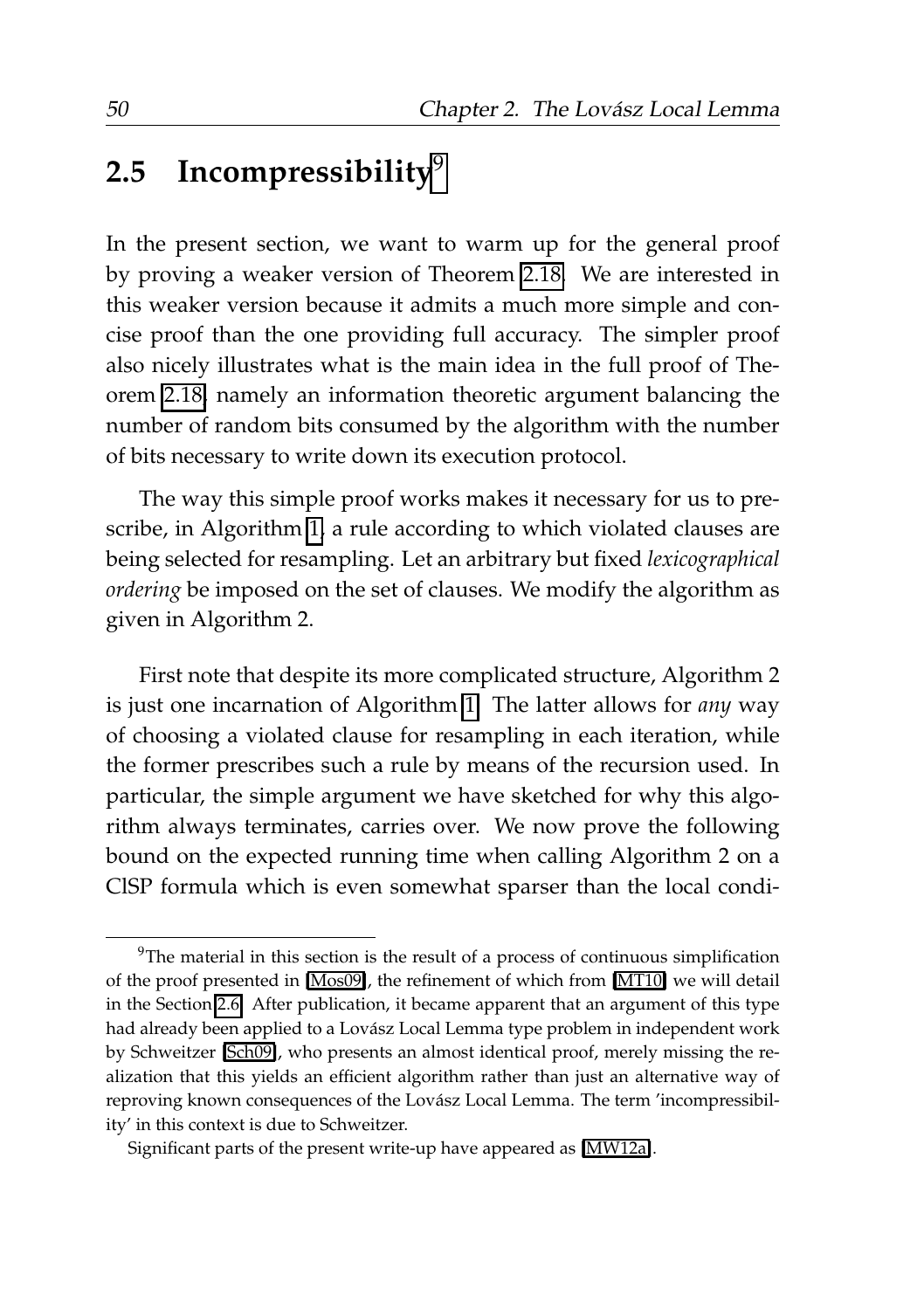**Algorithm 2** LocalSolverLexicographical(*F*)

**Require:** A satisfiable ClSP formula *F*.

**Ensure:** Output is a satisfying assignment.

1:  $\alpha \leftarrow$  a uniformly random assignment from S

```
2: while ∃C ∈ F : α violates F do
```
3: *C* ← the lexicographically first clause violated by *α*

```
4: α ← LocallyCorrect(C, α)
```
5: **end while**

6: **function** LocallyCorrect(*C*, *α*) **do**

```
7: for x \in \text{vbl}(C) do
```

```
8: \alpha(x) \leftarrow new uniformly random value from L_x
```

```
9: end for
```

```
10: while \exists D \in \Gamma_F^+(C) : \alpha violates F do
```

```
11: D ← the lexicographically first α-violated clause in \Gamma_F^+(C)
```

```
12: α \leftarrow LocallyCorrect(D, α)
```

```
13: end while
```

```
14: end function
```
tion requires.

<span id="page-72-0"></span>**Theorem 2.23.** If  $|\Gamma_F(C)| \le d^{k-3} - 1$  for all clauses C in a (d, k)-CISP for*mula F, then Algorithm 2 terminates after at most* O(|*F*| log |*F*|) *correction steps on expectation.*

We now set out for a proof of this statement.

**Genuine Improvements.** The recursive procedure LocallyCorrect as defined above tries to correct one violated clause *C* and then invokes itself recursively in order to make sure that also the neighborhood of *C* is satisfied. This facilitates the bookkeeping in the proof because whenever the procedure returns, we are sure to have made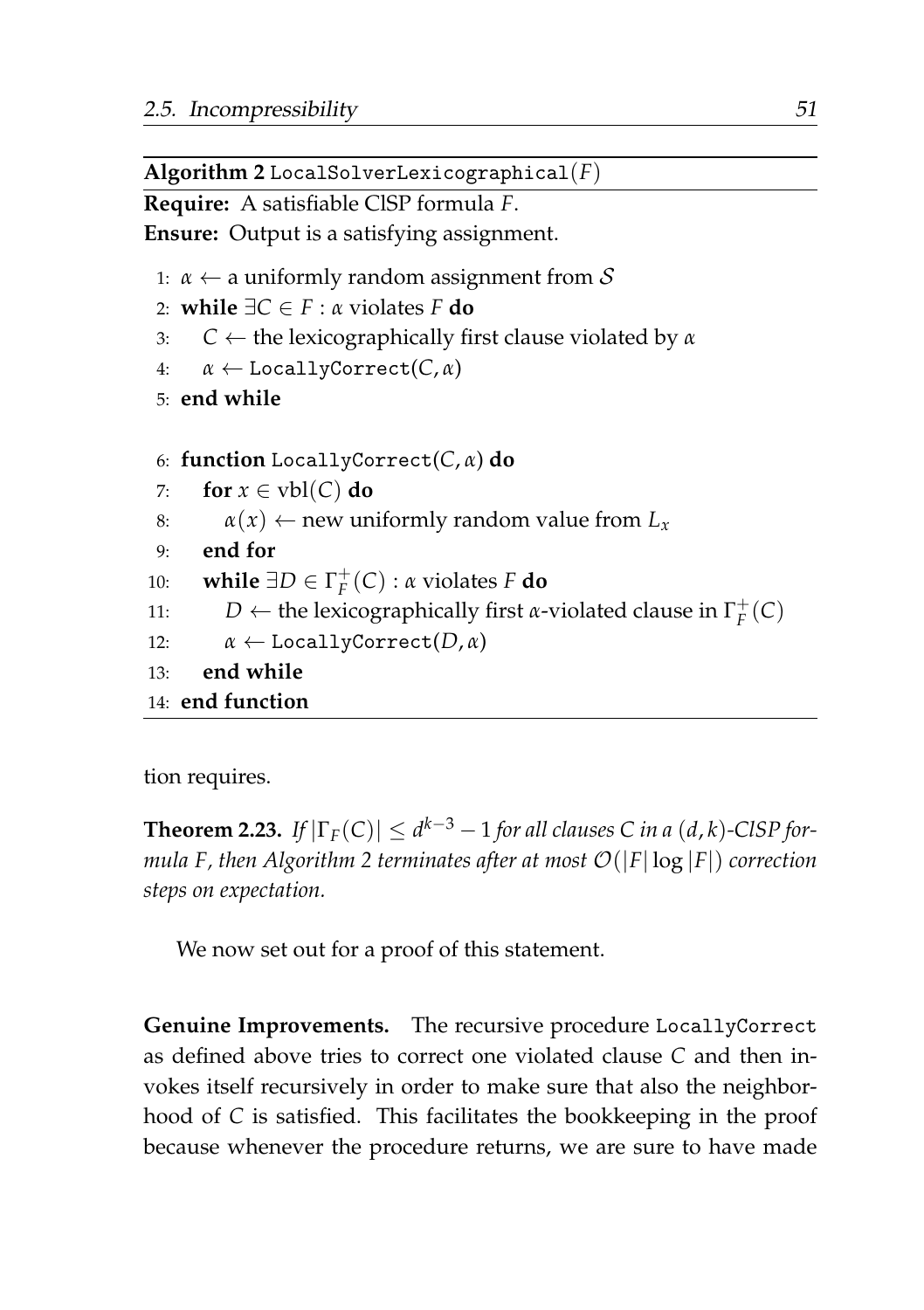genuine progress. We formalize this in the following way.

<span id="page-73-0"></span>**Lemma 2.24.** *Let*  $\alpha : V_n \to \{1..d\}$  *be any assignment and*  $C \in F$  *a clause which is violated under α. Suppose we invoke* LocallyCorrect(*C*, *α*)*. If this procedure ever returns, then the assignment α* ′ *it has constructed satisfies all clauses containing a variable whose value changed, i.e.*

 $∀D ∈ F : (∃x ∈ vbl(D) : α(x) ≠ α'(x)) → α' satisfies D$ 

*and in particular, C is always among these clauses and thus satisfied.*

*Proof.* The proof proceeds by reductio ad absurdum. Let

$$
V' := \{ x \in V \mid \alpha(x) \neq \alpha'(x) \}
$$

and suppose that  $D \in F$  is any clause that contains at least one variable from  $V'$  and is left unsatisfied after the process ends. Consider the variable  $x \in vbl(D)$  which is the last one to be resampled among all variables occurring in *D*. This resampling happens inside some recursive call of LocallyCorrect for some clause  $E \in F$  with  $x \in vbl(E)$ . When that recursive call returns, D, being a member of  $\Gamma_{F}^{+}(E)$ , must be satisfied. And ever after, none of the variables occurring in *D* change  $\Box$ their value anymore which is a contradiction.

From the lemma, we can conclude that if a call to LocallyCorrect ever returns, then the set of clauses violated under *α'* is a strict subset of the set of clauses violated under  $\alpha$ , since the clause we initially called the procedure for was violated and is now satisfied, and no new violated clauses can appear. Therefore,

**Corollary 2.25.** *The outer loop in* LocalSolverLexicographical *cannot be repeated any more than* |*F*| *times.*

The corollary can be strengthened insofar as the number of toplevel invocations cannot be larger than in fact *n*/*k* because once one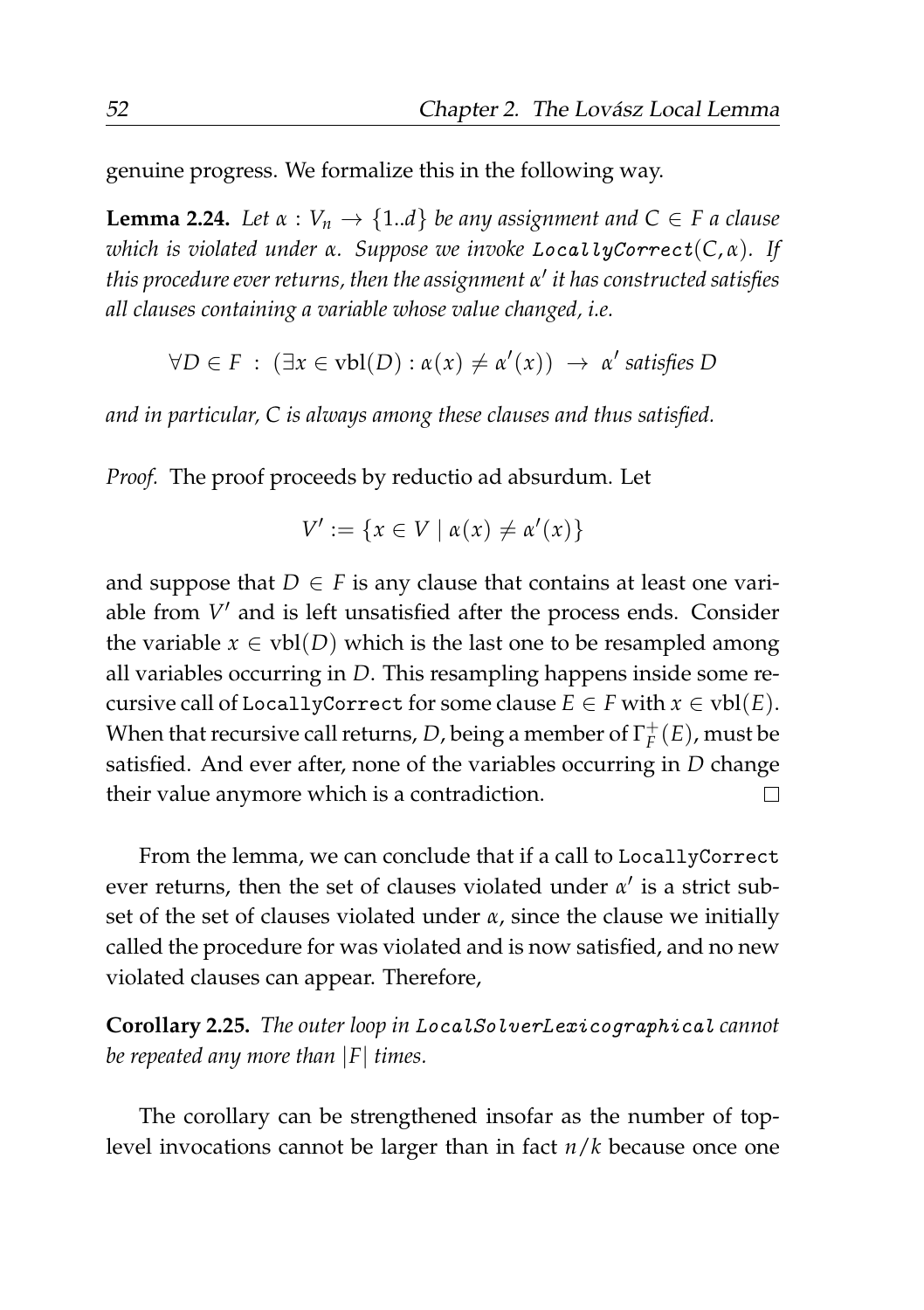such invocation returns, not only the clause it has been started for is "fixed", but all variables it contains are "fixed" in the sense that no clause containing any of these variables can ever after appear in a toplevel invocation anymore. But a linear bound suffices in general.

It now remains to prove that the total number of recursive calls to LocallyCorrect cannot become too large. We do this by showing that if it did become too large, then there would be a way of representing the journal which is more concise than it should be informationtheoretically possible.

**A bit of information theory.** The argument bases on one of the simplest principles in information theory, namely that uniformly random data is not effectively compressible. In order to formalize this intuition, we have to say what it means to effectively compress.

Suppose we fix two integers  $t, t' \in \mathbb{N}$  such that  $t' < t$ . Now we consider a *d*-ary (*t*, *t* ′ )−*compression function*

$$
\mathfrak{C}: [d]^t \to ([d]^{t'} \cup \{ \text{`no'} \})
$$

that takes as input a string of length *t* and outputs either a string of shorter length *t'* or the failure message 'no' (read: "can't compress this"). Its counterpart is a *d*-ary (*t* ′ , *t*)-*decompression function*

$$
\mathfrak{D}:[d]^{t'}\to [d]^t
$$

which takes a compressed bit string of length *t* ′ and decodes the longer string of length *t*. What we require for (C, D) to be a *sound compression system* is that whenever  $\mathfrak{C}(s) \neq \text{'}no'$  for some  $s \in [d]^t$ , then  $\mathfrak{D}(\mathfrak{C}(s)) = s.$ 

For practical cases of compression, we would of course not allow the mapping to 'refuse' compressing; instead we would allow for the compressed images of some statistically unlikely data to be larger than the data itself. And we would require many more things, e.g. that  $C$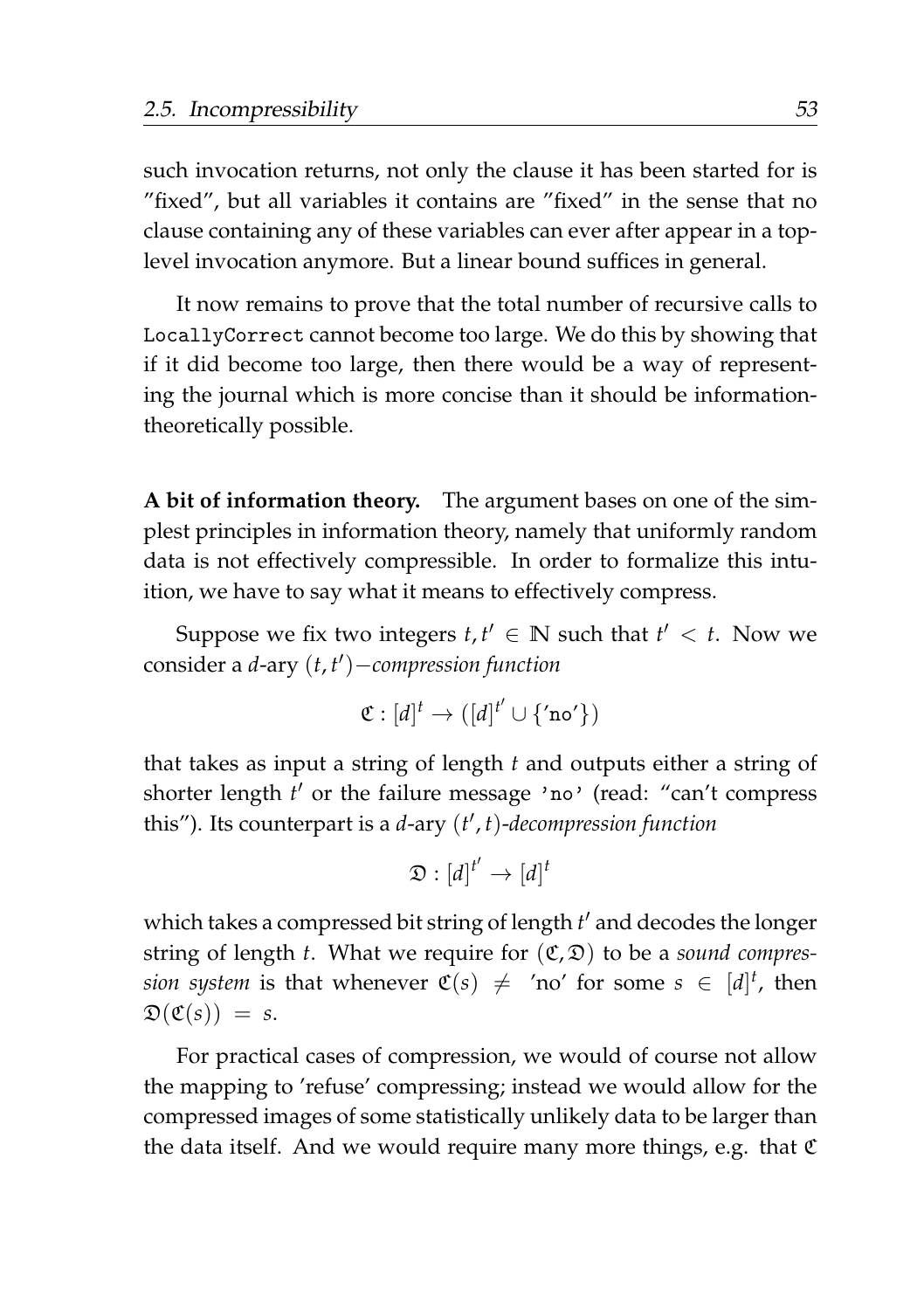and  $\mathfrak D$  be efficiently computable. Here, such practical aspects are irrelevant, we are only interested in the information theoretic principle.

The following lemma states the simple observation that there is no perfect compression.

<span id="page-75-0"></span>**Lemma 2.26.** Let  $t, t' \in \mathbb{N}$  with  $t' < t$  and let  $\mathfrak{C}$  and  $\mathfrak{D}$  be d-ary  $(t, t')$ *compression and* (*t* ′ , *t*)*-decompression functions such that* (C, D) *is a sound compression system. Now let S* ∈ [*d*] *t be distributed uniformly at random among all d-ary strings of length t. Then*

$$
Pr(\mathfrak{C}(S) = 'no') \ge 1 - d^{t'-t}.
$$

*Proof.* The proof is by simple counting. There cannot be any two distinct strings  $s, s' \in [d]^t$  for which  $C(s) = C(s') \neq \text{'no'}$  because that would imply  $\mathfrak{D}(\mathfrak{C}(s)) = \mathfrak{D}(\mathfrak{C}(s'))$  and thus  $\mathfrak{D}(\mathfrak{C}(s)) \neq s$  or  $\mathfrak{D}(\mathfrak{C}(s')) \neq s$ *s* ′ . But since there are *d t* strings of length *t* and only *d t* ′ strings of length *t'*, at most  $d^{t'}$  of the input strings can be mapped to an output other than 'no'. Therefore, if *S* is chosen u.a.r. from [*d*] *t* , the probability that  $\mathfrak{C}(S) \neq \text{'}$ no $\text{'}$  is at most  $d^{t'-t}$ , as claimed.  $\Box$ 

In what follows, we will apply this lemma to bound the expected running time of our algorithm. The idea will be that we decorate the algorithm with a few extra statements that encode the journal of the algorithm in a compact fashion. We already know that from the journal, the random input bits can be largely reconstructed. Thus we prove that *either* the algorithm solves our formula quickly, *or else* it effectively compresses the random bits it has received. The latter can however not happen too often, leaving us with the former we are actually heading for.

**Concisely Encoding the Journal.** Suppose we want to record, as our algorithm runs, a compact log of which clauses are being corrected at what time. We could write down the index of each clause in the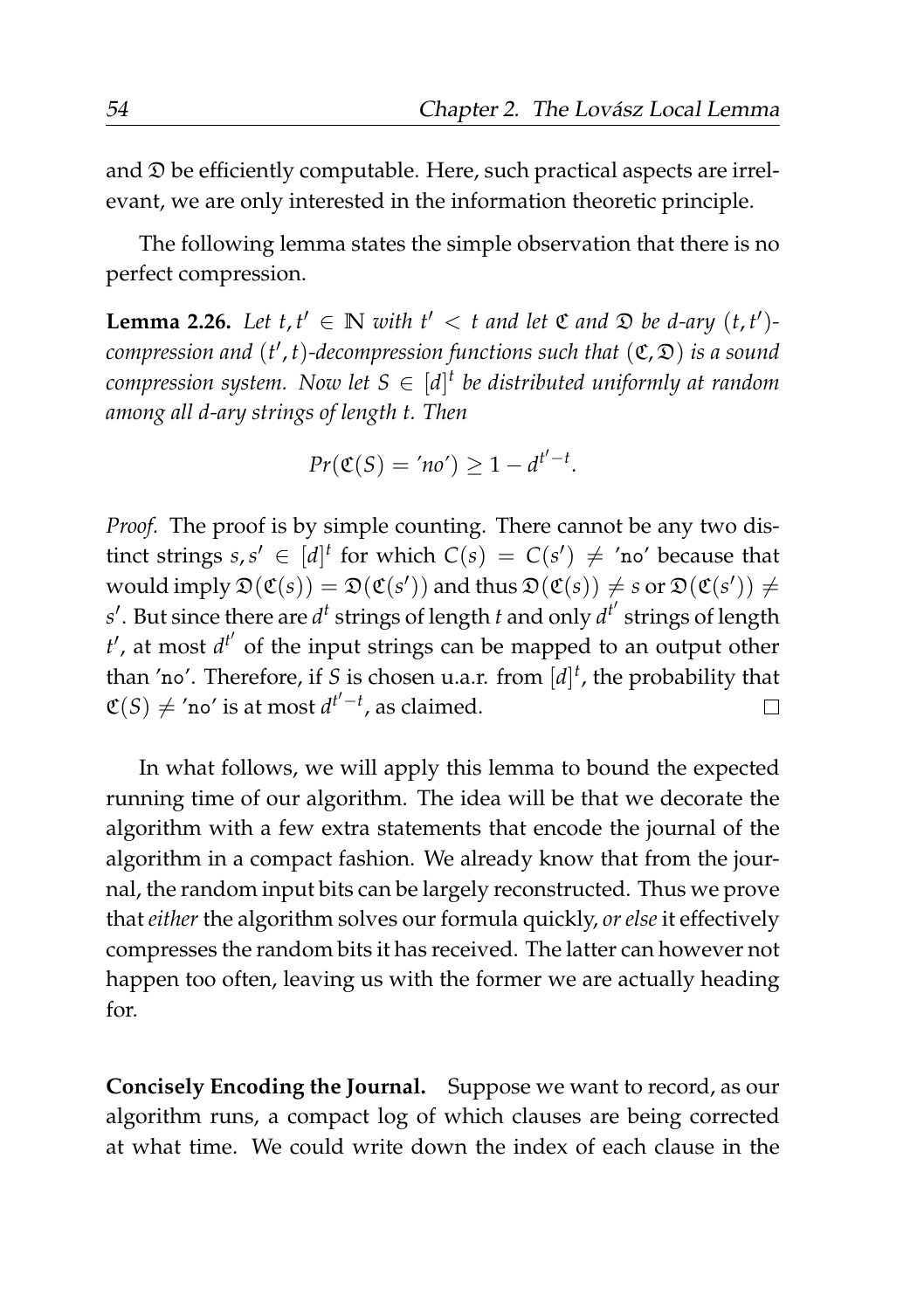journal. However, doing this in a trivial way wastes a certain amount of information: if there are  $m = |F|$  clauses in total, then we need  $\lceil \log_d(m) \rceil$  *d*-ary characters to represent a clause. But if a clause *C* is corrected first and then recursively a clause  $D \in \Gamma_F^+(C)$ , then identify- $\operatorname{diag} D$  should need substantially fewer characters since  $\Gamma^+_F(C)$  contains only a small number of clauses.

The extended version of the algorithm, Algorithm 3, makes use of this fact to produce a log in the form of a *d*-ary string  $s \in [d]^*$  documenting its actions. As for notation, if  $F' \subseteq F$  is a set of clauses and  $C \in F'$  some clause in that set, we denote by daryCode(*C*, *F'*) the *d*ary encoding of the *index of C in F*′ , that is the number of clauses in *F* ′ that occur before *C* in the lexicographic ordering, padded with '1'- characters<sup>[10](#page-76-0)</sup> in such a way that the length of each code is  $\lceil \log_d(|F'|) \rceil$ . Moreover, we use the operator  $\circ$  to denote the catenation of strings and we assume that the function  $AppendToLog(.)$  is some arbitrary means of output on a side-channel.

Whenever a recursive call is made for correction of a clause *D* ∈ Γ + *F* (*C*) in the neighbourhood of a previously corrected clause *C*, we write the index of *D* in  $\Gamma_F^+(C)$  to the log. We prepend this index by a single '2'-character indicating that a deeper recursion level is being created. Let us call this a *message of type I*. Whenever LocallyCorrect finds that all clauses in the currently inspected neighbourhood are satisfied and thus returns control to a higher recursion level, we append a single '1'-character to the log to represent this fact. We call this a *message of type II*.

On a global scale, whenever the outermost loop starts a new recursive correction process, we write the index of the clause *C* corrected on the topmost recursion level to the log. As there is no previous infor-

<span id="page-76-0"></span> $10$ Note that we are using the characters '1' and '2' as special characters at certain points and as normal digits in encodings of integers at others. Still, decoding is unambiguous.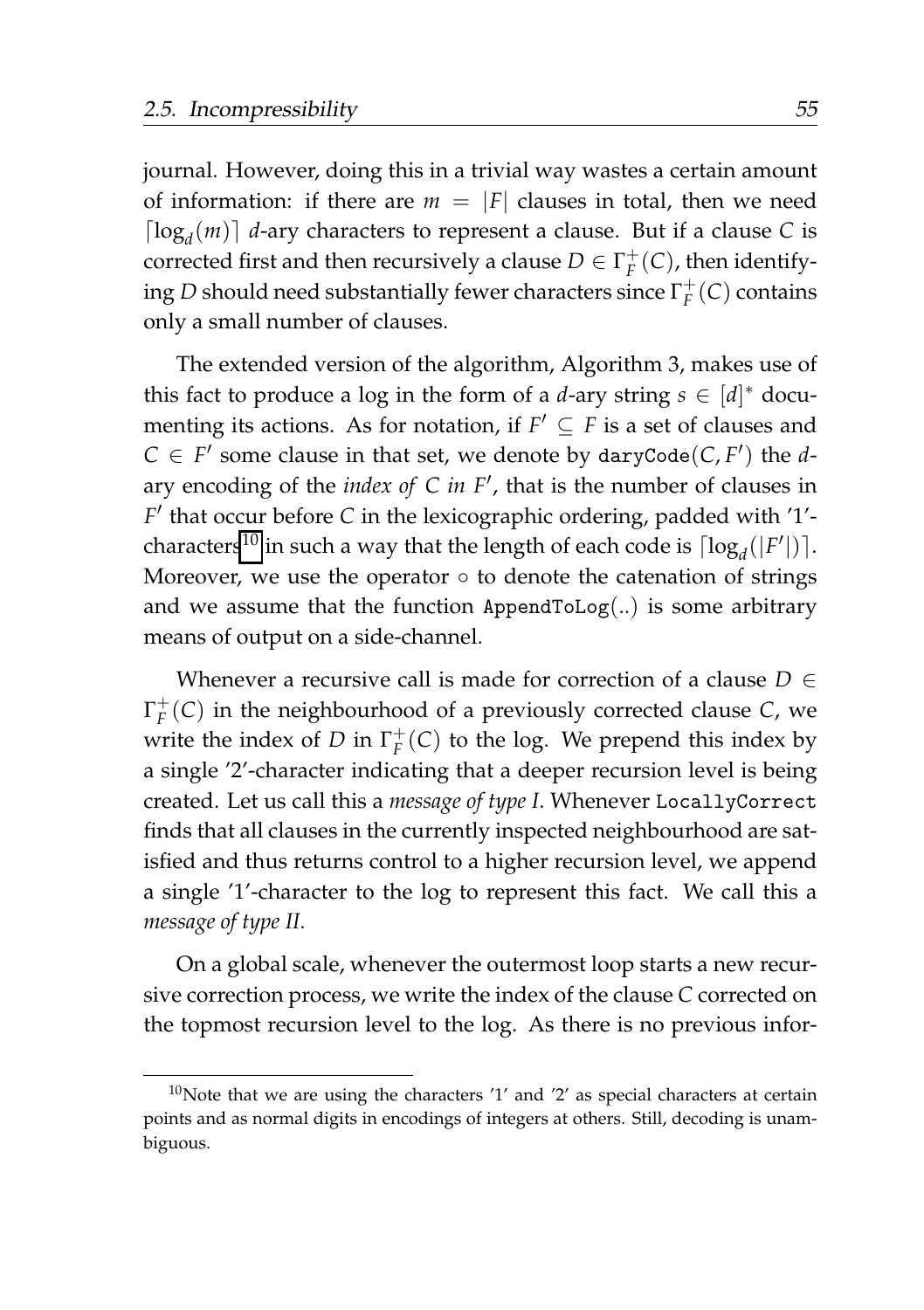mation available as to which clause this could be, we have to use a full encoding of *C* in *F*. We call this a *message of type III*. As the recursion depth before the top-level call can be reconstructed by counting previous messages of types I and II, no extra character is needed to indicate the type of message appended. Note that the top-level call, too, will automatically output a '1'-character in the end to indicate termination.

```
Algorithm 3 LocalSolverLexicographicalAnnotated(F)
```

```
Require: A satisfiable ClSP formula F.
```
**Ensure:** Output is a satisfying assignment and a log.

1:  $\alpha \leftarrow$  a uniformly random assignment from S

```
2: while ∃C ∈ F : α violates F do
```
3: *C* ← the lexicographically first clause violated by *α*

```
4: AppendToLog(daryCode(C,F));
```

```
5: α ← LocallyCorrect(C, α)
```
6: **end while**

```
7: function LocallyCorrect(C, α) do
```

```
8: for x \in \text{vbl}(C) do
```

```
9: \alpha(x) \leftarrow new uniformly random value from L_x
```

```
10: end for
```

```
11: while \exists D \in \Gamma_F^+(C) : α violates F do
```

```
12: D ← the lexicographically first clause in \Gamma_F^+(C) violated by α
```

```
13: AppendToLog('1' ◦ daryCode(D, Γ
+
F
(C))
```

```
14: \alpha \leftarrow \text{LocallyCorrect}(D, \alpha)
```

```
15: AppendToLog('0')
```

```
16: end while
```
17: **end function**

Let us precisely quantify the number of digits that are needed to store the log being output. A message of type I needs  $\lceil log_d(d^{k-3}) \rceil$  = *k* − 3 characters for encoding the clause to be corrected next and one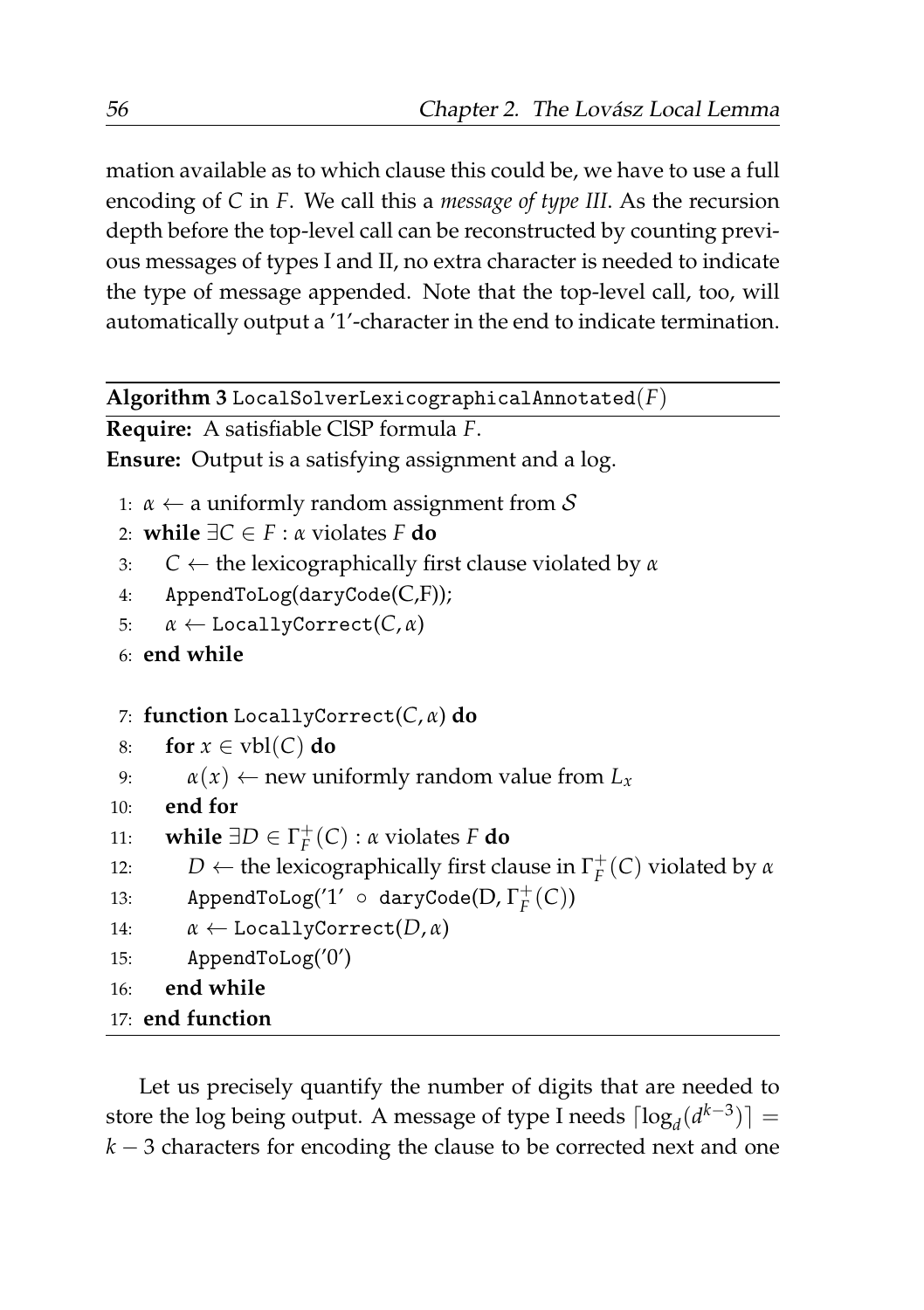additional bit being prepended. A message of type II needs exactly one bit. A message of type III needs  $\lceil \log_d m \rceil$  digits. In order to facilitate the calculation, let us note that messages of type II always occur paired up with messages of type I or III, which are uniquely associated with a specific invocation of the local correction procedure. Therefore each top-level invocation incurs a total of  $\lceil \log_d m \rceil + 1$  digits of output, each recursive invocation then produces an additional  $(k-3) + 2 = k - 1$  characters of output to the log.

Suppose the algorithm makes a total of *t* invocations of the correction procedure, including the top-level calls (of which a maximum of *m* can be done according to Lemma [2.24\)](#page-73-0). Then the size of the log we produce is smaller than  $m(\lceil \log_d m \rceil + 1) + (k-1)t$ . Note that we are very generous here and the top-level calls are being overcounted.

It is very easy to see that from the log output, it is possible to unambiguously reconstruct the entire history of clause corrections. In turn, from this history, as we know from Lemma [2.22,](#page-69-0) it is possible to reconstruct for each variable  $x \in V$ , *all* the values it has received during the procedure, *except* for its final value as our reconstruction always lags behind by one.

We now claim the following.

<span id="page-78-0"></span>**Lemma 2.27.** For any  $t \in \mathbb{N}$ , the probability that the algorithm does not ter*minate before making t recursive invocations of the local correction procedure is at most d<sup>m([log<sub>d</sub> m]+1)−t*.</sup>

Given this bound, then using Lemma [A.6](#page-183-0) with  $C := d^{m(\lceil \log_d m \rceil + 1)}$ and  $\epsilon := 1 - 1/d$ , we obtain that the average number of recursive invocations cannot be any larger than

$$
\frac{1}{1-1/d} \cdot (\ln d \cdot m(\lceil \log_d m \rceil + 1) + 1) = \mathcal{O}(m \log_d m),
$$

concluding the proof of the theorem.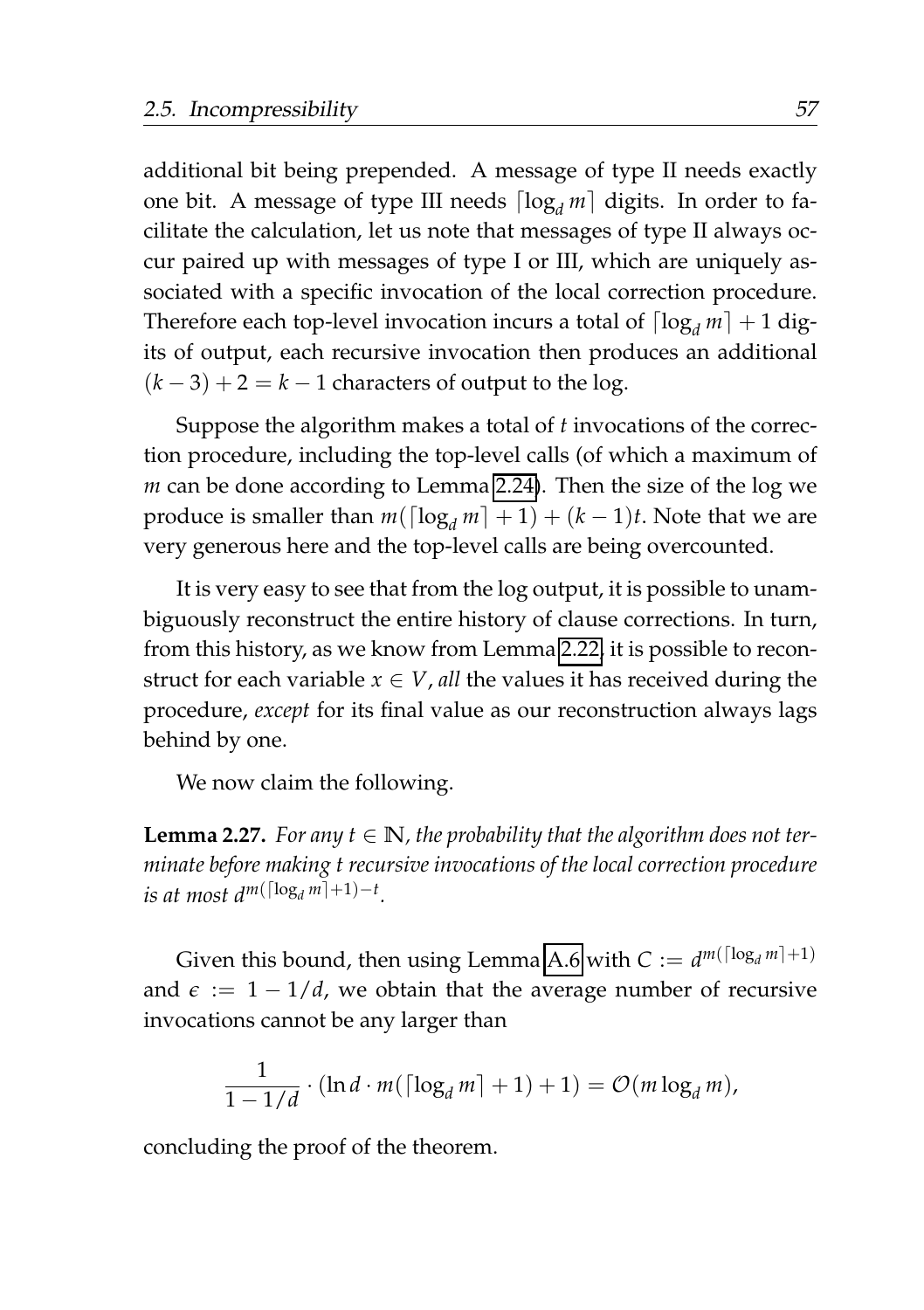*Proof of Lemma* [2.27.](#page-78-0) Fix some  $t \in \mathbb{N}$ . We incorporate our algorithm into a compression scheme consisting of functions

$$
\mathfrak{C}: [d]^{n+tk} \rightarrow ([d]^{n+m(\lceil \log_d m \rceil+1)+t(k-1)} \cup \{ \texttt{'no'} \})
$$

and

$$
\mathfrak{D}:[d]^{n+m(\lceil\log_d m\rceil+1)+t(k-1)}\to [d]^{n+tk}.
$$

The compression  $\mathfrak C$  of a string  $s\in [d]^{n+tk}$  is defined as follows: run Algorithm 3, using *s* to replace the randomness, i.e. the first *n* characters of *s* are used as the initial assignment and the remaining digits are used, in chunks of *k* each, for replacing values within the local correction procedure. We let the algorithm go on for up to *t* calls to LocallyCorrect $(C)$ . If it has not finished its job by then, we interrupt it and make  $\mathfrak C$  output the log produced so far, which we know has size at most  $m(\lceil \log_d m \rceil + 1) + t(k - 1)$ , followed by *n* digits representing the current value of *α* when the algorithm was interrupted. If necessary, we can pad the string with zeroes for it to have the required length. If, however, the algorithm is successful in finding a satisfying assignment before reaching *t* invocations of the correction procedure, then we let C output 'no'. This way, *either* the solver is successful *or* the compression is.

The decompression  $\mathfrak D$  does the reverse. As we have described above, each of the  $t$  calls to LocallyCorrect $(C)$  we have recorded in our log allows for the reconstruction of *k* determined positions from *s*. As further described, the only characters we have not reconstructed this way are the final values of each variable in *α*. But since *C*(*s*) has the *n* bits describing *α* appended to its end, we know these values too. Finally, we have reconstructed all  $n + tk$  bits from *s* correctly and thus whenever  $C(s) \neq \text{'no'}$ , we have  $D(C(s)) = s$ .

Since this is a compression scheme satisfying exactly the conditions in Lemma [2.26,](#page-75-0) the probability that  $C(s) = \text{'no'}$  if *s* is chosen uniformly at random has to be at least 1 −  $d^{m(\lceil \log_d m \rceil + 1) - t}$ . But those are exactly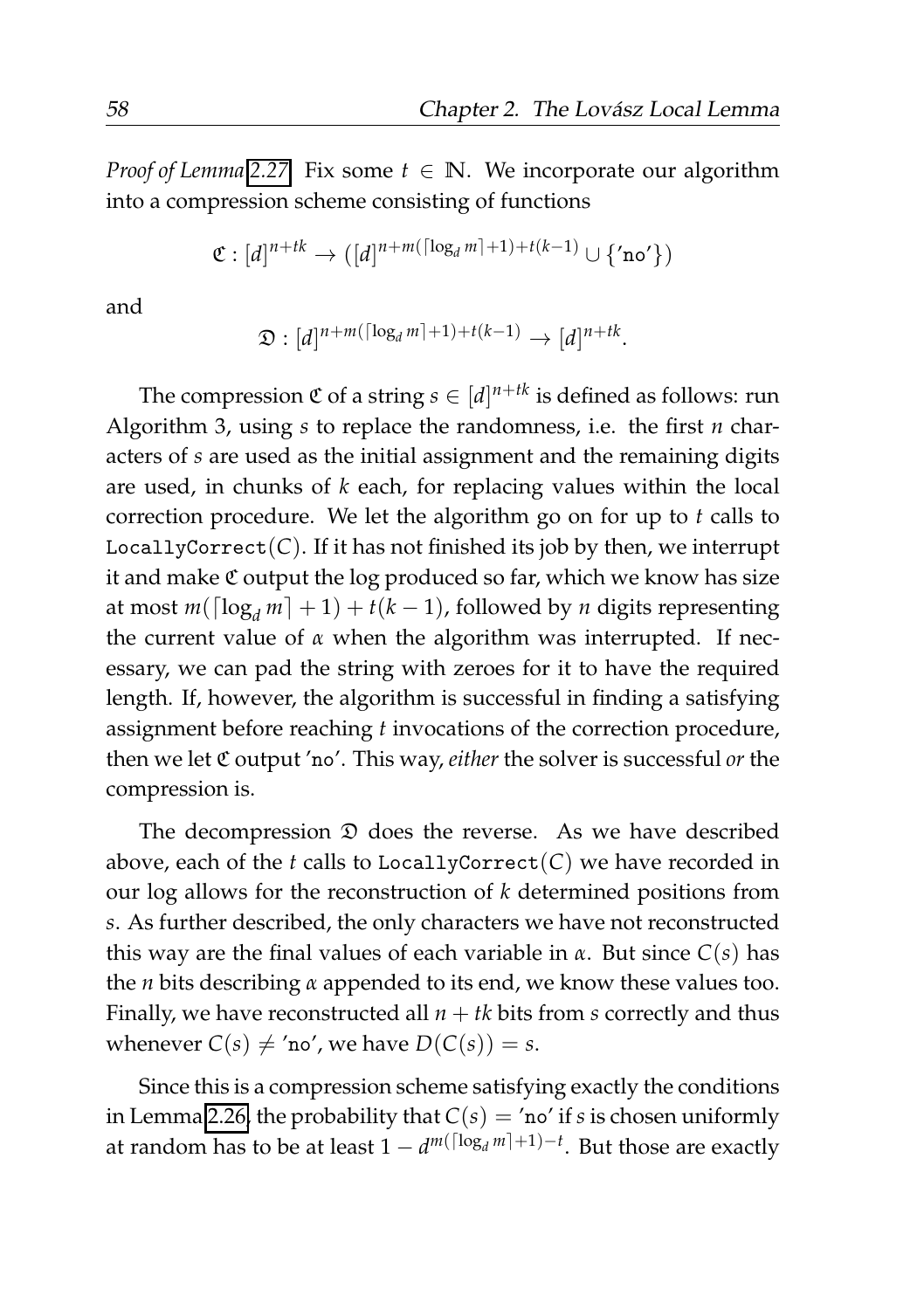the cases when a satisfying assignment is output, concluding the proof of Lemma [2.27.](#page-78-0) П

**More Concise Logging.** Theorem [2.23](#page-72-0) can be strengthened in various ways.

Firstly, note that we have used *d*-ary characters for representing the log output and in particular we have used *d*-ary characters for the recursion level opening and closing indicators. Those are in reality binary bits, so we could prescribe that at the corresponding positions, only a binary bit is placed and read. This allows for neighborhood sizes of  $d^k/8 - 1$  instead of  $d^{k-3} - 1$ .

Secondly, one can strengthen the proof so as to show that there is only a linear number of recursive invocations on average. To see this, one has to modify the way top-level invocations are being journaled. Instead of posting a message of type III each time this happens, we can withhold all these messages from the log and instead prepend to the very beginning of the whole log a bitstring of length *m* in which every bit corresponds to a clause, arranged in the lexicographic ordering. If the bit is set, this means that for the corresponding clause, a top-level invocation is being made in this run of the algorithm. If the bit is cleared, it means that there is no such invocation for this clause. All information about the algorithm's execution is still reconstructible from this log because each time a top-level invocation completes, we can scan the prefix string until the next admissible clause has a set bit, then we continue decoding the recursive main body of the log. While this logging format has lost the beautiful chronological one-pass layout, it is even more compact than the standard one: only  $\mathcal{O}(m)$  bits are needed for the top-level invocations and now the information-theoretic balance starts being lopsided after only linearly many recursive invocations.

We have proved the following stronger version.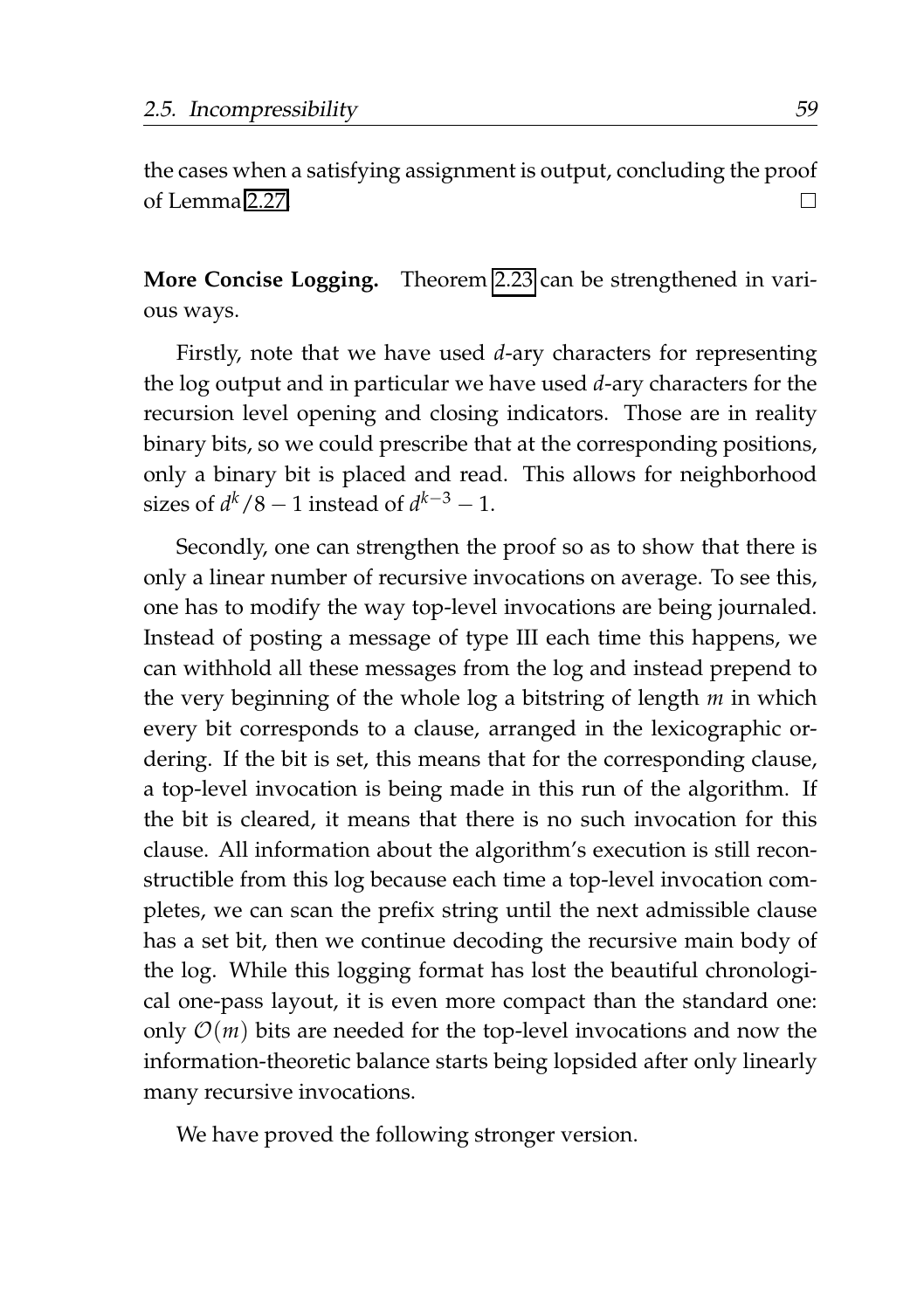**Theorem 2.28.** *If*  $|\Gamma_F(C)| \leq d^k/8 - 1$  *for all clauses C in a (d, k)*-ClSP *formula F, then Algorithm 2 terminates after at most* O(|*F*|) *correction steps on expectation.*

**Inhomogeneous Clause Sizes and Prefix-Free Addressing.** Another strengthening allows this proof to cater for formulas where clauses have inhomogeneous sizes. What we then get is the following just slightly weaker constructive counterpart of Theorem [2.5.](#page-43-0)

<span id="page-81-0"></span>**Theorem 2.29.** If in a non-degenerate  $(\geq 2, \leq d)$ -CISP F, for all clauses  $C \in F$  *we have* 

$$
\sum_{D \in \Gamma_F^+(C)} w(D) \leq \frac{1}{d^3},
$$

*then Algorithm 2 terminates on input F after at most*  $O(|F|)$  *correction steps on expectation.*

One can strengthen the theorem even further to allow neighborhood weights of 1/8 instead of 1/*d* 3 removing the dependency on *d*. This is using similar tricks as outlined in the symmetric case above. One then obtains the following.

<span id="page-81-1"></span>**Theorem 2.30.** If in a non-degenerate CISP F, for all clauses  $C \in F$  we have

$$
\sum_{D \in \Gamma_F^+(C)} w(D) \leq \frac{1}{8},
$$

*then Algorithm 2 terminates on input F after at most* O(|*F*|) *correction steps on expectation.*

We will however only detail a proof of Theorem [2.29.](#page-81-0) The stronger version requires too many unaesthetic details to justify us going into it here. Note that, of course, Theorem [2.30](#page-81-1) follows from Theorem [2.5](#page-43-0) via Corollary [2.20](#page-65-0) anyways, so we will prove it along with the fully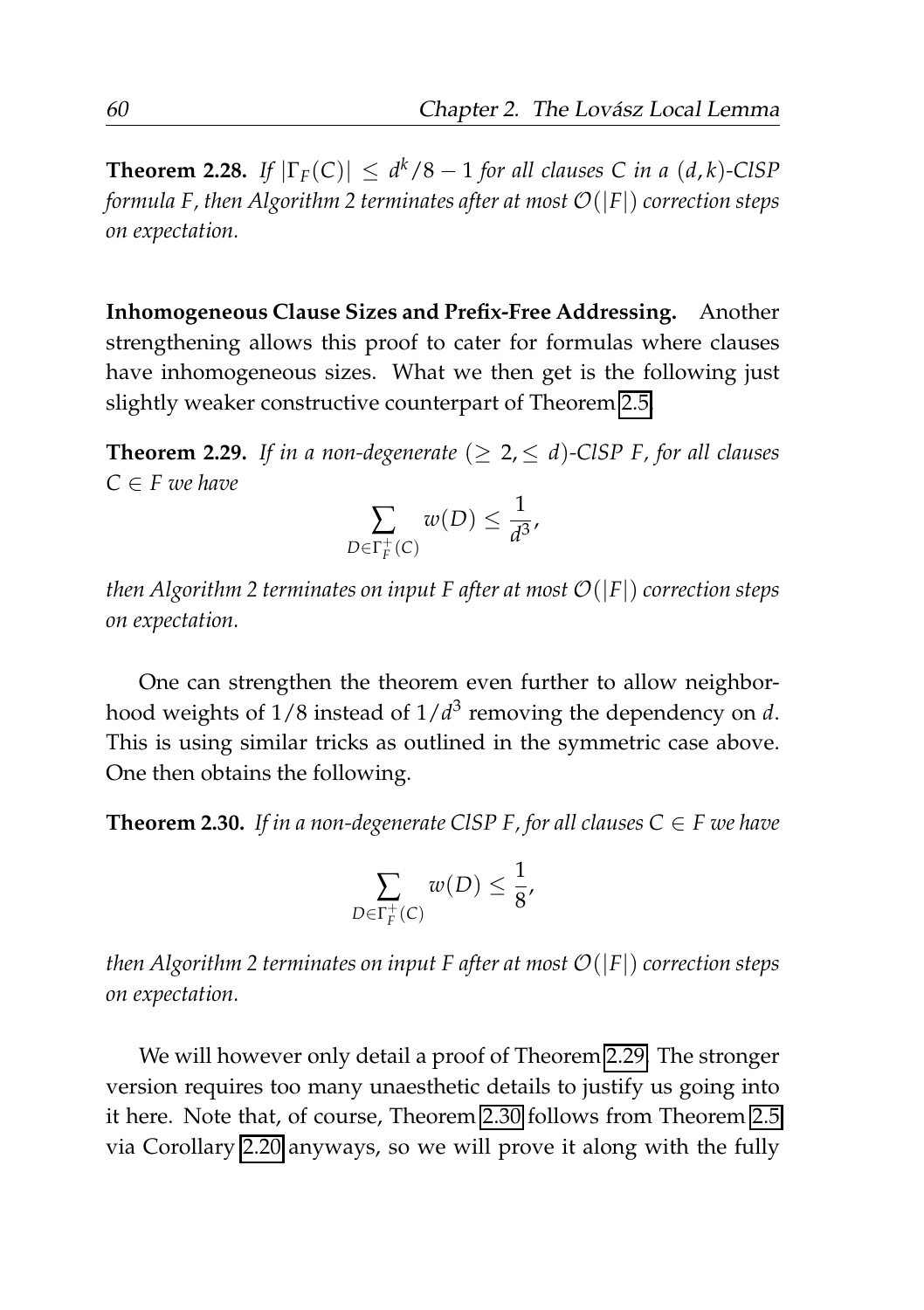general version in the next section so soon as we leave string incompressibility.

The generalization which leads to the proof of Theorem [2.29](#page-81-0) is fairly straightforward. In this version, we are dealing with a situation where "heavy" clauses with few literals which have a high likelihood to be violated and therefore tend to appear in journals more often cannot be too numerous in any neighborhood, while "light" clauses which are long and thence occur only rarely can appear in larger numbers as the neighbors of a given clause. We need to find a way of representing the clauses in such neighborhoods in such a way that clauses occurring often have a short representation and those which occur rarely a longer one.

This can be done by means of variable-length prefix-free codes. The very well-known theorem of Leon G. Kraft provides necessary and sufficient conditions for a prefix-free code of a certain shape to exist. Recall that a code  $\mathcal{Z} \subseteq \{1..d\}^*$  is called *prefix-free* if there are no two distinct codewords *z* and  $z'$  in  $\mathcal Z$  such that *z* is a prefix of  $z'$ .

<span id="page-82-0"></span>**Theorem 2.31** ([\[Kra49\]](#page-208-0)). Let  $d_1, d_2, \ldots, d_r \in \mathbb{N}$ . A prefix-free code  $\mathcal{Z} \subseteq$  $[d]^*$  *with r codewords*  $\mathcal{Z} = \{z_1, z_2, \ldots, z_r\}$  *such that*  $|z_i| = d_i$  *for*  $1 \le i \le r$ *exists if and only if*

$$
\sum_{i=1}^r d^{-d_i} \le 1.
$$

*Moreover, such a code can be generated efficiently (in time linear in its size).*

The algorithm and proof are both very simple. One can partition the numbers greedily into *d* parts in such a way that each part contains at most 1/*d*-fraction of the weight. Build smaller codes for each part recursively, then prefix the words in the *i* th category with character *i*, for all  $1 \leq i \leq d$ .

We can now use prefix-free codes for representing the clauses chosen for correction in recursive invocations of our procedure. For every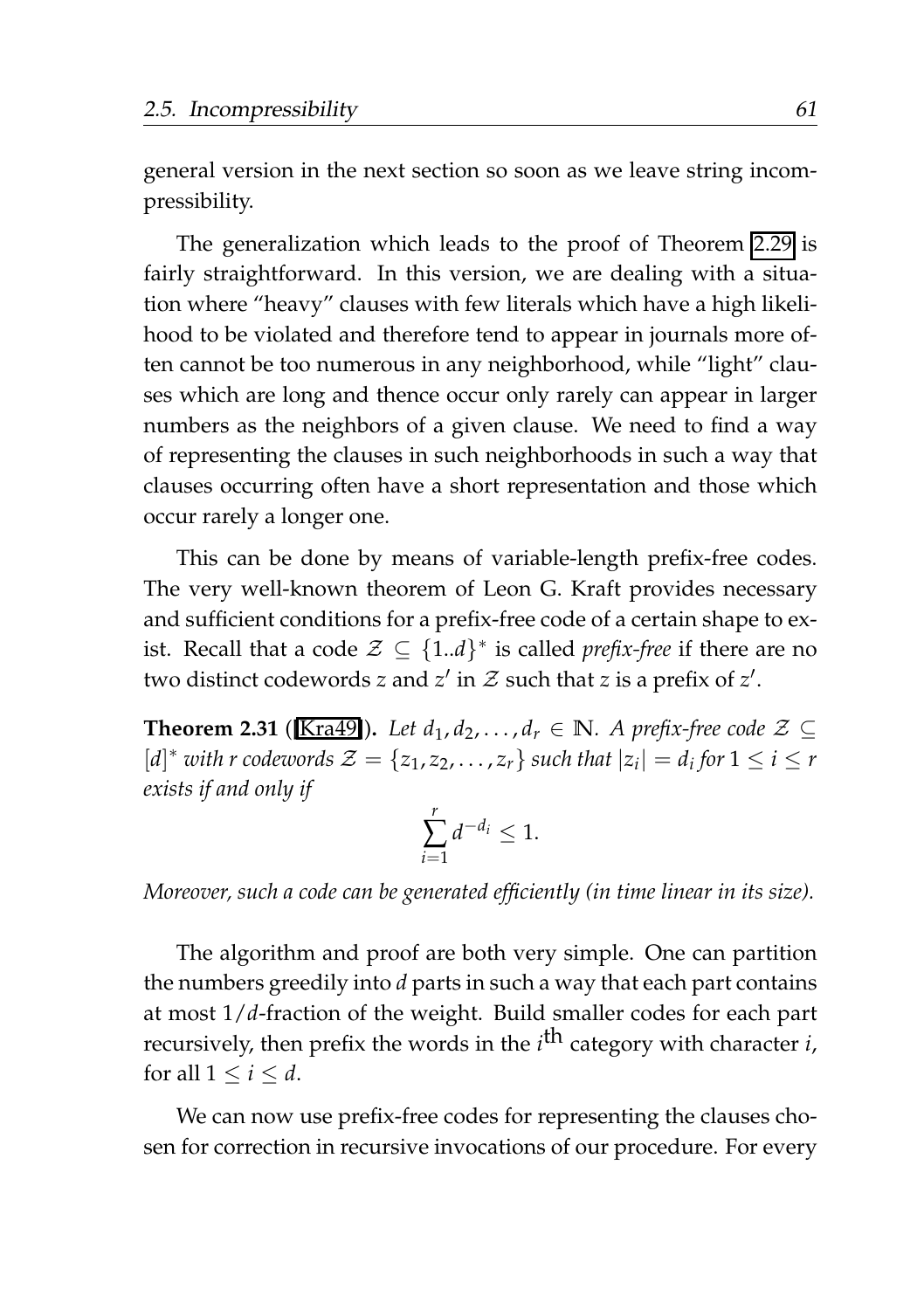clause *C*  $\in$  *F*, fix an arbitrary prefix-free code  $Z_C$  with the property that if  $\Gamma_F^+(C) = \{D_1, D_2, \ldots, D_r\}$ , then the lengths of the words in  $\mathcal{Z}_C$ are

$$
d_i := |D_i| - 3 \quad \text{for } 1 \leq i \leq r.
$$

We can easily check that such a code exists because the hypothesis entails that

$$
\sum_{i=1}^r d^{-d_i} = \sum_{i=1}^r d^{-|D_i|+3} = d^3 \cdot \sum_{D \in \Gamma_F^+(C)} w(C) \le 1,
$$

hence existence follows from Theorem [2.31.](#page-82-0)

We now imagine repeating the proof of Theorem [2.23,](#page-72-0) but in the annotations, we replace daryCode(D,  $\Gamma_F^+(C)$ ) by some encoding, let us call it prefixFreeCode(D, C), which outputs the codeword corresponding to *D* within the precomputed prefix-free code  $Z_C$ . This being the only change, the information theoretic balance works again as expected: each time a message of type I/II indicating recursion from *C* into *D* is posted to the log, this needs  $|D|$  − 3 characters for the codeword from *ZC*, then a leading and a later trailing character to delimit the recursion level. This incurs a total of  $|D| - 1$  characters posted to the log. But the knowledge that *D* had to be fixed allows for the reconstruction of |*D*| values from the variables histories, outweighing the encoding by exactly one character. Since we save this one character per every recursive invocation, the information-theoretic balance goes lopsided after a linear number of invocations.

A slight technical problem will arise when fixing the number of invocations done before we surrender and when trying to invoke our information theoretic Lemma [2.26.](#page-75-0) If the number of invocations is fixed, the length of the log and the number of reconstructible characters are both random variables because these depend on the length of the clauses fixed in those invocations, a situation to which Lemma [2.26](#page-75-0) is not tailored. However, this problem is easy to solve. Instead of prescribing a fixed number of invocations before we give up, prescribe a fixed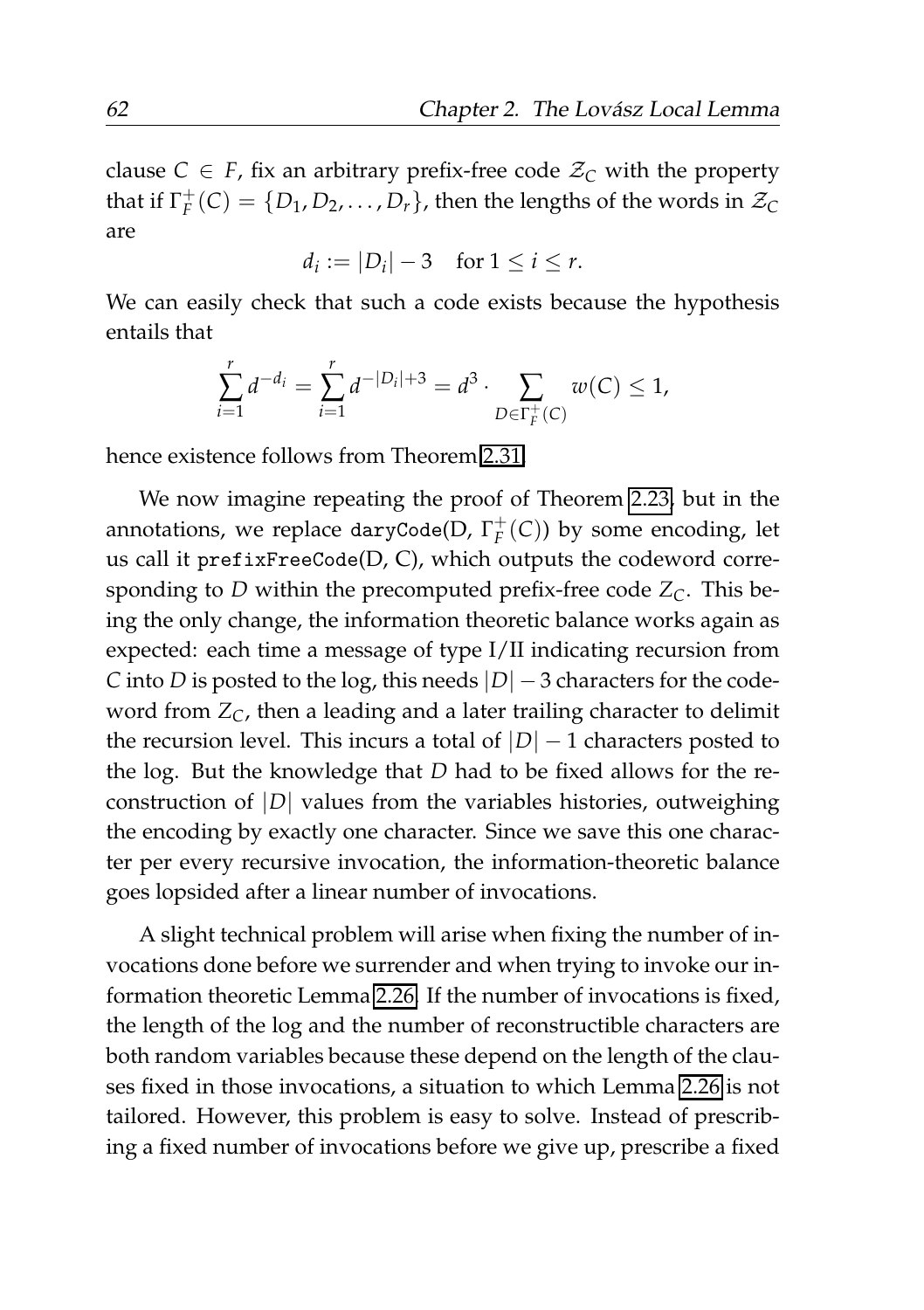number of random characters to be used. Once this number is exhausted, give up. If we do it this way, the number of reconstructible characters is fixed (up to negligible divisibility issues). Also, the number of characters needed for the log can be bounded by a fixed number using that every clause cannot be larger than *n* literals and thus, every *n* characters at the latest, we information-theoretically save one character.

## <span id="page-84-2"></span>**2.6 Witness Trees**[11](#page-84-0)

We now want to go on to prove Theorem [2.18](#page-64-0) in full generality. To my current knowledge, this cannot be done using the method outlined in the previous section or a mild variant of  $it^{12}$  $it^{12}$  $it^{12}$  – although the philosophy of the proof detailed hereafter is of course the same. The idea of representing bad executions of the algorithm by a journal in the form of a string of bits or other characters has its inherent limits. Instead, we will now go on to express the journal - or rather parts of the journal - by trees.

Note that now we are back to Algorithm 1 in its generic form. We do not specify a rule as to which violated clause to select for correction if there are multiple to choose from. Still, let us now fix an arbitrary rule so that our random experiment is well-defined. And then let *N* be the random variable denoting the number of steps Algorithm 1 car-

<span id="page-84-0"></span> $11$ All original material in this section is joint work with Gábor Tardos and appeared in [\[MT10\]](#page-210-0). The write-up as presented here has appeared in significant parts in [\[MW11\]](#page-210-1).

<span id="page-84-1"></span> $12$ There has been an attempt at making the incompressibility proof as strong as possible by Messner and Thierauf [\[MT11\]](#page-210-2). However, their proof strategy uses witness trees as well, so we do not consider this a 'pure' encoding proof. We note that, of course, *any* proof based on counting can be converted into a proof based on encoding because the two concepts are combinatorically equivalent. If however a detour via witness trees is necessary anyways, then the beautiful simplicity of what we sketched in the previous section is to a large degree lost.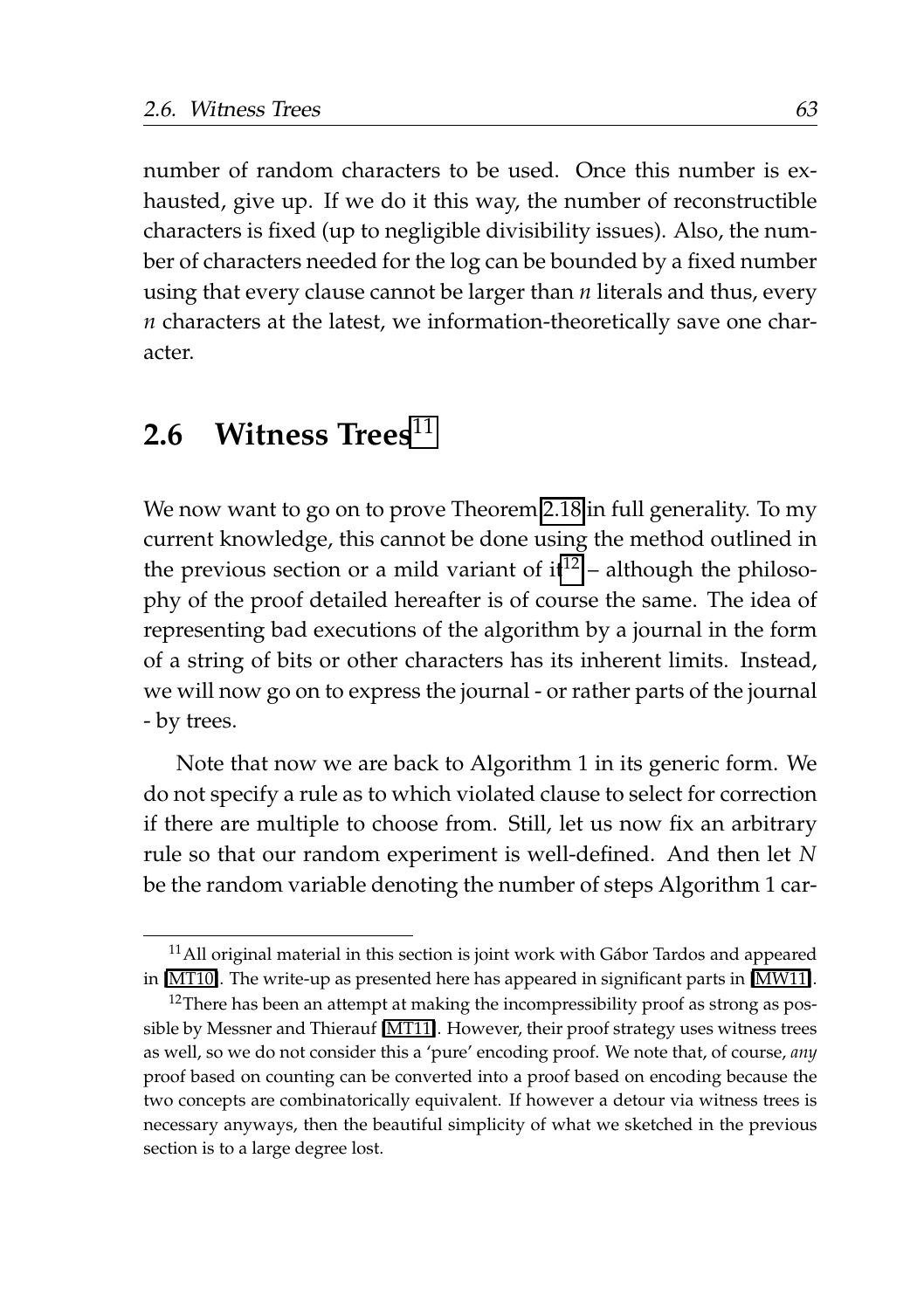ries out until a satisfying assignment is found. We know that *N* is finite with probability one. We now claim that **E**[*N*] satisfies the bound claimed in Theorem [2.18.](#page-64-0)

**Witness Tree Extraction.** Indeed, the journal representation we previously chose allows for the reconstruction of all correction steps carried out and from this, in turn, the reconstruction of the variable histories. But in reality, even less information is sufficient to achieve this goal, and in order to get an intuition for this fact let us look at *some* information contained in C that is *not* necessary for our reconstruction of histories. Suppose there are two clauses *A* and *B* in *F* which do not have any variables in common, i.e.  $\{A, B\}$  is a non-edge in *GF*. Suppose further that our journal contains the consecutive entries ... *A*, *B* ... somewhere. In the spirit of the proof of Lemma [2.22,](#page-69-0) both entries allow for the reconstruction of some values in the histories of the variables in  $vbl(A)$  and  $vbl(B)$ . But the journal also contains the information that *A* was corrected *before B*. This does not matter. So we have to find objects that retain sequencing information for clauses that depend on each other and discard it for those that do not.

To that end, let  $t \in \mathbb{N}$  and consider the  $t^{th}$  correction step of the algorithm. Why was the clause  $C_t$  violated immediately before the *t th* step? Well, each of the variables that occur in *C<sup>t</sup>* received their most recent values (which violate  $C_t$ ) at some point in the procedure: some of them may still have their initial values, others may have been resampled a number of times. For each of the variables  $x_i \in vbl(C_t)$ , we can point either to the initial assignment or to some time index  $t' < t$  such that the sample generated at random for  $x_i$  at that time step *t* ′ evaluated exactly the way that makes *C<sup>t</sup>* unhappy. Suppose  $x_i$  was resampled at time  $t'$  for the last time. We can ask again: why was it necessary to resample  $x_i$  in the  $t'^{th}$  step? Well, the reason was because immediately before step *t* ′ , some other clause *C<sup>t</sup>* ′ was violated, so we had to fix it, and *x<sup>i</sup>* occurs in *C<sup>t</sup>* ′ . Again we can ask: why was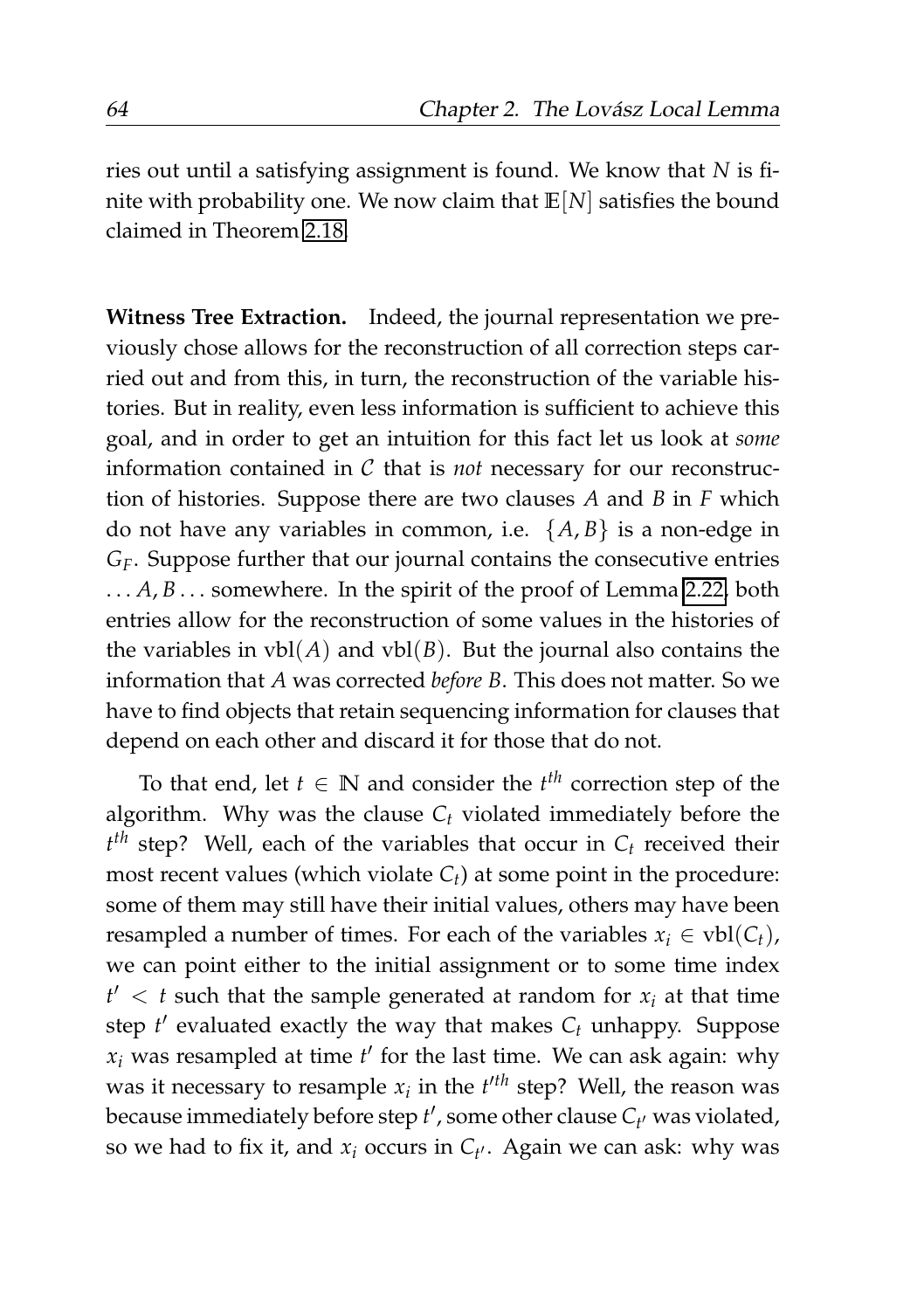$C_{t'}$  violated back then? Where did the samples for variables in  $C_{t'}$ originate from and in turn we can point either to the initial assignment or to some even earlier time step  $t'' < t'$  when these samples were drawn. If we iterate this process of repeatedly asking for justification, we will generate a 'tree of reasons' which we will now formalize.

A *witness tree T* (for a fixed formula *F*) is a finite (!) rooted tree together with a mapping  $[\cdot] : V(T) \to F$  that labels each node in *T* by some clause of our ClSP, satisfying the following properties:

- (i) if for  $u, v \in V(T)$ , *u* is the parent node of *v*, then [*u*] and [*v*] share at least one variable, i.e. whenever  $\{u, v\}$  is an edge in *T*, then  $\{[u], [v]\}$  is an edge in  $G_F$ , and
- (ii) if  $u$  and  $u'$  are both children of the same parent node  $v$ , then their labels are distinct,  $[u] \neq [u']$ .

We denote by  $T$  the set of all witness trees (for the fixed formula  $F$ ) which satisfy properties (i) and (ii). And by  $\mathcal{T}_A$  for  $A \in \mathcal{F}$ , we denote the set of all  $T \in \mathcal{T}$  of which the root node is labelled by *A*.

We now define particular witness trees associated with an execution of our algorithm. We generate one witness tree per correction step which the algorithm makes. That is, for any  $t \in \mathbb{N}$  we define a witness tree  $T_t$  based on the first *t* entries  $C_t = \langle C_1, C_2, \ldots, C_t \rangle$  of the journal. Note that of course, since  $\mathcal{C}_t$  is a random variable,  $T_t$  is a random variable, too, which induces some probability distribution on the set  $\mathcal T$  of all possible witness trees. For  $t > N$ ,  $T_t$  is undefined.

We build the witness tree  $T_t$  in the following backward inductive fashion.

- (1) let  $T_t^{(t)}$  $C_t^{(1)}$  be a single root vertex labelled  $C_t$
- (2) for  $j = t 1, t 2, \ldots, 1$ , repeat the following: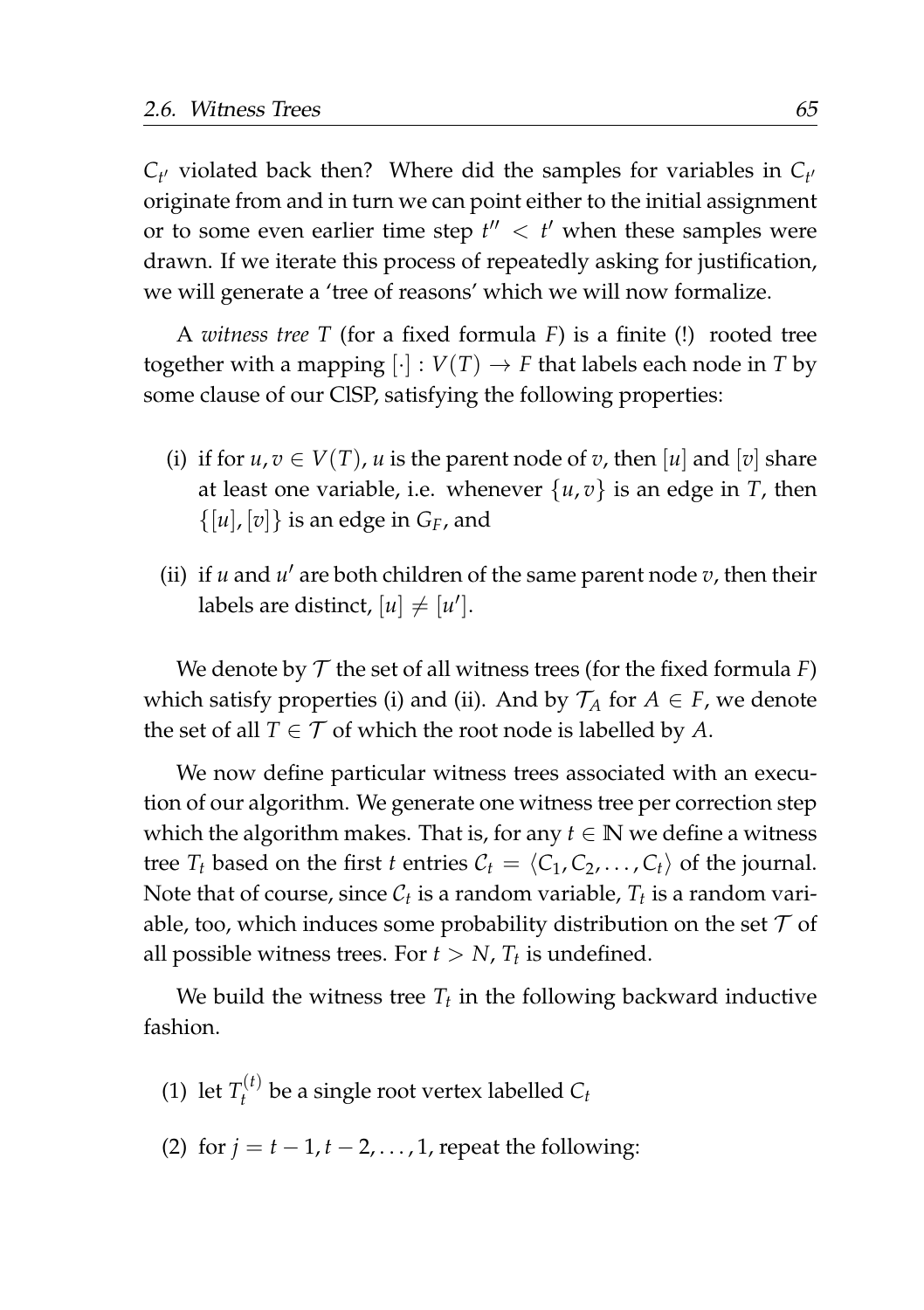- (2.1) check if there is a node  $v \in V(T_t^{(j+1)})$  $t^{(U+1)}$  such that  $[v]$  has some variables in common with *C<sup>j</sup>* .
- (2.2) if yes, choose among all such nodes a node *v* <sup>∗</sup> of largest depth (if there are multiple deepest ones, choose *any* one of them). Then create a new node  $v'$  as a child to  $v^*$  and label it  $[v'] := C_j$ . Let  $T_t^{(j)}$  $t_t^{\text{tot}}$  be the tree so obtained.

(2.2) if no, skip this step and let  $T_t^{(j)}$  $T_t^{(j)} := T_t^{(j+1)}$ *t*

(3) let 
$$
T_t := T_t^{(1)}
$$

From the definition, it is immediate that *T<sup>t</sup>* is a witness tree. Additionally, the witness trees  $T_1, T_2, \ldots, T_N$  created by the above rules satisfy some extra properties that we want to investigate. For any *T<sup>i</sup>* and any node  $u \in V(T_i)$  let us say that *u* represents correction step  $j \leq i$ if *u* was added when scanning  $C_j$  and thus labelled  $[u] = C_j$ , that is *j* is the largest number such that  $u \in V(T_i^{(j)})$  $i^{(1)}$ ). It has to be distinctly understood that the information which correction step is represented by a node is *not* part of the witness tree, it can only be obtained if  $\mathcal{C}_t$  is additionally known.

We henceforth call a witness tree *T proper*, if for any two nodes  $u, v \in V(T)$  at the same depth, that is  $d(u) = d(v)$ , [*u*] and [*v*] do not share any variables, i.e.  $\{[u], [v]\}$  is a non-edge in  $G_F$ .

<span id="page-87-0"></span>**Lemma 2.32.** *For any run of the algorithm, the following holds.*

- *(i)* For all  $1 \le i \le N$ ,  $T_i$  is a proper witness tree.
- *(ii) Let*  $1 \le i \le N$  *and*  $u \in V(T_i)$  *be any node and*  $i \le i$  *the correction step that u represents. Let*  $x \in \text{vbl}([u])$  *be any variable resampled in that step. Then the number of times x was resampled before step j, i.e. the number of times x appears in the clauses C*1, *C*2, . . . , *Cj*−<sup>1</sup> *, is the number of nodes*  $v \in V(T_i)$  *with*  $d(v) > d(u)$  *and*  $x \in vbl([v])$ *.*
- *(iii)* For any  $1 \leq i < j \leq N$ ,  $T_i \neq T_j$ .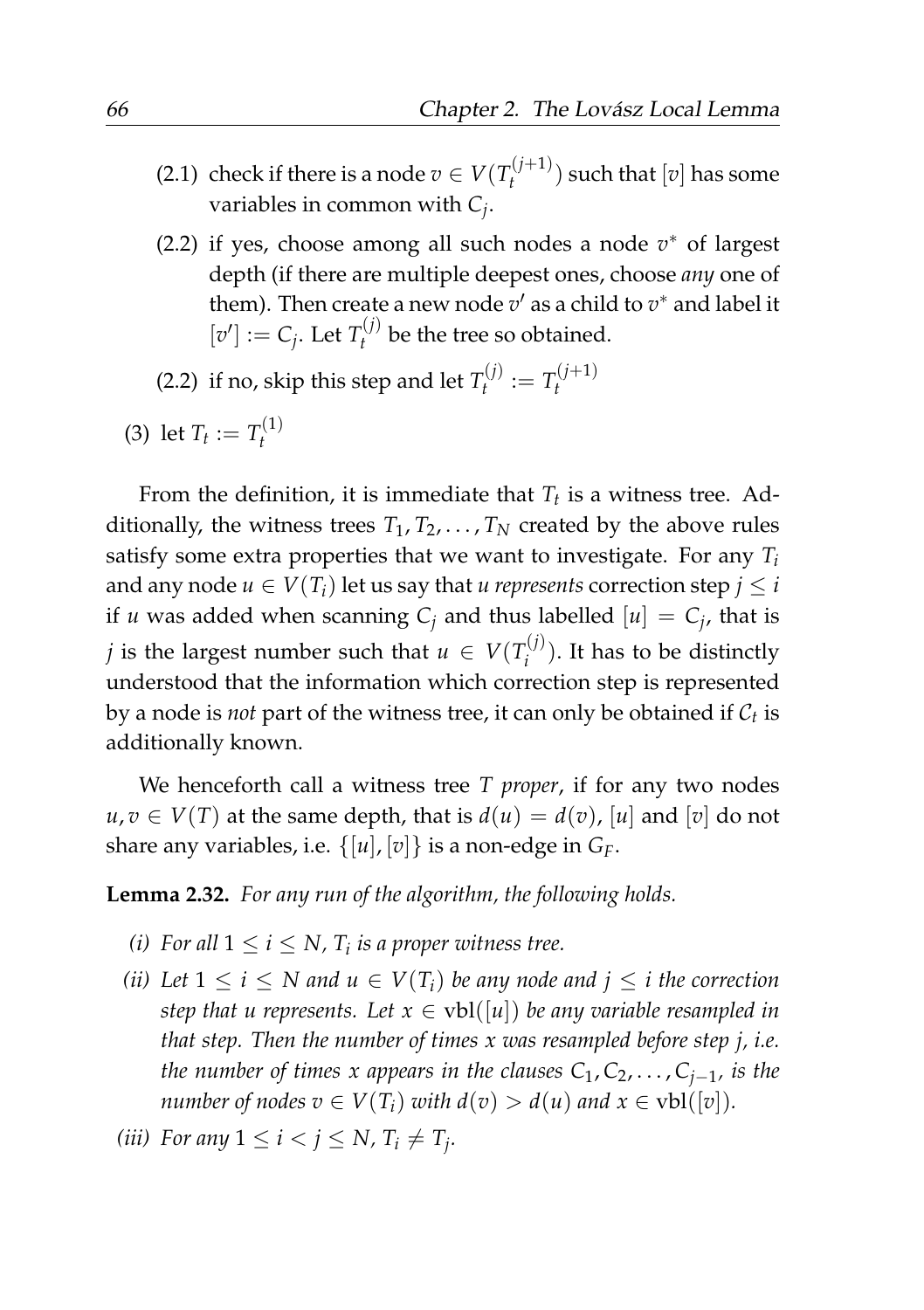*Proof.* For (i), suppose there were two nodes *u* and *v* at the same depth that did share a variable. Without loss of generality, *u* was added before *v* during the backward scan of the journal. But then, by the rule that every node is attached to the deepest node its label shares a variable with, *v* would have been attached as a child to *u* or to an even deeper node, which is a contradiction.

For (ii), since *u* represents correction step *j*, during the construction of  $T_i$ , *u* is born in the step for  $T_i^{(j)}$ *i* . After that, the backward scan will look at *Cj*−<sup>1</sup> , *Cj*−<sup>2</sup> , . . . , *C*<sup>1</sup> and each time a clause *C<sup>k</sup>* is encountered that contains *x*, a node  $u'$  labelled  $C_k$  will be added to the tree. As this node will be attached to the deepest node of  $T_i^{(k+1)}$ *i* sharing any variables with  $C_k$  and since the node  $u \in T_i^{(k+1)}$  $\int_i^{(k+1)}$  *is* sharing variables with  $C_k$ , the new node will definitely have a larger depth than  $u$ ,  $d(u') > d(u)$ . The number of occurrences of *x* in the prefix of length  $j - 1$  or the journal is therefore *at most* as large as the number of nodes at depths larger than *u* whose label contains *x*.

Conversely, if there were any additional node u'' whose label contained *x* and which occurred at depth larger than *u* in *T<sup>i</sup>* , then that node *must* represent a correction step *k* < *j*. For suppose it represented a step  $k > j$ , then the node  $u''$  already existed in  $T_i^{(j+1)}$  $\int_i^{(1)}$ , and then the addition of *u* would have happened either as a child to *u* ′′ or as a child to an even deeper node, contradicting the fact that  $d(u'') > d(u)$ . So, such additional nodes cannot exist and therefore the number of occurrences of *x* in the prefix of length *j* − 1 of the journal is also *at least* as large as the number of nodes at depths larger than *u* whose label contains *x*.

For (iii), suppose that  $T_i = T_j$  for  $i < j$ , then their root is labelled  $C_i = C_j$ , implying that  $T_i$  contains one node labelled  $C_i$  per occurrence of  $C_i = C_j$  in  $C_i$ , while  $T_j$  contains one node labelled  $C_j$  per occurrence of  $C_i = C_j$  in  $C_j$  and since  $C_j$  has at least one more occurrence of  $C_j$ ,  $T_j$  must contain at least one more node labelled  $C_j$  than  $T_i$  has, a contradiction. So  $T_i \neq T_j$  for all  $1 \leq i < j \leq N$ .  $\Box$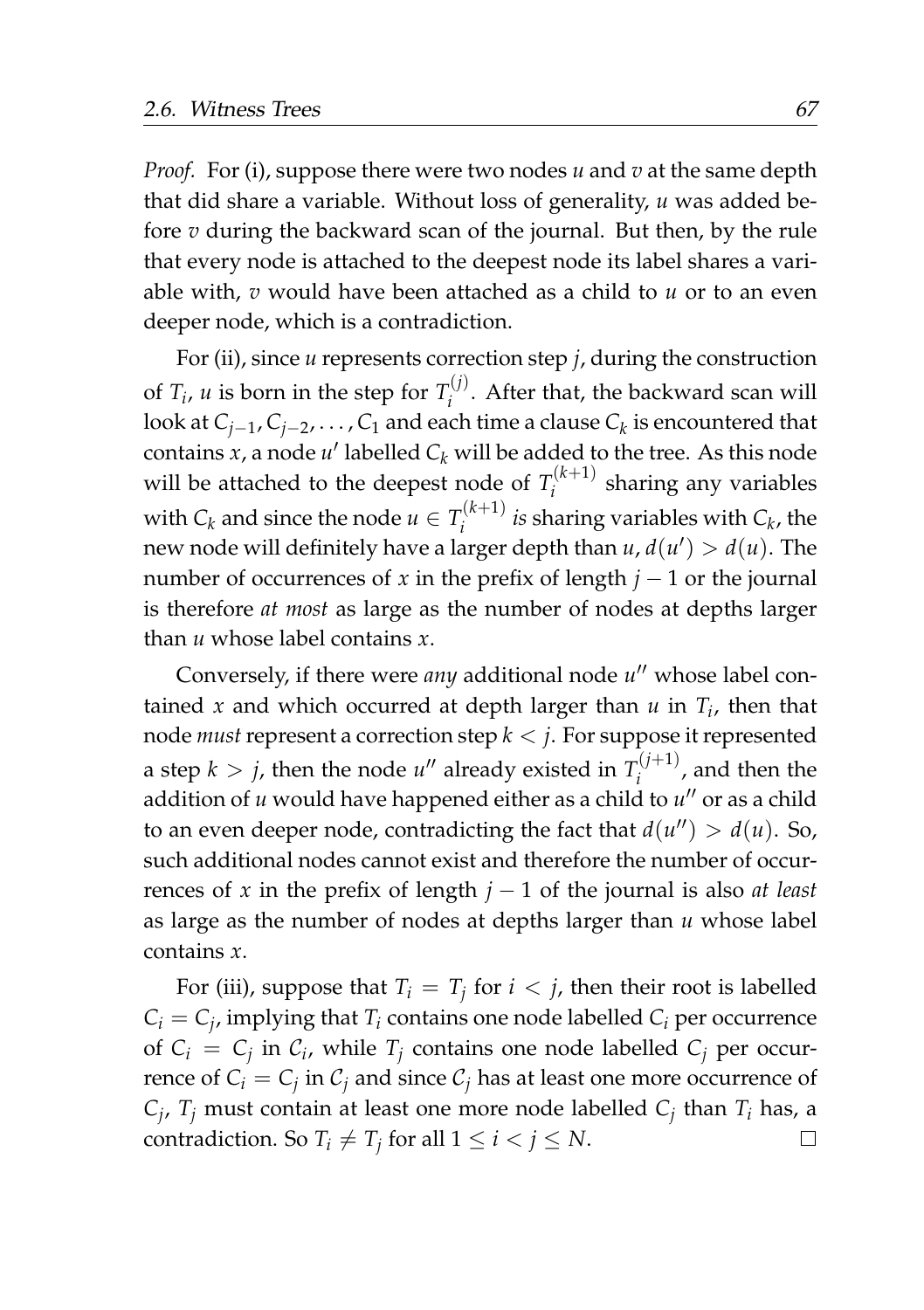**Reconstruction from Trees.** As indicated above, a witness tree gives a justification for the fact that the last correction step (at the root of the witness tree) had to be carried out. And it somehow comprises all the information necessary to understand what sequence of events lead to that last correction. It thereby only retains the amount of information that is really necessary: if the labels  $[u]$  and  $[v]$  of two nodes are connected by an edge in *GF*, i.e. if they have some variables in common, then they are at different depths in the tree and we can tell which of the steps associated with them was carried out before the other. If, on the other hand, *u* and *v* are at the same depth in the tree, we cannot tell which was added first, but neither do we need to know, as they are independent from one another.

The following lemma formalizes this by saying that by just looking at some witness tree  $T_t$  obtained in this way, we can reconstruct large portions of the histories of all variables involved in the sequence of corrections represented by *T<sup>t</sup>* . It is an immediate analogue and in certain ways a strengthening of Lemma [2.22.](#page-69-0)

<span id="page-89-0"></span>**Lemma 2.33.** *There is a reconstruction map*

$$
\mathcal{R}': \mathcal{T} \to 2^{\{1..n\} \times N_0 \times L}
$$

*such that for all fixed witness trees*  $T \in \mathcal{T}$ *, the following holds. Let*  $r_i(T)$ *be the number of labels in T that contain variable*  $x_i$ *, for all*  $1 \leq i \leq n$ *. If*  $T = T_t$  for some  $t \in \mathbb{N}$ , then

$$
\mathcal{R}'(T) = \{ (i, j, X_i^{(j)}) \mid 1 \leq i \leq n, \ 0 \leq j < r_i(T) \}.
$$

*Proof.* We will reuse Lemma [2.22.](#page-69-0) Let  $\mathcal{J} \in F^*$  be the sequence of clauses (the 'artificial journal') that we obtain if we enumerate the labels of all vertices in *T* in a level-by-level fashion, starting at the deepest nodes, e.g. like in a reverse BFS. Now we define  $\mathcal{R}'(T) := \mathcal{R}(\mathcal{J})$ . The claim is that now, if  $T = T_t$  for some  $t \in \mathbb{N}$ , then  $\mathcal{R}'(T)$  is a true reconstruction set.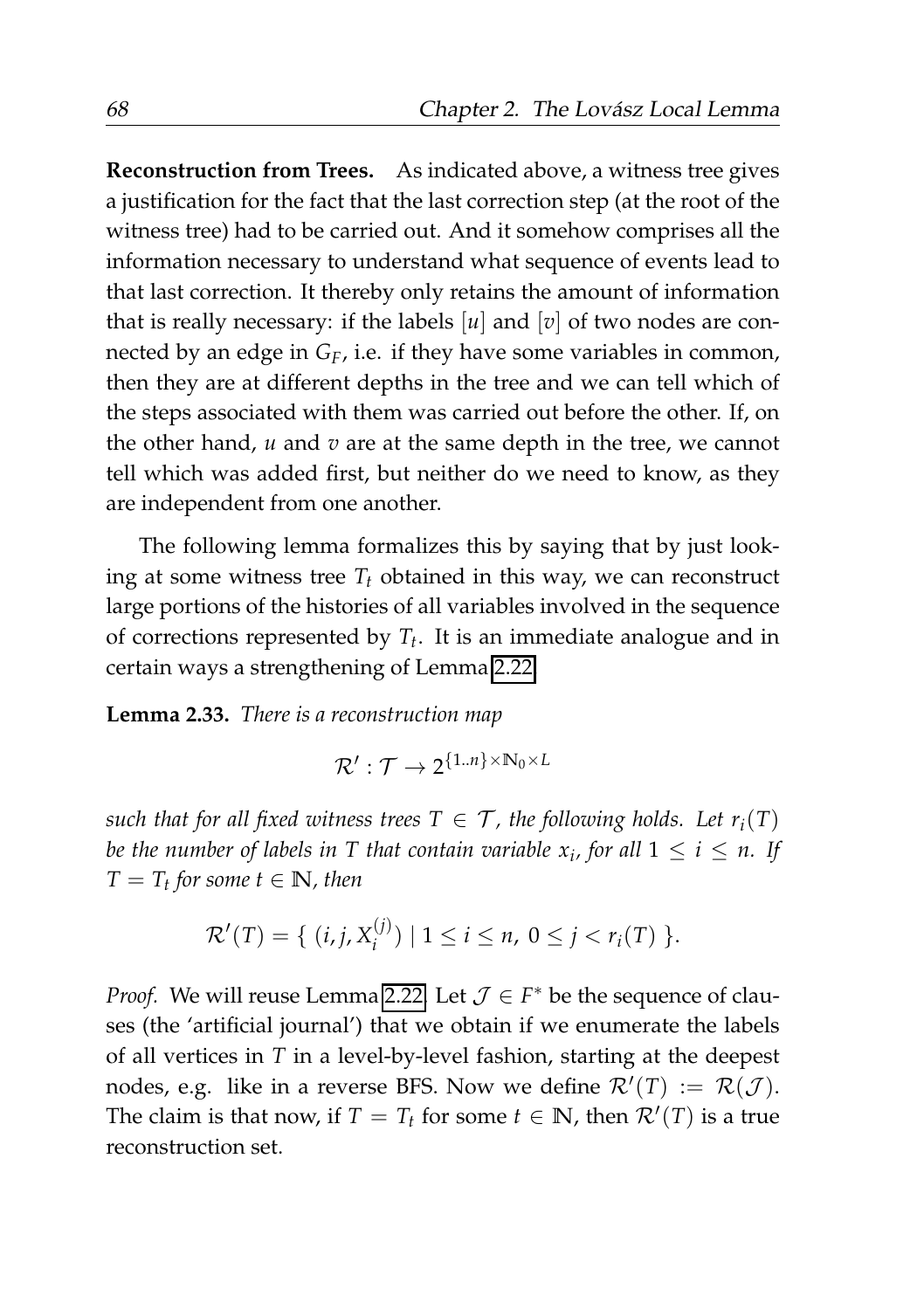In order to see this, fix *t* such that  $T = T_t$ . We go back to the proof of Lemma [2.22](#page-69-0) and recall how the reconstruction  $\mathcal R$  works. It reads the journal  $\cal J$  entry by entry and for the  $i^{th}$  entry

$$
J_i = \{ (x_{i_1} \neq v_1), (x_{i_2} \neq v_2), \ldots, (x_{i_k} \neq v_k) \},\
$$

it adds the triples

$$
\{(i_q, r_{i_q}, v_q) \mid 1 \le q \le k\}
$$

to the reconstruction set, where  $r_{i_q}$  here denotes the number of times the variable  $x_{i_q}$  has appeared in  $\mathcal J$  before  $J_i$ . The node  $u_i$  from which the entry *J<sup>i</sup>* was produced during the reverse BFS represents some correction step  $C_j = J_i$ , during which all the variables  $x_{i_1}, \ldots, x_{i_k}$  were resampled, because they previously had the values  $v_1, \ldots, v_k$ , which violated *C<sup>j</sup>* . And by virtue of Lemma [2.32,](#page-87-0) statement (ii), we know that the number of times any  $x_{i_q}$  had been resampled before the  $j^{th}$ step equals the number of nodes  $u'$  of depth larger than  $d(u_i)$  such that  $x_{i_q} \in [u']$  and thus also the number  $r_{i_q}$  of times  $x_{i_q}$  appears in a clause listed in  $\mathcal J$  before  $J_i$ . Therefore,

$$
X_{i_q}^{(r_{i_q})} = v_q, \quad 1 \le q \le k
$$

and thus all the reconstructed triples are true.

We summarize. Looking at any proper witness tree  $T_t$  that is constructed from the first  $t$  entries in the execution journal  $\mathcal{C}_t$ , we can reconstruct one value of an independent random sample for every occurrence of a literal in the labels of *T<sup>t</sup>* .

A valid question which should arise at this point is whether with the concept of witness trees we have now found a 'most concise' representation of the information we are seeking to encode. As it will turn out, this level of conciseness is what is necessary in order to prove Theorem [2.4](#page-42-0) in full generality. However, the representation is obviously *not* ultimatively concise. For example, in building a witness tree, we

 $\Box$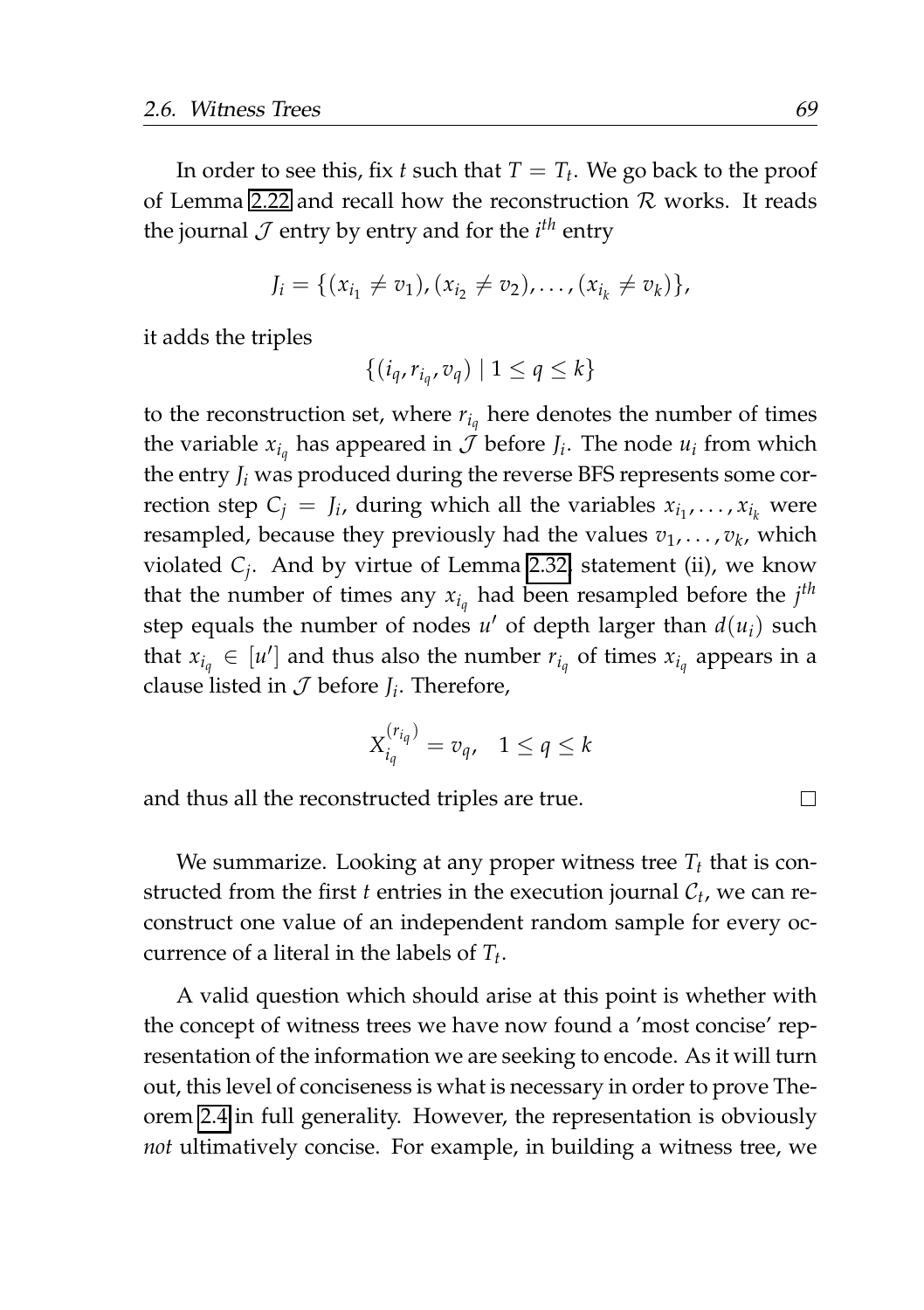sometimes had a choice of where to attach a new child if there were several nodes at the same depth sharing variables with the clause to be attached. This type of choice makes for inefficiencies in the representation and so one can ask what happens if they are being removed. And indeed, removing such inefficiencies leads to even strongers versions of the Local Lemma as for example Kolipaka and Szegedy have investigated [\[KS11\]](#page-209-0). We will very briefly look at such strengthenings in Section [2.10,](#page-119-0) while we now go on heading for Theorem [2.4.](#page-42-0)

**Bounding the Running Time.** We will now bound the expected time the algorithm takes, that is the number of correction steps done on average, using the witness trees we constructed before. We are interested in the probability that a fixed witness tree occurs at some point in the journal.

For notation, let us extend the notion of *weight* and *µ*-*weight* to witness trees. For any fixed tree  $T \in \mathcal{T}$ , we define

$$
w(T) := \prod_{u \in V(T)} w([u])
$$

and

$$
w_{\mu}(T) := \prod_{v \in V(T)} \left( \mu([v]) \prod_{C \in \Gamma_F([v])} (1 - \mu(C)) \right).
$$

We go on to derive that the probability of any fixed tree of occurring in the journal is no larger than its weight.

<span id="page-91-0"></span>**Lemma 2.34.** *Let*  $T \in \mathcal{T}$  *be any fixed witness tree. For the probability that T occurs at some place in the algorithm's journal, we have*

$$
Pr\left[\exists t \in \mathbb{N} : T_t = T\right] \leq w(T).
$$

*Proof.* As we have seen in Lemma [2.33,](#page-89-0)  $\exists t : T_t = T$  implies that  $\mathcal{R}'(T)$ is a true reconstruction set. So

$$
\Pr\left[\exists t \in \mathbb{N} : T_t = T\right] \leq \Pr\left[\forall (i, j, v) \in \mathcal{R}'(T) : X_i^{(j)} = v\right].
$$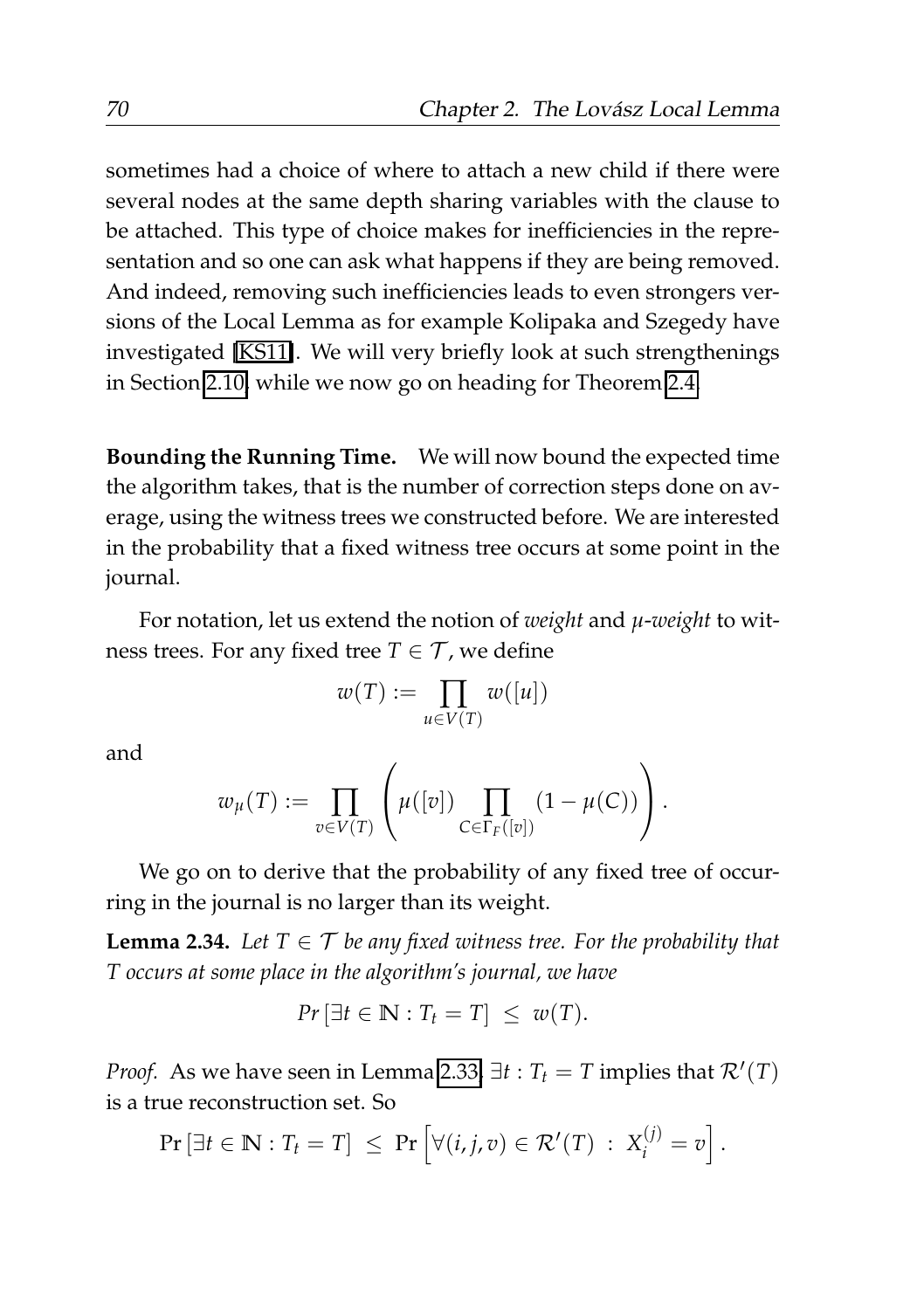As we noted in the very beginning,  $X_i^{(j)}$  $i_j^{(0)} \in L_i$  is distributed uniformly, so the probability that it has exactly the prescribed value  $v$  is  $1/|L_i|$ . Moreover, all these samples are independent from one another (recall that a reconstruction set has at most one triple featuring the same *i* and *j*), thus

$$
\Pr\left[\exists t\in\mathbb{N}:T_t=T\right]\ \leq\ \prod_{(i,j,v)\in\mathcal{R}'(T)}\frac{1}{|L_i|}.
$$

Going back to the proof of Lemma [2.33,](#page-89-0) we see that  $\mathcal{R}'(T)$  contains exactly one triple  $(i, j, v)$  for every literal  $x_i \neq v'$  occurring *somewhere* at a node in *T*. This establishes the lemma.  $\Box$ 

Now, we can also compute the expected running time of our algorithm. What we will find is that the following holds. Let  $\mathcal{T}_A$  be the set of all witness trees whose root carries the label *A*.

<span id="page-92-0"></span>**Lemma 2.35.** *For the expected number of times A appears in a journal of the algorithm, we have*

$$
\mathbb{E}[|\{t \in \mathbb{N} : C_t = A\}|] \leq \sum_{T \in \mathcal{T}_A} w(T) \leq \frac{\mu(A)}{1 - \mu(A)}.
$$

This lemma then readily implies the Theorem [2.18.](#page-64-0) The first inequality is simple: we observe that the sequence  $T_1, T_2, \ldots, T_N$  as constructed above features *N* witness trees which are pairwise distinct according to Lemma [2.32,](#page-87-0) and each time  $C_t = A$  we also have  $T_t \in \mathcal{T}_A$ . We now proceed to proving the second inequality of Lemma [2.35.](#page-92-0)

**Growing a Witness at Random.** Let  $T_A$  be the set of all witness trees for the formula *F* whose root is labelled with a fixed clause  $A \in F$ . Our goal is to bound the sum of the weights of all trees in  $\mathcal{T}_A$ . We shall derive this bound by considering a probability distribution on T*A*.

Consider the following process, let us call it  $P(A)$ , that grows a random witness tree  $T \in \mathcal{T}_A$  (or, potentially, an infinite tree) and therefore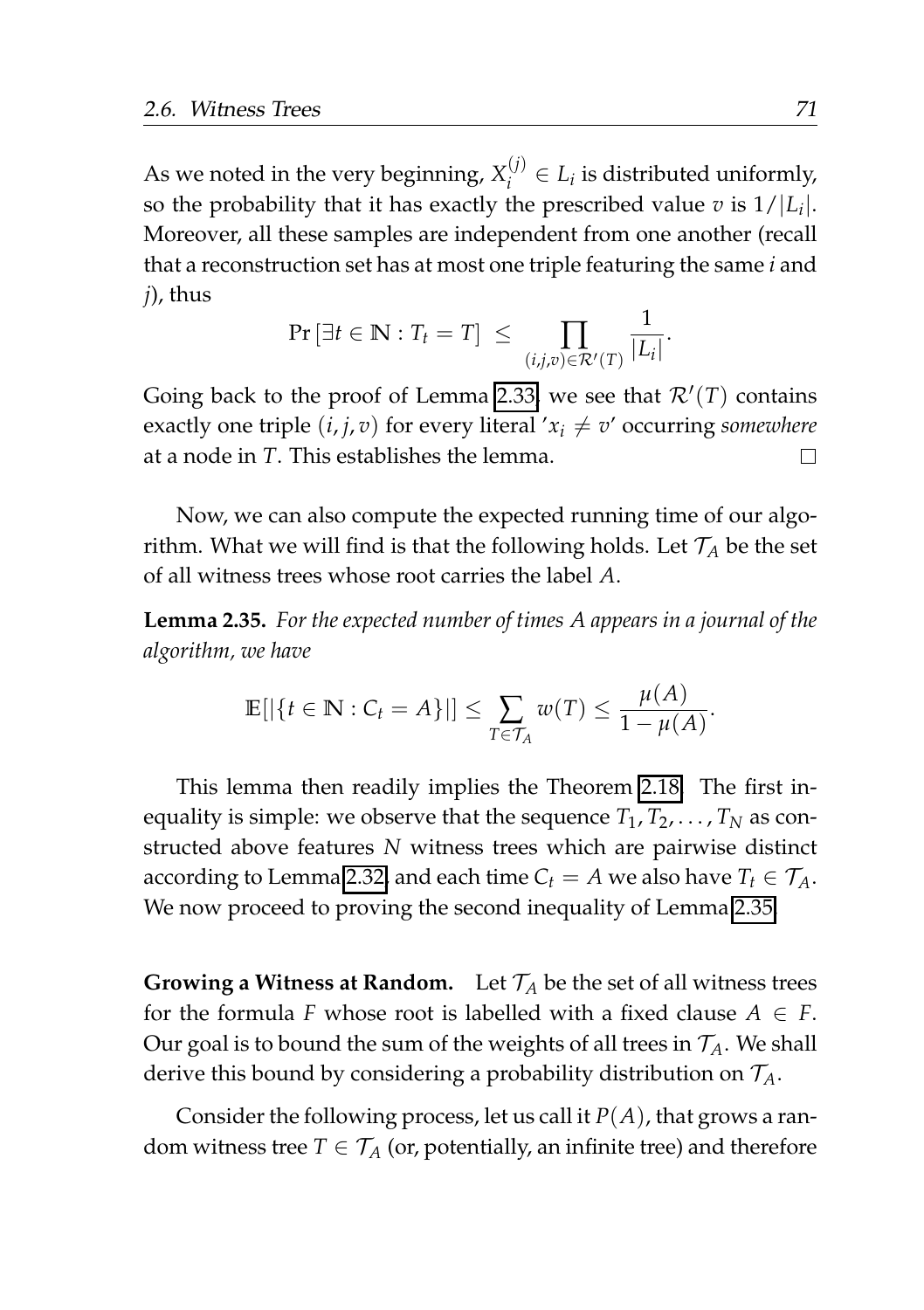induces a probability distribution on  $\mathcal{T}_A$  (and the infinite trees, which, however, we will not be interested in).

- (1) start with a single root labelled *A*
- (2) while there exists a leaf node *v* not marked 'done' yet
	- (2.1) for each  $C \in \Gamma_F^+([v])$  independently, do
		- (2.1.1) with probability  $\mu(C)$ , create a new child  $v'$  of  $v$  and label it  $[v'] := C$ , with probability  $1 - \mu(C)$  do not do anything
	- (2.2) mark vertex *v* as 'done'
- (3) once all vertices are marked 'done', output *T*

Such a process is known as a *Galton-Watson branching process*. Francis Galton and Henry William Watson were mathematicians in Victorian Britain who analysed reproductive processes where one tracks generations of a population. In our case, the generations are the levels of the witness tree we are building and a snapshot of the population consists of the multiset of clauses at the labels at a given depth. Each clause then produces a series of offspring, its children in the tree, according to certain probabilities. The characterising trait of the process is that each clause of a given generation produces offspring independently of the other members of the population at that time. There is a vast body of literature on Galton-Watson processes, but for our purpose an elementary investigation will suffice.

We now compute the probability distribution this process induces, that is for every tree  $T \in \mathcal{T}_A$ , we determine the probability that  $P(A)$ outputs *T*. We obtain the following bound.

**Lemma 2.36.** *For any fixed*  $A \in F$  *and any fixed*  $T \in T_A$ *, we have* 

$$
Pr[P(A) \text{ outputs } T] = \frac{1 - \mu(A)}{\mu(A)} \cdot w_{\mu}(T).
$$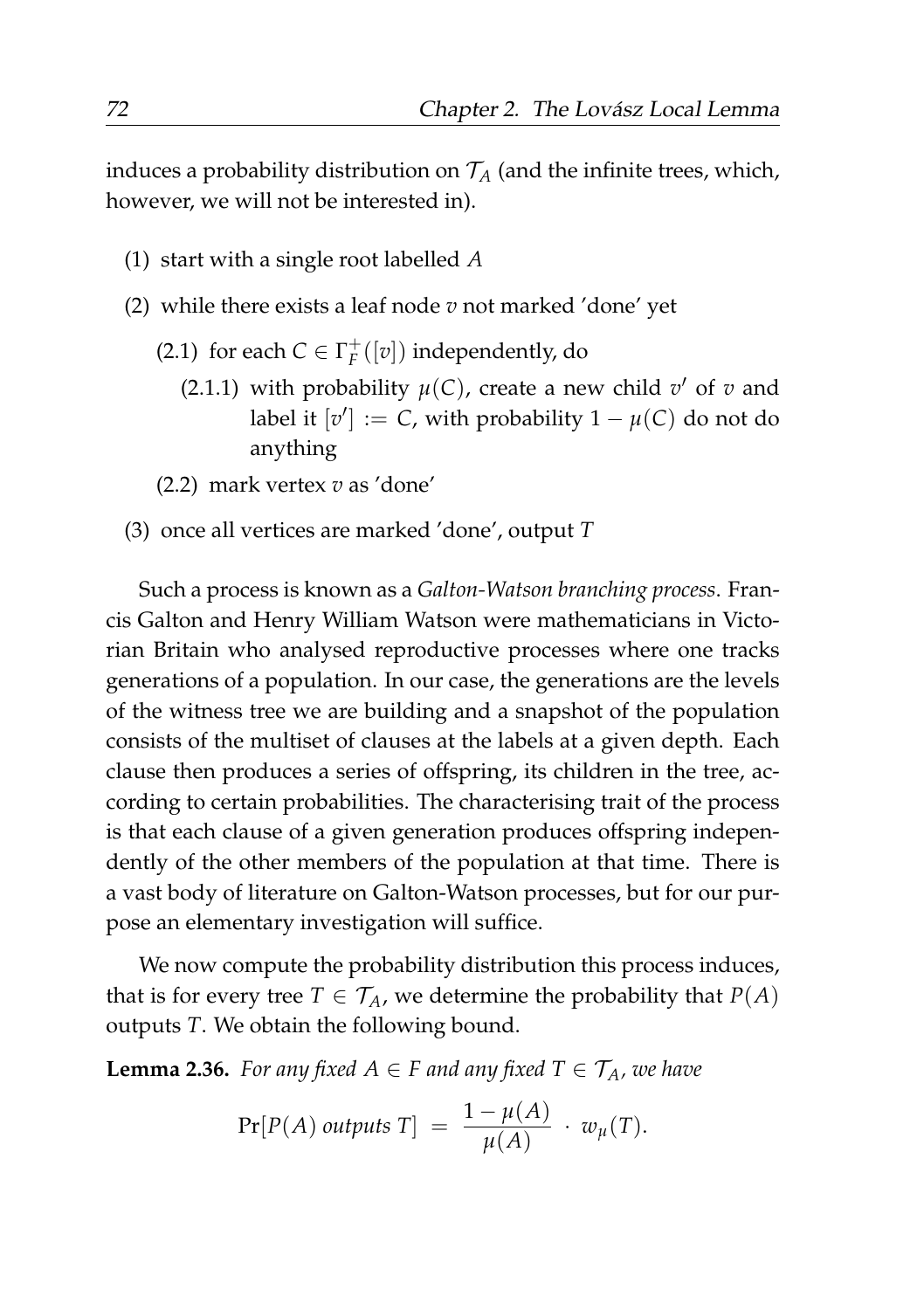The proof is just a matter of sufficiently many times rearranging terms and can be found in Appendix [A.9.](#page-193-0)

Since  $P(A)$  induces a probability distribution on  $\mathcal{T}_A$  (and certain infinite trees we are not interested in), and these probabilities cannot sum up to more than one, we obtain a bound on the sum of *µ*-weights of *all* witness trees with label *A* at the root.

<span id="page-94-0"></span>**Corollary 2.37.** *We have*

$$
\sum_{T \in \mathcal{T}_A} w_{\mu}(T) \leq \frac{\mu(A)}{1 - \mu(A)}.
$$

We can therefore now finish the proof of Lemma [2.35](#page-92-0) and thus of Theorem [2.18:](#page-64-0) since the local hypothesis (and this is the only place we use it) entails that each tree has a smaller weight than *µ*-weight, Corollary [2.37](#page-94-0) readily implies Lemma [2.35.](#page-92-0) П

**Beyond Clause Satisfaction.** Our last task in this section is to generalize the argument from ClSPs to arbitrary CSPs, i.e. to establish Theorem [2.21.](#page-66-0) This is an easy thing however. Going through the proof, we notice that there is only one single point where the argument does not go through effortlessly, namely Lemma [2.33,](#page-89-0) where we demonstrated that if a witness tree is given which occurs in the journal, then by recovering an artificial partial journal, a certain number of random samples can be reconstructed. We have used this to bound the probability with which a witness tree can occur in the journal.

Now that we are talking about CSPs, reconstructing an artificial partial journal does not suffice in order to reconstruct variable histories. Depending on the type of a constraint *C*, there can many, not just one, combinations of values of the variables vbl(*C*) which lead to *C* being violated and thus to the possibility of picking *C* for resampling. From the mere knowledge that *C* was resampled at some point we can not yet infer all values of  $vbl(C)$  at that particular point in time.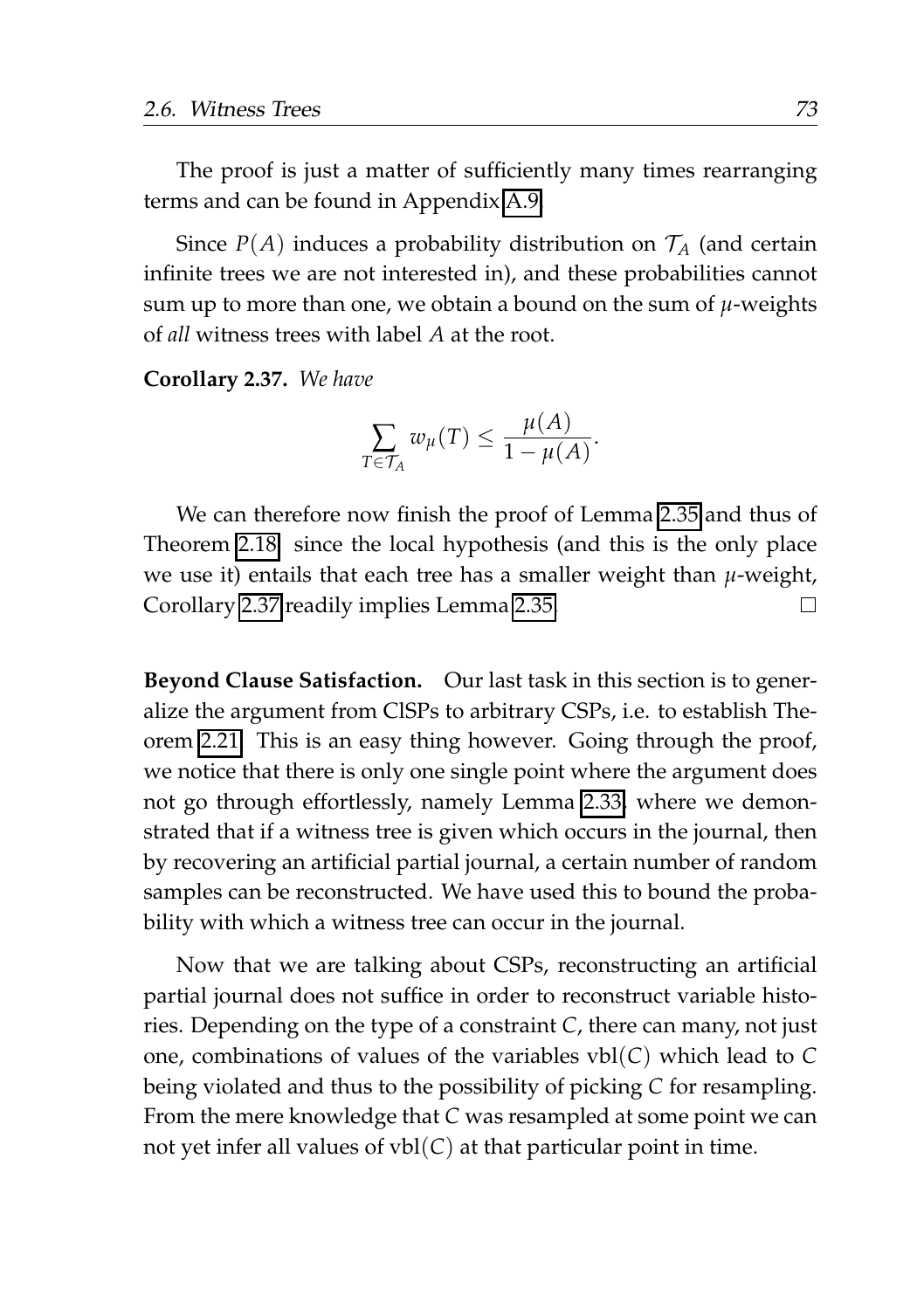There is an easy fix though. Knowing that *C* had to be resampled at some point *does* give us *some* information. We can now store all additional information necessary for the value reconstruction inside the witness tree. Indeed, let  $u : F \to \mathbb{N}$  be a map which counts the number of value tuples which constraints in *F* forbid, that is for each  $C \in F$ ,  $u(C)$  is such that

$$
w(C) = u(C) \cdot \prod_{x \in \text{vbl}(C)} |L_x|^{-1}
$$

holds. Knowing that *C* had to be resampled in the *t*-th step tells us that at that time, the assignment to the variables in vbl(*C*) was *one* out of those  $u(C)$  tuples. If we decorate witness trees with numbers at the vertices telling us *which* of those tuples actually occurred, full reconstruction is again possible.

To be formal, let a *decorated witness tree* be a witness tree *T* together with a mapping  $u_T : V(T) \to \mathbb{N}$  such that for all  $v \in u_T$ ,  $u_T(v) \in \{1..u([v])\}$  holds. Building a decorated witness tree  $T_t$  for the *t*-th correction step works as usual, with additionally recording for each constraint correction that is being attached as a new vertex *v*, the tuple of values which the variables in [*v*] where holding before the step we are representing by *v*. The tuple of values is stored as its index according to some lexicographical ordering of all the *r*([*v*]) tuples that can make *C<sup>t</sup>* unhappy. It is obvious that for such a decorated tree, the equivalent of Lemma [2.33](#page-89-0) holds again.

The remainder of the argument works as we have done it for ClSPs. When summing the weights of all witness tress in  $\mathcal{T}_A$ , we can imagine that we are actually summing over all decorated trees instead: each  $T \in \mathcal{T}_A$  represents all possible decorations of *T*. The number of decorated trees an undecorated tree stands for is given by the *product* of all the  $u([v])$  for  $v \in V(T)$ . On the other hand, the probability that a fixed decorated tree occurs in the journal is the (usual) weight *w*(*T*), *divided* by the product of all the  $u([v])$  because if we condition on a constraint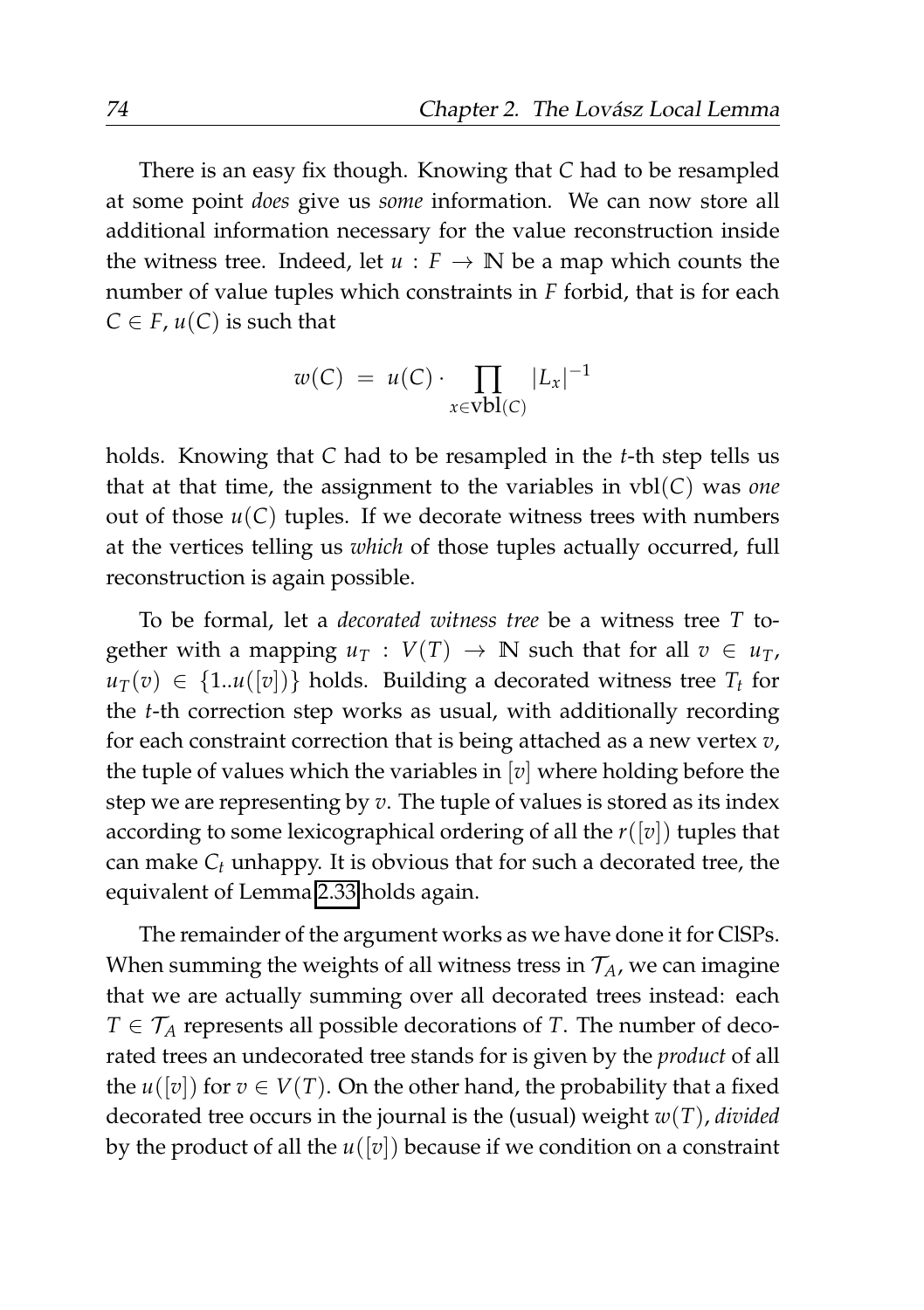*C* being violated by uniform random samples, then the probability that a specific violating tuple of values occurs is exactly  $1/u([v])$ . As these two effects cancel nicely, the rest of the calculation can stay as is, establishing Theorem [2.21.](#page-66-0)

One can apply the algorithm to even *more* general settings by further abstraction. Whenever it is possible to *somehow* store a current evaluation of variables, to efficiently find a violated constraint and finally to efficiently resample all values underlying a constraint, the outlined technique is most likely to apply.

## **2.7 Slacked Hypotheses**

Hereafter, we will be concerned with parallelizing and derandomizing Algorithm 1. It will be possible to do both almost perfectly, with only mild additional assumptions. Those additional assumptions will come in the form of *slack* which will be necessary in the local condition. So instead of asking the clauses or constraints in the problem to meet the requirements of the local lemma *just*, we instead ask them to meet the requirement generously, with a certain amount of leeway.

We will consider two forms of slacked local condition. One where the slack is a multiplicative factor and one where it climbs into the exponent.

In the present section, we will not only define the two types of slack, but we are particularly interested in the question how strong the additional assumptions are in the case of clause satisfaction problems and in how far they change the symmetric and asymmetric simplified criteria we might want to use. Furthermore, we establish that asking for slack does not influence the possibility to bound *µ*-values from above.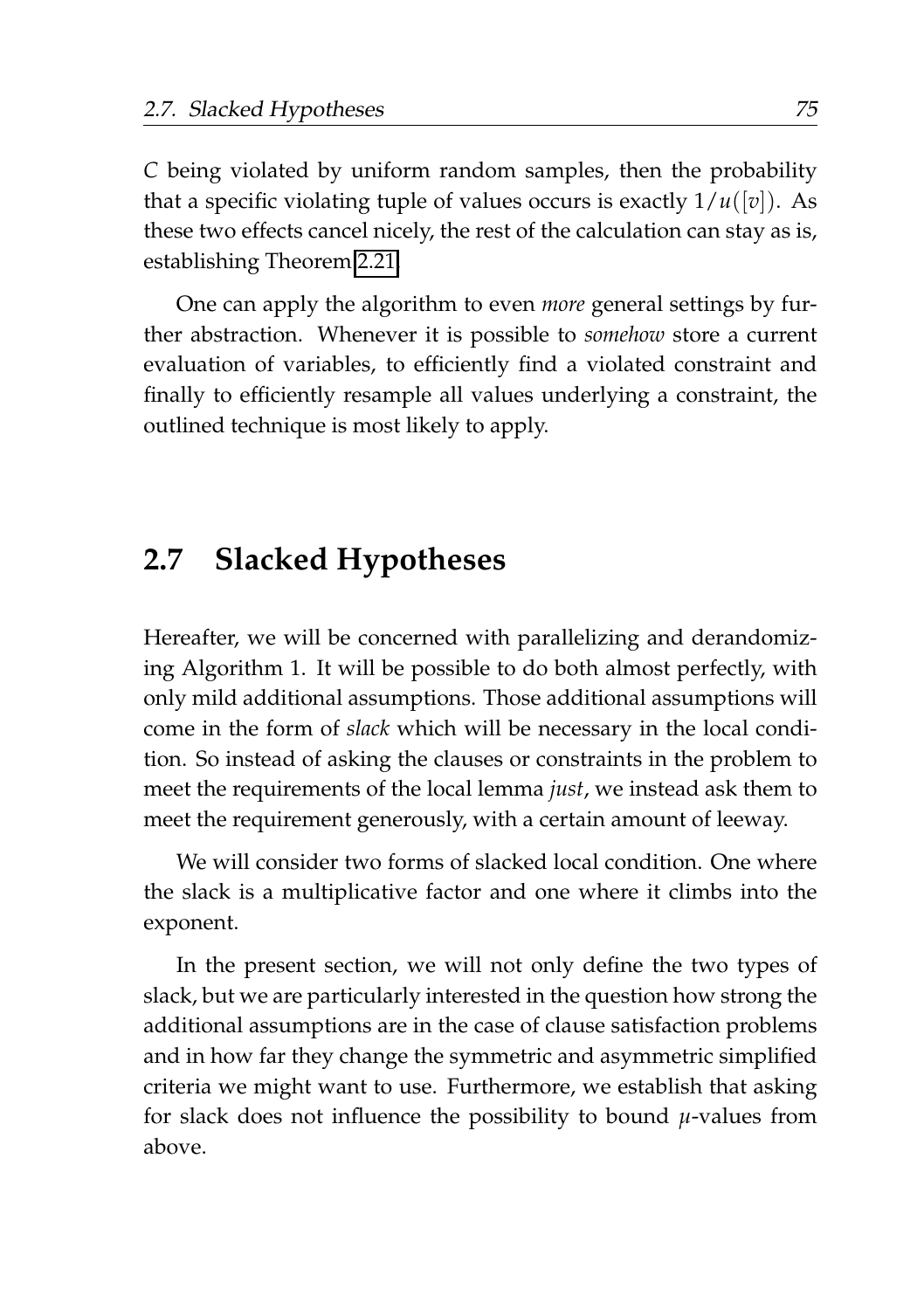**Hypothesis with Multiplicative Slack.** Let us say that a given ClSP *F meets the local hypothesis with multiplicative slack ϵ* if there exists some association  $\mu$ :  $F \to (0, 1)$  such that for all  $C \in F$ , we have

$$
w(C) \le (1 - \epsilon) \cdot \mu(C) \cdot \prod_{D \in \Gamma_F(C)} (1 - \mu(D)).
$$

Under normal circumstances, this requirement is mild. Let us look at simplified versions analogous to Theorem [2.3](#page-41-0) and Theorem [2.5](#page-43-0) to see what it is that we need to require. It turns out that the symmetric version is more intricate because we have aimed for the very best pos-sible<sup>[13](#page-97-0)</sup> constant  $1/e$  so that the calculation is already relatively tight.

<span id="page-97-1"></span>**Lemma 2.38.** *If F is a* (*d*, *k*)*-ClSP*, *d*,  $k \geq 2$ , and  $\delta \in [0, 1]$  *is such that for all*  $C \in F$ *, we have* 

$$
|\Gamma_F(C)| \leq (1-\delta) \cdot \left(\frac{d^k}{e} - 1\right),
$$

*then F satisfies the local hypothesis with multiplicative slack*

$$
\epsilon = \frac{1}{2} \cdot \left( 2^{\delta} - 1 + \frac{e}{d^k} \right).
$$

For our asymmetric interpretation on the other hand, there is some inherent slack which we can exploit. Recall that a *star* is a graph *G* in which there exists a center vertex *v* to which all other vertices are connected, while all vertices other than *v* form an independent set. Call a ClSP *F* a *star formula* if its dependency graph is a star. Star formulas which are non-degenerate are satisfiable since one can pick any variable from the center clause and assign it in any way which satisfies the center clause and then the remaining star falls apart into an independent set of non-empty clauses each of which can be separately satisfied.

<span id="page-97-0"></span><sup>&</sup>lt;sup>13</sup>See discussion of tightness in Section [2.10.](#page-119-0)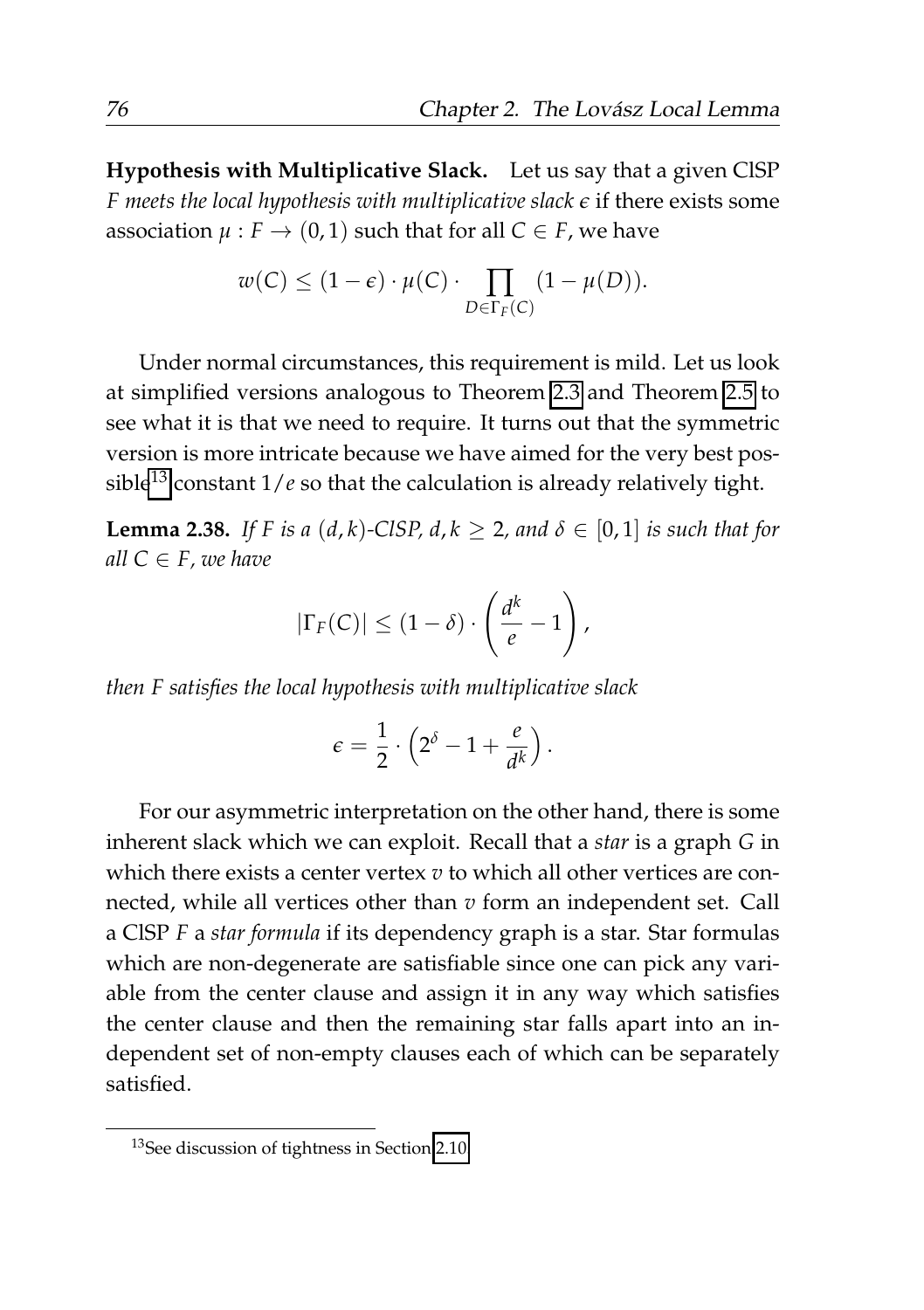<span id="page-98-0"></span>**Lemma 2.39.** *There exists a universal constant*  $\epsilon > 0$  *such that the following holds. If F is a non-degenerate CISP such that for all*  $C \in F$ *, we have* 

$$
\sum_{D \in \Gamma_F(C)} w(D) \leq \frac{1}{4},
$$

*then F* can be split into parts  $F = F_0 \cup F_1$  such that  $F_0$  and  $F_1$  are inde*pendent, F*<sup>0</sup> *consists of independent star formulas, and F*<sup>1</sup> *satisfies the local hypothesis with multiplicative slack ϵ.*

The proofs are to be found in Appendix [A.10](#page-195-0) and Appendix [A.11.](#page-196-0) For more general settings, let us also check whether multiplicative slack jeopardizes keeping *µ*-values bounded away from one. Indeed, if we can simply allow the multiplicative slack to drop by a little bit, then bounding the *µ*-values away from one is no problem.

<span id="page-98-1"></span>**Lemma 2.40.** *There exists a universal constant* Λ *with the following property. If F is a non-degenerate ClSP satisfying the local condition with slack*  $\epsilon \in [0,1]$  and mapping  $\mu$ , then there is another mapping  $\mu'$  such that F  $s$ atisfies the local condition with  $\mu'$  and slack  $\epsilon$  /2 and such that  $\mu'(C) \leq \Lambda$ *for all*  $C \in F$ *.* 

The proof is carried out in Appendix [A.12.](#page-196-1) Note that the lemma carries over to more general CSPs and other LLL settings; what we have used is only the symmetry (i.e. undirectedness) of the dependency graph and the fact that if a ClSP is non-degenerate, no constraint has weight larger than 1/4. To any CSP satisfying these properties, the lemma applies.

**Hypothesis with Exponential Slack.** We will say that for some number  $\epsilon \geq 0$ , a CISP *F* satisfies the local hypothesis with exponential slack  $\epsilon$  if there is a mapping  $\mu$  :  $F \to (0, 1)$  such that for all  $C \in F$ , we have

$$
w(C) \leq \left(\mu(C) \cdot \prod_{D \in \Gamma_F(C)} (1 - \mu(D))\right)^{1 + \epsilon}
$$

.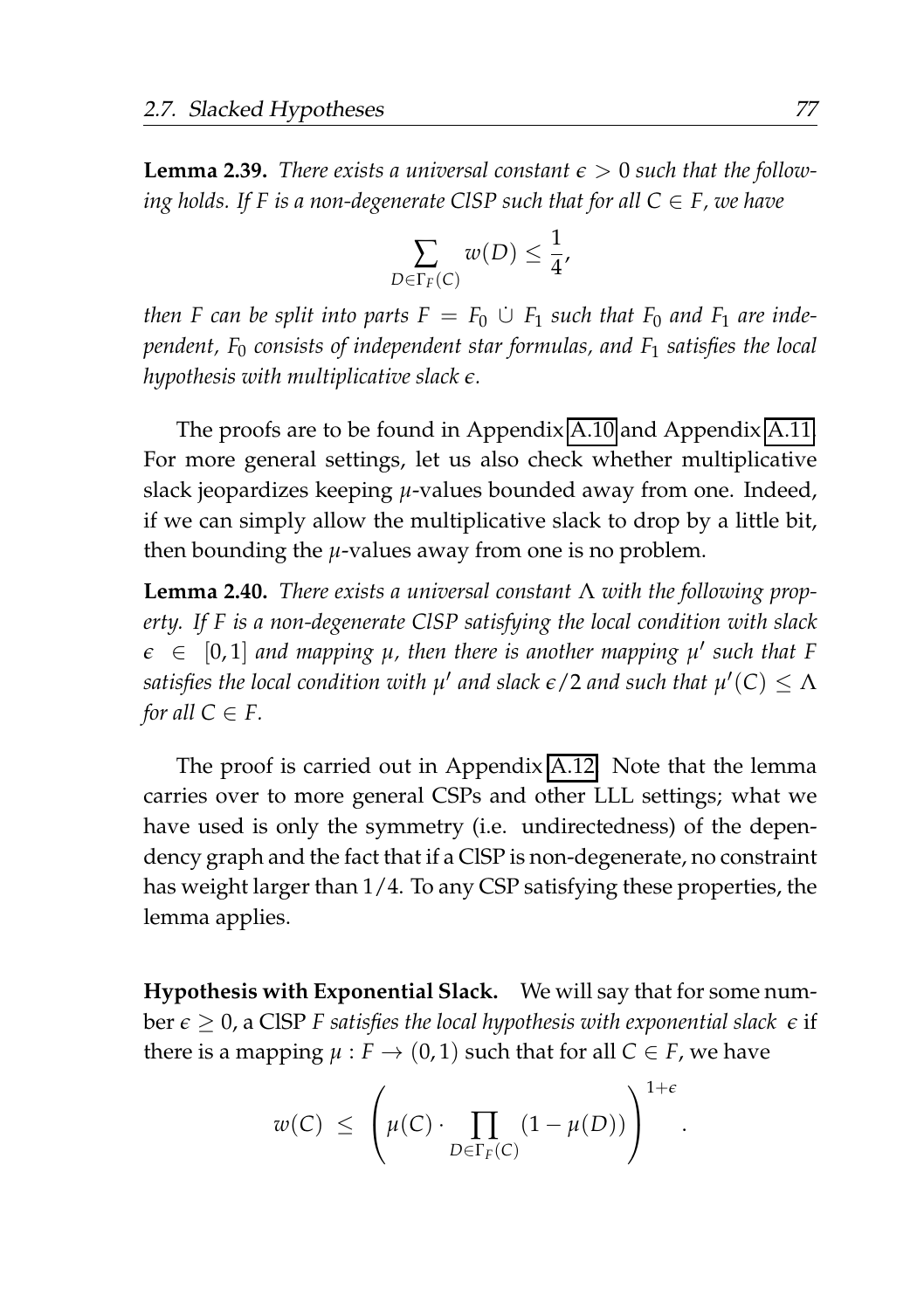This requirement is clearly stronger than the multiplicative one as the weight can in a non-degenerate ClSP not get larger than 1/4 but can conversely become smaller and smaller in which case the additional *ϵ*-power on the right hand side tends to zero.

Similarly, we can once again investigate into simplified stronger symmetric variant of the slacked hypothesis.

**Lemma 2.41.** *If F is a* (*d*, *k*)*-ClSP such that for some*  $\delta \in [0,1]$ *, for all*  $C \in F$  *we have* 

$$
|\Gamma_F(C)| \leq \left(\frac{d^k}{e}\right)^{1-\delta} - 1,
$$

*then F meets the local hypothesis with exponential slack δ*/2*.*

The proof is carried out in Appendix [A.13.](#page-197-0) In the case of strong exponential slack, the asymmetric version needs a stronger hypothesis too.

<span id="page-99-0"></span>**Lemma 2.42.** *If* F is a non-degenerate CISP and  $\delta \in [0,1)$  *a number such that for all*  $C \in F$ *, we have* 

$$
\sum_{D \in \Gamma_F(C)} w^{1-\delta}(D) \leq \frac{1}{6},
$$

*then F satisfies the local hypothesis with exponential slack δ.*

The lemma is being proved in Appendix [A.14.](#page-198-0) In analogy to the multiplicative case, the requirement for exponential slack has no effect on the fact that the *µ*-values can be bounded away from one, as long as the exponential slack is not enormous.

**Lemma 2.43.** *There exists a universal constant* Λ *with the following property. If F is a non-degenerate ClSP satisfying the local condition with exponential slack*  $\epsilon \in [0,1]$  with mapping  $\mu$ , then there is another mapping  $\mu'$ *such that F satisfies the local condition with µ* ′ *and exponential slack ϵ as well and such that*  $\mu'(C) \leq \Lambda$  for all  $C \in F$ .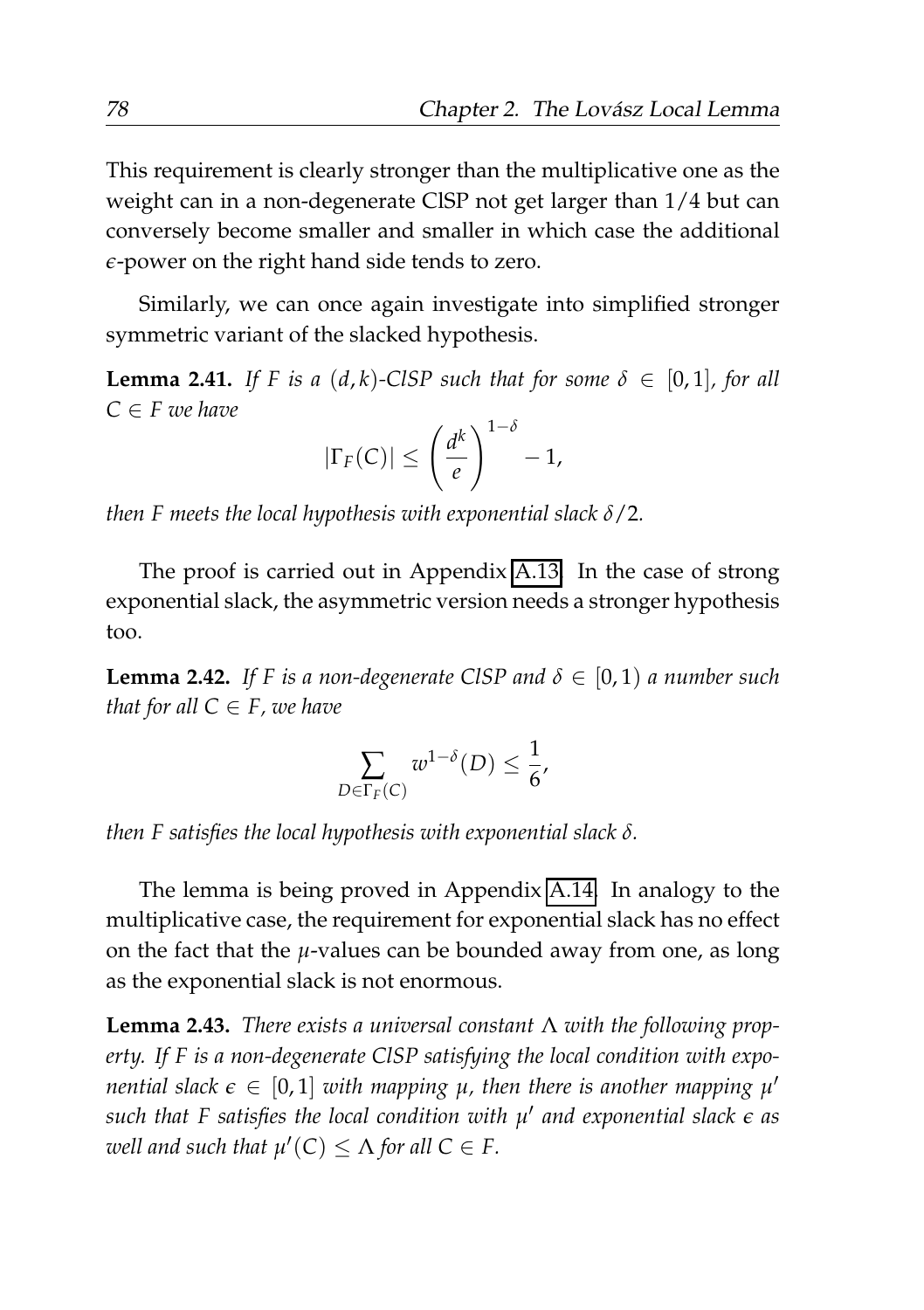The proof is in Appendix [A.15.](#page-199-0) Note that we have required the slack to be  $\epsilon \leq 1$  here. Exponential slack is also imaginable for larger  $\epsilon$  in which case this has to be checked with caution. The bound might not be tight, in particular Lemma [A.5](#page-180-0) which is at the heart of this might be improvable. Under normal circumstances however, *ϵ* should be (very) close to zero.

Note again that the lemma carries over to more general CSPs and other LLL settings; what we have used is only the symmetry (i.e. undirectedness) of the dependency graph and the fact that if a ClSP is nondegenerate, then no constraint has weight larger than 1/4. If some CSP satisfies these properties, the lemma applies.

## **2.8 Parallelization**[14](#page-100-0)

Our next goal is to show that Algorithm 1 can be parallelized and can be executed in polylogarithmic time on polynomially many processors.

<span id="page-100-1"></span>**Theorem 2.44.** *There exists a randomized parallel algorithm for a CREW-PRAM, which, on input any ClSP F which satisfies the Local Lemma hypothesis with multiplicative slack*  $\epsilon > 0$ , using a number of processors poly*nomial in size*(*F*)*, outputs a satisfying assignment in an expected time which* depends polylogarithmically on size(F) and linearly on  $\epsilon^{-1}.$ 

For the definition of the model of computation constituted by the *Concurrent Read Exclusive Write - Parallel Random Access Machine*, abbreviated *CREW-PRAM* and its basic capabilities, the reader is referred to [\[KR90\]](#page-208-1). There, it is for example spelt out how basic arithmetic and boolean operations over *n* bits (like an *n*-wise Boolean disjunc-

<span id="page-100-0"></span> $14$ The material in this Section is joint work with Gábor Tardos and has appeared in [\[MT10\]](#page-210-0).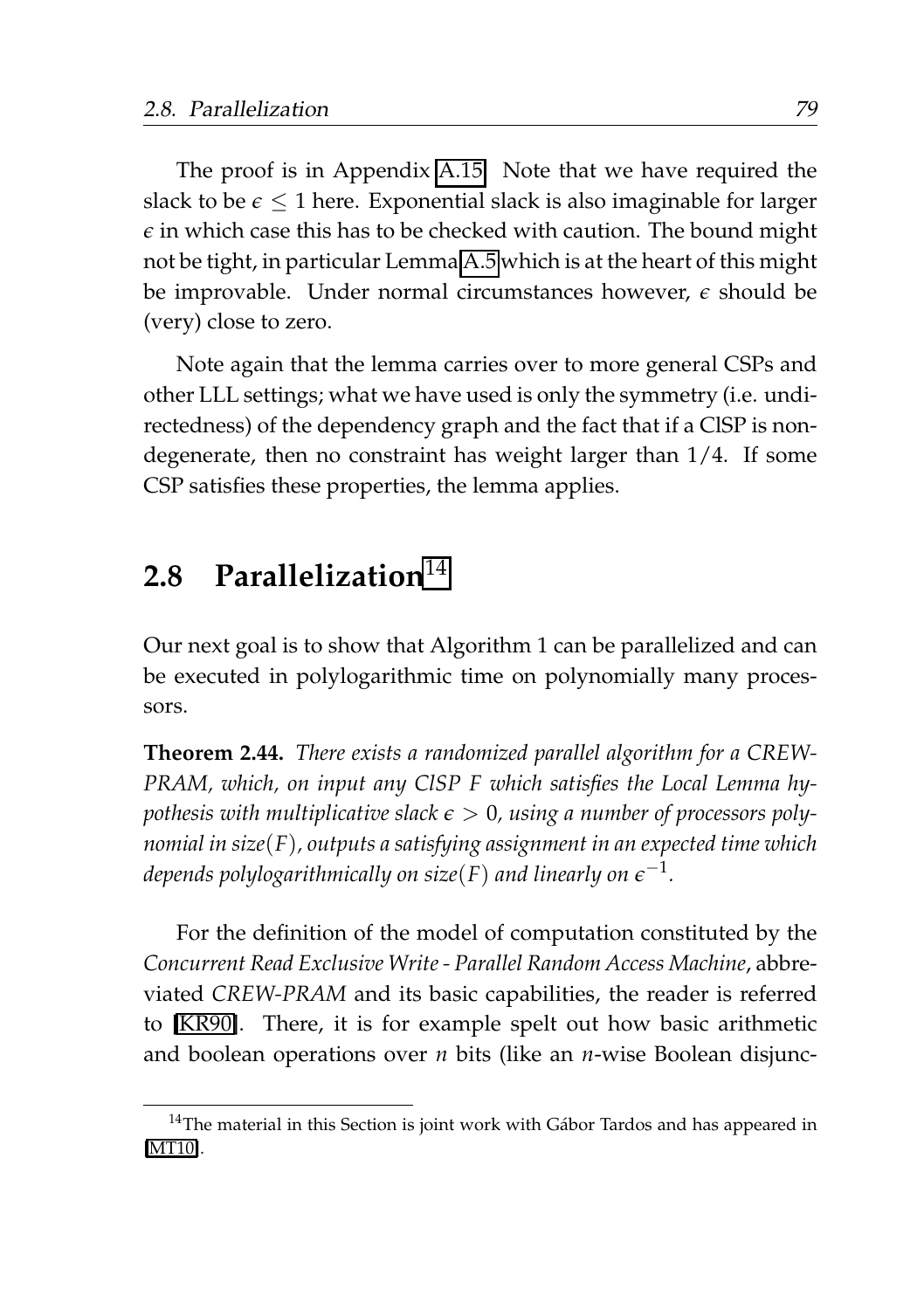tion needed for checking whether a clause is currently violated) can be executed in logarithmic time on such a machine.

Before we go on to prove the theorem by exhibiting and analyzing an approriate algorithm, let us check what this means for the running time of our standard applications.

In the symmetric case, where we have a  $(d, k)$ -ClSP with every clause having no more than *d <sup>k</sup>*/*e* inclusive neighbors, we have seen that the hypothesis is satisfied with a multiplicative slack that is proportional to *d* −*k* . This means that the algorithm's running time will be proportional to *d k* . As long as *d k* is polylogarithmic in the size of the formula, the running time will remain polylogarithmic in total. Note that by virtue of Theorem [2.1,](#page-39-0) *d k* cannot grow enormously in any interesting cases; it has to stay well-below size $(F)$ . However, there is a range between polylogarithmic and linear where *d k* increases too quickly and the running time increases quickly as well. In the latter case, we need to require that the neighborhoods be at most  $(1-\delta)d^k/e$ for some  $\delta > 0$  remaining bounded away from zero (or decreasing very slowly). Then we have a sufficient slack according to Lemma [2.38](#page-97-1) and the running time will be bounded accordingly. We get the following corollary.

**Corollary 2.45.** *There exists a randomized parallel algorithm for a CREW-PRAM which on input any*  $(d, k)$ *-ClSP F where for all*  $C \in F$  *we have* 

$$
|\Gamma_F(C)| \le (1-\delta) \cdot \left(\frac{d^k}{e} - 1\right)
$$

*for some*  $\delta \geq 0$ , using a number of processors polynomial in size(F), outputs *a satisfying assignment in expected time at most*

$$
\frac{1}{2^{\delta}-1+d^{-k}} \cdot polylog(size(F)).
$$

In the case of the simplified asymmetric criterion which we con-sidered in Lemma [2.39,](#page-98-0)  $\epsilon$  is constant so for the slacked part  $F_1$  of the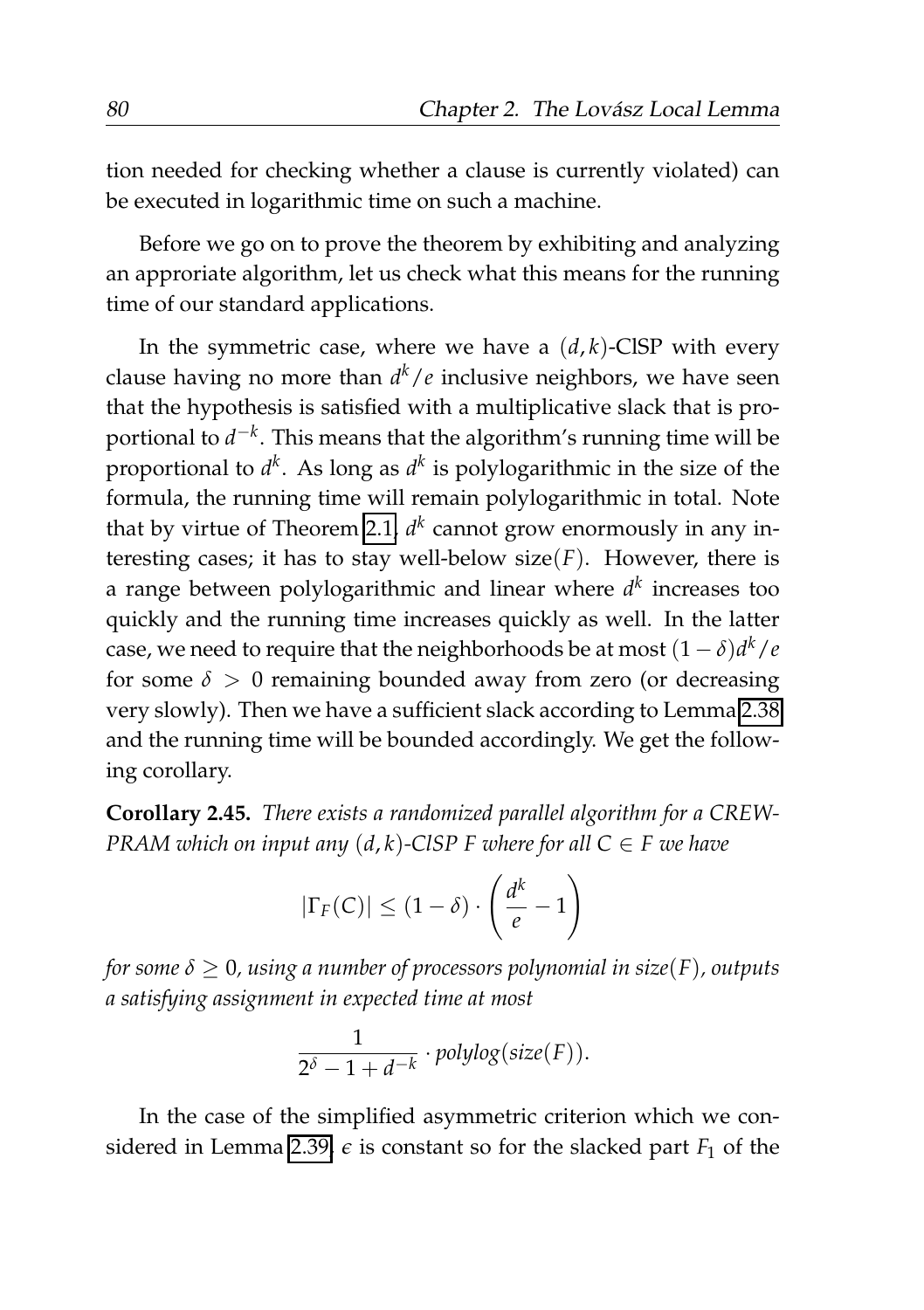formula, the running time is polylogarithmic.

<span id="page-102-0"></span>**Corollary 2.46.** *There exists a randomized parallel algorithm for a CREW-PRAM which on input any non-degenerate CISP F such that for all*  $C \in F$ *, we have*

$$
\sum_{D \in \Gamma_F(C)} w(D) \leq \frac{1}{4},
$$

*outputs a satisfying assignment in expected time polylogarithmic in size*(*F*) *using a number of processors polynomial in size*(*F*)*.*

For a formal proof, we also need to establish what happens on the star components. So we can do this only once we have described and analyzed the algorithm.

**Algorithm and Analysis.** Not surprisingly, the basic idea of such a parallel algorithm is that we proceed in phases and each phase performs not one correction step but a bunch of correction steps at once.

In order for the parallel steps not to interfere with one another, we require that they work on independent clauses. To make sure that we can work on an independent set of violated clauses in any given phase, we need to determine such a set first. In order for the number of phases to be bounded appropriately, we need that set to be maximal. Luby has described an algorithm in [\[Lub86\]](#page-209-1) with the following properties. On input a graph *G*, it runs on a CREW-PRAM with polynomially (in the number of vertices and edges) many processors, and takes polylogarithmic time to negotiate, among all vertices, a maximal independent set in *G*. Let LubyMaximalIndependentSet denote this procedure. As we will run this algorithm on subgraphs  $G_F' \subseteq G_F$ , it is important to note that Luby's algorithm can easily cope with  $G'_{F}$  being given as *G<sup>F</sup>* with some vertices and/or edges marked as 'deleted'. Indeed, this is part of the strategy the algorithm applies internally.

To start our parallel solver, we in parallel sample a random initial assignment for each variable.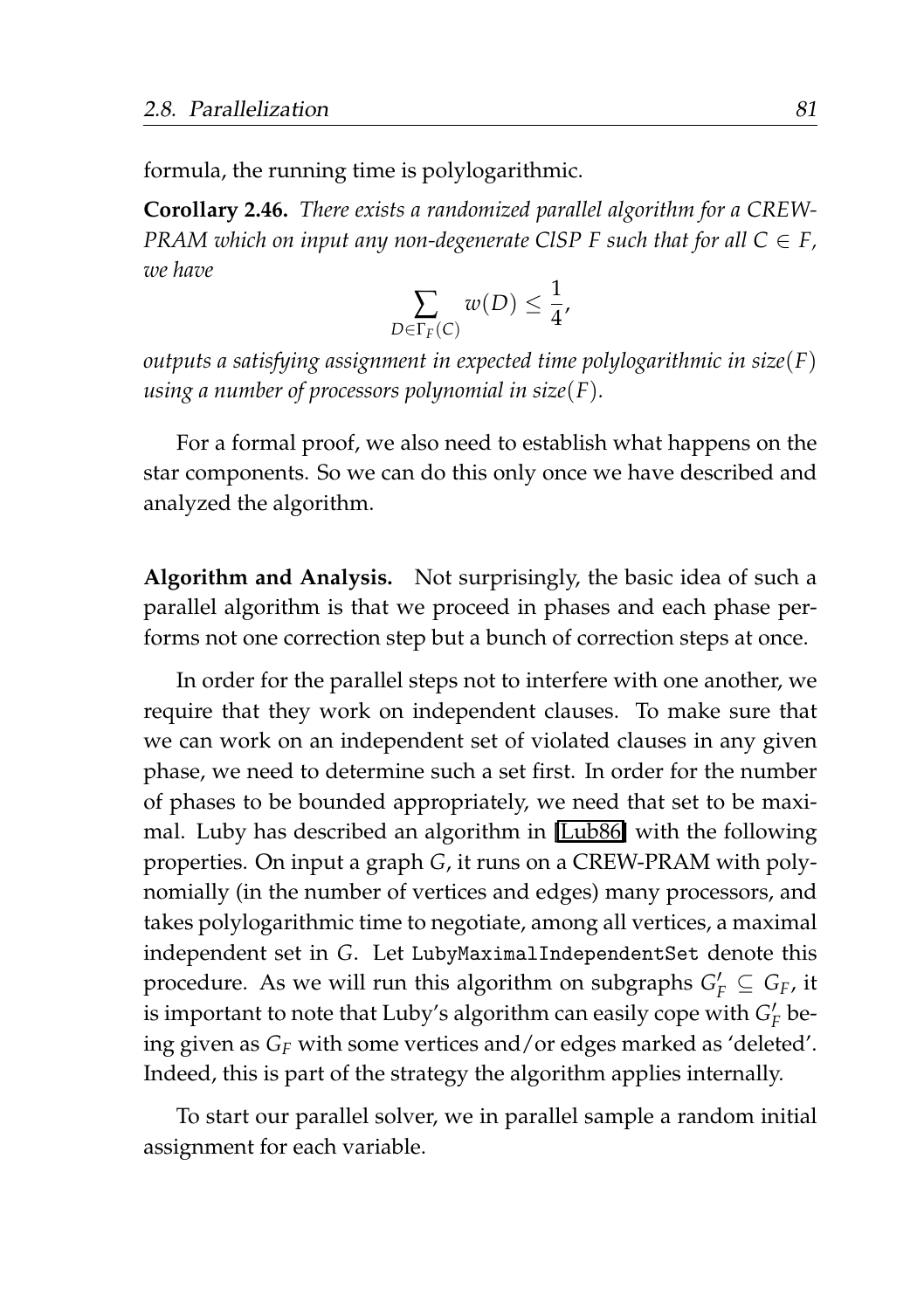Then, for  $i \geq 1$ , the *i*-th phase starts by a negotiation of which independent set of currently violated clauses to resample. To this end, we produce (in parallel or even implicitly) the subgraph  $G'_{F} \subseteq G_{F}$  induced by the currently violated clauses and run Luby's algorithm on it. We end up with all clauses marked which belong to a maximal independent set *M<sup>i</sup>* of violated clauses. All of this can be done in parallel in polylogarithmic time.

In the second part of the phase, we determine which variables to resample. This as well can be done in parallel in logarithmic time using polynomially many processors per variable. In the end, all variables to be resampled are. The procedure is summarized as Algorithm 4.

| Algorithm 4 LocalSolverParallel $(F)$                                      |
|----------------------------------------------------------------------------|
| Require: A satisfiable CISP formula F.                                     |
| <b>Ensure:</b> Output is a satisfying assignment.                          |
| 1: <b>parallel foreach</b> $x \in vbl(F)$ do                               |
| $\alpha(x) \leftarrow$ new uniformly random value from $L_x$<br>2:         |
| 3: end parallel foreach                                                    |
| 4: while F is not satisfied by $\alpha$ (parallel Boolean evaluation) do   |
| parallel foreach $v \in V(G_F)$ do<br>5:                                   |
| mark $v$ if it is violated by $\alpha$ (parallel Boolean evaluation)<br>6: |
| end parallel foreach<br>7:                                                 |
| $M \leftarrow$ LubyMaximalIndependentSet(marked part of $G_F$ )<br>8:      |
| <b>parallel foreach</b> $x \in vbl(C)$ with $C \in M$ do<br>9:             |
| $\alpha(x) \leftarrow$ new uniformly random value from $L_x$<br>10:        |
| end parallel foreach<br>11:                                                |
| $12:$ end while                                                            |
|                                                                            |

The total running time of one phase is clearly polylogarithmic. We now claim that the expected number of phases necessary is logarithmic on expectation. And thus the overall running time is polylogarith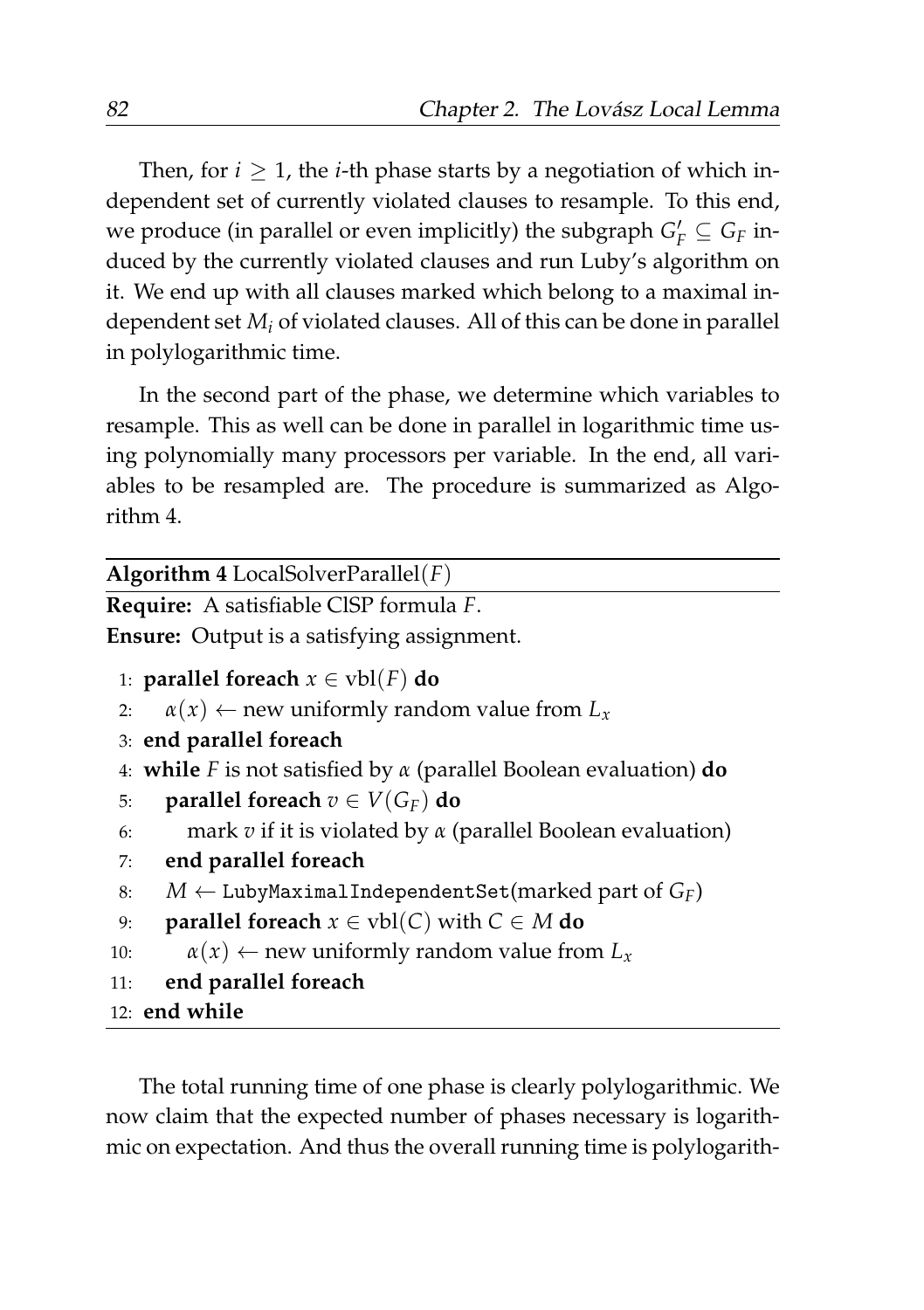mic as claimed. The following lemma readily implies the theorem (via Lemma [2.40\)](#page-98-1).

**Lemma 2.47.** *Suppose that F satisfies the local condition with mapping µ and slack ϵ. Then, on expectation, no more than*

$$
\mathcal{O}\left(\frac{1}{\epsilon} \cdot \log\left(\sum_{C \in F} \frac{\mu(C)}{1 - \mu(C)}\right)\right)
$$

*phases are necessary until the algorithm terminates because all clauses are satisfied.*

*Proof.* Just as in the case of the sequential algorithm, we associate a journal with an execution of Algorithm 4. Let the *journal* be the sequence  $\mathcal{M} = \langle M_1, M_2, \ldots \rangle$  of independent sets  $M_i \subseteq F$  of clauses resampled in the *i*-th step. We can serialize it by ordering the constraints within one phase according to the lexicographical ordering. Let  $C$  be the *sequential journal* so obtained. With every clause correction ⟨*M<sup>i</sup>* , *C*⟩ with  $C \in M_i$ , we can associate a witness tree  $T_{i,C}$  defined as the tree  $T_t$ we obtain from our construction in the sequential case, where *t* is the index where the correction of *C* within phase *i* occurs in the sequential journal.

We note that  $T_{i,C}$  has at least *i* nodes, which can be seen by induction. For  $i = 1$ , all trees  $T_{1,C}$  with  $C \in M_1$  have exactly one node. Now suppose all trees  $T_{i-1}$ , have at least  $i-1$  nodes. Now we consider a tree  $T_{i,C}$ . At the beginning of the *i*-th phase, constraint *C* was violated as only then  $C \in M_i$  is possible. Furthermore, there exists some *D* ∈  $M_{i-1}$  sharing at least one variable with *C*, as otherwise the variables of *C* would not have been touched in the (*i* − 1)-th phase, implying that *C* was already violated at the beginning of that phase and could have been added to *Mi*−<sup>1</sup> , contradicting the maximality of *Mi*−<sup>1</sup> . By the way *Ti*,*<sup>C</sup>* is constructed, it must contain a node to represent each correction step that is represented in  $T_{i-1,D}$  and at least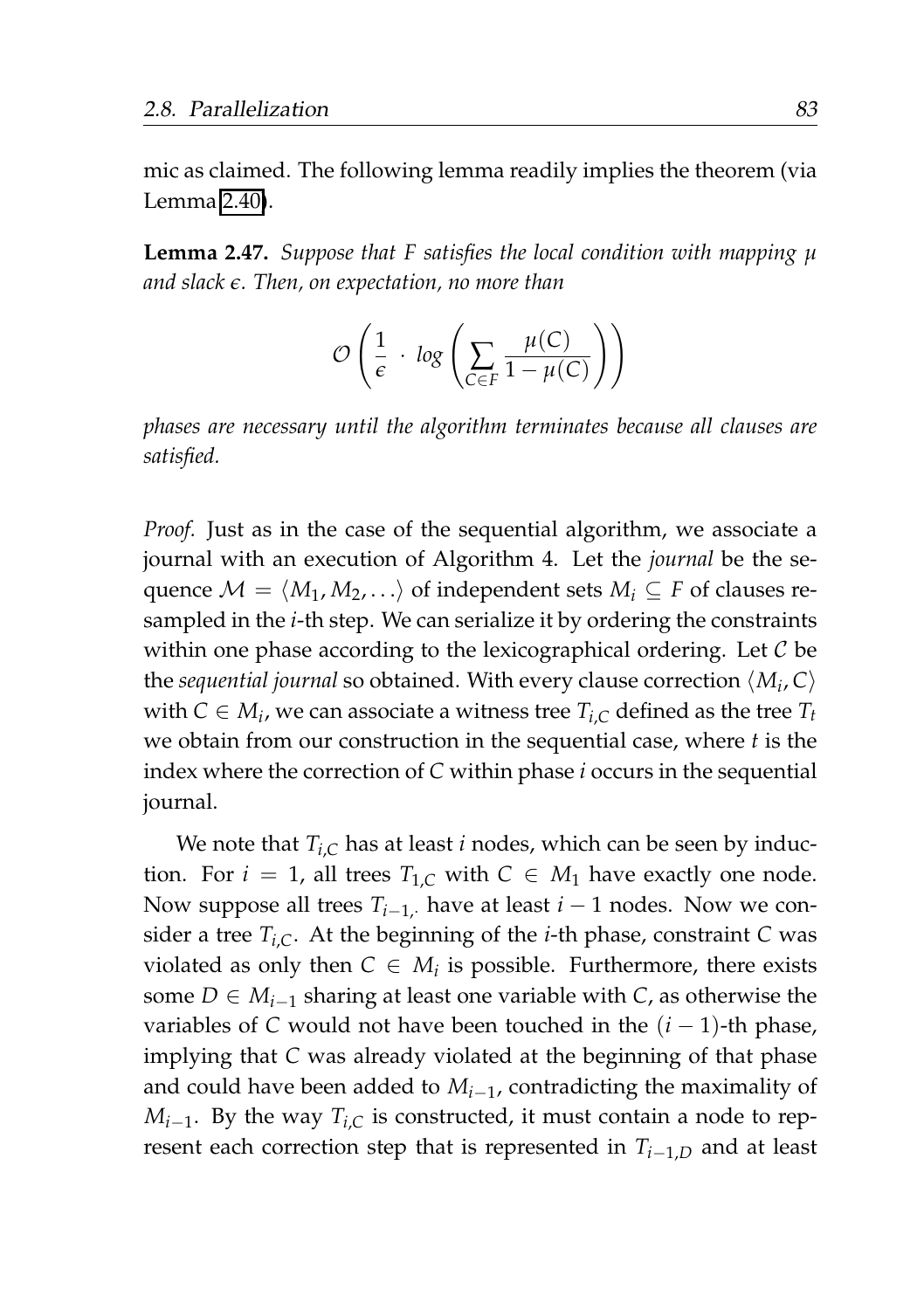one more node as the root. Therefore  $T_{i,C}$  has more nodes than  $T_{i-1,D}$ which has  $i - 1$  nodes.

Furthermore, it is easy to check that the equivalent of Lemma [2.34](#page-91-0) holds here. That is, just as in the sequential case, the probability that a fixed witness tree *T occurs* in the journal, i.e. that there exists *i* and *C* such that  $T = T_{i,C}$  is bounded by its weight  $w(T)$ . This weight is always at most the  $\mu$ -weight  $w_{\mu}(T)$ , and now, since the local condition is met even with slack  $\epsilon$ , we have that in fact  $w(T) \leq (1 - \epsilon)^{|V(T)|} w_{\mu}(T)$ . Therefore, the probability that a fixed witness tree *T* occurs in the journal is bounded as

$$
\Pr[\exists i, C : T = T_{i,C}] \le (1 - \epsilon)^{|V(T)|} \cdot w_{\mu}(T).
$$

We now bound the probability that the algorithm conducts at least *i* phases. If it does, then there exists  $C \in M_i$  and thus a tree  $T_{i,C}$  having at least *i* nodes which occurs in the journal. So the probability that at least *i* phases are conducted is bounded by the probability that any witness tree having at least *i* nodes occurs in the journal. Let  $\mathcal{T}_i$  be the set of all witness trees having at least *i* nodes. Then we obtain

$$
\begin{aligned} \Pr\left[\text{at least } i \text{ phases}\right] &\leq \sum_{T \in \mathcal{T}_i} (1 - \epsilon)^i \cdot w_{\mu}(T) \leq \\ &\leq (1 - \epsilon)^i \sum_{T \in \mathcal{T}} w_{\mu}(T) \leq (1 - \epsilon)^i \cdot \sum_{C \in F} \frac{\mu(C)}{1 - \mu(C)}, \end{aligned}
$$

where the last inequality is by Corollary [2.37.](#page-94-0) Given this bound, the claim now follows from Lemma [A.6.](#page-183-0)  $\Box$ 

There is the open task left of proving Corollary [2.46.](#page-102-0) For this we can use the following lemma.

<span id="page-105-0"></span>**Lemma 2.48.** *If the input is a formula F is a union of disjoint stars, then Algorithm 4 runs in expected time polylogarithmic in size*(*F*)*.*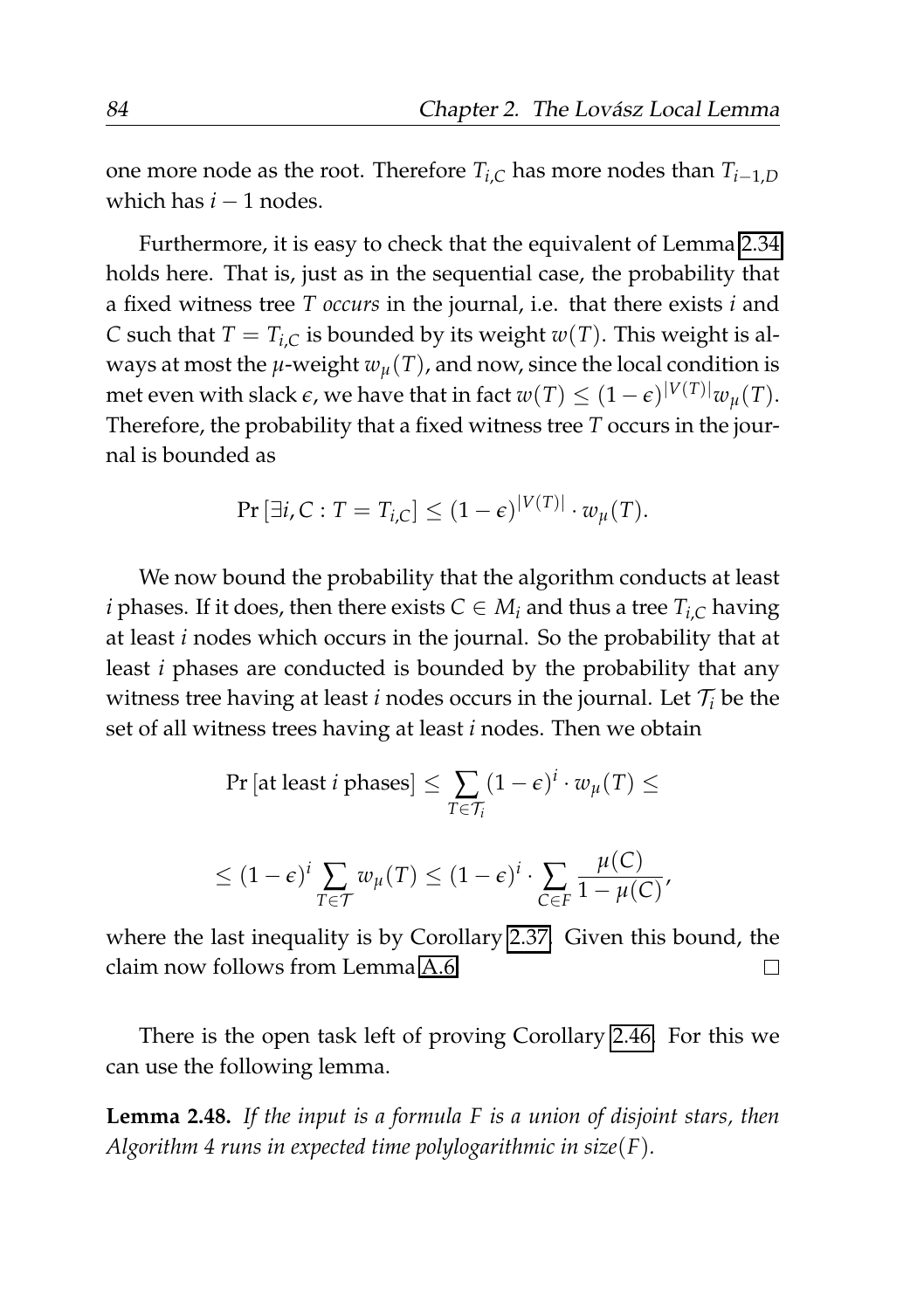The proof is done in Appendix [A.16.](#page-199-1)

Corollary [2.46](#page-102-0) now readily follows from Theorem [2.44,](#page-100-1) Lemma [2.48](#page-105-0) and Lemma [2.42.](#page-99-0) Note that we use here that if a formula is input which consists of several disconnected components, then Algorithm 4 runs in an expected time which is at most the sum of the expected times of all components (which is a very crude overestimate but sufficient for our purposes here). So since both the star part (as a whole) and the remainder can be solved in polylogarithmic time, both parts together can, too.

## **2.9 Derandomization**[15](#page-106-0)

We have illustrated that philosophically, the power of Algorithm [1](#page-64-1) stems from the fact that compared to their likelihood, there are only very few choices of random bits that do not quickly lead to the algorithm's termination. In Section [2.5,](#page-71-0) this fact was phrased in terms of comparing the information-theoretic effort of encoding such bad executions and juxtaposing the number of random bits they allow to reconstruct. In Section [2.6,](#page-84-2) we have redone the same thing summing up the probabilities of all possible witnesses of bad executions.

When going for the derandomization of this approach, the former perspective appears to be less suitable than the latter one. If we wanted to exploit the fact that most random strings are incompressible and incompressible strings lead to quick termination of the algorithm, what we would be looking for was a deterministically constructible hitting set for the class of incompressible strings (strings with high

<span id="page-106-0"></span><sup>&</sup>lt;sup>15</sup>The first part of the section is joint work with Gábor Tardos and has appeard in [\[MT10\]](#page-210-0). In the second part, we survey the follow-up result by Chandrasekaran, Goyal and Haeupler in [\[CGH09\]](#page-205-0).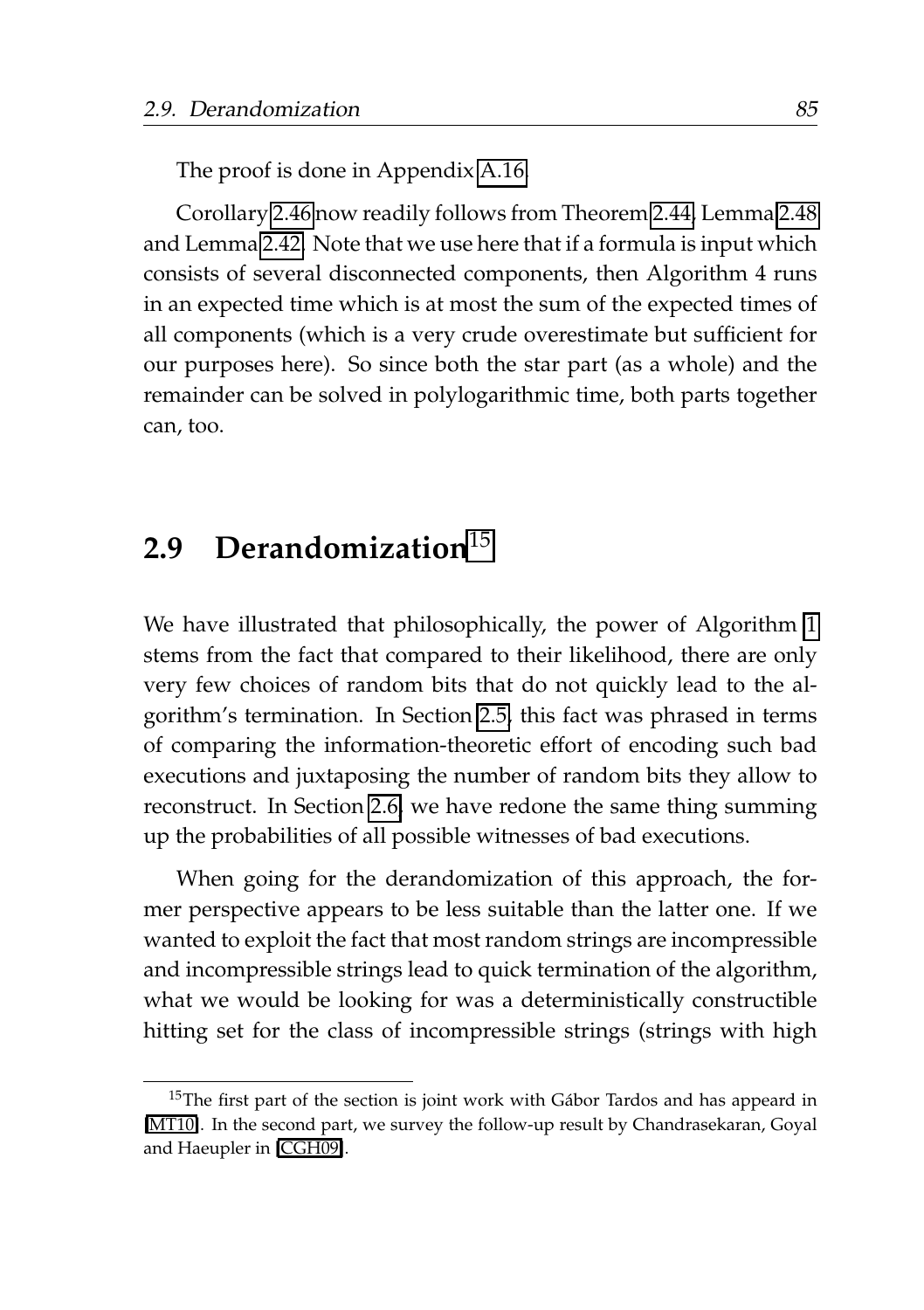so-called *Kolmogorov complexity*[16](#page-107-0)). Such a hitting set cannot exist by definition, as it would imply the compressibility of the string we are looking for.

On the other hand we are more lucky with the witness tree viewpoint. Since witness trees have a well-defined structure, there might be a chance of deterministically generating sequences of bits replacing the randomness in the algorithm in such a way that large witness trees consistent with the sequence, which are bound to occur in long executions of the algorithm, do a priori not exist. This guarantees that the algorithm terminates quickly when using such a sequence to supplant randomness.

To get formal, suppose again our formula  $F$  is over variables  $V =$  ${x_1, x_2, ..., x_n}$ . Let a *table*  $\mathfrak{T}$  for *F* be a map  $\mathfrak{T} : [n] \times \mathbb{N}_0 \to L$  such that for all  $x_i \in V$  and all  $j \in \mathbb{N}$ , we have  $\mathfrak{T}(i, j) \in L_{x_i}$ . A table can be used to supplant the supply of random samples  $X_i^{(j)}$  $i^{\prime\prime}$ , that is for each variable  $x_i \in V$ , we use  $\mathfrak{T}(x_i, 0)$  as its initial value and then the *j*-th time a value for  $x_i$  is being resampled we assign value  $\mathfrak{T}(i, j)$  to it. We call this a *run of* Algorithm 1 *using table* T.

A usual randomized run of Algorithm 1 corresponds to a run using a table chosen *uniformly at random*, by which we in this context mean choosing each of the infinitely many entries  $\mathfrak{T}(i, j)$  uniformly at random and independently of all other entries. We recall our analysis of such a run using witness trees as done in Section [2.6.](#page-84-2) Let us recall in particular the proof of Lemma [2.33](#page-89-0) where we have defined a reconstruction map  $\mathcal{R}'$  to recover variable histories. Let us now say that a given witness tree  $T \in \mathcal{T}$  is *consistent* with a given table  $\mathfrak{T}$ , if  $\mathcal{R}'(T)$  is a true reconstruction set given that we use  $\mathfrak T$  for the variable histories, or, phrased differently, if for all  $(i, j, v) \in R'(T)$  we have  $\mathfrak{T}(i, j) = v$ .

<span id="page-107-0"></span><sup>16</sup>See, for example, Gasarch and Haeupler [\[GH11\]](#page-207-0) for a review of this topic in the LLL setting.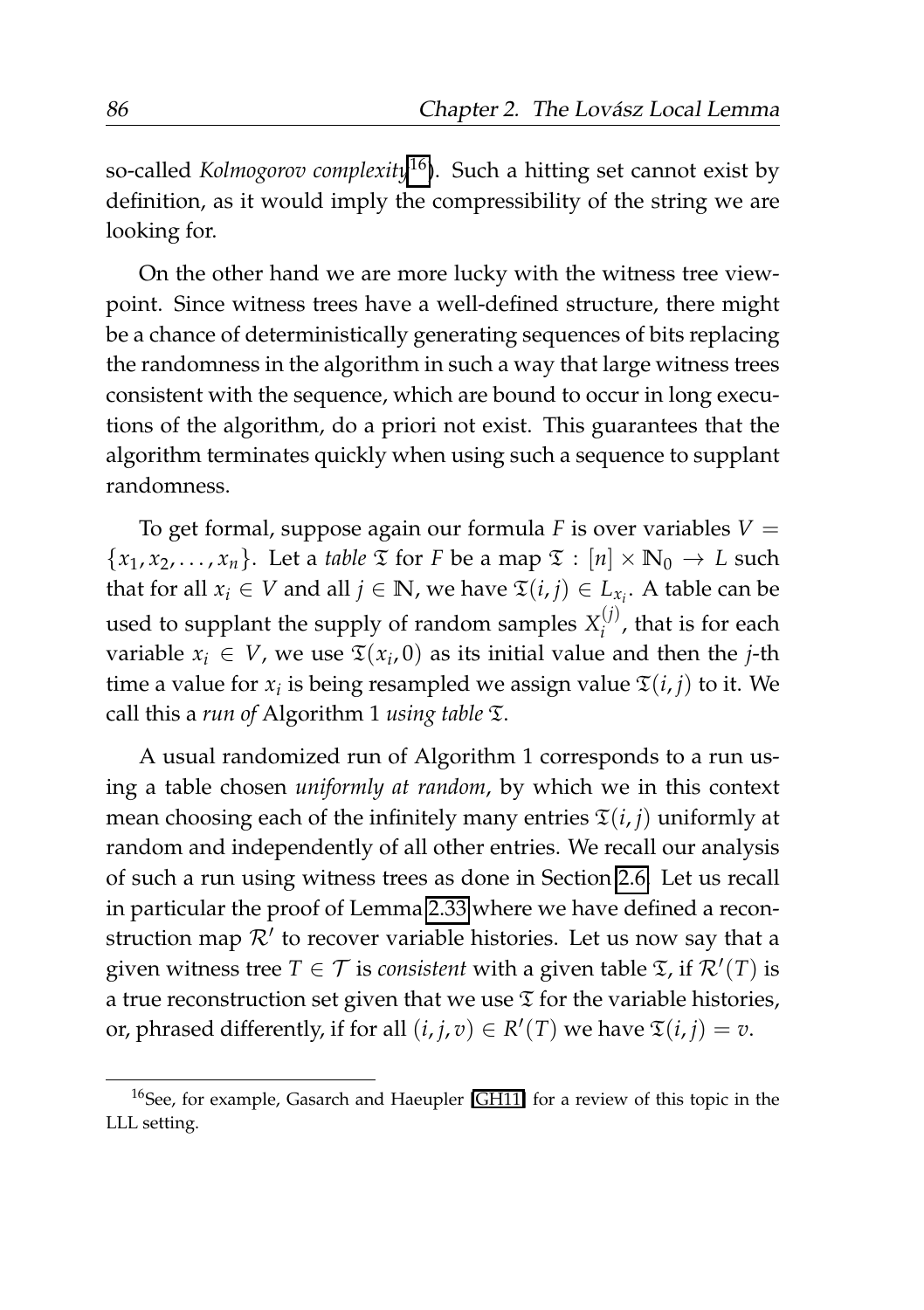The randomized analysis has demonstrated that if  $\mathfrak T$  is chosen uniformly at random, then the expected number of distinct witness trees consistent with  $\mathfrak T$  can be bounded and this in turn yields a bound on the expected running time. In order to derandomize Algorithm 1, we will assume a slacked hypothesis and use it to prove a stronger bound, namely that the number of *large* witnesses consistent with a random table is smaller than *one* and hence with constant probability, *no* large witness is consistent with such a table. As from this, the existence of many tables  $\mathfrak T$  admitting no large consistent witnesses follows, we can then use the standard method of conditional expectations due to Erdős and Selfridge [\[ES73\]](#page-206-0) in order to deterministically construct one. This technique is not new in the context. It has already been applied by Beck in [\[Bec91\]](#page-205-0) for the very same purpose, although the notion of witness trees was considerably different in his approach (see Section [2.3\)](#page-55-0). Running Algorithm 1 using such a  $\mathfrak T$  is then deterministic.

Note that if there are no large consistent witnesses, then the running time has to be short: if any clause  $A \in F$  is resampled *s* times, then there exists at least one consistent witness featuring at least *s* clauses, namely  $T_t$  where  $t$  is the index of the last time  $A$  is being resampled. So if there exists no witness having at least *s* vertices which is consistent with  $\mathfrak{T}$ , then running the algorithm using  $\mathfrak{T}$  results in each clause being resampled no more than *s* times.

The notion of what constitutes a "large" witness will depend on what kind of assumptions we make.

**Constant Neighborhood Bounds.** Our goal is first to prove the following simple statement.

<span id="page-108-0"></span>**Theorem 2.49.** *There exists a deterministic algorithm which on input some ClSP formula F satisfying the local condition with multiplicative slack ϵ outputs a satisfying assignment to F in time at most*

$$
(\mathcal{O}(|F|))^{\frac{1}{\epsilon} \cdot (1 + \ln \Delta) \cdot k} \cdot poly(size(F)),
$$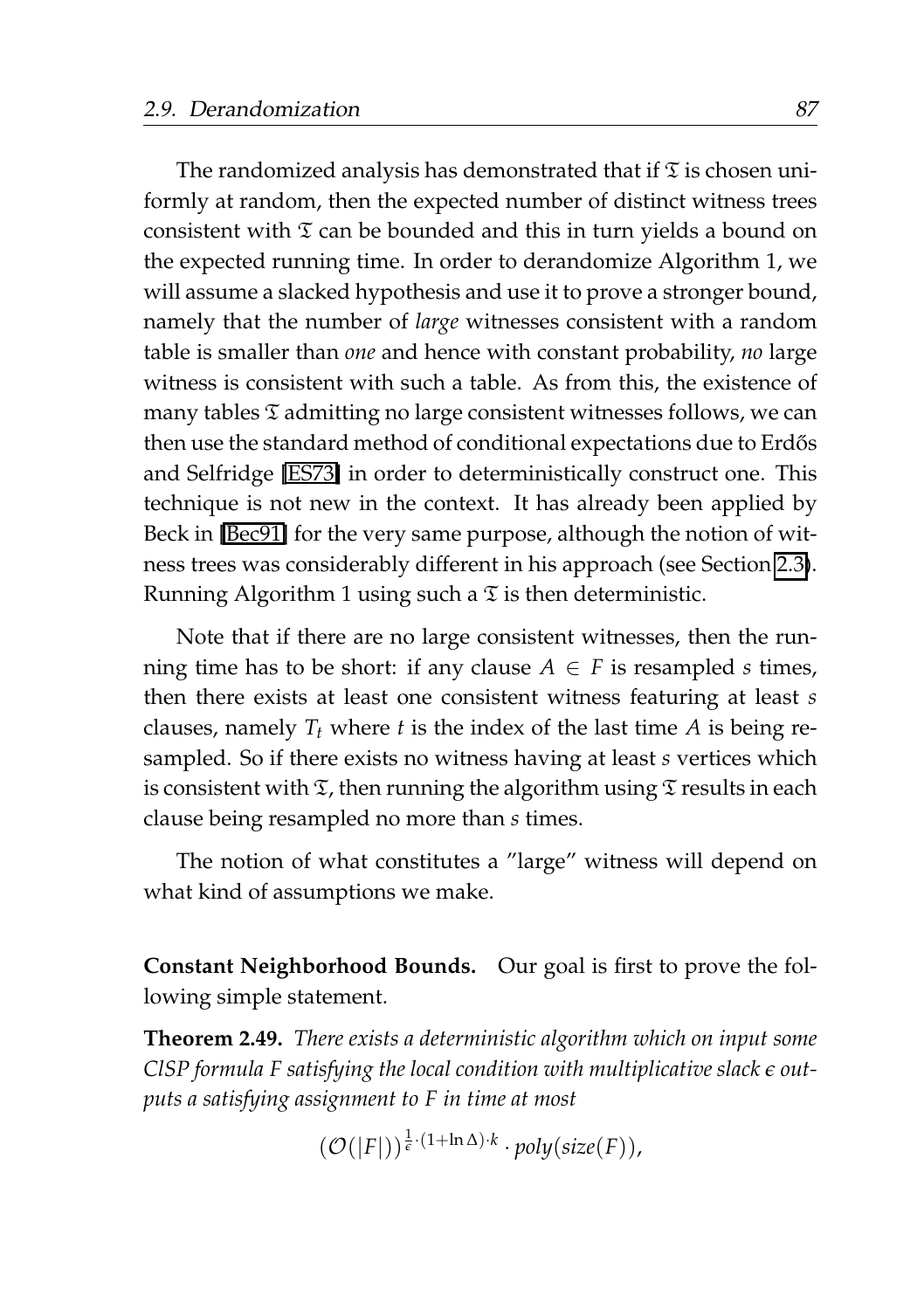*where*

 $\Delta := \max_{\mathbf{U} \in \mathcal{C}}$  $\max_{v \in V(G_F)} deg_{G_F}(v) + 1$ 

*is the maximum neighborhood size and k is the size of the largest clause in F.*

The algorithm is thus polynomial if there is a constant bound on the neighborhood degree ∆ and the clause size and if *ϵ* is not too small. For a simple corollary, we get the following.

<span id="page-109-0"></span>**Corollary 2.50.** *If d*, *k are constants, then there is a deterministic procedure solving any* (*d*, *k*)*-ClSP F in which each clause shares variables with at most d <sup>k</sup>*/*e* − 1 *other clauses in time polynomial in size*(*F*)*.*

*Proof.* Lemma [2.38](#page-97-0) yields that if *d* and *k* are constant, then under this neighborhood bound *ϵ* can also be chosen constant. The claim readily follows.  $\Box$ 

The asymmetric version from Lemma [2.39](#page-98-0) can of course also be used but the dependence on  $\Delta$  will remain.

After proving the theorem, we will later in the section go on to explain how Chandrasekaran, Goyal and Haeupler [\[CGH09\]](#page-205-1) managed to relax these preconditions.

For the proof, we proceed as sketched and demonstrate that with constant probability, no large witness tree is consistent with a uniformly random table  $\mathfrak{T}$ . The first step is to assume that  $\mu(C) \leq \Lambda$  for all  $C \in F$  with the universal constant  $\Lambda$  which Lemma [2.40](#page-98-1) promises to exist. If this bound did not hold, then we would have to apply Lemma [2.40](#page-98-1) first to establish it. Note that in this case,  $\epsilon$  will have to decrease, but only by a constant.

For shortness of notation, define the parameter

$$
s:=\frac{1}{\epsilon}\ln\left(2|F|\cdot\frac{\Lambda}{1-\Lambda}\right).
$$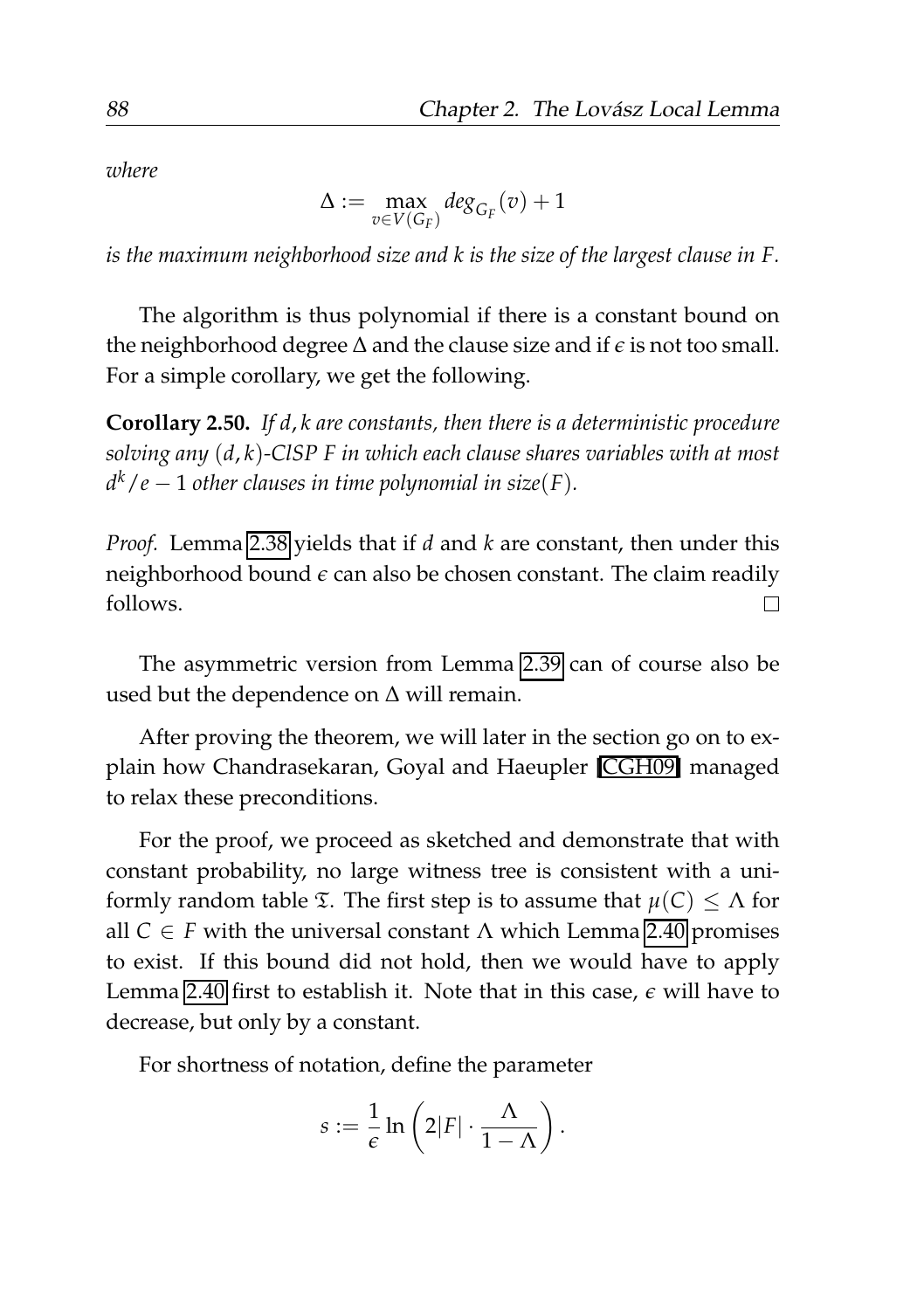<span id="page-110-0"></span>**Lemma 2.51.** If  $\mathfrak{T}$  *is a table chosen uniformly at random, then the expected number of witness trees which are consistent with* T *and have at least s vertices is at most* 1/2*.*

*Proof.* We start from Corollary [2.37](#page-94-0) saying that for every  $A \in F$ ,

$$
\sum_{T \in \mathcal{T}_A} w_{\mu}(T) \leq \frac{\mu(A)}{1 - \mu(A)}.
$$

Let now  $\mathcal{T}_A' \subseteq \mathcal{T}_A$  be the subset of those witness trees with the root label *A* which have at least *s* vertices. Using the slacked hypothesis, we obtain that

$$
\sum_{T \in \mathcal{T}_A} w(T) \le (1 - \epsilon)^s \cdot \frac{\mu(A)}{1 - \mu(A)}.
$$

Plugging in the value of *s* and using that  $ln(1 - \epsilon) \leq -\epsilon$  (which is Lemma [A.1\)](#page-176-0), we obtain

$$
\sum_{T \in \mathcal{T}_A} w(T) \leq \frac{1}{2|F|}.
$$

Since the left hand side equals the expected number of large trees consistent with  $\mathfrak{T}$ , the claim follows by summing over all  $A \in F$ .  $\Box$ 

At least half the tables are hence such that no large tree is consistent with them. We would like to construct such a table deterministically. In order to apply the method of conditional expectations however, we need to be able to compute the expected number of trees consistent with a table of which some entries are fixed and others are kept random. The problem with computing such expected numbers is that  $\mathcal{T}' := \cup_{A \in F} \mathcal{T}'_A$  contains infinitely many trees and thus we have to sum infinitely many terms. For remedy, we will define a small list  $\mathcal{F} \subseteq \mathcal{T}$  of *forbidden witness trees* with the property that if any  $T \in \mathcal{T}_A'$ is consistent with a table  $\mathfrak{T}$ , then there exists also a tree  $\tilde{T} \in \mathcal{F}$  which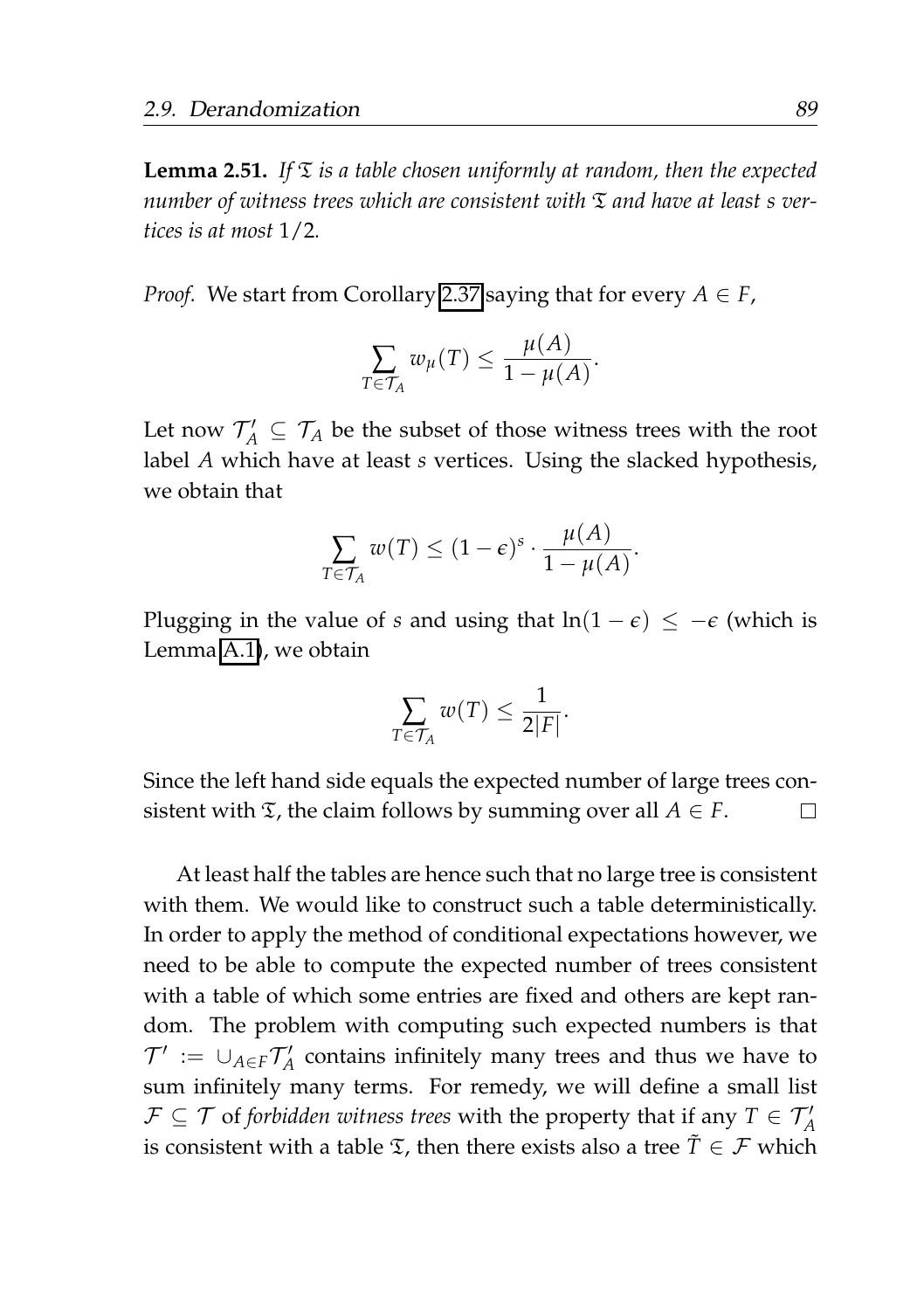is also consistent with  $\Sigma$ . Lemma [2.51](#page-110-0) implies that the expected number of trees from  $\mathcal F$  which are consistent with  $\mathfrak T$  is smaller than 1/2. Using the method of conditional expectations, we can fix values of  $\mathfrak T$ one by one until the number of witness trees from  $\mathcal F$  consistent with  $\mathfrak T$ has dropped to zero. Then there is no witness from  $\mathcal F$  that can appear in the journal and by construction of Ftherefore also no witness from  $\mathcal{T}'_A$ .

We define  $\mathcal F$  via the size of the witness trees. Let  $\mathcal F \subseteq \mathcal T'$  be the set of all witness trees *T* of which the number of nodes lies in the range [*s*, *ks*]. We claim that this definition serves the purpose.

<span id="page-111-0"></span>**Lemma 2.52.** Let  $\mathfrak T$  *be any table. If there is a tree*  $T \in \mathcal T'$  consistent with  $\mathfrak T$ *, then there is also a tree*  $\tilde{T} \in \mathcal{F}$  *also consistent with the table.* 

*Proof.* Let  $T \in \mathcal{T}'$  be a witness tree consistent with the table which has at least *s* nodes and is among all such trees a tree with the smallest number of nodes. For the sake of contradiction, suppose *T* has more than *ks* nodes.

Now consider the artificial journal  $C_T$  (cf. Lemma [2.33\)](#page-89-0) which is recoverable by a bottom-up BFS of *T* and the entries in this journal which are represented by the children of the root of *T*. Since the label at the root has at most *k* literals, there are at most *k* such children. Let  $i_1, i_2, \ldots, i_t$  with  $t \leq k$  be the indices of the corresponding entries in the artificial journal  $C_T$ . Now build witness trees  $T_{i_1}, T_{i_2}, \ldots, T_{i_k}$  for these entries on grounds of  $C_T$  the same way we built witness trees for the usual journal. All these trees are consistent with the table by construction. And since all nodes in *T* except for the root must be represented in at least one of them, without loss of generality.  $T_{i_1}$ , has size at least  $|V(T)|/k$ . But if  $|V(T)| > k$ s, then  $|V(T_{i_1})| > s$ , which is a contradiction as we assumed *T* to be the smallest such example.  $\Box$ 

Using the definition of  $\mathcal F$ , it is easy to bound its size. For any  $C \in F$ , consider the infinite ordered rooted tree *I* of which the root is labelled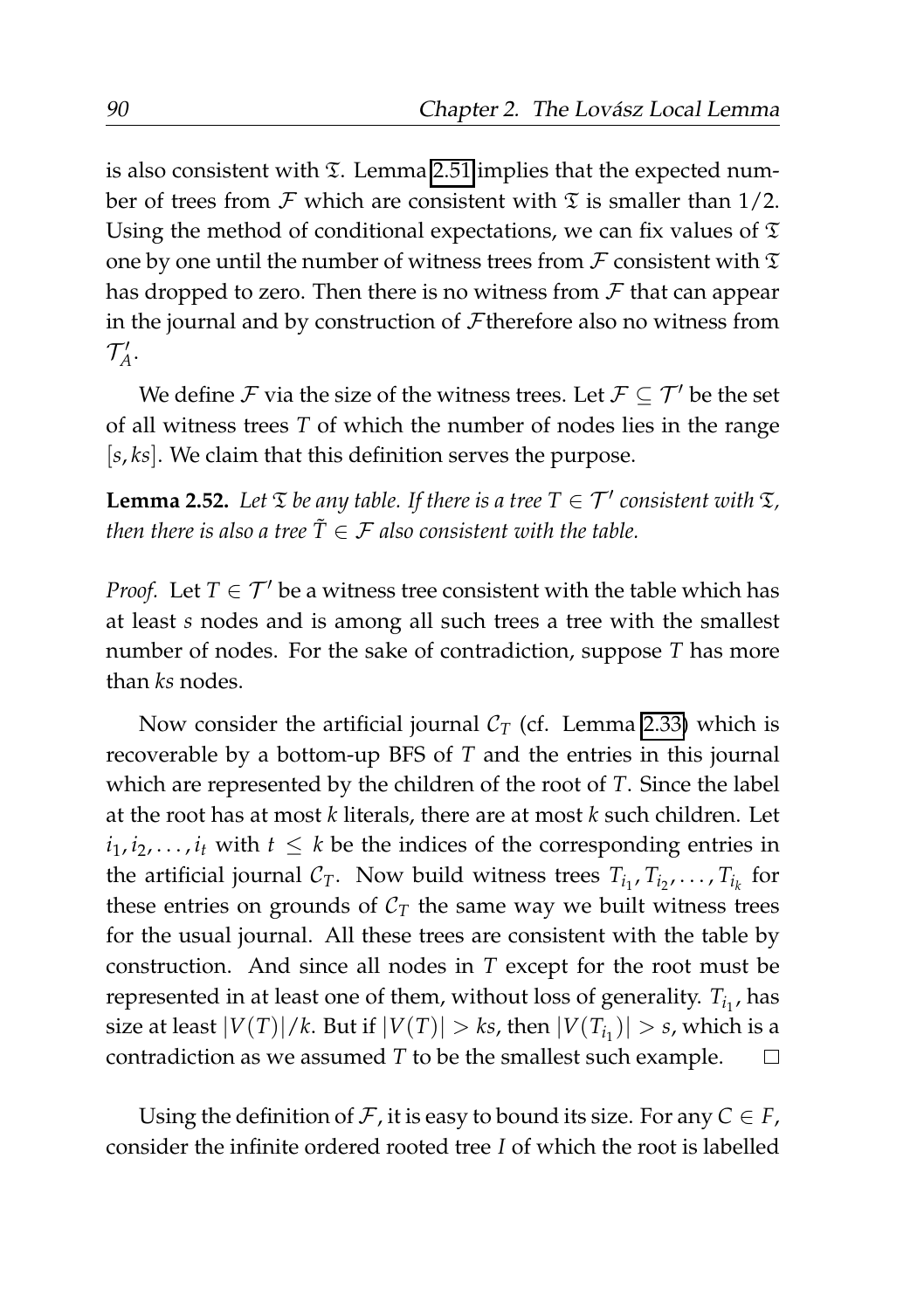with *C* and for every node with label  $D \in F$  in the tree, its children are labelled with  $\Gamma^+_F(D)$  in lexicographic order. Every witness tree for *F* is clearly a subtree of *I*, and according to a well-known bound (see, e.g., [\[Knu73\]](#page-208-0)), the number of rooted subtrees of size at most *ks* of an infinite rooted tree where each node has at most ∆ children is at most

$$
(e\Delta)^{ks} = \mathcal{O}(|F|)^{\frac{1}{\epsilon} \cdot k \cdot (1 + \ln \Delta)}.
$$

Therefore there cannot be any more than this number of distinct witness trees in F.

To summarize, the determinstic strategy is now the following. We enumerate explicitly all witness trees in  $\mathcal F$ . Then we build a table  $\mathfrak T$ with which no tree from  $F$  is consitent using the method of conditional expectations: we calculate the expected number of trees from  $\mathcal F$ which are consistent if the table is chosen randomly. Then we fix  $\mathfrak T$ entry by entry, each time choosing that value from the admissible domain which minimizes this expected number under the assumption that the remaining entries remain uniformly at random. When filling the table top down, at the latest after having fixed *ks* values in the history of each variable, this expected value must have dropped to zero. Then we can run Algorithm 1 using the table  $\mathfrak T$  so constructed for the randomness and we know that it terminates well-before *ns* correction steps.

This concludes the proof of Theorem [2.49.](#page-108-0) П

**Derandomization under Exponential Slack.** This approach was further strengthened in follow-up work by Chandrasekaran, Goyal and Haeupler in [\[CGH09\]](#page-205-1) so as to remove certain weaknesses of Theorem [2.49.](#page-108-0) Foremost, we want to be able to treat problems where the clause weight decreases when the problem size increases.

On the cost side, we must transition from the multiplicative slack we have used so far to the stronger exponential-type slack.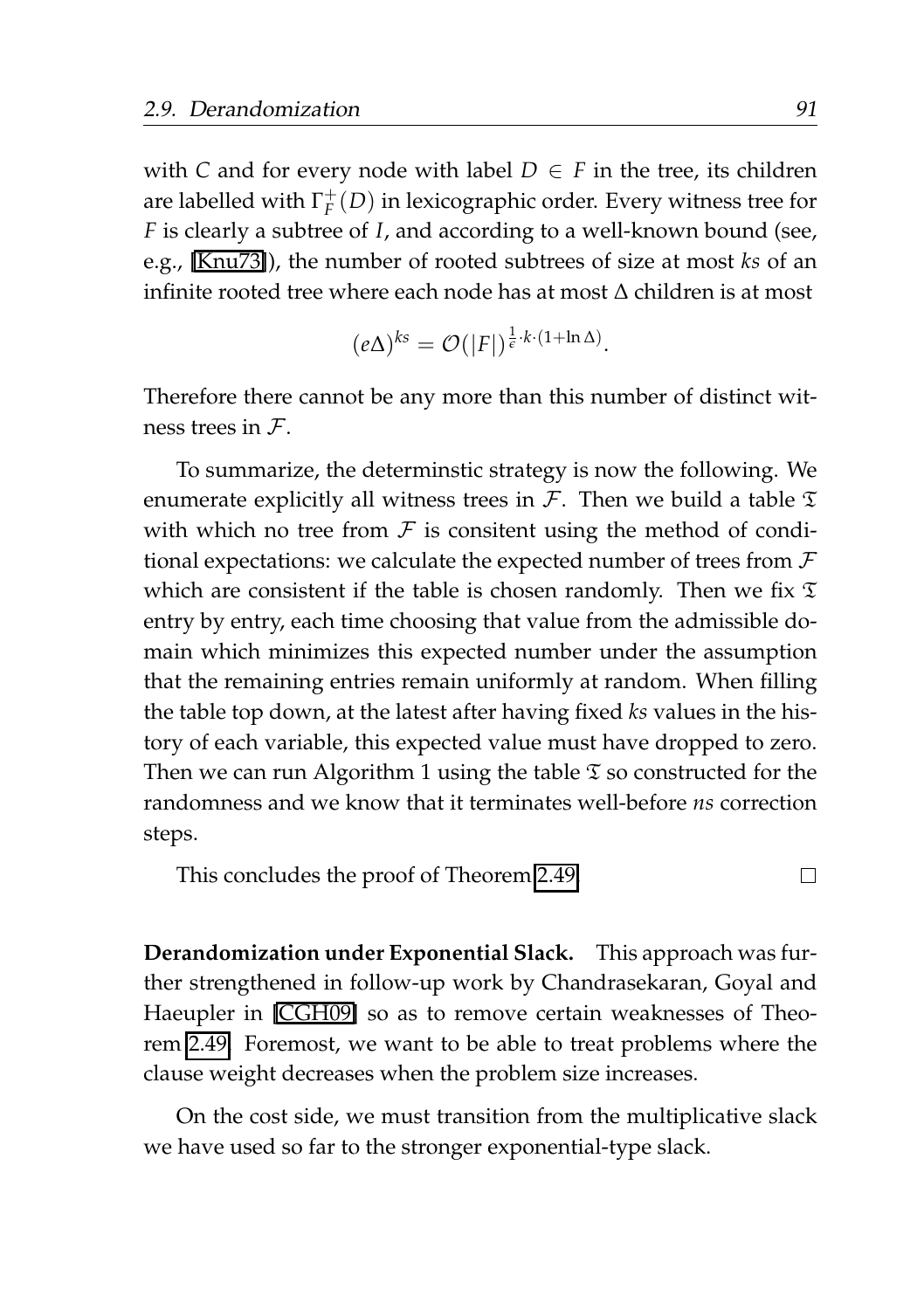Applied to our setting of ClSP problems, Chandrasekaran, Goyal and Haeupler now prove the following. Note that we are stating a largely simplified, convenient but weaker result here, for the full details the reader is referred to [\[CGH09\]](#page-205-1).

**Theorem 2.53** ([\[CGH09\]](#page-205-1))**.** *There exists a deterministic algorithm which, given a non-degenerate ClSP F satisfying the local condition with exponential slack ϵ* ∈ (0, 1]*, returns a satisfying assignment in a time which can be bounded by a polynomial in size*(*F*) *and* (min*C*∈*<sup>F</sup> w*(*C*)) −1 *of which the degree is*  $\mathcal{O}(1+1/\epsilon)$ *.* 

Although there remains the dependency on  $(\min_{C\in F} w(C))^{-1}$  and thus applications with sporadic large clauses are still not tractable, this version is considerably more flexible than our Theorem [2.49.](#page-108-0) As an example, Corollary [2.50](#page-109-0) on symmetric (*d*, *k*)-ClSPs can now be obtained without assuming constant *d* and *k* if there is a slight slack in the hypothesis.

**Corollary 2.54.** *There is a deterministic procedure solving any* (*d*, *k*)*-ClSP F* such that there is  $\delta \in (0,1)$  such that each clause shares variables with at *most*

$$
\left(d^k/e\right)^{1-\delta}-1
$$

*other clauses, in a time which is bounded by a polynomial in size*(*F*) *and of which the degree depends only on δ.*

*Proof.* Lemma [2.41](#page-99-0) yields the required magnitude of *ϵ*. For applying the theorem, we only need to bound  $(\min_{C \in F} w(C))^{-1} = d^k$  by a polynomial. Obviously, this quantity depends exponentially on *k*. But ac-cording to Theorem [2.1,](#page-39-0) we may assume that  $|F| > d^k$ , as otherwise we can solve the formula trivially using the method of conditional expectations. Hence *d k* is a quantity also polynomial in size(*F*) and we are done. $\Box$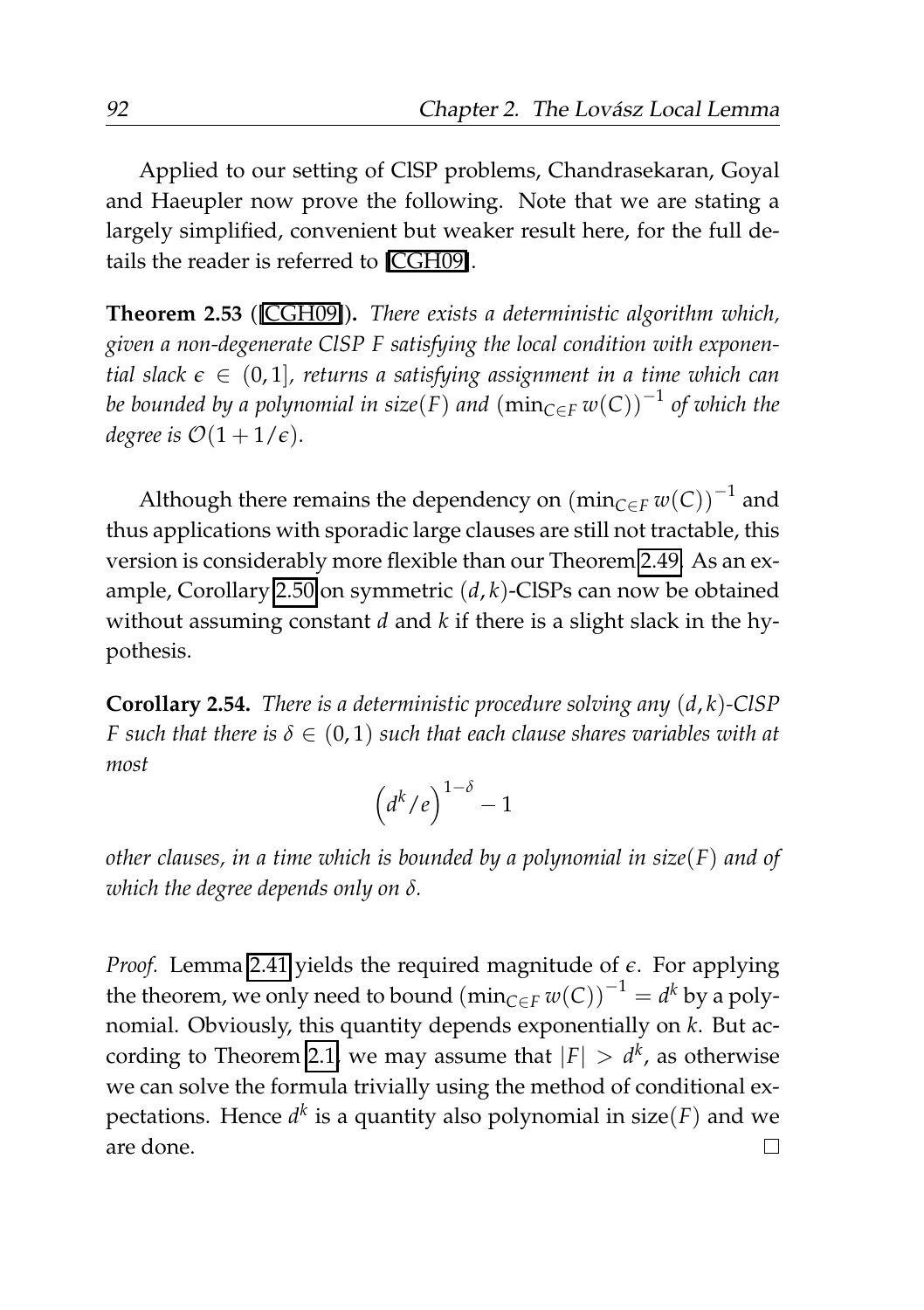We now go on to explain which are the modifications which were used by Chandrasekaran, Goyal and Haeupler in order to obtain this strengthening. The key is to make witness trees *partial* and *weighted*.

Before we start, assume that the  $\mu(C)$  for  $C \in F$  are bounded by the universal constant  $\Lambda$  as usual. If not, we can use Lemma [2.43](#page-99-1) to achieve this without changing the slack.

Over the fixed set *V* of variables in our clause satisfaction problem, let a  $\textit{splitting rule} \; \varphi: 2^V \rightarrow 2^V \times 2^V$  be a function such that for all *U*, *U*<sub>0</sub>, *U*<sub>1</sub> ⊆ *V*, if  $\varphi$ (*U*) = (*U*<sub>0</sub>, *U*<sub>1</sub>), then *U* = *U*<sub>0</sub>∪*U*<sub>1</sub> and if |*U*| > 2 then  $U_0 \neq \emptyset$  and  $U_1 \neq \emptyset$ . Fix, globally and arbitrarily, a *canonical splitting rule*  $\varphi$ . That is just to say that whenever some set  $U \subseteq V$  of two or more variables is given, then there is a prescribed way of partitioning those variables into two groups. How to do this is arbitrary but globally fixed. We also extend  $\varphi$  to sets of literals in the natural way: a set of literals is being split under  $\varphi$  exactly the way the underlying variables would be split.

Let the *splitting hull H*(*C*) of a clause *C* (not necessarily from *F*) be all clauses that can be produced by repeated applications of the splitting rule, i.e.  $H(C)$  is the smallest set which contains  $C$  and is closed under *ϕ*. Analogously, let

$$
H(F) := \bigcup_{C \in F} H(C)
$$

be the smallest set containing all of *F* and closed under *ϕ*. For the size of splitting hulls, we note that  $|H(C)| \leq 3|C| - 1$  which can easily be seen by induction because  $|H(C)| \leq |H(C_1)| + |H(C_2)| + 1$  for  $\varphi(C) =$  $(C_1, C_2)$  and the induction base is trivial for unit clauses.

A *partial witness tree* is defined the same way as the witness tree we have used in Section [2.6,](#page-84-0) with the exception that the root itself is not anymore labelled by a clauses from the formula, but by a member of its splitting hull, i.e. the labelling is now of the type  $[\cdot] : V(T) \to H(F)$ .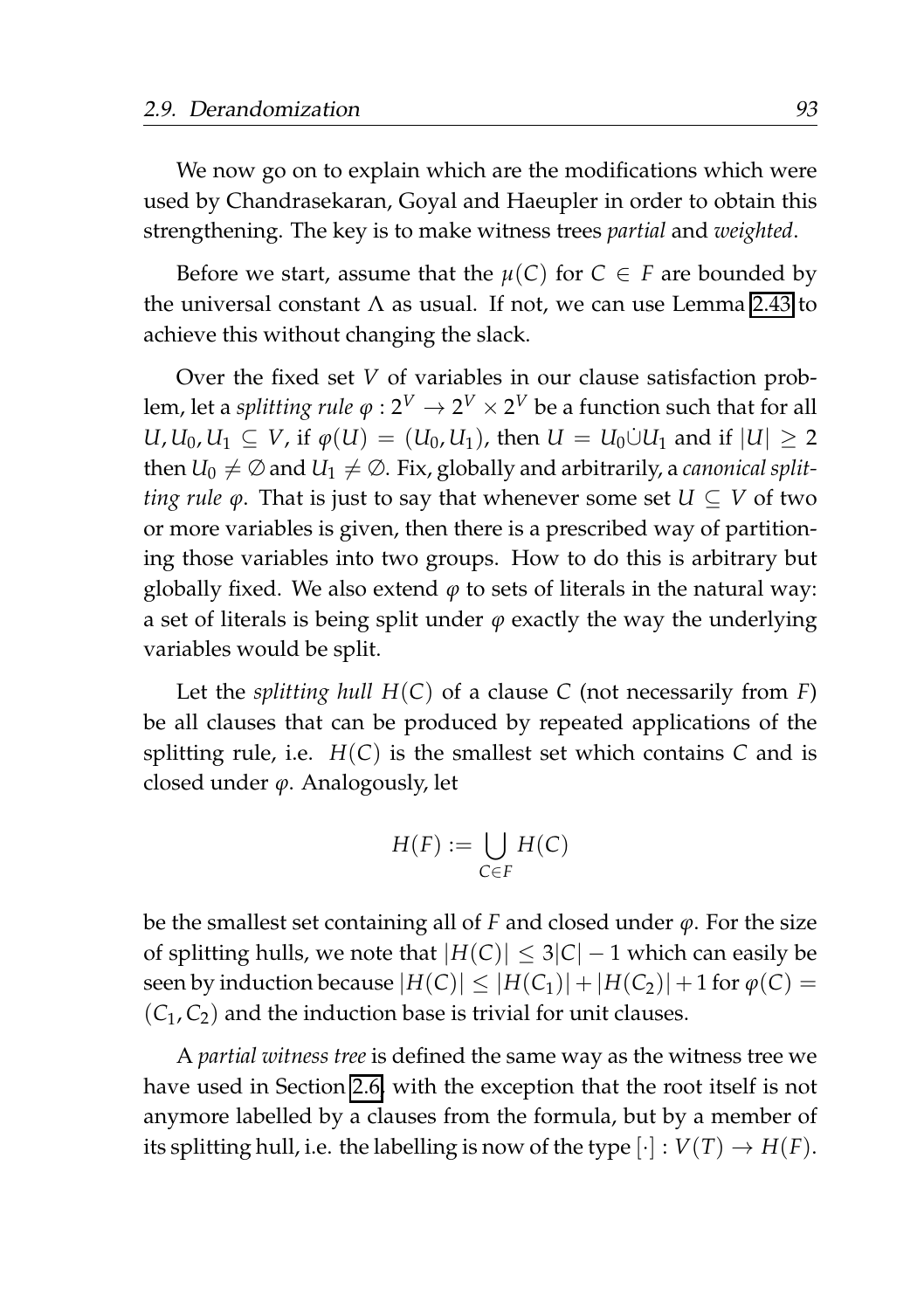The notions of being *proper* and of being *consistent* with a given table remain the same. For the notions of *weight* and *µ*-*weight*, let them be defined as for usual witness trees, with the exception that we disinclude the root node from the value, i.e. we define

$$
w(T) := \prod_{u \in V(T) \setminus \{\textbf{root}(T)\}} w([u])
$$

and

$$
w_{\mu}(T) := \prod_{v \in V(T) \setminus \{\text{root}(T)\}} \left(\mu([v]) \prod_{C \in \Gamma_F([v])} (1 - \mu(C))\right).
$$

In our weaker proof as discussed above, we have established the statement of Lemma [2.52](#page-111-0) to limit the number of witness trees we have to take into account. We have classified witness trees by their size in terms of the number of vertices. Chandrasekaran, Goyal and Haeupler replace this by a similar statement using *µ*-weights as a notion of size for partial witness trees.

For what follows, let *M* be the parameter

$$
M := 6 \cdot |F| \cdot |V| \cdot \max_{C \in F} \left( \frac{\mu(C)}{1 - \mu(C)} \cdot \frac{1}{w_{\mu}(C)} \right)
$$

and note that the order of magnitude is

$$
M = \Theta\left(\left[\min_{C \in F} w(C)\right]^{-1}\right).
$$

We note that  $M$  is larger than  $(\min_{C \in F} w(C))^{-1}$ . Next we set the dependent parameter

$$
\gamma:=M^{-1/\epsilon}
$$

which is always smaller than  $1/M$ , whence it follows that  $\gamma \leq w_{\mu}(C)$ for all  $C \in F$ .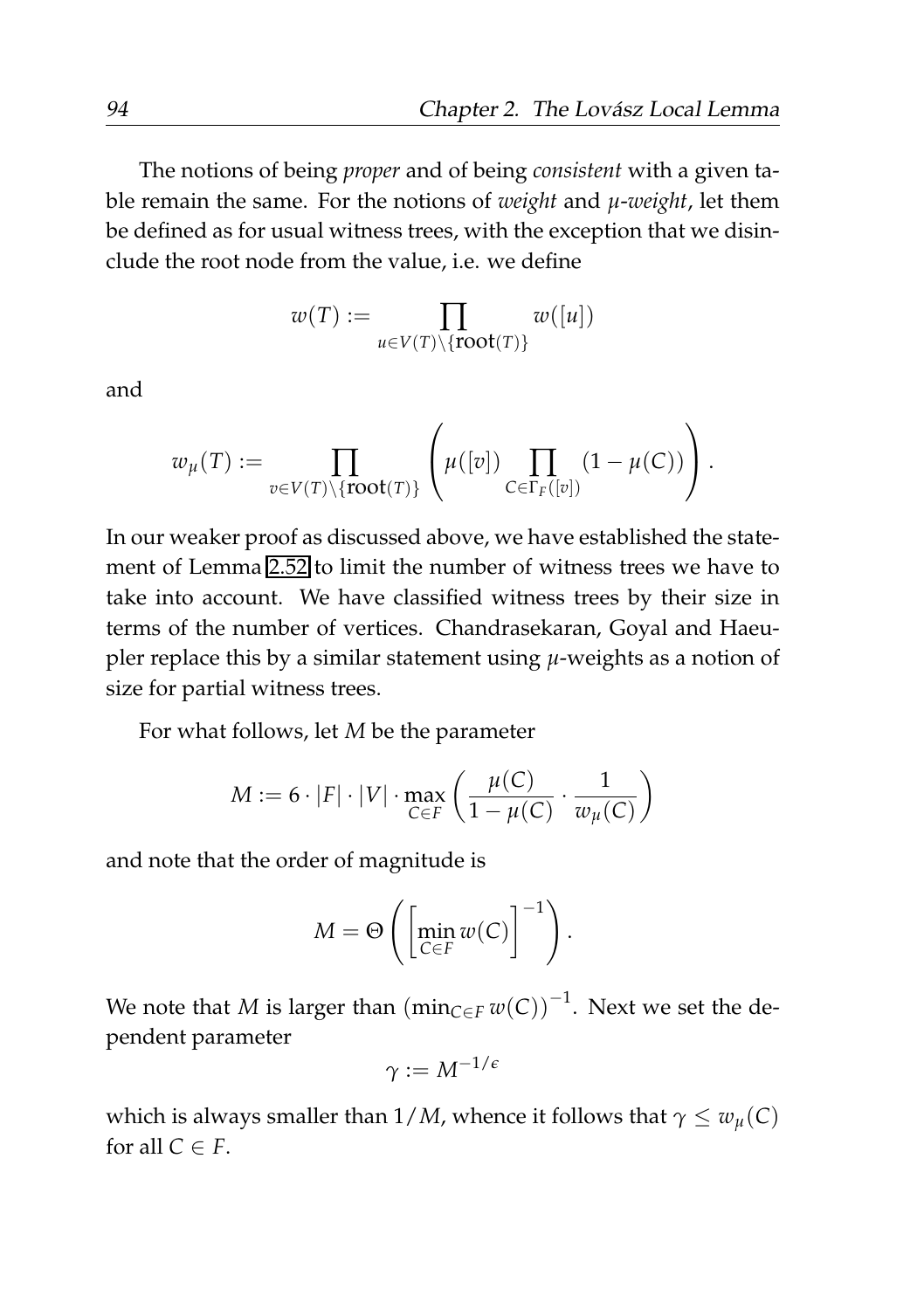Recall that in the classical analysis, we defined for any  $t \in \mathbb{N}$  the witness tree  $T_t$  of which the root is labelled  $C_t$  and the related events are being attached during a backward scan of the log. For the present refined analysis, let additionally  $A \in H(C_t)$  be any subclause from the splitting hull of  $C_t$ . The tree  $T_{t,A}$  is build according to the same rules as *T<sup>t</sup>* with the only difference that now the root is labelled with *A* instead of *C<sup>t</sup>* . The backward scan through the journal works as usual such that only constaints overlapping *A* can become children of the root. The labels of all non-root vertices are full clauses from the formula as usual. We say that some partial witness tree *T occurs* in the journal if there exists *t* and  $A \in H(C_t)$  such that  $T = T_{t,A}$ .

We now prove the following analogon of Lemma [2.52.](#page-111-0)

**Lemma 2.55** ([\[CGH09\]](#page-205-1))**.** *If a proper partial witness tree T of µ-weight at most γ occurs in the journal, then there is also a partial witness tree of a µ-weight in the range* [*γ* 2 , *γ*] *that occurs in the journal as well.*

*Proof.* Let *T* be a witness tree, which

- occurs in the journal, i.e. there are *t*, *A* such that  $T = T_{tA}$ ,
- has *µ*-weight at most *γ*,
- among all trees satisfying (i) and (ii) has largest *µ*-weight,
- among all trees satisfying (i), (ii) and (iii) has a root label with the smallest number of literals.

We claim that in this case, *T* has *µ*-weight at least *γ* 2 . For suppose the contrary. Then we distinguish two cases. Either the root of *T* has a single child. Then consider the subtree  $T'$  rooted at this child. This subtree occurs in the journal, has a *µ*-weight larger than that of *T*, but also *µ*-weight at most  $w_u(T)/\gamma$  by definition of  $\gamma$ . But this contradicts the choice of *T* which was selected to be a tree with largest *µ*-weight with such properties.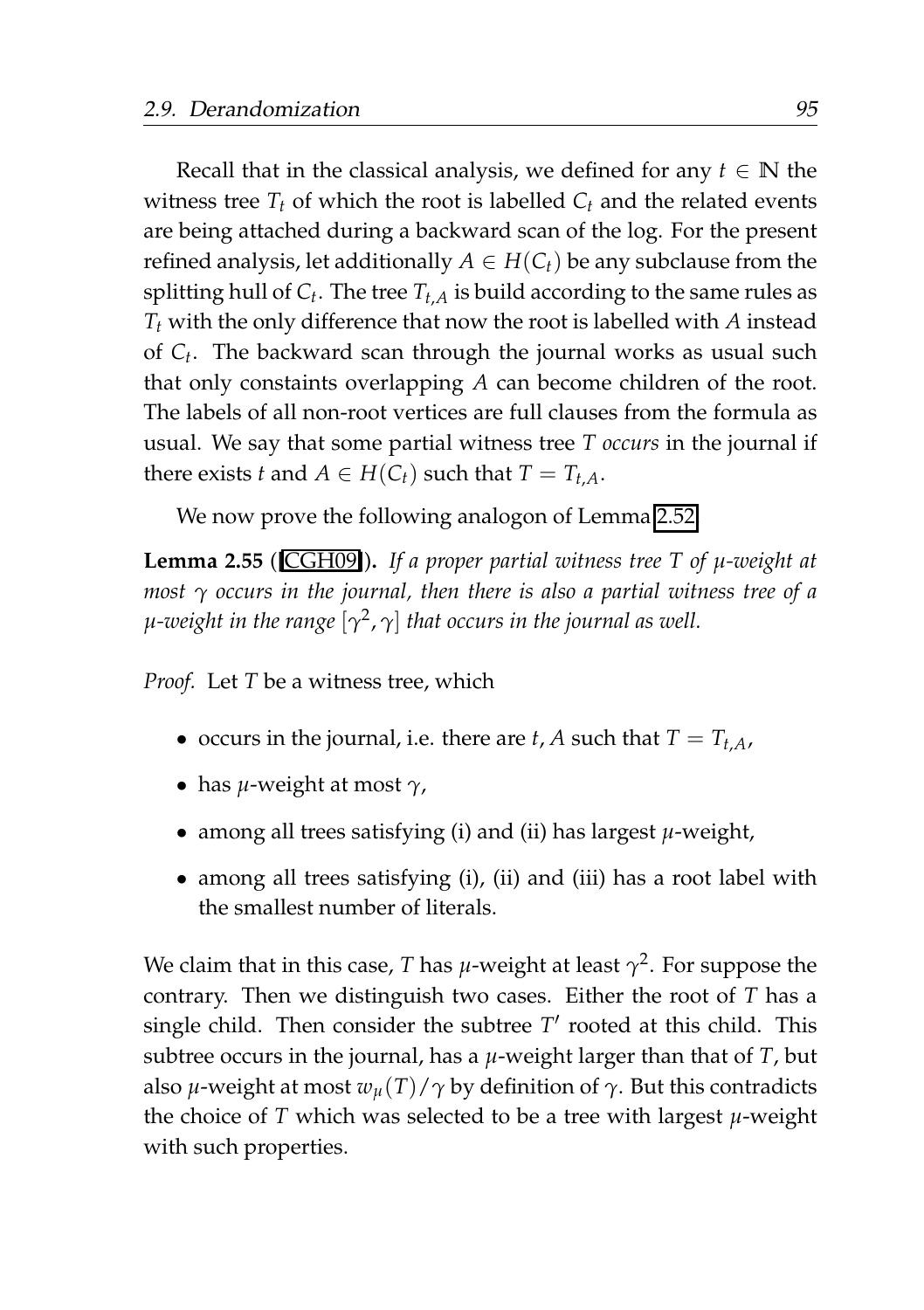In the other case, the root of *T* has more than one child. In that case, *A* must have more than one literal as otherwise it would not be possible for the two children of the root to be disjoint and *T* is proper by assumption. Then consider the subclauses  $(A_0, A_1) = \varphi(A)$  arising from splitting *A* canonically. And consider  $T_0 = T_{t,A_0}$  and  $T_1 = T_{t,A_1}$ . Since

$$
w_{\mu}(T_0)\cdot w_{\mu}(T_1)\leq w_{\mu}(T)<\gamma^2,
$$

one of the trees  $T_0$  or  $T_1$  must have *μ*-weight at most  $γ$ . The *μ*-weight has to be at least as large as the one of *T* though and the root label has fewer literals than the one in *T*. This contradicts the choice of *T*.  $\Box$ 

Then, analogously to what we did in our weaker version, they go on to prove that the number of such witnesses is limited so well as their occurrence frequency in the journal. Central to these arguments is the following estimate which is the analogon of Lemma [2.51.](#page-110-0)

<span id="page-117-0"></span>**Lemma 2.56** ([\[CGH09\]](#page-205-1))**.** *Let* F *be the set of all proper partial witnesses for F with a µ-weight in the range* [*γ* 2 , *γ*]*. Then*

- *(i) the sum of the weights of all of*  $F$  *is at most*  $1/2$ *.*
- *(ii) the sum of*  $\mu$ *-weights of all of*  $\mathcal F$  *is at most M.*

The proof starts from the bound on the sum of weights of full witnesses from Lemma [2.36](#page-93-0) and then it merely needs to translate this bound to partial witnesses. The definition of *M* is chosen such that the bound becomes constant and smaller than one. For completeness, we include the details in Appendix [A.17.](#page-200-0) Using this bound, we can use basically the same algorithm we used in our weaker variant, but with the updated definition of  $\mathcal{F}$ .

First we note that just like in the randomized case, a partial witness can only occur in the journal if it is consistent with the random table used. Therefore the probability that a fixed partial witness  $T \in \mathcal{F}$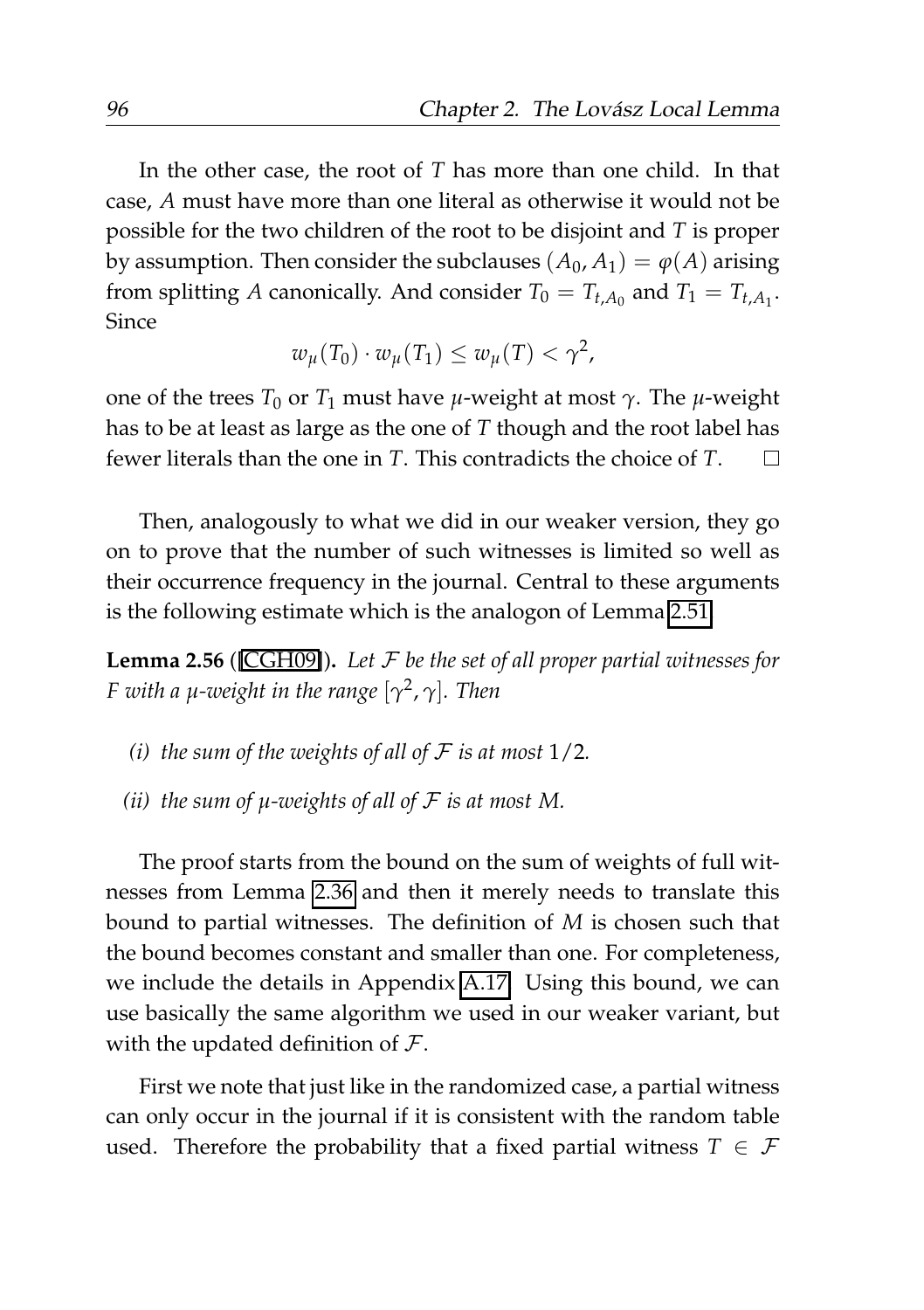occurs in the journal cannot be any larger than the weight of the tree. Note that we are just ignoring the root node which makes the bound only larger. Using the local hypothesis, the weight can a fortiori not be larger than the *µ*-weight of the tree. The expected number of trees from  $F$  occurring in the journal is therefore via Lemma [2.56](#page-117-0) at most one half and the method of conditional expectations will yield a table with which none of these trees is consistent.

For this method to be efficient, the only thing left to check, just as in the weak variant, is that  $\mathcal F$  cannot become too large. As a consequence of Lemma [2.56.](#page-117-0)(ii), we obtain that the *µ*-weights sum up to no more than *M* and since each tree in F has a *µ*-weight of at least *γ* <sup>2</sup> by definition, this yields that there can be no more than

$$
\frac{M}{\gamma^2}=M^{1+\frac{2}{\varepsilon}}
$$

trees in this set. This has the required order of magnitude.

The proof of the theorem is thus complete.

Chandrasekaran, Goyal and Haeupler prove considerably more general statements and also combine the parallelization and derandomization to present an approach that can run on a deterministic CREW-PRAM. We omit the details and refer the reader to [\[CGH09\]](#page-205-1).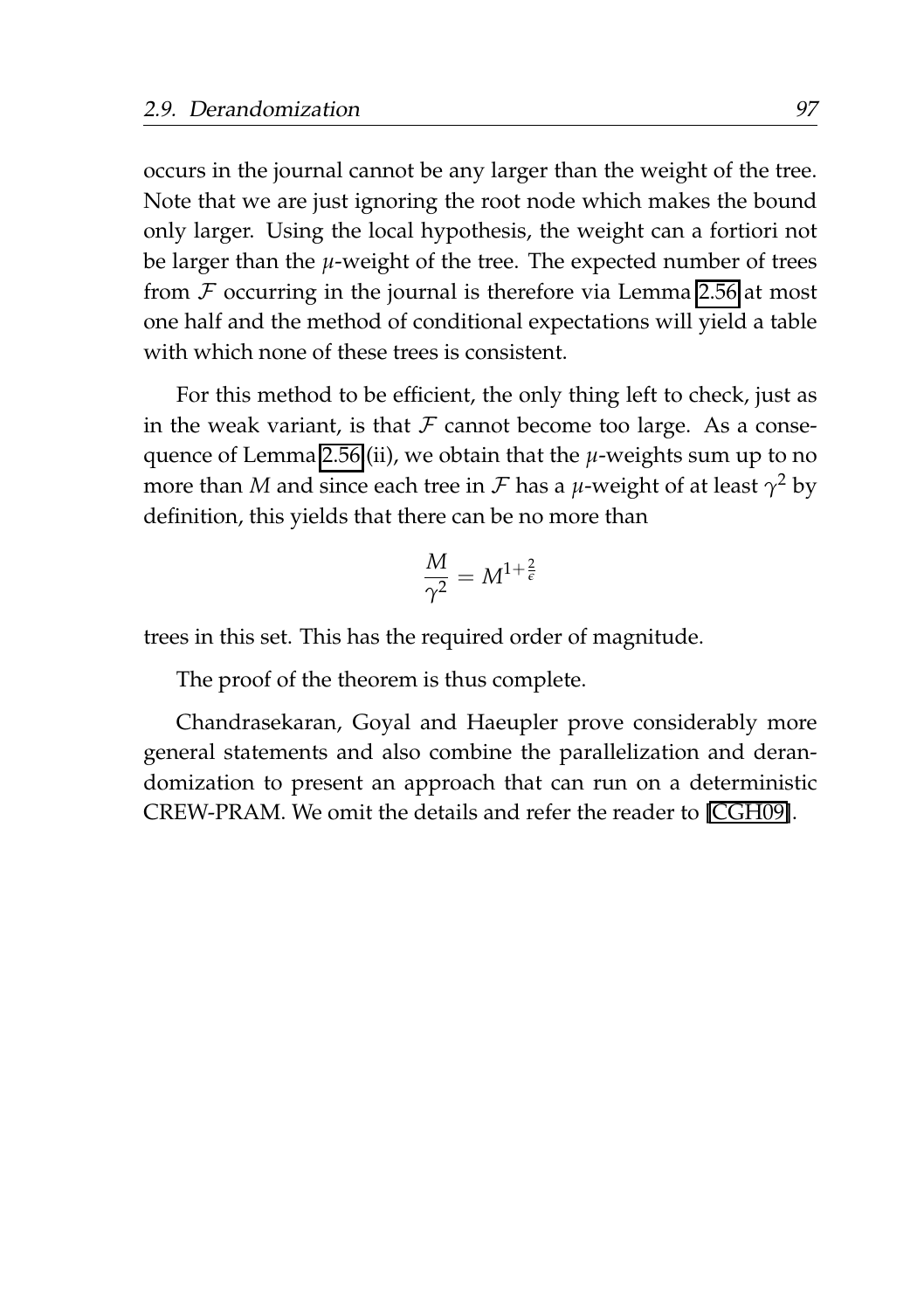#### **2.10 Beyond**

In this section, we survey – without proofs – a few results which are important in the context and which extend what we have investigated so far.

Shearer in [\[She85\]](#page-212-0) has first investigated into questions concerning the tightness of the various formulations of the Local Lemma.

Tightness questions are best formulated as follows. Let *G* be a simple graph with associated weights  $w: V(G) \rightarrow [0, 1]$ . Let us say that  $\langle G, w \rangle$  is a *Local Lemma graph* if it holds that for any probability space  $\Omega$  and any finite set  $\mathcal A$  of events in that space, if there exists a bijection  $\varphi : V(G) \to A$  such that  $\varphi(G)$  is a dependency graph for A and for every  $v \in V(G)$  we have  $Pr[\varphi(v)] \leq w(v)$ , then the events do not cover the probability space, i.e. Pr  $\left[\bigcap_{A\in\mathcal{A}}\overline{A}\right]>0$ . Let us write  $\mathcal L$  for the set of all weighted graphs which are Local Lemma graphs.

For notation, let us say that a CISP or CSP *F* has  $\langle G, w \rangle$  as a dependency graph if the vertices of *G* can be mapped one-to-one onto the constraints of *F* in such a way that *G* is a dependency graph for *F* and the constraint's weights are no larger than the corresponding weights *w*.

All standard formulations of the LLL can be nicely expressed in this terminology. Theorem [2.7](#page-45-0) reads that if there exists an association  $\mu: V(G) \to (0, 1)$  such that for all  $v \in V(G)$ ,

$$
w(v) \leq \mu(v) \cdot \prod_{u \in \Gamma_G(v)} (1 - \mu(u)),
$$

then  $G \in \mathcal{L}$ . A general-events version of Theorem [2.3](#page-41-0) yields that if all weights in *G* are equal to some value *p* and *G* has maximum degree  $1/(ep) - 1$ , then  $G \in \mathcal{L}$ , and so forth. However, each of these criteria is only sufficient, not necessary.

Shearer has found an equivalent characterization. He associates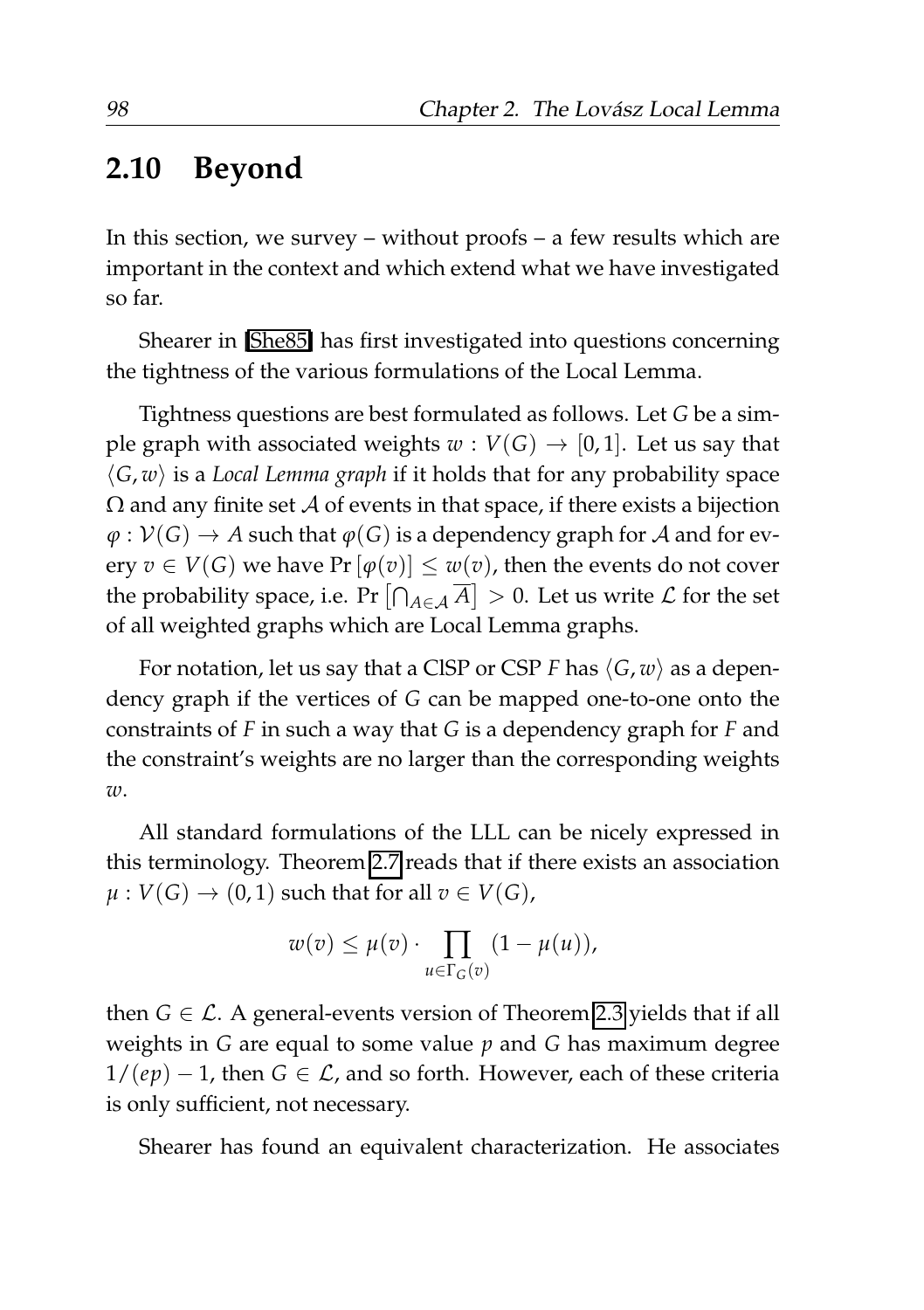with any weighted graph ⟨*G*, *w*⟩ the *independent-set polynomials* which are defined for any  $S \subseteq V(G)$  as

$$
p_G(S) := (-1)^{|S|} \sum_{\substack{I \in T(G) \\ I \supseteq S}} \left( (-1)^{|I|} \prod_{A \in I} w(v) \right),
$$

where *T*(*G*) denotes the set of all independent sets of *G* and then proved the following.

#### **Theorem 2.57** ([\[She85\]](#page-212-0)).  $G \in \mathcal{L}$  *if and only if*  $\forall S \subseteq V(G) : p_G(S) > 0$ *.*

And using this theorem, Shearer could demonstrate that the constant of 1/*e* in the symmetric version of the Local Lemma is tight. Note however that our incarnation of it, Theorem [2.3,](#page-41-0) is restricted to clause satisfaction problems and the examples of tightness of Shearer use a setup which is far from even being a constraint satisfaction problem.

The question whether the present form of Theorem [2.3](#page-41-0) is also tight has been answered by Gebauer, Szabó and Tardos [\[GST11\]](#page-207-0) in the affirmative. They show that there exist unsatisfiable *k*-SAT formulas where every clause has at most (1/*e* + *o*(1))· 2 *<sup>k</sup>* many neighbors. Their result seamlessly translates to (*d*, *k*)-ClSP where *d* is even and the odd case should be possible to settle by adapting their proofs slighty.

Coversely, Kolipaka and Szegedy [\[KS11\]](#page-209-0) provided a counterexample which demonstrates that Shearer's condition is not tight for the CSP case, i.e. there do exist weighted graphs  $\langle G, w \rangle \notin \mathcal{L}$  which fail Shearer's criterion and still all CSPs having  $\langle G, w \rangle$  as a dependency graph are satisfiable.

Bissacot, Fernández, Procacci and Scoppola [\[BFPS11\]](#page-205-2) have proved a strengthened version of the Local Lemma which was very much inspired by Shearer's independent set polynomial. They showed the following.

<span id="page-120-0"></span>**Theorem 2.58** ([\[BFPS11\]](#page-205-2)). Let  $\langle G, w \rangle$  be a weighted graph. If there exists *an association*  $v : V(G) \to (0, \infty)$  *of numbers with the vertices such that for*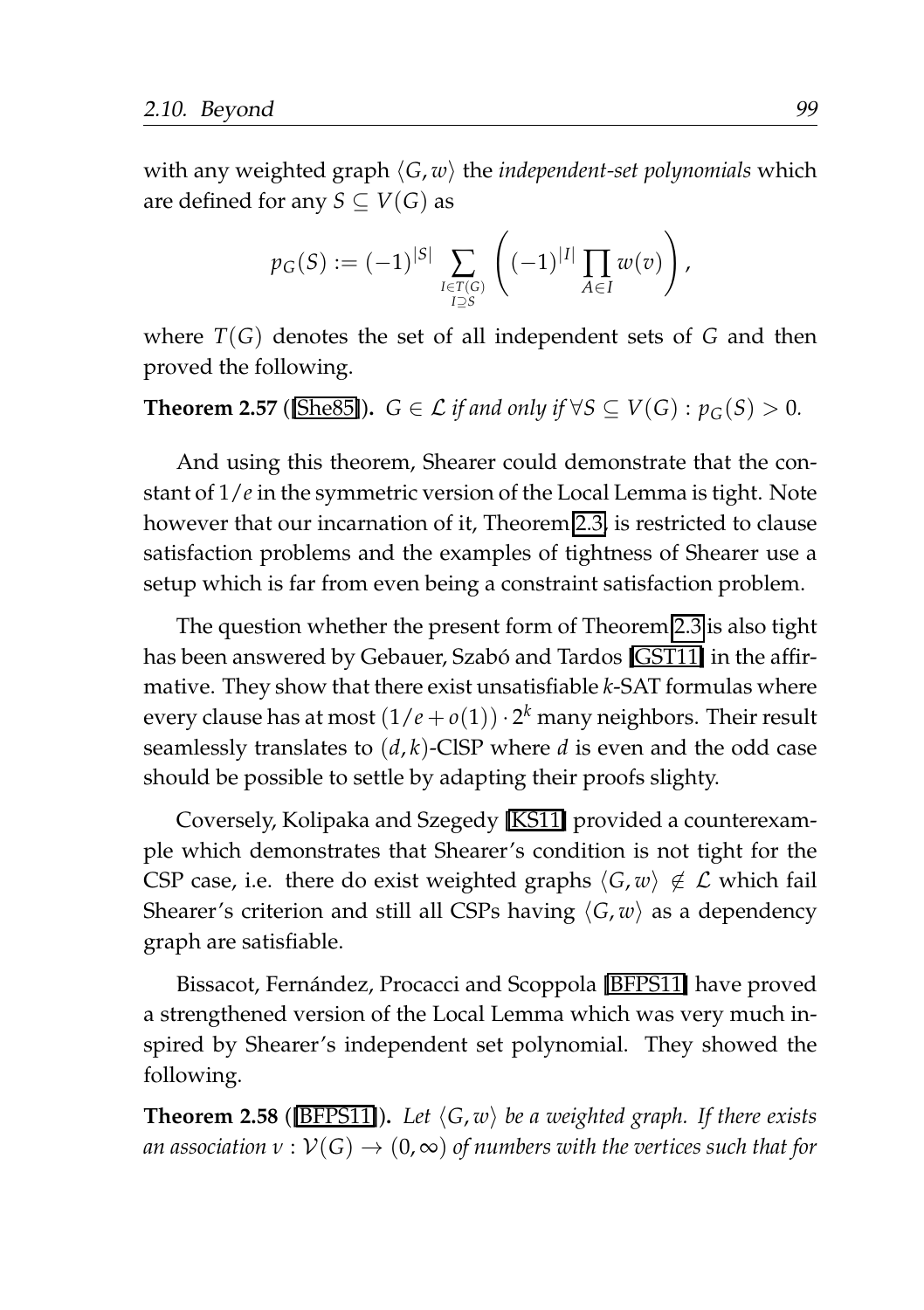*all*  $v \in V(G)$ *, we have* 

$$
w(v) \leq v(A) \cdot \left(\sum_{I \in T(G) \atop I \subseteq \Gamma_G(v)} \prod_{u \in I} v(u)\right)^{-1},
$$

*then*  $\langle G, w \rangle \in \mathcal{L}$ *.* 

By substituting

$$
\nu(A) := \frac{\mu(A)}{1 - \mu(A)},
$$

we easily find that this version of the local hypothesis is strictly more powerful than the traditional one in Theorem [2.4.](#page-42-0) Pegden [\[Peg11\]](#page-211-0) was able to prove that also our algorithmic approach translates seemlessly to this more general version.

**Theorem 2.59** ([\[Peg11\]](#page-211-0)). *Suppose that F is a CISP/CSP having*  $\langle G, w \rangle$  *as a dependency graph and that* ⟨*G*, *w*⟩ *satisfies the condition of Theorem [2.58](#page-120-0) with mapping ν. Then Algorithm 1 on input F conducts*  $\sum_{C \in F} v(C)$  *correction steps in expectation and then returns a satisfying assignment.*

The proof is strikingly simple and relies on the fact that for our proof in Section [2.6,](#page-84-0) we summed over the set  $\mathcal{T}_A$  of witness trees having a fixed clause *A* at the root label, where a witness tree was defined with the property that any two sibling labels must be *distinct*. We know however that those witness trees which can occur in the journal are what we called proper, which means they have the stronger property that the sibling labels must even be *disjoint* (see Lemma [2.32\)](#page-87-0). One could thus sum only over the smaller set of proper witness trees when estimating the running time of the algorithm. And the Galton-Watson process we used for summing over  $\mathcal{T}_A$  can easily be adapted to sum only over proper trees by simply repeating it until the resulting random tree is proper. Doing the straightforward calculations, the theorem surfaces.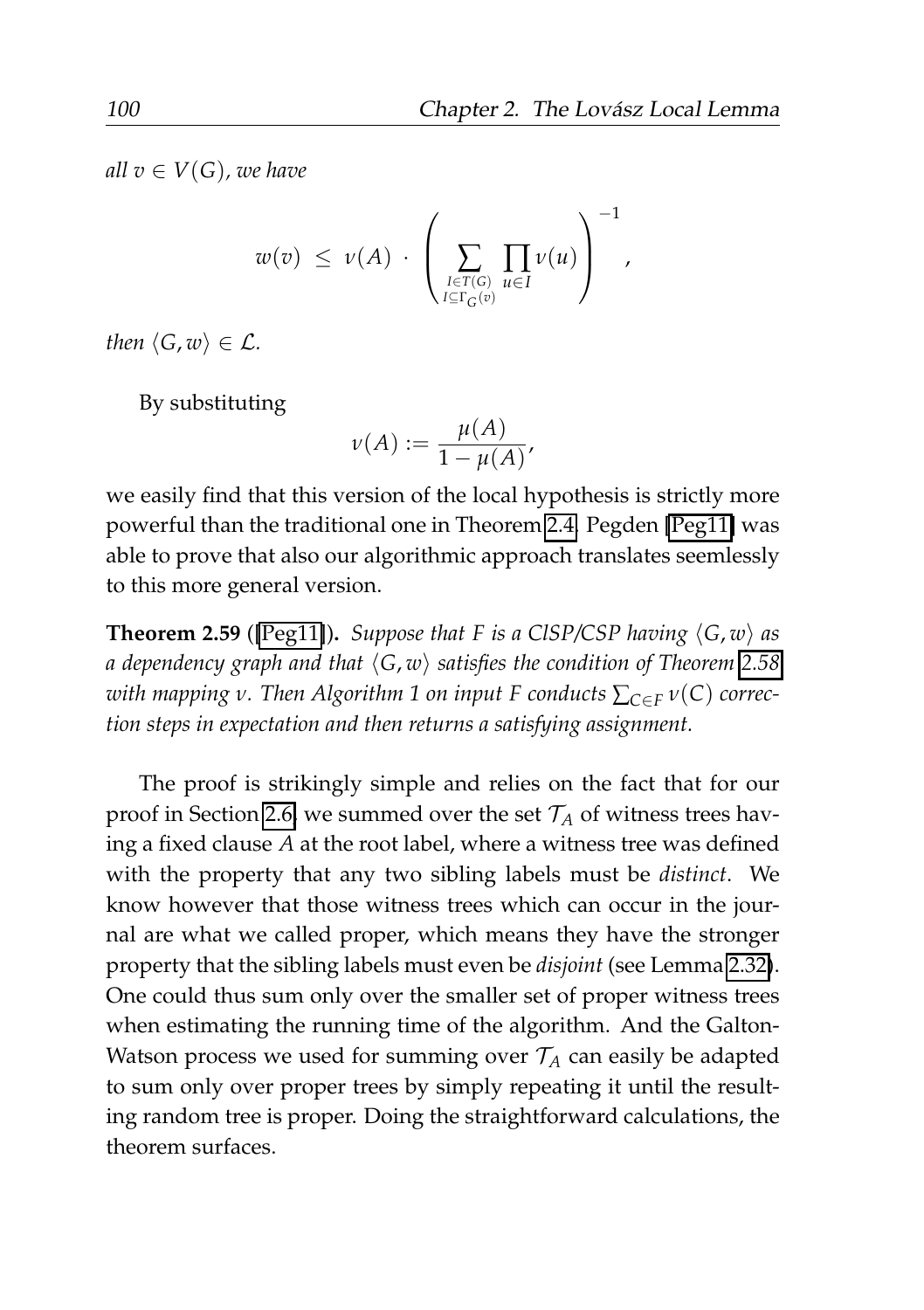Using an even stronger method, Kolipaka and Szegedy were able to demonstrate in [\[KS11\]](#page-209-0) that if a ClSP/CSP passes Shearer's test, then the expected number of rasamplings which Algorithm 1 conducts is

$$
\sum_{C\in F}\frac{p_{G_F}(C)}{p_{G_F}(\varnothing)}.
$$

If there is a certain slack of the sort that the violation probabilities of constraints in the CSP are by factor  $1+\epsilon$  lower than the probabilities in the Local Lemma graph associated with the problem, then this number drops well-below  $m/\epsilon$ , and if furthermore  $(1 + \delta)^2 = 1 + \epsilon$ , then the parallel version terminates in time

$$
\frac{1}{\delta}\log(\frac{m}{\delta})\cdot\operatorname{polylog}(\operatorname{size}(F)),
$$

yielding more powerful versions in cases where the criteria are satisfied more narrowly.

Finally, let us note that the Local Lemma and Shearer's independent-set polynomial have caught the attention of statistical physicists studying the so-called lattice gas, a particular model of particle interactions [\[SS05,](#page-212-1) [SS06,](#page-212-2) [FP07,](#page-207-1) [KS11\]](#page-209-0). Their work and ideas have inspired several of the aforementionted improvements to the Local Lemma and exhibit applications beyond combinatorics.

Also, quantum versions of the LLL and our algorithms have recently been developped [\[AKS10,](#page-204-0) [CS11,](#page-206-1) [Yin11\]](#page-213-0).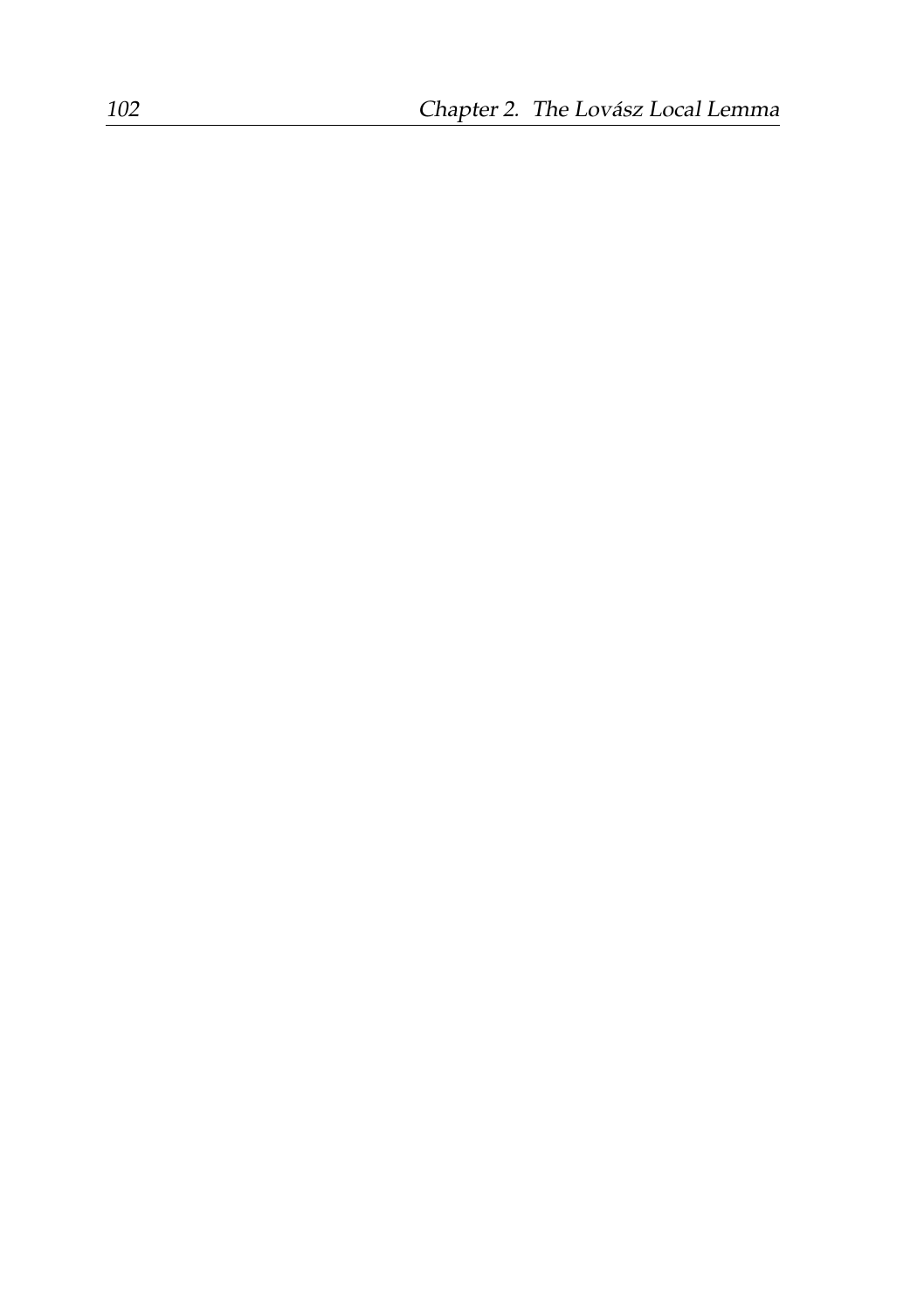# **3**

# Schöning's Algorithm

In the previous chapter, we have considered an algorithm that efficiently finds a satisfying assignment to ClSPs meeting the hypothesis of the Lovász Local Lemma. For general formulas without such properties, already *deciding* whether they admit a satisfying assignment is considered to be computationally hard.

We now want to investigate into an algorithm capable of solving *all* formulas, albeit of course coming at the cost of an exponential running time. Analyzed first by Uwe Schöning in [\[Sch99\]](#page-211-1), it starts at a random assignment and conducts a random local search in its proximity. It bears a striking resemblance to the algorithm we have considered in the previous chapter, though there is an intriguing difference as well.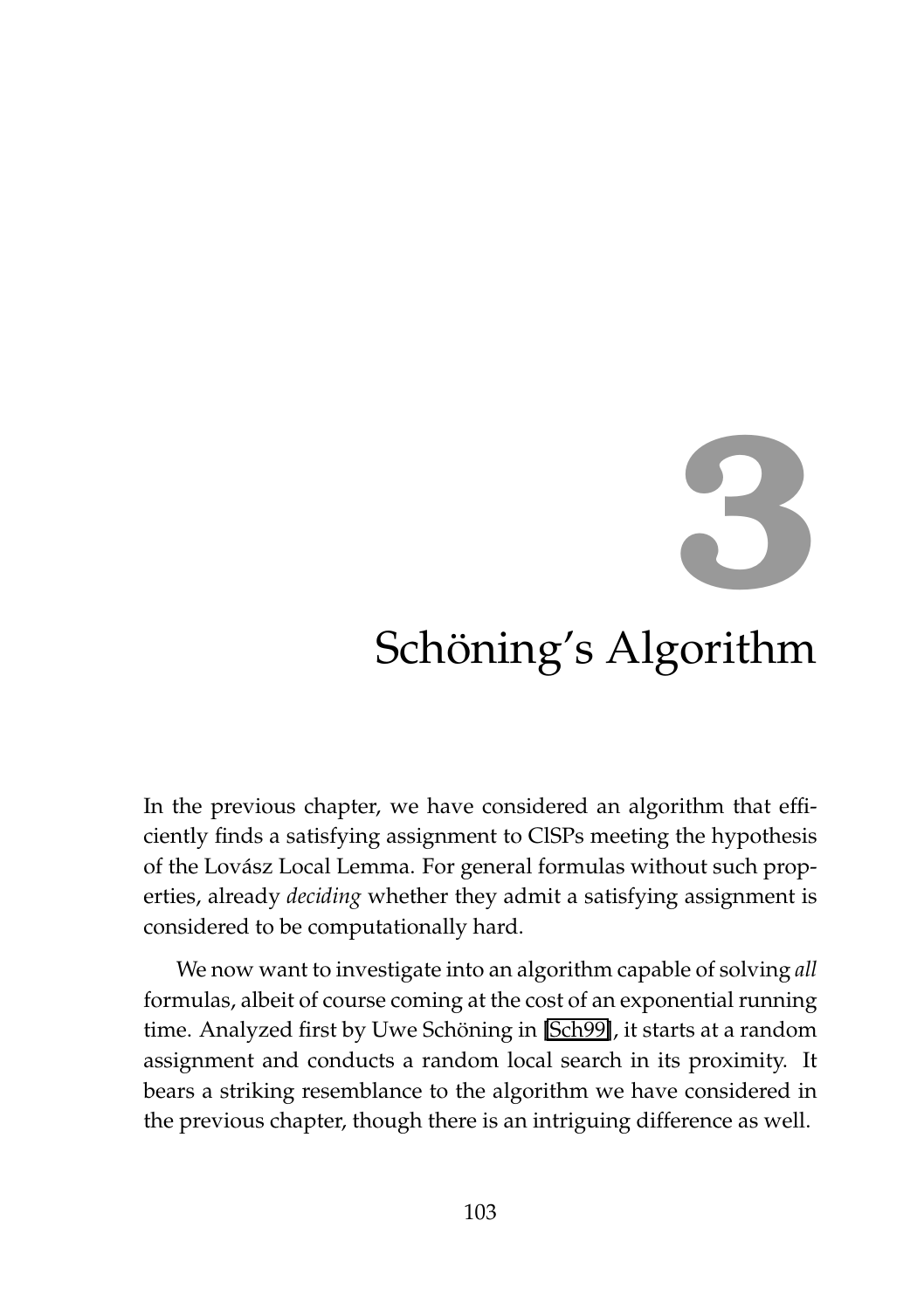#### **3.1 Introduction**

Exponential time algorithms for solving SAT, ClSP or CSP have a long history. A brute force approach to a general ClSP consists of enumerating the entire solution space. Indeed, if there is no restriction on constraint or alphabet sizes, *no* algorithm known today does substantially better than that. To make any real progress, we at least require some bounds on the input. If *F* is a (*d*, *k*)-ClSP, the brute force approach takes  $\mathcal{O}(d^{n+o(n)})$  time.

**Branching Algorithms.** The first ones to improve on this trivial ansatz were Monien and Speckenmeyer in 1985 [\[MS85\]](#page-210-0). In their study of the *k*-SAT problem, they observed that a simple recursive algorithm can do faster by picking a *k*-clause  $C \in F$  arbitrarily, then branching on the  $2^k - 1$  assignments to vbl(*C*) which are not forbidden by *C*. This saves a fraction of one out of  $2<sup>k</sup>$  assignments from being explored and since this can be repeated on each recursive level, we get an exponential running time of  $\mathcal{O}(c^{n+o(n)})$  for some  $c < 2$ . The same argument carries over to any  $d > 2$ .

They went on to observe further potential for improvements, for example that for  $C = \{u_1, u_2, \ldots, u_k\}$ , branching on the *k* partial assignments

$$
\beta_i = \{u_1 \mapsto 0, u_2 \mapsto 0, \dots, u_{i-1} \mapsto 0, u_i \mapsto 1\}
$$

for  $1 \leq i \leq k$  is again exponentially more efficient than always assigning all variables from *C*. Adding additional tricks and improvements, they achieved a running time of  $\mathcal{O}(\Phi^{n+o(n)})$  for 3-SAT and similar nontrivial numbers for larger *k*, where  $\Phi \approx 1.618$  is the *golden ration conjugate*, i.e. the larger of the two real solutions to the equation  $\Phi^2 - \Phi = 1.$ 

Having caught the attention of the community, the simple idea by Monien and Speckenmeyer was to become the starting point of a race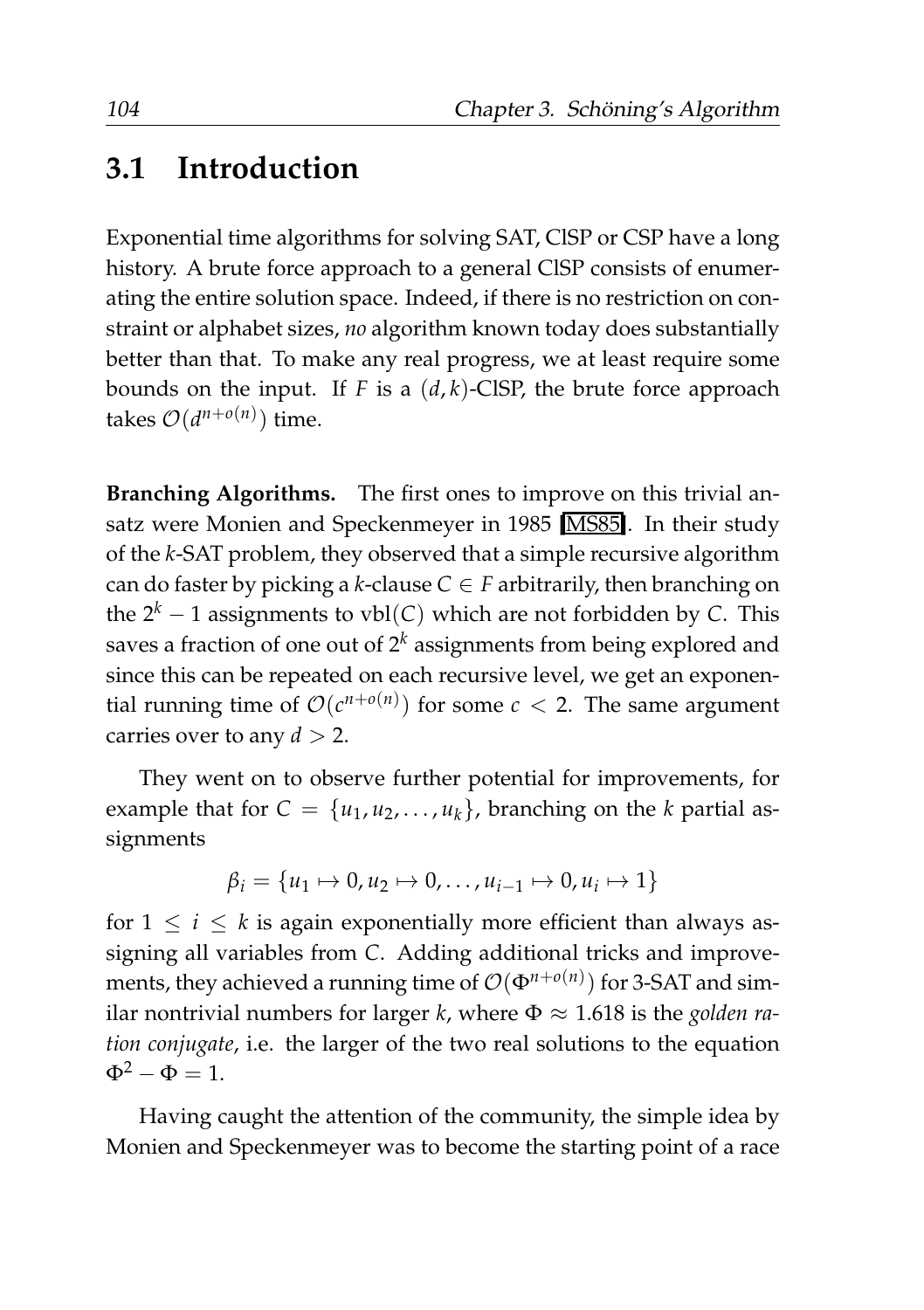for the best branching rules for *k*-SAT. To the author's knowledge, the culmination of this type of approach was reached with the 70+-page paper of Kullmann [\[Kul99\]](#page-209-1) and another surprisingly little-known pa-per of Rodošek [\[Rod96\]](#page-211-2), containing 3-SAT algorithms using branching rules of an unprecendented level of sophistication. Rodošek achieved a running time of  $\mathcal{O}(1.476^n)$ .

**Novel Randomized Approaches.** As is often the case with this kind of research field, chains of improvements of quickly growing complexity are abruptly rendered obsolete by a novel simple and clean idea. In the case of *k*-SAT, there were two such milestones arriving in parallel at the end of the last century, inspired also by a new trend to apply randomness in algorithms: the one-pass satisfiability decoding algorithms named *PPZ* and *PPSZ* after its inventors Paturi, Pudlak, Saks ´ and Zane from [\[PPZ99,](#page-211-3) [PPSZ05\]](#page-211-4) and the random local search algo-rithm by Uwe Schöning from [\[Sch99\]](#page-211-1), which was a generalization of the 2-SAT algorithm provided by Papadimitriou in [\[Pap91\]](#page-211-5).

The rather involved analysis of the PPSZ variant given in [\[PPSZ05\]](#page-211-4) demonstrated that PPSZ was the fastest known (randomized) algorithm for *k*-SAT when  $k \geq 5$ , while Schöning's algorithm with its much simpler analysis seemed to best PPSZ for  $k = 3$  and  $k = 4$ . For 3-SAT, PPSZ was assumed to run in time  $\mathcal{O}(1.364^n)$  and Schöning in time  $\left(\frac{4}{3}\right)^{n+o(n)}$ , or  $\mathcal{O}(1.334^n)$  for easy comparison. Improvements to Schöning's algorithm, one by Hofmeister, Schöning, Schuler and Watanabe [\[HSSW02\]](#page-208-1) to  $\mathcal{O}(1.331^n)$  and another by Rolf [\[Rol03\]](#page-211-6) to  $\mathcal{O}(1.328^n)$  followed.

Iwama and Tamaki [\[IT04\]](#page-208-2) took a closer look and realized that in the cases of  $k = 3$  and  $k = 4$ , Schöning's algorithm was only faster if the search space was rather densely packed with solutions, while in the case of few satisfying assignments, PPSZ had a higher success probability. They combined the two algorithms to interpolate between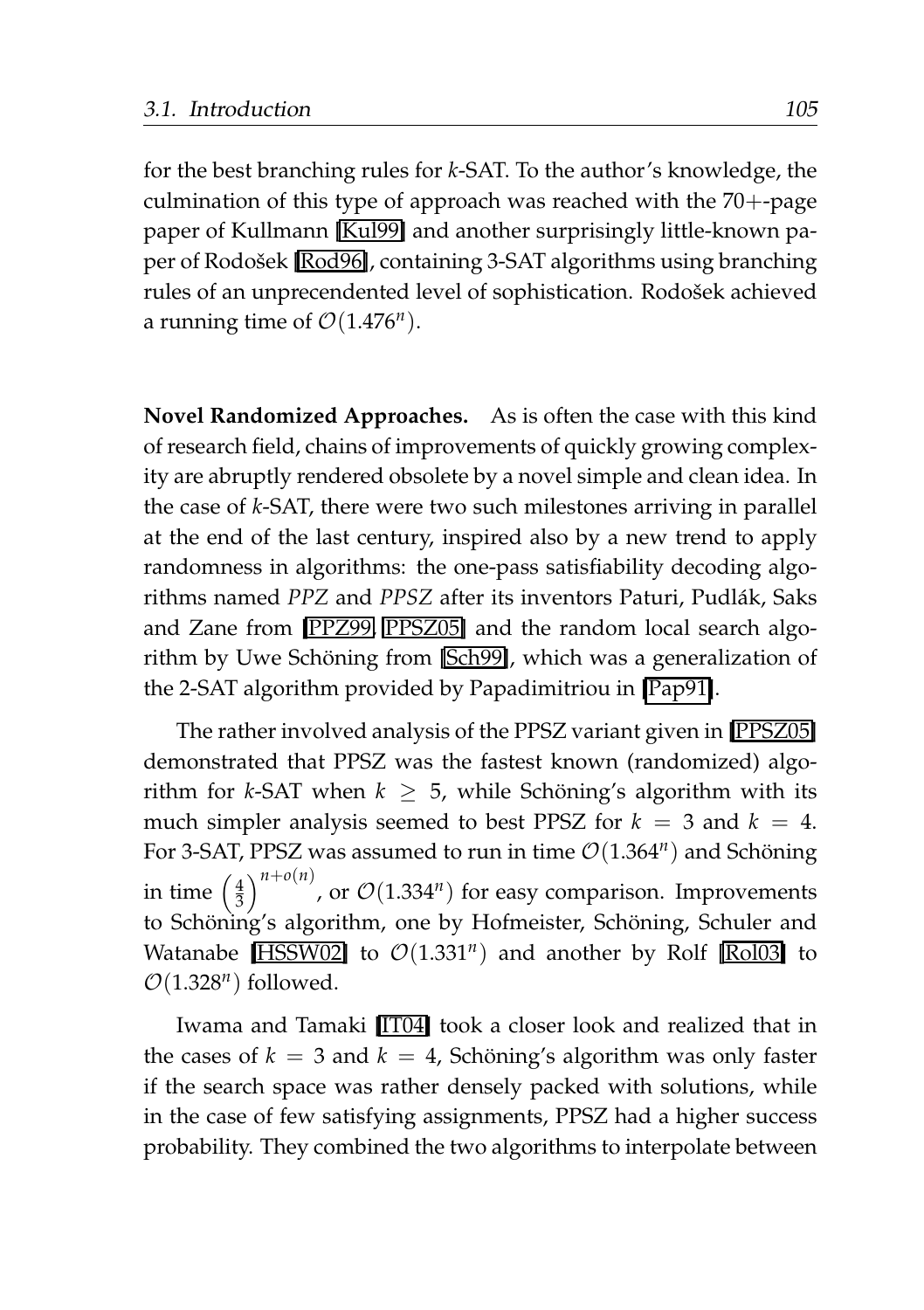the two cases, reaching an algorithm of running time  $\mathcal{O}(1.324^n)$ . Rolf improved this variant to O(1.323*<sup>n</sup>* ). Iwama, Seto, Takai and Tamaki advanced to  $\mathcal{O}(1.322^n)$ . With Hertli and Scheder [\[HMS11\]](#page-208-3), we added a preprocessing step to achieve  $\mathcal{O}(1.321^n)$ .

Only last year, Hertli [\[Her11\]](#page-207-2) was able to demonstrate that the analysis which Paturi, Pudlák, Saks and Zane presented in their original work [\[PPSZ05\]](#page-211-4) involved certain coarse estimates and that when looked at the right way, the PPSZ algorithm had a running time of  $\mathcal{O}(1.308^n)$  in the first place. For 4-SAT as well, Hertli established that PPSZ alone was most efficient. On the date of this writeup, therefore, PPSZ is the most efficient algorithm known for *k*-SAT for arbitrary  $k > 3$ . Moreover, a generalization to non-Boolean  $(d, k)$ -ClSP is presently under investigation [\[Sze11,](#page-213-1) [Mil12\]](#page-209-2).

**Deterministic Variants.** So much for *randomized* algorithms. If one insists on *deterministic* algorithms not using randomness, the situation looks slightly different. While there is hope that with Hertli's new and simpler analysis, PPSZ will eventually turn out to be derandomizable at little or no loss in efficiency as well, to date, it is not clear whether this works.

The currently best deterministic approaches are derandomizations of Schoning's algorithm, the main reason probably being that its anal- ¨ ysis is much simpler and more straightforward and lends itself to an in-depth inspection more easily than the elaborate arguments which are being employed in [\[PPSZ05\]](#page-211-4) and [\[Her11\]](#page-207-2). The first deterministic alternative of Schöning's iterative procedure was given in  $[{\rm DGH^+02}]$ which was not lossless and reached a running time of  $\mathcal{O}(1.481^n)$  in the case of 3-SAT. This was followed up on by Brueggemann and Kern [\[BK04\]](#page-205-3), who improved the running time to  $\mathcal{O}(1.473^n)$ . Later, Scheder [\[Sch08\]](#page-212-3) and then Kutzkov and Scheder [\[KS10\]](#page-209-3) improved it further to  $\mathcal{O}(1.465^n)$  and  $\mathcal{O}(1.439^n)$ .

As the main contribution of the present chapter, we demonstrate in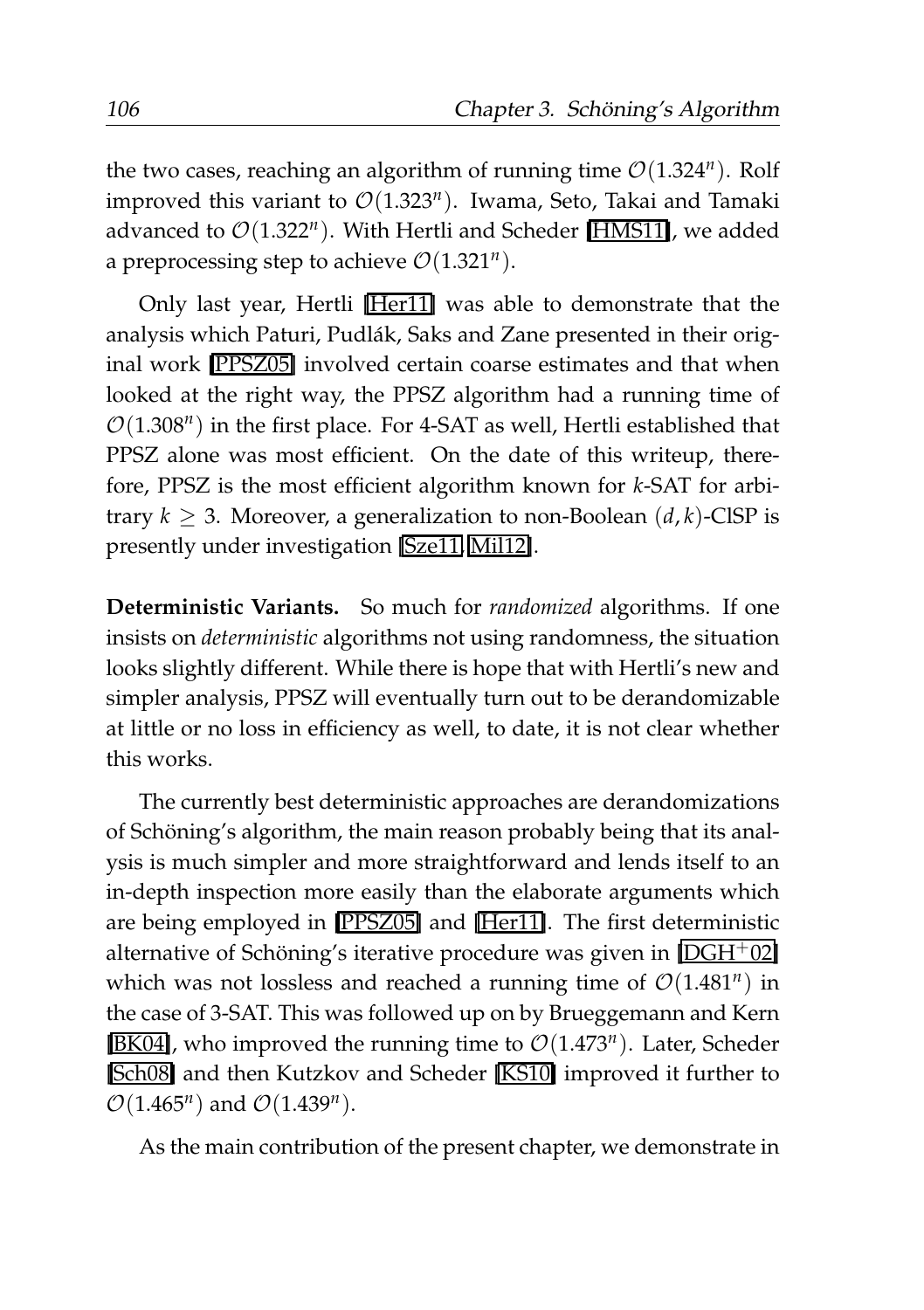Section [3.7](#page-161-0) that the local search approach can be derandomized without any substantial loss in efficiency for all cases of (*d*, *k*)-ClSP with  $d > 2, k > 3$ . In particular, for 3-SAT, we match the randomized running time of  $\left(\frac{4}{3}\right)^{n+o(n)}$ , or  $\mathcal{O}(1.334^n)$ . This is joint work with Dominik Scheder and has appeared in [\[MS11\]](#page-210-1).

Following up on our work, Makino, Tamaki and Yamamoto in [\[MTY11\]](#page-210-2) have demonstrated that for the special case of 3-SAT, the improvement to Schöning's algorithm devised by Hofmeister, Schöning, Schuler and Watanabe [\[HSSW02\]](#page-208-1) can be derandomized as well and then combined with our deterministic version. The resulting combined algorithm is the fastest currently known deterministic procedure for solving 3-SAT, running in time  $\mathcal{O}(1.331^n)$ .

**Outline of the Chapter.** In Section [3.2,](#page-129-0) we present Schöning's randomized ClSP algorithm and we detail the simple and elegant analysis he provided in order to estimate its success probability or running time. We then go on to put the algorithm under closer inspection. Firstly, in Section [3.3,](#page-140-0) we notice its strong similarity with Algorithm 1 which we have used for formulas satisfying the local condition in the previous chapter and we answer in the negative the question whether the two algorithms are interchangeable. We as well ask questions of tightness of the analysis presented by Schöning, in particular in Section [3.4,](#page-143-0) we demonstrate that there exist formulas on which this analysis is always tight in a very strong sense. In Section [3.5](#page-153-0) on *typical executions*, we take a closer look at the algorithm's analysis and find that the vast majority of paths leading to a successful run have very specific characteristic traits. The findings we make there will provide us with a recipe as to how the algorithm is to be made deterministic. A vital ingredient to this recipe are the so-called *covering codes* which we will define and inspect in Section [3.6.](#page-157-0) Finally, in Section [3.7,](#page-161-0) we will present the missing parts of a full and lossless derandomization of the algorithm.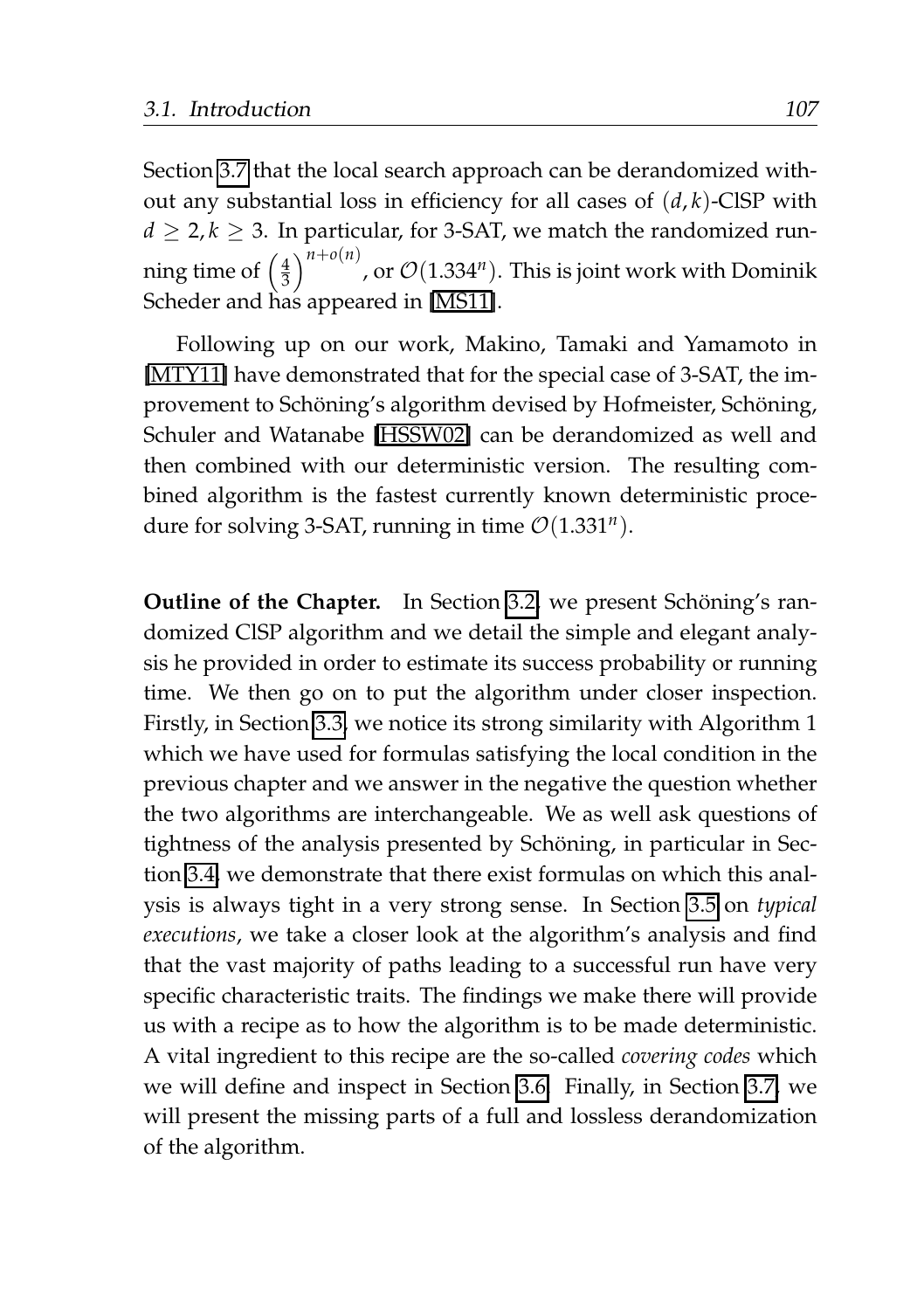#### <span id="page-129-0"></span>**3.2 Algorithm and Analysis**

Here is how Uwe Schöning defined his local search algorithm.

| <b>Algorithm 5</b> Schöning $(F)$                                                      |
|----------------------------------------------------------------------------------------|
| <b>Require:</b> A satisfiable CISP formula F.                                          |
| <b>Ensure:</b> Output is a satisfying assignment.                                      |
| 1: $\alpha \leftarrow$ a uniformly random assignment from $\beta$                      |
| 2: while $\exists C \in F : \alpha$ violates C do                                      |
| $C \leftarrow$ any clause violated by $\alpha$<br>3:                                   |
| $x \leftarrow$ a uniformly random variable from vbl(C)<br>4:                           |
| $\alpha(x) \leftarrow$ a uniformly random value from $L_x \setminus {\alpha(x)}$<br>5: |
| $6:$ end while                                                                         |
|                                                                                        |

You will immediately notice the strong similarities to Algorithm [1](#page-64-0) from the chapter on the Lovász Local Lemma. Indeed, the only difference in *this* iterative procedure is that in every correction step, *one* variable is picked uniformly at random and flipped to a uniformly *different* value instead of resampling *all* variables to new uniform values.

Correctness and termination of this algorithm both follow along the same lines as the arguments in Section [2.3:](#page-55-0) if *F* is satisfiable, then every correction step opens an opportunity for getting one step closer to a fixed satisfying assignment and so termination occurs in finite time with probability one. Moreover the loop stopping criterion ensures that the output is always a satisfying assignment.

In how far the two flavors of the same algorithm really differ is not obvious. Unfortunately, it remains a nagging open question whether the variant here terminates in polynomial time on formulas satisfying the local condition. The proof techniques we used in the previ-

<span id="page-129-1"></span><sup>&</sup>lt;sup>1</sup>Recall that we use the notation  $S := \{ \alpha : V_n \to L \mid \alpha(x) \in L_x \}$  for convenience.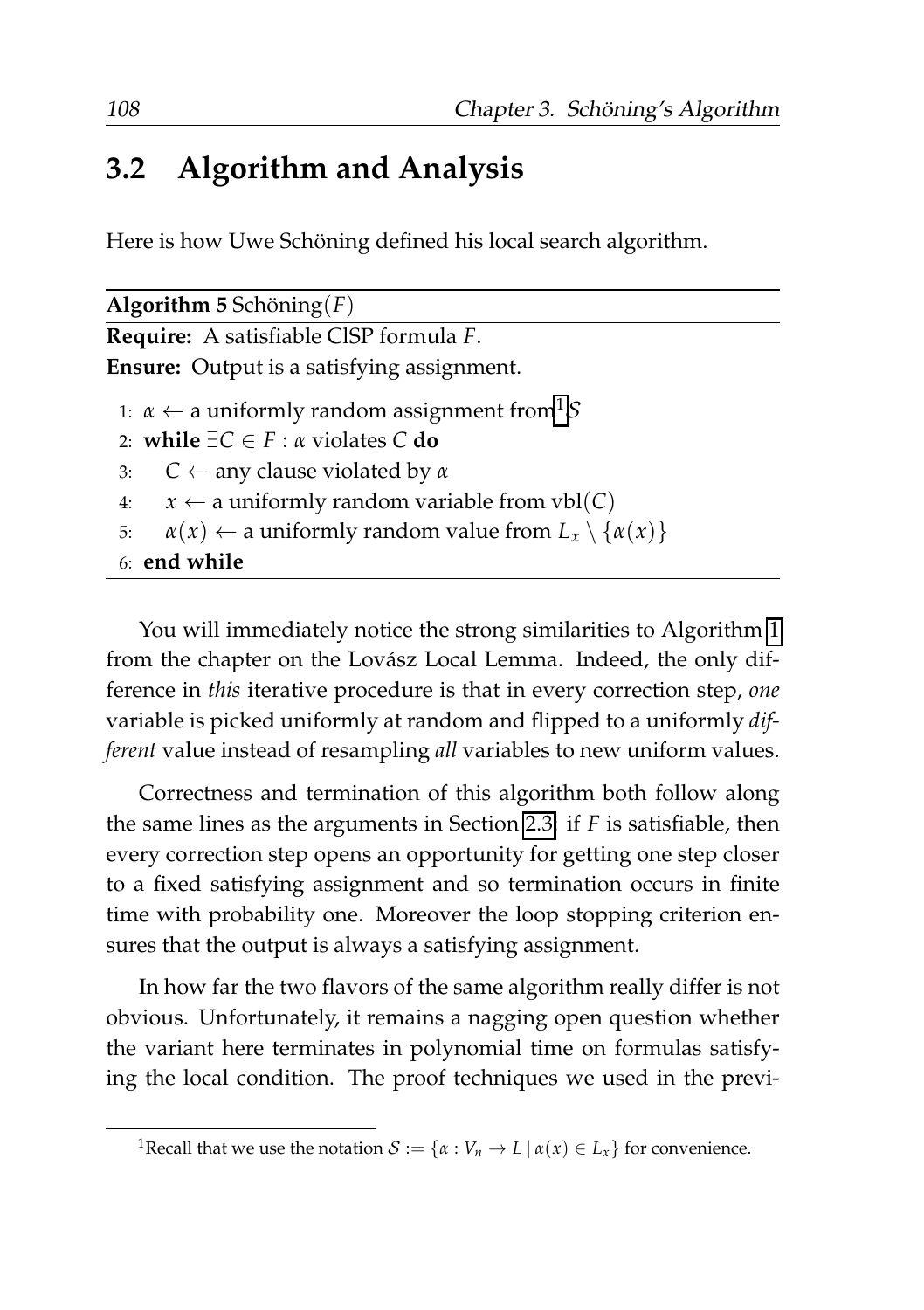ous chapter simply do not carry over well when applying this subtle change. As deciding on a single variable from a clause for flipping needs only log *k* bits, for an information theoretic argument to go through one would have to restrict neighborhood sizes to something linear in *k*. Not only does such a small bound render the algorithm useless because of competition by simple algorithmic versions of Corollary [2.15,](#page-50-0) but even with the small bound it is not totally clear how to carry out the proof and it would mean a considerable amount of work. But I conjecture that a different suitable proof technique would yield the desired result.

<span id="page-130-1"></span>**Conjecture 3.1.** *If a ClSP satisfies the local condition, then Algorithm 5 terminates in time polynomial in size*(*F*)*.*

On the other hand, analyzing the performance of Algorithm 1 on general formulas not necessarily satisfying the hypotheses of the local lemma can be done quite simply, adapting the proofs we are going to explain in *this* chapter just slightly. We will do so in Section [3.3.](#page-140-0)

The two algorithms can most easily be brought under a common parameterized umbrella. Let some number  $p \in (0,1]$  govern the probability which each variable in the clause to be repaired is to be resampled with.

Correctness and termination with probability one are proved the usual way and are independent of the parameter *p*. It is trivial to see that the algorithm on input  $p = 1$  behaves exactly like the Local Lemma Solver.

While there is no *p* such that the algorithm behaves exactly like Schöning's variant, we can easily see that for  $p \to 0$ , the algorithm's behavior 'converges' to the one of Schöning's in all essential respects. Having *p* approach zero, only every (roughly) *k*/*p*-th correction step

<span id="page-130-0"></span><sup>&</sup>lt;sup>2</sup>Recall that we use the notation  $S := \{ \alpha : V_n \to L \mid \alpha(x) \in L_x \}$  for convenience.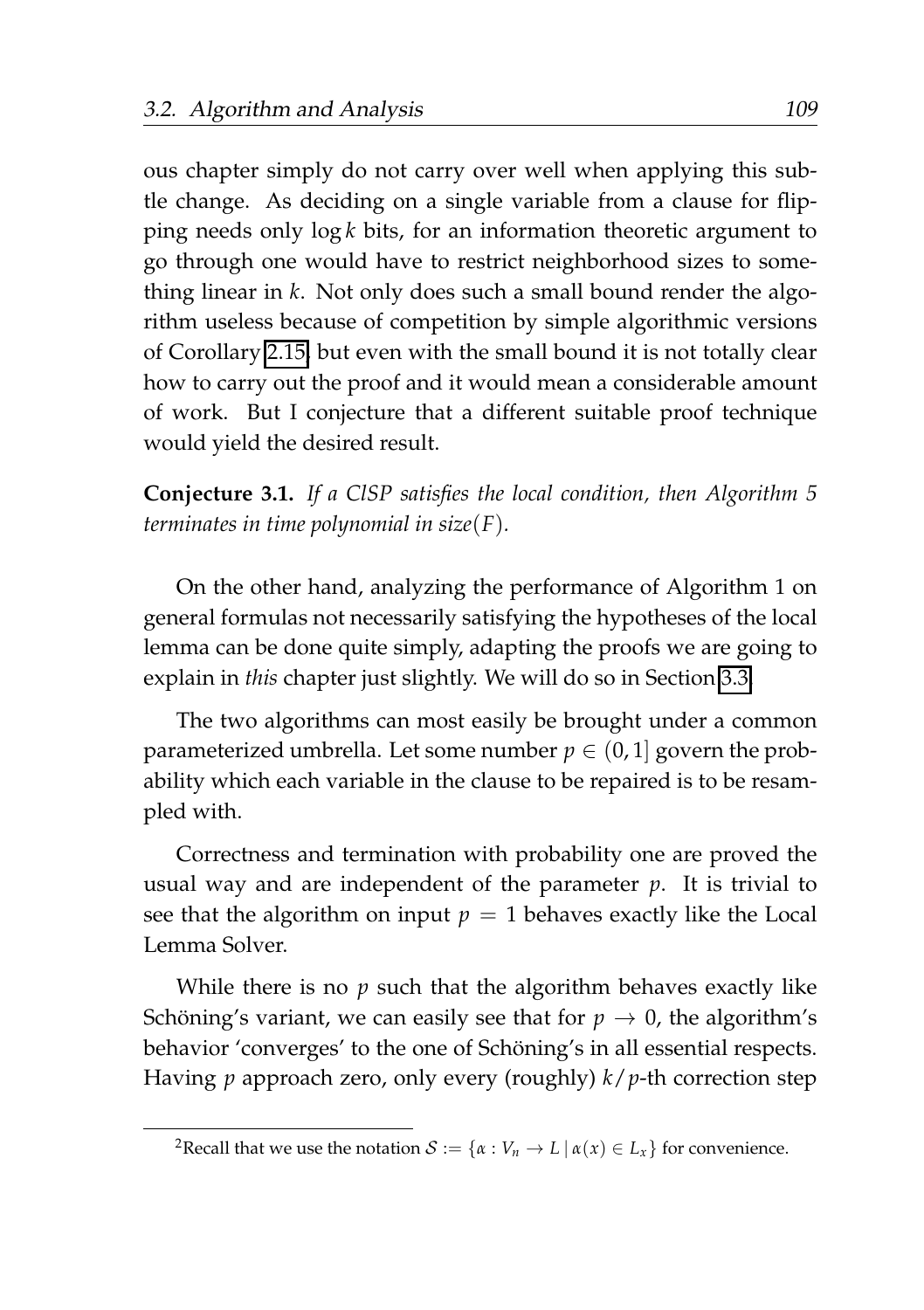**Algorithm 6** GeneralizedRandomCorrect(*F*, *p*)

**Require:** A satisfiable CISP formula *F*, a parameter  $p \in (0,1]$ **Ensure:** Output is a satisfying assignment.

```
1: \alpha \leftarrow2</sup>S
2: while ∃C ∈ F : α violates C do
3: C ← any constraint violated by α
4: for x \in \text{vbl}(C) do
5: v \leftarrow a uniformly random value from L<sub>x</sub>6: with probability p do
7: \alpha(x) \leftarrow v8: end with
9: end for
10: end while
```
does at all have an effect, which stretches execution time by a factor of 1/*p*. Then *if* a correction step has an effect, there is a negligible probability smaller than *kp* that anything else but a single flip occurs in the step and as will become apparent shortly, Schöning's analysis is very robust with respect to such very rare effects and thus the algo-rithm's effectiveness is not affected<sup>[3](#page-131-0)</sup> if this happens. For  $p\,\rightarrow\,0$ , the running time of the algorithm thus 'converges'<sup>[4](#page-131-1)</sup> to the running time of Schöning's variant.

In between, we have a whole continuum of algorithms, but as we demonstrate in Section [3.3,](#page-140-0) the worst case efficiency deteriorates

<span id="page-131-0"></span> $3$ At least the worst-case bounds we can prove are not being affected. This does, naturally, not rule out the possibility that *any* subtle changes to the algorithm can have a deterimental effect upon it for particular problem instances for which it normally runs much faster than the worst-case analysis predicts.

<span id="page-131-1"></span><sup>&</sup>lt;sup>4</sup>The term 'converge' should here be understood philosophically rather than mathematically; we spare ourselves the effort of making this claim precise as it is just here for illustrative purposes.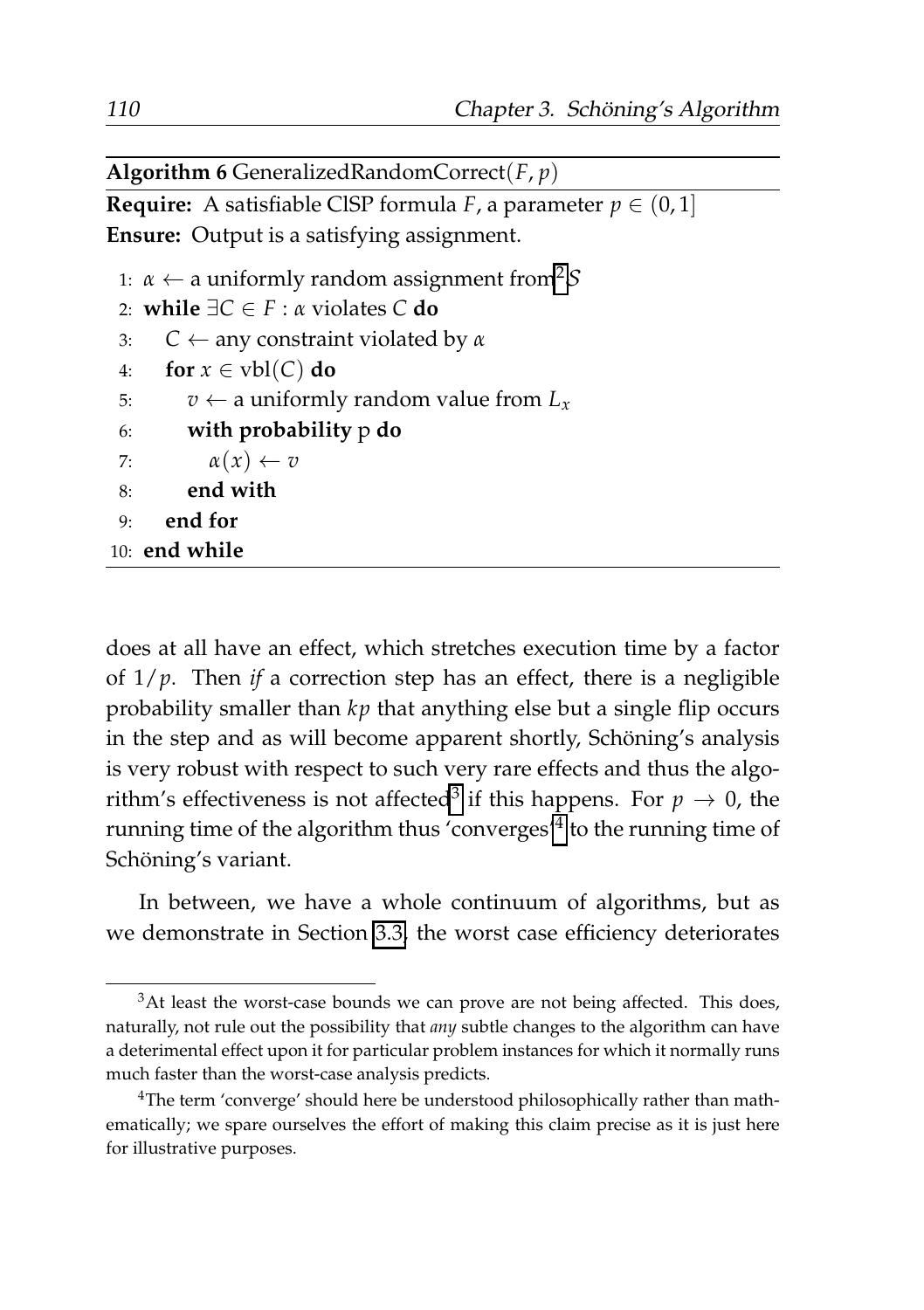monotonically with increasing  $p$ . The above conjecture 'generalizes'<sup>[5](#page-132-0)</sup> to the parameterized variant.

<span id="page-132-2"></span>**Conjecture 3.2.** *Algorithm 6 terminates in time polynomial in size*(*F*) *and* 1/*p if the formula satisfies the local hypothesis.*

But it is only for  $p = 1$  that we have a proof for this, and for smaller values the only thing we know is that one can artificially lower neighborhood bounds to accommodate the parameter, a thing which makes little sense to do.

**Schöning's Analysis.** We now explain Schöning's original, very simple and elegant analysis for bounding the running time of Algorithm 5 when it is being run on a (*d*, *k*)-ClSP formula *F*. The claim is as follows.

<span id="page-132-1"></span>**Theorem 3.3** ([\[Sch99\]](#page-211-1))**.** *If F is a satisfiable* (*d*, *k*)*-ClSP formula F on n variables, then the probability that Algorithm 5 on input F terminates wellbefore carrying out C* · *n correction steps is at least*

$$
\left(\frac{1}{d}\cdot\frac{k}{k-1}\right)^{n+o(n)},
$$

 $\omega$ here  $C=C_{d,k}$  is a constant depending only on d and k but not on n.

This easily turns into an algorithm of expected running time at most

$$
\left(d \cdot \frac{k-1}{k}\right)^{n+o(n)}
$$

by restarting every *Cd*,*<sup>k</sup>* · *n* steps.

In fact, Schöning [\[Sch99\]](#page-211-1) provided more accuracy by proving that one can choose  $C_{d,k} = 3$ , thus getting rid of the dependency on *d* and *k*,

<span id="page-132-0"></span><sup>&</sup>lt;sup>5</sup>The term 'generalizes' should again be understood philosophically rather than mathematically; formally speaking, this is not strictly a generalization.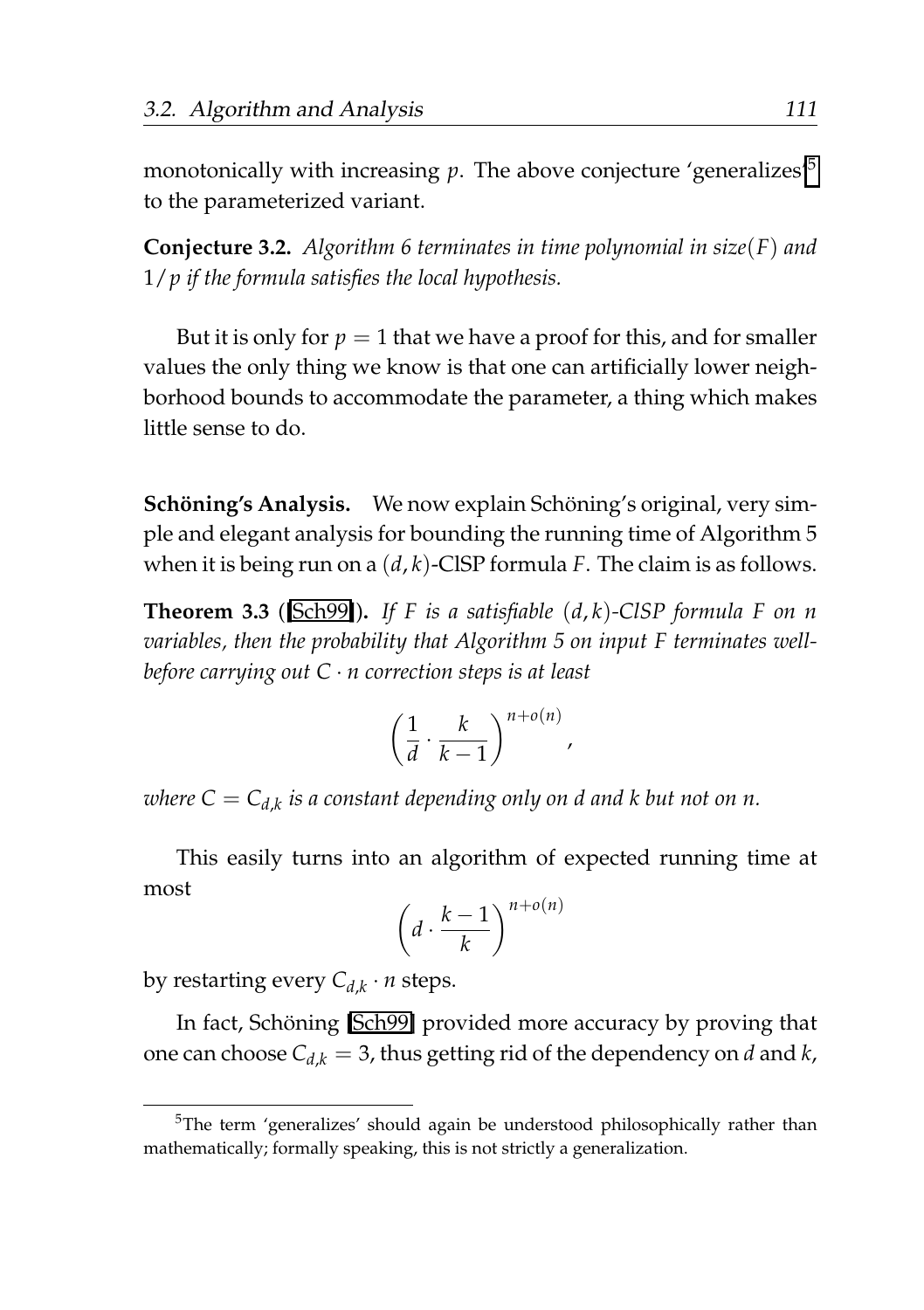and that moreover the  $o(n)$  error term in the exponent can be replaced by a polynomial factor. A contribution by Welzl [\[Wel12\]](#page-213-2)<sup>[6](#page-133-0)</sup> furthered this yet another time so as to determine the actual polynomial which sits in the probability. For the number of steps to be carried out before restart, it will turn out in Section [3.5](#page-153-0) that the constant can be bounded further to show that the number of steps necessary actually decreases with increasing values of *d* and *k*. For now, we do not insist on the full accuracy as in the case of an exponential time algorithm, both a sublinear term in the exponent and a constant in the number of steps are arguably negligible and the proofs get considerably easier if one accepts them.

For the proof, as we assume that *F* is satisfiable (note that the unsatisfiable case leads to the algorithm running indefinitely), let us fix a satisfying assignment *α* ∗ . We keep track of the progress the algorithm is making by observing the distance  $dist(\alpha, \alpha^*)$  of  $\alpha^*$  from the assignment *α* the algorithm is internally evolving.

Let us call the succession of assignments the algorithm is considering  $\alpha_0$ ,  $\alpha_1$ ,  $\alpha_2$ , ..., i.e.  $\alpha_0$  is the uniformly random assignment chosen in the beginning and  $\alpha_i$  the assignment after  $i$  correction steps for all  $i$ . If the algorithm terminates, let all further  $\alpha_i$  be the satisfying assignment output so that we always define an infinite series. Note again that very similar to the case of the analysis of the Local Solver, the points in the probability space where the algorithm does *not* terminate form a nullset due to the simple argument supporting termination with probability one, but formally we have to account for the possibility of an infinite run.

Let furthermore

$$
D_i := dist(\alpha_i, \alpha^*)
$$

<span id="page-133-0"></span> $6$ We here refer to the most recent write-up of this contribution in a lecture notes chapter. The result itself is older.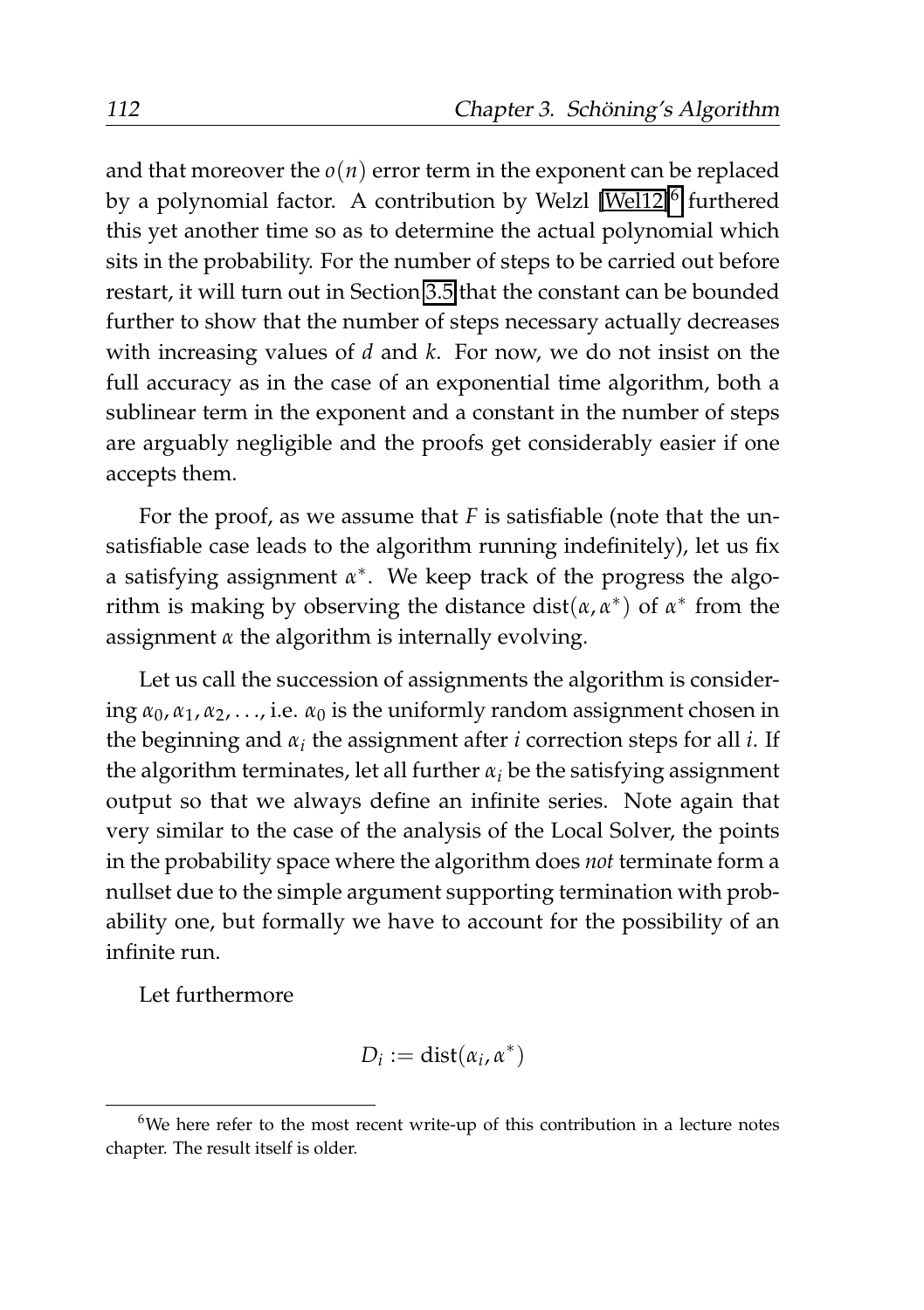for all *i*, let

$$
N := \min\{ i \in \mathbb{N}_0 \, | \, \alpha_i \text{ satisfies } F \}
$$

be the stopping time (where we consider the minimum to be infinite if it does not exist) and call

$$
\mathcal{C} = \langle C_1, C_2, C_3, \ldots \rangle
$$

the succession of clauses selected for correction in each step, with some special symbol  $C_i = \circ$  for  $i > N$ . This yields a *journal* of very much the same type as in the analysis of the Local Solver.

Note that  $D_i = 0$  implies  $N \leq i$  but  $N \leq i$  does not imply  $D_i = 0$ . The reason is that we fixed *some* satisfying assignment *α* <sup>∗</sup> of which the formula might have multiple and we cannot prevent one of the others from being found on the way while the  $D_i$  are tracking the distance to *α* ∗ exclusively.

We now study the evolution of the random process  $\{D_i\}_{i\in\mathbb{N}_0}$  by what is well-known as a *coupling argument*. Couplings are used to regularize a random process such that it becomes easier to analyze in a manner which allows for the conclusions of interest to be drawn.

In the present case, since our interest lies in bounding the stopping time *N*, what we will do is define a regularized process  $\{E_i \in \mathbb{Z}\}_{i \in \mathbb{N}_0}\$ exhibiting a smoother behavior and satisfying the condition  $\forall i \leq N$ :  $D_i \leq E_i$ . We then bound the time  $N_E$  it takes for the *E*-process to hit zero for the first time. Since  $E_i = 0$  together with  $N \geq i$  implies  $D_i = 0$  and thence  $N = i$ , this bound will also apply to *N*. The idea of coupling is that both the *D*-process and the *E*-process are being steered by the same supply of randomness and are thus 'coupled'.

Let us define such a common source of randomness. Let  $V :=$  $\langle V_1, V_2, \ldots, V_n \rangle$  be an *n*-tuple of independent uniform random variables taking values from the set  $\{1..d\}$  each. Moreover, let us denote by  $W = \langle W_1, W_2, \ldots \rangle$  an infinite supply of independent uniform random variables taking values from the set {1..*d* − 1} each and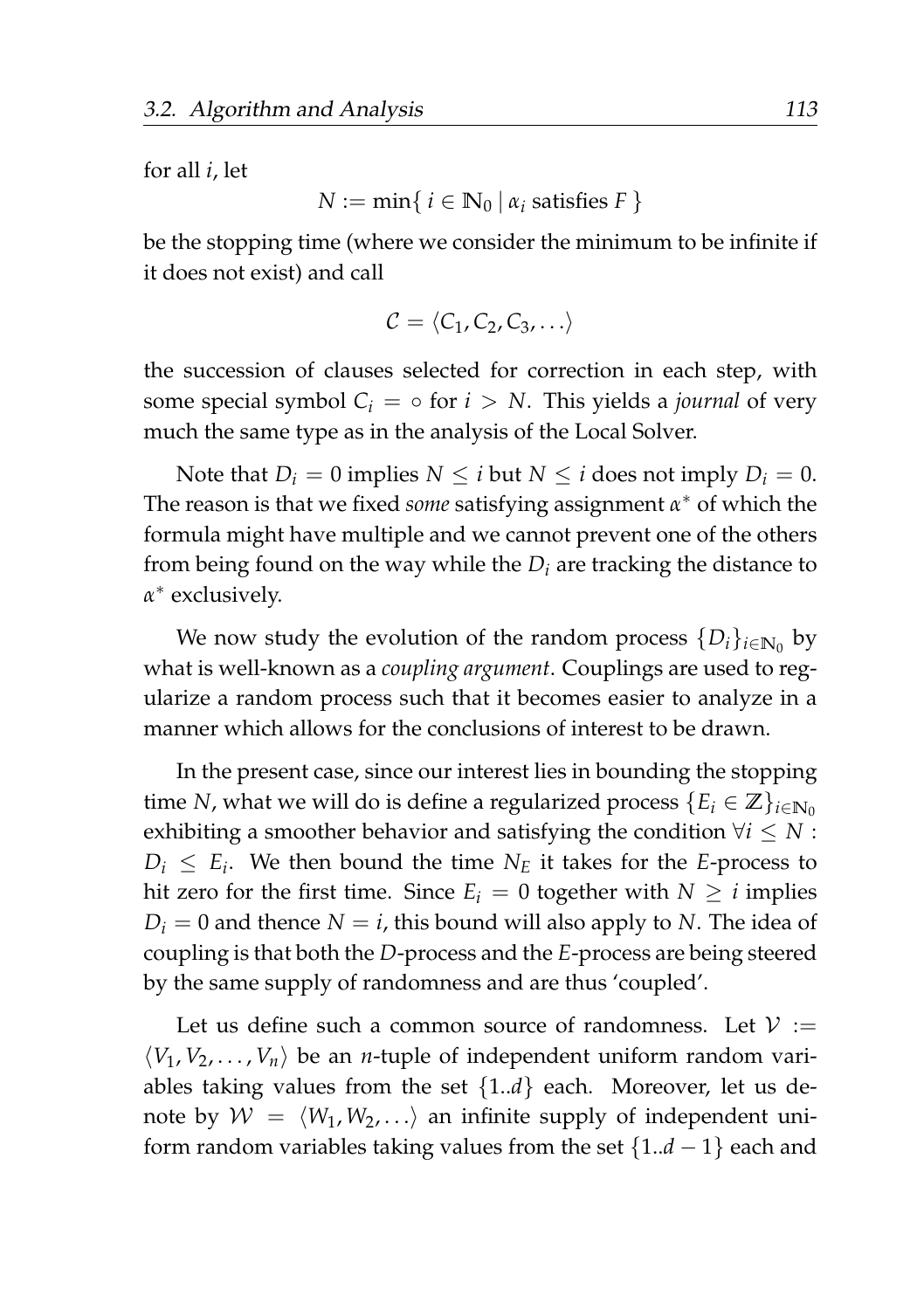$\mathcal{X} = \langle X_1, X_2, \ldots \rangle$  an infinite supply of independent uniform random variables taking values from {1..*k*} each.

We now define both the *D*- and the *E*-process as deterministic functions of  $(\mathcal{V}, \mathcal{W}, \mathcal{X})$ .

The *D*-process arises with the above definitions from running Algorithm 5, where we now use  $(V, W, X)$  for the randomness in the following way. Let some arbitrary but globally fixed ordering (henceforth called the *lexicographic* ordering) be imposed on both the variables  $V = \{x_1, x_2, \ldots, x_n\}$  as well as on the formula *F*.

Build the starting assignment  $\alpha_0$  by assigning, for all  $1 \leq i \leq n$ , a value to  $x_i$  determined as follows. If  $V_i = 1$ , assign  $x_i$  the value  $\alpha^*(x_i)$ . Else, map each of the remaining *d* − 1 values possible for *x<sub>i</sub>* to the remaining values possible for *V<sup>i</sup>* lexicographically.

Next, for the iterative process, fix any arbitrary rule as to how Algorithm 5 picks violated clauses for fixing, for instance have it pick the lexicographically first violated clause to be  $C_i$  in the *i*-th iteration. Now use  $\mathcal X$  in order to decide which literal to flip in the following way. Number the variables in  $vbl(C_i)$  in such a way that the lexicographically first variable  $x \in \text{vbl}(C_i)$  for which  $\alpha(x) \neq \alpha^*(x)$  disagree receives number one. Then number the remaining variables lexicographically. Now select the  $X_i^{\text{th}}$  variable according to this numbering , let us call it *x* for now, for flipping.

Then, use  $W$  to decide what value to flip  $x$  to as follows. In case  $\alpha_{i-1}(x) \neq \alpha^*(x)$ , flip  $\alpha_i(x) := \alpha^*(x)$  if  $W_i = 1$  and map all of the remaining *d* − 2 values of *W<sup>i</sup>* to the remaining *d* − 2 values possible for flipping in the lexicographic way. If  $\alpha_i(x) = \alpha^*(x)$ , flip to any of the possible *d* − 1 other values according to *W<sup>i</sup>* using the lexicographic mapping.

A 'good case' is now in each iteration if  $W_i = 1$  and  $X_i = 1$ , since this will mean that we flip the first variable in  $C_i$  which currently has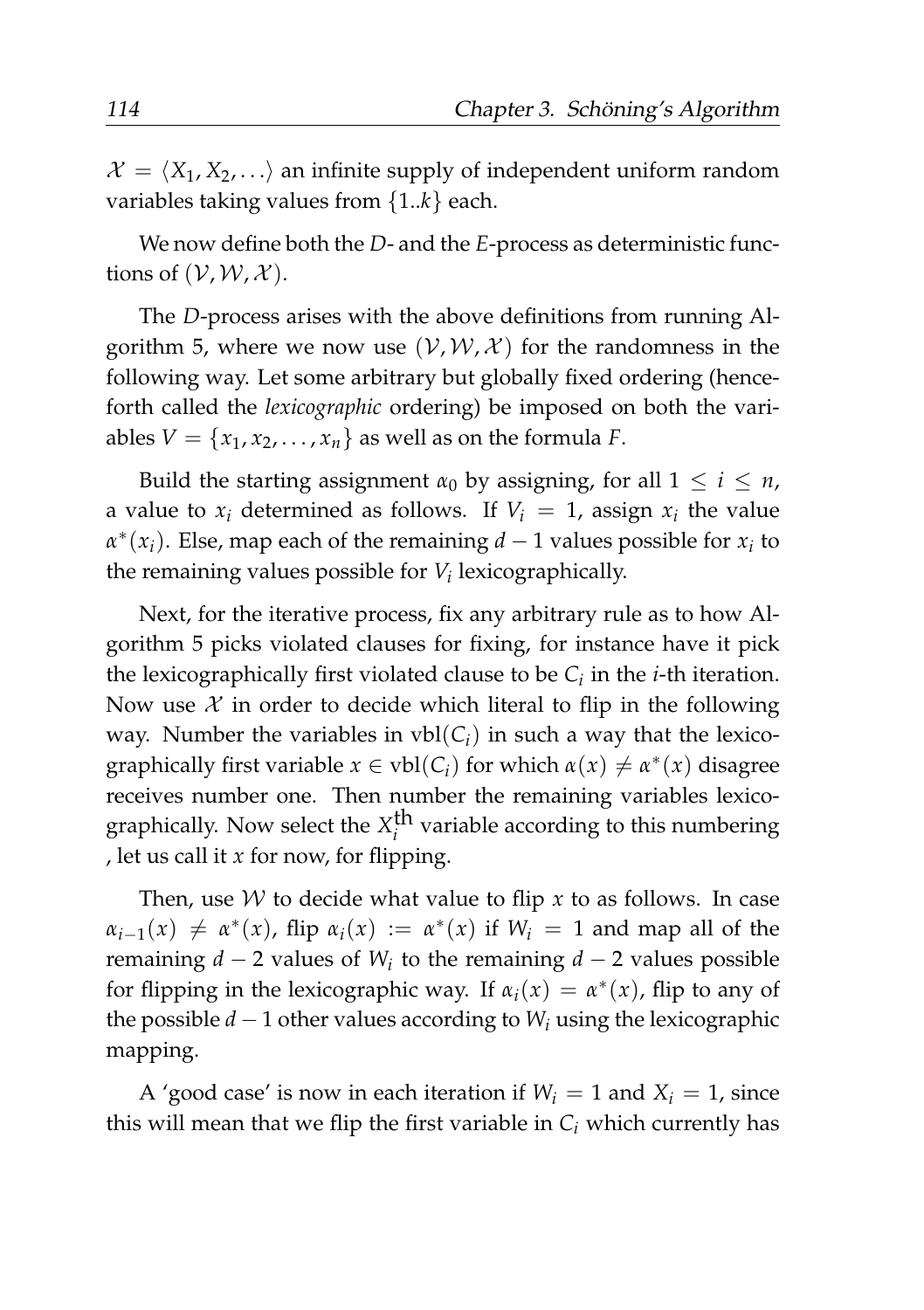'a wrong value' to 'the correct value', at least with respect to *α* ∗ . The renumbering however does not alter the behavior of the algorithm at all. Since all random variables used were defined uniformly and independently and since all mappings are one-to-one onto, it requires no further argument to see that Algorithm 5 run this way behaves exactly the way it is normally supposed to behave when this complicated route of preselecting all randomness is not taken. The random variables *D<sup>i</sup>* and *N* are defined as above, depending on the outcome of this run of Algorithm 5.

For comparison, we now define the regularized *E*-process as follows. Let  $E_0$  be the number of indices  $j \in \{1..n\}$  such that  $V_i \neq 1$ . Then for all  $i > 0$ , let

$$
E_i = \begin{cases} E_{i-1} - 1 & \text{if } W_i = 1 \wedge X_i = 1 \\ E_{i-1} & \text{if } W_i = 1 \wedge X_i \neq 1 \\ E_{i-1} + 1 & \text{if } W_i \neq 1 \end{cases}.
$$

We claim that with these definitions,

<span id="page-136-0"></span>
$$
D_i \le E_i \quad \text{for all } i \le N. \tag{3.1}
$$

And this is not difficult to see. Note first that  $D_0 = E_0$  because for every variable  $x_i \in V$ ,  $\alpha_i(x) = \alpha^*(x)$  if and only if  $V_i = 1$  and  $E_0$  is defined such that it counts the number of non-ones in  $\mathcal V$ . And then in every evolution step, if the *E*-process decreases in the *i*-th step, then  $W_i = 1$  and  $X_i = 1$ , implying that the aforementioned 'good case' occurs and thus the *D*-process decreases in this step as well. If the *E*-process rests, then this happens because  $W_i = 1$  and  $X_i \neq 1$  which means that in the algorithm, a variable which previously disagreed with *α*<sup>\*</sup> is selected and flipped to a value which still disagrees with *α*<sup>\*</sup> and thus the *D*-process rests as well. In all other cases, the *E*-process increases. While the *D*-process might rest or even decrease in such steps, our invariant is being preserved in all cases.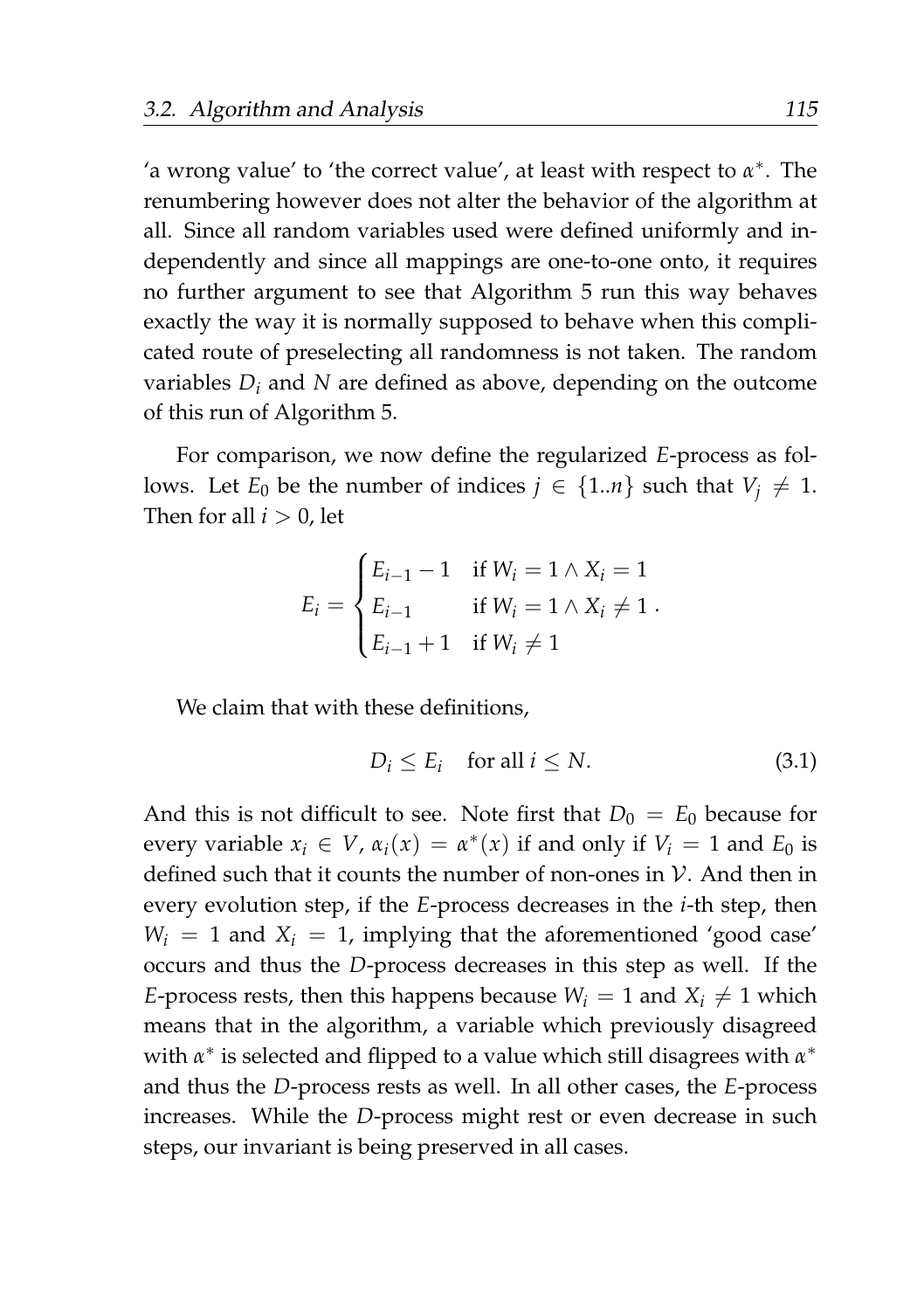In particular, Equation [3.1](#page-136-0) implies that

$$
N_E := \min\{i \in \mathbb{N}_0 : E_i = 0\} \ge N
$$

(where again we consider the minimum to be infinite if it does not exist) and so for any constant *c*,

$$
Pr[N \le cn] \ge Pr[N_E \le cn].
$$

So we can now analyze the probability that the simple regularized process hits zero within *cn* steps and conclude that Algorithm 5 has at least this probability of discovering a satisfying assignment within *cn* iterations.

And for bounding  $Pr[N_E \leq cn]$ , we can invoke Lemma [A.7.](#page-184-0) The Markov chain *E* is characterized by transition probabilities

$$
\tau(-1) = \frac{1}{k} \cdot \frac{1}{d-1}
$$

$$
\tau(0) = \frac{1}{k} \cdot \frac{d-2}{d-1}
$$

$$
\tau(1) = \frac{k-1}{k}
$$

and therefore according to Lemma [A.7,](#page-184-0) the probability of hitting zero within *Cn* steps (where *C* is now the constant provided by the Lemma) if starting from a fixed state *j* is  $\lambda^{j+o(n)}$  where  $\lambda$  is the unique root in the range  $(0, 1)$  of the polynomial

$$
p(x) = \frac{1}{k} \cdot \frac{1}{d-1} + \left(\frac{1}{k} \cdot \frac{d-2}{d-1} - 1\right) \cdot x + \frac{k-1}{k} \cdot x^2,
$$

which can easily be found to be

$$
\lambda = \frac{1}{(d-1)(k-1)}.
$$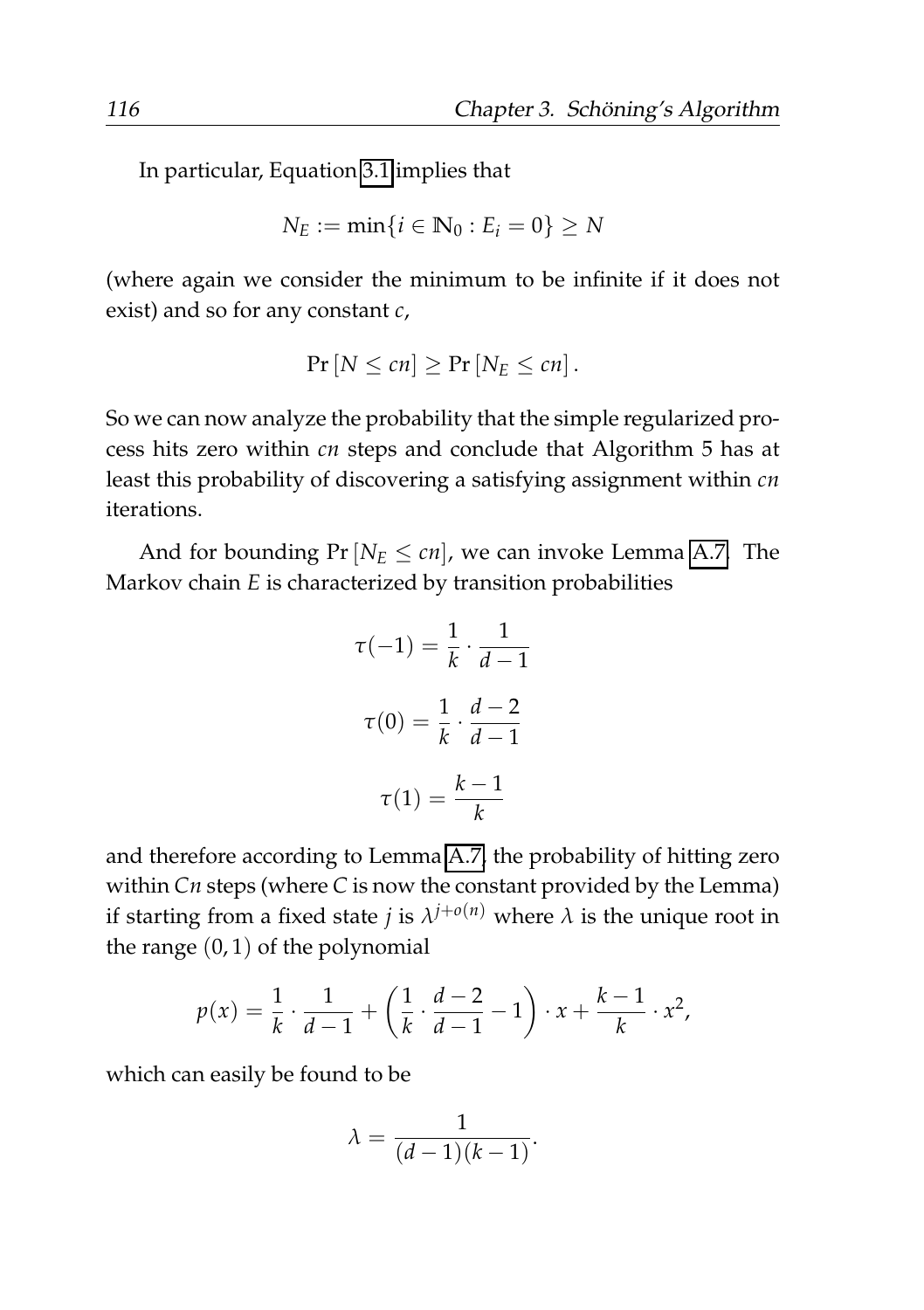This is conditioned on  $E_0 = j$ . To remove the conditional clause, we use that

$$
E_0 \sim \mathrm{Bin}\left(n, 1-\frac{1}{d}\right)
$$

and obtain that  $Pr[N_E \leq Cn]$  is bounded from below by

$$
\sum_{0 \le j \le n} {n \choose j} \left(1 - \frac{1}{d}\right)^j \left(\frac{1}{d}\right)^{n-j} \left(\frac{1}{(d-1)(k-1)}\right)^{j+o(n)}
$$

Using the binomial theorem,

$$
\Pr\left[N_E \leq Cn\right] \geq \left(\frac{d-1}{d} \cdot \frac{1}{(k-1)(d-1)} + \frac{1}{d}\right)^{n+o(n)}
$$

Or simplified,

$$
\Pr\left[N_E \leq Cn\right] \geq \left(\frac{1}{d} \cdot \frac{k}{k-1}\right)^{n+o(n)}
$$

as claimed, concluding the proof of Theorem [3.3.](#page-132-1)

**Restricting to Boolean Satisfiability.** In the remainder of this chapter, we will go on to investigate interesting aspects of Schöning's iterative procedure and, most prominently, to provide a deterministic variant. Before we set out to such investigations, we want to make an observation which will greatly simplify arguments and calculations throughout the chapter. The observation is that considering the Boolean case  $d = 2$  can in the case of Schöning be done without loss of generality.

The reason for this lies in the algorithm's success probability. As the success probability we were able to prove, and it will turn out in Section [3.4](#page-143-0) that this calculation was tight in the strongest possible sense, is proportional to  $d^{-n}$ , the method for reducing a  $(d, k)$ -ClSP to a series of *k*-SAT problems known as *random downsampling* can be applied losslessly in the present case.

.

.

,

 $\Box$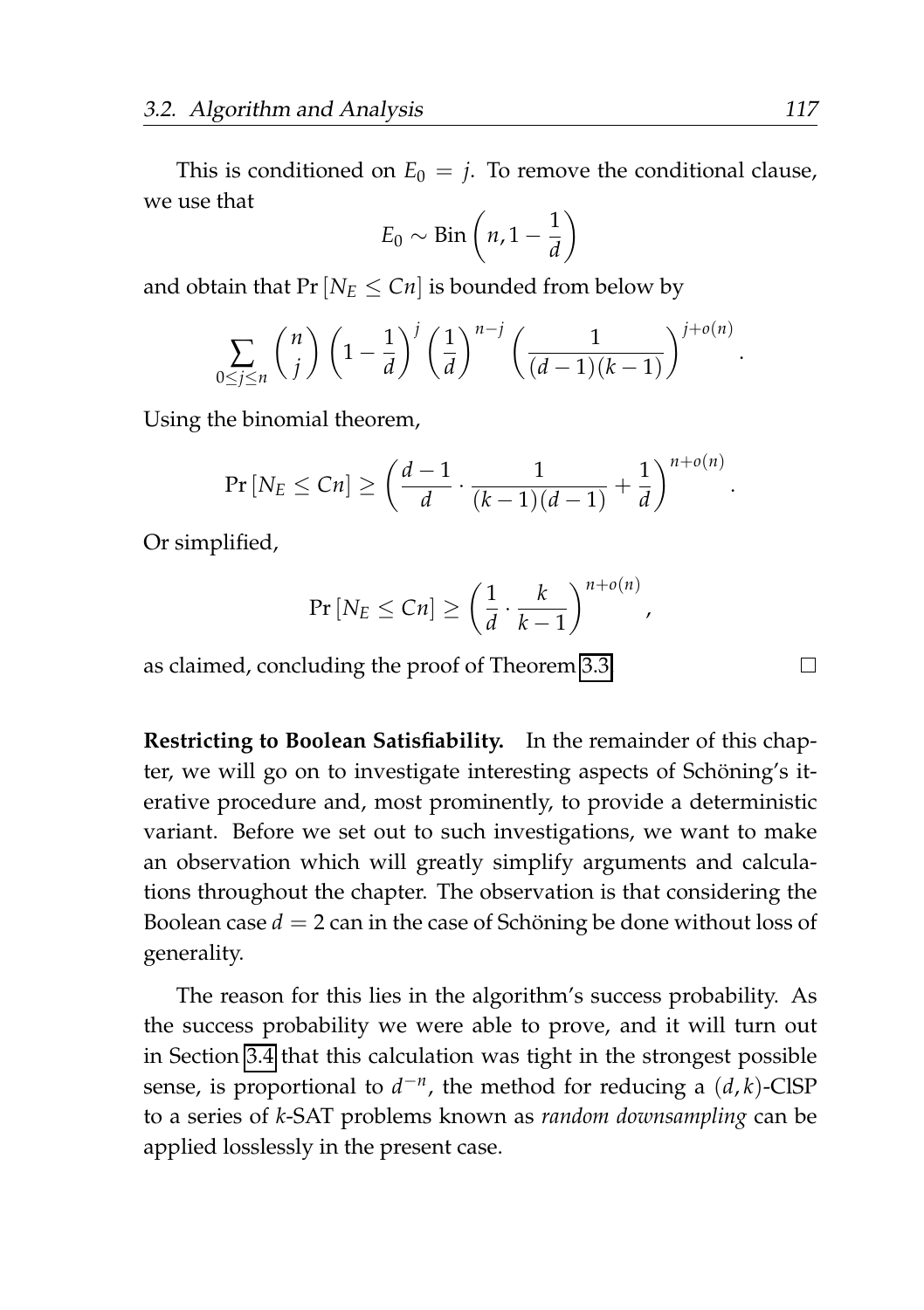Random downsampling is the following simple idea. If we have a *k*-SAT solver at our disposition and we would like to solve a (*d*, *k*)- ClSP formula *F*, we can iterate through all variables *x* occurring in *F* and for each variable uniformly at random select two out of the *d* possible values for *x*. We delete all other  $d - 2$  values from  $L_x$ . The result is a *k*-SAT formula *F* ′ which we try to solve. If a satisfying assignment is not forthcoming, we repeat.

It is very easy to see that the probability that one attempt at random downsampling preserves a fixed satisfying assignment *α* <sup>∗</sup> and will thus be a success is exactly  $(2/d)^n$ . Multiplying this with the success probability for Schöning's algorithm when plugging in  $d = 2$ yields a total success probability of

$$
\left(\frac{2}{d}\right)^n \cdot \left(\frac{1}{2} \cdot \frac{k}{k-1}\right)^{n+o(n)} = \left(\frac{1}{d} \cdot \frac{k}{k-1}\right)^{n+o(n)}
$$

and thus we can recover Theorem [3.3](#page-132-1) losslessly without the need to analyze Algorithm 5 for any case other than  $d = 2$ .

Furthermore, as we will learn in Section [3.6,](#page-157-0) there is also a nearlossless derandomization of this technique, in the following sense.

**Lemma 3.4.** *For each n, there exists a set*

$$
\Gamma_n \subseteq \left\{ \gamma : [n] \to \left( \begin{array}{c} \{1..d\} \\ 2 \end{array} \right) \right\}, \quad |\Gamma_n| = \left( \frac{d}{2} \right)^{n+o(n)}
$$

*such that for every assignment*  $\alpha \in S$ *, there exists*  $\gamma \in \Gamma_n$  *with the property that*  $\alpha$  *is preserved when restricting*  $L_{x_i}$  *to*  $\gamma(i)$  *for all*  $x_i \in V$ . Moreover, *this set is efficiently constructible in the sense that there exists a universal algorithm which on input n and j will output the j-th element of* Γ*<sup>n</sup> in time polynomial in n.*

We note that the lemma is trivial in case *d* is even: simply pair up the elements of every variable's alphabet in an aribtrary way and use the cross product of all the sets of pairs as Γ*n*. For odd *d*, the situation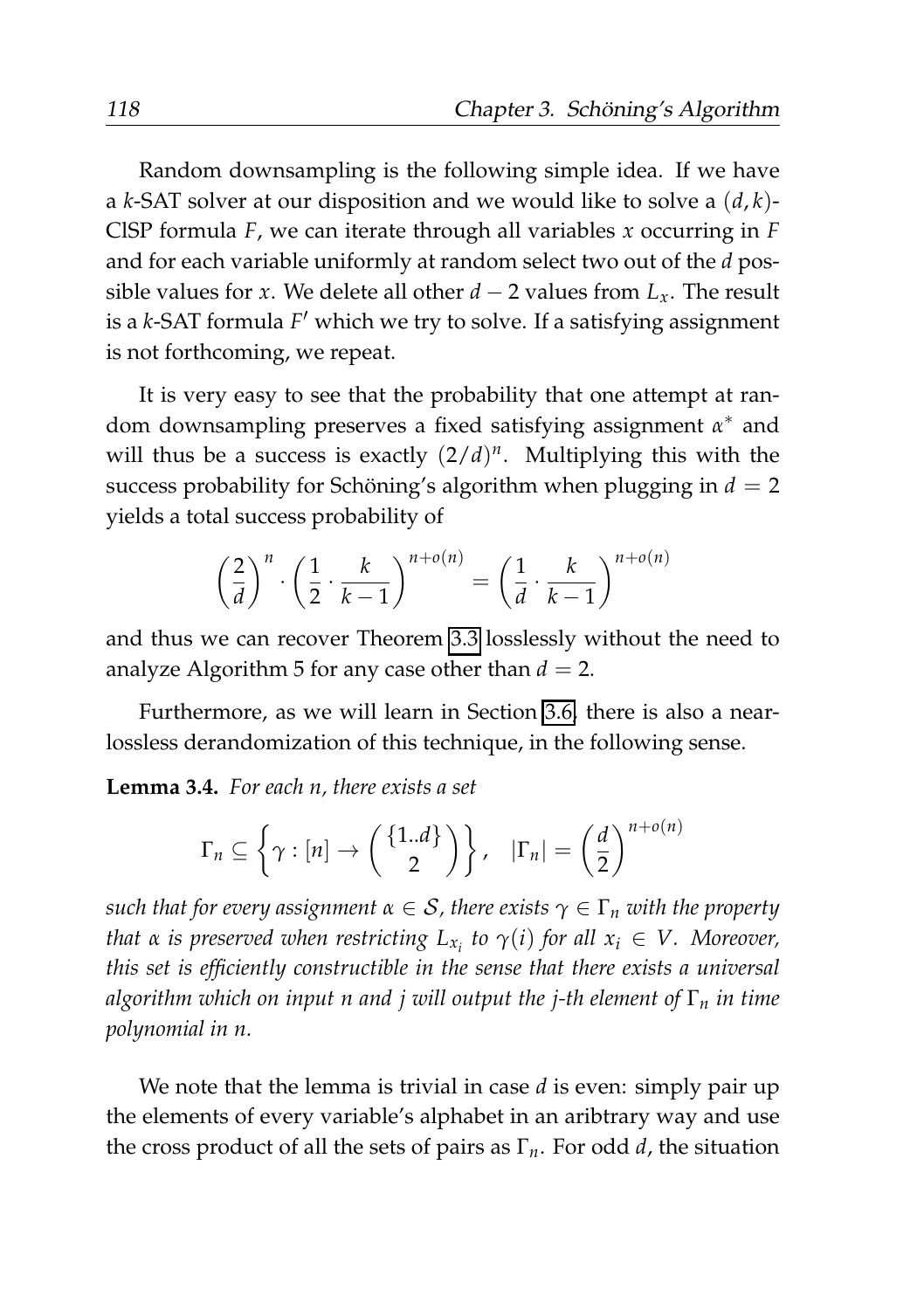is slightly more involved and the general proof will be delivered in Section [3.6.](#page-157-0)

We conclude that both for the randomized and for the deterministic variant of Schöning's algorithm, it is fully sufficient to study the Boolean case. We will therefore assume  $d = 2$  henceforward. Concerning the notation of variable values in the following sections, please recall that it is customary to consider the alphabet  $\{0,1\}$  rather than  $\{1, 2\}$  in the binary case.

## <span id="page-140-0"></span>**3.3 The Local Solver Contrasted**[7](#page-140-1)

Similarities between Algorithm 5 and Algorithm 1 are striking and we have already explained how the two algorithms can be regarded as the same parameterized procedure. While we do not know to date whether Algorithm 5 will perform as well as Algorithm 1 on formulas satisfying the condition of the Lovász Local Lemma (see Conjectures [3.1](#page-130-1) and [3.2\)](#page-132-2), it is not hard to adapt the machinery from the previous section to draw a conclusion about the performance of Algorithm 1 on general formulas not passing the LLL criteria. With the considerations about random downsampling in mind, we simplify our investigation by restricting to the Boolean case. What we will find is the following.

<span id="page-140-2"></span>**Theorem 3.5.** *When running Algorithm 1 on any satisfiable k-CNF formula on n variables, then the probability that a satisfying assignment is output within* Θ(*n*) *resampling steps is at least*

$$
\left(\frac{1+\lambda_k}{2}\right)^{n+o(n)},
$$

<span id="page-140-1"></span><sup>&</sup>lt;sup>7</sup>This is joint work with Andrei Giurgiu. Parts of this material have been published in his Master's thesis [\[Giu09\]](#page-207-3).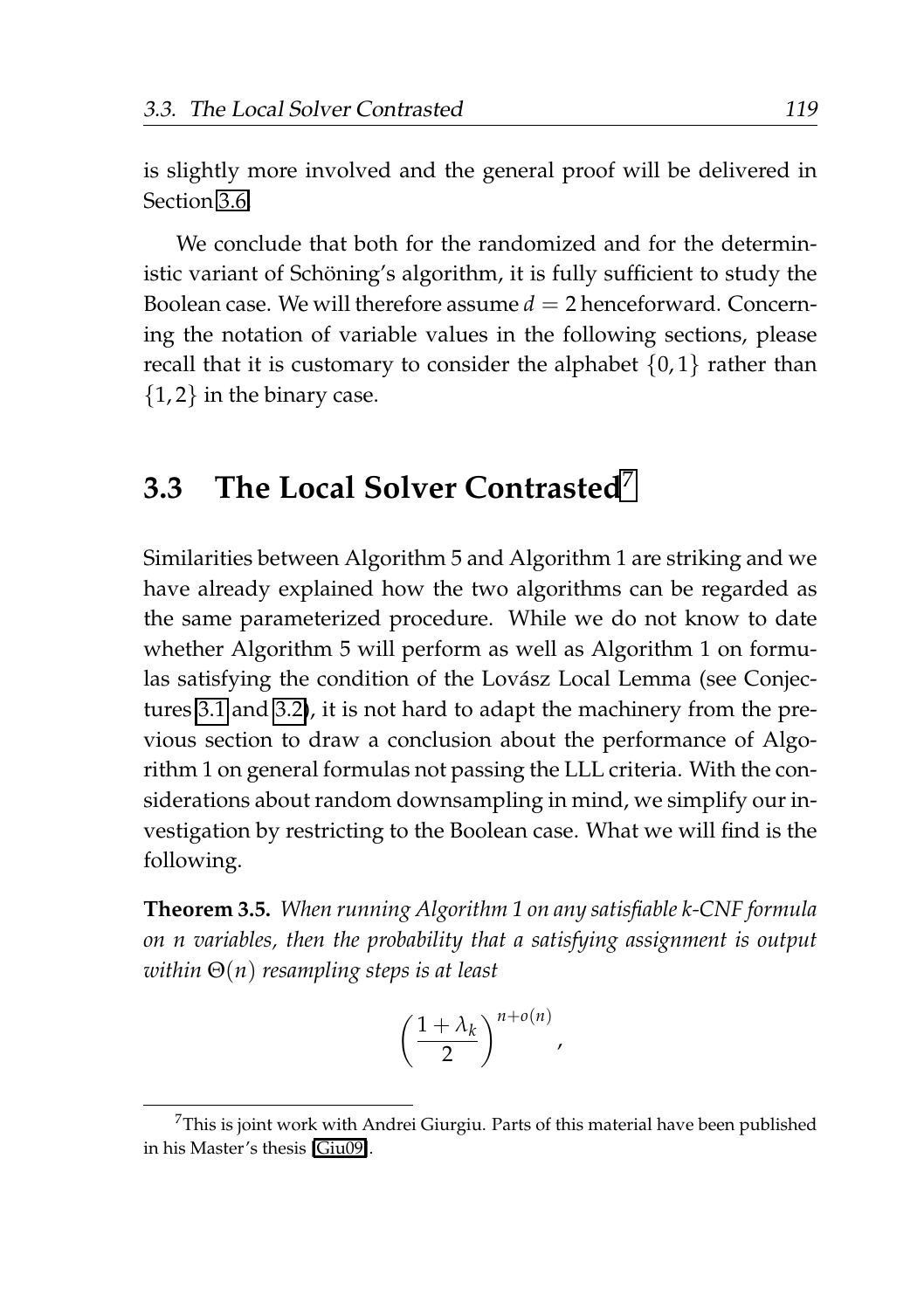*where λ<sup>k</sup> is the unique root in the range* (0, 1) *of the polynomial*

$$
p_k(x) = -x + \left(\frac{x+1}{2}\right)^k.
$$

*In the case of k*  $=$  *3, the probability is*  $\phi^{n+o(n)}$ *, where*  $\phi \approx 0.681$  *is the golden ratio.*

*Proof.* Analogous to the previous section, we define a common source of randomness. Again, we use uniform random variables  $V_1$  through  $V_n$  which take values from  $\{0, 1\}$  to determine the initial assignment, where to every variable  $x_i$  we assign  $\alpha^*(x_i)$  iff  $V_i = 1$ . In contrast to the previous section, for the resampling steps we need random variables  $W_i^j$  $\mathbf{y}_i^j$  for  $1 \leq i \leq k$  and  $j \in \mathbb{N}$ , where  $W_i^j$ *i* takes a uniformly random value from  $\{0, 1\}$  and is assigned to the *i*-th variable in the clause  $C_j$ during the *j*-th resampling step. For determining which variable is the *i*-th, we use the same rule we did in the case of Algorithm 5, i.e. we take the lexicographically first variable where *α* and *α* <sup>∗</sup> disagree to be variable number one, and index the remaining  $k - 1$  ones lexicographically. And then we assign to each variable *x* the value *α* ∗ (*x*) if the corresponding sample is one and  $1 - \alpha^*(x)$  if the corresponding sample is zero.

As usual, the *D*-process measures the distances of *α* from *α* ∗ if Algorithm 5 is executed using the prescribed randomness. We juxtaposed a regularized *E*-process which now looks as follows.

We define  $E_0$  to be the number of indices *j* such that  $V_i \neq 1$ . Therefore  $E_0 = D_0$ . For the evolution steps  $i \geq 1$ , let  $E_i$  be defined as

$$
E_i = E_{i+1} - 1 + \sum_{j=0}^{k} W_j^i.
$$

We claim that in this case,  $D_i \le E_i$  for all  $i \le N$  as required. To see this, note that in the clause  $C_i$ , there is at least one variable  $x$  where  $\alpha_i(x) \neq \alpha^*(x)$  which we numbered 'variable one' before. The other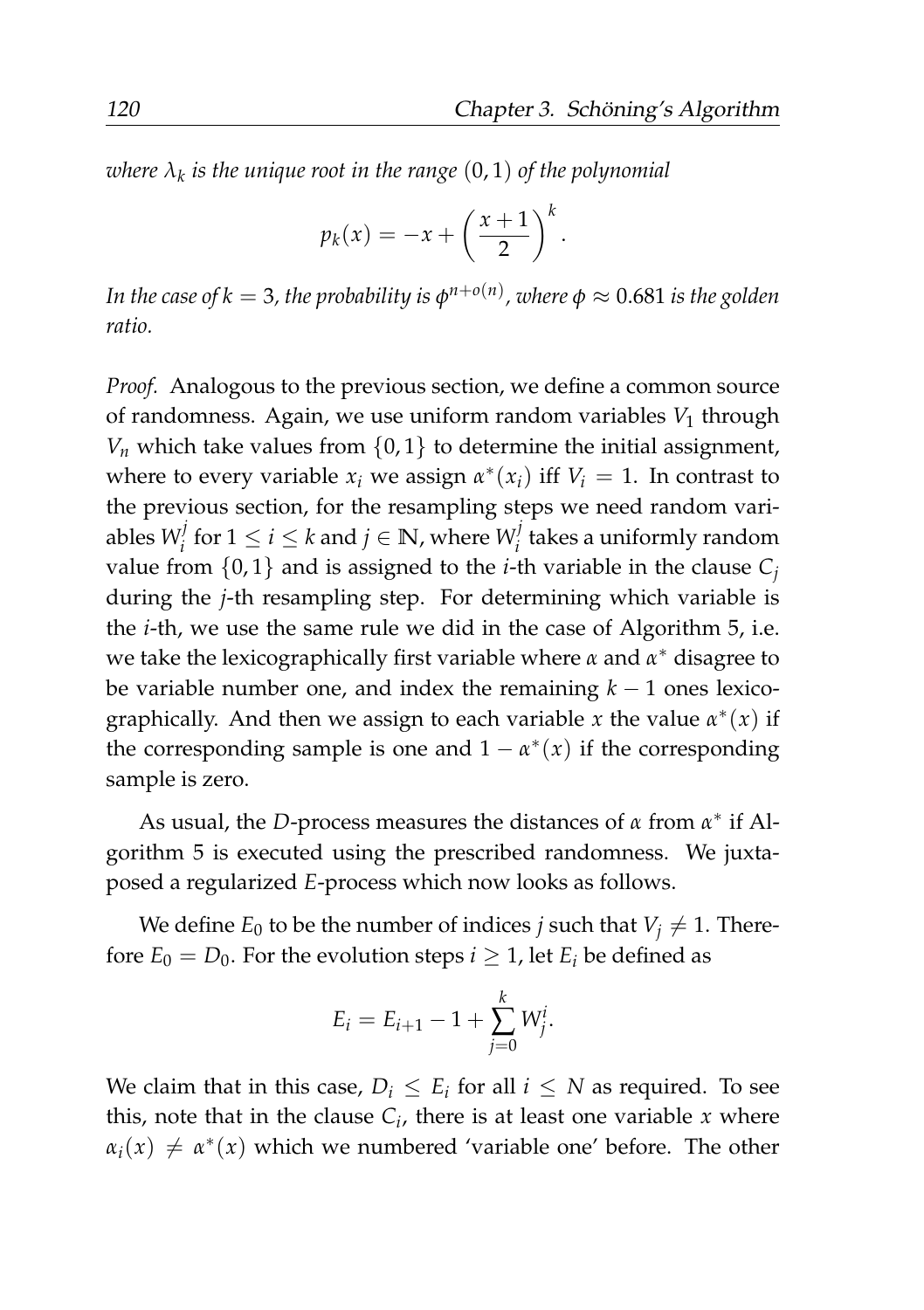*k* − 1 variable can be agreeing or disagreeing. The *D*-process decreases by the number of variables which previously disagreed and are resampled to agree and increases by the number of variables which previously agreed and are now resampled to disagree. The *E*-processes decreases by one if and only if the designated disagreeing variable is flipped and increases by the total number of other variables resampled to disagree. From this comparison, it is obvious that  $D_i \leq E_i$  is preserved during such a step.

Now consider the distribution of the steps in the *E*-process. Since the variables are flipped independently, the difference between consecutive steps is distributed binomially. More precisely, we find that in the terminology of Lemma [A.7,](#page-184-0) *E* is a Markov chain with transition probabilities

$$
\tau(i) = \binom{k}{i+1} \cdot \left(\frac{1}{2}\right)^k
$$

for all  $i \in \{-1, 0, \ldots, k-1\}$ . The lemma now yields that the probability that when starting from a fixed state *j* of reaching zero within Θ(*n*) steps is determined by  $\lambda_k^{j+o(n)}$  $\lambda_k^{(+0)(n)}$ , where  $\lambda_k$  is the unique root in  $(0,1)$  of the polynomial

$$
p_k(x) = -x + \left(\frac{1}{2}\right)^k \cdot \sum_{i=0}^k {k \choose i} x^i = -x + \left(\frac{1+x}{2}\right)^k.
$$

Since  $E_0$  is distributed binomially with parameters *n* and  $1/2$ , we obtain for the total success probability within *cn* steps

$$
\left(\frac{1}{2}\right)^n \sum_{i=0}^n {n \choose i} \lambda_k^{i+o(n)} = \left(\frac{\lambda_k+1}{2}\right)^{n+o(n)}
$$

.

 $\Box$ 

The number in 3-SAT follows by calculating the root.

These success probabilities can easily been checked to be exponentially below the performance of Algorithm 5. And if it appears that the estimates and the coupling used in this proof might simply be too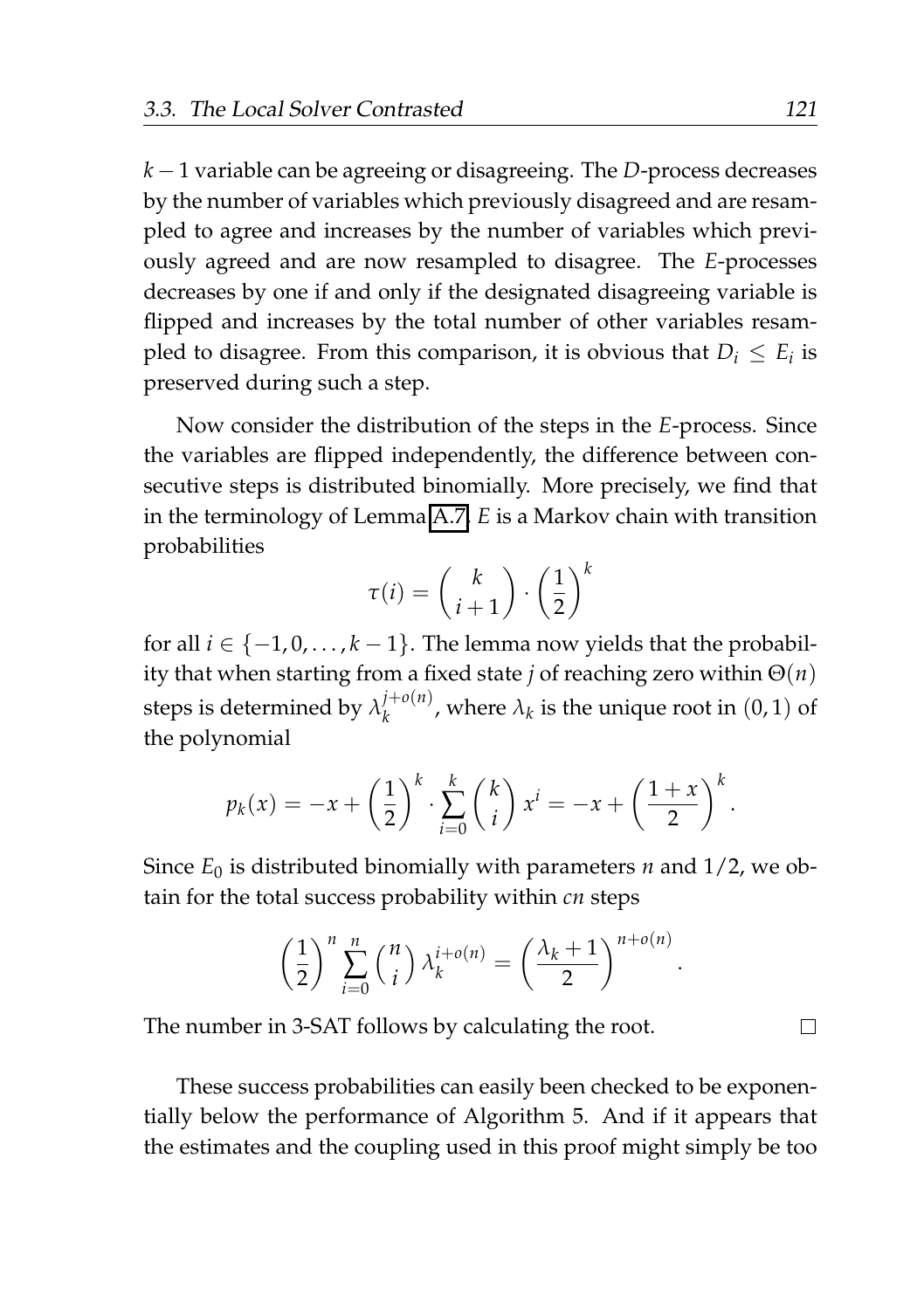lossy for the variant under consideration, the arguments from the following section demonstrate that Theorem [3.5](#page-140-2) is actually tight, at least if a worst-case choice rule (a 'devil', see next section) is scheduling clauses for correction.

### <span id="page-143-0"></span>**3.4 Angels and Devils**[8](#page-143-1)

Our next mission is to determine whether Schöning's analysis of Algorithm 5 is tight. If we scan Section [3.2](#page-129-0) for inaccuracies, we find that the only place we have been rather generous was the coupling argument: firstly, we have considered only one single satisfying assignment  $\alpha^*$ and secondly, if the algorithm selected a clause where the current assignment and *α* <sup>∗</sup> disagreed in more than one variable, we have declared only one of these variables to offer a productive flip and treated the other ones as if they already agreed. In contrast, the calculations on the success probability in Lemma [A.7](#page-184-0) can easily be seen to be tight, there are no estimates involved there.

It is easy to produce samples of *k*-SAT formulas where the first assumption, the uniqueness of the satisfying assignment *α* ∗ , is tight. For example, consider the maximal satisfiable formula  $F_n^+$  on *n* variables consisting of all clauses containing at least one positive literal.  $F_n^+$ has the unique satisfying assignment *α* <sup>∗</sup> which sends every variable to one. If this formula is input to Algorithm 5, the only way the algorithm can terminate is when  $D_i = 0$ . In this case  $D_i = 0$  and  $N \le i$  are equivalent conditions.

The second assumption, that in the selected clause there is exactly one variable where the current assignment disagrees with  $\alpha^*$  and thus whose flipping will be advantageous, moves the focus to an aspect of

<span id="page-143-1"></span><sup>8</sup>Part of this section is joint work with Andrei Giurgiu and Stefan Schneider. Parts of this material have been published in their Master's theses [\[Giu09,](#page-207-3) [Sch10\]](#page-212-4).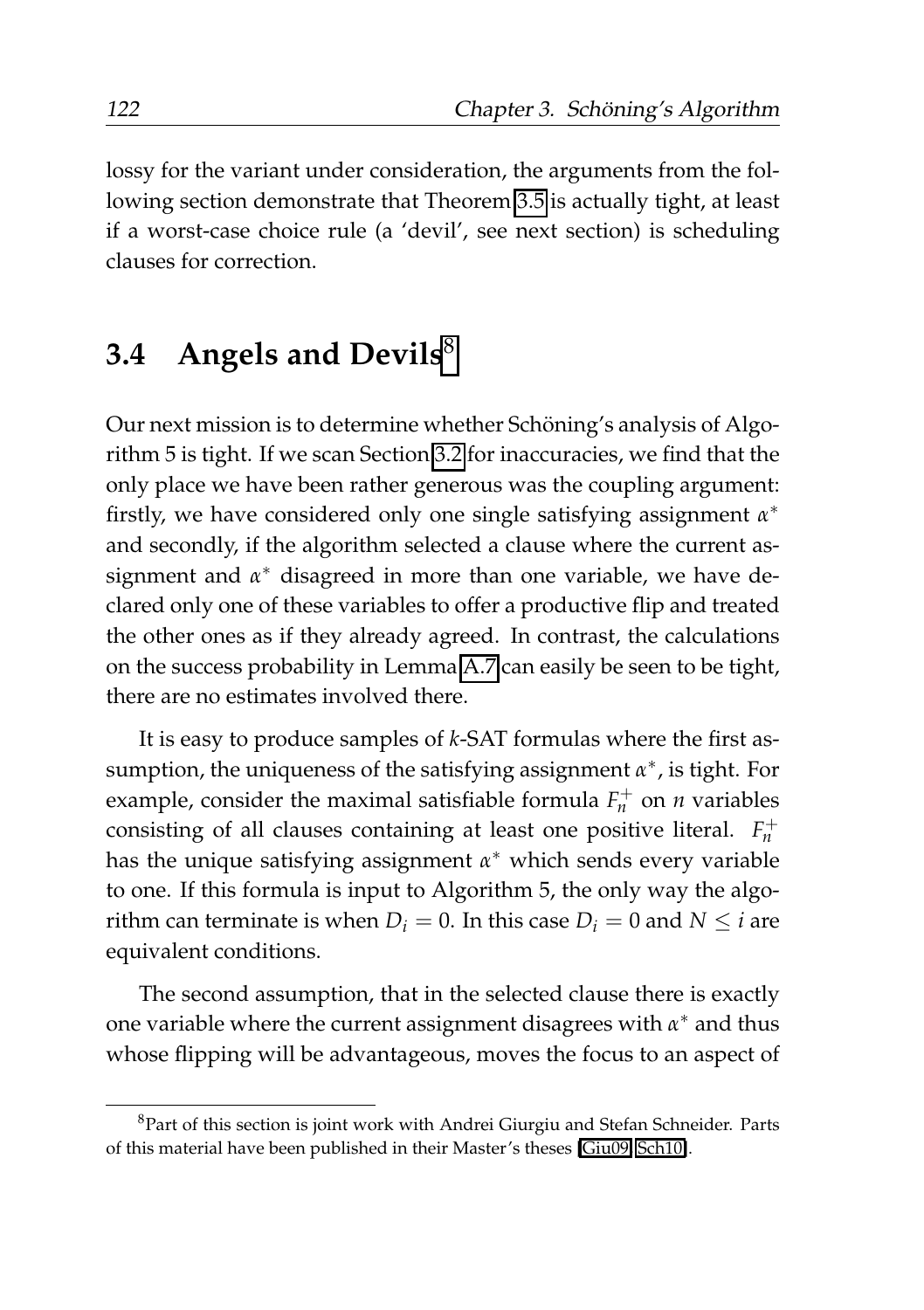the algorithm so far largely ignored: the *choice rule*.

The description of Algorithm 5 admits in each iteration 'any' way of selecting a clause *C<sup>i</sup>* among all currently violated clauses for fixing. For the analysis of the success probability, we have fixed an arbitrary rule for doing this selection so that our random variables would be well-defined, but the analysis went through for *any* rule.

The choice rule can make a considerable difference. If  $F_n^+$  is input to the algorithm, then selecting an appropriate choice rule can make the algorithm terminate in polynomial time: as long as the current assignment differs from the satisfying assignment in at least *k* variables and by the maximality of  $F_n^+$ , we can have it select a clause such that all *k* variables in that clause differ. No matter what literal is chosen for flipping, the distance to  $\alpha^*$  is bound to decrease by one with probability one. This can be done until  $\alpha$  and  $\alpha^*$  differ by at most  $k-1$ variables and from that point onwards, the success probability is constantly large according to the standard analysis. In case of failure of such an attempt, a 'good' clause can be selected again and we get another chance. The total number of iterations it takes on average is linear in *n*.

On the other hand, another choice rule can select, as long as  $α^*$ and *α* do not differ in more than *n* − *k* variables which is a rare event, a clause in each iteration in which all but one variable already agree with *α* <sup>∗</sup> and there is just one the flipping of which would take us closer to the solution. This situation is in one-to-one correspondence with the definition of an evolution step of the regularized *E*-process, resulting in Schöning's analysis to be tight in this case.

Choice rules of the latter type is what we will call a *devil* because they aim at hindering the algorithm at terminating successfully for as long as it is in any way possible. Analogously, we call a choice rule of the former type which can make the algorithm terminate in polynomial time an *angel*.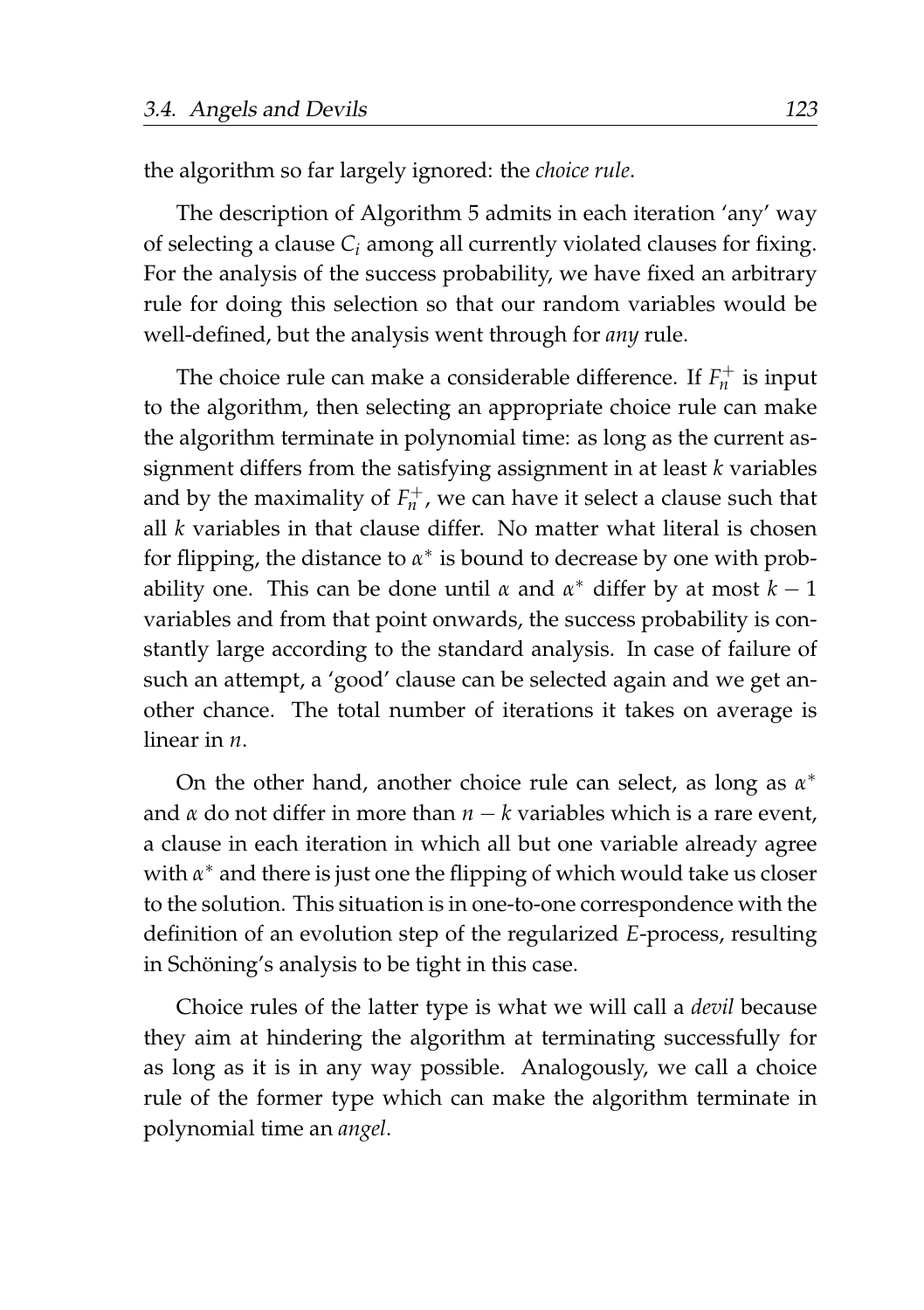**Types of Angels.** An important thing to note is that in the examples of angels and devils for  $F_n^+$  which we have just presented, computational issues have not played any role. This is deliberate: choice rules in the way we want to discuss them are unbounded in computational resources (implying in particular that they know, e.g., a satisfying assignment). We are distinctly *not* talking about heuristics for choosing clauses for fixing where the question of how efficient they are in making their choice is central. Rather, as the main statement in this section, we will later go on to demonstrate that there are formulas for which the choice rule has no significant influence on the time it takes Algorithm 5 to reach the satisfying assignment, *not even* if computationally unbounded rules are considered.

Formally therefore, a *choice rule* is nothing but a *mapping* which selects, depending on the current state of the algorithm, a clause to be fixed. We can give choice rules various degrees of insight into an algorithm's run. The weakest version would tell the choice rule which clauses are currently violated only. A slightly stronger one could give the complete current assignment. Even stronger ones could take into account other information about the algorithm's execution, like how many correction steps have been carried out so far. The strongest type of rule will be the one we apply here: a rule which can take into account all information about the complete history of the algorithm's execution. As such, a *choice rule* is defined to be any mapping from the input formula *F* and the algorithm's execution journal composed of  $\langle \alpha_0, C_1, \alpha_1, C_2, \ldots, \alpha_i \rangle$  to some clause  $C_i \in F$  violated by  $\alpha_i$  to be selected in the subsequent correction step.

Let us define an *angel* for a family  ${F_n}_{n \in \mathbb{N}}$  of *k*-SAT formulas where  $F_n$  is over *n* variables as a choice rule with the property that the success probability of Algorithm 5 when using this choice rule and running the algorithm for a number  $q(n)$  of steps where *q* is an appropriate polynomial, is lower bounded by the inverse of some polynomial in *n*.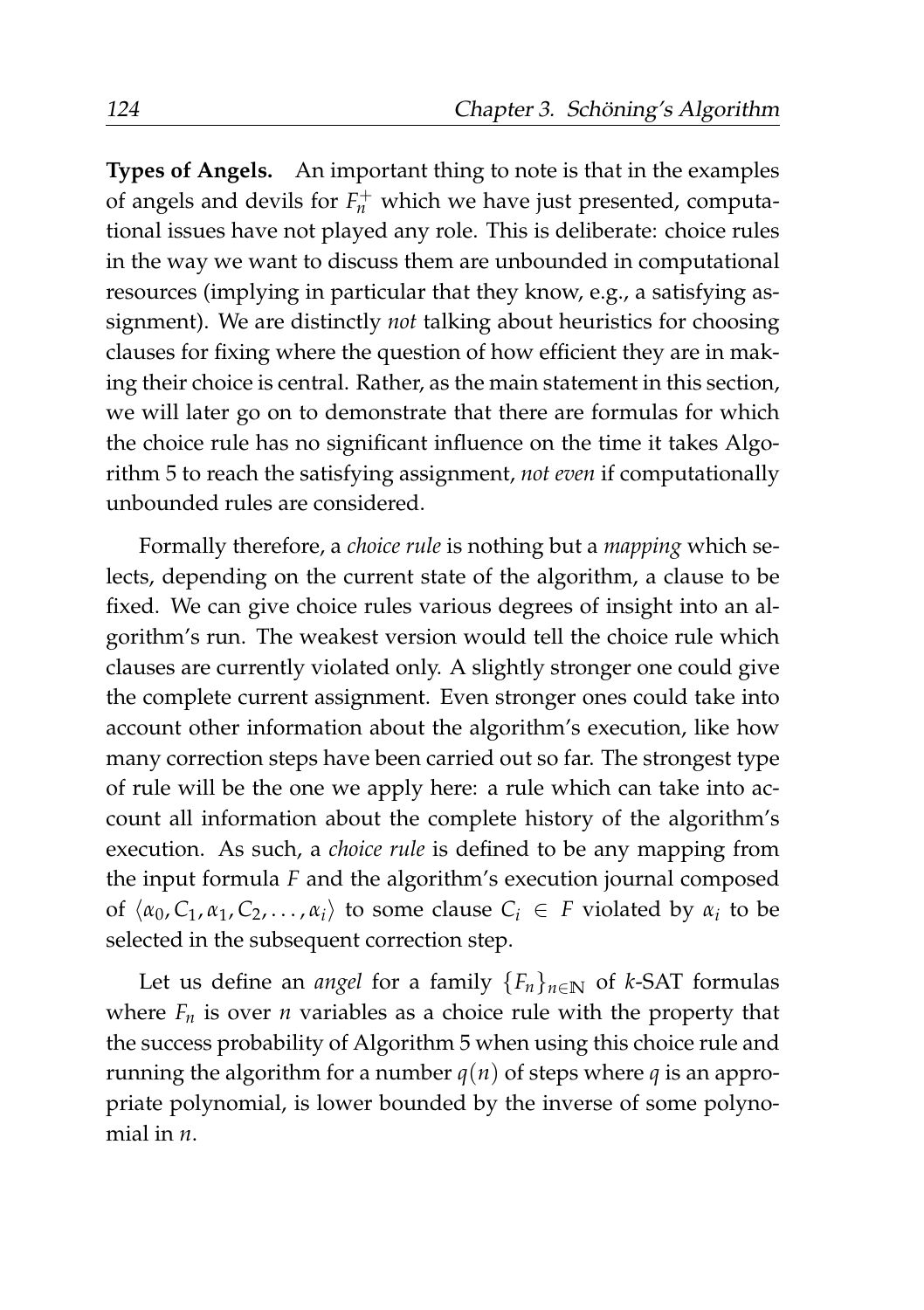Conversely, a *devil* for a family  ${F_n}_{n \in \mathbb{N}}$  of *k*-SAT formulas where  $F_n$  is over *n* variables is a choice rule such that for any polynomial  $q(n)$ , the probability which Algorithm 5 has to succeed, even if we allow it to make  $q(n)$  correction steps before we abort, is upper bounded by

$$
\left(\frac{k}{2(k-1)}\right)^{n+o(n)}
$$

.

The maximal satisfiable formulas  $F_n^+$  we have discussed in the introductory example admit both angels and devils as selection rules. For some formulas, angels exist but finding them is highly non-trivial. The Master's thesis of Andrei Giurgiu [\[Giu09\]](#page-207-0) features a collection of such formulas and the corresponding angels.

Also, one can discuss the various possible definitions of angels and compare their strength and universality properties. In [\[Giu09\]](#page-207-0), many different definitions are being compared and constrasted.

Perhaps the most interesting distinction is the one between *angels in probability* and *angels in expectation*. Instead of letting Algorithm 5 run for  $q(n)$  many steps for some polynomial *q* and asking the success probability within that time frame to be polynomial (which is what we call an *angel in probability*), we could instead consider letting Algorithm 5 run for an arbitrary number of steps and ask that the expected number of steps it takes to arrive at a satisfying assignment be bounded by some polynomial *q*(*n*) (which we call an *angel in expectation*).

While it is clear by Markov's inequality that an angel in expectation is also an angel in probability for suitably chosen polynomials, the converse is not true. Consider the family of formulas  $\{F_n^+\}_{n\geq k}$  we defined previously. Recall that for any assignment *α* with

$$
k-1 \leq dist(\alpha, \alpha^*) \leq n-k+1
$$

there always exists at least one violated clause where all variables differ between *α* and *α*<sup>\*</sup> and one violated clause where only exactly one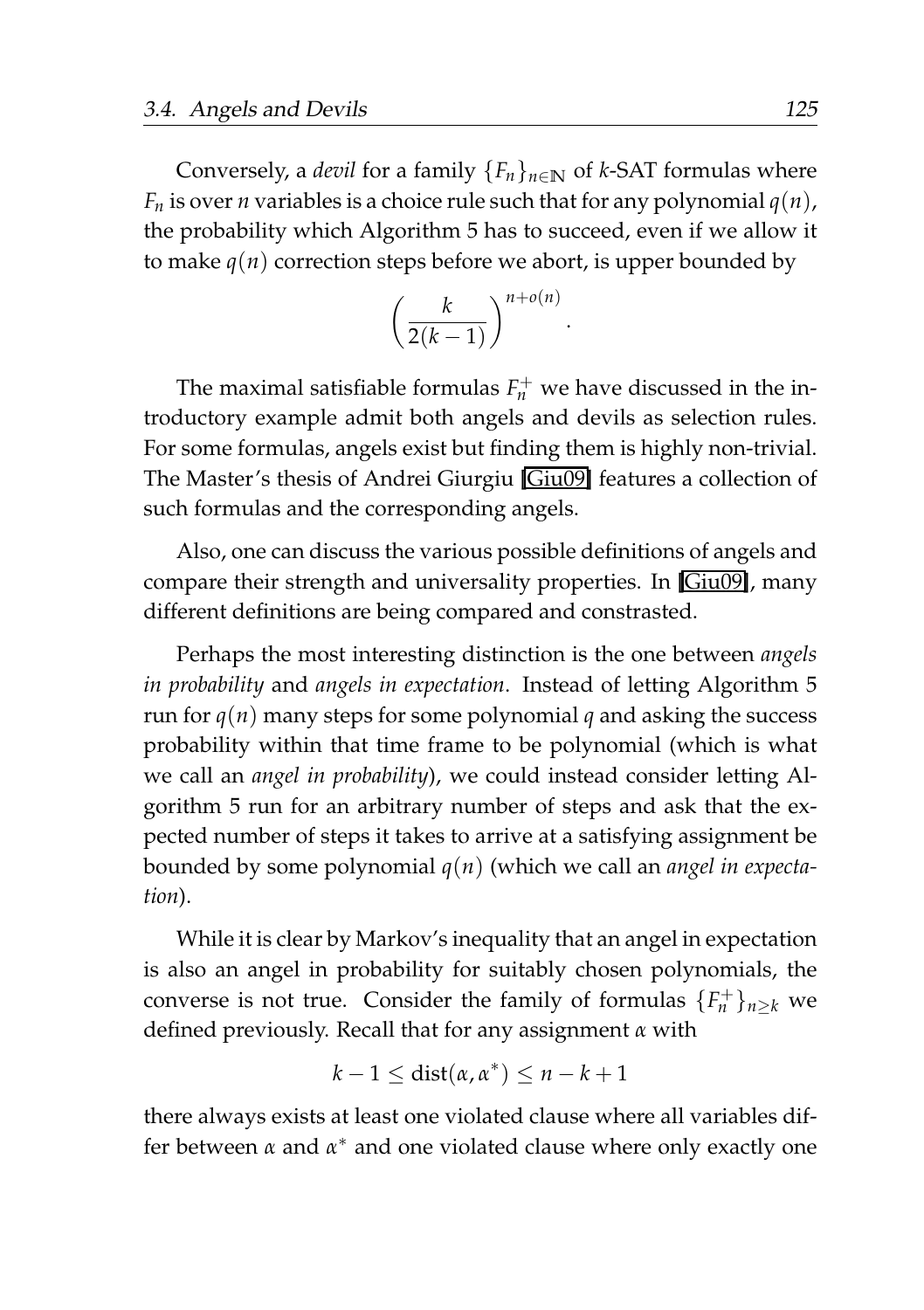variable does. Let now *R* be a choice rule which, if *α* is the current assignment, selects a clause of the former type whenever

$$
k-1 \leq \text{dist}(\alpha) \leq \frac{n}{2} - \sqrt{n}
$$

and a clause of the latter type in all other cases. The probability that the starting assignment will satisfy

$$
dist(\alpha_0,\alpha^*)<\frac{n}{2}-\sqrt{n}
$$

is inversely polynomial since the distance is binomially distributed. Given that this event occurs, since *R* will then select clauses where all variables differ until we reach a state with

$$
dist(\alpha_0, \alpha^*) = k - 1,
$$

the probability that we reach the satisfying assignment in *n* steps is constant as in the introductory example. Therefore, *R* is an angel in probability for  $\{F_n^+\}_n$ . On the other hand, the probability that the starting assignment will satisfy

$$
dist(\alpha_0) > \frac{n}{2} + \sqrt{n}
$$

is also bounded from below by the inverse of a polynomial. But if we start there, then the choice rule will select clauses with just one productively flippable variable at least as long as we have not reached a state with √

$$
dist(\alpha, \alpha^*) \leq n/2 - \sqrt{n}.
$$

But the expected time it takes to overcome these  $2\sqrt{n}$  states with corrections steps successful only with probability  $1/k$  is – as we know from the analysis of Markov chains in Lemma [A.7](#page-184-0) – clearly exponential in  $\sqrt{n}$  and hence superpolynomial in *n*. Therefore, *R* is not an angel in expectation for  $\{F_n^+\}_n$ .

Still, the choice rule *R* is a somewhat artificial rule constructed with the goal in mind of exhibiting exactly this hybrid behavior. As we already know, the given family of formulas admits both a pure devil and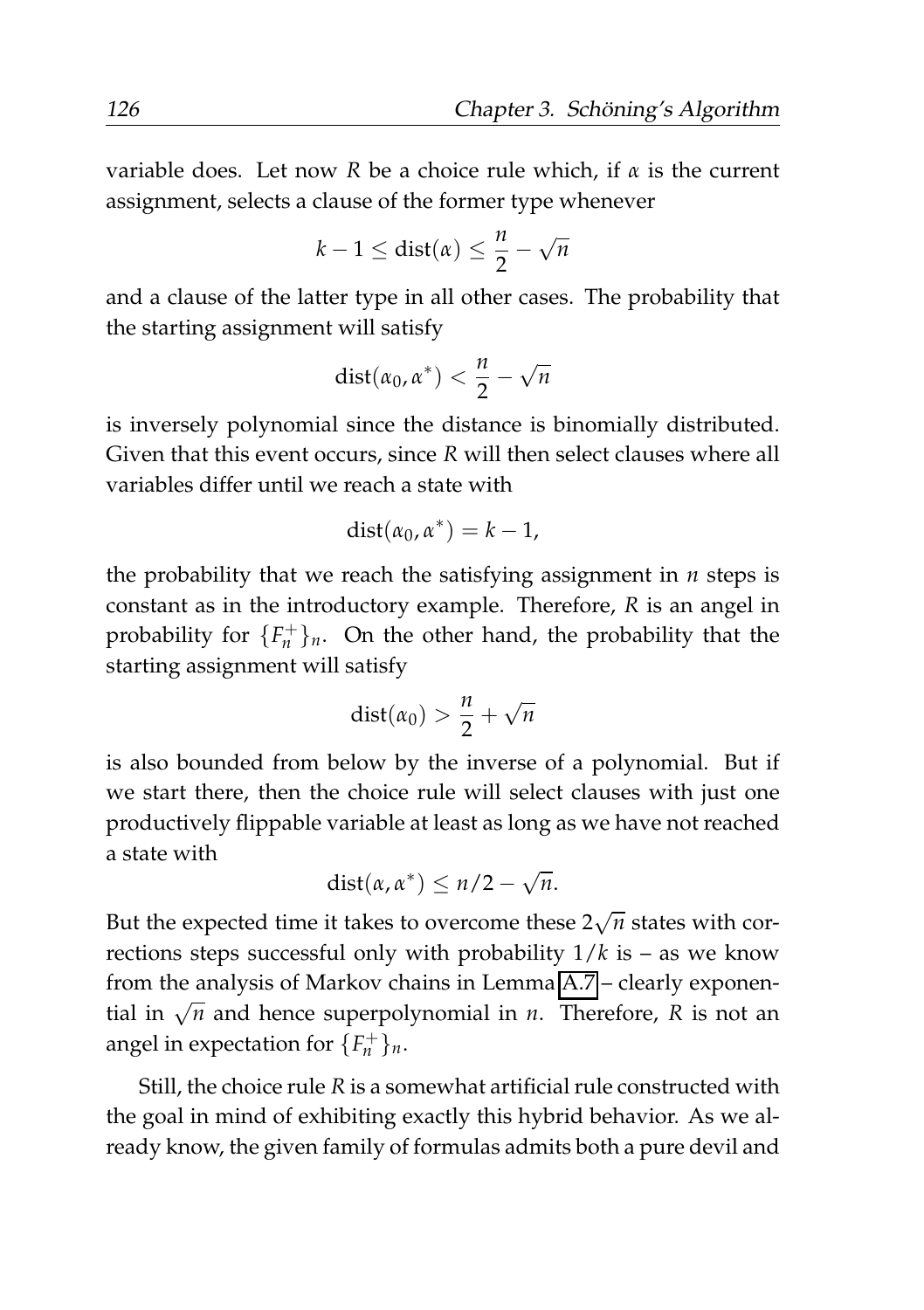a pure angel. Unfortunately, we have so far not been able to establish the following conjecture.

**Conjecture 3.6.** *If a family*  ${F_n}_{n \in \mathbb{N}}$  *of formulas admits an angel in probability then it also admits an angel in expectation.*

In this section, we are however not so much considered with different possible definitions of angels but rather with the tightness of Schöning's analysis. We will now establish that there exist formulas which do not only not admit angels but rather which *always* take the same expected effort, no matter what choice rule is being used.

**Worst Case Formulas.** For any *k*, we construct a family of *k*-SAT formulas  $\{F_n^{\sim k}\}_{n\in\mathbb{N}}$  with the property that the choice rule cannot make any substantial difference. We call these formulas *chain formulas* based on their shape: each  $F_n^{\sim k}$  over the variables  $\{x_1, x_2, \ldots, x_n\}$  consists of all the  $2^k - 1$  clauses over  $\{x_1, x_2, \ldots, x_k\}$  which contain at least one positive literal and then additionally for  $i \geq k+1$  one more clause  $\{\overline{x_{i-k+1}}, \ldots, \overline{x_{i-1}}, x_i\}$  each. The *core* of the first  $2^k - 1$  clauses enforces that the only satisfying assignment must set the first *k* variables to one. The *chain* of remaining clauses attached to it then enforces that all other variables be set to one as well. There is hence only one unique satisfying assignment *α* ∗ . We now prove that the choice rule has little influence on the success probability of Algorithm 5.

**Theorem 3.7.** *Let q*(*n*) *be any polynomial. The probability with which Al* $g$ orithm 5, on input F $_{n}^{\sim k}$ , outputs a satisfying assignment after at most q(n) *correction steps, equals*

$$
\left(\frac{k}{2(k-1)}\right)^{n+o(n)}
$$

.

 $O$ r stated differently, all choice rules are devils on the family  $\{F_n^{\sim k}\}_{n\in \mathbb{N}}.$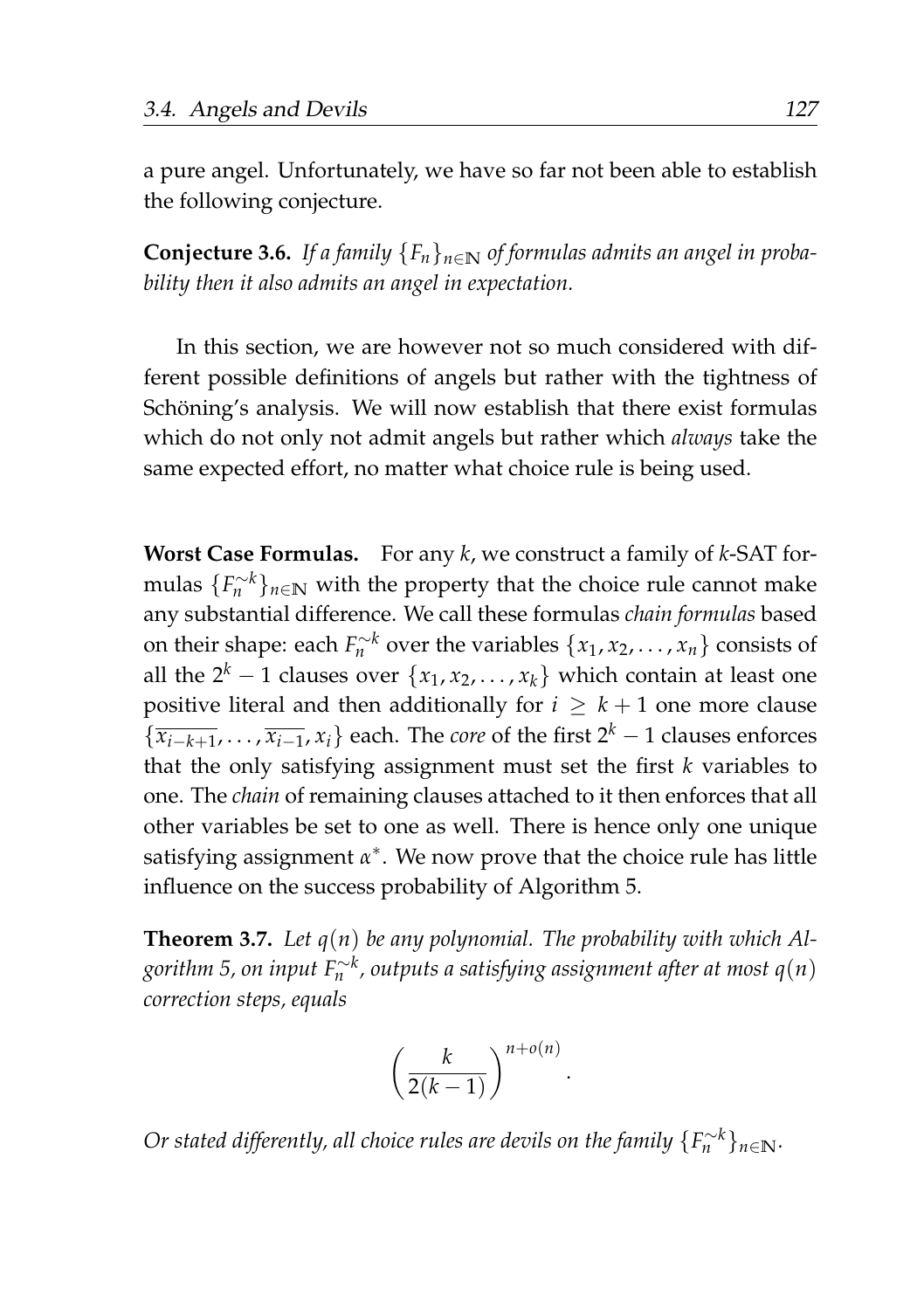*Proof.* The idea is that we consider each variable  $x_i$  for  $i > k$  as a separate random process with the goal of setting it to 'true'. If  $x_i$  is set to 'true' in the initial assignment, this process is immediately terminated. Otherwise, there is only one way of fixing the variable, namely the selection of clause  $D_i := \{ \overline{x_{i-k+1}}, \ldots, \overline{x_{i-1}}, x_i \}$  by the choice rule. Once this happens, there is a one in  $k$  chance that  $x_i$  will be fixed and the process terminates. In all other cases, another variable previously set to the correct value 'true' will be reset to 'false'. We consider this newly appearing 'mistake' as being the 'fault' of *x<sup>i</sup>* . By virtue of the shape of the formula, the newly created mistake will *have* to be fixed well-before another attempt at flipping  $x_i$  can be made, because  $D_i$  is satisfied as long as the other variable stays set to 'false'. The analysis then counts the number of 'faults' currently to be 'blamed' on *x<sup>i</sup>* and analyses the evolution of this number as a separate random process.

Let us formalize. We define the *blame assignments*  $\beta_i: V \to V \cup \{\circ\}$ for all  $0 \le i \le N$  as follows. Initially, for all  $x_i \in V$ 

$$
\beta_0(x_j) = \begin{cases} x_j & \text{if } \alpha_0(x_j) = 0 \\ \circ & \text{otherwise} \end{cases}
$$

.

In words, initially each variable set to zero is *blamed* for its own currently wrong value. And each variable set to one is free of blame. In the subsequent evolution steps of the algorithm, we propagate the blame of any variable set to zero to variables newly set to zero during an attempt at fixing the variable. That is we set, for all  $i \geq 1$ ,

$$
\beta_i(x_j) = \begin{cases}\n\circ & \text{if } \alpha_i(x_j) = 1 \\
\beta_{i-1}(x_r) & \text{if } \alpha_i(x_j) = 0 \text{ and } C_i = D_r \text{ and } x_j \in \text{vbl}(D_r) \\
\beta_{i-1}(x_j) & \text{otherwise}\n\end{cases}
$$

So in each step, if a variable is flipped from zero to one, the corresponding variable gets mapped to ○. If the choice rule selects a clause from the chain and if a variable is flipped from one to zero, then this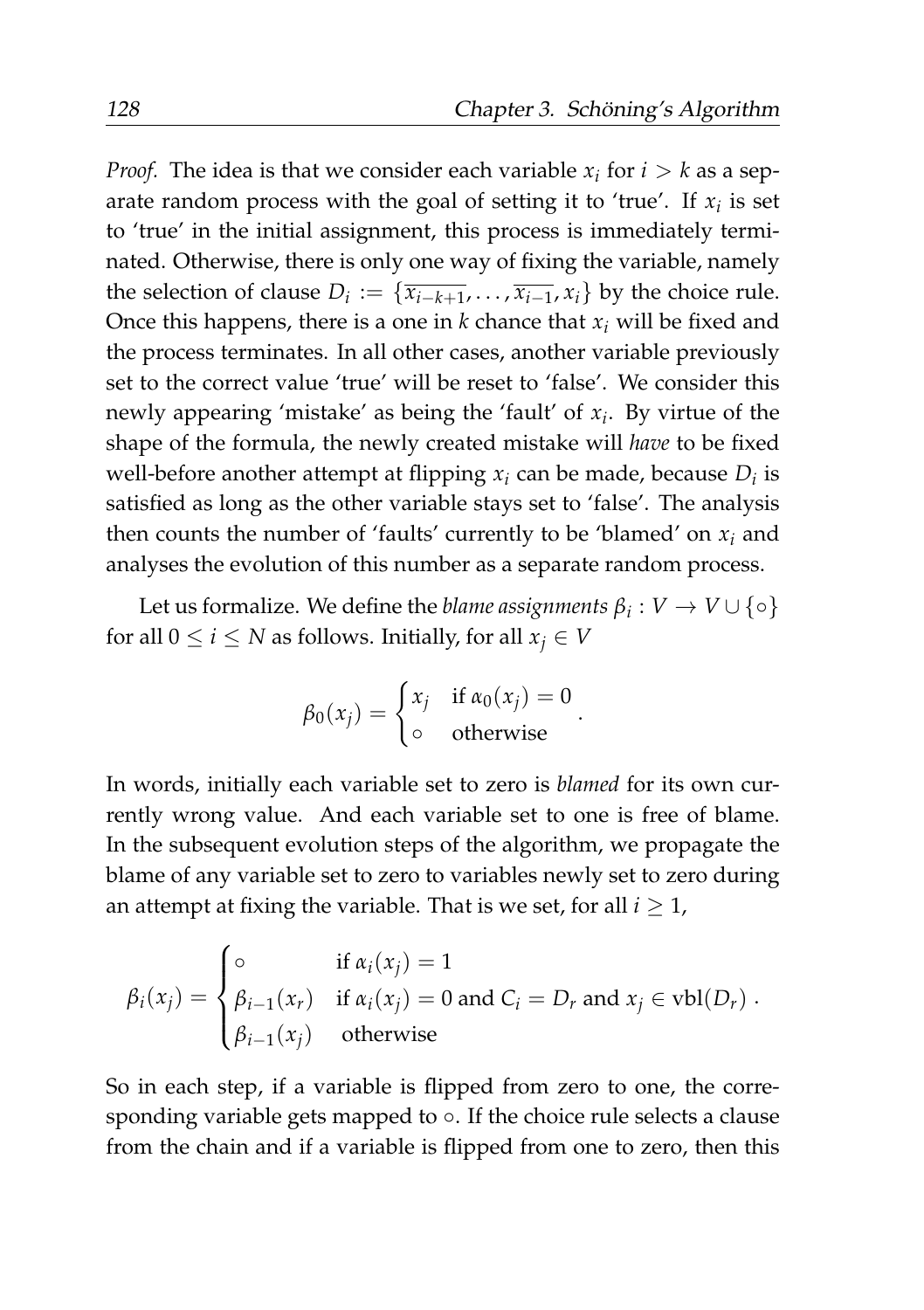variable inherits the blame value from the variable  $x<sub>r</sub>$  which supplies the only positive literal in the clause  $D<sub>r</sub>$  being selected. If a core clause is selected for flipping, blame is not propagated.

Taking a closer look at the blame assignments, we see that in the vectors  $\langle \beta_i(x_1), \beta_i(x_2), \dots, \beta_i(x_n) \rangle$ , non- $\circ$ -values occur sorted, i.e. no variable  $x_j$  can occur to the left of a variable  $x_{j'}$  with  $j' < j$ . This is because a new non-∘-value  $x_i$  can in  $\beta_i$  only appear in one particular case, namely if  $D_r$  is selected for correction where  $x_r$  is the leftmost variable having  $\beta_{i-1}(x_r) = x_j$ , and the  $k-1$  variable to the left of  $x_r$ must currently be assigned  $\circ$  as otherwise  $D_r$  could not be selected. For the same reason, between any two occurrences of the same variable, there are at most  $k - 1$  other positions which are all assigned the value ◦. Conversely, a new ◦ can only appear when it replaces the leftmost occurrence of some variable.

We will now consider for each  $x_j$  with  $j > k$  a random process  $\{M_i^{(j)}\}$  $\{U^{(j)}\}_{i \in \mathbb{N}_0}$  which we define as

$$
M_i^{(j)} = |\{x \in V \mid \beta_i(x) = x_j\}|.
$$

These processes are resting in most of the cases. As argued above, the value  $M_i^{(j)}$  $i^{\prime\prime}$  can change only in two cases: either  $D_r$  is selected for correction where  $x_r$  is the leftmost variable blamed on  $x_j$ . In this case, with probability 1/*k*, the process decreases, with the remaining probability it increases by one. The other case occurs if the leftmost variable blamed on  $x_j$  is one of the variables  $x_1$  through  $x_k$ . In this case the process can only decrease.

The influences of the separate variables are now disentangled. For the algorithm to arrive at the satisfying assignment, all processes must decrease to zero. And the processes evolve *independently* of one another: the only type of influence there is between two processes is that if one process increases so much that the leftmost variable it includes and the rightmost variable of the next non-zero process to its left occur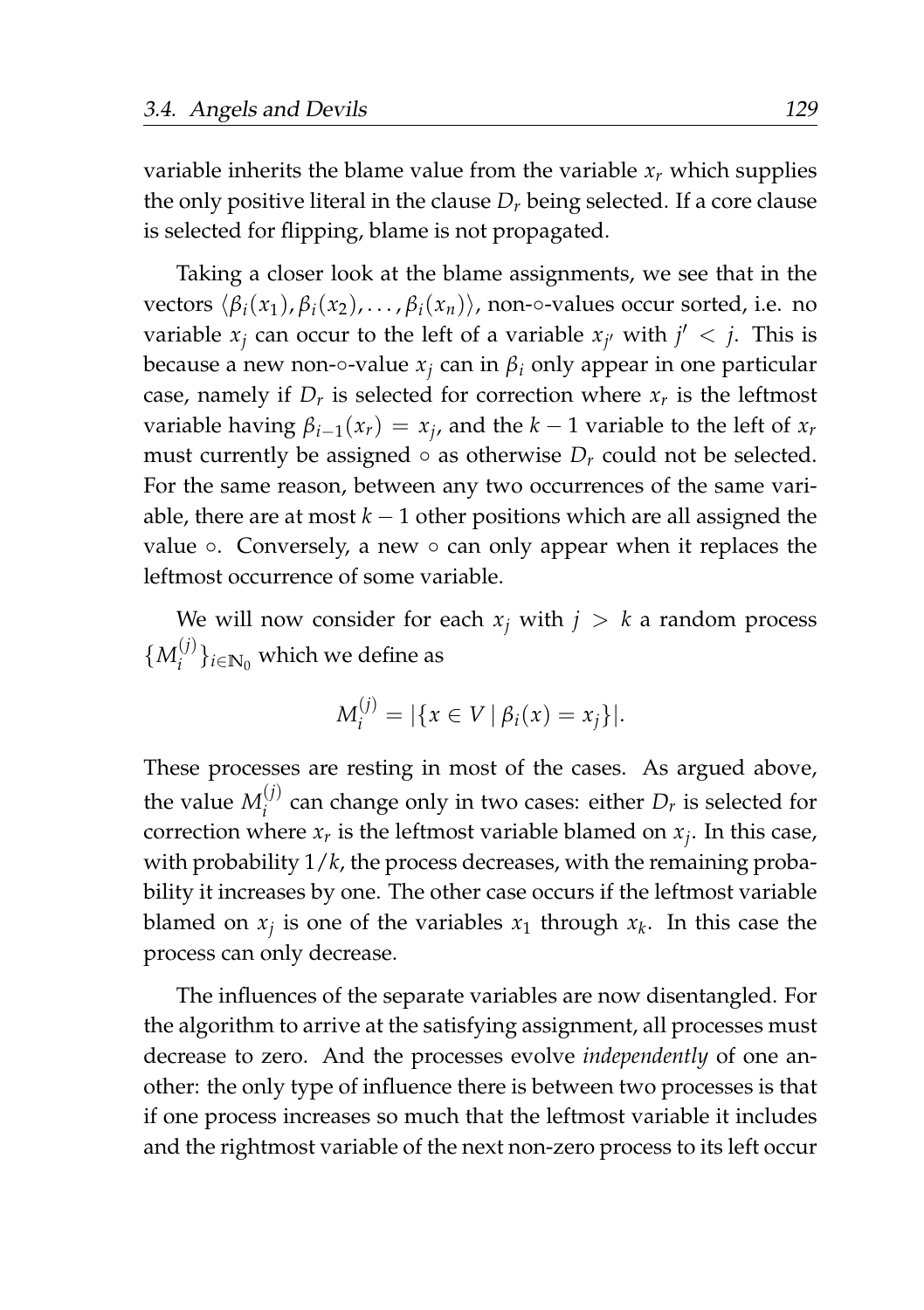together in one clause, then that process is *blocked* from further evolution until the process to its left decreases to zero and terminates. Only then can the right process continue to evolve.

Consequently, the influence of the *choice rule* is reduced to a minimum: it can only choose which of the parallel processes to evolve at what time, subject to blocking constraints. Apart from that, the processes run independently and their transition probabilities are predetermined and cannot be influenced by the rule.

Therefore, we can upper bound the success probability under *any arbitrary* choice rule by bounding the probability that all the processes hit zero when run in parallel for the given  $q(n)$  steps. For each process, its probability of hitting zero gets only larger if we assume that all  $q(n)$  steps evolve this process when in reality the choice rule may pause it (may even *have to* pause it) during lots of these steps. Looked at this way, each process corresponds to a Markov chain which in each step decreases with probability 1/*k* and increases with the remaining probability. Or, if the value of the process is so large that its leftmost position occurs in the core clauses, then it always decreases with probability one.

In other words, for every variable  $x_i$  for  $i > k$ , we have a Markov chain with transition probabilities  $\tau(-1) = 1/k$  and  $\tau(1) = (k - 1)$ 1)/*k* which has a reflection point at  $i/(k-1)$ , where we are generous because the reflection can as well occur only much later, depending on the number of ◦-positions between consecutive occurrences of *xi* , which will influence matters only in favor of the proof goal. With probability 1/2, this chain is activated with starting state one, which is the initial number of blames on *x<sup>i</sup>* . With probability 1/2, it is not activated at all. According to Lemma [A.12](#page-189-0) where such chains are being considered, the probability that it hits zero when starting at state one is at most

$$
\frac{1}{k-1}+q(n)\cdot\left(\frac{1}{k-1}\right)^{\frac{i}{k-1}}.
$$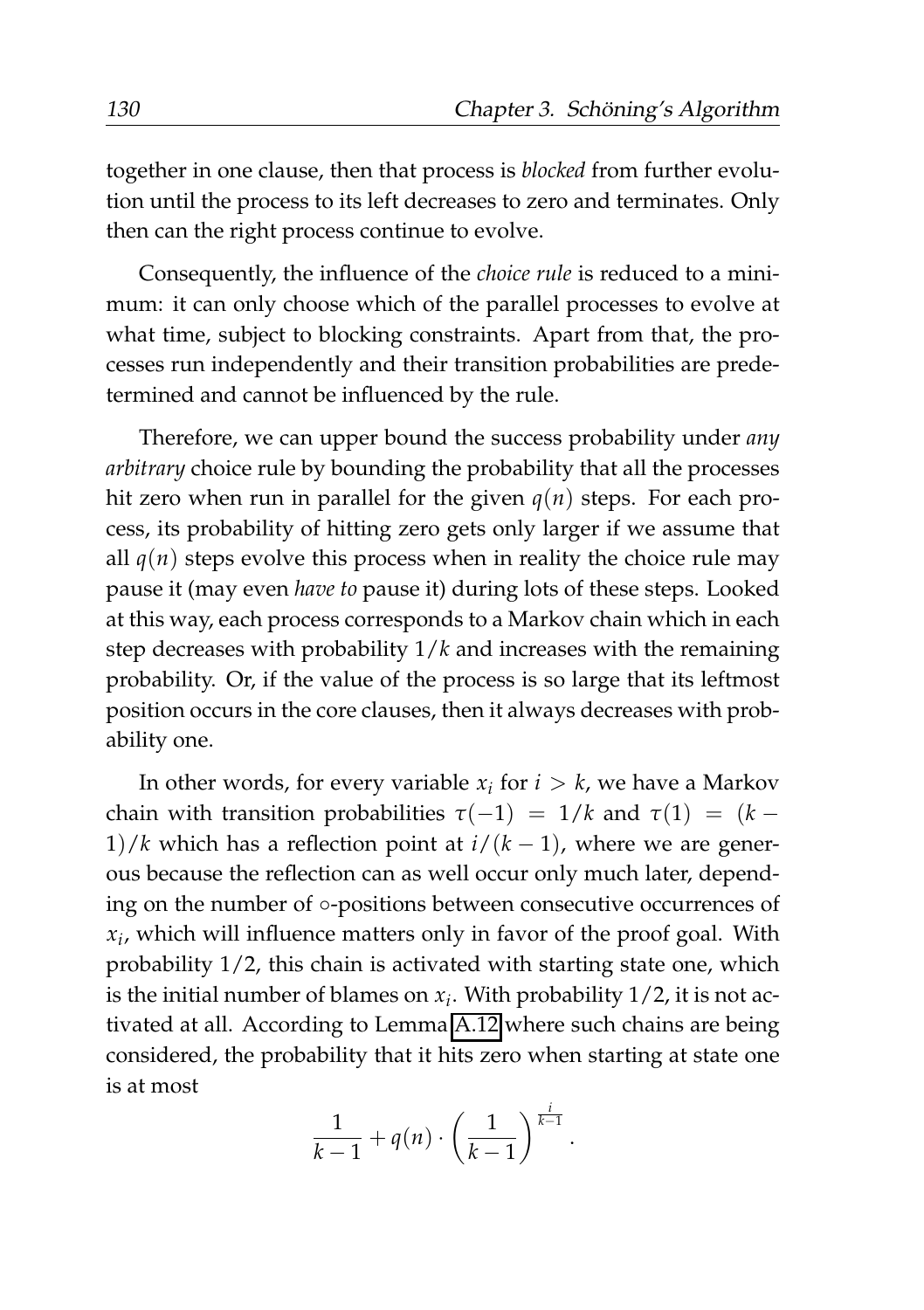The algorithm is successful only if all the variables  $x_i$  for  $i > k$  are either one already in the beginning or are being fixed. Since we have demonstrated that the fixing processes evolve independently, we obtain that the total success probability cannot be any larger than

$$
\prod_{i=k+1}^n \left( \frac{1}{2} + \frac{1}{2} \cdot \left( \frac{1}{k-1} + q(n) \cdot \left( \frac{1}{k-1} \right)^{\frac{1}{k-1}} \right) \right).
$$

This can be rewritten as

$$
\underbrace{\prod_{i=k+1}^n \left( \frac{k}{2(k-1)} \right)}_{\left(\frac{k}{2(k-1)}\right)^{n+o(n)}} \cdot \underbrace{\prod_{i=k+1}^n \left( 1 + q(n) \cdot \frac{2(k-1)}{k} \cdot \left( \frac{1}{k-1} \right)^{\frac{i}{k-1}} \right)}_{:=\varphi_n}.
$$

The left product yields the success probability we are aiming for. The right product is the correction factor representing the additional success probability caused by the possibility of reflections at the core clauses. It remains to show that  $\varphi_n$  is subexponential in *n*.

To see this, let *I*(*n*) be the smallest integer *i* such that the bracketed expression is below two. Note that since the second summand in the bracket is exponential in *i*, *I*(*n*) is polylogarithmic in *n*. If we split the product at  $i < I(n)$  versus  $i > I(n)$ , we obtain

$$
\varphi_n \leq (1+2q(n))^{I(n)-k} \cdot \prod_{i=I(n)}^{n} \left(1+q(n) \cdot \frac{2(k-1)}{k} \cdot \left(\frac{1}{k-1}\right)^{\frac{i}{k-1}}\right),
$$

where we have used that our factors are upper bounded by  $(1+2q(n))$ even for small *i*. We note that the first part of this product is subexponential because  $I(n)$  is polylogarithmic and all the factors there are polynomial in *n*. For the second part of the product, we note that since  $i \geq I(n)$ , the second summand of each factor is a constant below one times something which decreases exponentially with *i*. We can thus use the variable transformation  $i' = i - I(n)$  and apply Lemma [A.1](#page-176-0) so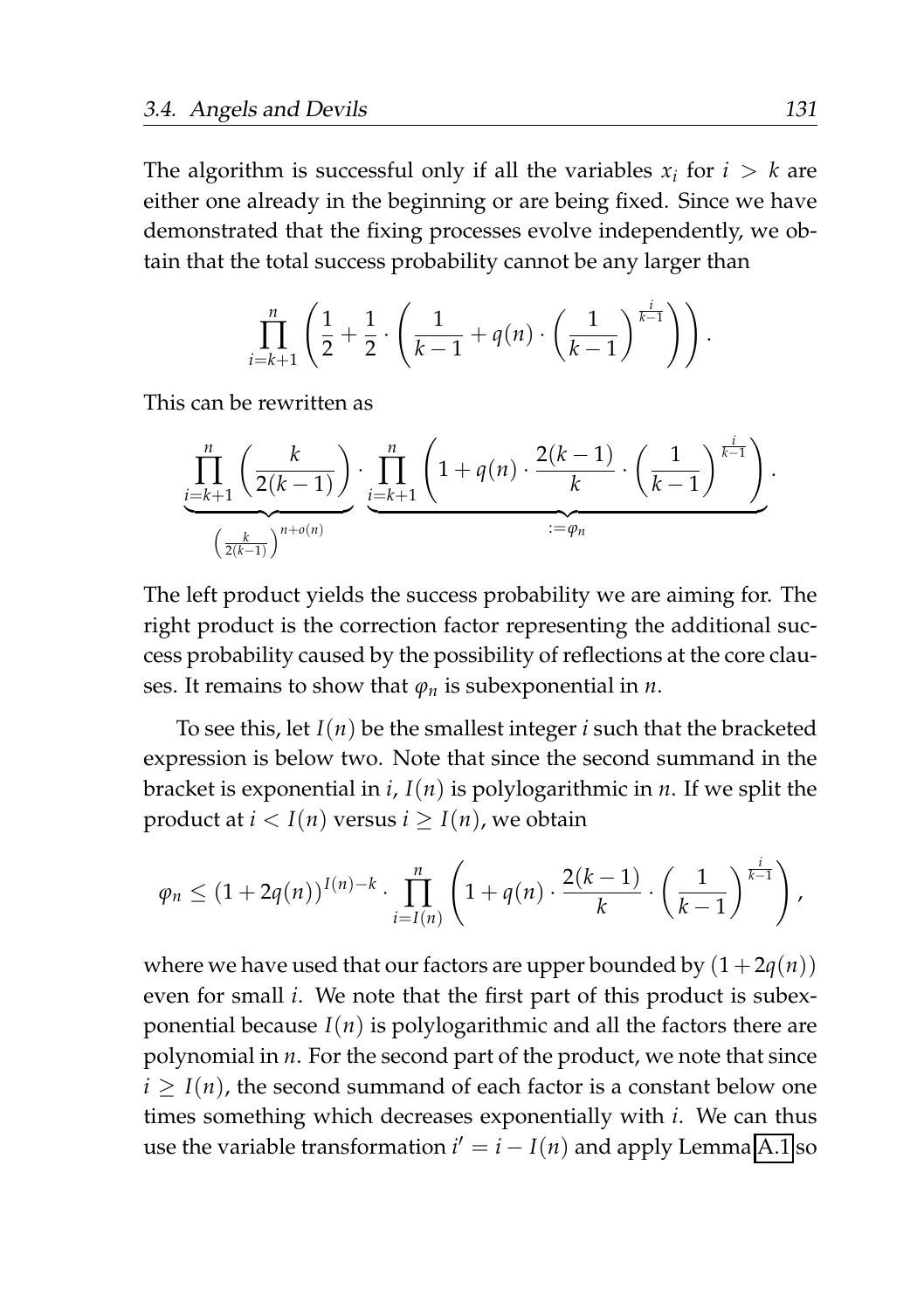as to obtain

$$
\varphi_n \leq 2^{o(n)} \cdot \exp\left(\sum_{i'=0}^n \left(\frac{1}{k-1}\right)^{\frac{i'}{k-1}}\right) = 2^{o(n)},
$$

since the geometric series is clearly convergent.

This demonstrates that there exist formulas for which Schöning's original analysis is tight, no matter what rule is used for the scheduling of violated clauses for correction.

## <span id="page-153-1"></span>**3.5 Typical Executions**[9](#page-153-0)

As outlined, the main contribution of this chapter will be a deterministic variant of Algorithm 5. There are many standard techniques around for derandomizing algorithms but very few of them seem to be applicable to the setting of exponential time search problems. At any rate, the most basic advice to give to anybody trying to derandomize an algorithm is to study the randomized variant more closely and figure out whether there are obvious reasons why the number of random samples used is superfluously abundant. This is what we will do here and once we understand this question in the case of Schöning's algorithm, the derandomized variant will in fact be immediate.

In Schöning's algorithm, random decisions are taken to generate an initial assignment  $\alpha_0$  to start from and then in every step to select a variable  $x \in vbl(C_i)$  for flipping. The choice of initial assignment thereby consumes *n* random bits once, the choice of  $x \in vbl(C_i)$  another log *k* bits per iteration. We have already figured out that *cn* of

 $\Box$ 

<span id="page-153-0"></span> $9$ This is preparatory work for the derandomization in Section [3.7](#page-161-0) which is joint work with Dominik Scheder and has appeared in [\[MS11\]](#page-210-0). A similar write-up has appeared in [\[MW12b\]](#page-211-0).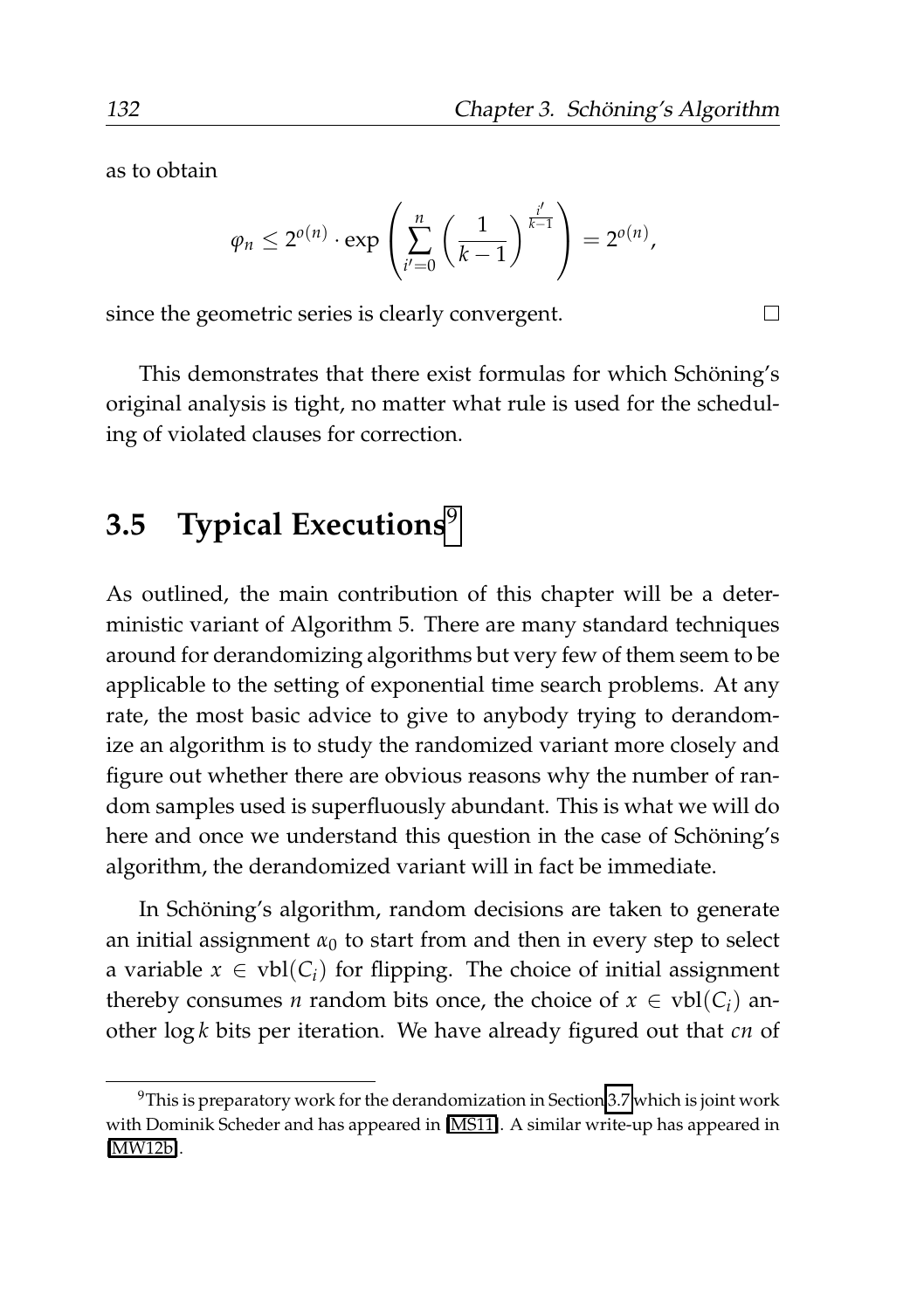these steps suffice to achieve an optimal success probability, where *c* is the constant we proved to exist, and so if we interrupt the algorithm after this number of steps, it has consumed a total of

$$
q := n + \log k \cdot cn
$$

random bits at most. Out of all the 2*<sup>q</sup>* many possible random bitstrings, according to Theorem [3.3,](#page-132-0) at least a fraction of

$$
\left(\frac{1}{2} \cdot \frac{k}{k-1}\right)^{n+o(n)}
$$

must lead to successful termination outputting a satisfying assignment. However, without knowledge of the distribution of these 'good' bitstrings within the set of possible bitstrings, a straightforward brute force approach at derandomization must iterate through all of the latter, resulting in a running time very much worse than the randomized one. The next step is therefore to identify traits of 'typical' successful executions of the algorithm such that if we look at all random bitstrings of a certain shape, we are sure to hit one of the good ones.

To become formal, we recall the definition of the *E*-process from Section [3.2](#page-129-0) which we coupled to the much less controllable behavior of the algorithm. Let us denote by

$$
S:=\{N_E\leq cn\}
$$

the event that the process hits state zero before doing any more than *cn* evolution steps. We have demonstrated that *if S* occurs, *then* Algorithm 5 succeeds to output a satisfying assignment within the prescribed number of steps as well via the coupling argument. We have further demonstrated that

$$
\Pr\left[S\right] \geq \left(\frac{1}{2} \cdot \frac{k}{k-1}\right)^{n+o(n)},
$$

from which, as we recall, Theorem [3.3](#page-132-0) followed.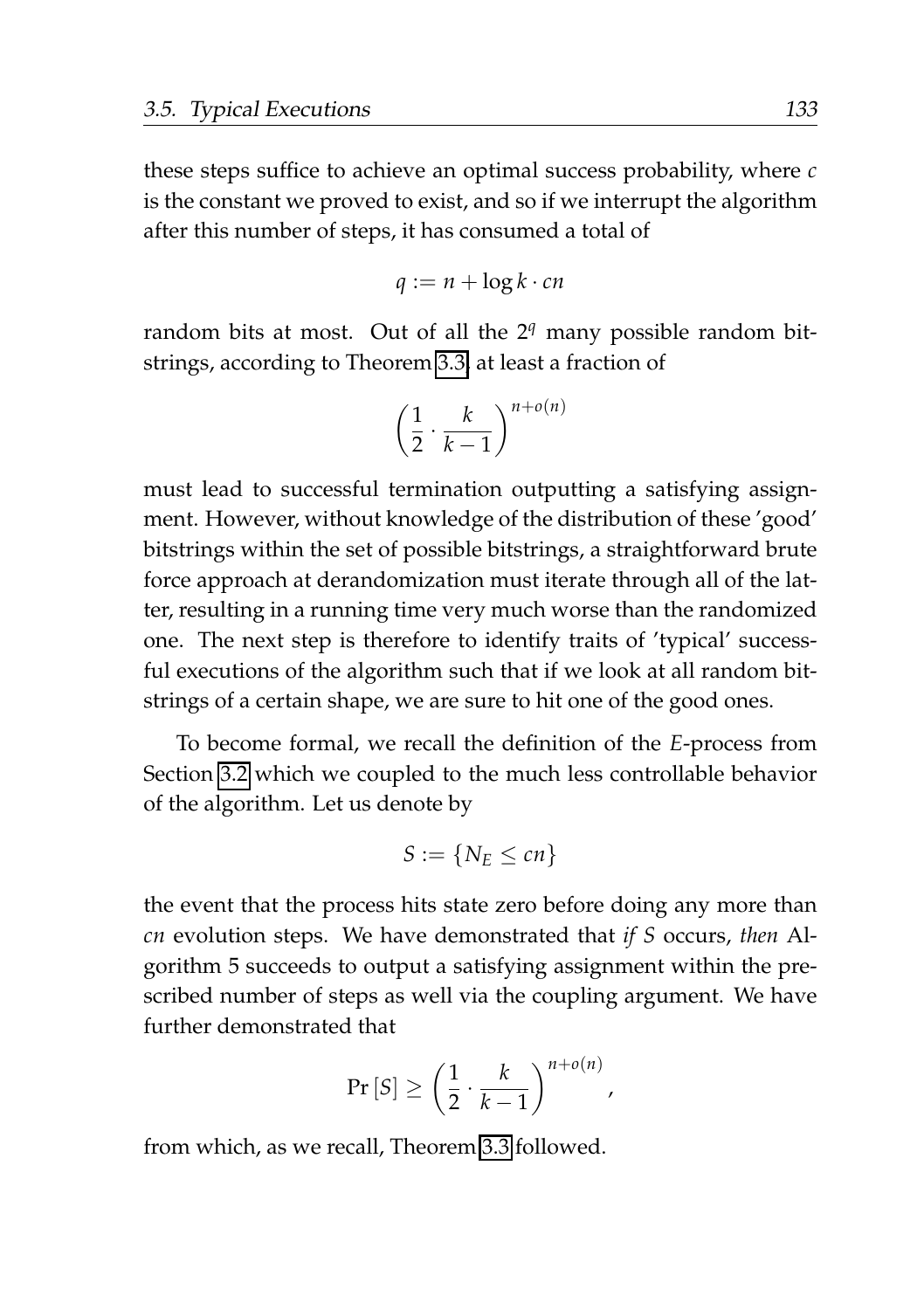Now let  $\mathcal E$  be any arbitrary event determined by an evaluation of the *E*-process. We call the event  $\mathcal E$  *typical for Schöning* if it has a high coincidence with successful executions, namely if

$$
\Pr\left[\mathcal{E}\cap S\right]\geq\left(\frac{1}{2}\cdot\frac{k}{k-1}\right)^{n+o(n)}.
$$

Note that for such an asymptotic statement to be well-formulated,  $\mathcal{E} =$  $\mathcal{E}(n)$  must in fact represent a whole sequence of events, one for every number *n* as we also define one *E*-process for every *n*. In the sequel, this is implicitly understood and we omit all indices for conciseness.

Intuitively, if in addition to success  $S$  we additionally ask  $\mathcal E$  to occur, this lowers the probability only by a subexponential and in the context therefore negligible amount. For our purposes, this will mean that if we identify some  $\mathcal E$  which is typical, it will be okay to analyze the performance of the algorithm considering only  $S \cap \mathcal{E}$  to be 'a success'. As such a restriction does not impair the performance of the algorithm, it is harmless to impose, and as on the other hand finding a suitable  $\mathcal E$  can narrow down the ampleness of possible paths leading to success to a more streamlined class, it may – and will – help to identify an optimal or near-optimal hitting set for the purpose of derandomization.

Observe that finding typical events is not difficult. Whenever we consider all paths leading to success *S*, any partition of these into subexponentially many classes contains at least one part which is typical. For instance, consider, for fixed  $0 \leq j \leq n$ , the event  $\{E_0 = j\}$  that the starting state is at distance *j* from zero. Since the union of these events over all *j* cover the whole probability space and since there are only *n* many in total, one of them at least must intersect at least a 1/*n*fraction of the measure of *S* and thus be typical.

<span id="page-155-0"></span>**Theorem 3.8.** Let  $f = o(n)$ ,  $f = \omega(1)$  be some positive, slowly growing *integral function and define the parameters*

$$
z := \lfloor n/f(n) \rfloor,
$$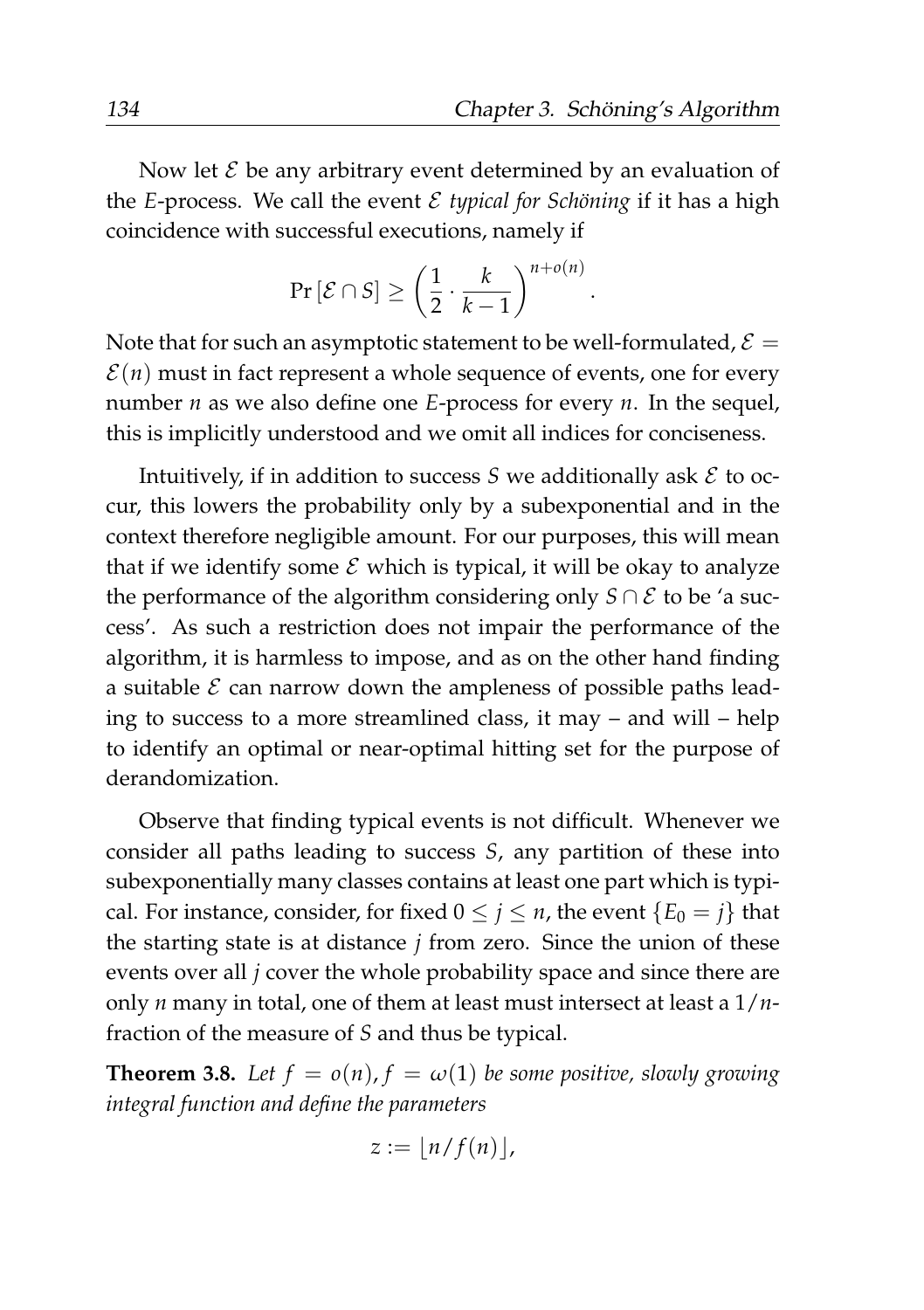$$
j := \left\lceil \frac{1}{k} \cdot f(n) \right\rceil,
$$
  

$$
r := \left\lceil \frac{1}{k(k-2)} \cdot f(n) \right\rceil,
$$
  

$$
l := r + j \approx \frac{k-1}{k(k-2)} \cdot f(n),
$$
  

$$
t := r + l \approx \frac{1}{k-2} \cdot f(n).
$$

*The intersection of the following events is typical for Schöning.* 

(i)  $E_0 = jz$ (ii) *for all integers*  $0 \le b \le z$ .  $|\{bt+1 \le i \le (b+1)t \mid E_i = E_{i-1} - 1\}| = l$ ,  $|\{bt+1 \leq i \leq (b+1)t \mid E_i = E_{i-1} + 1\}| = r.$ 

The proof is a technical calculation and is carried out in detail in Appendix [A.18.](#page-201-0)

What it tells us intuitively is that a large fraction of successful executions of the *E*-process, so large that we are okay with ignoring the rest, starts exactly at state *n*/*k*, then progresses towards zero in phases of *t* steps each in such a way that in each phase, there are *l* steps where the *E*-process decreases and *r* steps where it increases, to finally be at zero after exactly *zt* steps (not implying that it could not have reached zero already slightly earlier).

This will provide us with an almost straightforward recipe for derandomizing Algorithm 5. The tent poles are: first find an assignment *α*<sup>0</sup> to start from which has distance at most *n*/*k* from *α* ∗ , then for a suitable, slowly growing function  $f(n)$ , execute *z* phases of *t* flips, making sure that in each phase we make at least *l* good flips and at most *r* bad flips. This is exactly what we will do in Section [3.7.](#page-161-0) There will be some special cases which we have to care about, and for actually *finding*  $α_0$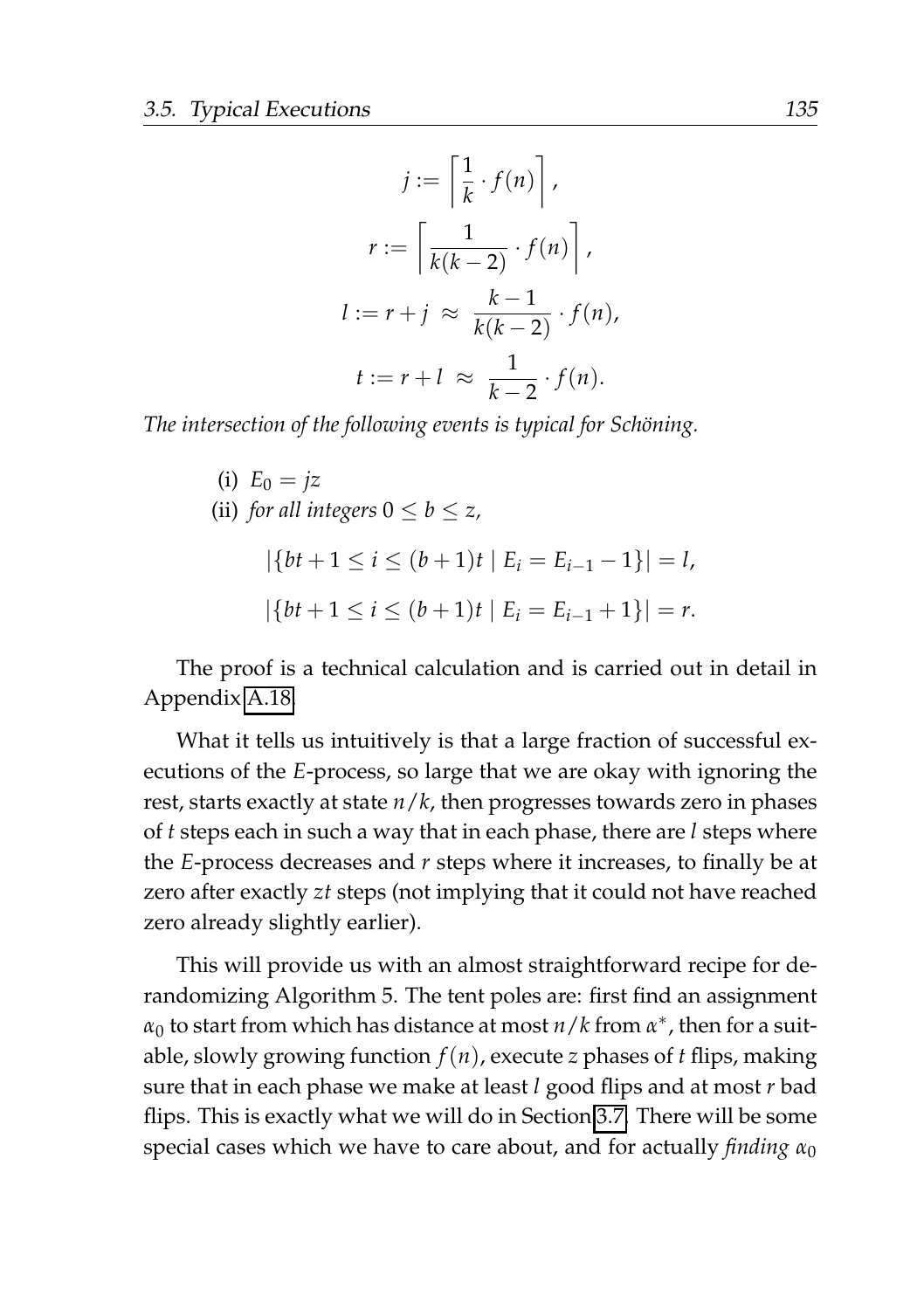and suitable flipping patterns, we need another key ingredient, the *covering codes*.

### <span id="page-157-1"></span>**3.6 Covering Codes**[10](#page-157-0)

In this section, we investigate different types of codes which we will be using in our deterministic variant of Schöning's algorithm.

Let  $\Sigma$  be a finite set which we call the *alphabet*. As usual, we use the notation  $\Sigma<sup>n</sup>$  to denote all strings of length *n* over Σ. A *code over* Σ *of length n* is a set  $C_n \subseteq \Sigma^n$ . The *size* of a code  $C_n$  is  $|C_n|$ .

A *code sequence* is a sequence  $\mathfrak{C} = \langle C_1, C_2, \ldots \rangle$  of codes where  $C_n$  is a code over Σ of length *n*. For a code sequence, we say that C has *size*  $\lambda \in [0,1]$  if  $\mathcal{C}_n$  has size  $\lambda^{n+o(n)}$  for all *n*. A code sequence  $\mathfrak C$  is *efficiently constructible* if there exists an algorithm which on input two integers *n* and *j*, outputs the *j*-th codeword of  $C_n$  in time polynomial in *n*.

A *code property*  $P$  is a sequence  $P = \langle \mathfrak{P}_1, \mathfrak{P}_2, \ldots \rangle$ , where for each *n*,  $\mathfrak{P}_n$  is a set of codes over  $\Sigma$  of length *n*. A code C of length *n* is said to *satisfy* property  $P$  if  $C \in \mathfrak{P}_n$ . We say that property  $P$  is *multiplicative* if it is true that whenever  $C_1 \in \mathfrak{P}_n$ ,  $C_2 \in \mathfrak{P}_m$  are two codes of length *n* and *m* satisfying P, then their cartesian product  $C_1 \times C_2 \in \mathfrak{P}_{n+m}$  is satisfying P too. A code sequence  $\mathfrak C$  *satisfies* a code property P if  $\mathcal C_n \in$  $P_n$  holds for all *n*. We say that  $P$  is *efficiently checkable* if there exists an algorithm to determine whether a code  $\mathcal C$  given as input satisfies  $\mathcal P$ which runs in time polynomial in  $n \cdot |\mathcal{C}|$ .

With these notions in mind, we find a generic formulation for a family of codes which are efficiently constructible.

<span id="page-157-0"></span> $10$ None of the results presented here are new. Some of the material appears in [\[MS77\]](#page-210-1) and it has been applied already in the first derandomization of Schoning due to Dantsin ¨ et al. [\[DGH](#page-206-0)+02]. Much of it is sufficiently elementary to consider it folklore.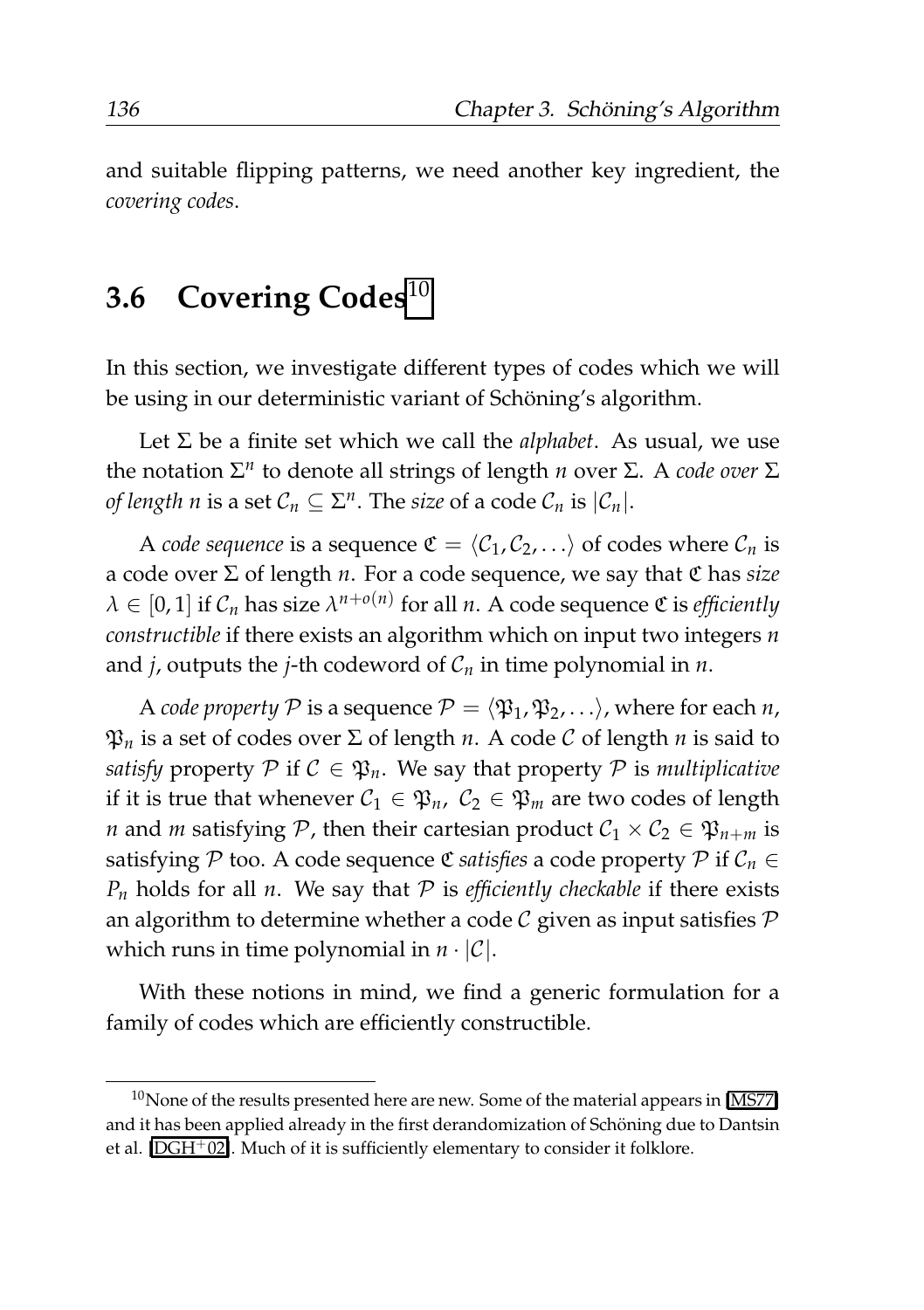<span id="page-158-0"></span>**Lemma 3.9.** *If* P *is a multiplicative and efficiently checkable property and there exists a code sequence* C *of size λ satisfying* P*, then there also exists a code sequence* C ′ *of size λ satisfying* P *which is moreover efficiently constructible.*

*Proof.* Since  $P$  is a multiplicative property, a block construction can be used to produce a corresponding code. We provide an algorithm which on input  $(n, j)$  outputs the *j*-th codeword of  $C'_n$ , the desired code, in time polynomial in *n*.

Let  $t = \lceil \log \log \log n \rceil$ ,  $r = \lfloor n/t \rfloor$  and  $r' = n - rt < t$ .

We first produce codes  $\tilde{C}_t$  and  $\tilde{C}_{r'}$  which both have property  ${\cal P}$  and size at most  $\lambda^{t+o(t)}$  and  $\lambda^{r'+o(t)}$  in time polynomial in *n*. This is possible because  $\mathfrak C$  is proof that there exist codes of these dimensions satisfying  ${\mathcal P}$  and because  $r' < t \approx \log \log \log n$ , we can try all  $2^{2^t}$  possible codes of length *t* until we find suitable ones in time polynomial in *n*.

Now we define  $\mathcal{C}'_n := \big(\tilde{\mathcal{C}}_t\big)^r \times \tilde{\mathcal{C}}_{r'}$  as the cartesian product of  $r$  factors *C<sup>t</sup>* and once *C<sup>r</sup>* ′ . This produces a code of exactly length *n* and of size  $\lambda^{rt+r'+\tau o(t)} = \lambda^{n+o(n)}$  as desired and by  $P$  being multiplicative,  $C'_n$ has property P.

Without explicitly building the code, we now can output the *j*th word by simply concatenating the corresponding words from the smaller codes.  $\Box$ 

Hereafter, we consider two particular multiplicative code properties of which we will make use in our derandomization.

**Covering Codes.** Consider the alphabet  $\Sigma = \{1..d\}$ . Let, for any arbitrary  $t \in [0, 1]$ ,  $\mathcal{K}(t)$  denote the property of *d*-ary codes which is satisfied for any code  $C \subseteq \Sigma^n$  for which any word  $w \in \Sigma^n$  has a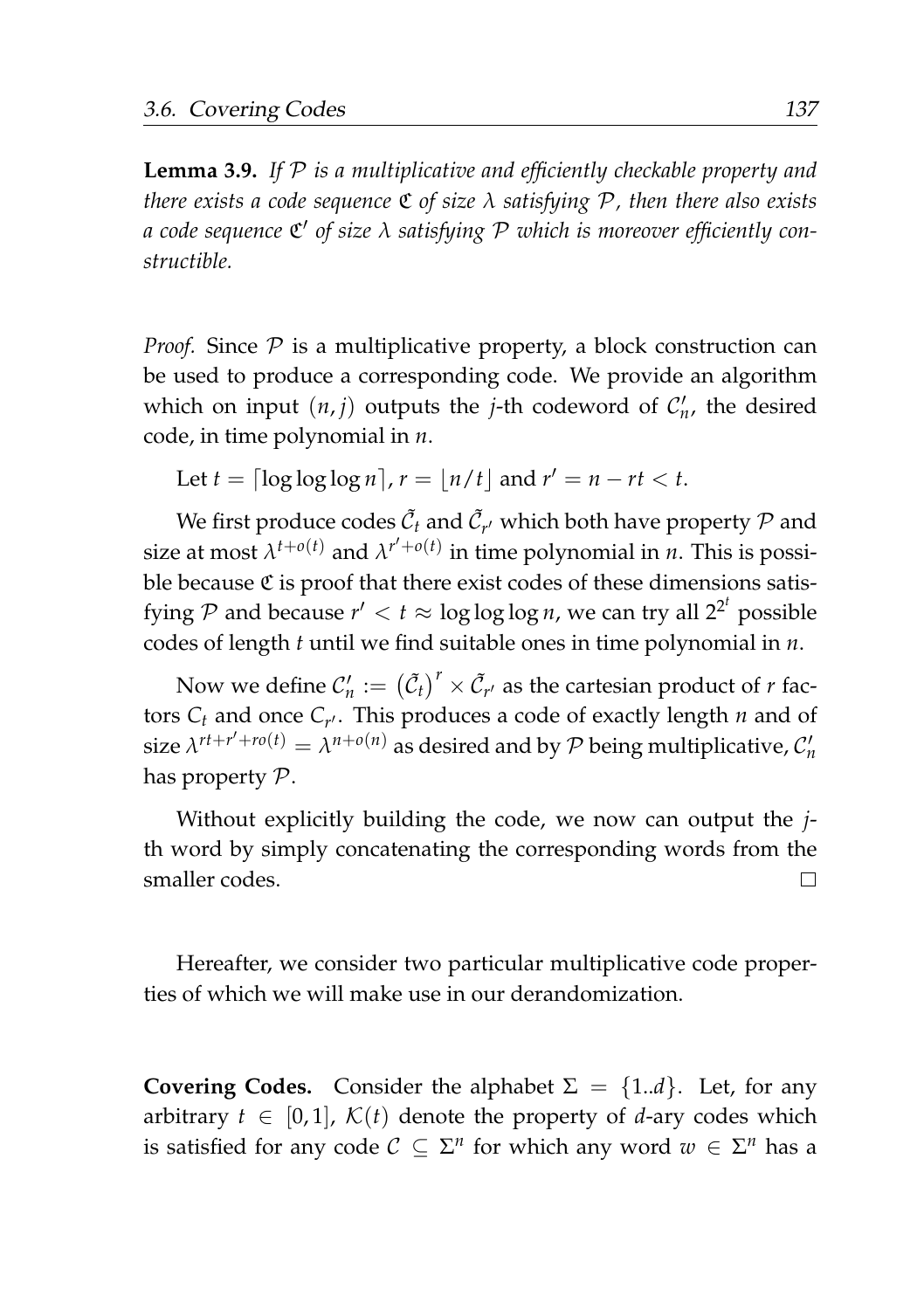$\text{codeword}\;w'\in\mathcal{C}$  at distance at most *tn*, in signs

$$
\forall w \in \Sigma^n : \exists w' \in \mathcal{C} : \text{dist}(w, w') \leq tn.
$$

Let us call a code satisfying this property is called a *covering code* of *covering radius t*. The property is clearly multiplicative and so using Lemma [3.9,](#page-158-0) once we know the required size for such a code, there is also a constructive version of it. For the size, we establish the following.

<span id="page-159-0"></span>**Lemma 3.10.** *For any t*  $\in$  [0, 1/2) *and any alphabet*  $\Sigma$  *of size d, there exists a code sequence of size*

$$
\lambda := d \cdot (1-t) \cdot \left(\frac{t}{(d-1)(1-t)}\right)^t
$$

*satisfying* K(*t*)*.*

*Proof.* We prove existence of  $C_n$  separately for every *n*. The existence of the sequence then follows. Now for fixed *n*, we produce  $C_n$  by picking *s* codewords uniformly at random with replacement. For every fixed  $w \in \Sigma^n$ , the probability that there exists no  $w' \in \mathcal{C}$  having

$$
dist(w, w') \leq tn
$$

is at most

$$
\left(1-\frac{\mathrm{vol}_d(n,tn)}{d^n}\right)^s\leq \exp\left(-s\cdot\frac{\mathrm{vol}_d(n,tn)}{d^n}\right),
$$

where we have used Lemma [A.1](#page-176-0) and where we define

$$
\mathrm{vol}_d(n,r) := |\{w' \in \Sigma^n \mid \mathrm{dist}(w,w') \le r\}|
$$

which does not depend on  $w \in \Sigma^n$ . By a union bound, the probability that there is *any*  $w \in \Sigma^n$  for which there exists no such  $w'$  is at most

$$
d^n \cdot \exp\left(-s \cdot \frac{\mathrm{vol}_d(n, tn)}{d^n}\right).
$$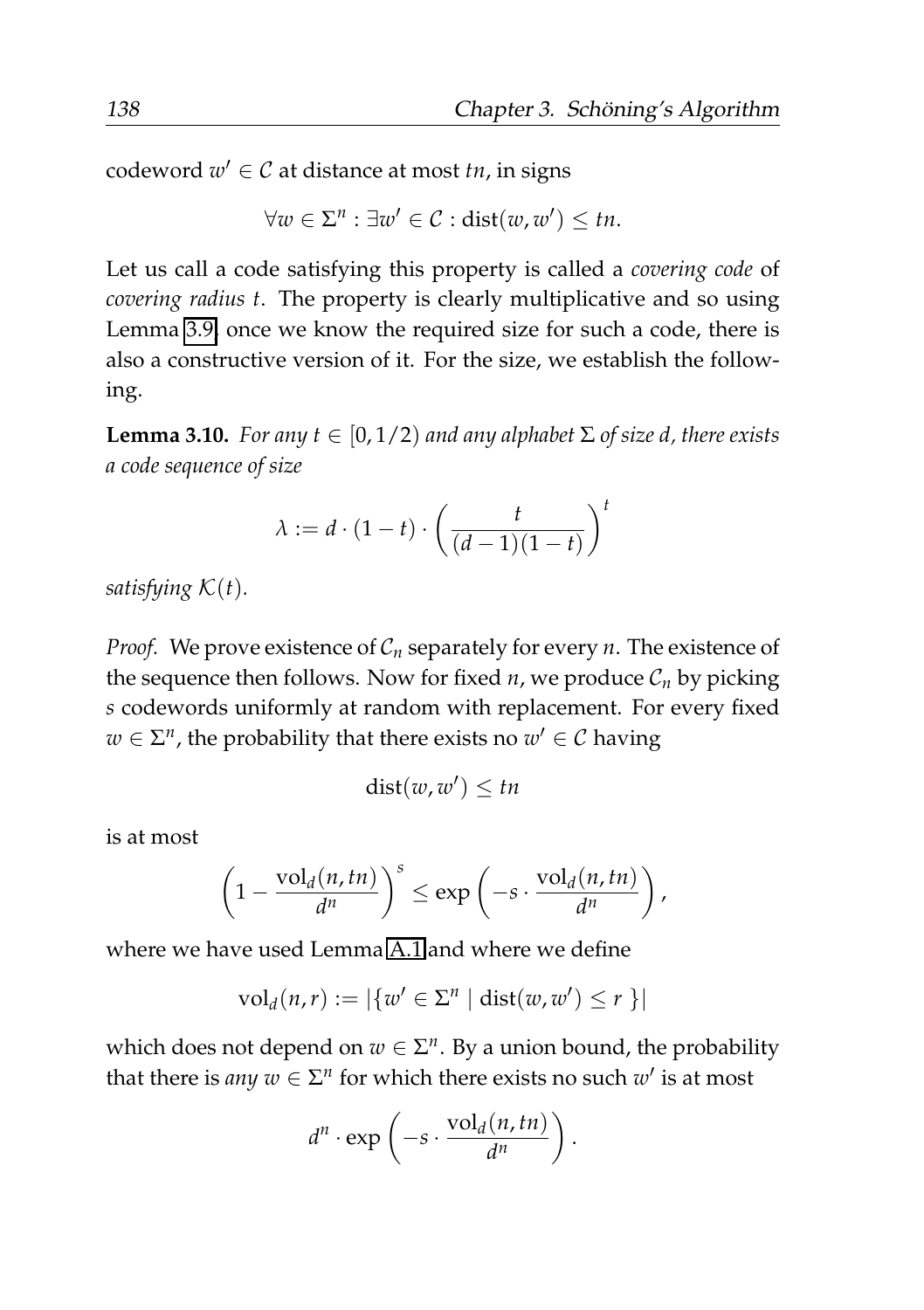This probability drops below  $\frac{1}{2}$  if we set

$$
s := \left[2 \cdot n \cdot \ln d \cdot \frac{d^n}{\mathrm{vol}_d(n, tn)}\right].
$$

With the probability below  $\frac{1}{2}$ , there is a positive probability that all words are appropriately covered and thus the required code exists. Finally, we note that by Lemma [A.13,](#page-190-0)

$$
\mathrm{vol}_d(n,\lceil tn\rceil)=\sum_{i=0}^{\lceil tn\rceil}{n \choose i}(d-1)^i=\left[\frac{1}{1-t}\left(\frac{(d-1)(1-t)}{t}\right)^t\right]^{n+o(n)}.
$$

We note that this code is optimal in the sense that for any smaller value of  $\lambda$ , a code satisfying  $\mathcal{K}(t)$  of size  $\lambda$  does not exist. This follows along the same lines as the lemma: each codeword has  $\mathrm{vol}_d(n,r)$ words at distance at most *r* and thus any code of a smaller size must leave some words for which the closest codeword lies farther away.

For later use, let us denote by CoveringCode(*d*, *t*, *n*, *j*) an algorithm which produces a *d*-ary covering code of length *n* satisfying  $K(t)$  by outputting on demand the *j*-th codeword.

Next, we investigate code sequences which we need in order to establish Lemma [3.4](#page-139-0) of which we still owe the proof.

**Box Coverings.** Consider the alphabet

$$
\Sigma = \left(\begin{array}{c} \{1..d\} \\ 2 \end{array}\right).
$$

Let  $\mathcal L$  denote the property of codes over  $\Sigma$  which is satisfied for any code  $C \subseteq \Sigma^n$  such that for every word  $w \in \{1..d\}^n$ , there exists a codeword  $w' \in \mathcal{C}$  which covers that word, i.e.

$$
\forall w \in \{1..d\}^n : \exists w' \in \mathcal{C} : \forall i \in \{1..n\} : w_i \in w'_i.
$$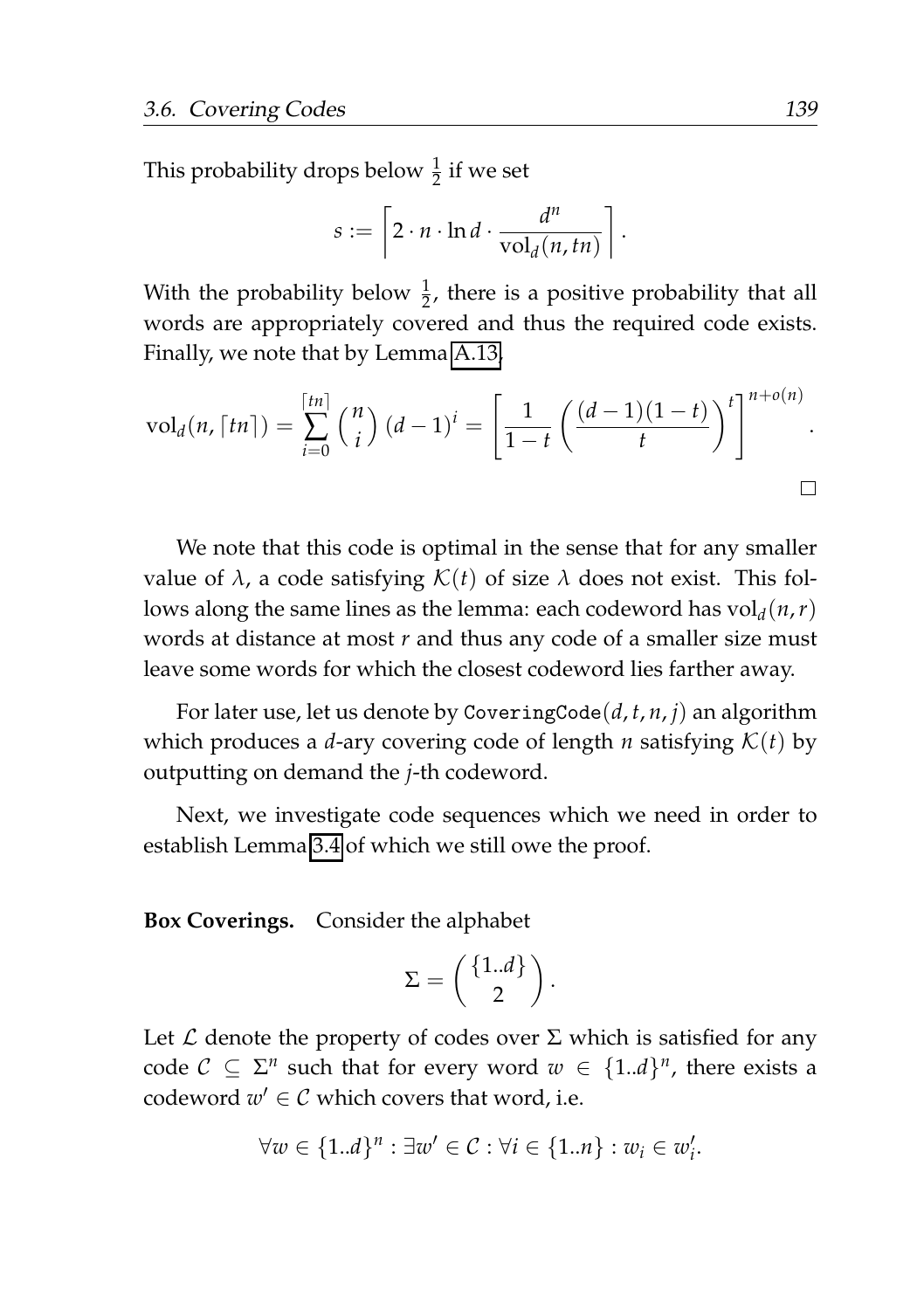We call a code satisfying this property a *box covering* of the *d*-ary space. The property is clearly multiplicative and so using Lemma [3.9,](#page-158-0) once we know the required size for such a code, there is also a constructive version of it. For the size, we establish the following.

<span id="page-161-1"></span>**Lemma 3.11.** *There exists a code sequence of size d*/2 *satisfying* L*.*

*Proof.* For every *n*, we provide a randomized construction for the code  $C_n$ . From this, existence of the sequence follows. To build  $C_n$ , we pick *s* codewords over  $\Sigma$  uniformly at random with replacement. For any fixed  $w \in \{1..d\}^n$ , the probability that a random word of length *n* over  $\Sigma$  covers *w* is  $(2/d)^n$ . The probability that *w* remains uncovered after picking *s* words is therefore

$$
\left(1-\left(\frac{2}{d}\right)^n\right)^s \leq \exp\left(-s\cdot\left(\frac{2}{d}\right)^n\right)
$$

and the expected total number of uncovered words is

$$
d^n \cdot \exp\left(-s \cdot \left(\frac{2}{d}\right)^n\right).
$$

This drops below one half if we set

$$
s := \left[2 \cdot n \cdot \ln d \cdot \left(\frac{d}{2}\right)^n\right],
$$

so that a code of the claimed size exists.

Lemma [3.4](#page-139-0) now follows as a simple corollary from Lemma [3.11](#page-161-1) and Lemma [3.9.](#page-158-0)

# <span id="page-161-0"></span>**3.7 Deterministic Local Search**[11](#page-161-2)

We now go on to prove the following.

 $\Box$ 

<span id="page-161-2"></span> $11$ This is joint work with Dominik Scheder and has appeared in [\[MS11\]](#page-210-0).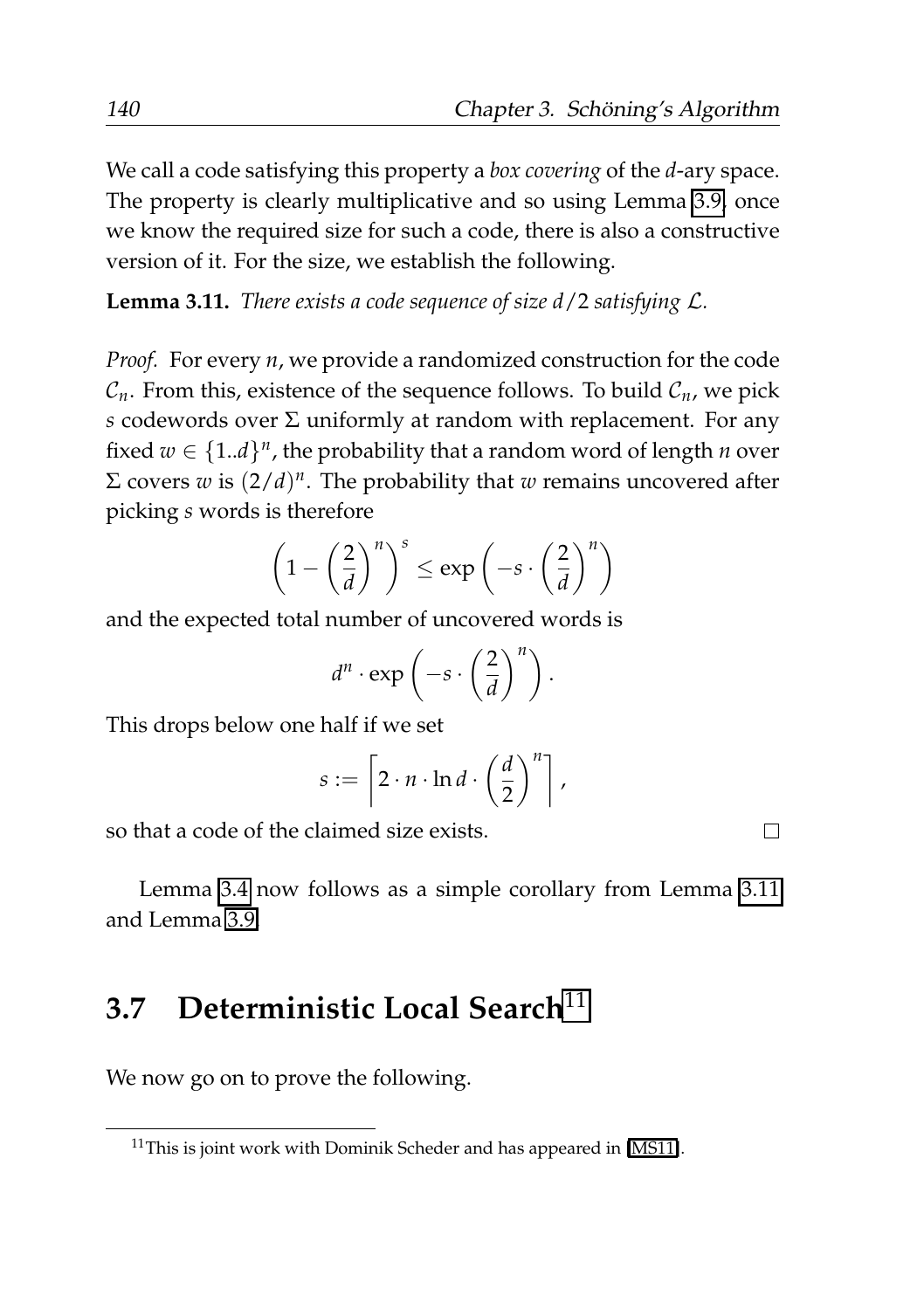<span id="page-162-0"></span>**Theorem 3.12.** *There exists a deterministic algorithm which on input a satisfiable k-CNF formula F, outputs a satisfying assignment in time*

$$
\left(2 \cdot \frac{k-1}{k}\right)^{n+o(n)}
$$

.

.

This matches the performance of randomized Schöning from Theorem [3.3.](#page-132-0) Recall that via Lemma [3.4,](#page-139-0) this running time translates to a lossless derandomization for the (*d*, *k*)-ClSP case as well.

**Corollary 3.13.** *There exists a deterministic algorithm which on input a satisfiable* (*d*, *k*)*-ClSP formula F, outputs a satisfying assignment in time*

$$
\left(d \cdot \frac{k-1}{k}\right)^{n+o(n)}
$$

Our derandomization builds closely on previous work. We will now first explain the key idea of how Dantsin, Goerdt, Hirsch, Kan-nan, Kleinberg, Papadimitriou, Raghavan, and Schöning [\[DGH](#page-206-0)<sup>+</sup>02] provided the first deterministic variant of Algorithm 5.

**The Approach by Dantsin et al.** In Section [3.5,](#page-153-1) we have identified 'typical behavior' of the randomized variant when run on a *k*-CNF formula. One of the discoveries we made was that there is a radius at around *n*/*k* such that if we consider only those executions a 'success' which start at an initial assignment *α*<sup>0</sup> at distance exactly *n*/*k* from the fixed satisfying assignment *α* <sup>∗</sup> and dismiss all others, the overall success probability of the algorithm decreases only by a negligible, subexponential factor. Hence it suffices to consider such executions.

The intuition that the same thing should be done in a deterministic version led to the algorithm due to Dantsin et al. [\[DGH](#page-206-0)+02] (see Algorithm 7). It builds a covering code of radius 1/*k* and tries using each of its codewords as initial assignment. From Lemma [3.10](#page-159-0) in conjunction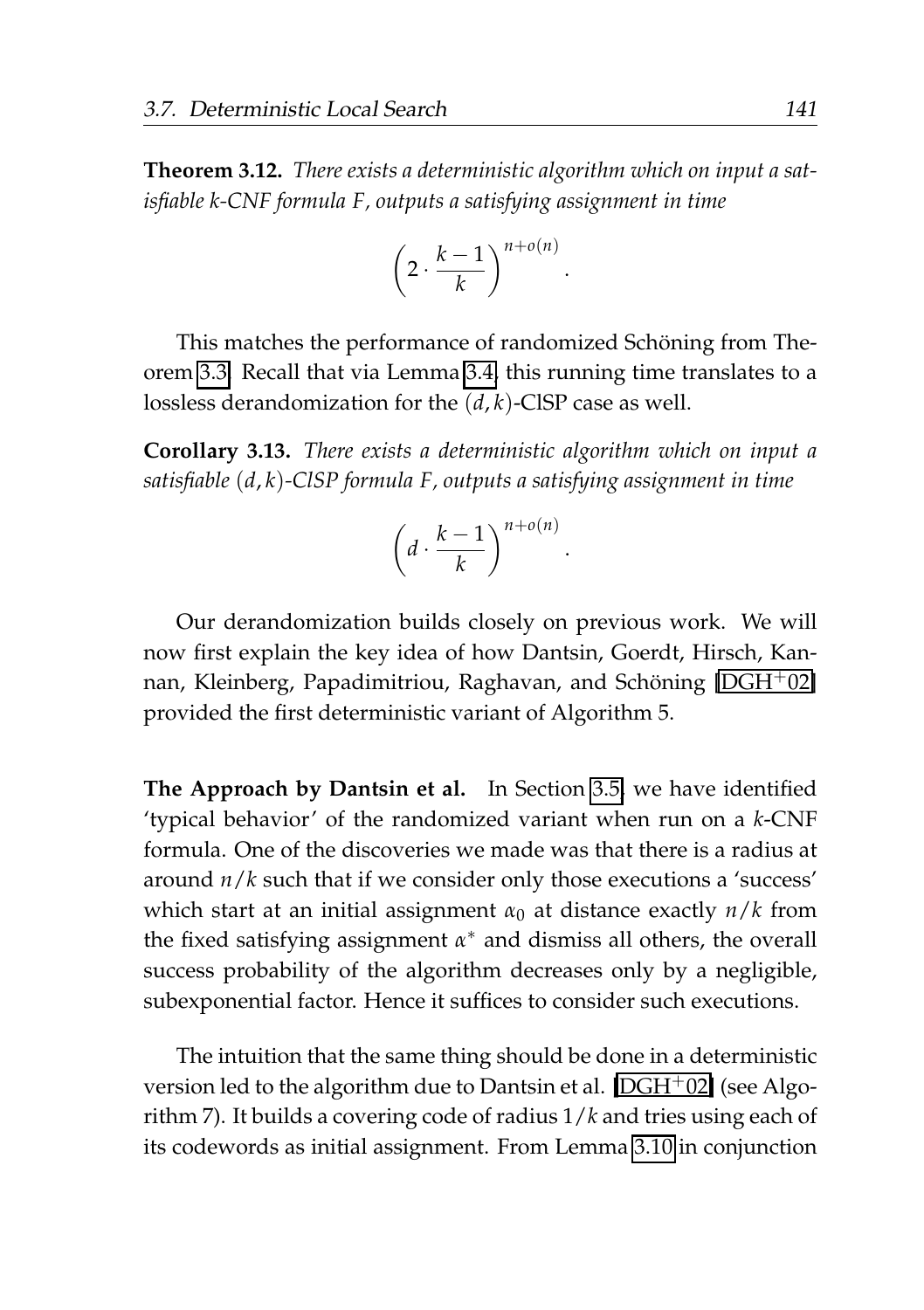**Algorithm 7** SchoeningDeterministic(*F*)

**Require:** A satisfiable *k*-CNF formula *F*.

**Ensure:** Output is a satisfying assignment.

1:  $j \leftarrow 1$ 2: **while** codeword *<sup>α</sup>* <sup>←</sup> CoveringCode 2, <sup>1</sup> *k* , *n*, *j* exists **do** 3:  $\beta \leftarrow \texttt{SearchBall}(F, \alpha, \frac{n}{k})$ 4: **if** *β* satisfies *F* **then** 5: **return** *β* 6: **end if** 7:  $j \leftarrow j+1$ 8: **end while**

with Lemma [3.9,](#page-158-0) we know that an efficiently constructible such code having at most

<span id="page-163-0"></span>
$$
\left[2 \cdot \left(1 - \frac{1}{k}\right) \cdot \left(\frac{\frac{1}{k}}{(1 - \frac{1}{k})}\right)^{\frac{1}{k}}\right]^{n + o(n)}
$$
\n(3.2)

codewords exists. When starting a search from each of them, we are sure that in *one* of the attempts, the satisfying assignment  $\alpha^*$  is at distance at most  $n/k$  from the  $\alpha_0$  so chosen. This approach is *optimal* in the sense that the number of steps (number of codewords) we need matches the inverse of the probability which the randomized algorithm has to fetch a starting assignment at distance *n*/*k*, up to negligible, subexponential factors (see discussion after Lemma [3.10.](#page-159-0)

What we now additionally need is a suitable deterministic procedure SearchBall which can, starting from such an assignment, search the ball of radius  $n/k$  around  $\alpha_0$  for a satisfying assignment. Apart from a brute force enumeration ignoring the formula *F*, the second most simplistic way of doing this is summarized in Algorithm 8: unless the center of the ball we are searching is itself a satisfying assign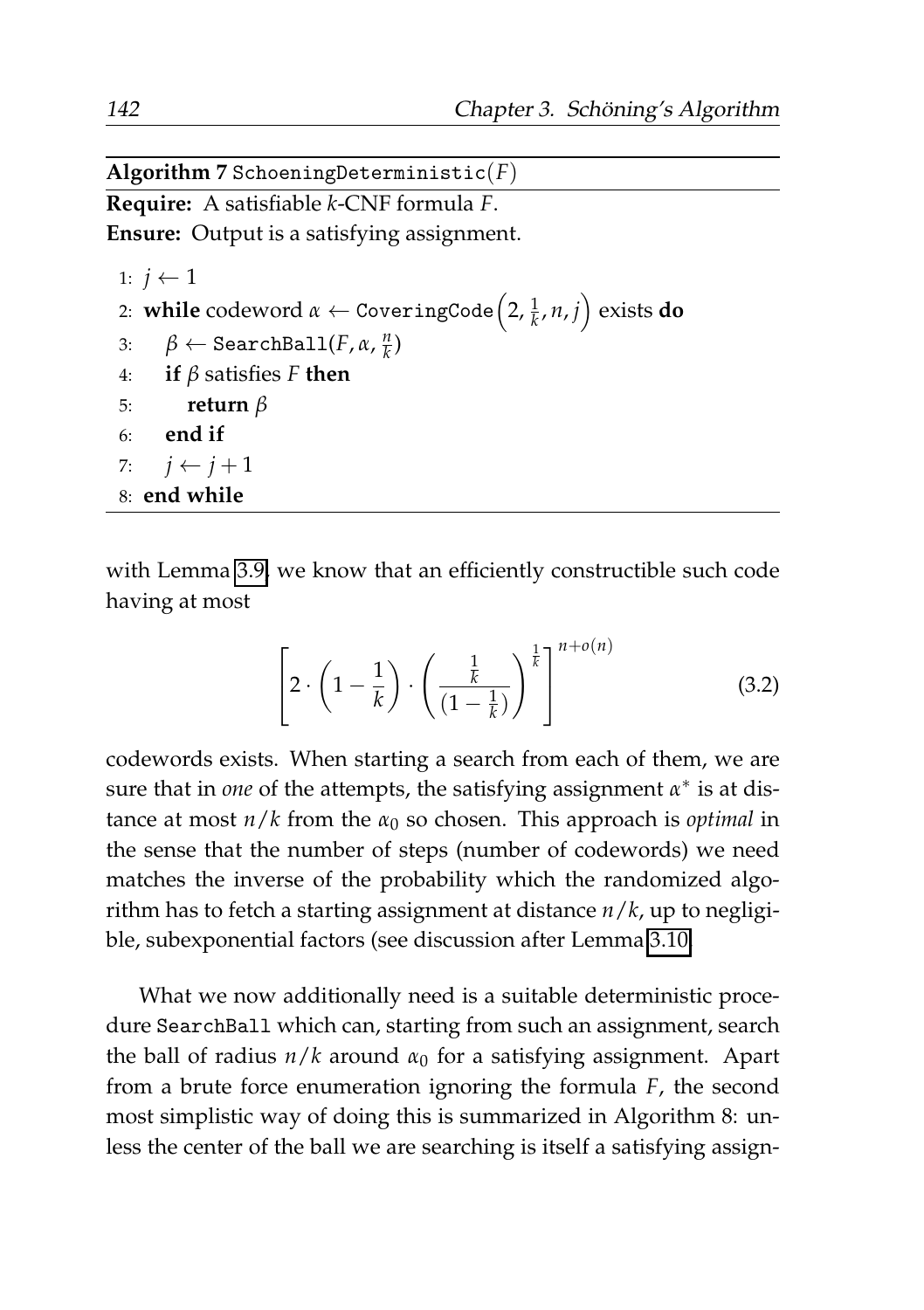ment, we search in the neighborhood, thereby ignoring places which are clearly unsatisfying; in each step we pick a clause  $C \in F$  which is currently violated so that we know that one of its *k* variables must receive a different value in *α* <sup>∗</sup> and we try flipping each of them, one after the other. In at least one of these attempts, we are sure to be one step closer to *α* <sup>∗</sup> and thus we recursively invoke the procedure to search the ball with a decreased radius centered at the modified assignment.

One detail of SearchBall is interesting to note. For the recursive invocation, not only does it change the value of the flipped literal *u<sup>i</sup>* within assignment *α* ′ to be used as the new center of the ball to search, but also it *assigns*, permanently, the new value to  $u_i$  by substitution into the formula *F*, producing a simplified formula *F* ′ . With the simple search strategy applied here, this is legitimate and *could* save some time: once we decide that flipping the literal  $u_i$  is the right choice, then within this branch of the execution there is no reason for us to ever flip it back. Removing the variable from the formula makes the formula smaller and prevents us from selecting the same variable for flipping on deeper recursion levels.

What is the running time of SearchBall? Clearly, if we call it for a ball of radius *r*, then it invokes itself recursively for radius *r* − 1 at most *k* times as the largest clauses in the formula contain no more than *k* literals. On each recursive level, computations done are polynomial. Therefore, the total running time amounts to  $k^{r+o(n)}$ . In contrast to the choice of initial assignment, *this* is *not optimal* because, if we do the calculation (see Section [3.5\)](#page-153-1), then the 'ball searching part' of the randomized algorithm has a success probability of (*k* − 1) −*r*−*o*(*n*) . In order to derandomize it losslessly, the deterministic procedure would need to exhibit the same performance.

In total, there are as many top-level invocations for  $r = n/k$  as there are words in our covering code used for the initial assignments (see expression [\(3.2\)](#page-163-0)). Multiplying this by the running time *k <sup>r</sup>*+*o*(*n*) per invocation, we obtain the following.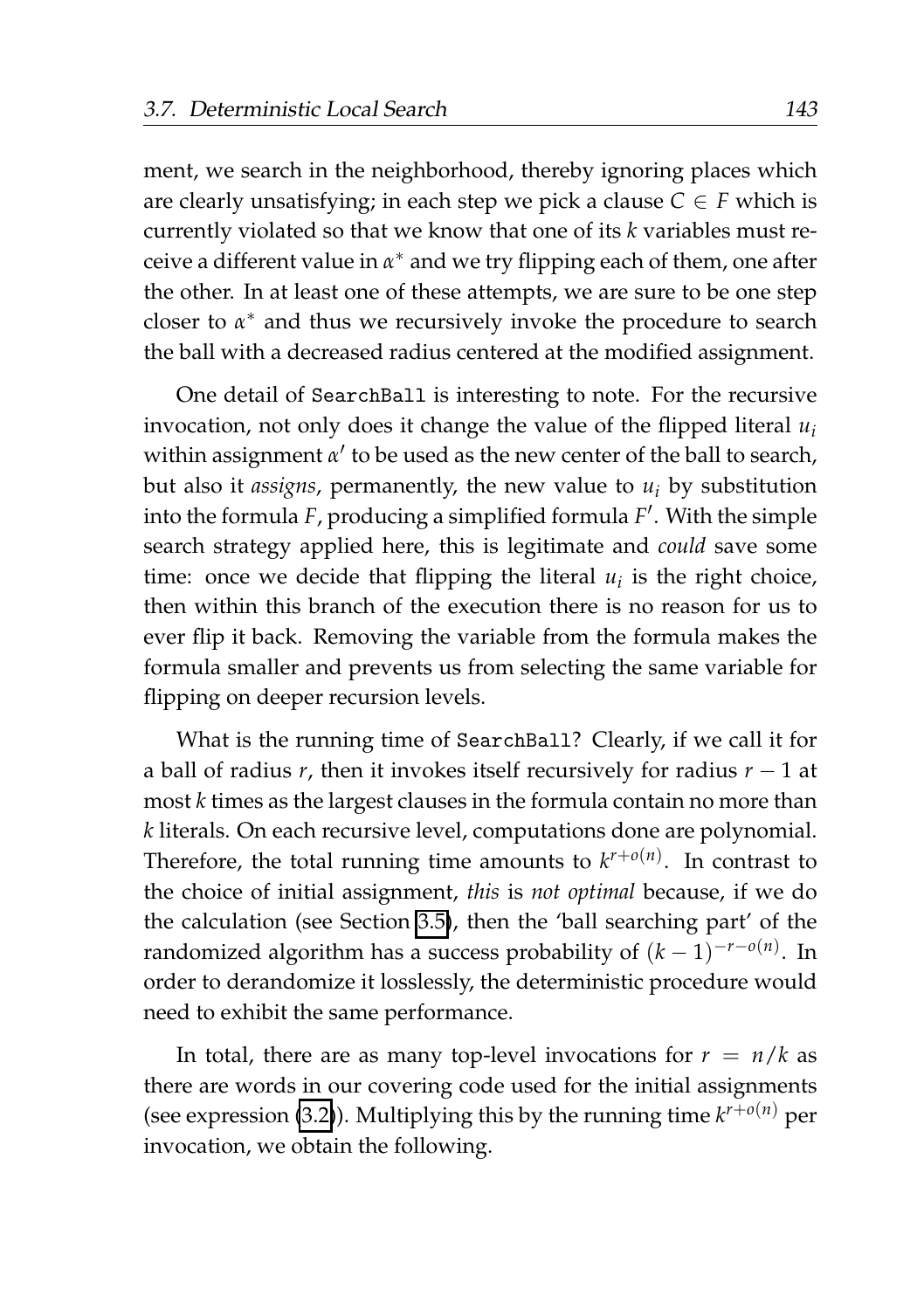.

**Theorem 3.14.** *Algorithm 7 finds a satisfying assignment to any satisfiable k-CNF formula on n variables in deterministic time*

$$
\left[2\left(\frac{k-1}{k}\right)^{\frac{k-1}{k}}\right]^{n+o(n)}
$$

In comparison to the randomized version, there is a loss which manifests as an additional exponent smaller than one in the factor representing the algorithm's advantage over a brute force approach. For 3-SAT, this means a running time of  $\mathcal{O}(1.527^n)$ .

Dantsin et al.  $[DGH<sup>+</sup>02]$  $[DGH<sup>+</sup>02]$  have improved on this time by a variety of means. First and foremost, a simple observation is that as long as we stick to a ball searching subroutine which is slower than optimal, *n*/*k* is not the right radius to choose for the covering code. The number *n*/*k* was the result of the analysis of random executions and it is the point where the success probability peaks *given that* the iterative local search is optimal<sup>[12](#page-165-0)</sup>. By optimizing the covering code radius, they decreased the running time to  $\mathcal{O}(1.5^n)$ .

As a next step, Dantsin et al. observed that there are improvements possible over the procedure SearchBall. For a vague idea, recall the more old-fashioned splitting and branching rule type of algorithms at which we had a short look in Section [3.1.](#page-125-0) Some ideas of this sort carry over to the splitting and branching done within the search ball procedure. Following up Dantsin et al., the step-wise improvements by Brueggemann and Kern [\[BK04\]](#page-205-0), Scheder [\[Sch08\]](#page-212-0) and then Kutzkov and Scheder [\[KS10\]](#page-209-0) all based on more and more sophisticated branching rules within the SearchBall routine.

However sophisticated these advancements, the principle of splitting and branching has its inherent limits. Arguably, the problem with

<span id="page-165-0"></span><sup>&</sup>lt;sup>12</sup>'Optimal' here always means 'matching the performance of the randomized variant' as analysed during the discussion of typical executions.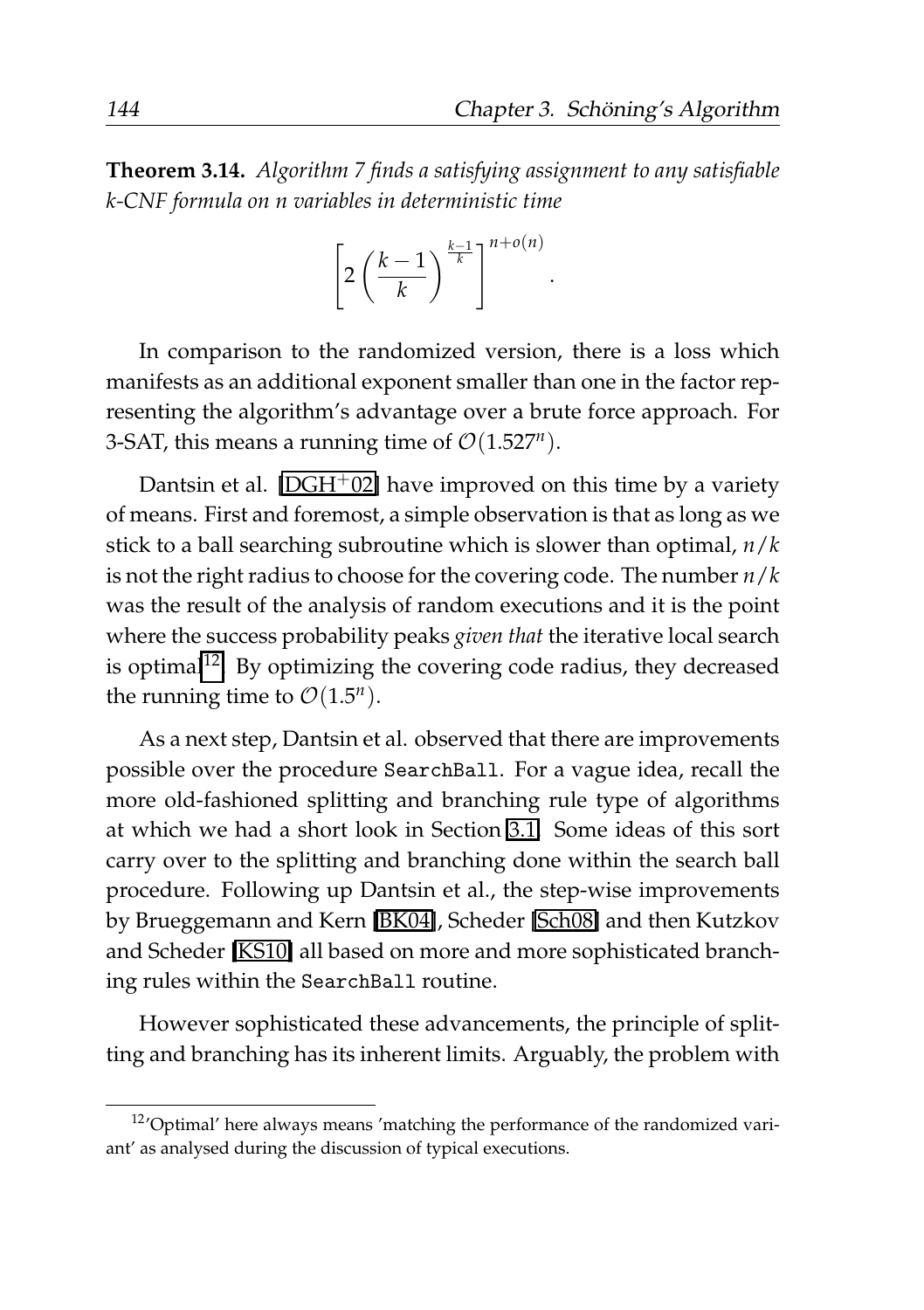it is the fact that on each flip, variables are assigned values *for good* rather than in a way which can be reversed if necessary. And as we have seen in our investigation of typical executions in Section [3.5,](#page-153-1) allowing for wrong flips and (re-)correcting them later is *exactly* what gives Schöning's algorithm its full power.

We will now devise a ball searching strategy which resembles the randomized variant much more closely and which we will prove to run in optimal<sup>[13](#page-166-0)</sup> time  $(k-1)^{r+o(n)}$ . Note that we will be done once we manage to do this, because multiplying this running time by the number of codewords used as initial assignments given in [\(3.2\)](#page-163-0) then readily yields the theorem.

**Few Large Clauses.** On the way there, the first observation is that in some special cases, the simple procedure SearchBall already exhibits this performance. Suppose for example that the  $(\leq k)$ -CNF formula *F* handed over and the current assignment *α* are such that *all* clauses violated by *α* have *k* − 1 or less literals. As the procedure selects a smallest violated clause and branches on each of its literals, this incurs at most *k* − 1 recursive invocations. Furthermore, since, and *here* this becomes vital, SearchBall does not only modify the current assignment *α* but *substitutes* values for the variables permanently, the only *newly* violated clauses which can appear as a result of such a substitution will *again* feature at most *k* − 1 literals. So if the formula has *only* violated clauses with at most  $k - 1$  literals, then this property will be forever preserved along the recursive calls. We have thus demonstrated the following.

<span id="page-166-1"></span>**Lemma 3.15.** *If* F is an  $(\leq k)$ -CNF formula and  $\alpha$  is an assignment such *that all clauses in F violated by α have at most k* − 1 *literals, then the proce* $d$ *ure*  $S$ earchBall  $(F, \alpha, r)$  *runs in time*  $(k-1)^{r+o(n)}$ *.* 

<span id="page-166-0"></span> $13$ Again, optimal means that it matches the performance of its randomized counterpart. We do of course not claim there is no better procedure.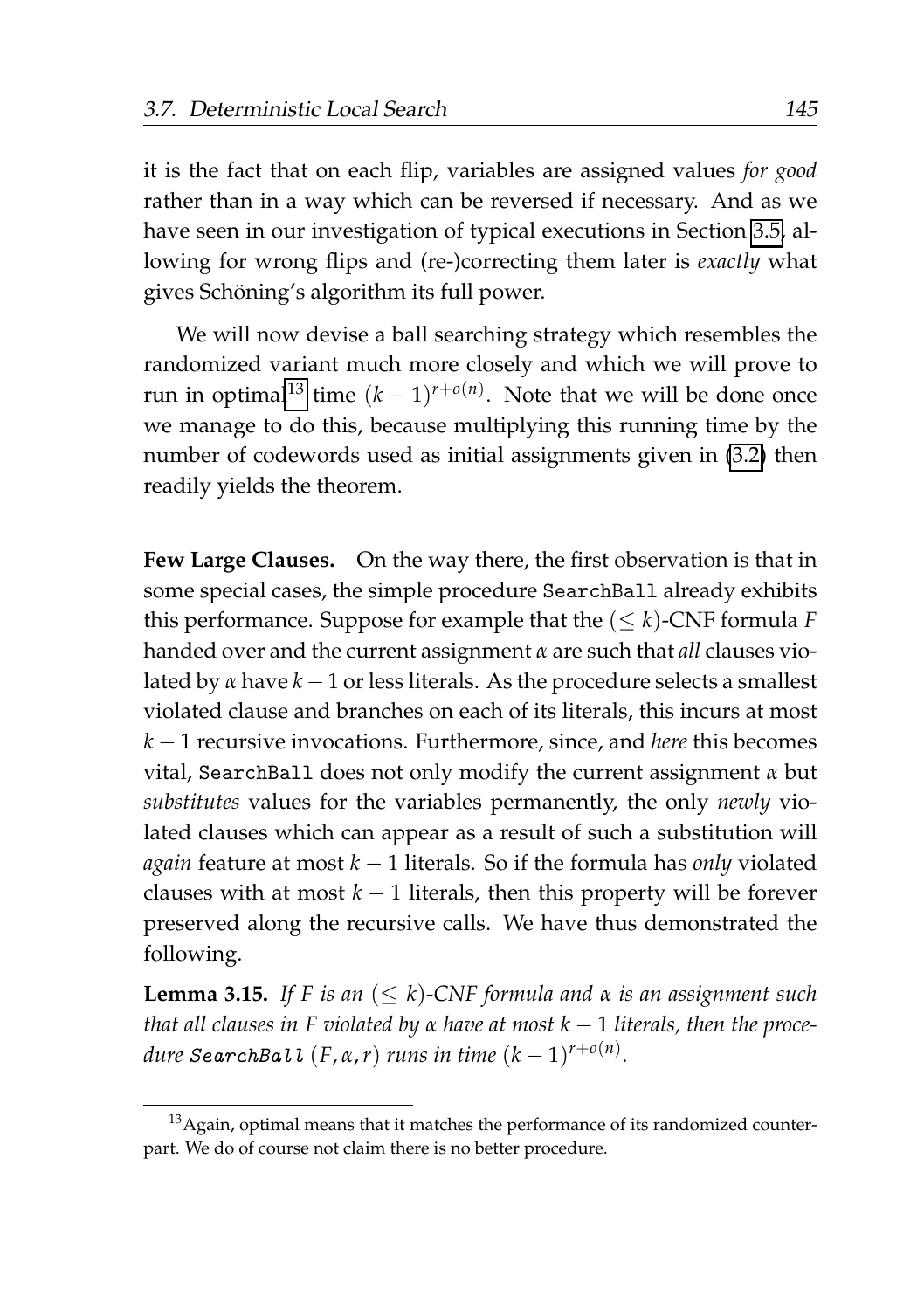If an (≤ *k*)-CNF formula *F* has *some* violated *k*-clauses but not too 'many' in a sense to be made more precise, then one can make sure that they are being treated and made to disappear. To that end, the procedure SearchBallOrLargeIS takes *F*, *α* and *r* like SearchBall, plus an additional parameter  $t \in \mathbb{N}$ . If the ball of radius *r* around  $\alpha$  contains a satisfying assignment, it outputs one of two things: *either* a satisfying assignment, *or* an independent set of at least *t* many *k*-clauses in *F* which are all violated by *α*, so as to 'justify' why a standard ball search will not be efficient on this input.

Let us determine the running time of this procedure.

<span id="page-167-0"></span>**Lemma 3.16.** *If* SearchBallOrLargeIS *outputs an independent set of at least t clauses, it does so in polynomial time. If it outputs a satisfying assignment or 'no', then this takes up to*  $2^{kt} \cdot (k-1)^{r+o(n)}$  *time.* 

*Proof.* The first part is clear as a maximal independent set can be generated greedily and if one of the required size is found, then it is immediately returned.

Only otherwise does the algorithm iterate over all assignments over the variables occurring in the maximal independent set *M* exhaustively and call standard SearchBall each time. These invocations are on pairs *F* and *α* such that each clause in *F* violated by *α* contains at most *k* − 1 literals, as everything else would be a contradiction to the maximality of *M*. Therefore, according to Lemma [3.15,](#page-166-1) each invocation of the latter takes  $(k-1)^{r+o(n)}$  time at most. And the number of times we try is exactly  $2^{kt}$  as we are iterating over all assignments to the variables occurring in *M* of which there are *kt* many.  $\Box$ 

The algorithm SearchBallOrLargeIS conducts its actual search exclusively in those cases where we know the running time will be optimal. Otherwise, we obtain a large independent set of currently violated *k*-clauses much like a 'justification' why a standard ball search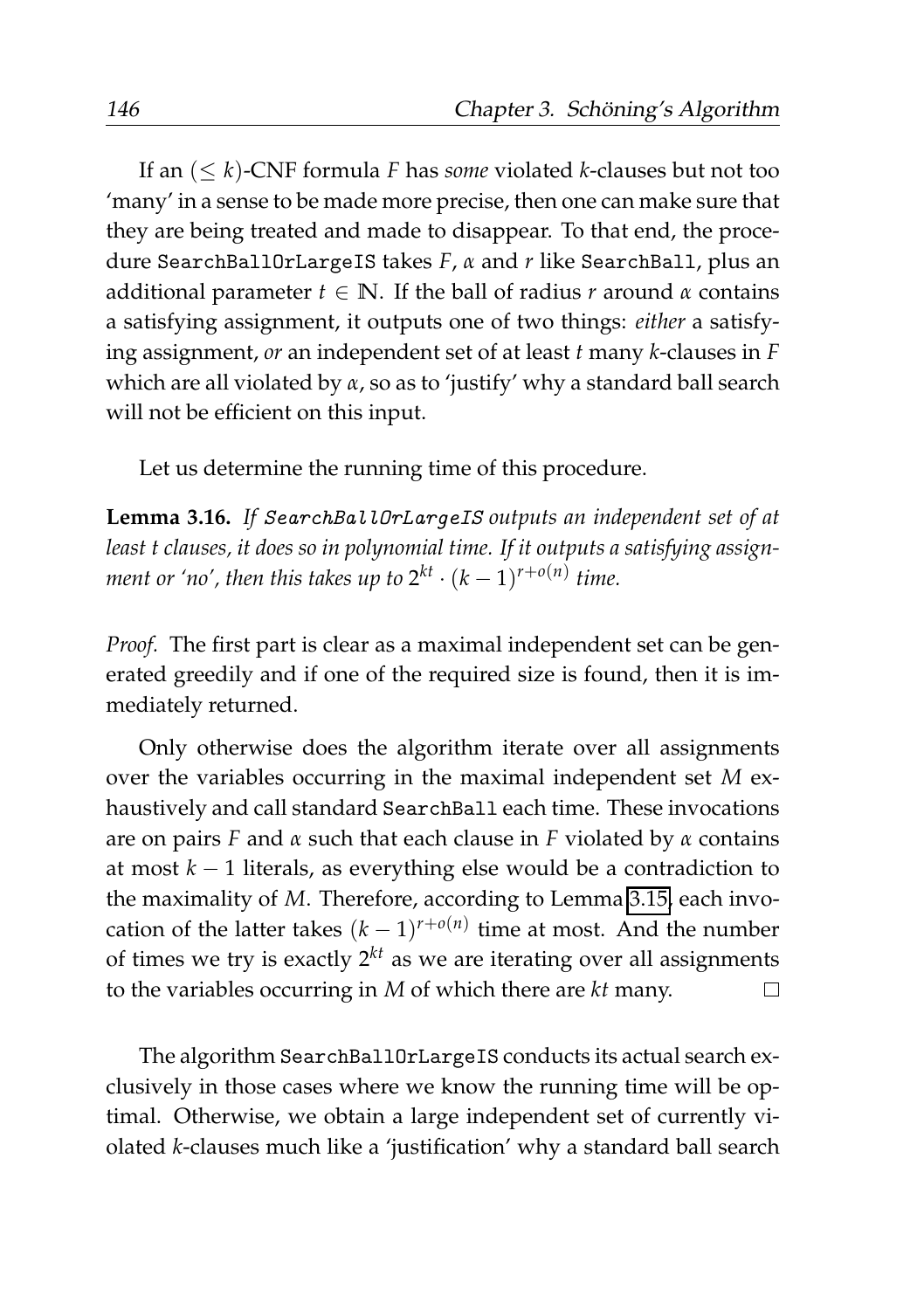will not be efficient on this input. And in fact, if we see a large independent set of currently violated *k*-clauses, then we can instead do something smarter much more closely inspired by the randomized model.

**Reversible Flips.** We flip back a few pages to have another look at Theorem [3.8,](#page-155-0) which we wanted to use as a guide to derandomizing Schöning. It tells us that typical executions leading to success start at an initial assignment at distance *n*/*k* and then proceed very regularly towards the target assignment, where 'regularly' means that for any slowly growing function<sup>[14](#page-168-0)</sup>  $t(n)$ , among every  $t(n)$  iterations, roughly a 1/*k*-fraction results in 'bad' flips leading us away from *α* <sup>∗</sup> while the remaining flips are 'good' flips which compensate for the bad flips and take us towards the solution.

We properly put the first half in place: the deterministic search for a starting assignment at distance *n*/*k* is settled. It is now time to take care of the other part. For some slowly growing function  $f(n)$ , we want to make 'phases' of  $f(n)$  flips each. And in each phase, we want to be sure to be making at most 1/*k* mistakes. It seems we can *no longer* allow values to be substituted for variables for good. Instead, we have to proceed as the randomized variant, changing, possibly repeatedly, assignments in *α*. But how to conduct the flips deterministically?

The first key idea is to use *independent sets of clauses*. If we want to proceed in phases of  $f(n)$  flips each and we want to make these flips all *at once* instead of one after the other, then we should select for the purpose an independent set of  $f(n)$  clauses which are all currently violated. In such an independent set, we can decide on one of the literals in each clause to be flipped independently of what we are doing in the

<span id="page-168-0"></span><sup>&</sup>lt;sup>14</sup>Note that we use  $t = t(n)$  as in Theorem [3.8](#page-155-0) for the number of evolution steps per phase for consistency. As *f*(*n*) was allowed to be any slowly growing function for the theorem, so is  $t(n)$ .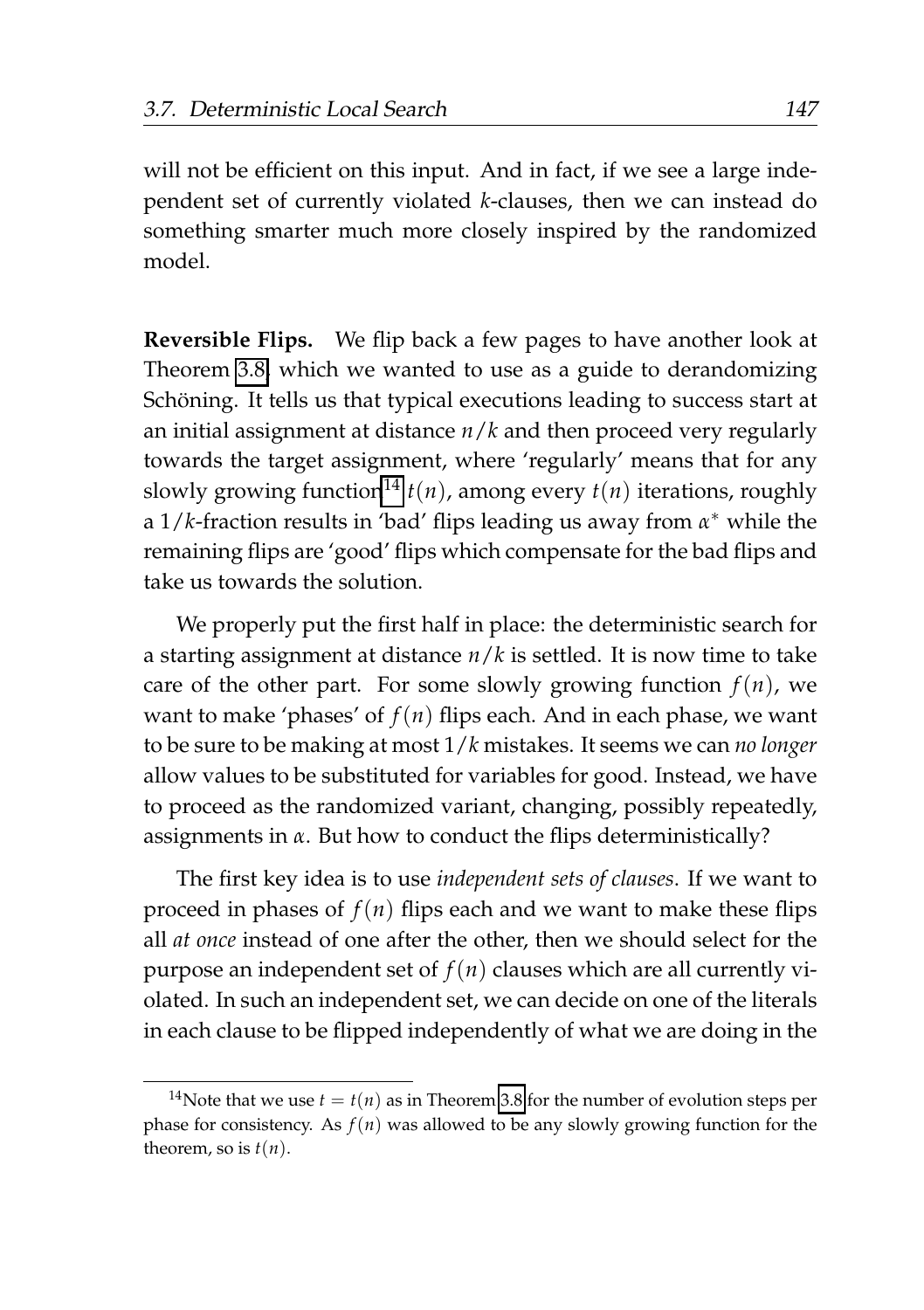other clauses. This is not normally possible: if the clauses are selected one after the other and arbitrarily, then the question which clause will be fixed next may very well depend on which literal we flip in the previous one. We do not have to be concerned about *finding* a set of *f*(*n*) clauses all of which are currently violated, as we already have the procedure SearchBallOrLargeIS which will either provide us with one or conduct the search optimally.

Now suppose that we receive an independent set  $M \subseteq F$  of *t* clauses of size *k* all of which are currently violated by *α*. Let us call them

$$
M = \{C_1, C_2, \ldots, C_{f(n)}\}
$$

and call the literals they contain

$$
C_i = \{u_{i1}, u_{i2}, \ldots, u_{ik}\},\
$$

for all *i*. We then select the first  $f(n)$  clauses,  $C_1$  through  $C_{f(n)}$ , for simultaneous fixing in this phase. Note that since *α* ∗ satisfies all of these clauses, it satisfies at least one of the literals in each clause. Denote by  $\zeta_i$  for all  $1 \leq i \leq f(n)$  the index of the first literal in  $C_i$  satisfied by *α* ∗ . Note that we have done the very same thing for the analysis of the randomized version: if we now pick values  $X_1, \ldots, X_{f(n)} \in \{1 \ldots k\}$ uniformly at random, we have a probability of 1/*k* in each clause of flipping the designated *ζ<sup>i</sup>* -th literal which will take us one step closer to *α* ∗ . And as our analysis of typical executions has shown, success probability peaks in cases where this happens in all but 1/*k*-fraction of the clauses. To do the same thing deterministically, we should now find values  $x_1, \ldots, x_{f(n)} \in \{1..k\}$  such that for at most  $1/k$ -fraction of the indices *i*,  $x_i \neq \zeta_i$  disagree. As we can see, this is nothing else but yet again a covering code. This time not a code to cover the solution space with assignments, but a code to cover the space of possible such 'flipping patterns'. Using Lemma [3.10,](#page-159-0) there exists a code of *k*-ary words and covering radius 1/*k*, i.e. with the property that for each possible string  $\zeta_1 \zeta_2 \dots \zeta_{f(n)}$  which we have to be prepared for, there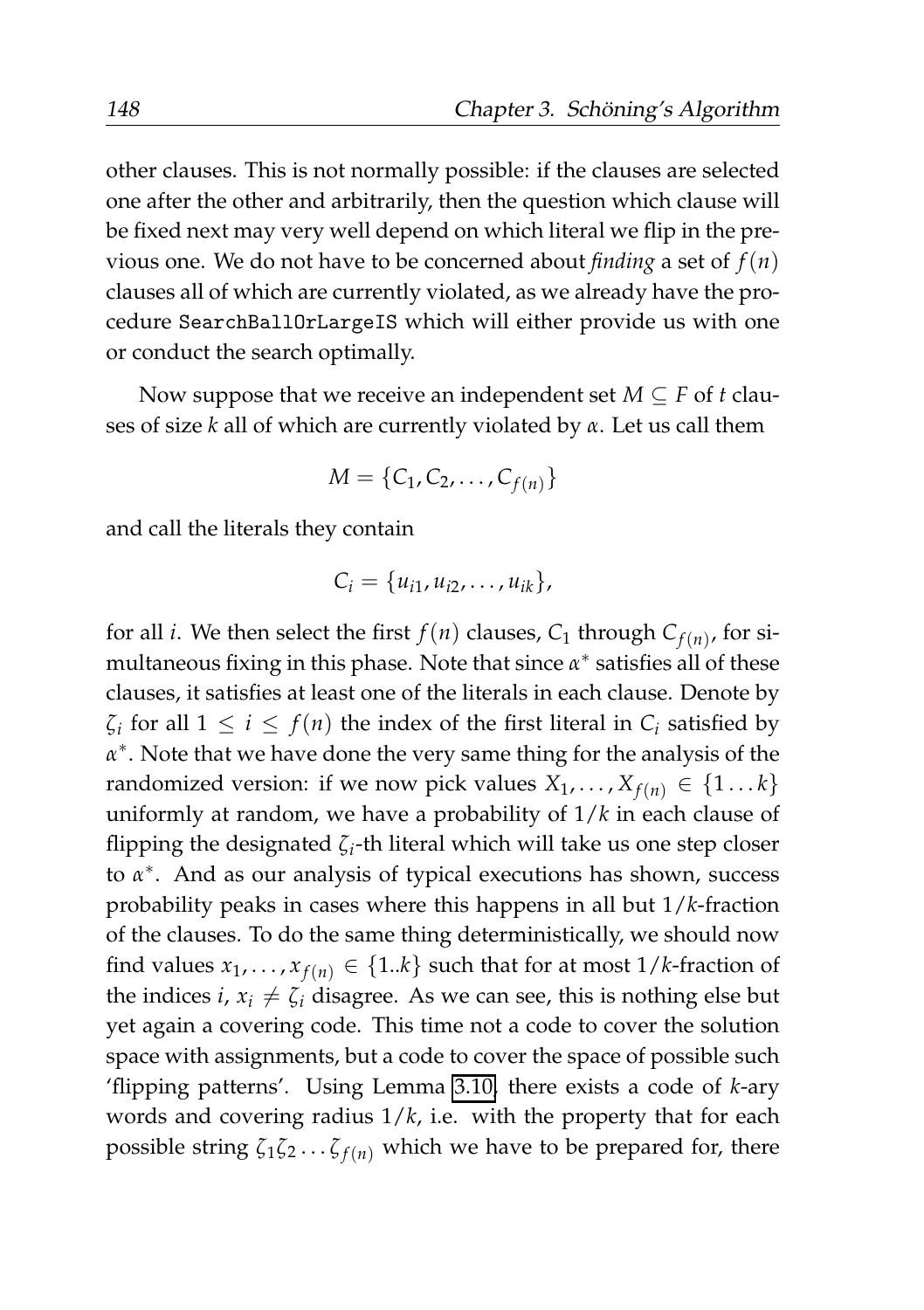exists a word  $w_1w_2\dots w_{f(n)}$  such that all but a 1/*k-*fraction of the digits agree with it and which has at most

$$
\left[k \cdot \left(1 - \frac{1}{k}\right) \cdot \left(\frac{\frac{1}{k}}{(k-1)(1-\frac{1}{k})}\right)^{\frac{1}{k}}\right]^{f(n)+o(f(n))} =
$$

$$
= \left[(k-1)^{\frac{k-2}{k}}\right]^{f(n)+o(f(n))}.
$$

codewords. For one of these codewords, we are sure that it has only 1/*k*-fraction of 'mistakes' and will therefore take us at least

$$
\frac{k-2}{k} \cdot f(n)
$$

steps closer to  $\alpha^*$ . Note that the performance is optimal: overcoming any distance *r* takes an effort of (*k* − 1) *<sup>r</sup>*+*o*(*n*) branches we have to explore. The procedure is summarized as SearchBallFast in Algorithm 10.

 $\bf{Lemma 3.17.}$   $SearchBallFast \ runs \ in \ time \ (k-1)^{r+o(n)}.$ 

*Proof.* According to Lemma [3.16,](#page-167-0) either the invocation of our subprocedure SearchBallOrLargeIS may take polynomial time and yield an independent set of *t* clauses violated by  $\alpha$ , or it may take  $2^{kt}(k 1)^{r+o(n)}$  time and return either a satisfying assignment or 'no'. In the latter case, the satisfying assignment or the failure are immediately returned and thus the total running time is  $(k-1)^{r+o(n)}$  if we take into account that for  $t = \log \log n$ , the factor  $2^{kt}$  can be subsumed within the negligible error term.

In the former case, the procedure issues a number of recursive invocations which equals the size of the *k*-ary flipping pattern covering code which we know is at most

$$
\left[ (k-1)^{\frac{k-2}{k}} \right]^{t+o(t)}
$$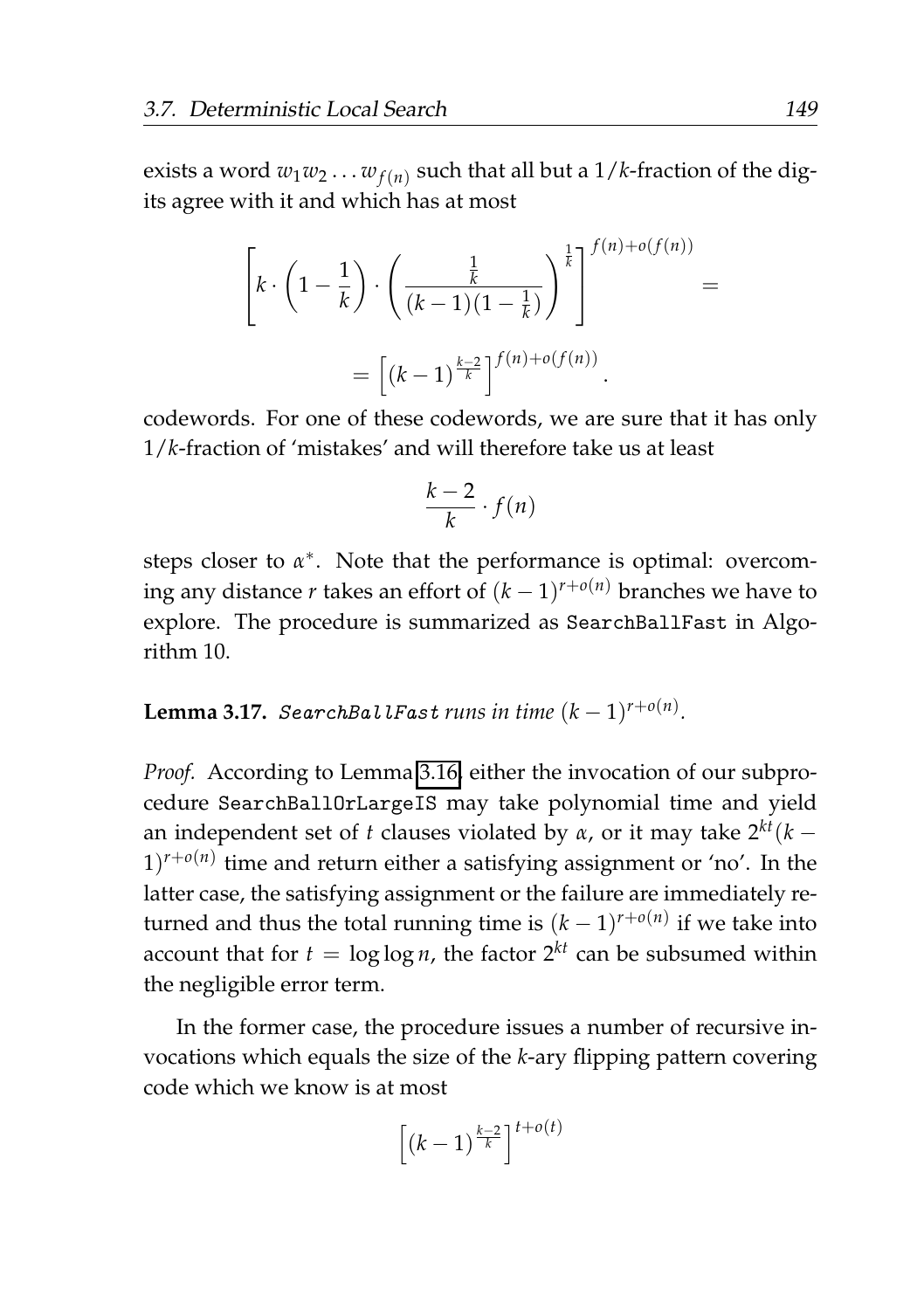$\Box$ 

each of which is left with searching a ball of radius

$$
r-\frac{k-2}{k}\cdot t.
$$

We can assume that the smaller ball is being searched in time

$$
(k-1)^{r-\frac{k-2}{k}\cdot t+o(n)}
$$

as an induction hypothesis. Multiplying this time with the bound on the number of invocations thus yields

$$
\left[ (k-1)^{\frac{k-2}{k}} \right]^{t+o(t)} (k-1)^{r-\frac{k-2}{k}\cdot t+o(n)} = (k-1)^{r+o(n)},
$$

as claimed.

Plugging this faster variant into Algorithm 7 finally proves Theorem [3.12.](#page-162-0)

It is noteworthy that our deterministic algorithm does not only match the randomized original in terms of time-performance but also in terms of space consumption: both versions use only polynomial space. While trivial in the randomized case, in the deterministic case this follows from the fact that our covering codes are efficiently constructible (see Section [3.6\)](#page-157-1), i.e. that they can be enumerated without being stored explicitly. The recursive local search itself clearly runs in polynomial space, storing only one call stack at a time.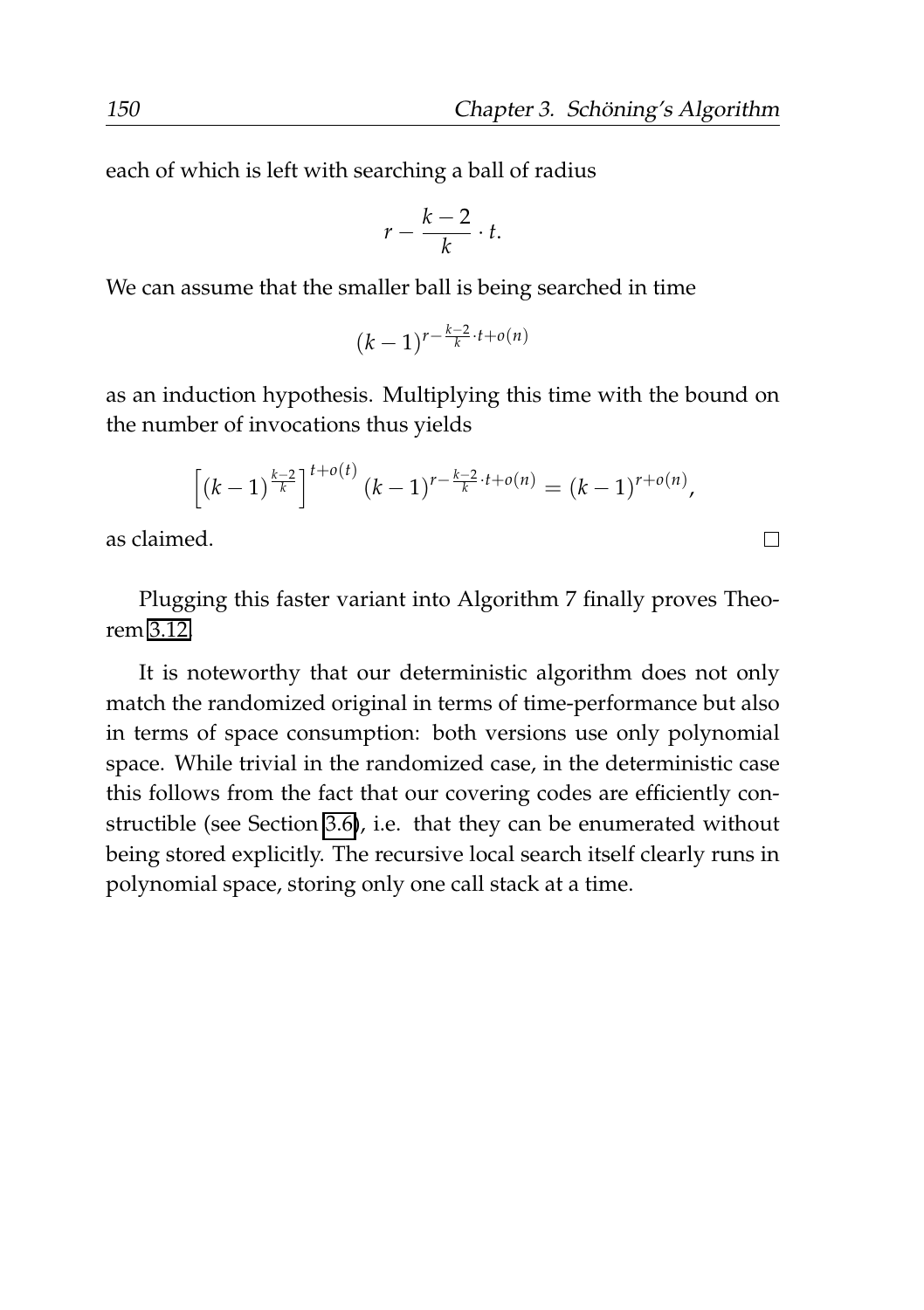#### **Algorithm 8** SearchBall(*F*, *α*,*r*)

```
Require: A satisfiable (\leq k)-CNF formula F, some assignment α and
    a radius r \in \{0..n\}.
```
- **Ensure:** If there exists a satisfying assignment  $\alpha'$  at distance  $dist(\alpha', \alpha) \leq r$ , then the output is *one such* satisfying assignment; otherwise the output is arbitrary.
	- 1: **if** *α* satisfies *F* **then**

```
2: return α
```
3: **else**

```
4. if r = 0 then
```

```
5: return 'no'
```
- 6: **else**
- 7:  $\{u_1, u_2, \ldots, u_{k'}\} = C \leftarrow \text{a smallest clause in } F \text{ violated by } \alpha$

```
8: for i = 1, 2, ..., k' do
```

```
9: \alpha' \leftarrow \alpha[u_i \mapsto 1]
```

```
10<sup>2</sup>\prime \leftarrow F^{[u_i \mapsto 1]}
```

```
11: \mathbf{rv} \leftarrow \texttt{SearchBall}(F', \alpha', r-1)
```

```
12: if rv \neq \text{'no'} then
```

```
13: return rv
```

```
14: end if
```

```
15: end for
```

```
16: return 'no'
```

```
17: end if
```

```
18: end if
```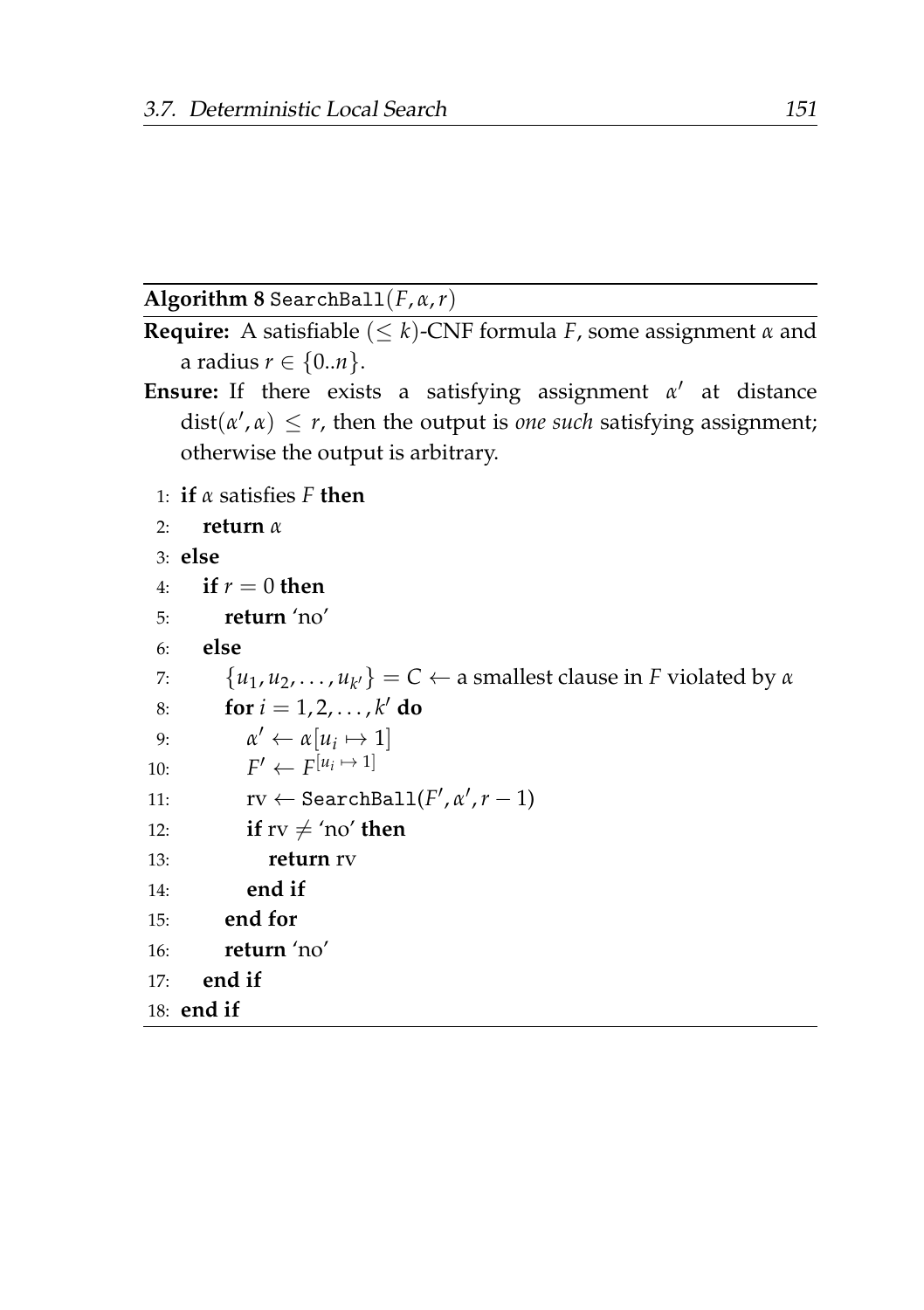**Algorithm 9** SearchBallOrLargeIS(*F*, *α*,*r*, *t*)

- **Require:** A satisfiable  $(\leq k)$ -CNF formula *F*, some assignment  $\alpha$ , a radius  $r \in \{0..n\}$  and a number  $t \in \mathbb{N}$ .
- **Ensure:** If there exists a satisfying assignment  $\alpha'$  at distance  $dist(\alpha', \alpha) \leq r$ , then output is *either* an independent set of clauses violated by *α* of size at least *t* or *some* satisfying assignment; otherwise output is arbitrary.
	- 1: *M* ← a maximal independent set of *k*-clauses violated by *α*
	- 2: **if**  $|M| \geq t$  **then**
	- 3: **return** first *t* clauses of *M*
	- 4: **else**

```
5: for all assignments \beta : \cup_{C \in M}vbl(C) \rightarrow \{0, 1\} do
```

```
\alpha \leftarrow \texttt{SearchBall}(F^{[\beta]}, r, \alpha[\beta])
```
7: **if** *α* satisfies *F* **then**

```
8: return α
```
- 9: **end if**
- 10: **end for**

```
11: return 'no'
```
12: **end if**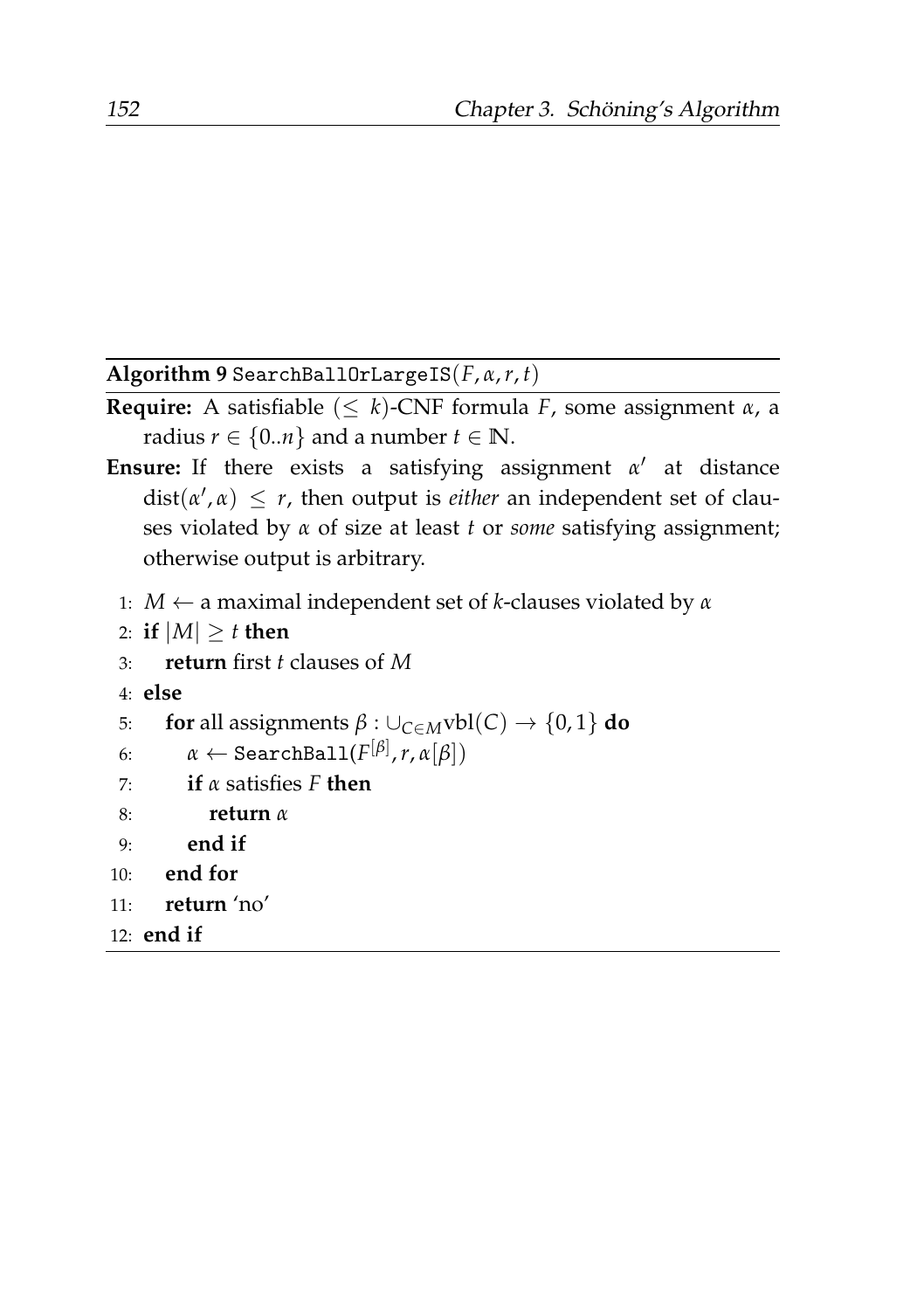#### **Algorithm 10** SearchBallFast(*F*, *α*,*r*)

```
Require: A satisfiable (≤ k)-CNF formula F, some assignment α and
   a radius r \in \{0..n\}.
```
- **Ensure:** If there exists a satisfying assignment  $\alpha'$  at distance  $dist(\alpha', \alpha) \leq r$ , then the output is *some* satisfying assignment; otherwise the output is arbitrary.
	- 1:  $t \leftarrow \lceil \log \log n \rceil$
	- 2:  $(M, \alpha) \leftarrow$  SearchBallOrLargeIS  $(F, \alpha, r, t)$
	- 3: **if** *α* satisfies *F* **then**

```
4: return α
```

```
5: else
```

```
6: if M is independent set of t violated clauses C_1, C_2, \ldots, C_t then
 7: j \leftarrow 18: while codeword x \leftarrow \text{CoveringCode}(k, \frac{1}{k}, t, j) do
 9: \beta \leftarrow \alpha with the x_i^{\text{th}} variable of C_i flipped for all 1 \leq i \leq t10: \gamma \leftarrow \texttt{SearchBallFast}\Big(F, \alpha, r - \frac{k-2}{k} \cdot t\Big)11: if γ satisfies F then
12: return γ
13: end if
14: j \leftarrow j+115: end while
16: end if
17: return 'no'
18: end if
```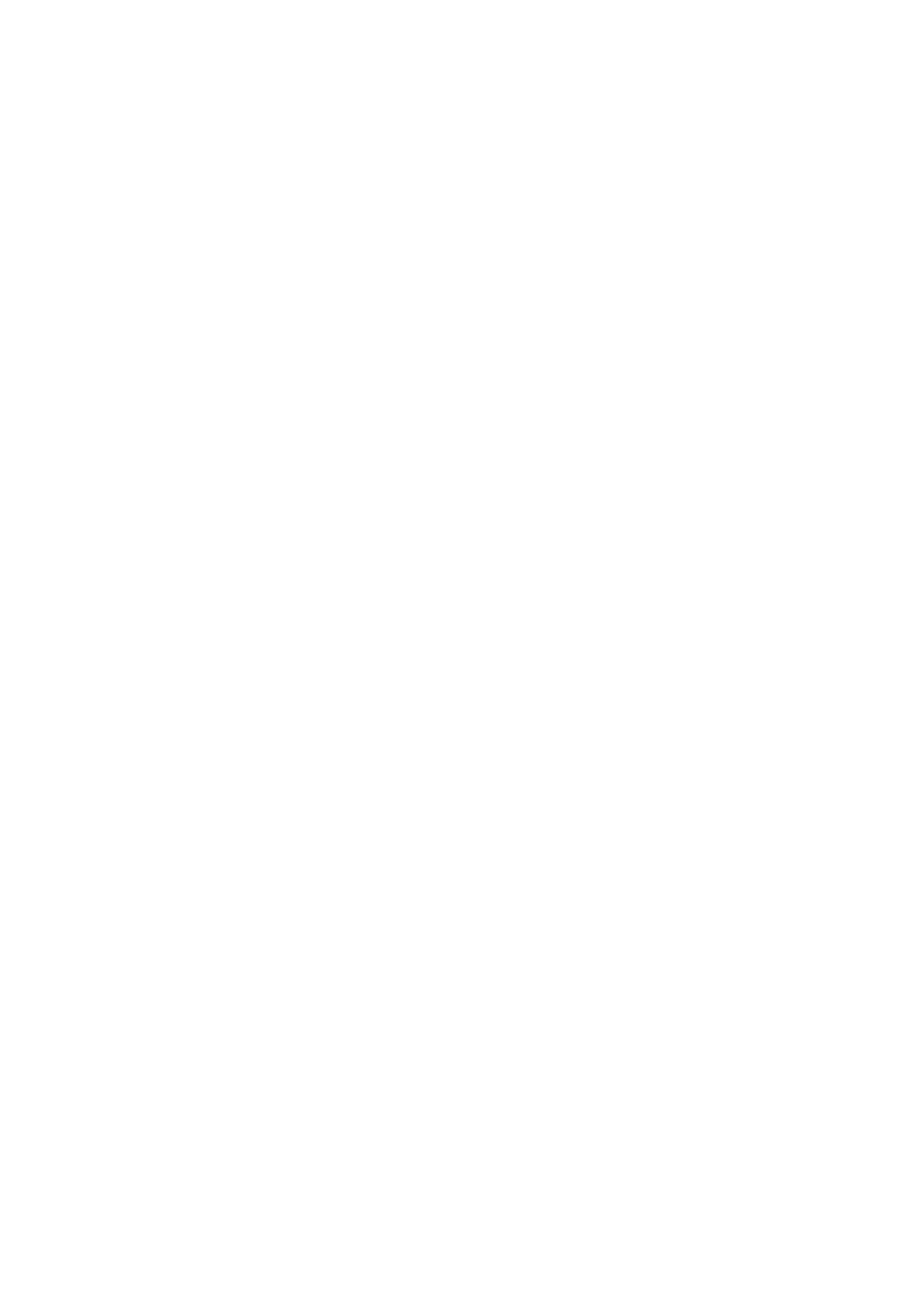

# Auxiliary Statements and Deferred Proofs

The present chapter contains auxiliary statements of a mostly analytic nature and all proofs we have deferred from the main part because they are merely technical rather than enlightening.

## **A.1 Estimates involving the exponential series**

<span id="page-176-0"></span>**Lemma A.1.** *For all*  $x \in \mathbb{R}$ ,  $1 + x \le e^x$ . *Moreover, for*  $x \ge 0$ *, we have*  $1 + x + \frac{1}{2}x^2 \le e^x$ .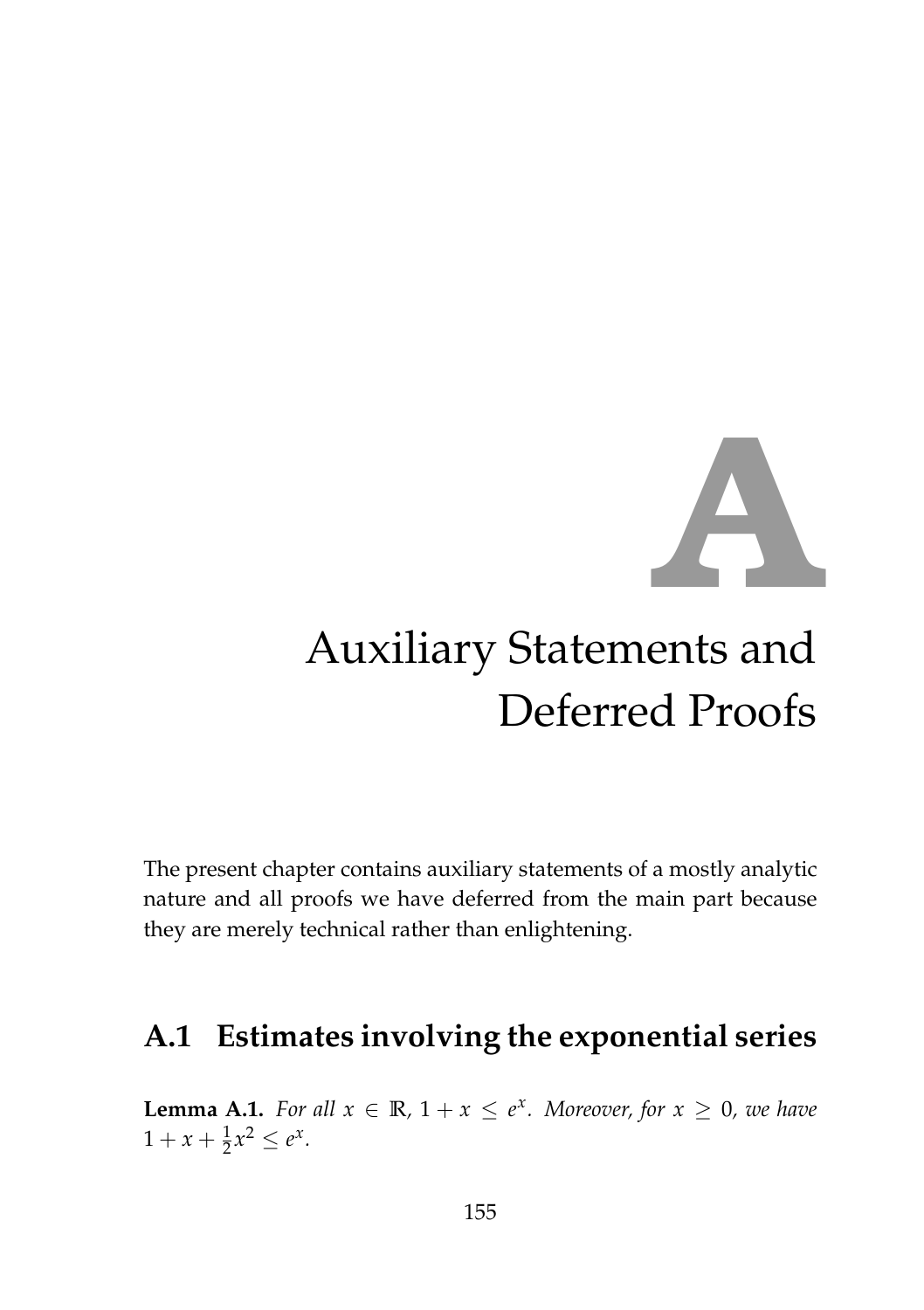*Proof.* The weaker statement is very well-known and does not need a proof. For the more precise statement in the case  $x \geq 0$ , considering the definition of the right hand side series,

$$
e^x = \sum_{i=0}^{\infty} \frac{x^i}{i!},
$$

the claim follows from the fact that all terms are positive.

**Lemma A.2.** *Let*  $\beta$  :  $(1, \infty) \rightarrow (0, 1)$  *be defined as* 

$$
\beta(\alpha) := 1 + \frac{1}{\alpha} \cdot W(-\alpha \cdot e^{-\alpha}),
$$

*where W is the Lambert-W function (see, e.g., [\[CGH](#page-205-1)*+*96] for a discussion of this function), i.e.*  $W(z)$  *is the unique solution*  $t \in \mathbb{R}$  *to the equation*  $z = t e^t.$ *Let*  $\alpha > 1$ *. Then for all*  $x \in [0, \beta(\alpha)]$ ,  $1 - x \ge e^{-\alpha x}$ *.* 

*Proof.*  $e^{-\alpha x}$  is clearly a convex function, hence it can intersect the linear function  $1 - x$  at most twice. One intersection point is at  $x = 0$ and there is one more intersection point at  $x = \beta(\alpha)$ , as we can easily check by plugging in the definition of *β* and rearranging terms. The inequality thus holds for all points between the two intersections.  $\Box$ 

**Lemma A.3.** *For all*  $x > 1$ *, we have* 

$$
\left(1-\frac{1}{x}\right)^{x-1} \ge 1/e.
$$

*Moreover, for sufficiently large x,*

$$
\left(1-\frac{1}{x}\right)^{x-1} \ge \frac{1}{e} + \frac{1}{2e} \cdot \frac{1}{x}.
$$

*Proof.* To prove the simpler first statement, we invoke Lemma [A.1](#page-176-0) to obtain

$$
\left(1+\frac{1}{x-1}\right)\leq e^{\frac{1}{x-1}}.
$$

 $\Box$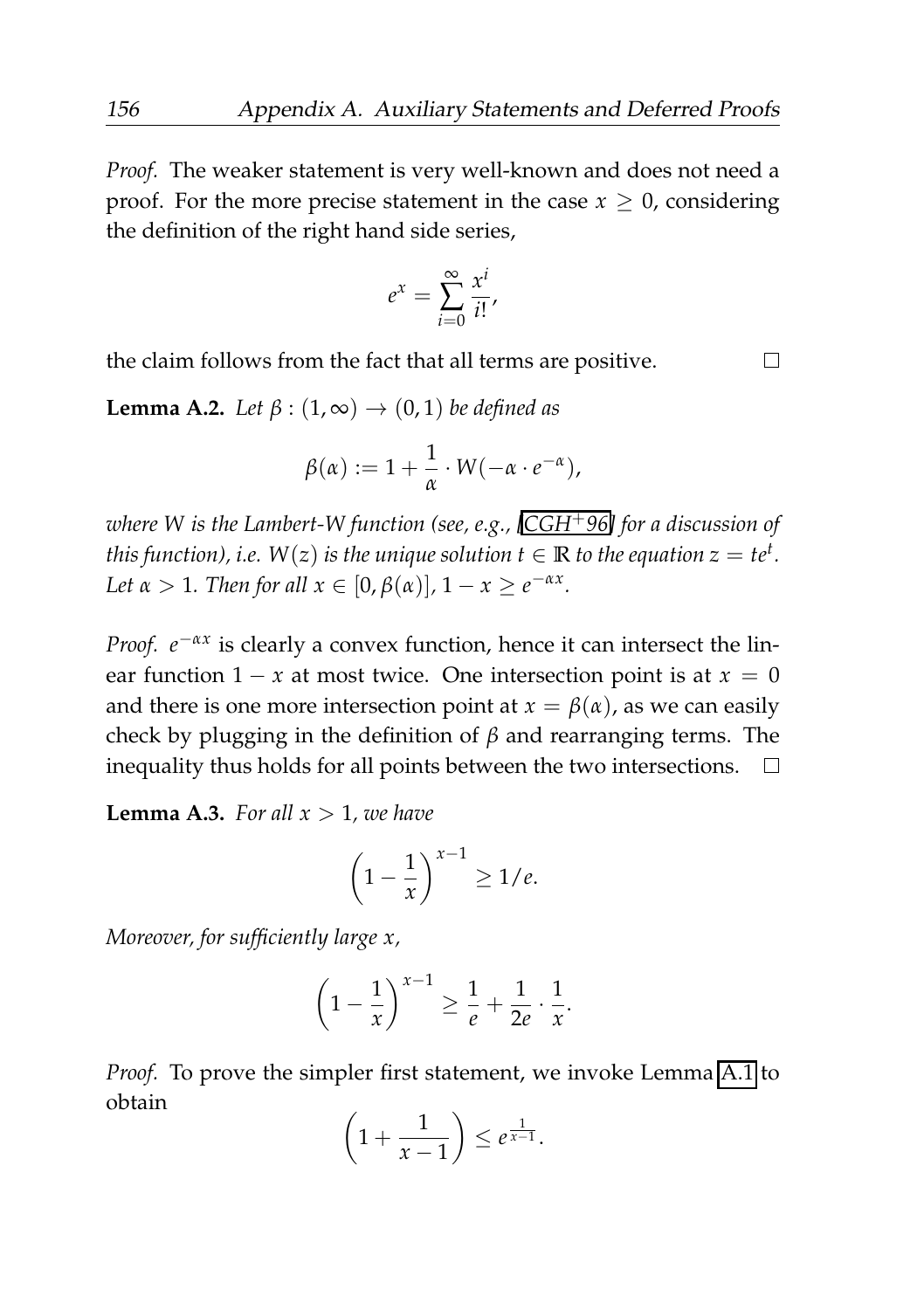For the more difficult second claim, we introduce the variable substitution  $\tau := 1/x$  and define the function  $f : [0, 1) \rightarrow \mathbb{R}$  as

$$
f(\tau) := \begin{cases} (1-\tau)^{\frac{1}{\tau}-1} & \text{if } \tau > 0\\ 1/e & \text{otherwise.} \end{cases}
$$

It suffices to prove that for  $\tau \to 0$ , we have

<span id="page-178-0"></span>
$$
f(\tau) = \frac{1}{e} + \frac{1}{2e} \cdot \tau + \frac{7}{24e} \cdot \tau^2 + \mathcal{O}(\tau^3),
$$
 (A.1)

because this leads to the conclusion that for sufficiently small *τ*, the cubic error term is dominated by the quadratic term whose coefficient is positive. In order to obtain the Taylor series in [\(A.1\)](#page-178-0), we require that

(i)  $f(\tau)$  is continuous and three times continuously differentiable,

(ii) 
$$
\lim_{\tau \to 0} f(\tau) = 1/e,
$$

(iii) 
$$
\lim_{\tau \to 0} f'(\tau) = 1/(2e),
$$

- (iv)  $\lim_{\tau \to 0} f''(\tau) = 7/(12e)$  and
- (v)  $\lim_{\tau \to 0} f'''(\tau)$  exists.

Once we have established these properties, [\(A.1\)](#page-178-0) follows by developing the Taylor series (see, e.g., [\[For06\]](#page-206-1), page 233).

Property (i) follows from the other properties and the definition of *f*. Note that we are only interested in right-sided derivatives at  $\tau = 0$ and if the limits in (ii), (iii) and (iv) exist, continuous differentiability cannot be jeopardized by the fact that we get rid of a removable singularity. It remains to prove (ii) through (v).

For (ii), we note that

$$
f(\tau) = (1-\tau)^{\frac{1}{\tau}} \cdot \frac{1}{1-\tau'}
$$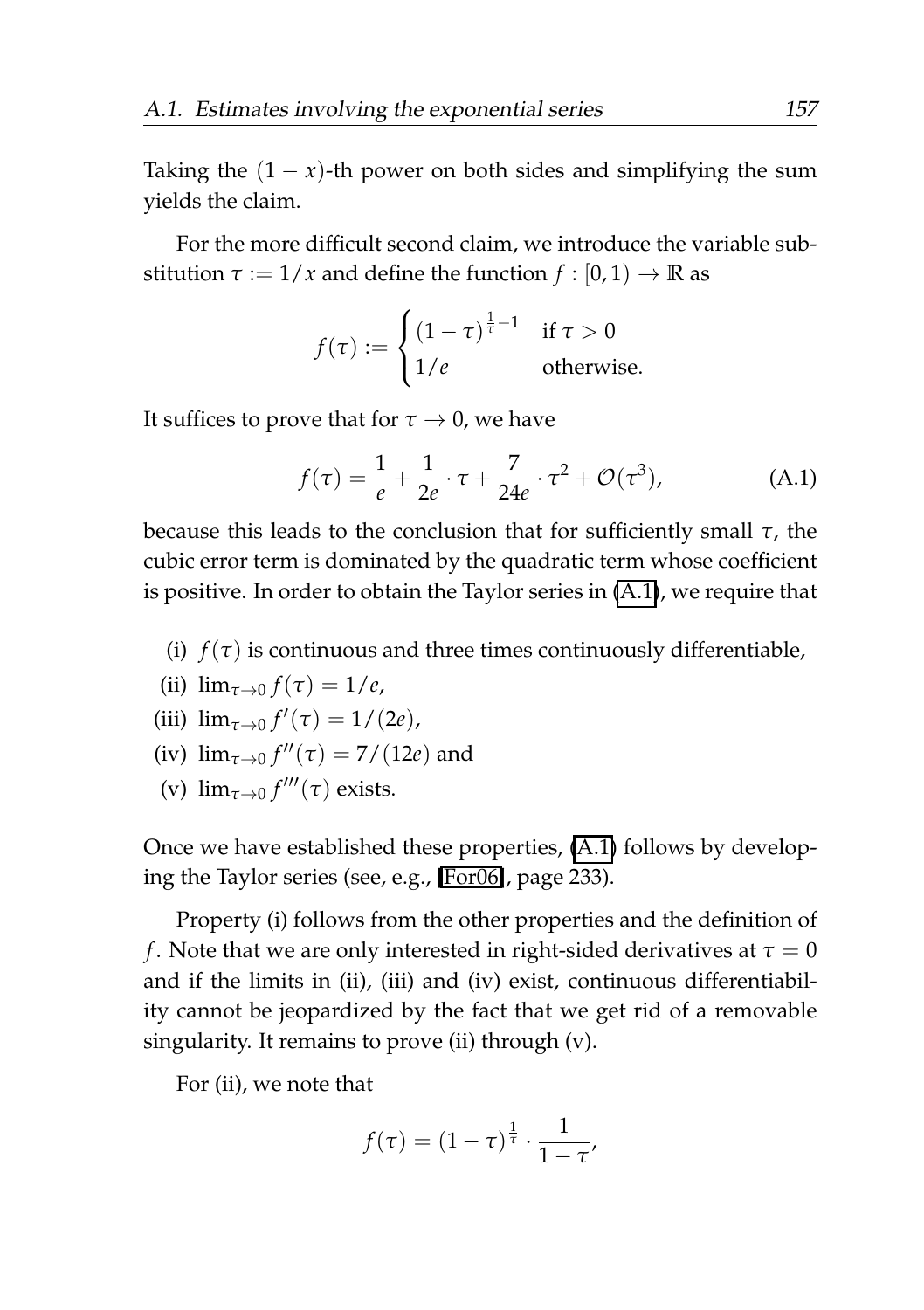where the first factor is well-known to converge to 1/*e* and the second one converges to one.

To see (iii), we differentiate *f* to get, for all  $\tau \in (0,1)$ ,

$$
f'(\tau) = f(\tau) \cdot \underbrace{\left(\frac{-(1-\tau)\ln(1-\tau)-\tau+\tau^2}{\tau^2-\tau^3}\right)}_{=: \varphi(\tau)}.
$$

The limit of  $\varphi(\tau)$  can be seen to be 1/2 by applying the rule of de l'Hôpital twice (see, e.g., [\[For06\]](#page-206-1), page 162). Since the limit of  $f(\tau)$  is 1/*e* by (ii), the claim follows.

To see (iv), we differentiate again to get, for all  $\tau \in (0,1)$ ,

$$
f''(\tau) = f'(\tau)\varphi(\tau) + f(\tau)\varphi'(\tau).
$$

We already have the limits of  $f$ ,  $f'$  and  $\varphi$ . What we are still missing is *ϕ* ′ . We obtain that

$$
\varphi'(\tau) = \frac{\tau^2 - 2\tau + (2\tau - 2)\ln(1 - \tau)}{\tau^4 - \tau^3}.
$$

Again applying de l'Hôpital, we find that  $\varphi'(\tau)$  converges to 1/3. Plugging this in above, we find that  $f''$  converges to  $1/(4e) + 1/(3e)$ , as claimed.

It remains to do another step to get (v). We obtain that

$$
f'''(\tau) = f''(\tau)\varphi(\tau) + 2f'(\tau)\varphi'(\tau) + f(\tau)\varphi''(\tau),
$$

where we know all limits except for *ϕ* ′′(*τ*). Differentiate

$$
\phi''(\tau) = \frac{12\tau\ln(1-\tau)-6\ln(1-\tau)\tau^2+9\tau^2-2\tau^3-6\ln(1-\tau)-6\tau}{\tau^4(\tau-1)^2}
$$

De l'Hôpital yields that  $\varphi''$  converges to 1/2 which finally implies the last claim. $\Box$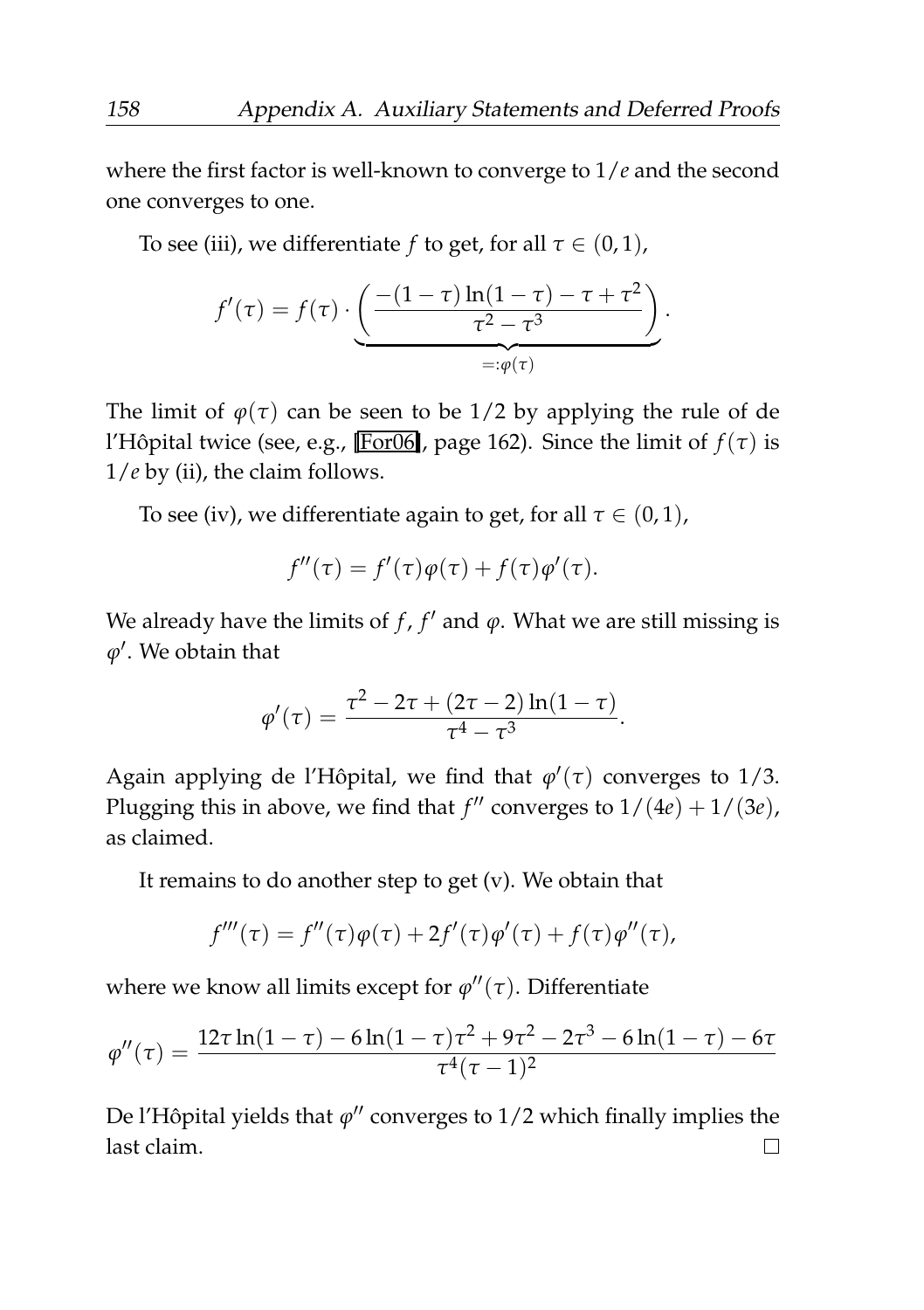# **A.2 Cumulation of multiplicative slacks**

<span id="page-180-0"></span>**Lemma A.4.** *Let*  $\epsilon_0$ ,  $\epsilon_1 \in [0,1]$ *. Then* 

$$
1+\epsilon_0+\epsilon_1\leq (1+\epsilon_0)(1+\epsilon_1)\leq 1+2\epsilon_0+\epsilon_1.
$$

*Moreover, if*  $\epsilon_0 \leq \epsilon_1/2$ *, then* 

$$
(1-\epsilon_0)(1+\epsilon_1)\geq 1.
$$

*Proof.* We have

$$
(1+\epsilon_0)(1+\epsilon_1)=1+\epsilon_0+\epsilon_1+\epsilon_0\epsilon_1
$$

and the first claim follows from  $\epsilon_1 \leq 1$ . Moreover, we have

$$
(1-\epsilon_0)(1+\epsilon_1) \geq (1-\frac{\epsilon_1}{2})(1+\epsilon_1) = 1+\frac{\epsilon_1}{2}\cdot(1-\epsilon_1) \geq 1,
$$

as claimed.

# **A.3 Bounded away from one**

<span id="page-180-1"></span>**Lemma A.5.** *There exists a universal constant*  $\Lambda$ , *e.g.*  $\Lambda = 0.999$  *will do*, *such that the following holds. Let G be any simple loopless graph on the vertices* {1..*m*}*. Consider the mapping*

$$
\Xi \; : \; (0,1)^m \to (0,1)^m \; : \; x \mapsto \left\{ x_j \prod_{i \in \Gamma_G(j)} (1-x_i) \right\}_{j \in \{1 \dots m\}}
$$

*where*  $\Gamma_G(j)$  are the neighbors of vertex  $j$  in G. For any vector  $x \in (0,1)^m$ , *there exists another vector*  $x' \in (0,1)^m$ *, with the property that for each*  $1 \leq$  $i \leq m$ , we have  $\Xi(x')_i \geq \min\{\frac{1}{2}, \Xi(x)_i\}$  and such that all components of  $x'$ *are at most* Λ*.*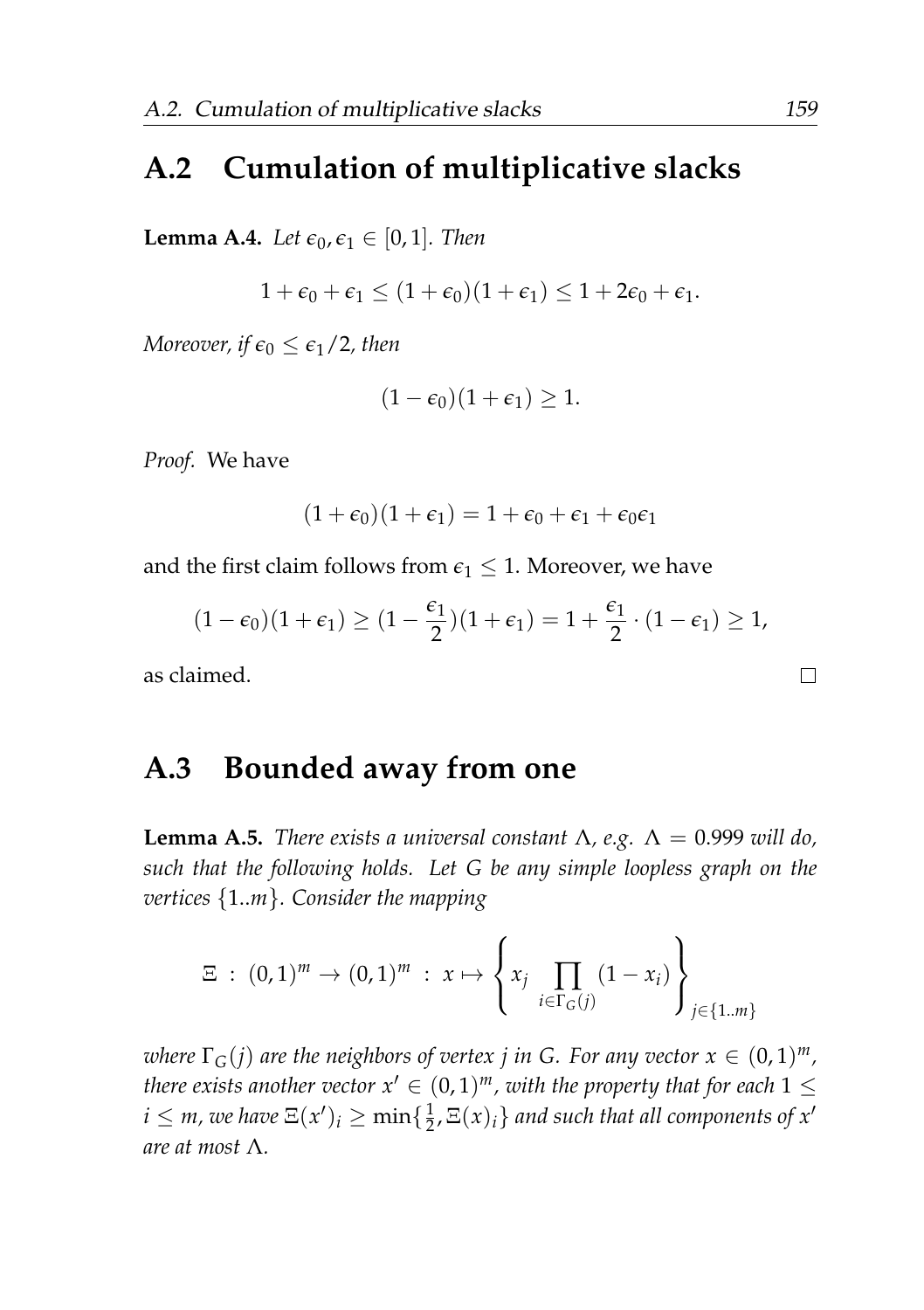*Proof.* We proceed by exhibiting a chain of vectors

$$
x =: x^{(0)}, x^{(1)}, x^{(2)}, \ldots, x^{(r)} =: x' \in (0,1)^m,
$$

all satisfying the conclusion and such that the set of very large numbers, formally

$$
Z_i := \{ j \in \{1..m\} \mid x_j^{(i)} \ge \Lambda \},
$$

shrinks by at least one element, where we let  $\Lambda$  := 0.999.

To get from  $x^{(i)}$  to  $x^{(i+1)}$ , we select an entry  $z_i \in Z_i$  to work on. Suppose  $z_i$  is an isolated vertex in  $G$ , then set

$$
x_j^{(i+1)} = \begin{cases} x_j^{(i)} & \text{if } j \neq z_i \\ \frac{1}{2} & \text{if } j = z_i. \end{cases}
$$

In this case it is easy to see that  $x^{(i+1)}$  satisfies the hypothesis: component number *j* does not influence any other value than the *j*-th, and there we will have  $\Xi(x^{(i+1)}) = x^{(i+1)}_j = \frac{1}{2}$ , as required.

Suppose  $z_i$  has a non-empty set  $\Gamma$ <sub>*G*</sub>( $z_i$ ) of neighbors. Then let us decrease the value for *z<sup>i</sup>* and for all its neighbors simultaneously and assign

$$
x_j^{(i+1)} = \begin{cases} \frac{9}{100} & \text{if } j = z_i\\ \frac{1}{100}x_j^{(i)} & \text{if } j \in \Gamma_G(z_i)\\ x_j^{(i)} & \text{otherwise.} \end{cases}
$$

Clearly, this yields at least  $Z_{i+1} \subset Z_i \setminus \{z_i\}$  such that we make the desired progress. Now we must establish that  $x^{(i+1)}$  still satisfies the induction hypothesis. First note that the values which can have changed are the ones at the components  $R_i := \{z_i\} \cup \Gamma_G(z_i)$  and all input values have only decreased in comparison to  $x^{(i)}$ . Therefore, the output values under Ξ at components outside of *R<sup>i</sup>* have only increased which is harmless. We only have to care about the components in  $R_i$  which are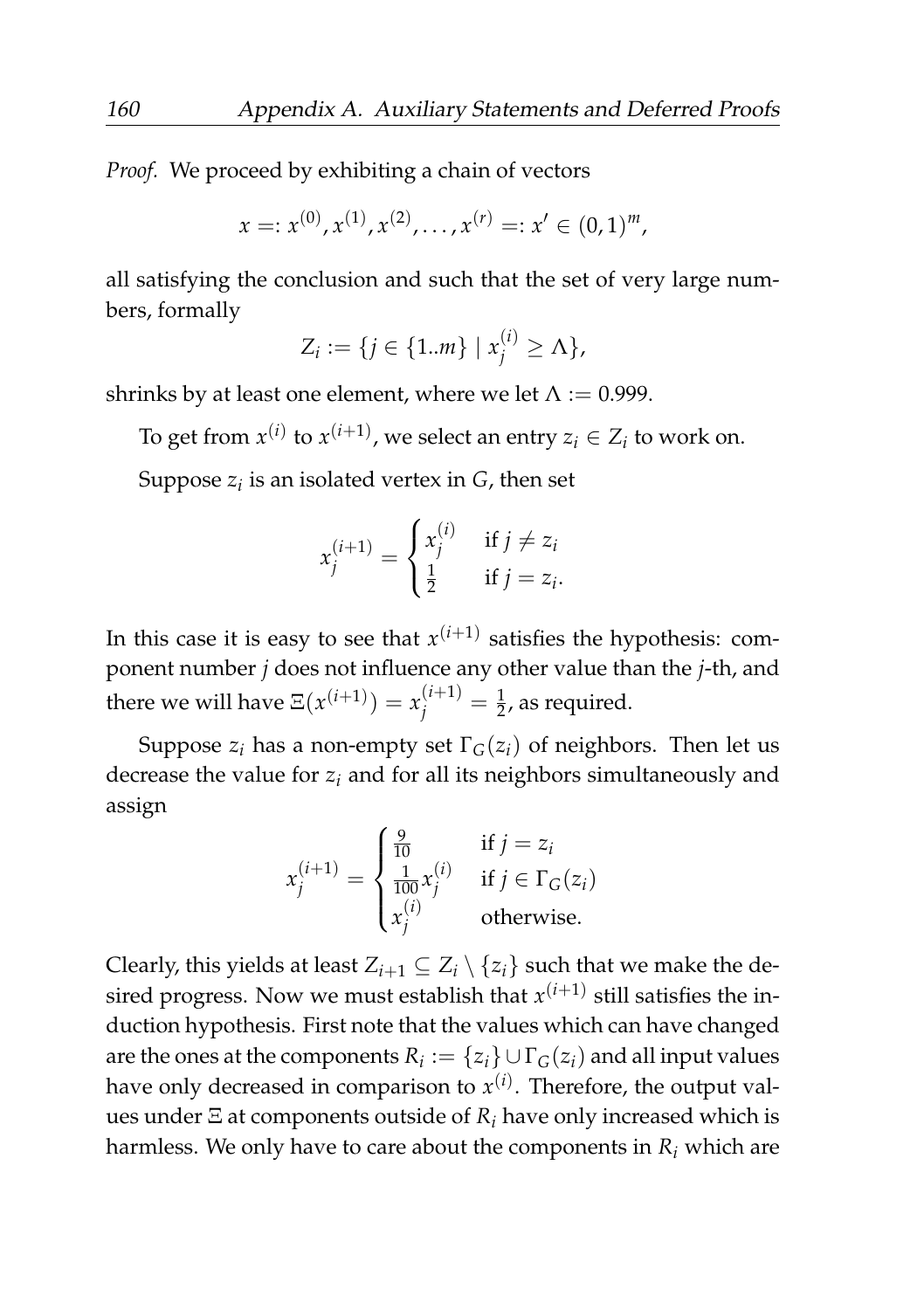influenced by both increasing and decreasing factors. We prove that the induction hypothesis is still satisfied for any fixed  $j \in R_i$ .

Consider the case  $j \in \Gamma_G(z_i)$  first. In this case we have  $z_i \in \Gamma_G(j)$ by symmetry such that

$$
\Xi(x^{(i+1)})_j = x_j^{(i+1)} \cdot \prod_{k \in \Gamma_G(j)} \left(1 - x_k^{(i+1)}\right) =
$$
\n
$$
= x_j^{(i+1)} \cdot \left(1 - x_{z_i}^{(i+1)}\right) \cdot \prod_{k \in \Gamma_G(j) \setminus \{z_i\}} \left(1 - x_k^{(i+1)}\right) \ge
$$
\n
$$
\ge \frac{x_j^{(i)}}{100} \cdot \underbrace{\left(1 - \frac{9}{10}\right)}_{=0.1 \ge 100} \cdot \prod_{k \in \Gamma_G(j) \setminus \{z_i\}} \left(1 - x_j^{(i)}\right) \ge \Xi(x_j^{(i)}).
$$

Now consider the case  $j = z_i$ . By construction, we have

$$
\forall k \in \Gamma_G(j) : x_k^{(i+1)} < \frac{1}{100}.
$$

Therefore we can apply Lemma [A.2](#page-177-0) with  $\alpha = 2$  to find that

$$
\rho' := \prod_{k \in \Gamma_G(z_i)} (1 - x_k^{(i+1)}) \ge \exp \left( -2 \sum_{k \in \Gamma_G(z_i)} x_k^{(i+1)} \right) \cdot \exp \left( -\frac{2}{100} \sum_{k \in \Gamma_G(z_i)} x_k^{(i)} \right).
$$

For comparison, we have, using Lemma [A.1,](#page-176-0)

$$
\rho := \prod_{k \in \Gamma_G(z_i)} (1 - x_k^{(i)}) \le \exp \left(-\sum_{k \in \Gamma_G(z_i)} x_k^{(i)}\right),
$$

and hence  $\rho' \ge \rho^{2/100}$ . Now either  $\rho \ge 5/9$  in which case  $\rho' > 5/9$ and thus

$$
\Xi(x^{(i+1)})_{z_i} = x_{z_i}^{(i+1)} \cdot \rho' \ge \frac{9}{10} \cdot \frac{5}{9} = \frac{1}{2},
$$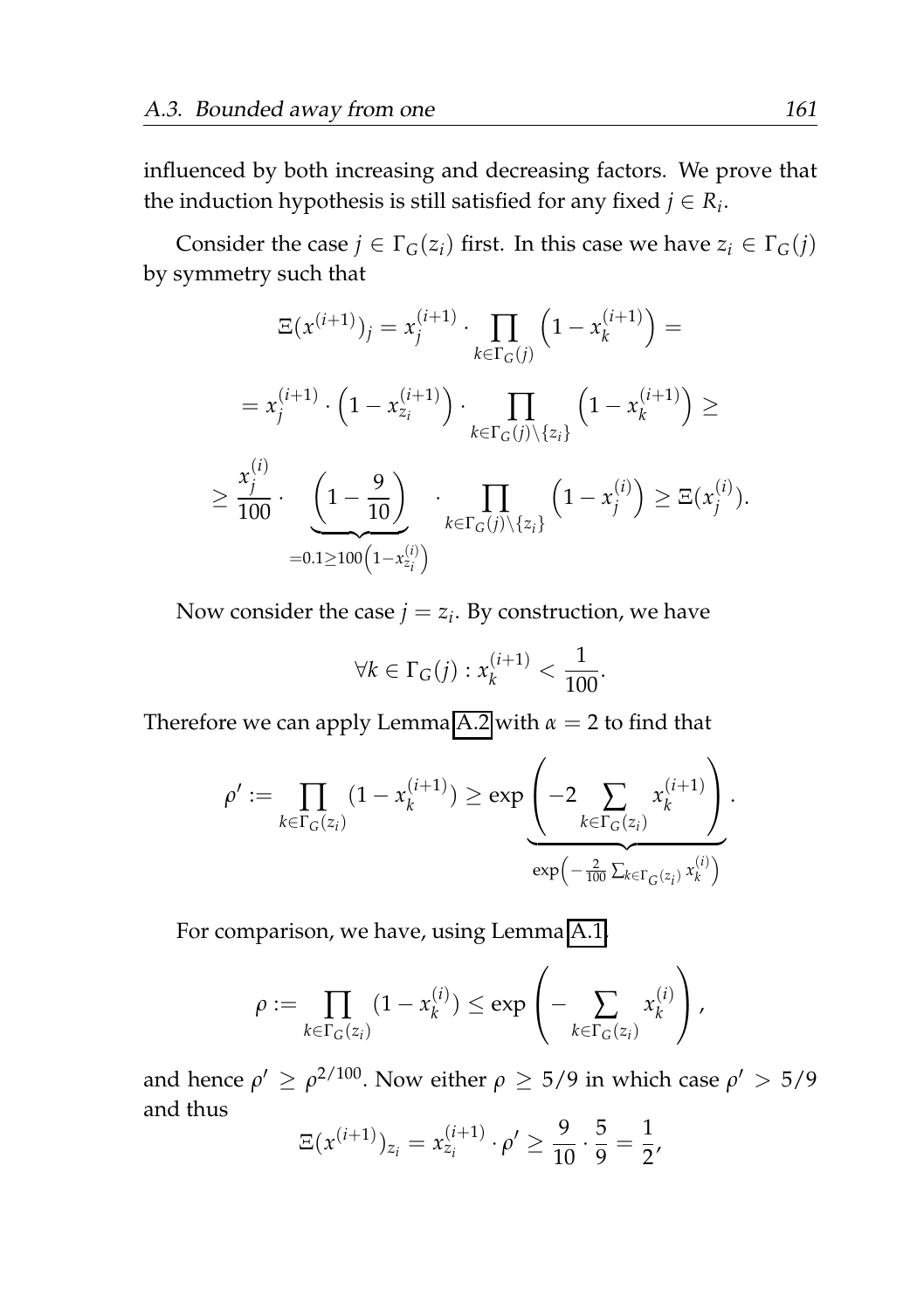proving the claim. Or  $\rho < 5/9$  in which case  $\rho^{2/100} \geq \frac{10}{9} \rho$  and thus

$$
\Xi(x^{(i+1)})_{z_i} = x_{z_i}^{(i+1)} \cdot \rho' \ge \frac{9}{10} \cdot \rho^{2/100} \ge \frac{9}{10} \cdot \frac{10}{9} \cdot \rho = \rho > \Xi(x^{(i)})_{z_i},
$$

establishing the claim.

## **A.4 Exponential Tail Estimate**

<span id="page-183-0"></span>**Lemma A.6.** *Let*  $\epsilon \in (0,1)$  *and*  $C \in \mathbb{R}$  *be constants and* T *an integral non-negative random variable such that for all*  $t \in \mathbb{N}$ *,* 

$$
Pr[T \geq t] \leq C \cdot (1 - \epsilon)^t,
$$

*then*

$$
\mathbb{E}[T] \leq \frac{1}{\epsilon}(\ln C + 2).
$$

*Proof.* Let  $t_0$  be the smallest positive integer such that

$$
C\cdot (1-\epsilon)^{t_0}<1.
$$

Using – from Lemma [A.1](#page-176-0) – that

$$
C\cdot (1-\epsilon)^{t_0} < Ce^{-\epsilon t_0},
$$

we have that

$$
t_0 \leq \frac{1}{\epsilon} \ln C + 1.
$$

Together with the hypothesis, this entails

$$
\mathbb{E}[T] = \sum_{t \ge 0} \Pr[T \ge t] \le \sum_{0 \le t < t_0} \Pr[T \ge t] + \sum_{t_0 \le t} C(1 - \epsilon)^t
$$
\n
$$
\le t_0 + C(1 - \epsilon)^{t_0} \sum_{0 \le t} (1 - \epsilon)^t < t_0 + \frac{1}{\epsilon} < \frac{1}{\epsilon} (\ln C + 2),
$$

as claimed.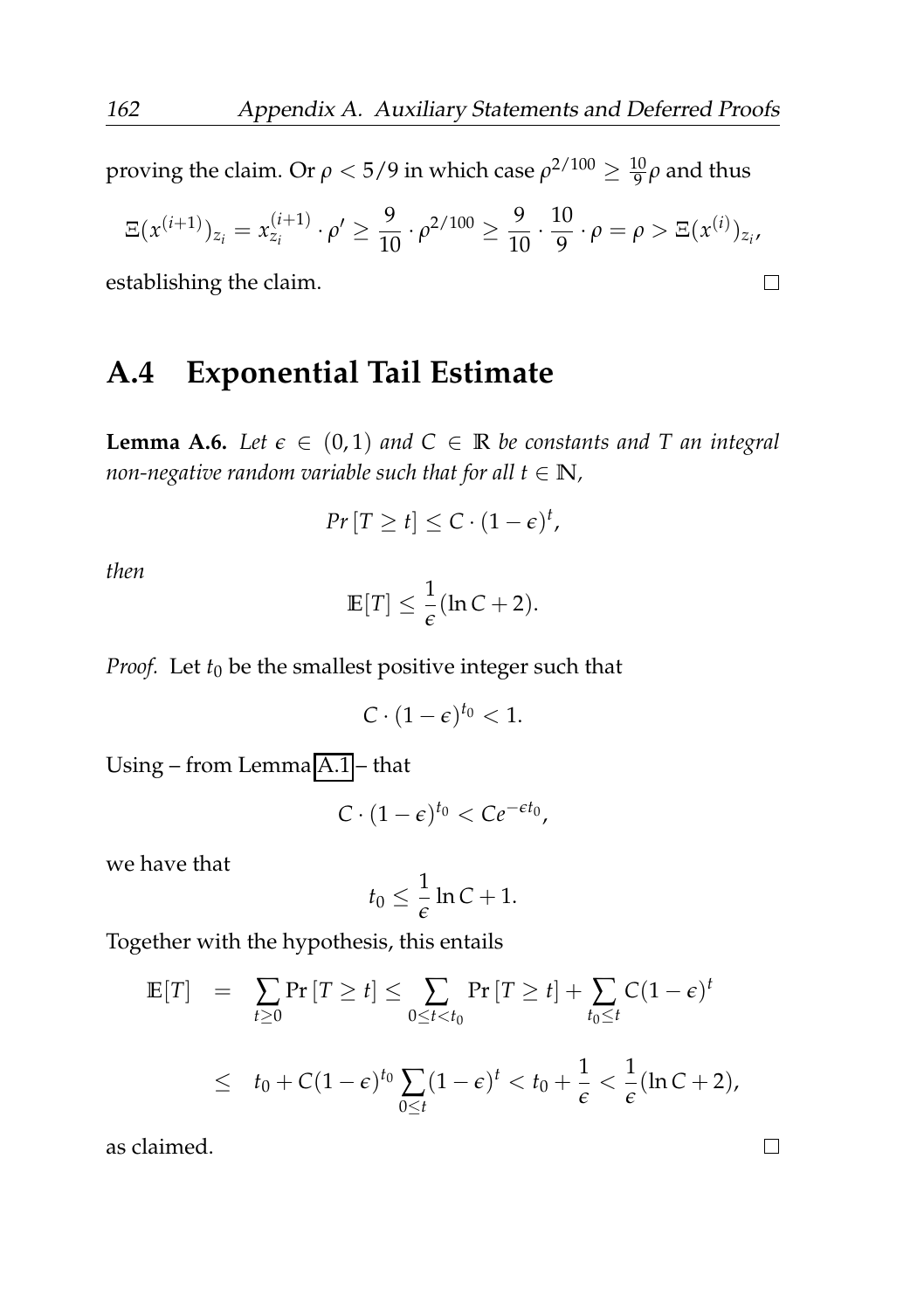#### **A.5 Certain Homogeneous Markov Chains**[1](#page-184-0)

A *Markov Chain on the integers* is a random process  ${E_i \in \mathbb{Z}}_{i \in \mathbb{N}_0}$  with the property (*Markov property*) that  $E_{i+1}$  depends only on  $E_i$  and is independent of the history of the process. In the sequel, we analyze a very particular kind of such chain where *Ei*+<sup>1</sup> − *E<sup>i</sup>* is independent of *i* and of *E<sup>i</sup>* and is given as a fixed vector of transition probabilities. This kind of chain is used in [\[Sch99\]](#page-211-0) for the analysis of Schöning's algorithm. We generalize it somewhat here.

<span id="page-184-1"></span>**Lemma A.7.** *Let*  $k \geq 2$  *be some integer and* 

 $\tau : \{-1, 0, 1, 2, \ldots, k-1\} \rightarrow [0, 1]$ 

*be a*  $(k + 1)$ *-tuple of probabilities which sum up to one, where*  $\tau(-1) > 0$ *and which have the* bias

$$
b_{\tau} := \frac{\tau(-1)}{1 - \tau(0)} < \frac{1}{2}.
$$

*There exists a constant C depending only on τ such that the following holds.* Let  $\{E_i \in \mathbb{Z}\}_{i \in \mathbb{N}_0}$  be a Markov Chain such that  $E_0 = j$  and then

$$
\forall i \geq 1: \forall t \in \{-1, 0, 1, 2, \ldots, k-1\}: \Pr\left[E_i = E_{i-1} + t\right] = \tau(t).
$$

*For such a chain,*

$$
Pr\left[\exists i \leq Cj : E_i = 0\right] = \lambda^{j+o(j)}
$$

*holds, where λ is the unique root in* (0, 1) *of the polynomial*

$$
p(x) := -x + [\tau(-1) + \tau(0)x + \tau(1)x^{2} + \ldots + \tau(k-1)x^{k}].
$$

<span id="page-184-0"></span> $1$ The calculation presented here is joint work with Andrei Giurgiu and has appeared in his Master's thesis [\[Giu09\]](#page-207-0). Most probably however, it is also common knowledge among experts on Markov chains and random processes.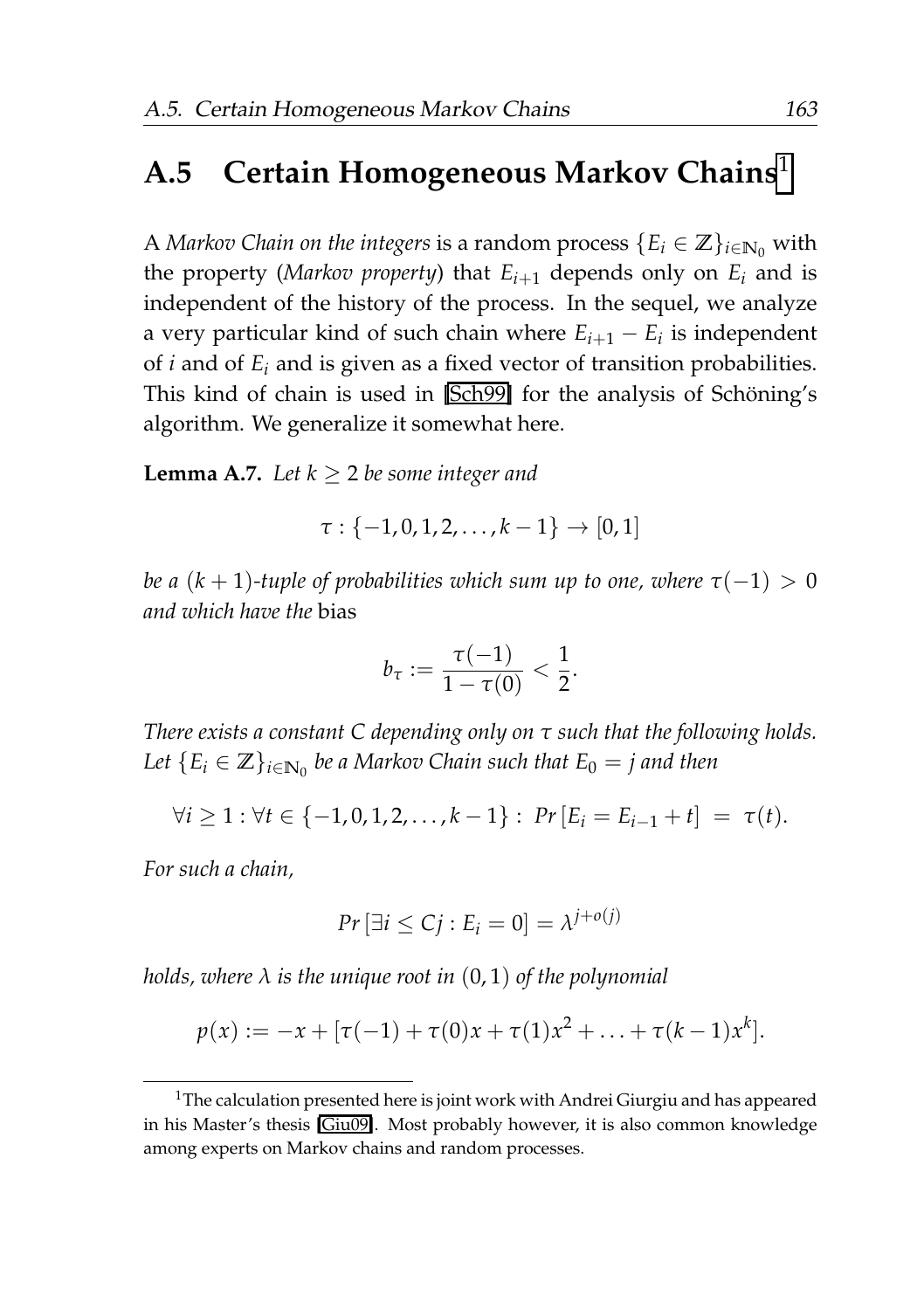Let, for all  $j \in \mathbb{N}_0$ ,

$$
p_j := \Pr\left[\exists i \in \mathbb{N}_0 : E_i = 0\right]
$$

denote the probability that when starting from state  $E_0 = j$ , state zero is reached in any finite number of steps. We first claim the following.

<span id="page-185-0"></span>**Lemma A.8.** *pj*+1/*p<sup>j</sup> is constant for all j.*

*Proof.* This is a consequence of the homogeneous nature of the chain. Note that any *path*, i.e. any fixed succession of increasing and decreasing steps, has the same probability of being realized no matter which starting state we select. Now note that  $p_1$  is the sum of the probabilities of all paths which start at one and hit zero at the end for the first time. It is the same set of paths which start at state  $j + 1$  and hit state  $j$  at the end for the first time. Therefore, the probability that when starting from state  $j + 1$  we ever hit state *j* is exactly  $p_1$  and thus the probability that we ever hit zero when starting from state  $j + 1$  is  $p_1 \cdot p_j$ . The ratio between any two consecutive  $p_j$  and  $p_{j+1}$  is therefore constantly  $\Box$ *p*1.

<span id="page-185-1"></span>**Lemma A.9.**  $0 < p_1 < 1$ *.* 

*Proof.* The first inequality is easy as it suffices to exhibit any path with positive probability leading to the zero state. Indeed, there is a probability of at least  $\tau(-1) > 0$  that we make one decreasing step and thus arrive at zero.

To see the second inequality, we proceed by contradiction. Suppose  $p_1 = 1$ . By Lemma [A.8,](#page-185-0) this would imply that  $p_i = 1$  for all *j*. Starting from a state *j* and reaching zero within *N* non-resting (increasing or decreasing) evolution steps requires that more than half of these *N* steps are decreasing steps which have a probability of

$$
\frac{\tau(-1)}{(1-\tau(0))} < \frac{1}{2}
$$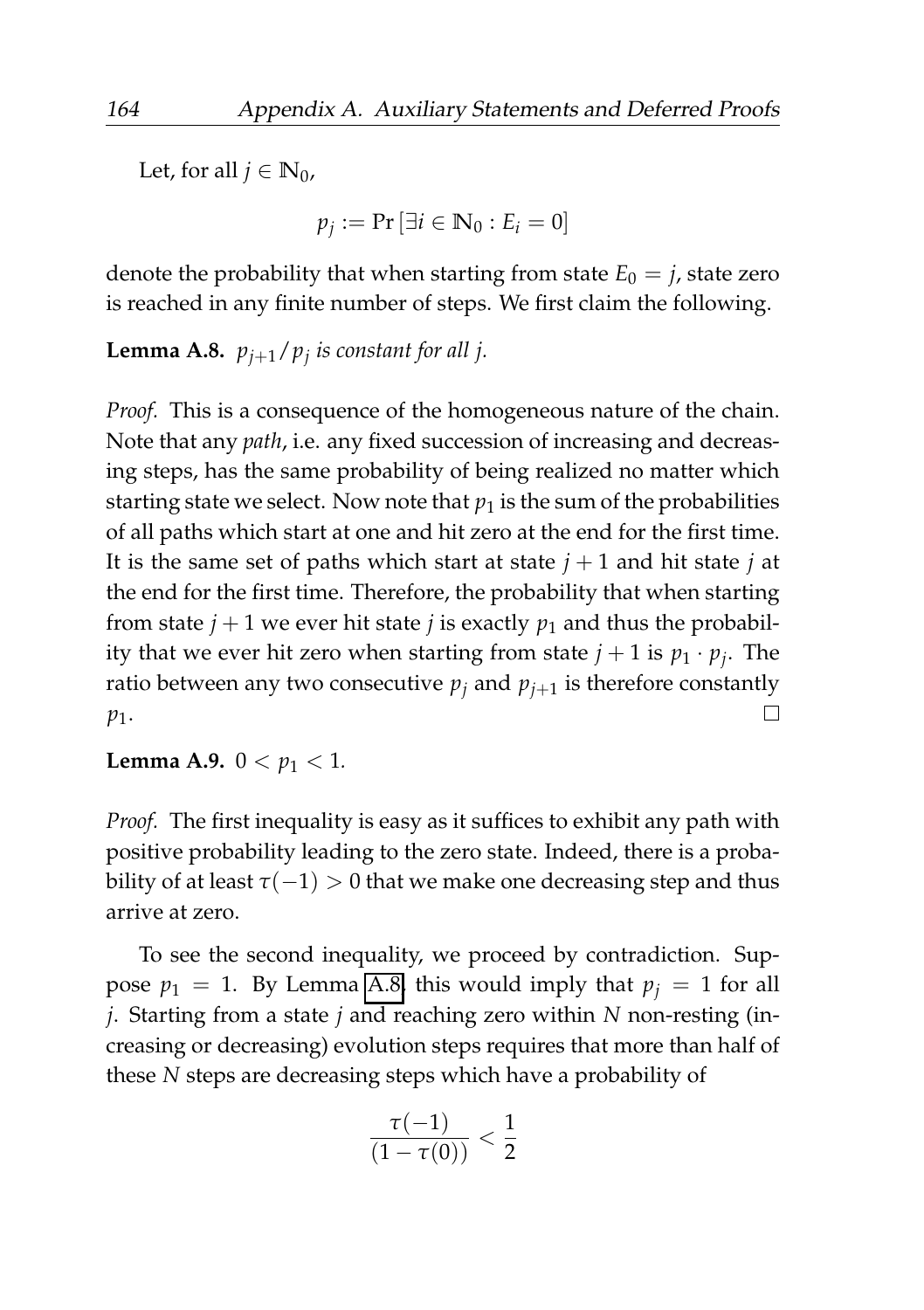by the biassing condition. Using Chernoff, the probability that this happens is at most *e* <sup>−</sup>*cN* for a suitable constant *c* depending only on *τ*. Now consider some sufficiently large *j* having

$$
j > \frac{1}{c} [1 - \ln(1 - e^{-c})].
$$

Since reaching zero requires  $N > j$ , the probability that we can reach zero within an arbitrary number of steps becomes

$$
p_j \le \sum_{N=j}^{\infty} e^{-cN} \le e^{-1 + \ln(1 - e^{-c})} \sum_{N=0}^{\infty} e^{-cN} =
$$
  
=  $\frac{1}{e} \cdot (1 - e^{-c}) \cdot \frac{1}{1 - e^{-c}} = \frac{1}{e},$ 

a contradiction.

We now know that  $p_j = p_j^j$  $j_1$  for all *j*. It is left to determine  $p_1$ .

**Lemma A.10.**  $p_1 = \lambda$ , the unique root of  $p(x)$  in the range (0, 1).

*Proof.* Each  $p_j$  must obviously satisfy the simple recurrence

$$
p_j = \tau(-1)p_{j-1} + \tau(0)p_j + \tau(1)p_{j+1} + \ldots + \tau(k-1)p_{j+k-1}.
$$

Since we know the solution has the form  $p_j = p_1^j$  we plug this in and obtain

$$
0=p(p_1).
$$

Since there is exactly one negative coefficient, namely  $\tau(0) - 1$ , according to Descartes' rule,  $p(x)$  has either two or no positive roots. Since  $x = 1$  is a trivial solution, the former must be the case and so there is exactly one more positive root. Moreover at  $x = 1$  the derivative of the polynomial equals

$$
-1 + \tau(0) + 2\tau(1) + 3\tau(2) + \ldots + k\tau(k-1) > 0,
$$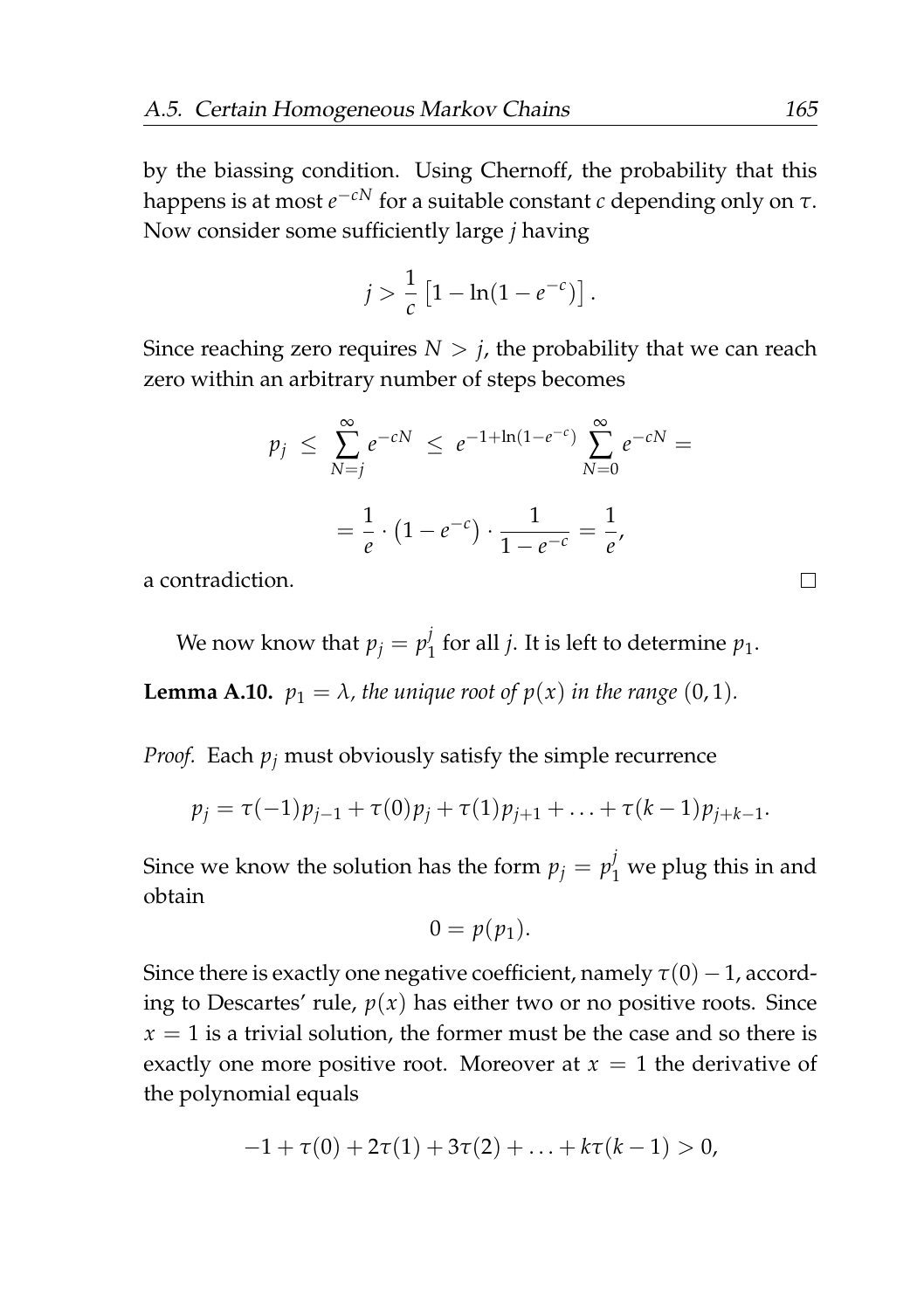where the inequality follows by virtue of the biassing condition. Since therefore values slightly to the left of  $x = 1$  are negative while the value at  $x = 0$  is  $\tau(-1)$  and thus positive again by the biassing condition, the only further positive root  $\lambda$  must be strictly in between and by the previous lemma this must equal  $p_1$ .  $\Box$ 

We are now interested in the expected time

$$
e_j := \mathbb{E}[\ \min\{i \in \mathbb{N}_0 : E_i = 0\} \ | \ \exists i \in \mathbb{N}_0 : E_i = 0\}]
$$

which it takes when starting from *j* to get to state zero *under the condition* that zero is reached in finite time. We claim that this is bounded by a linear function in *j*.

**Lemma A.11.** *There exists a constant C*′ *depending only on τ such that*

$$
e_j \leq C' \cdot j
$$

*for all j.*

*Proof.* The proof uses similar arguments as the one of Lemma [A.9.](#page-185-1) Let *qj*,*<sup>N</sup>* denote the probability that when starting at state *j* and making *N* non-resting (increasing or decreasing) steps we arrive at  $E<sub>N</sub> = 0$ . For this probability, we obtain via Chernoff a bound of the form

<span id="page-187-0"></span>
$$
q_{j,N} \leq e^{-cN},\tag{A.2}
$$

because the decreasing steps which have probability smaller than one half among the non-resting steps must make for at least half of those steps. Hereby, *c* is a constant depending only on *τ*.

Let  $Q_i$  denote the number of non-resting steps it takes to reach zero starting from state *j*, but define *Q<sup>j</sup>* to be zero whenever this number is infinite. This relates to  $e_i$  as

$$
\mathbb{E}[Q_j] = e_j \cdot p_j \cdot (1 - \tau(0)).
$$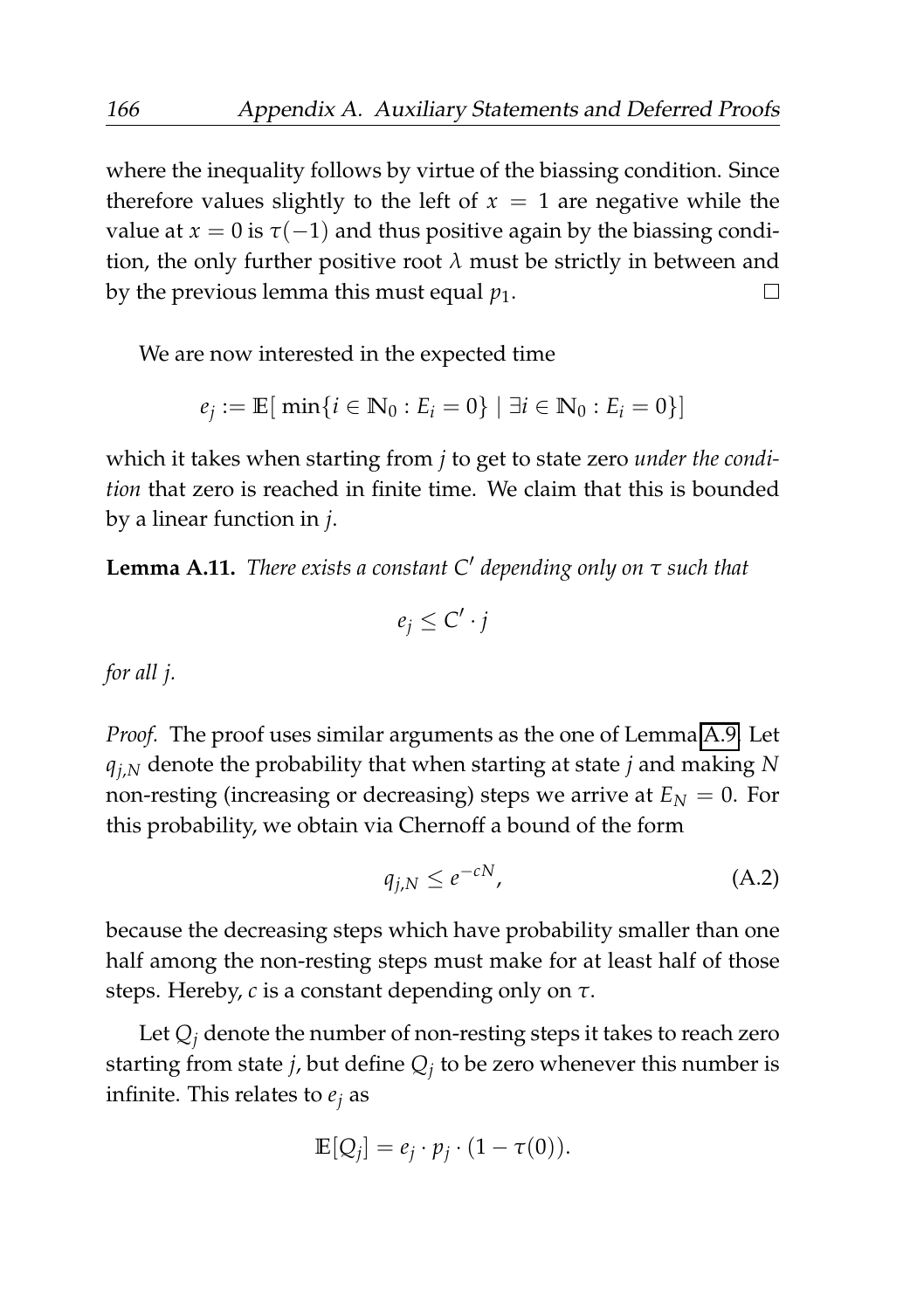Let  $r \in \mathbb{N}$ . We write  $\mathbb{E}[Q_j]$  split into parts as

$$
\mathbb{E}[Q_j] = \sum_{N=1}^r N \cdot \Pr [Q_j = N] + \sum_{N=r+1}^{\infty} N \cdot \Pr [Q_j = N].
$$

Now we apply different bounds to the two parts. In the first sum we use  $N \le r$  and the fact that the probabilities can not sum up to more than *p<sup>j</sup>* being the probability that *Q<sup>j</sup>* takes any non-zero number. In the second sum, we use [\(A.2\)](#page-187-0). This yields

$$
\mathbb{E}[Q_j] \le r \cdot p_j + \sum_{N=r+1}^{\infty} N e^{-cN}.
$$

If we select *r* large enough that the second sum is smaller than *p<sup>j</sup>* , then we obtain

$$
\mathbb{E}[Q_j] \le (r+1)p_j
$$

and thus

$$
e_j\leq \frac{r+1}{1-\tau(0)}.
$$

Indeed, there is some constant *R*<sup>1</sup> depending only on *c* and thus on *τ* such that

$$
\forall N > R_1 : N e^{-cN} < e^{-\frac{c}{2} \cdot N},
$$

and some constant  $R_2$  depending only on  $c$  and on  $\lambda$  and thus only on *τ* such that

$$
\forall N > R_2 \, : \, e^{-\frac{c}{2} \cdot N} < \lambda \cdot (1 - e^{-\frac{c}{2}}),
$$

whence it follows that if we select for example  $r := \max\{R_1, R_2\} \cdot j$ , we obtain

$$
\sum_{N=r+1}^{\infty} Ne^{-cN} < \left[\lambda(1-e^{-\frac{c}{2}})\right]^j \cdot \sum_{N=0}^{\infty} e^{-\frac{c}{2}N} < \lambda^j = p_j.
$$

Since *r* depends linearly on *j* and the rest are constants depending only on *τ*, the same holds for *e<sup>j</sup>* . $\Box$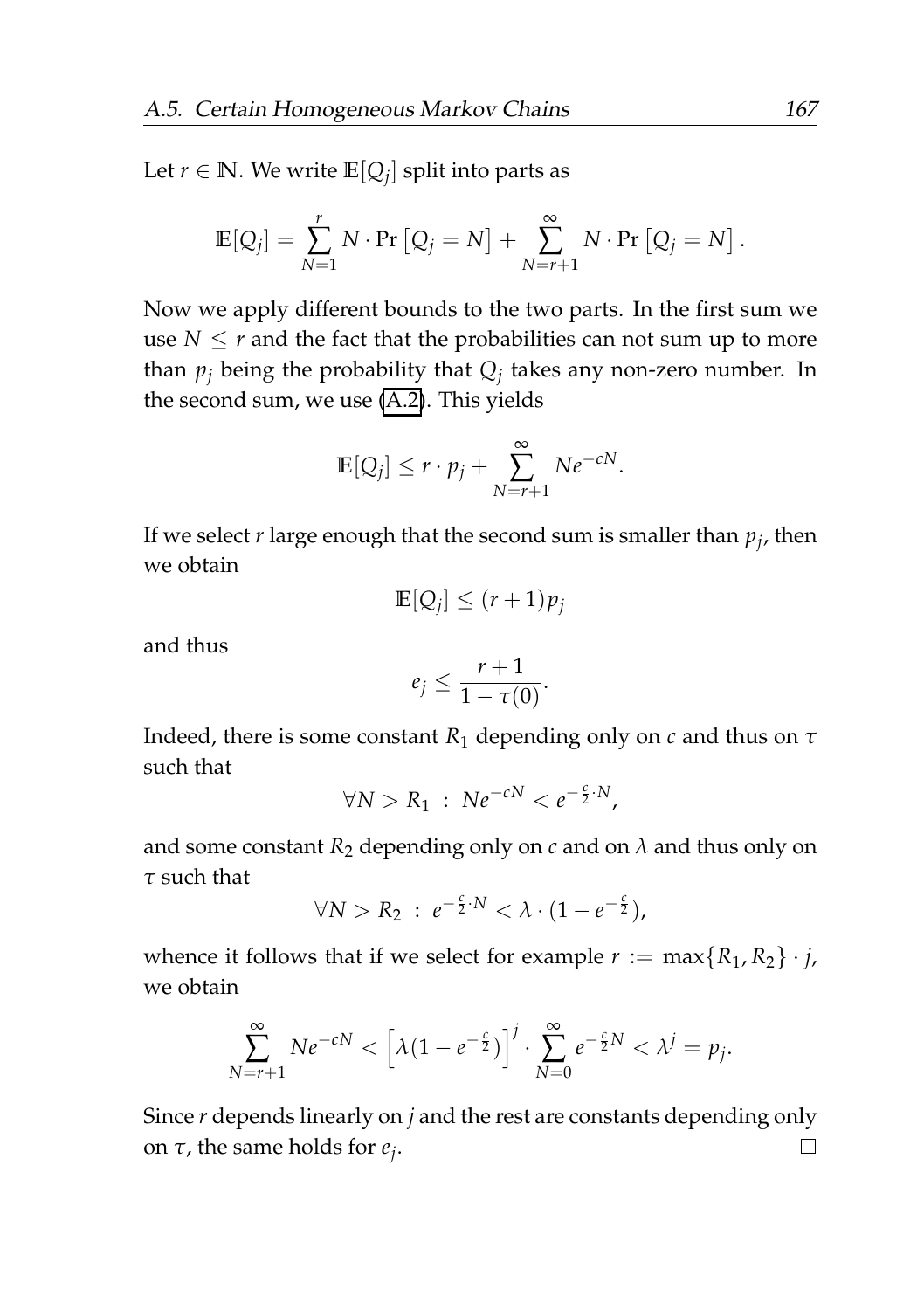The main lemma follows like this: using Markov's inequality to obtain another constant *C* from *C* ′ , we get a lower bound for the probability of hitting zero within the given number of steps which is a constant away from  $p_j$ . On the other hand,  $p_j$  is the probability that we hit zero within an arbitrary amount of steps, so we obtain equality.  $\Box$ 

In some of our applications, the chain in question has a *reflection point*, which is a state beyond which the process cannot increase and then reflects. We also obtain an estimate on this type of process.

**Lemma A.12.** *Let*  $k > 2$  *be some integer and* 

$$
\tau: \{-1,0,1,2,\ldots,k-1\} \to [0,1]
$$

*be a*  $(k + 1)$ -tuple of probabilities which sum up to one, where  $\tau(-1) > 0$ *and which have the* bias

$$
b_\tau := \frac{\tau(-1)}{1-\tau(0)} < \frac{1}{2}.
$$

*Let furthermore s be a positive integer. Let* {*E<sup>i</sup>* ∈ **Z**}*i*∈**N**<sup>0</sup> *be a Markov Chain such that*  $E_0 = j$  *and which then evolves as follows:* 

$$
\forall i \geq 1 : \forall t \in \{-1, 0, 1, 2, \ldots, k-1\} : \Pr\left[E'_i = E_{i-1} + t\right] = \tau(t)
$$

and then  $E_i := \min\{E'_i,s\}$ . For such a reflected chain and any number of *steps N,*

$$
Pr\left[\exists i\leq N : E_i = 0\right] \leq \lambda^j + N \cdot \lambda^s.
$$

*holds, where λ is the unique root in* (0, 1) *of the polynomial*

$$
p(x) := -x + [\tau(-1) + \tau(0)x + \tau(1)x^{2} + \ldots + \tau(k-1)x^{k}].
$$

*Proof.* We use a coupling argument of the following type. Consider *N* Markov chain processes

$$
\{M_i^{(t)} \in \mathbb{Z}\}_{i \in \mathbb{N}_0}, \ \ 0 \leq t \leq N,
$$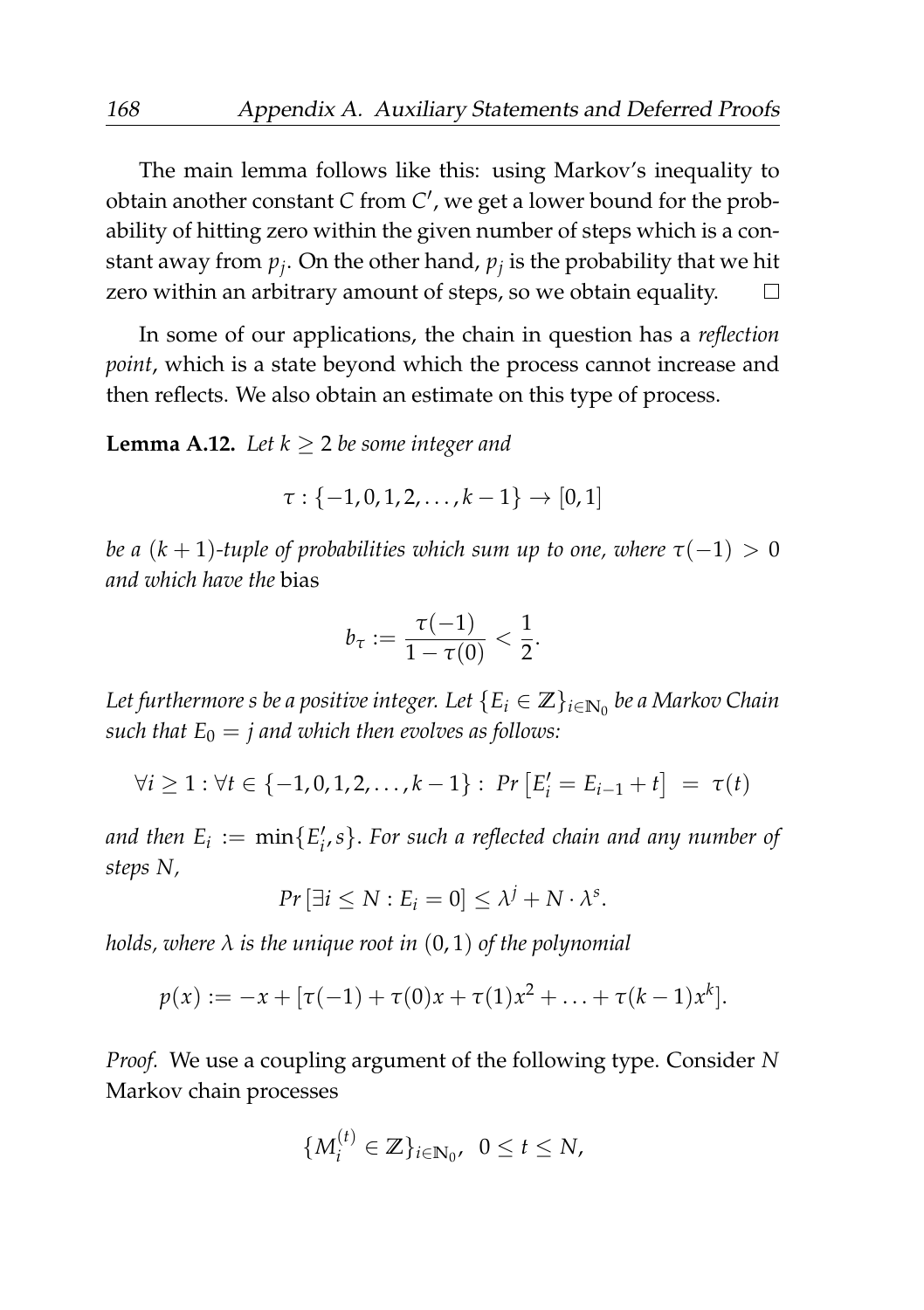where  $M_0^{(0)} = j$  while  $M_i^{(k)} = s$  for all  $i \leq k$ . And then for all  $i > k$ , we define

$$
M_i^{(k)} = M_{i-1}^{(k)} + T_i,
$$

where  $T_i$  is distributed according to  $\tau$  and where we use the *same*  $T_i$ for all chains. To couple the process in the claim to these chains, we use

$$
E_i':=E_{i-1}+T_i
$$

as well.

Each chain separately behaves exactly like the type of chain dis-cussed in Lemma [A.7,](#page-184-1) where chain  $M^{(0)}$  starts at state  $j$  while chain  $M^{(k)}$  starts moving only at time  $i = k$  from starting state *s*. Using the proof of Lemma [A.7,](#page-184-1) for each chain separately, the probability that it *ever* reaches zero in an arbitrary amount of steps is  $\lambda^j$  in the case of  $M^{(0)}$  and  $\lambda^s$  in the case of  $M^{(k)}$  for  $k > 0$ . By a union bound, the probability that *any* of the chains *ever* hits zero is at most  $\lambda^j + N\lambda^s.$ 

Now the claim follows from observing that clearly  $E_i \geq \min_k M_i^{(k)}$ *i* because each time a reflection occurs, we can continue tracing the corresponding of our *N* chains which starts moving at the reflection point at that very moment.  $\Box$ 

## **A.6 Binomial Coefficients**

The following estimate will come handy when working with binomial coefficients. It is a well-known estimate found in many textbooks.

<span id="page-190-0"></span>**Lemma A.13.** *For any fixed constant*  $0 < \rho < 1$  *and integers*  $n \to \infty$  *we have*

$$
\binom{n}{\rho n} = \left[\frac{1}{1-\rho} \left(\frac{1-\rho}{\rho}\right)^{\rho}\right]^{n+o(n)}
$$

.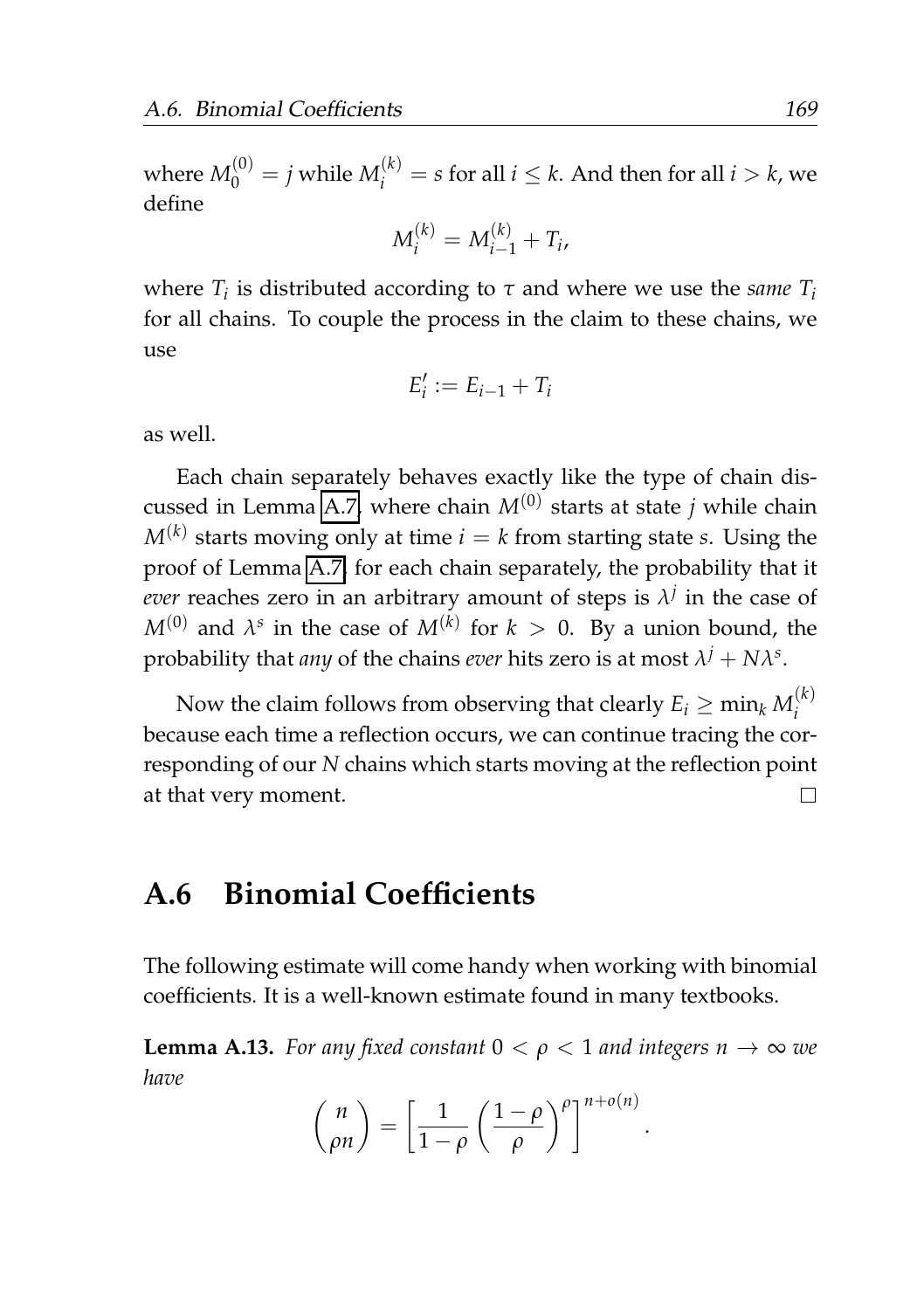*Proof.* The proof is straightforward since we are not interested in the exact constants. We can first derive a much simplified version of Stirling's formula by noting that

$$
\int_0^n \log(x) dx < \log(n!) < \int_1^{n+1} \log(x) dx
$$

from which

$$
n \ln n - n < \log(n!) < (n+1)\ln(n+1) - n
$$

and by exponentiation

$$
n^{n} \cdot e^{-n} < n! < (n+1)^{n+1} \cdot e^{-n} = n^{n} \cdot e^{-n} \cdot (n+1) \cdot \left(1 + \frac{1}{n}\right)^{n}.
$$

Since the last factor converges, we have

$$
n! = \left(\frac{n}{e}\right)^{n+o(n)}
$$

.

We plug this equation into the definition of the binomial coefficient and obtain

$$
\binom{n}{\rho n} = \frac{n!}{(\rho n)! \cdot ((1-\rho)n)!} = \frac{\left(\frac{n}{e}\right)^{n+o(n)}}{\left(\frac{\rho n}{e}\right)^{\rho n+o(n)} \cdot \left(\frac{(1-\rho)n}{e}\right)^{(1-\rho)n+o(n)}}.
$$

from which the claim readily follows.

# <span id="page-191-0"></span>**A.7 Proof of Theorem [2.3](#page-41-0) (from Theorem [2.4\)](#page-42-0)**

Set  $\mu(C) := e/d^k$  for all  $C \in F$ . Then Theorem [2.4](#page-42-0) guarantees satisfiability as long as

$$
\frac{1}{d^k} = w(C) \le \mu_C \prod_{D \in \Gamma_F(C)} (1 - \mu_D) = \frac{e}{d^k} \left( 1 - \frac{e}{d^k} \right)^{|\Gamma_F(C)|}
$$

 $\Box$ 

.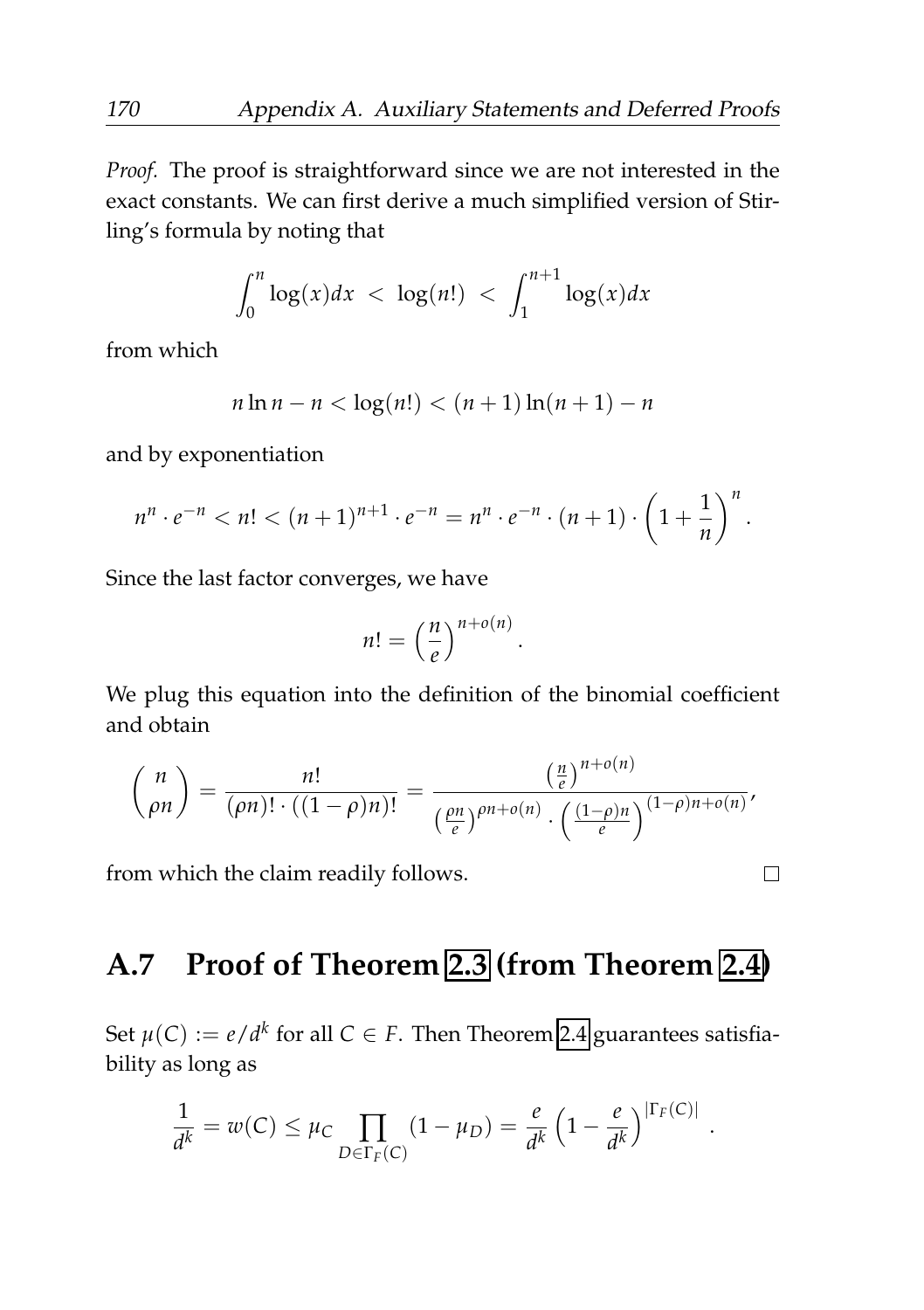With the hypothesis  $|\Gamma_F(C)| \leq \frac{d^k}{e} - 1$  this is provided as long as

$$
\frac{1}{d^k} \leq \frac{e}{d^k} \left(1 - \frac{e}{d^k}\right)^{\frac{d^k}{e} - 1},
$$

or, equivalently,  $(1 - 1/x)^{x-1} \geq 1/e$  for  $x := d^k/e > 1$ , which is Lemma [A.3.](#page-177-1)  $\Box$ 

## **A.8 Proof of Theorem [2.5](#page-43-0)**

A *star* is a graph *G* in which there exists a center vertex *v* to which all other vertices are connected, while all vertices other than *v* form an independent set. Call a ClSP *F* a *star formula* if its dependency graph is a star. Star formulas which are non-degenerate are satisfiable since one can pick any variable from the center clause and assign it in any way which satisfies the center clause and then the remaining star falls apart into an independent set of non-empty clauses each of which can be separately satisfied.

We claim that the following holds.

<span id="page-192-0"></span>**Lemma A.14.** *Let F be a non-degenerate CISP. If for all clauses*  $C \in F$ *, we have*

$$
\sum_{D \in \Gamma_F(\mathcal{C})} w(D) \leq \frac{1}{4},
$$

*then F* can be split as  $F = F_0 \cup F_1$  such that  $F_0$  and  $F_1$  are independent,  $F_0$ *is an independent union of star formulas and F*<sup>1</sup> *satisfies the local condition.*

If so, then the theorem follows trivially as  $F_0$  is satisfiable because it consists of star formulas while  $F_1$  is satisfiable due to the Local Lemma.

*Proof of Lemma [A.14.](#page-192-0)* Since the ClSP is non-degenerate, we know that we have  $w(C) \leq \frac{1}{4}$  for all  $C \in F$ . Let  $F_0$  consist of all connected components of  $F$  which contain a clause  $C_0$  reaching this value, i.e. that  $w(C_0) = \frac{1}{4}.$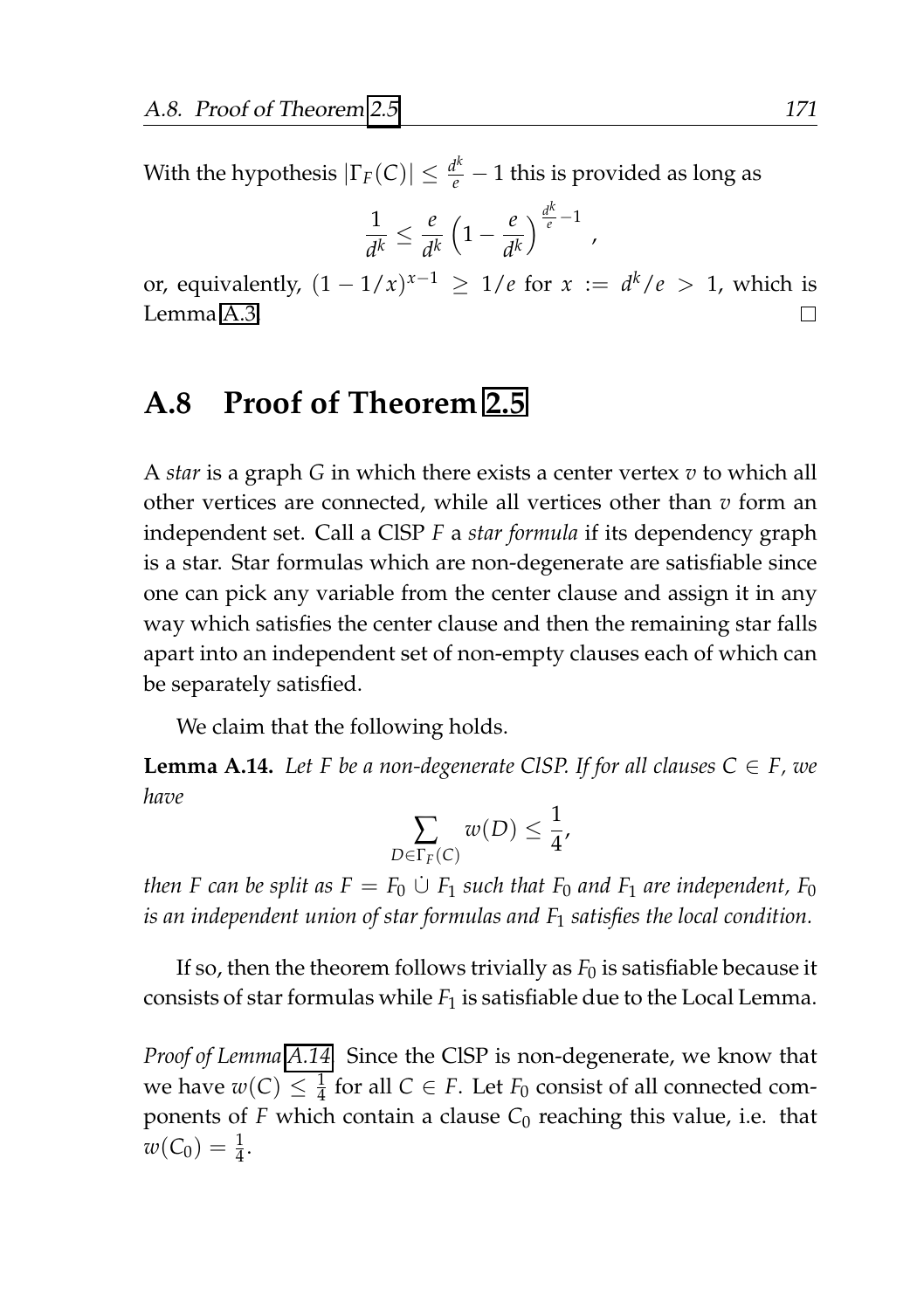Fix any  $C_0 \in F_0$  with  $w(C_0) = \frac{1}{4}$ . Then consider all clauses adjacent to  $C_0$  in the dependency graph: each of these clauses can *only* have  $C_0$ in their neighborhoods since the weight of  $C_0$  already saturates the bound in the hypothesis for each of these clauses. Therefore  $C_0$  and its neighbors form a star independent of the remainder of the formula.

Let  $F_1 = F \setminus F_0$  be the remainder. In  $F_1$ , all clauses have weight at most  $\frac{1}{6}$ . This is because this is the next possible value of the weight, arising from a 2-constraint where one variable has a domain of size two and the other one a domain of size three. Set  $\mu(C) := e w(C)$  for all  $C \in F_1$ . Then Theorem [2.4](#page-42-0) guarantees satisfiability as long as

$$
w(C) \le ew(C) \prod_{D \in \Gamma_F(C)} (1 - ew(D)).
$$

Therefore, we have for all  $C \in F_1$ , using Lemma [A.2](#page-177-0) with  $\alpha := 1.34$ , since then  $\beta(\alpha) > 0.46$  while  $ew(D) \leq \frac{e}{6} < 0.46$ ,

$$
ew(C) \prod_{D \in \Gamma_F(C)} (1 - ew(D)) \ge w(C) \cdot e \prod_{D \in \Gamma_F(C)} e^{-1.34ew(D)} \ge
$$
  
=  $w(C) \cdot e^{1-1.34e \sum_{D \in \Gamma_F(C)} w(D)} \ge 1.09 \cdot w(C),$ 

where the last step uses the hypothesis. As this establishes what we need for Theorem [2.4,](#page-42-0) the claim readily follows.  $\Box$ 

#### **A.9 Proof of Lemma [2.36](#page-93-0)**

This is not difficult to compute because all the branches of the tree develop totally independently. For every vertex  $v \in V(T)$ , the probability that this vertex is created and labelled [*v*] at the (unique) moment when there was a chance to do that is just  $\mu([v])$ . On the other hand, for any vertex  $v \in V(T)$  and any  $C \in \Gamma_F^+([v])$  such that  $v$  does *not* have a child labelled *C*, the probability that the process really does *not* create that child at the (unique) moment when there was a chance to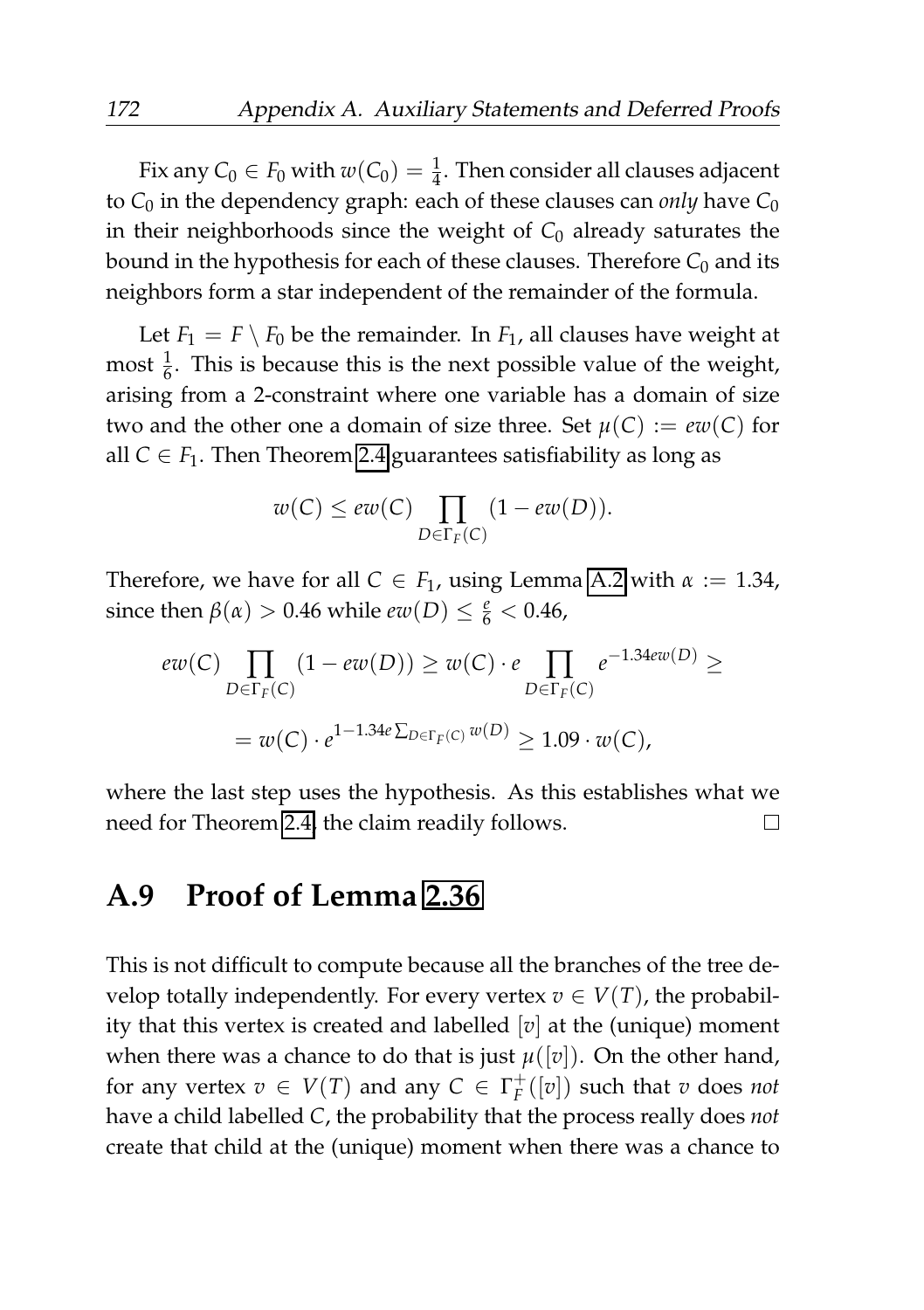create it is  $1 - \mu(C)$ . So, to get the total probability of outputting exactly the tree *T* and nothing larger or smaller, we have to multiply for all nodes  $v \in V(T)$  the probability  $\mu([v])$  and for all children that *could have been created* with a label *C* but have not the probability  $1 - \mu(C)$ . Letting

$$
W(v):=\{C\in\Gamma_F^+([v])\mid\text{no child of $v$ is labelled $C$}\}
$$

for all  $v \in V(T)$ , we get that the probability of obtaining exactly T from the branching process equals



In order to combine the two products, let us multiply by  $\mu_A$  for the root and divide by the same term in front of the whole expression, e.g.

$$
\frac{1}{\mu(A)} \prod_{v \in V(T)} \left( \mu([v]) \cdot \prod_{C \in W(v)} (1 - \mu(C)) \right).
$$

Instead of multiplying over  $C \in W(v)$  in the second inner product, we can multiply over all  $C \in \Gamma_F^+([v])$  and then divide again by  $1 - \mu(C)$ for all  $C \notin W(v)$ . Note that all cases with  $C \notin W(v)$  are exactly the labels that *do* appear somewhere in *T*, except for the root for which we have divided once too much, which we compensate for by adding the term  $1 - \mu_A$  in front, so we get that the probability equals

$$
\frac{1-\mu(A)}{\mu(A)} \prod_{v \in V(T)} \left( \frac{\mu([v])}{1-\mu([v])} \prod_{C \in \Gamma_F^+([v])} (1-\mu(C)) \right).
$$

Replacing  $\Gamma_F^+$  by  $\Gamma_F$ , we will lose one term  $1 - \mu([v])$  in the product, which nicely cancels out with the denominator of the fraction, yielding

$$
\frac{1-\mu(A)}{\mu(A)}\prod_{v\in V(T)}\left(\mu([v])\prod_{C\in\Gamma_F([v])}(1-\mu(C))\right),\,
$$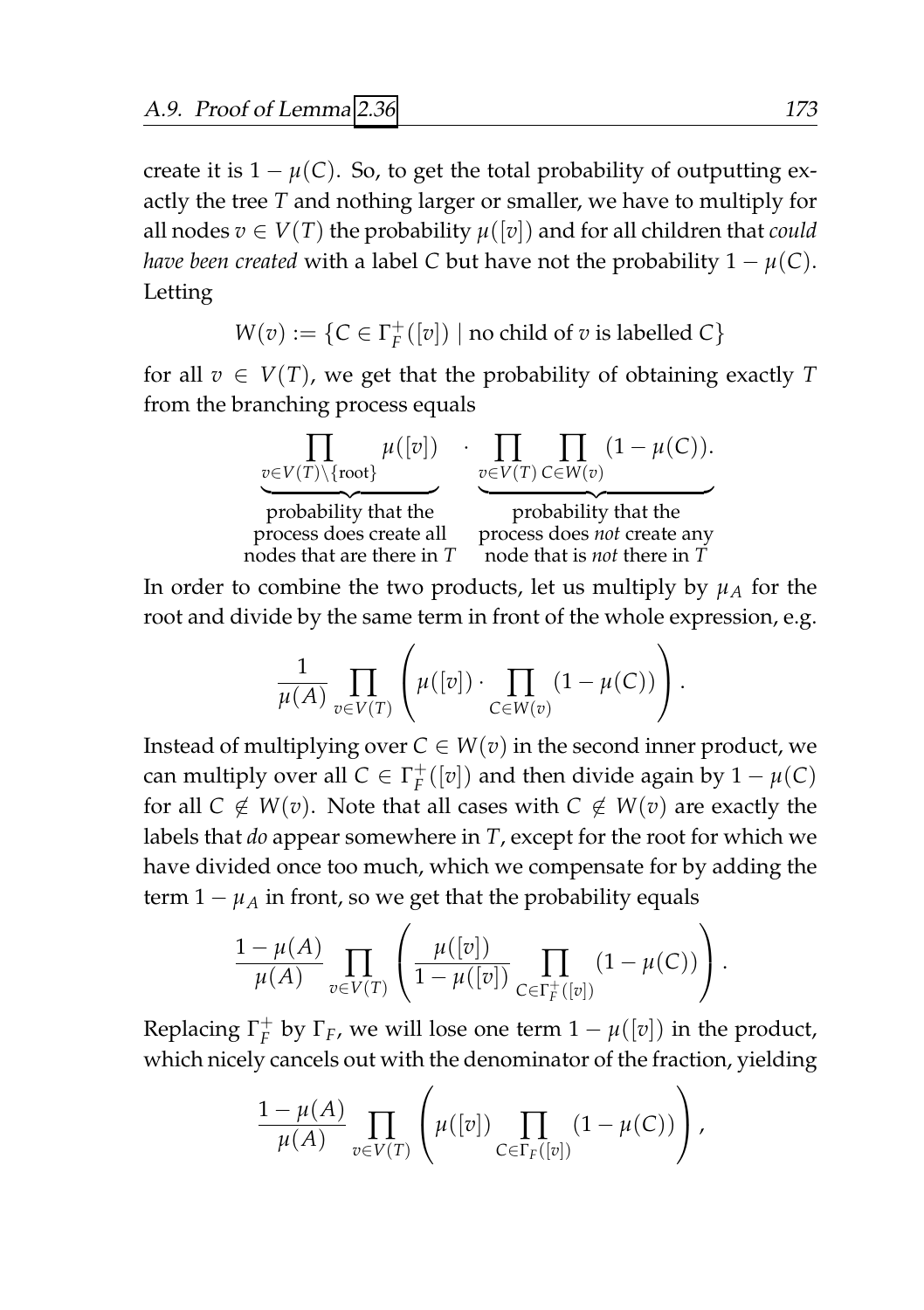as claimed.

# **A.10 Proof of Lemma [2.38](#page-97-0)**

To establish the statement, we have to be more precise with the estimate used in the proof of Lemma [2.3](#page-41-0) (see Appendix [A.7\)](#page-191-0). We again set

$$
\mu(C) := \frac{e}{d^k}
$$

for all *C* ∈ *F*. Now the formula satisfies the local condition with slack *ϵ* if

$$
\frac{1}{d^k} \le (1 - \epsilon) \cdot \mu(C) \cdot \prod_{D \in \Gamma_F(C)} (1 - \mu(D)).
$$

The right hand side equals

$$
\frac{e}{d^k}(1-\epsilon)\left(1-\frac{e}{d^k}\right)^{|\Gamma_F(C)|}
$$

.

From the hypothesis  $|\Gamma_F(C)| \leq (1-\delta) \left(\frac{d^k}{e} - 1\right)$ , thus it suffices to prove

$$
\frac{1}{e} \leq (1-\epsilon)\left(1-\frac{e}{d^k}\right)^{(1-\delta)\left(\frac{d^k}{e}-1\right)}.
$$

Lemma [A.3](#page-177-1) yields that

$$
\left(1 - \frac{e}{d^k}\right)^{\left(\frac{d^k}{e} - 1\right)} \ge \frac{1}{e} + \frac{1}{2e} \cdot \frac{e}{d^k} = \frac{1}{e} \left(1 + \frac{e}{2d^k}\right)
$$

and therefore

$$
(1 - \epsilon) \left(1 - \frac{e}{d^k}\right)^{(1 - \delta) \left(\frac{d^k}{e} - 1\right)} \ge (1 - \epsilon) \left(1 + \frac{e}{2d^k}\right)^{1 - \delta} \cdot \frac{1}{e^{1 - \delta}} =
$$

$$
= \frac{1}{e} \cdot \left[ (1 - \epsilon) \left(1 + \frac{e}{2d^k}\right) \underbrace{\left(\frac{e}{1 + \frac{e}{8}}\right)}_{\ge 2\delta} \right] \cdot \underbrace{\left(\frac{1 + \frac{e}{8}}{1 + \frac{e}{2d^k}}\right)}_{\ge 1}.
$$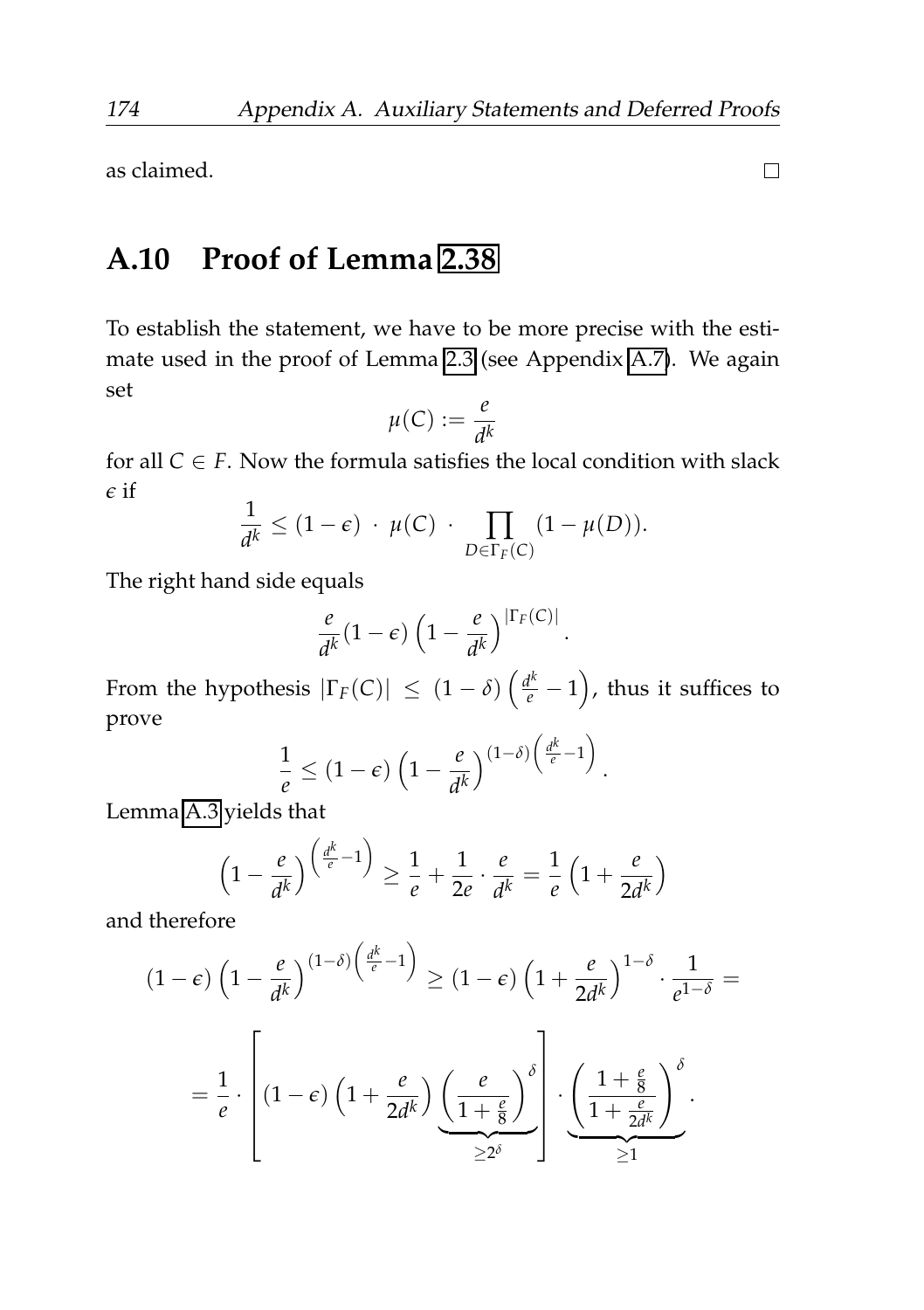It is left to show that the term in square brackets is at least one. We apply the simple first inequality of Lemma [A.4](#page-180-0) to see that this part is at least

$$
(1-\epsilon)\left(1+\frac{e}{d^k}+(2^{\delta}-1)\right)
$$

and so, again according to Lemma [A.4](#page-180-0) (this time using the last inequality), if we set

$$
\epsilon:=\frac{1}{2}\cdot\left(2^{\delta}-1+\frac{e}{d^k}\right),
$$

we obtain that the local condition is satisfied with slack *ϵ*.

**A.11 Proof of Lemma [2.39](#page-98-0)**

We first follow the proof of Theorem [2.5](#page-43-0) in order to split *F* into a part *F*<sup>0</sup> consisting of a disjoint union of stars (which are matched) and an independent part  $F_1$  having  $w(C) \leq \frac{1}{6}$  for all  $C \in F_1$ . We recall from the proof of Theorem [2.5](#page-43-0) that when assigning weights  $\mu := e w(C)$ , we obtain  $w_u(C) \geq 1.09 \cdot w(C)$  for all  $C \in F_1$ . Therefore if we let  $\epsilon < 0.08$ , then we have  $(1 - \epsilon)w_u(C) \geq w(C)$  as required.  $\Box$ 

#### **A.12 Proof of Lemma [2.40](#page-98-1)**

We use Lemma [A.5](#page-180-1) to produce  $\mu'$ . Each  $\mu$ -weight have either decreased or changed to  $\frac{1}{2}$ . The first case is trivial. In the second case, we note that the right-hand side of the slacked hypothesis is  $(1 - \epsilon/2) \cdot \frac{1}{2}$ and thus, since  $\epsilon \leq 1$ , well-above the largest possible weight in a nondegenerate CISP of  $\frac{1}{4}$ .  $\Box$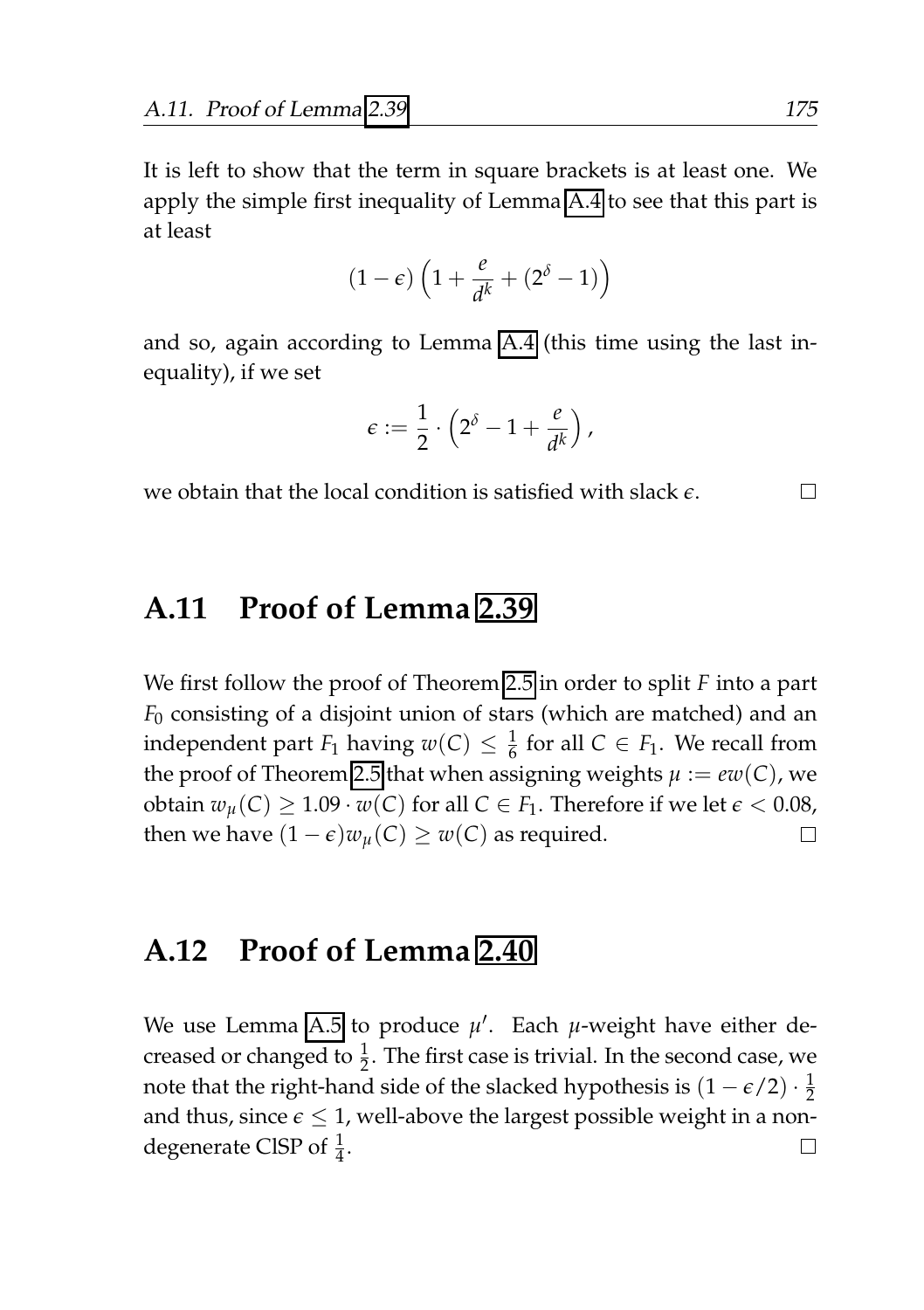# **A.13 Proof of Lemma [2.41](#page-99-0)**

First we reshape the hypothesis somewhat. If  $\epsilon \leq \delta/2$ , then

<span id="page-197-0"></span>
$$
1 - \delta \le 1 - 2\epsilon \le 1 - 2\epsilon + \frac{3\epsilon^2 + 2\epsilon^3}{1 + 2\epsilon + \epsilon^2} = \left(\frac{1}{1 + \epsilon}\right)^2.
$$
 (A.3)

Furthermore, note that for any  $y > 1$ ,  $z \in (0,1)$ , we have  $y^z - 1 \leq$  $(y - 1)^{z}$ . Combining this with [\(A.3\)](#page-197-0), we obtain from the hypothesis that

<span id="page-197-1"></span>
$$
|\Gamma_F(C)| \leq \left(\frac{e}{d^k}\right)^{\left(\frac{1}{1+\epsilon}\right)^2} - 1 \leq \left(\left(\frac{e}{d^k}\right)^{\frac{1}{1+\epsilon}} - 1\right)^{\frac{1}{1+\epsilon}}.\tag{A.4}
$$

In this form, the hypothesis is suited to the following calculation. We now proceed analogously to the proof of Lemma [2.38,](#page-97-0) but this time we set

$$
\mu(C) := \left(e \cdot d^{-k}\right)^{\frac{1}{1+\epsilon}}
$$

for all  $C \in F$ . Now the formula satisfies the local condition with exponential slack *ϵ* if

$$
\frac{1}{d^k} \le \left(\mu(C) \prod_{D \in \Gamma_F(C)} (1 - \mu(D))\right)^{1 + \epsilon}
$$

.

The right hand side is at least as large as

$$
\frac{e}{d^k} \cdot \left(1 - \left(\frac{e}{d^k}\right)^{\frac{1}{1+\epsilon}}\right)^{(1+\epsilon)|\Gamma_F(C)|}.
$$

Plugging in  $(A.4)$ , we are done if  $\epsilon$  satisfies

$$
\left[ \left( 1 - \left( \frac{e}{d^k} \right)^{\frac{1}{1+\epsilon}} \right)^{\left( \left( \frac{e}{d^k} \right)^{\frac{1}{1+\epsilon}} - 1 \right)^{\frac{1}{1+\epsilon}}} \right]^{1+\epsilon} \ge \frac{1}{e}.
$$

After cancelling the exponents, this is Lemma [A.3.](#page-177-1)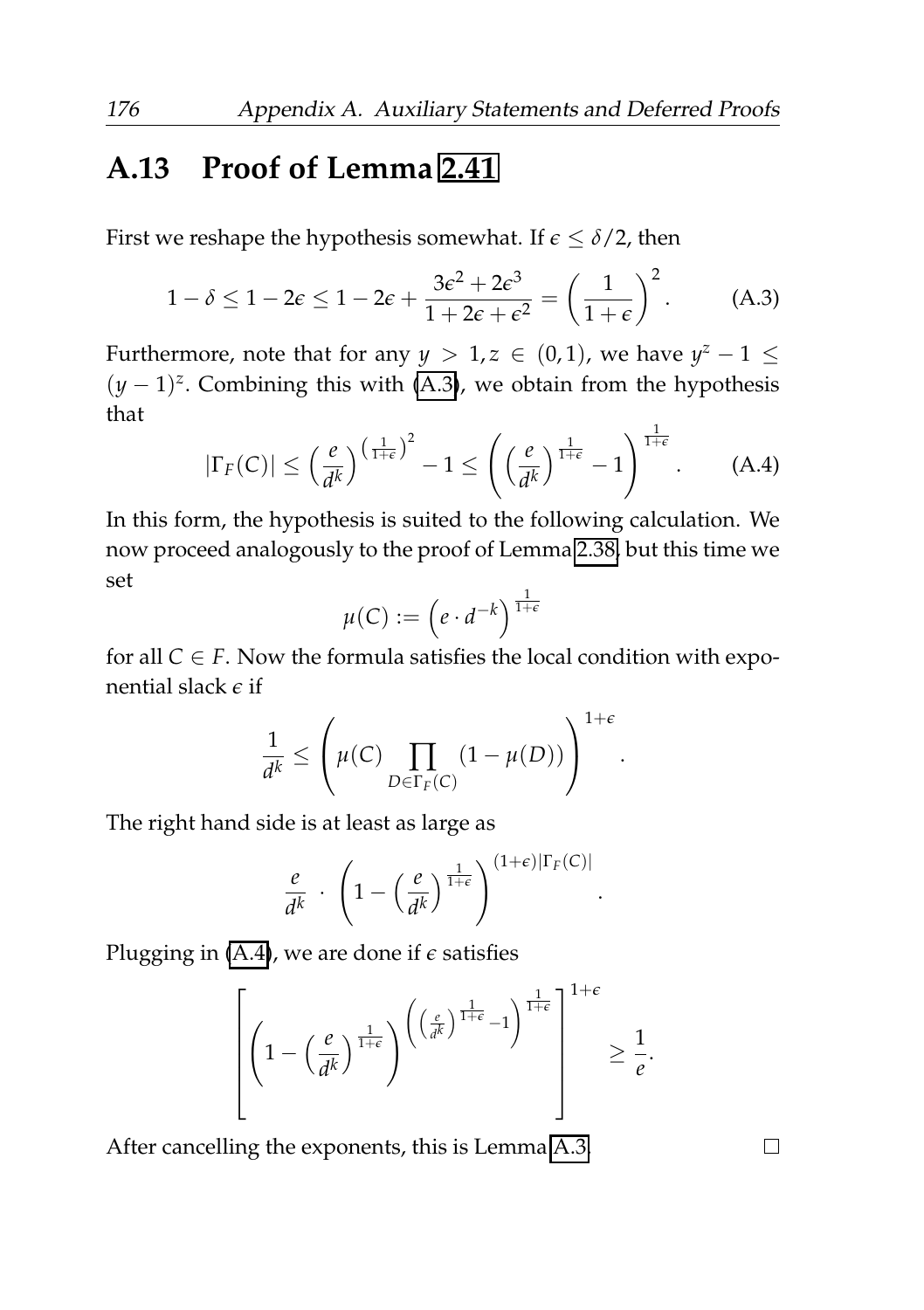# **A.14 Proof of Lemma [2.42](#page-99-1)**

Basically, we follow the proof of Theorem [2.5,](#page-43-0) although the hypothesis is now sufficiently strong such that no additional splitting is necessary. Note that all  $C \in F$  with  $w(C) > 1/6$  must be isolated vertices as otherwise the condition would be violated at all neighbors. By setting  $\mu(C)$  arbitrarily close to one for all such *C*, we can satisfy the slacked condition easily. From now on, we can assume that we are working on  $F' \subseteq F$  with  $w(C) < 1/6$  for all  $C \in F'$  exclusively.

We let  $\epsilon := \delta$ . For  $C \in F'$ , we now set

$$
\mu(C):=[ew(C)]^{\frac{1}{1+\epsilon}}.
$$

Note that from  $w(C) < 1/6$  and  $\epsilon < 1$  follows that

<span id="page-198-0"></span>
$$
\mu(C) < 0.68 < \beta(1.7),\tag{A.5}
$$

where *β* is defined as in Lemma [A.2.](#page-177-0) The slacked hypothesis is satisfied if

$$
\left[\prod_{D \in \Gamma_F(C)} (1 - \mu(C))\right]^{1 + \epsilon} \ge \frac{1}{e}
$$

and via Lemma [A.2](#page-177-0) and [\(A.5\)](#page-198-0), it is sufficient to prove that

$$
\sum_{D \in \Gamma_F(C)} [w(C)]^{\frac{1}{1+\epsilon}} \leq \frac{1}{(1+\epsilon) \cdot 1.7 \cdot e^{\frac{1}{1+\epsilon}}}.
$$

Differentiating the right hand side, we find that for all  $\epsilon \in [0,1)$ , it is at least 1/6. Since

$$
1 - \delta = \frac{1}{1 + \epsilon} - \frac{\epsilon^2}{1 + \epsilon} < \frac{1}{1 + \epsilon'}
$$

the condition in the hypothesis is stronger than this.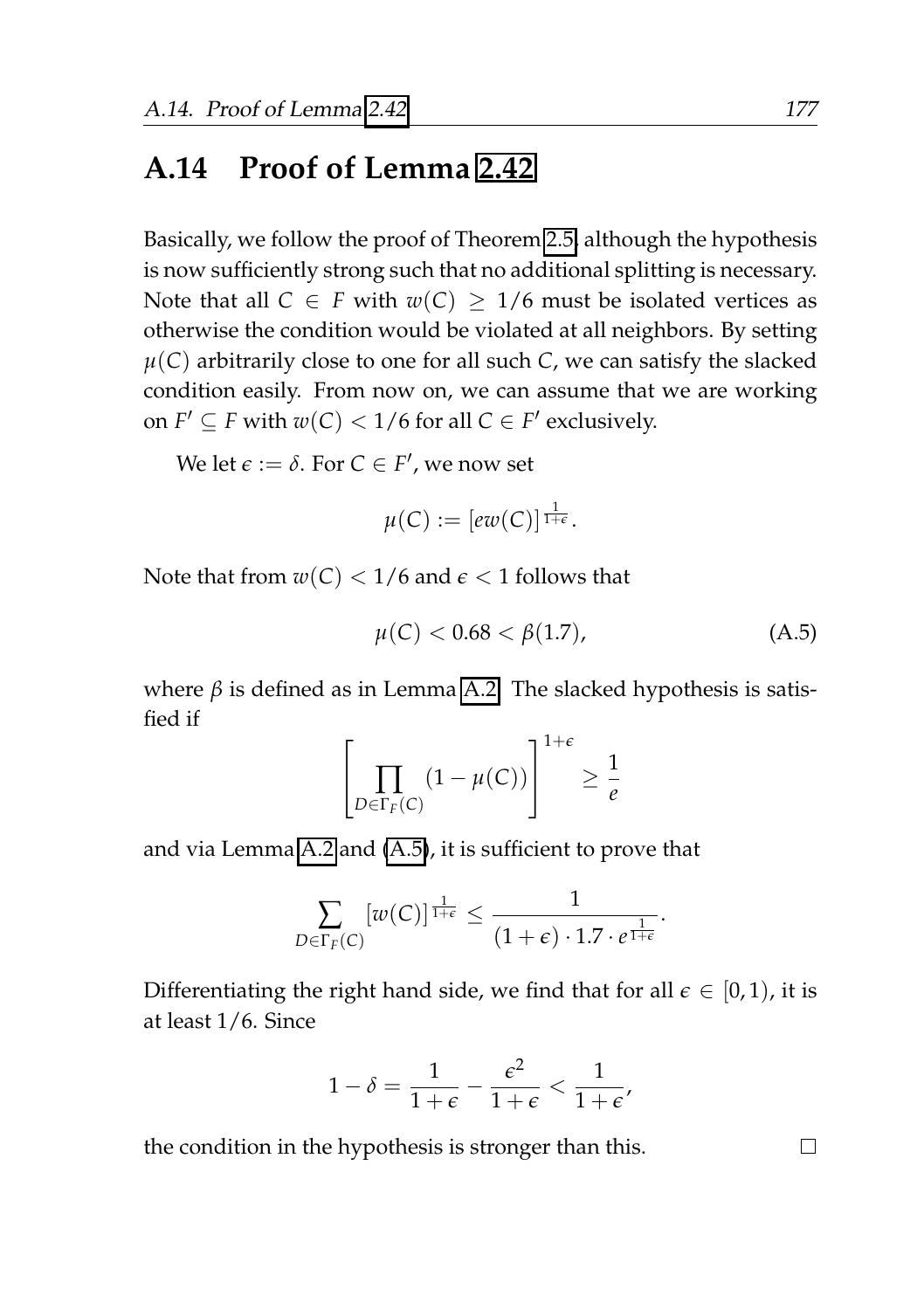## **A.15 Proof of Lemma [2.43](#page-99-2)**

We use Lemma [A.5](#page-180-1) to produce *µ* ′ . Each *µ*-weight has either decreased or changed to  $\frac{1}{2}$ . The first case is trivial. In the second case, we note that the right-hand side of the slacked hypothesis is  $2^{-(1+\epsilon)} \geq \frac{1}{4}$  and thus, since  $\epsilon \leq 1$  by hypothesis, well-above the largest possible weight in a non-degenerate CISP of  $\frac{1}{4}$ . П

#### **A.16 Proof of Lemma [2.48](#page-105-0)**

We prove that Algorithm 4 needs an expected logarithmic number of phases until *F* is satisfied and the claim then follows.

Let us focus on a single star component *S* first. Note that until *S* is satisfied, every phase of the algorithm is either a satellite phase for *S*, i.e. a phase where all violated satellite clauses are picked for resampling, or a center phase where the center clause is selected (there are no other options for maximal independent sets of violated clauses). Each satellite clause has a variable which occurs nowhere else. Therefore, each time a satellite clause is picked for resampling, there is a probability of at least 1/2 that this variable changes its value whereupon the clause will be satisifed and never turn violated again. Therefore the probability that a fixed satellite clause partakes in more than *t* phases is at most 2−*<sup>t</sup>* . By a union bound, the probability that *any* satellite clause in *S* partakes in more than *t* phases (i.e. the probability that there *are* more than *t* satellite phases for *S*) is thus at most  $|S| \cdot 2^{-t}$ .

Now use a union bound over the number *s* of stars in *F* to see that the probability that there is *any* star in *F* for which more than *t* satellite phases are being conducted is at most *s* · |*F*| · 2 −*t* . Let *Y* be the maximum number of satellite phases conducted over all stars in the formula. We have established that  $Y \geq t$  with probability at most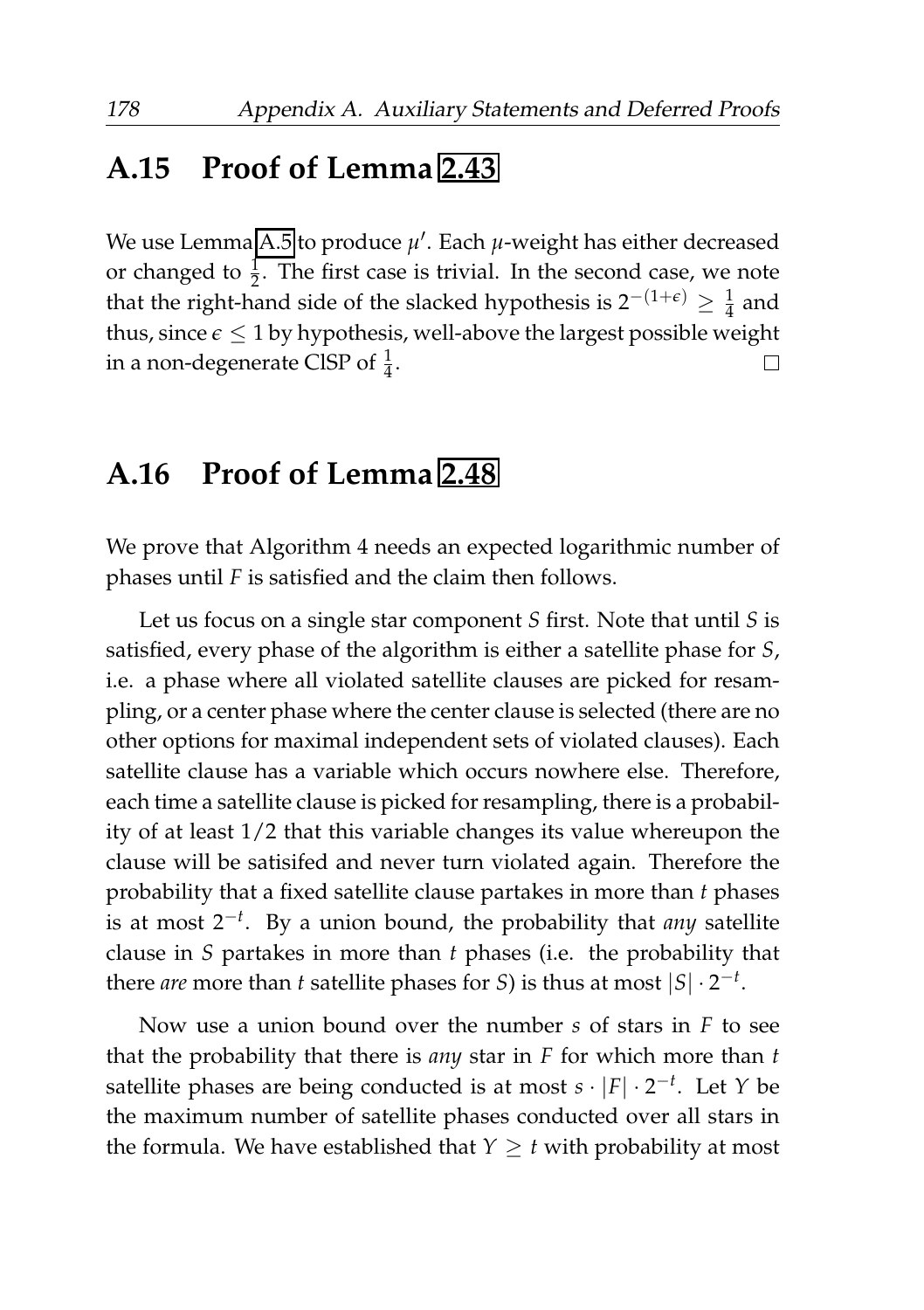$|F|^2 \cdot 2^{-t}$ . Via Lemma [A.6,](#page-183-0) we obtain that *Y* has an expectation which is logarithmic in |*F*|.

Between any two satellite phases, there is a constant expected number of center phases because each such phase satisfies the center clause with constant probability. Thus the expected maximum number of total phases in any star is at most a constant multiple of *Y* which concludes the proof.

# **A.17 Proof of Lemma [2.56](#page-117-0)**[2](#page-200-0)

We start from Lemma [2.36.](#page-93-0) Recall that if  $\mathcal{T}_A$  is the set of all (regular, full, proper) witness trees of which the root is labelled by *A*, then Lemma [2.36](#page-93-0) yields that

$$
\sum_{T \in \mathcal{T}_A} \prod_{v \in V(T)} w_{\mu}([v]) \leq \frac{\mu(A)}{1 - \mu(A)}.
$$
 (A.6)

So far, we have summed over all full witness trees. What we are really interested in is the set  $\mathcal{T}_A'$  of all partial witness trees where the root is labelled with some clause from the splitting hull of *A* and having a *µ*-weight in the range  $[\gamma^2, \gamma]$ . Consider any mapping  $\zeta : \mathcal{T}'_A \to T_A$  that associates a full witness tree  $T \in \mathcal{T}_A$  with every partial witness tree  $T \in T_A'$  by relabelling the root by *A*. Note that every tree  $T \in \mathcal{T}_A$  has a preimage under *ζ* of size at most 3|*A*| since this was the bound we derived on the size of the splitting hull of *A*. Moreover, as the definition of *µ*-weights of partial trees in contrast to that for full trees excludes the root vertex, we get an additional  $w_{\mu}(A)$  correction factor and end up with

$$
\sum_{T \in \mathcal{T}'_A} w_{\mu}(T) \ \leq \ 3|A| \cdot \frac{\mu(A)}{1 - \mu(A)} \cdot \frac{1}{w_{\mu}(A)}.
$$

<span id="page-200-0"></span><sup>&</sup>lt;sup>2</sup>from [\[CGH09\]](#page-205-0)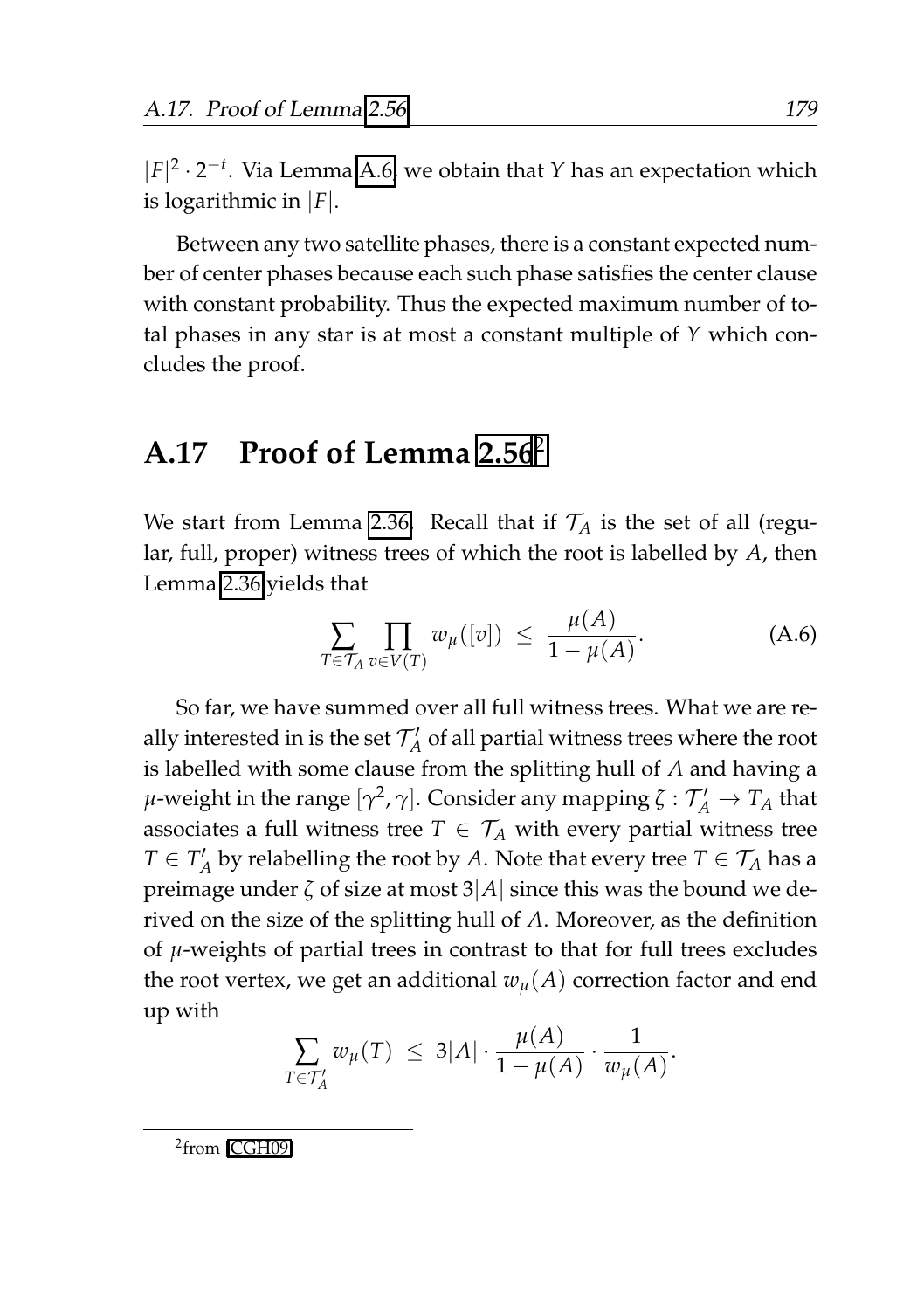Summing over all  $A \in F$ , this already yields the second claim.

For the first claim, we continue and note that by definition of  $T'_{A'}$  $w_u(T) \leq \gamma$ , therefore

$$
\sum_{T \in \mathcal{T}_A'} \left[ w_\mu(T) \right]^{1+\epsilon} \leq 3|A| \cdot \frac{\mu(A)}{1-\mu(A)} \cdot \frac{\gamma^{\epsilon}}{w_\mu(A)}.
$$

We apply the slacked hypothesis and the definition of *γ* and the fact  $|A| < |V|$  to obtain

$$
\sum_{T \in \mathcal{T}_A'} w(T) \leq 3|V| \cdot \frac{\mu(A)}{1 - \mu(A)} \cdot \frac{1}{M \cdot w_{\mu}(A)}.
$$

Plugging in the definition of *M*, this yields

$$
\sum_{T \in \mathcal{T}_A'} w(T) \leq \frac{1}{2 \cdot |F|}.
$$

Summing over all  $A \in F$  yields the claim.

# **A.18 Proof of Theorem [3.8](#page-155-0)**[3](#page-201-0)

Let us first mention the issue of rounding. In the theorem, there are many rounding brackets. This is necessary if one wants the statement to hold. After all, *n* might not be divisible by *f*(*n*) and *f*(*n*) might not be divisible by *k*, and so forth. Moreover, for the event we define to have any probability other than zero, we require that  $l + r = t$  exactly, et cetera. While we did this with care in formulating the theorem, we will forget about rounding in the proof we give here. This is not a real issue. After all, our proof goal is that the defined event be *typical*

<span id="page-201-0"></span><sup>3</sup>Preparatory for [\[MS11\]](#page-210-0) which is joint work with Dominik Scheder.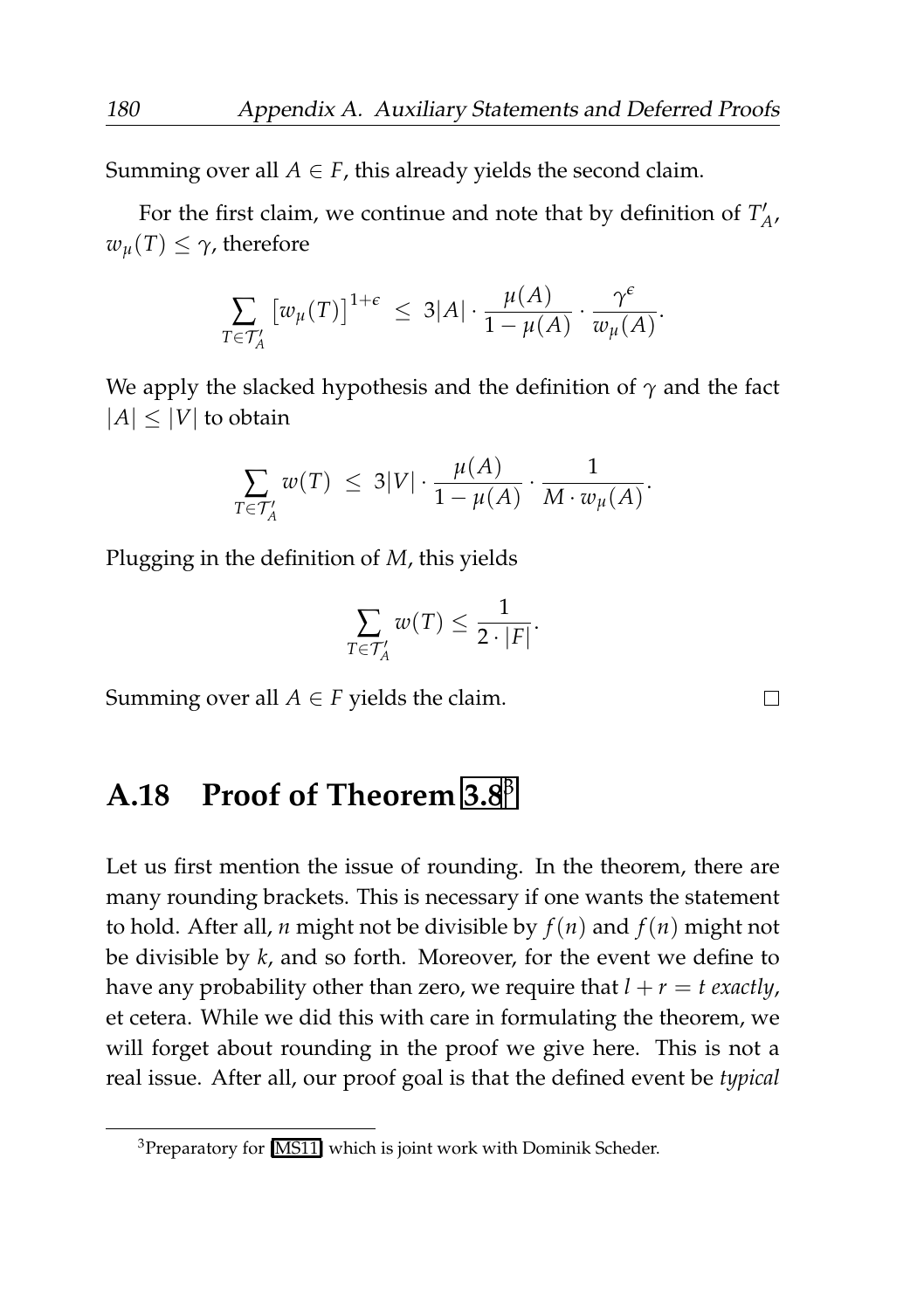which means that it needs to have probability

$$
\left(\frac{1}{2}\cdot\frac{k}{k-1}\right)^{n+o(n)},
$$

which is the success probability we have established for Schöning's algorithm *up to lower order terms* in the exponent. When reading the following proof, we keep the matter of rounding in mind and convince ourselves that any effect it might have can easily be subsumed in the lower order error term we allow. We read the argument as if all quantities involved were simply integers.

For estimating the probability of the given intersection of events, we estimate separate independent parts of which we can finally multiply the probabilities. First, we estimate the probability that initially  $E_0 = n/k$ . Next, we estimate the probability that in any given window of *t* evolution steps, exactly *r*, i.e. a  $\frac{1}{k}$ -fraction are increasing and the remainder decreasing. By the nature of the *E*-process which selects a starting state at random, then does evolution steps in which each step is independent of the history, the final probability will arise from multiplying all these estimates.

Let us calculate the probability that  $E_0 = n/k$ . By the binomial distribution of  $E_0$  and then by using Lemma [A.13,](#page-190-0) we obtain

$$
\Pr\left[E_0 = \frac{n}{k}\right] = \left(\frac{1}{2}\right)^n \binom{n}{n/k} = \left[\frac{1}{2} \cdot \frac{1}{1 - \frac{1}{k}} \left(\frac{1 - \frac{1}{k}}{\frac{1}{k}}\right)^{\frac{1}{k}}\right]^{n + o(n)} = \left[\frac{1}{2} \cdot \frac{k}{k - 1} (k - 1)^{\frac{1}{k}}\right]^{n + o(n)}.
$$

Next, we estimate the probability that within any given window of *f*(*n*)/(*k* − 2) evolution steps, exactly 1/*k*-fraction are increasing. For this probability we obtain using again Lemma [A.13,](#page-190-0)

$$
\Pr\left[\left|\left\{1\leq i\leq \frac{f(n)}{k-2} \mid E_i = E_{i-1}-1\right\}\right|=l\right]=
$$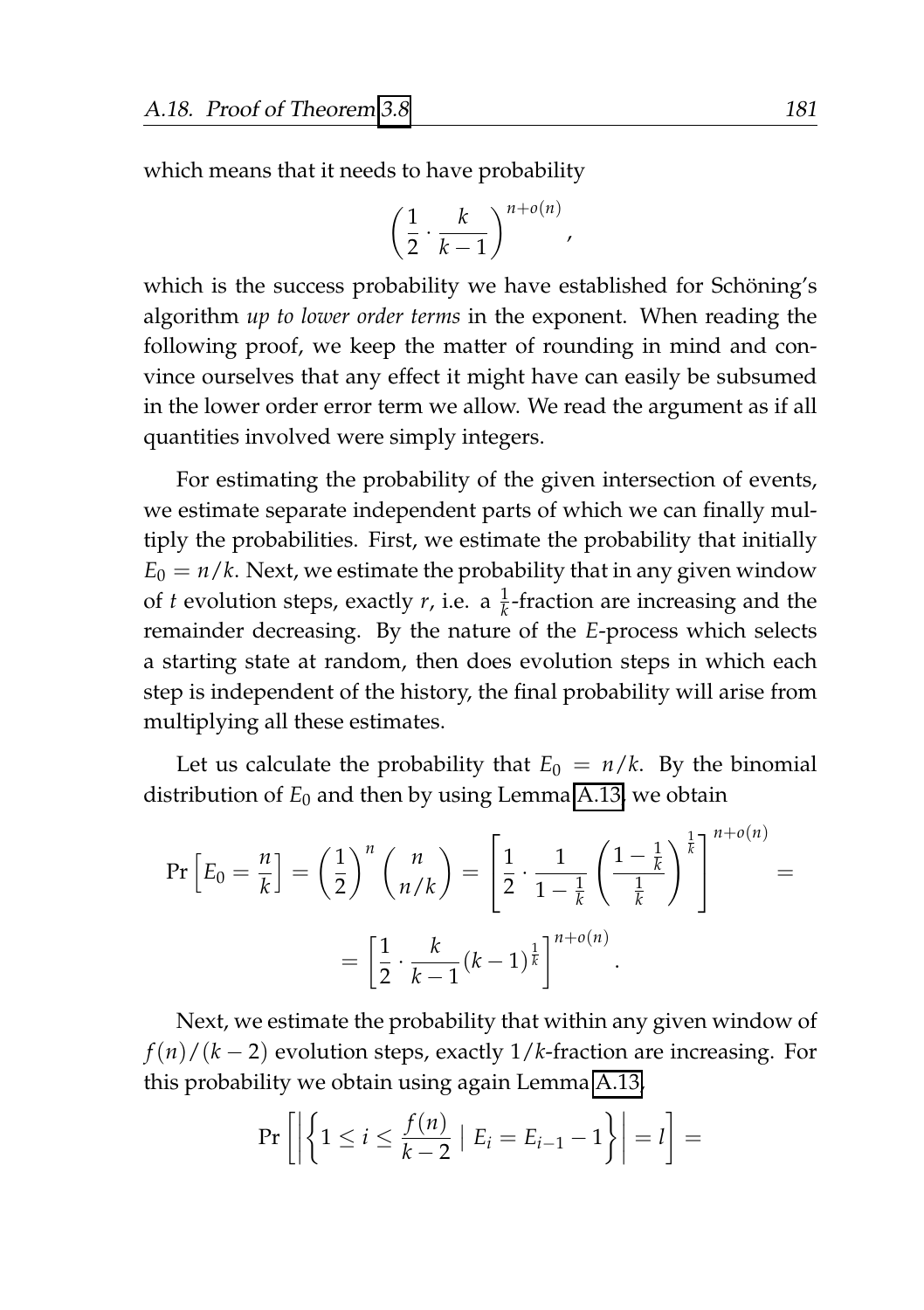$$
= \left(\frac{\frac{f(n)}{k-2}}{\frac{f(n)}{k(k-2)}}\right) \cdot \left(\frac{1}{k}\right)^{\frac{k-1}{k} \cdot \frac{f(n)}{k-2}} \cdot \left(\frac{k-1}{k}\right)^{\frac{1}{k} \cdot \frac{f(n)}{k-2}} =
$$
  

$$
= \left[\frac{k}{k-1} \cdot (k-1)^{\frac{1}{k}} \cdot \left(\frac{1}{k}\right)^{\frac{k-1}{k}} \cdot \left(\frac{k-1}{k}\right)^{\frac{1}{k}}\right]^{\frac{f(n)}{k-2} + o(f(n))} =
$$
  

$$
= \left((k-1)^{\frac{2-k}{k}}\right)^{\frac{f(n)}{k-2} + o(f(n))} = \left((k-1)^{-\frac{1}{k}}\right)^{f(n) + o(f(n))}.
$$

To obtain the total probability, we multiply the first factor and  $n/f(n)$  of the second factors and obtain

$$
\left[\frac{1}{2}\cdot\frac{k}{k-1}(k-1)^{\frac{1}{k}}\right]^{n+o(n)}\cdot\left((k-1)^{-\frac{1}{k}}\right)^{\frac{n}{f(n)}\cdot f(n)+\frac{n}{f(n)}\cdot o(f(n))},
$$

readily yielding the desired quantity.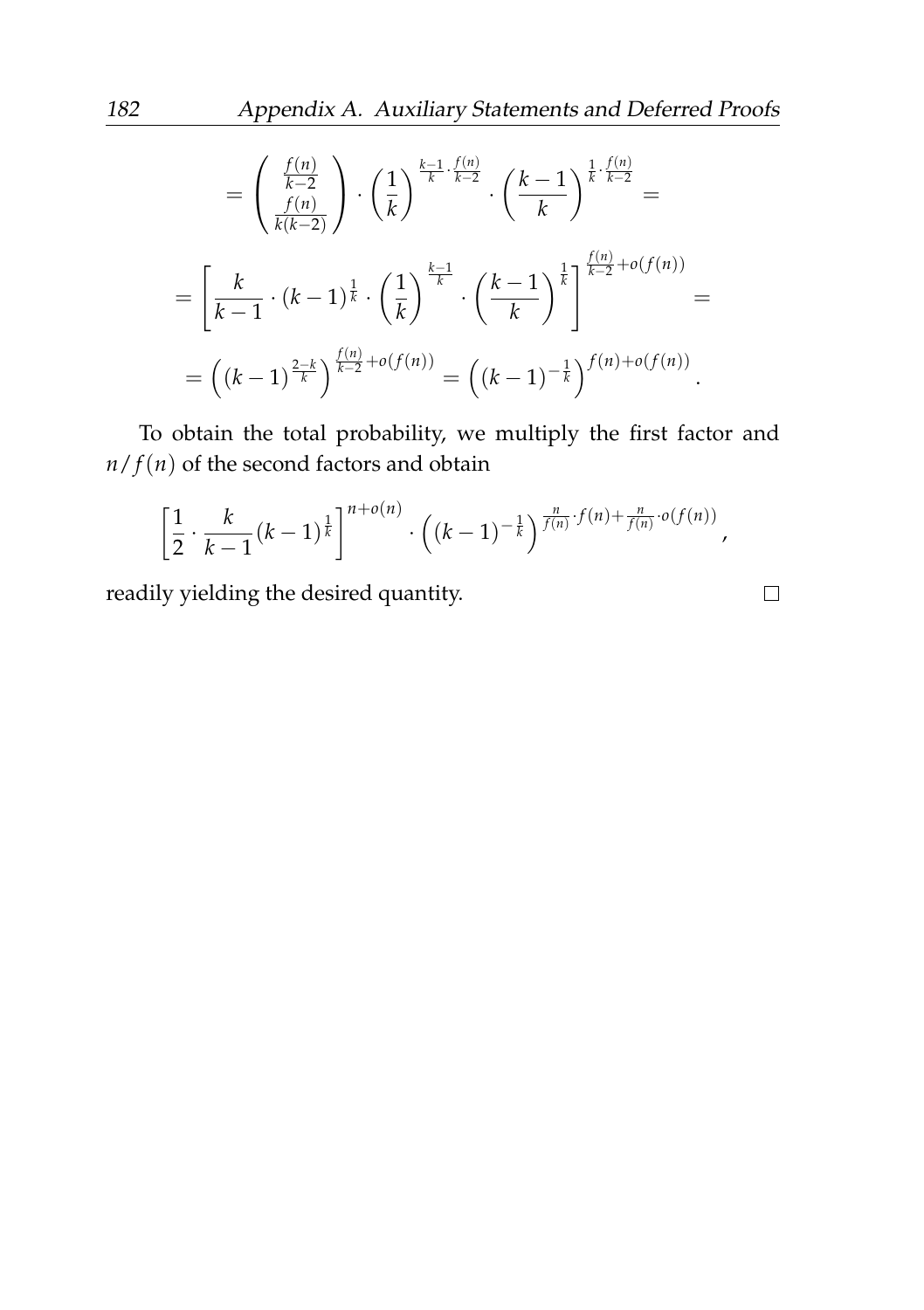# Bibliography

- [ACO08] Dimitris Achlioptas and Amin Coja-Oghlan, *Algorithmic Barriers from Phase Transitions*, Proceedings of the 49th Annual IEEE Symposium on Foundations of Computer Science (FOCS 2008), 2008, pp. 793–802.
- [AKS10] Andris Ambainis, Julia Kempe, and Or Sattath, *A Quantum Lov´asz Local Lemma*, Proceedings of the 42nd ACM Symposium on Theory of Computing (STOC 2010), 2010, pp. 151–160.
- [Alo91] Noga Alon, *A Parallel Algorithmic Version of the Local Lemma*, Random Structures and Algorithms **2** (1991), no. 4, 367–378.
- [APT79] Bengt Aspvall, Michael F. Plass, and Robert Endre Tarjan, *A Linear-Time Algorithm for Testing the Truth of Certain Quantified Boolean Formulas*, Information Processing Letters **8** (1979), no. 3, 121–123.
- [AS00] Noga Alon and Joel H. Spencer, *The Probabilistic Method*, second ed., Wiley-Interscience Series in Discrete Mathematics and Optimization, Wiley-Interscience [John Wiley & Sons], New York, 2000, With an appendix on the life and work of Paul Erdős.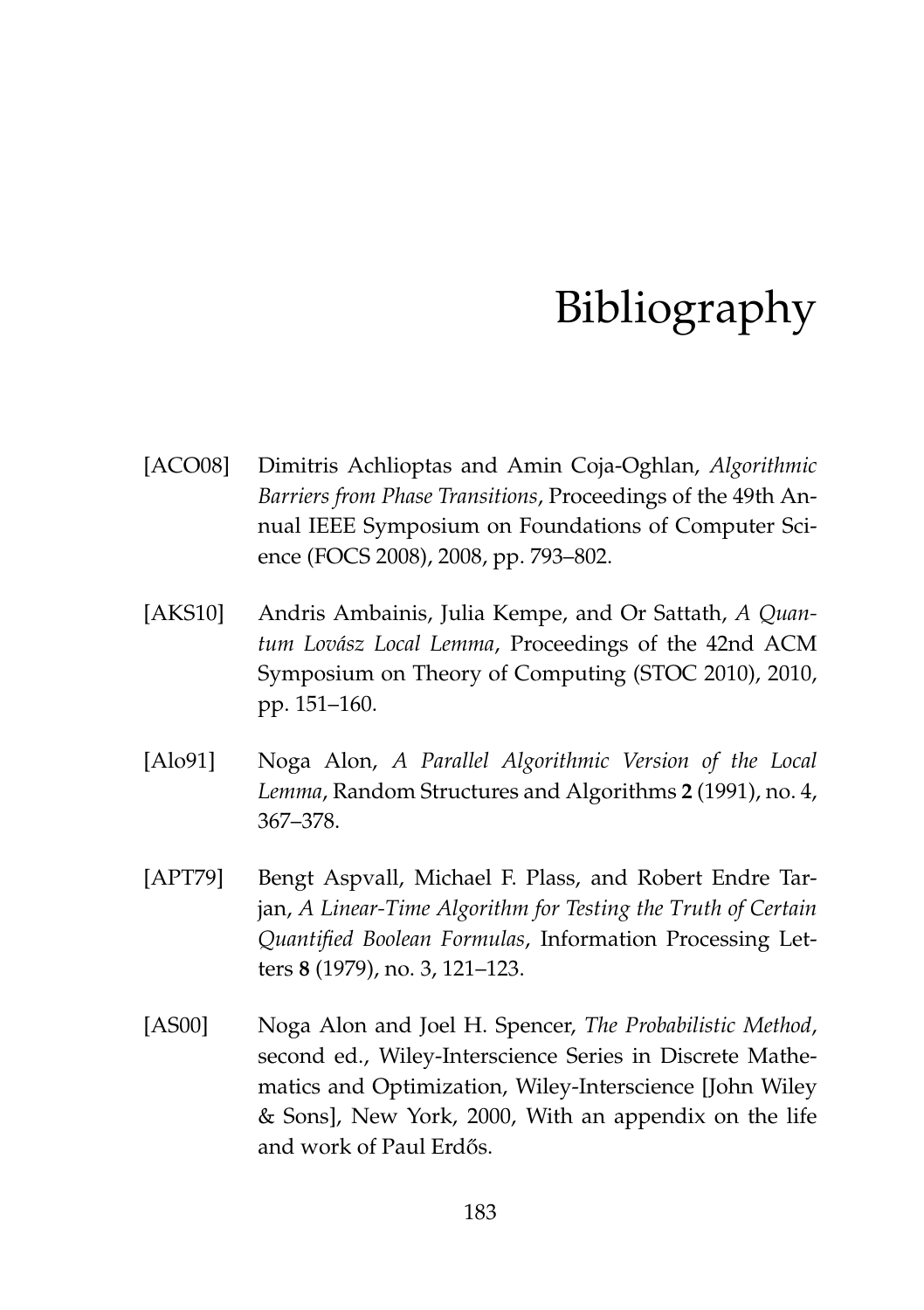<span id="page-205-0"></span>

| [Bec91]  | József Beck, An Algorithmic Approach to the Lovász Local<br>Lemma. I, Random Structures and Algorithms 2 (1991),<br>no. 4, 343-365.                                                                                         |
|----------|-----------------------------------------------------------------------------------------------------------------------------------------------------------------------------------------------------------------------------|
| [BFPS11] | Rodrigo Bissacot, Roberto Fernández, Aldo Procacci, and<br>Benedetto Scoppola, An Improvement of the Lovász Local<br>Lemma via Cluster Expansion, Combinatorics, Probability<br>and Computing 20 (2011), no. 5, 709-719.    |
| [BK04]   | Tobias Brueggemann and Walter Kern, An Improved Deter-<br>ministic Local Search Algorithm for 3-SAT, Theoretical Com-<br>puter Science 329 (2004), no. 1-3, 303-313.                                                        |
| [BKS03]  | Piotr Berman, Marek Karpinski, and Alex D. Scott, Appro-<br>ximation Hardness and Satisfiability of Bounded Occurrence<br>Instances of SAT, Electronic Colloquium on Computational<br>Complexity (ECCC) 10 (2003), no. 022. |
|          | [CGH <sup>+96</sup> ] Robert M. Corless, Gaston H. Gonnet, Dave E.G. Hare,<br>David J. Jeffrey, and Donald E. Knuth, On the Lam-<br>bertW Function, Advances in Computational Mathematics<br>5 (1996), 329-359.             |
| [CGH09]  | Karthekeyan Chandrasekaran, Navin Goyal, and Bern-<br>hard Haeupler, Deterministic Algorithms for the Lovász Local<br>Lemma, CoRR abs/0908.0375 (2009).                                                                     |
| [CO10]   | Amin Coja-Oghlan, A Better Algorithm for Random k-SAT,<br>SIAM Journal on Computing (SICOMP) 39 (2010), no. 7,<br>2823-2864.                                                                                                |
| [Coo71]  | Stephen A. Cook, The Complexity of Theorem-Proving Proce-<br>dures, Proceedings of the 3rd Annual ACM Symposium on<br>Theory of Computing (STOC 1971), 1971, pp. 151-158.                                                   |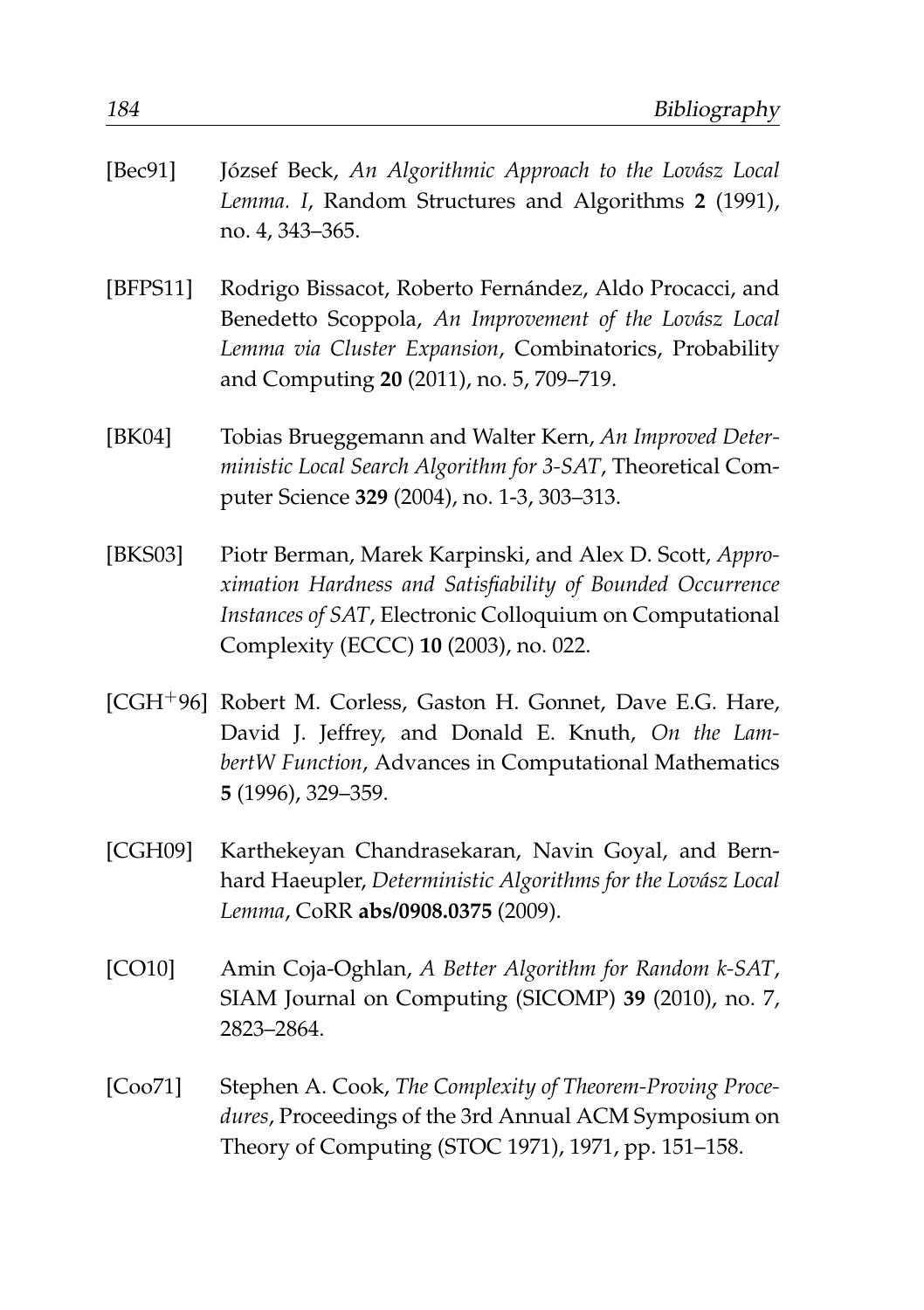- [CS11] Toby S. Cubitt and Martin Schwarz, *A Constructive Commutative Quantum Lov´asz Local Lemma and Beyond*, CoRR **abs/1112.1413** (2011).
- [DG84] William F. Dowling and Jean H. Gallier, *Linear-Time Algorithms for Testing the Satisfiability of Propositional Horn Formulae*, Journal of Logic Programming **1** (1984), no. 3, 267– 284.
- [DGH+02] Evgeny Dantsin, Andreas Goerdt, Ewald A. Hirsch, Ravi Kannan, Jon M. Kleinberg, Christos H. Papadimitriou, Prabhakar Raghavan, and Uwe Schöning, *A Deterministic* (2 − 2/(*k* + 1))*<sup>n</sup> Algorithm for k-SAT Based on Local Search*, Theoretical Computer Science **289** (2002), no. 1, 69–83.
- [Dub90] Olivier Dubois, *On the r, s-SAT Satisfiability Problem and a Conjecture of Tovey*, Discrete Applied Mathematics **26** (1990), no. 1, 51–60.
- [EL75] Paul Erdős and László Lovász, *Problems and Results on 3-Chromatic Hypergraphs and Some Related Questions*, Infinite and Finite Sets (to Paul Erdős on his 60th birthday), Vol. II (A. Hajnal, R. Rado, and Vera T. Sós, eds.), North-Holland, 1975, pp. 609–627.
- [ES73] Paul Erdös and J. L. Selfridge, On a Combinatorial Game, Journal of Combinatorial Theory, Series A **14** (1973), no. 3, 298–301.
- [ES91] Paul Erdős and Joel Spencer, Lopsided Lovász Local Lemma *and Latin Transversals*, Discrete Applied Mathematics **30** (1991), no. 2-3, 151–154, ARIDAM III (New Brunswick, NJ, 1988).
- [For06] Otto Forster, *Analysis 1. Differential- und Integralrechnung einer Ver¨anderlichen (Grundkurs Mathematik)*, Vieweg, January 2006.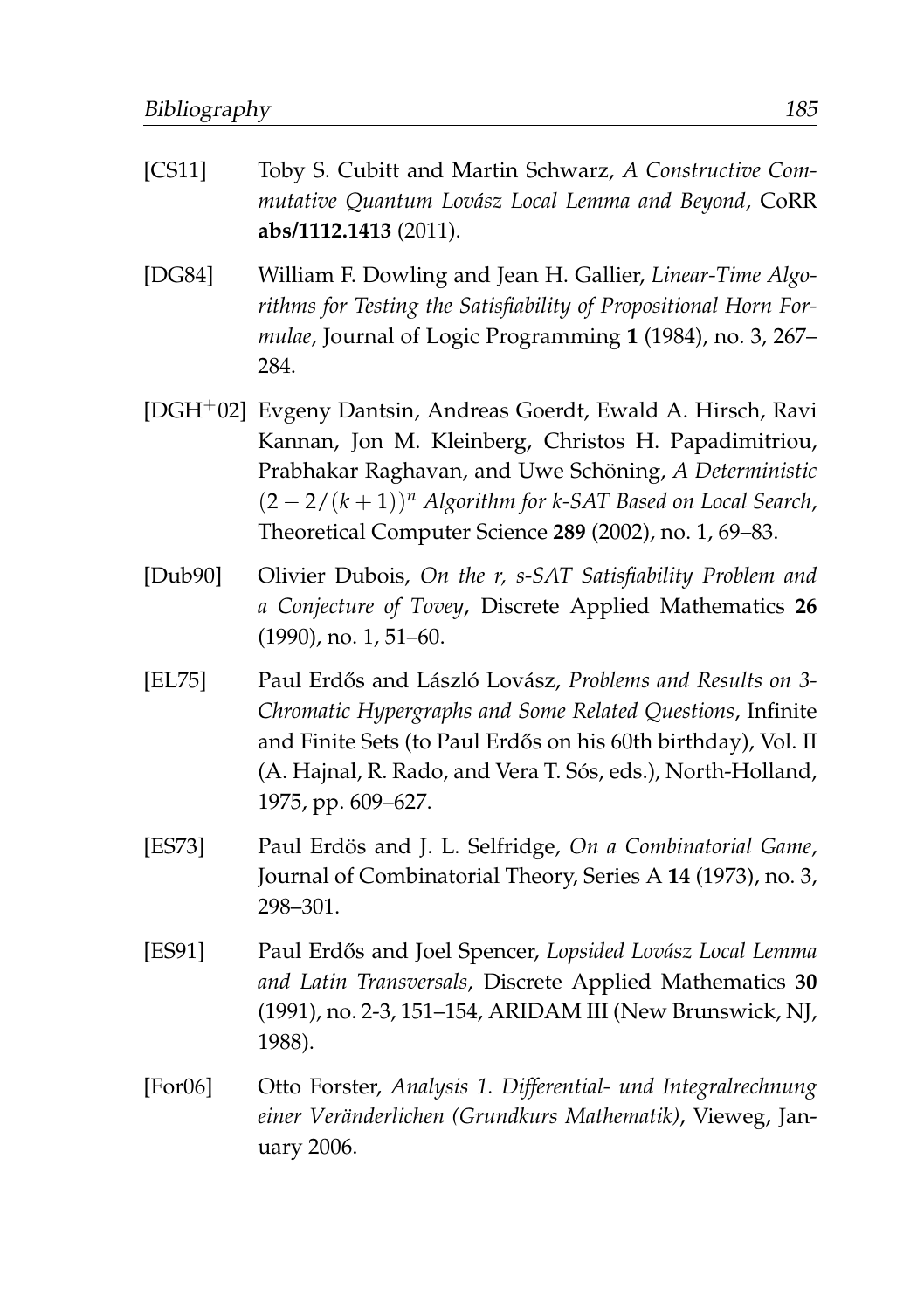<span id="page-207-0"></span>

| [FP07]  | Roberto Fernández and Aldo Procacci, Cluster Expan-<br>sion for Abstract Polymer Models. New Bounds from an old<br>Approach, Communications in Mathematical Physics 274<br>(2007), no. 1, 123-140.                        |
|---------|---------------------------------------------------------------------------------------------------------------------------------------------------------------------------------------------------------------------------|
| [FV98]  | Tomás Feder and Moshe Y. Vardi, The Computational Struc-<br>ture of Monotone Monadic SNP and Constraint Satisfaction: A<br>Study through Datalog and Group Theory, SIAM Journal on<br>Computing 28 (1998), no. 1, 57-104. |
| [Geb09] | Heidi Gebauer, Disproof of the Neighborhood Conjecture<br>with Implications to SAT, Proceedings of the 17th Annual<br>European Symposium on Algorithms (ESA 2009), 2009,<br>pp. 764-775.                                  |
| [GH11]  | William I. Gasarch and Bernhard Haeupler, Lower<br>Bounds on van der Waerden Numbers: Randomized- and<br>Deterministic-Constructive, Electronic Journal of Combina-<br>torics 18 (2011), no. 1.                           |
| [Giu09] | Andrei Giurgiu, Random Walk Algorithms for SAT, Master's<br>thesis, ETH Zürich, 2009.                                                                                                                                     |
| [GST11] | Heidi Gebauer, Tibor Szabó, and Gábor Tardos, The Local<br>Lemma is Tight for SAT, Proceedings of the 22nd Annual<br>ACM-SIAM Symposium on Discrete Algorithms (SODA<br>2011), 2011, pp. 664-674.                         |
| [Hal35] | Philip Hall, On Representatives of Subsets, Journal of the<br>London Mathematical Society s1-10 (1935), no. 1, 26-30.                                                                                                     |
| [Her11] | Timon Hertli, 3-SAT Faster and Simpler - Unique-SAT<br>Bounds for PPSZ Hold in General, Proceedings of the 52nd<br>Annual IEEE Symposium on Foundations of Computer<br>Science (FOCS 2011), 2011, pp. 277-284.            |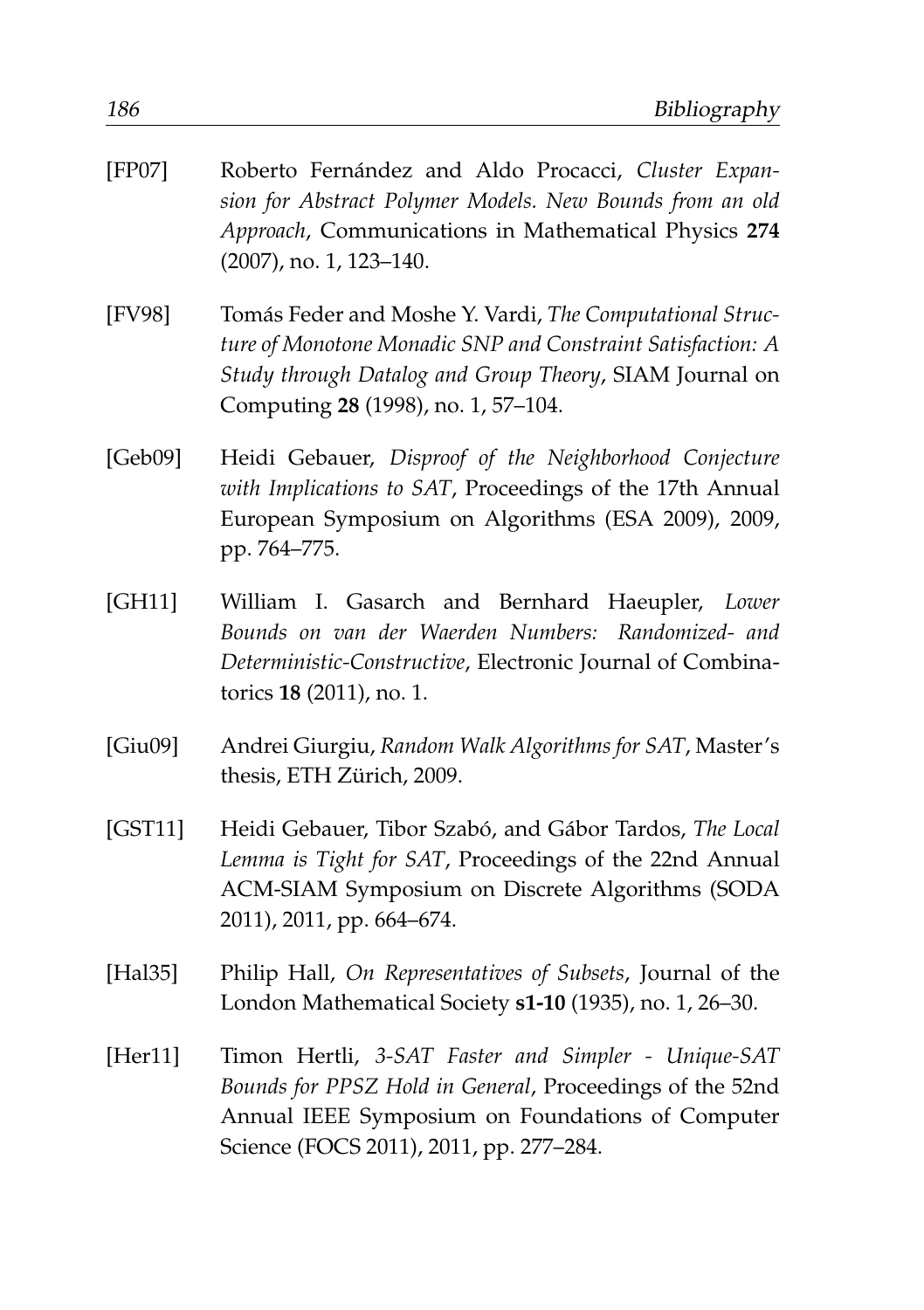| [HMS11]     | Timon Hertli, Robin A. Moser, and Dominik Scheder, Im-<br>proving PPSZ for 3-SAT using Critical Variables, Proceedings<br>of the 28th International Symposium on Theoretical As-<br>pects of Computer Science (STACS 2011), 2011, pp. 237-<br>248.      |
|-------------|---------------------------------------------------------------------------------------------------------------------------------------------------------------------------------------------------------------------------------------------------------|
| [HS05]      | Shlomo Hoory and Stefan Szeider, Computing Unsatisfiable<br>k-SAT Instances with Few Occurrences per Variable, Theoret-<br>ical Computer Science 337 (2005), no. 1-3, 347-359.                                                                          |
| [HS06]      | Shlomo Hoory and Stefan Szeider, A Note on Unsatisfiable<br>k-CNF Formulas with Few Occurrences per Variable, SIAM<br>Journal on Discrete Mathematics 20 (2006), no. 2, 523-528.                                                                        |
| [HSSW02]    | Thomas Hofmeister, Uwe Schöning, Rainer Schuler, and<br>Osamu Watanabe, A Probabilistic 3-SAT Algorithm Further<br>Improved, Proceedings of the 19th Annual Symposium on<br>Theoretical Aspects of Computer Science (STACS 2002),<br>2002, pp. 192-202. |
| [TT04]      | Kazuo Iwama and Suguru Tamaki, Improved Upper Bounds<br>for 3-SAT, Proceedings of the Fifteenth Annual ACM-<br>SIAM Symposium on Discrete Algorithms (SODA 2004),<br>2004, p. 328.                                                                      |
| [Knu73]     | Donald E. Knuth, The Art of Computer Programming, Vol-<br>ume i: Fundamental Algorithms, 2nd Edition, p. 396 (Exercise<br>11), Addison-Wesley, 1973.                                                                                                    |
| [KR90]      | Richard M. Karp and Vijaya Ramachandran, Parallel Algo-<br>rithms for Shared-Memory Machines, Handbook of Theoret-<br>ical Computer Science, Volume A: Algorithms and Com-<br>plexity (A), Elsevier and MIT Press, 1990, pp. 869-942.                   |
| [ $Kra49$ ] | Leon G. Kraft, A Device for Quantizing, Grouping, and                                                                                                                                                                                                   |

*Coding Amplitude-Modulated Pulses*, Master's thesis, Massachusetts Institute of Technology, 1949.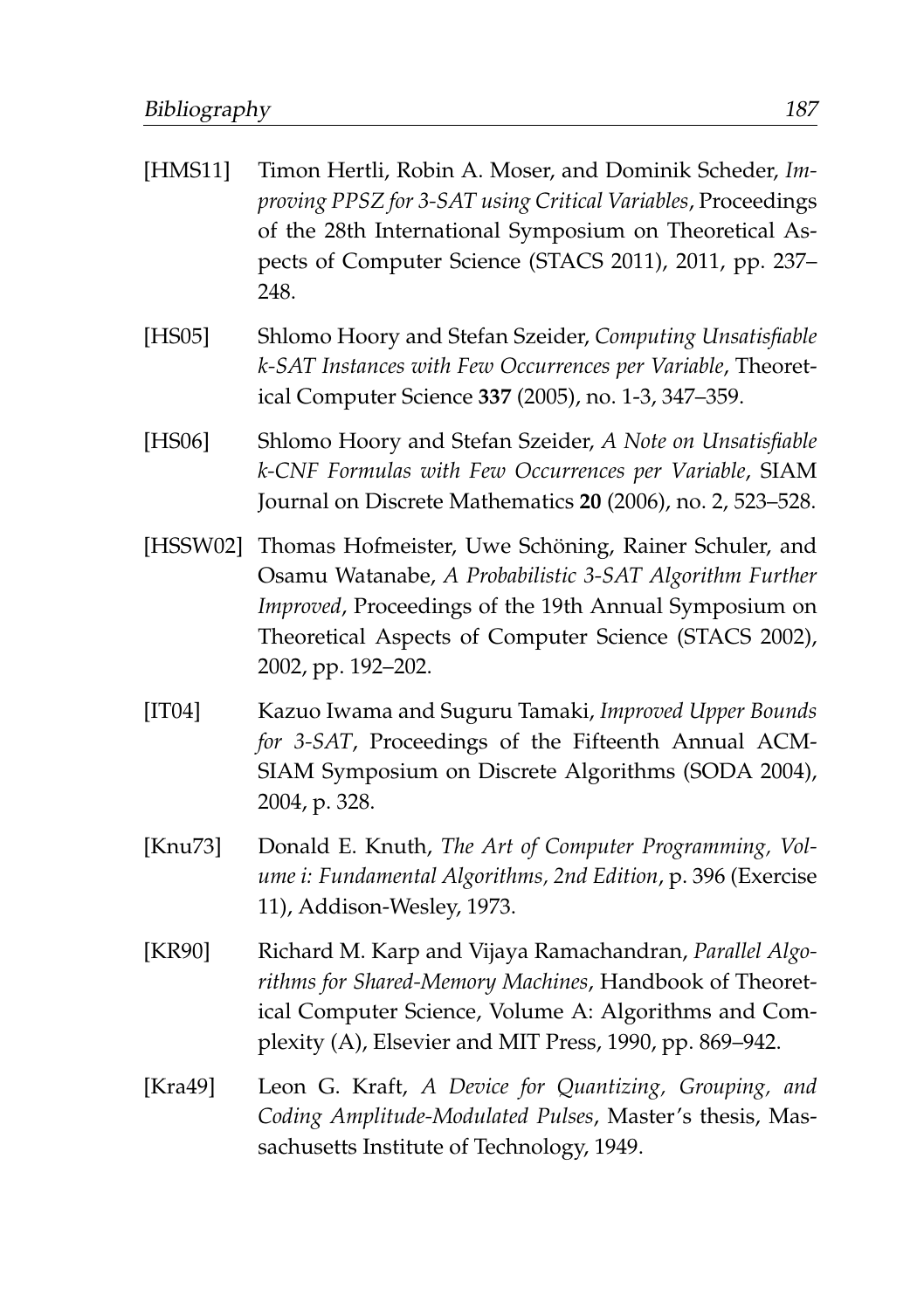| [KS10]      | Konstantin Kutzkov and Dominik Scheder, Using CSP to<br>Improve Deterministic 3-SAT, CoRR abs/1007.1166 (2010).                                                                                       |
|-------------|-------------------------------------------------------------------------------------------------------------------------------------------------------------------------------------------------------|
| [ $KS11$ ]  | Kashyap Babu Rao Kolipaka and Mario Szegedy, Moser<br>and Tardos meet Lovász, Proceedings of the 43rd Annual<br>ACM Symposium on Theory of Computing (STOC 2011),<br>2011, pp. 235-244.               |
| [KST93]     | Jan Kratochvíl, Petr Savický, and Zsolt Tuza, One more Oc-<br>currence of Variables makes Satisfiability jump from Trivial to<br>NP-complete, SIAM Journal of Computing 22 (1993), no. 1,<br>203-210. |
| [Kul99]     | Oliver Kullmann, New Methods for 3-SAT Decision and<br>Worst-case Analysis, Theoretical Computer Science 223<br>(1999), no. 1-2, 1-72.                                                                |
| [Lev73]     | Leonid A. Levin, Universal Sequential Search Problems,<br>Problems of Information Transmission 9 (1973), no. 3.                                                                                       |
| [ $Lub86$ ] | Michael Luby, A Simple Parallel Algorithm for the Maxi-<br>mal Independent Set Problem, SIAM Journal on Computing<br>(SICOMP) 15 (1986), no. 4, 1036-1053.                                            |
| [Mil12]     | Sebastian J. Millius, Towards a Generalization of the PPSZ Al-<br>gorithm for Large Domains and Multiple Solutions, Master's<br>thesis, ETH Zürich, 2012.                                             |
| [ $Mos06$ ] | Robin A. Moser, On the Search for Solutions to Bounded Oc-<br>currence Instances of SAT, Semester Thesis, ETH Zürich,<br>2006.                                                                        |
| [ $Mos08$ ] | __, Derandomizing the Lovász Local Lemma more Effec-<br>tively, CoRR abs/0807.2120 (2008).                                                                                                            |
| [ $Mos09$ ] | ____, A Constructive Proof of the Lovász Local Lemma, Pro-<br>ceedings of the 41st Annual ACM Symposium on Theory<br>of Computing (STOC 2009), 2009, pp. 343-350.                                     |
|             |                                                                                                                                                                                                       |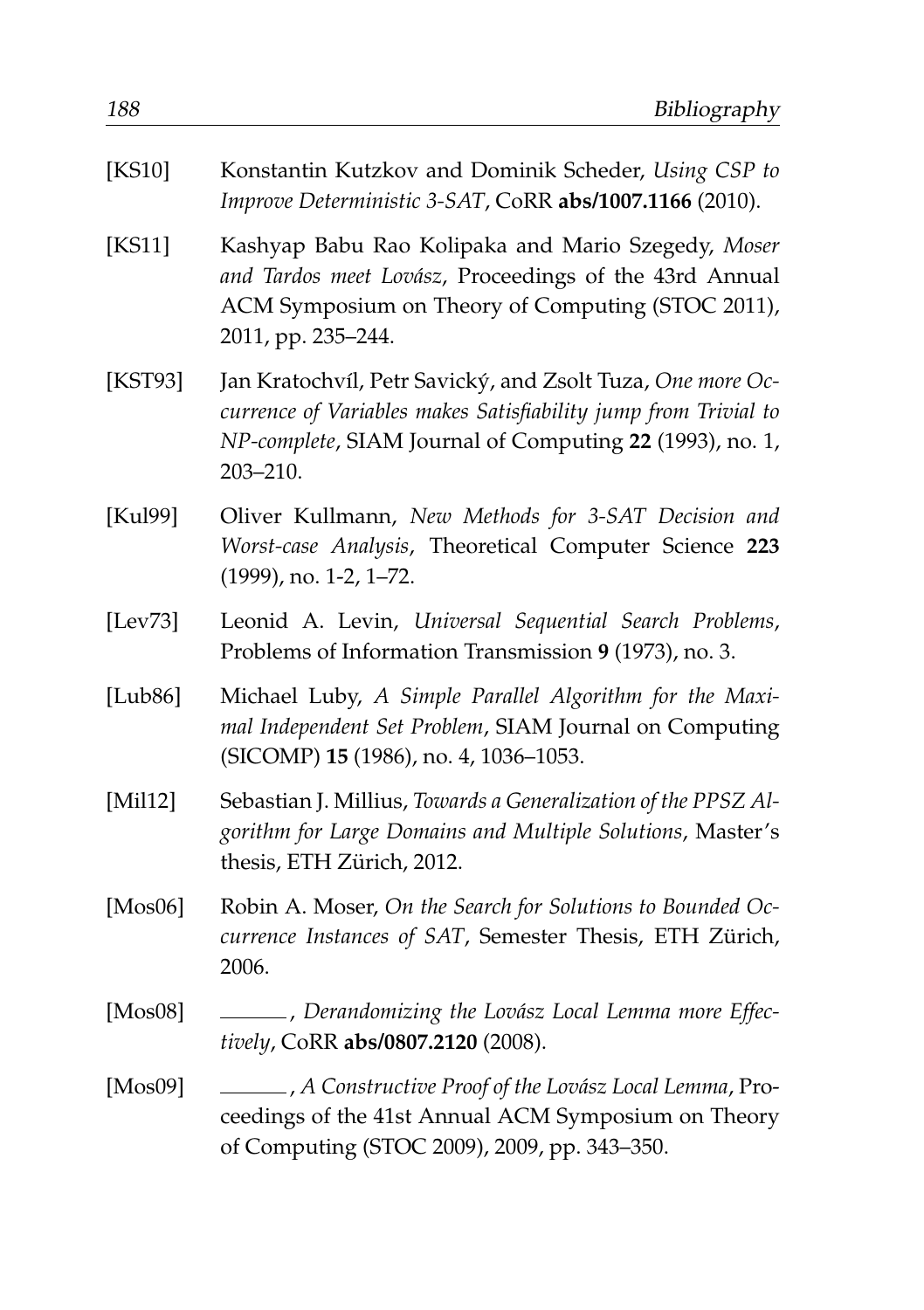<span id="page-210-0"></span>

| [MR98]     | Michael Molloy and Bruce A. Reed, Further Algorithmic As-<br>pects of the Local Lemma, Proceedings of the 30th Annual<br>ACM Symposium on the Theory of Computing (STOC<br>1998), 1998, pp. 524-529.                                                                                   |
|------------|----------------------------------------------------------------------------------------------------------------------------------------------------------------------------------------------------------------------------------------------------------------------------------------|
| [MS77]     | Florence J. MacWilliams and Neil J. A. Sloane, The Theory<br>of Error-Correcting Codes. II, North-Holland Publishing Co.,<br>Amsterdam, 1977, North-Holland Mathematical Library,<br>Vol. 16.                                                                                          |
| [ $MSS5$ ] | Burkhard Monien and Ewald Speckenmeyer, Solving Satis-<br>fiability in less than $2^n$ Steps, Discrete Applied Mathematics<br>10 (1985), 287-295.                                                                                                                                      |
| [ $MS11$ ] | Robin A. Moser and Dominik Scheder, A Full Derandom-<br>ization of Schöning's k-SAT Algorithm, Proceedings of the<br>43rd Annual ACM Symposium on Theory of Computing<br>(STOC 2011), 2011, pp. 245-252.                                                                               |
| [MT10]     | Robin A. Moser and Gábor Tardos, A Constructive Proof<br>of the General Lovász Local Lemma, Journal of the ACM 57<br>$(2010)$ , no. 2.                                                                                                                                                 |
| [MT11]     | Jochen Messner and Thomas Thierauf, A Kolmogorov Com-<br>plexity Proof of the Lovász Local Lemma for Satisfiability,<br>Computing and Combinatorics (Bin Fu and Ding-Zhu<br>Du, eds.), Lecture Notes in Computer Science, vol. 6842,<br>Springer Berlin Heidelberg, 2011, pp. 168-179. |
| [MTY11]    | Kazuhisa Makino, Suguru Tamaki, and Masaki Ya-<br>mamoto, Derandomizing HSSW Algorithm for 3-SAT, CO-<br>COON, 2011, pp. 1-12.                                                                                                                                                         |
| [ $MW11$ ] | Robin A. Moser and Emo Welzl, Chapter 5: Lovász Local<br>Lemma, Algorithms, Probability and Computing, Lecture<br>Notes (Thomas Holenstein, Ueli Maurer, Angelika Steger,<br>Emo Welzl, and Peter Widmayer, eds.), ETH Zürich, 2011.                                                   |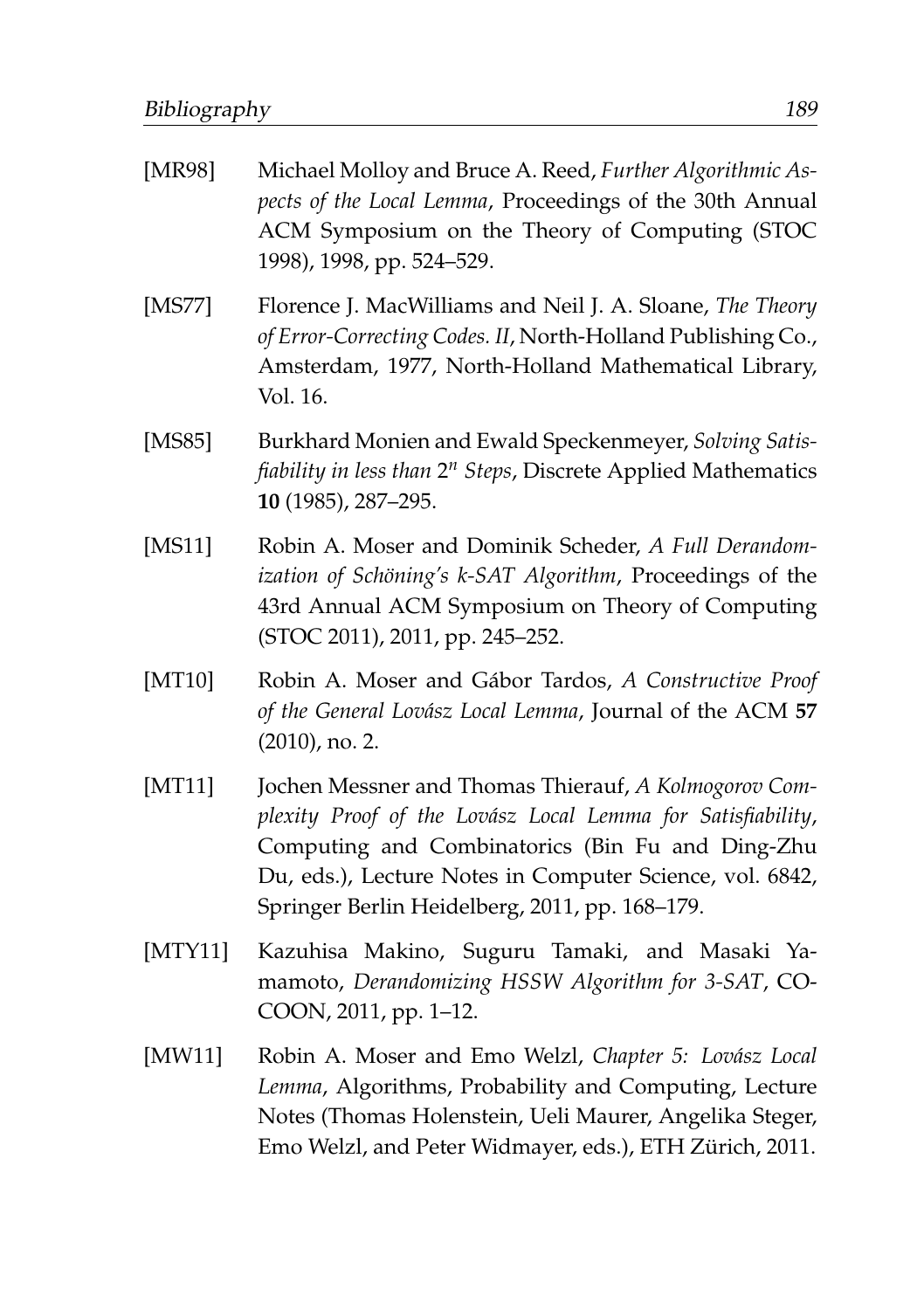<span id="page-211-0"></span>

| [ $MW12a$ ] | ______, Chapter 2 <sup>*</sup> : The Algorithmic Lovász Local Lemma,<br>Boolean Satisfiability - Combinatorics and Algorithms,<br>Lecture Notes, Emo Welzl, 2012.                                               |
|-------------|-----------------------------------------------------------------------------------------------------------------------------------------------------------------------------------------------------------------|
| [MW12b]     | ______, Chapter 7*: Derandomizing Schöning's Algorithm,<br>Boolean Satisfiability - Combinatorics and Algorithms,<br>Lecture Notes, Emo Welzl, 2012.                                                            |
| [ $Pap91$ ] | Christos H. Papadimitriou, On Selecting a Satisfying Truth<br>Assignment (Extended Abstract), Proceedings of the 32nd<br>Annual Symposium of Foundations of Computer Science<br>(FOCS 1991), 1991, pp. 163-169. |
| [ $Peg11$ ] | Wesley Pegden, An Improvement of the Moser-Tardos Algo-<br>rithmic Local Lemma, CoRR abs/1102.2853 (2011).                                                                                                      |
| [PPSZ05]    | Ramamohan Paturi, Pavel Pudlák, Michael E. Saks, and<br>Francis Zane, An Improved Exponential-Time Algorithm for<br>k-SAT, Journal of the ACM 52 (2005), no. 3, 337-364.                                        |
| [PPZ99]     | Ramamohan Paturi, Pavel Pudlák, and Francis Zane, Sat-<br>isfiability Coding Lemma, Chicago Journal of Theoretical<br>Computer Science (1999), Article 11, 19 pp. (electronic).                                 |
| [Rod96]     | Robert Rodošek, A New Approach on Solving 3-Satisfiability,<br>AISMC, 1996, pp. 197-212.                                                                                                                        |
| [Rol03]     | Daniel Rolf, 3-SAT in RTIME( $O(1.32793^{n})$ ) - Improving<br>Randomized Local Search by Initializing Strings of 3-Clauses,<br>Electronic Colloquium on Computational Complexity<br>(ECCC) (2003), no. 054.    |
| [Sch99]     | Uwe Schöning, A Probabilistic Algorithm for k-SAT and Con-<br>straint Satisfaction Problems, Proceedings of the 40th An-<br>nual Symposium on Foundations of Computer Science<br>(FOCS 1999), 1999, p. 410.     |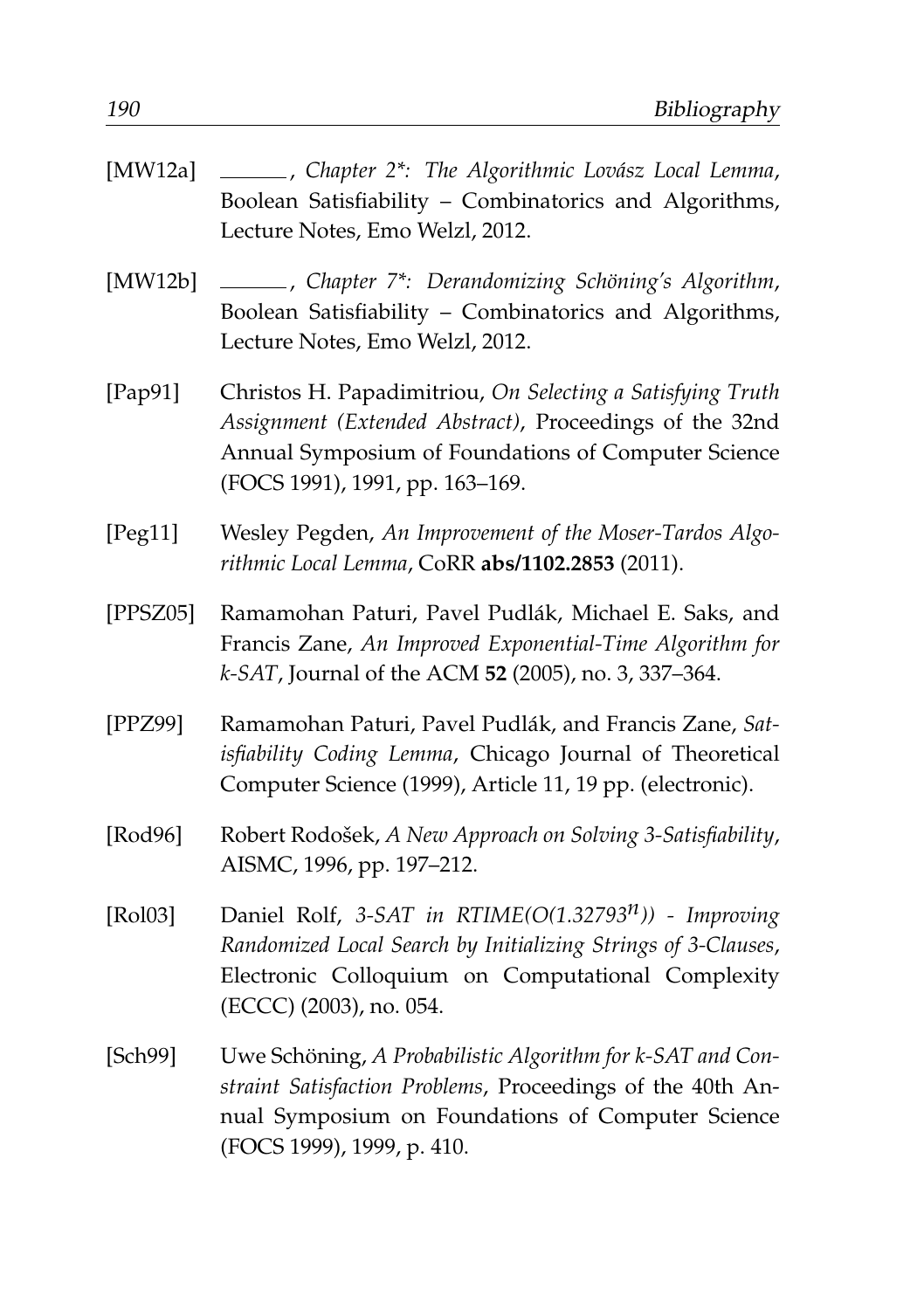| [Sch08] | Dominik Scheder, Guided Search and a Faster Deterministic<br>Algorithm for 3-SAT, Proceedings of the 8th Latin American<br>Theoretical Informatics Symposium (LATIN 2008), 2008,<br>pp. 60–71.                                                                               |
|---------|------------------------------------------------------------------------------------------------------------------------------------------------------------------------------------------------------------------------------------------------------------------------------|
| [Sch09] | Pascal Schweitzer, Using the Incompressibility Method to Ob-<br>tain Local Lemma Results for Ramsey-Type Problems, Infor-<br>mation Processing Letters 109 (2009), no. 4, 229-232.                                                                                           |
| [Sch10] | Stefan Schneider, Random Walk Algorithms for SAT and Con-<br>straint Satisfaction Problems, Master's thesis, ETH Zürich,<br>2010.                                                                                                                                            |
| [She85] | James B. Shearer, On a Problem of Spencer, Combinatorica 5<br>$(1985)$ , no. 3, 241-245.                                                                                                                                                                                     |
| [Spe77] | Joel Spencer, Asymptotic Lower Bounds for Ramsey Func-<br>tions, Discrete Mathematics 20 (1977), no. 0, 69 - 76.                                                                                                                                                             |
| [Si108] | Aravind Srinivasan, Improved Algorithmic Versions of the<br>Lovász Local Lemma, Proceedings of the 19th Annual ACM-<br>SIAM Symposium on Discrete Algorithms (SODA 2008)<br>(Philadelphia, PA, USA), Society for Industrial and Ap-<br>plied Mathematics, 2008, pp. 611-620. |
| [SS05]  | Alexander Scott and Alan Sokal, The Repulsive Lattice Gas,<br>the Independent-Set Polynomial, and the Lovász Local Lemma,<br>Journal of Statistical Physics (2005).                                                                                                          |
| [SS06]  | Alexander D. Scott and Alan D. Sokal, On Dependency<br>Graphs and the Lattice Gas, Combinatorics, Probability and<br>Computing 15 (2006), no. 1-2, 253-279.                                                                                                                  |
| [Sze04] | Stefan Szeider, Minimal Unsatisfiable Formulas with Bounded<br>Clause-Variable Difference are Fixed-Parameter Tractable,<br>Journal of Computer and System Sciences 69 (2004), no. 4,<br>656-674.                                                                            |